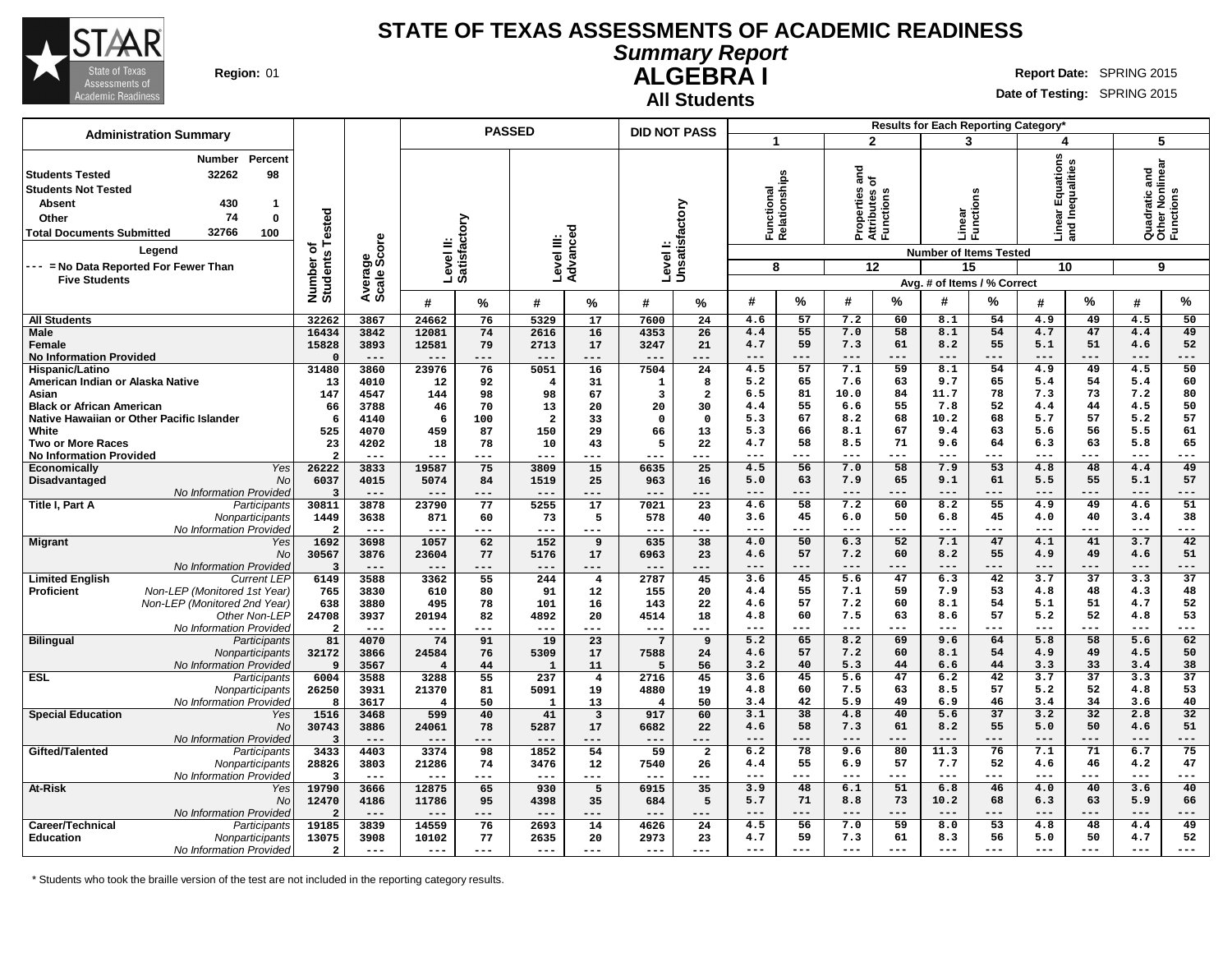

**Summary Report**

**ALGEBRA I Region:** 01 **Report** Date: SPRING 2015

### **First-Time Tested Students**

**Date of Testing:** SPRING 2015

| <b>Administration Summary</b>                                                                                                                                                                                                                                  |                              | <b>PASSED</b>          |                         |                           |                         |                | <b>DID NOT PASS</b>       |                |                             |             |              |                                         | Results for Each Reporting Category*              |             |                                     |             |                                               |           |
|----------------------------------------------------------------------------------------------------------------------------------------------------------------------------------------------------------------------------------------------------------------|------------------------------|------------------------|-------------------------|---------------------------|-------------------------|----------------|---------------------------|----------------|-----------------------------|-------------|--------------|-----------------------------------------|---------------------------------------------------|-------------|-------------------------------------|-------------|-----------------------------------------------|-----------|
|                                                                                                                                                                                                                                                                |                              |                        |                         |                           |                         |                |                           |                | 1                           |             |              | $\mathbf{2}$                            | 3                                                 |             | 4                                   |             | 5                                             |           |
| Percent<br><b>Number</b><br>99<br>27729<br><b>Students Tested</b><br><b>Students Not Tested</b><br><b>Absent</b><br>198<br>-1<br>8<br>$\bf{0}$<br>Other<br>27935<br>100<br><b>Total Documents Submitted</b><br>Legend<br>--- = No Data Reported For Fewer Than | Number of<br>Students Tested | Average<br>Scale Score |                         | Level II:<br>Satisfactory | Level III:              | Advanced       | Levell:<br>Unsatisfactory |                | Functional<br>Relationships |             | ᇰ<br>를 온     | Properties<br>Attributes c<br>Functions | Linear<br>Functi<br><b>Number of Items Tested</b> | ctions      | ar Equations<br>Inequalities<br>름 몸 |             | Quadratic and<br>Other Nonlinear<br>Functions |           |
| <b>Five Students</b>                                                                                                                                                                                                                                           |                              |                        |                         |                           |                         |                |                           |                | 8                           |             |              | 12                                      | 15                                                |             | 10                                  |             | 9                                             |           |
|                                                                                                                                                                                                                                                                |                              |                        |                         |                           |                         |                |                           |                |                             |             |              |                                         | Avg. # of Items / % Correct                       |             |                                     |             |                                               |           |
|                                                                                                                                                                                                                                                                |                              |                        | #                       | %                         | #                       | ℅              | #                         | %              | #                           | %           | #            | ℅                                       | #                                                 | %           | #                                   | %           | #                                             | %         |
| <b>All Students</b>                                                                                                                                                                                                                                            | 27729                        | 3942                   | 23135                   | 83                        | 5326                    | 19             | 4594                      | 17             | 4.8                         | 61          | 7.6          | 63                                      | 8.6                                               | 57          | 5.2                                 | 52          | 4.8                                           | 54        |
| <b>Male</b><br>Female                                                                                                                                                                                                                                          | 13859<br>13870               | 3924<br>3960           | 11244<br>11891          | 81<br>86                  | 2614<br>2712            | 19<br>20       | 2615<br>1979              | 19<br>14       | 4.7<br>5.0                  | 59<br>62    | 7.5<br>7.7   | 62<br>64                                | 8.6<br>8.6                                        | 57<br>57    | 5.1<br>5.4                          | 51<br>54    | 4.7<br>5.0                                    | 53<br>55  |
| <b>No Information Provided</b>                                                                                                                                                                                                                                 | $\Omega$                     | $---$                  | ---                     | ---                       | $---$                   | ---            | ---                       | ---            | ---                         | ---         | ---          | ---                                     |                                                   | $---$       | $---$                               | $---$       | $---$                                         | ---       |
| Hispanic/Latino                                                                                                                                                                                                                                                | 26991                        | 3935                   | 22464                   | 83                        | 5048                    | 19             | 4527                      | 17             | 4.8                         | 60          | 7.5          | 63                                      | 8.6                                               | 57          | $\overline{5.2}$                    | 52          | 4.8                                           | 54        |
| American Indian or Alaska Native                                                                                                                                                                                                                               | 11                           | 4112                   | 11                      | 100                       | $\overline{4}$          | 36             | $\Omega$                  | $\mathbf 0$    | 5.6                         | 70          | 8.3          | 69                                      | 10.2                                              | 68          | 5.9                                 | 59          | 5.9                                           | 66        |
| Asian                                                                                                                                                                                                                                                          | 146                          | 4556                   | 144                     | 99                        | 98                      | 67             | 2                         | $\mathbf{1}$   | 6.5                         | 81          | 10.1         | 84                                      | 11.8                                              | 78          | 7.4                                 | 74          | 7.3                                           | 81        |
| <b>Black or African American</b>                                                                                                                                                                                                                               | 59                           | 3906                   | 46                      | 78                        | 13                      | 22             | 13                        | 22             | 4.7                         | 59          | 7.1          | 59                                      | 8.5                                               | 56          | 4.9                                 | 49          | 4.9                                           | 54        |
| Native Hawaiian or Other Pacific Islander                                                                                                                                                                                                                      | 6                            | 4140                   | 6                       | 100                       | $\overline{\mathbf{2}}$ | 33             | $\Omega$                  | $\Omega$       | 5.3                         | 67          | 8.2          | 68                                      | 10.2                                              | 68          | 5.7                                 | 57          | 5.2                                           | 57        |
| White<br><b>Two or More Races</b>                                                                                                                                                                                                                              | 493<br>21                    | 4109<br>4291           | 445<br>18               | 90<br>86                  | 150<br>10               | 30<br>48       | 48<br>3                   | 10<br>14       | 5.4<br>5.0                  | 68<br>63    | 8.3<br>9.0   | 69<br>75                                | 9.7<br>10.2                                       | 65<br>68    | 5.8<br>6.6                          | 58<br>66    | 5.6<br>6.1                                    | 63<br>68  |
| <b>No Information Provided</b>                                                                                                                                                                                                                                 | $\overline{2}$               | $---$                  | ---                     | ---                       | ---                     | ---            | ---                       | $---$          |                             | ---         |              | $- - -$                                 | $- - -$                                           | $- - -$     | $- - -$                             | $---$       | $- - -$                                       | ---       |
| Yes<br><b>Economically</b>                                                                                                                                                                                                                                     | 22203                        | 3910                   | 18229                   | 82                        | 3807                    | 17             | 3974                      | 18             | 4.7                         | 59          | 7.4          | 62                                      | 8.4                                               | 56          | $\overline{5.1}$                    | 51          | 4.7                                           | 52        |
| Disadvantaged<br>No                                                                                                                                                                                                                                            | 5523                         | 4071                   | 4905                    | 89                        | 1518                    | 27             | 618                       | 11             | 5.2                         | 65          | 8.2          | 68                                      | 9.5                                               | 63          | 5.7                                 | 57          | 5.4                                           | 60        |
| No Information Provided                                                                                                                                                                                                                                        | 3                            | $---$                  | $---$                   | ---                       | $---$                   | ---            | ---                       | ---            | $---$                       | $---$       | $---$        | $---$                                   | $---$                                             | $---$       | $---$                               | $---$       | $---$                                         | ---       |
| Title I, Part A<br>Participants                                                                                                                                                                                                                                | 26615                        | 3951                   | 22347                   | 84                        | 5253                    | 20             | 4268                      | 16             | 4.9                         | 61          | 7.6          | 64                                      | 8.7                                               | 58          | 5.3                                 | 53          | 4.9                                           | 54        |
| Nonparticipants                                                                                                                                                                                                                                                | 1112                         | 3723                   | 787                     | 71                        | 72                      | 6              | 325                       | 29             | 3.9                         | 49          | 6.5          | 54                                      | 7.3                                               | 49          | 4.3                                 | 43          | 3.8                                           | 42        |
| No Information Provided                                                                                                                                                                                                                                        | $\overline{a}$               | $\qquad \qquad - -$    | ---                     | ---                       | $---$                   | ---            | ---                       | ---            | ---                         | $---$       | $---$        | $---$                                   | $---$                                             | $---$       | $---$                               | $---$       | $---$                                         | ---       |
| <b>Migrant</b><br>Yes<br>No                                                                                                                                                                                                                                    | 1307<br>26419                | 3787<br>3950           | 935<br>22199            | 72<br>84                  | 151<br>5174             | 12<br>20       | 372<br>4220               | 28<br>16       | 4.3<br>4.9                  | 54<br>61    | 6.8<br>7.6   | 56<br>63                                | 7.6<br>8.7                                        | 51<br>58    | 4.6<br>5.3                          | 46<br>53    | 4.1<br>4.9                                    | 46<br>54  |
| No Information Provideo                                                                                                                                                                                                                                        | $\overline{3}$               | $---$                  | $---$                   | ---                       | $---$                   | $---$          | ---                       | $-- -$         | $---$                       | ---         | $---$        | ---                                     | $---$                                             | $--$        | $---$                               | $---$       | $---$                                         | ---       |
| <b>Limited English</b><br><b>Current LEP</b>                                                                                                                                                                                                                   | 4434                         | 3670                   | 2887                    | 65                        | 244                     | 6              | 1547                      | 35             | 3.9                         | 49          | 6.1          | 51                                      | 6.8                                               | 45          | 4.1                                 | 41          | 3.7                                           | 41        |
| Non-LEP (Monitored 1st Year)<br><b>Proficient</b>                                                                                                                                                                                                              | 720                          | 3854                   | 594                     | 83                        | 91                      | 13             | 126                       | 18             | 4.5                         | 57          | 7.2          | 60                                      | 8.1                                               | 54          | 4.9                                 | 49          | 4.4                                           | 49        |
| Non-LEP (Monitored 2nd Year)                                                                                                                                                                                                                                   | 533                          | 3967                   | 455                     | 85                        | 101                     | 19             | 78                        | 15             | 4.9                         | 61          | 7.7          | 64                                      | 8.7                                               | 58          | 5.4                                 | 54          | 5.1                                           | 56        |
| Other Non-LEP                                                                                                                                                                                                                                                  | 22040                        | 3999                   | 19198                   | 87                        | 4889                    | 22             | 2842                      | 13             | 5.0                         | 63          | 7.9          | 66                                      | 9.0                                               | 60          | 5.5                                 | 55          | 5.1                                           | 57        |
| No Information Provided                                                                                                                                                                                                                                        | $\overline{a}$               | $---$                  | ---                     | ---                       | $---$                   | ---            | ---                       | ---            | ---                         | $---$       | $---$        | $---$                                   | $- - -$                                           | $---$       | $---$                               | $---$       | $---$                                         | ---       |
| <b>Bilingual</b><br>Participants                                                                                                                                                                                                                               | 79                           | 4089<br>3942           | 74                      | 94<br>83                  | 19                      | 24<br>19       | 5                         | 6              | 5.2<br>4.8                  | 66<br>61    | 8.4<br>7.6   | 70<br>63                                | 9.7<br>8.6                                        | 65<br>57    | 5.8<br>5.2                          | 58<br>52    | 5.7<br>4.8                                    | 64<br>54  |
| Nonparticipants<br>No Information Provideo                                                                                                                                                                                                                     | 27642<br>8                   | 3611                   | 23057<br>$\overline{4}$ | 50                        | 5306<br>$\mathbf{1}$    | 13             | 4585<br>4                 | 17<br>50       | 3.3                         | 41          | 5.5          | 46                                      | 6.9                                               | 46          | 3.6                                 | 36          | 3.8                                           | 42        |
| <b>ESL</b><br>Participants                                                                                                                                                                                                                                     | 4326                         | 3670                   | 2818                    | 65                        | 237                     | 5              | 1508                      | 35             | 3.9                         | 49          | 6.1          | 51                                      | 6.8                                               | 45          | 4.1                                 | 41          | 3.7                                           | 41        |
| Nonparticipants                                                                                                                                                                                                                                                | 23396                        | 3992                   | 20313                   | 87                        | 5088                    | 22             | 3083                      | 13             | 5.0                         | 63          | 7.8          | 65                                      | 8.9                                               | 60          | 5.4                                 | 54          | 5.1                                           | 56        |
| No Information Provided                                                                                                                                                                                                                                        | $7\phantom{.0}$              | 3673                   | $\overline{4}$          | 57                        | $\mathbf{1}$            | 14             | $\overline{\mathbf{3}}$   | 43             | 3.4                         | 43          | 6.1          | 51                                      | 7.3                                               | 49          | 3.7                                 | 37          | 4.0                                           | 44        |
| <b>Special Education</b><br>Yes                                                                                                                                                                                                                                | 1087                         | 3516                   | 493                     | 45                        | 41                      | $\overline{4}$ | 594                       | 55             | 3.2                         | 40          | 5.1          | 42                                      | 5.9                                               | 39          | 3.4                                 | 34          | 3.1                                           | 34        |
| No                                                                                                                                                                                                                                                             | 26639                        | 3959                   | 22640                   | 85                        | 5284                    | 20             | 3999                      | 15             | 4.9                         | 61          | 7.7          | 64                                      | 8.7                                               | 58          | 5.3                                 | 53          | 4.9                                           | 55        |
| No Information Provided<br>Gifted/Talented                                                                                                                                                                                                                     | $\overline{3}$<br>3414       | $---$<br>4408          | $---$<br>3363           | ---<br>99                 | $---$<br>1852           | ---<br>54      | ---<br>51                 | ---<br>1       | $---$<br>6.3                | $---$<br>78 | $---$<br>9.6 | $---$<br>80                             | $---$<br>11.4                                     | $---$<br>76 | $---$<br>7.2                        | $---$<br>72 | $---$<br>6.8                                  | ---<br>75 |
| Participants<br>Nonparticipants                                                                                                                                                                                                                                | 24312                        | 3877                   | 19770                   | 81                        | 3473                    | 14             | 4542                      | 19             | 4.6                         | 58          | 7.3          | 61                                      | 8.2                                               | 55          | 5.0                                 | 50          | 4.6                                           | 51        |
| No Information Provided                                                                                                                                                                                                                                        | $\overline{\mathbf{3}}$      | $---$                  | $---$                   | $---$                     | $---$                   | $---$          | ---                       | $---$          | ---                         | $- - -$     | $---$        | $- - -$                                 | $---$                                             | $---$       | $---$                               | $---$       | $---$                                         | ---       |
| At-Risk<br>Yes                                                                                                                                                                                                                                                 | 15513                        | 3738                   | 11462                   | 74                        | 928                     | 6              | 4051                      | 26             | 4.1                         | 52          | 6.6          | 55                                      | 7.3                                               | 49          | 4.4                                 | 44          | 4.0                                           | 44        |
| No                                                                                                                                                                                                                                                             | 12214                        | 4201                   | 11672                   | 96                        | 4397                    | 36             | 542                       | $\overline{4}$ | 5.7                         | 72          | 8.8          | 74                                      | 10.3                                              | 68          | 6.3                                 | 63          | 6.0                                           | 67        |
| <b>No Information Provided</b>                                                                                                                                                                                                                                 | $\overline{2}$               | $---$                  | $---$                   | ---                       | $---$                   | $---$          | ---                       | ---            | $---$                       | $---$       | $---$        | $---$                                   | $\qquad \qquad - -$                               | $---$       | $---$                               | $---$       | $---$                                         | ---       |
| Career/Technical<br>Participants                                                                                                                                                                                                                               | 16234                        | 3917                   | 13571                   | 84                        | 2692                    | 17             | 2663                      | 16             | 4.8                         | 60          | 7.5          | 62                                      | 8.5                                               | 57          | 5.2                                 | 52          | 4.7                                           | 53        |
| <b>Education</b><br>Nonparticipants                                                                                                                                                                                                                            | 11493                        | 3977                   | 9563                    | 83                        | 2633                    | 23             | 1930                      | 17             | 4.9<br>---                  | 62<br>$---$ | 7.7<br>$---$ | 64<br>$---$                             | 8.8<br>$---$                                      | 59<br>$---$ | 5.3<br>$---$                        | 53<br>$---$ | 5.0<br>$---$                                  | 56<br>--- |
| No Information Provided                                                                                                                                                                                                                                        | $\overline{a}$               | $- - -$                | $---$                   | ---                       | $---$                   | $---$          | $---$                     | $---$          |                             |             |              |                                         |                                                   |             |                                     |             |                                               |           |

\* Students who took the braille version of the test are not included in the reporting category results.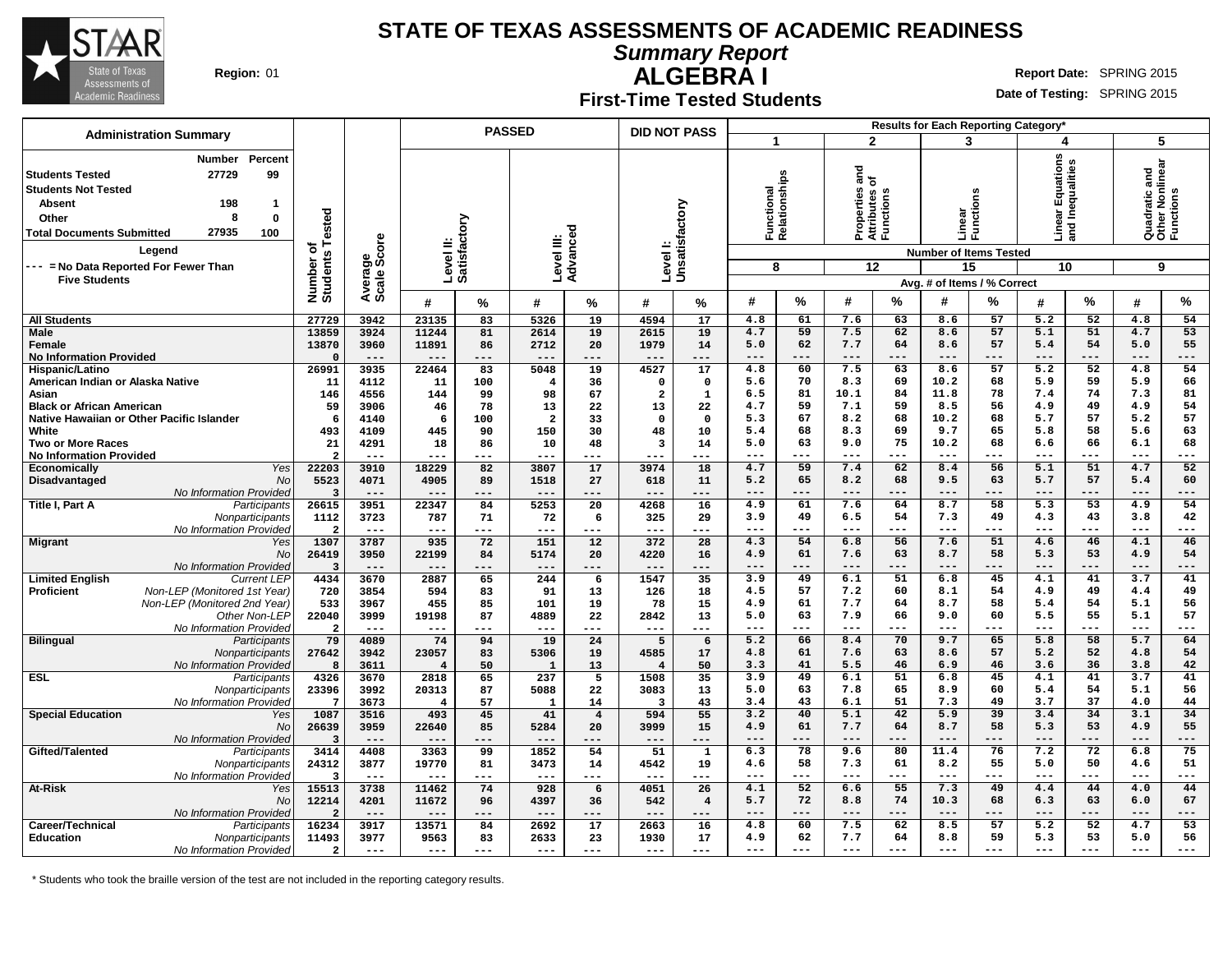

**Summary Report**

**Region:** 01 **Report Date:** SPRING 2015

# **ALGEBRA I Retested Students**

|                                                                                                                                            |                                                                                                                                            |                              |                         |                  |                           | <b>PASSED</b>                           |                            | <b>DID NOT PASS</b> |                  |                                  |                |                                                                     |                    | <b>Results for Each Reporting Category</b>                         |                            |                   |                              |                                                    |                       |
|--------------------------------------------------------------------------------------------------------------------------------------------|--------------------------------------------------------------------------------------------------------------------------------------------|------------------------------|-------------------------|------------------|---------------------------|-----------------------------------------|----------------------------|---------------------|------------------|----------------------------------|----------------|---------------------------------------------------------------------|--------------------|--------------------------------------------------------------------|----------------------------|-------------------|------------------------------|----------------------------------------------------|-----------------------|
|                                                                                                                                            | <b>Administration Summary</b>                                                                                                              |                              |                         |                  |                           |                                         |                            |                     |                  |                                  |                |                                                                     | $\overline{2}$     |                                                                    | 3                          |                   | 4                            | 5                                                  |                       |
| <b>Students Tested</b><br><b>Students Not Tested</b><br><b>Absent</b><br>Other<br><b>Total Documents Submitted</b><br><b>Five Students</b> | Percent<br><b>Number</b><br>4533<br>94<br>232<br>5<br>66<br>$\mathbf{1}$<br>4831<br>100<br>Legend<br>--- = No Data Reported For Fewer Than | Number of<br>Students Tested | ge<br>Score<br>Average: |                  | Level II:<br>Satisfactory | Level III:<br>Advanceo                  | ъ                          | Levell:             | Unsatisfactory   | Functional<br>Relationships<br>8 |                | $\frac{1}{6}$<br>Properties<br>Attributes c<br>Functions<br>$12 \,$ |                    | <b>Number of Items Tested</b><br>15<br>Avg. # of Items / % Correct | w<br>ä<br>Linear<br>Functi | Line<br>and<br>10 | ar Equations<br>Inequalities | Quadratic and<br>Other Nonlinear<br>Functions<br>9 |                       |
|                                                                                                                                            |                                                                                                                                            |                              |                         | #                | %                         | #                                       | %                          | #                   | %                | #                                | %              | #                                                                   | %                  | #                                                                  | ℅                          | #                 | %                            | #                                                  | $\%$                  |
| <b>All Students</b>                                                                                                                        |                                                                                                                                            | 4533                         | 3407                    | 1527             | 34                        | 3                                       | $\mathbf{o}$               | 3006                | 66               | 2.8                              | 35             | 4.6                                                                 | 38                 | 5.1                                                                | 34                         | 2.8               | 28                           | 2.4                                                | 27                    |
| Male                                                                                                                                       |                                                                                                                                            | 2575                         | 3397                    | 837              | 33                        | $\overline{a}$                          | $\mathbf 0$                | 1738                | 67               | 2.7                              | 34             | 4.5                                                                 | 38                 | 5.1                                                                | 34                         | 2.8               | 28                           | 2.4                                                | 27                    |
| Female                                                                                                                                     |                                                                                                                                            | 1958                         | 3420                    | 690              | 35                        | $\mathbf 1$                             | $\mathbf 0$                | 1268                | 65               | 3.0                              | 37             | 4.6                                                                 | 39                 | 5.2                                                                | 35                         | 2.8               | 28                           | 2.4                                                | 27                    |
| <b>No Information Provided</b>                                                                                                             |                                                                                                                                            | $\Omega$<br>4489             | $- - -$<br>3408         | $- - -$<br>1512  | ---<br>34                 | $---$                                   | ---<br>$\mathbf 0$         | $- - -$<br>2977     | ---<br>66        | $- - -$<br>2.8                   | $---$<br>35    | $- - -$<br>4.6                                                      | $- - -$<br>38      | $- - -$<br>5.1                                                     | $- - -$<br>34              | $- - -$<br>2.8    | $---$<br>$\overline{28}$     | $---$<br>2.4                                       | ---<br>27             |
| Hispanic/Latino<br>American Indian or Alaska Native                                                                                        |                                                                                                                                            | $\overline{2}$               | ---                     | $---$            | ---                       | 3<br>$---$                              | ---                        | $- - -$             | $---$            | $---$                            | $- - -$        | $---$                                                               | $---$              | $--$                                                               | $- - -$                    | $\frac{1}{2}$     | $---$                        | $---$                                              | ---                   |
| Asian                                                                                                                                      |                                                                                                                                            | $\mathbf{1}$                 | ---                     | $---$            | ---                       | $---$                                   | ---                        | $---$               | ---              | $---$                            | $- - -$        | $---$                                                               | $---$              | ---                                                                | $- - -$                    | $---$             | $---$                        | $- - -$                                            | ---                   |
| <b>Black or African American</b>                                                                                                           |                                                                                                                                            | 7                            | 2796                    | $\Omega$         | $\mathbf 0$               | $\Omega$                                | $\mathbf 0$                | $7\phantom{.0}$     | 100              | 1.6                              | 20             | 2.4                                                                 | 20                 | 2.4                                                                | 16                         | 0.7               | $\overline{7}$               | 1.1                                                | 13                    |
|                                                                                                                                            | Native Hawaiian or Other Pacific Islander                                                                                                  | $\Omega$                     | ---                     | $-- -$           | ---                       | $---$                                   | ---                        | $--$                | $--$             | $---$                            | $---$          | $---$                                                               | $- - -$            | $---$                                                              | $---$                      | $---$             | $---$                        | $\frac{1}{2}$                                      | ---                   |
| White                                                                                                                                      |                                                                                                                                            | 32                           | 3474                    | 14               | 44                        | $\mathbf 0$                             | $\mathbf 0$                | 18                  | 56               | 3.3                              | 41             | 4.9                                                                 | 41                 | 5.7                                                                | 38                         | 2.9               | 29                           | 2.7                                                | 30                    |
| <b>Two or More Races</b>                                                                                                                   |                                                                                                                                            | $\overline{a}$<br>$\Omega$   | ---<br>$- - -$          | $---$<br>$- - -$ | $- - -$<br>$= -$          | $---$<br>$- - -$                        | ---<br>---                 | $- - -$<br>$- - -$  | $---$<br>$- - -$ | $--$<br>$--$                     | $---$<br>$---$ | ---<br>---                                                          | $- - -$<br>$- - -$ | ---<br>---                                                         | $---$<br>$---$             | $---$<br>---      | $---$<br>---                 | $---$<br>$---$                                     | ---<br>---            |
| <b>No Information Provided</b><br><b>Economically</b>                                                                                      | Yes                                                                                                                                        | 4019                         | 3407                    | 1358             | 34                        | $\overline{\mathbf{2}}$                 | $\mathbf 0$                | 2661                | 66               | 2.8                              | 35             | 4.6                                                                 | 38                 | 5.2                                                                | 34                         | 2.8               | $\overline{28}$              | 2.4                                                | $\overline{27}$       |
| Disadvantaged                                                                                                                              | No                                                                                                                                         | 514                          | 3408                    | 169              | 33                        | $\mathbf 1$                             | $\mathbf 0$                | 345                 | 67               | 2.8                              | 36             | 4.7                                                                 | 39                 | 5.0                                                                | 34                         | 2.9               | 29                           | 2.5                                                | 27                    |
|                                                                                                                                            | No Information Provided                                                                                                                    | $\mathbf 0$                  | $---$                   | $---$            | ---                       | $---$                                   | ---                        | $---$               | ---              | $---$                            | $---$          | $---$                                                               | $---$              | $---$                                                              | $---$                      | $---$             | $---$                        | $---$                                              | ---                   |
| <b>Title I, Part A</b>                                                                                                                     | Participants                                                                                                                               | 4196                         | 3411                    | 1443             | 34                        | $\overline{\mathbf{2}}$                 | $\Omega$                   | 2753                | 66               | 2.9                              | 36             | 4.6                                                                 | 38                 | 5.1                                                                | 34                         | 2.8               | 28                           | 2.4                                                | 27                    |
|                                                                                                                                            | Nonparticipants                                                                                                                            | 337                          | 3357                    | 84               | 25                        | $\mathbf 1$                             | $\mathbf 0$                | 253                 | 75               | 2.5                              | 31             | 4.2                                                                 | 35                 | 5.1                                                                | 34                         | 2.7               | 27                           | 2.2                                                | 24                    |
|                                                                                                                                            | No Information Provideo                                                                                                                    | $\Omega$<br>385              | $- - -$<br>3398         | $---$<br>122     | ---<br>32                 | $---$                                   | ---<br>$\mathbf 0$         | $- - -$<br>263      | ---<br>68        | $- - -$<br>2.8                   | $---$<br>35    | $- - -$<br>4.5                                                      | $- - -$<br>38      | $---$<br>5.2                                                       | $---$<br>34                | $- - -$<br>2.7    | $---$<br>27                  | $---$<br>2.4                                       | ---<br>26             |
| <b>Migrant</b>                                                                                                                             | Yes<br>No                                                                                                                                  | 4148                         | 3408                    | 1405             | 34                        | $\mathbf{1}$<br>$\overline{\mathbf{2}}$ | $\mathbf 0$                | 2743                | 66               | 2.8                              | 35             | 4.6                                                                 | 38                 | 5.1                                                                | 34                         | 2.8               | 28                           | 2.4                                                | 27                    |
|                                                                                                                                            | No Information Provideo                                                                                                                    | $\mathbf 0$                  | $---$                   | $- - -$          | ---                       | $---$                                   | ---                        | $---$               | ---              | $---$                            | $---$          | $---$                                                               | $---$              | $---$                                                              | $---$                      | $---$             | $---$                        | $---$                                              | ---                   |
| <b>Limited English</b>                                                                                                                     | <b>Current LEP</b>                                                                                                                         | 1715                         | 3375                    | 475              | $\overline{28}$           | $\mathbf 0$                             | $\mathbf{o}$               | 1240                | 72               | 2.8                              | 35             | 4.3                                                                 | 35                 | 4.9                                                                | 32                         | 2.7               | $\overline{27}$              | 2.4                                                | 26                    |
| Proficient                                                                                                                                 | Non-LEP (Monitored 1st Year)                                                                                                               | 45                           | 3447                    | 16               | 36                        | $\mathbf 0$                             | $\Omega$                   | 29                  | 64               | 2.9                              | 37             | 5.0                                                                 | 42                 | 5.2                                                                | 35                         | 3.0               | 30                           | 2.6                                                | 29                    |
|                                                                                                                                            | Non-LEP (Monitored 2nd Year)                                                                                                               | 105                          | 3438                    | 40               | 38                        | $\Omega$                                | $\Omega$                   | 65                  | 62               | 3.0                              | 38             | 4.7                                                                 | 39                 | 5.2                                                                | 35                         | 3.1               | 31                           | 2.5                                                | 28                    |
|                                                                                                                                            | Other Non-LEP<br>No Information Provideo                                                                                                   | 2668<br>$\mathbf 0$          | 3425<br>$---$           | 996<br>$- - -$   | 37<br>---                 | $\overline{3}$<br>$- - -$               | $\Omega$                   | 1672<br>$- - -$     | 63<br>$- - -$    | 2.9<br>$---$                     | 36<br>$---$    | 4.8<br>$---$                                                        | 40<br>$- - -$      | 5.3<br>$---$                                                       | 35<br>$---$                | 2.9<br>$---$      | 29<br>$---$                  | 2.5<br>$---$                                       | 27<br>---             |
| <b>Bilingual</b>                                                                                                                           | Participants                                                                                                                               | $\overline{2}$               | $---$                   | $---$            | ---                       | $---$                                   | ---                        | $---$               | ---              | $---$                            | $---$          | $---$                                                               | $---$              | $---$                                                              | $---$                      | $---$             | $---$                        | $---$                                              | ---                   |
|                                                                                                                                            | Nonparticipants                                                                                                                            | 4530                         | 3407                    | 1527             | 34                        | $\mathbf{3}$                            | $\mathbf 0$                | 3003                | 66               | 2.8                              | 35             | 4.6                                                                 | 38                 | 5.1                                                                | 34                         | 2.8               | 28                           | 2.4                                                | 27                    |
|                                                                                                                                            | No Information Provideo                                                                                                                    | $\mathbf{1}$                 | $---$                   | $---$            | ---                       | $---$                                   | ---                        | $---$               | ---              | $---$                            | $---$          | $---$                                                               | $---$              | $---$                                                              | $---$                      | $---$             | $---$                        | $---$                                              | ---                   |
| <b>ESL</b>                                                                                                                                 | Participants                                                                                                                               | 1678                         | 3376                    | 470              | 28                        | $\mathbf 0$                             | $\mathbf 0$                | 1208                | 72               | 2.8                              | 35             | 4.3                                                                 | 36                 | 4.9                                                                | $\overline{32}$            | 2.7               | 27                           | 2.4                                                | 26                    |
|                                                                                                                                            | Nonparticipants                                                                                                                            | 2854                         | 3425                    | 1057             | 37                        | $\overline{\mathbf{3}}$                 | $\mathbf{o}$               | 1797                | 63               | 2.9                              | 36             | 4.7                                                                 | 40                 | 5.3                                                                | 35                         | 2.9               | 29                           | 2.5<br>$---$                                       | 27                    |
| <b>Special Education</b>                                                                                                                   | No Information Provideo<br>Yes                                                                                                             | $\mathbf{1}$<br>429          | $---$<br>3347           | $---$<br>106     | ---<br>25                 | $---$<br>$\mathbf 0$                    | ---<br>$\mathbf 0$         | $- - -$<br>323      | ---<br>75        | $---$<br>2.6                     | $---$<br>33    | $---$<br>4.0                                                        | $---$<br>33        | $---$<br>4.8                                                       | $---$<br>32                | $---$<br>2.6      | $---$<br>26                  | 2.3                                                | ---<br>26             |
|                                                                                                                                            | No                                                                                                                                         | 4104                         | 3413                    | 1421             | 35                        | $\overline{\mathbf{3}}$                 | $\Omega$                   | 2683                | 65               | 2.9                              | 36             | 4.6                                                                 | 39                 | 5.2                                                                | 35                         | 2.8               | 28                           | 2.4                                                | 27                    |
|                                                                                                                                            | No Information Provideo                                                                                                                    | $\mathbf 0$                  | $---$                   | $---$            | ---                       | $---$                                   | ---                        | $---$               | ---              | $---$                            | $---$          | $---$                                                               | $---$              | $---$                                                              | $---$                      | $---$             | $--$                         | $---$                                              | ---                   |
| Gifted/Talented                                                                                                                            | Participants                                                                                                                               | 19                           | 3481                    | 11               | 58                        | $\Omega$                                | $\Omega$                   | 8                   | 42               | 2.9                              | 37             | 5.2                                                                 | 43                 | 5.8                                                                | 39                         | 3.1               | 31                           | 2.7                                                | 30                    |
|                                                                                                                                            | Nonparticipants                                                                                                                            | 4514                         | 3407                    | 1516             | 34                        | 3                                       | $\Omega$                   | 2998                | 66               | 2.8                              | 35             | 4.6                                                                 | 38                 | 5.1                                                                | 34                         | 2.8               | 28                           | 2.4                                                | 27                    |
|                                                                                                                                            | No Information Provided                                                                                                                    | $\Omega$                     | $- - -$                 | $- - -$          | ---                       | $- - -$                                 | $- - -$                    |                     | ---              | $- - -$                          | $---$          | $---$                                                               | $---$              | $---$                                                              | $---$                      | $- - -$           | $---$                        | $---$                                              | ---                   |
| At-Risk                                                                                                                                    | Yes<br>No                                                                                                                                  | 4277<br>256                  | 3404<br>3464            | 1413<br>114      | 33<br>45                  | $\overline{\mathbf{2}}$<br>$\mathbf 1$  | $\mathbf 0$<br>$\mathbf 0$ | 2864<br>142         | 67<br>55         | 2.8<br>3.0                       | 35<br>38       | 4.5<br>5.1                                                          | 38<br>42           | 5.1<br>5.6                                                         | 34<br>37                   | 2.8<br>3.0        | $\overline{28}$<br>30        | 2.4<br>2.6                                         | $\overline{27}$<br>29 |
|                                                                                                                                            | No Information Provided                                                                                                                    | $\mathbf 0$                  | $---$                   | $---$            | ---                       | $---$                                   | ---                        | $---$               | ---              | $---$                            | $---$          | $---$                                                               | $---$              | $---$                                                              | $---$                      | $---$             | $---$                        | $---$                                              | $---$                 |
| Career/Technical                                                                                                                           | Participants                                                                                                                               | 2951                         | 3409                    | 988              | 33                        | 1                                       | $\Omega$                   | 1963                | 67               | 2.8                              | 35             | 4.6                                                                 | 38                 | 5.1                                                                | 34                         | 2.8               | 28                           | 2.4                                                | 27                    |
| <b>Education</b>                                                                                                                           | Nonparticipants                                                                                                                            | 1582                         | 3404                    | 539              | 34                        | $\mathbf{2}$                            | $\mathbf 0$                | 1043                | 66               | 2.8                              | 36             | 4.6                                                                 | 38                 | 5.1                                                                | 34                         | 2.8               | 28                           | 2.4                                                | 27                    |
|                                                                                                                                            | No Information Provided                                                                                                                    | $\mathbf 0$                  | $---$                   | $---$            | ---                       | ---                                     | ---                        | $--$                | ---              | $- - -$                          | $- - -$        | $---$                                                               | $- - -$            | $---$                                                              | $- - -$                    | $- - -$           | $- - -$                      | $---$                                              | ---                   |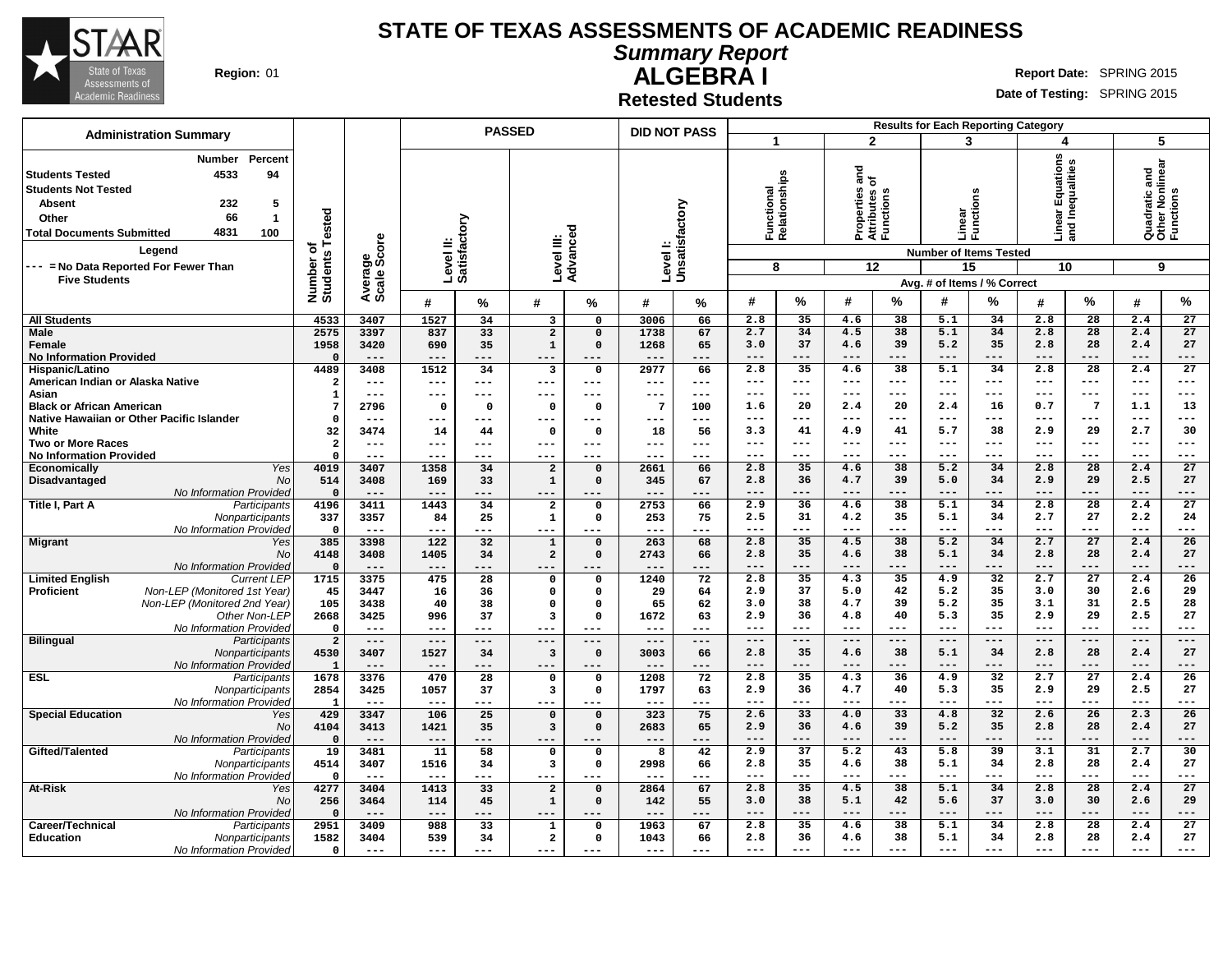

**All Students**

#### **Summary Report BIOLOGY Region:** 01 **RIGHT REPORT IN REPORT IN REPORT OF A REPORT OF REPORT OF REPORT OF REPORT OF REPORT OF REPORT OF REPORT OF REPORT OF REPORT OF REPORT OF REPORT OF REPORT OF REPORT OF REPORT OF REPORT OF REPORT OF REPORT OF**

|                                                                                                                                                                                                                                                                                                |                                      |                                |                           | <b>PASSED</b> |                |                      | <b>DID NOT PASS</b>   |                            |                                                    |             |                            | <b>Results for Each Reporting Category</b> |                                                            |                                                              |                                                 |                          |                                                             |                 |
|------------------------------------------------------------------------------------------------------------------------------------------------------------------------------------------------------------------------------------------------------------------------------------------------|--------------------------------------|--------------------------------|---------------------------|---------------|----------------|----------------------|-----------------------|----------------------------|----------------------------------------------------|-------------|----------------------------|--------------------------------------------|------------------------------------------------------------|--------------------------------------------------------------|-------------------------------------------------|--------------------------|-------------------------------------------------------------|-----------------|
| <b>Administration Summary</b>                                                                                                                                                                                                                                                                  |                                      |                                |                           |               |                |                      |                       |                            | 1                                                  |             | $\overline{2}$             |                                            | 3                                                          |                                                              | 4                                               |                          | 5                                                           |                 |
| Percent<br>Number<br>28860<br>99<br><b>Students Tested</b><br><b>Students Not Tested</b><br><b>Absent</b><br>383<br>$\mathbf{1}$<br>41<br>$\mathbf{0}$<br>Other<br>29284<br>100<br><b>Total Documents Submitted</b><br>Legend<br>--- = No Data Reported For Fewer Than<br><b>Five Students</b> | Tested<br>৳<br>Number of<br>Students | ige<br>Score<br>Avera<br>Scale | Level II:<br>Satisfactory |               | Level III:     | Advanced             |                       | Level I:<br>Unsatisfactory | tructure<br>Structure<br>Function<br>ិច ខ្ពុ<br>11 |             | hanisms<br>မွ<br>≊ঁਠ<br>11 | Genetics                                   | and<br>Biological<br>Evolution ano<br>Classificatior<br>10 | <b>Number of Items Tested</b><br>Avg. # of Items / % Correct | and<br>Biological<br>Processes<br>Systems<br>11 |                          | Interdependence<br>within<br>Environmental<br>Systems<br>11 |                 |
|                                                                                                                                                                                                                                                                                                |                                      |                                | #                         | %             | #              | %                    | #                     | %                          | #                                                  | %           | #                          | %                                          | #                                                          | %                                                            | #                                               | %                        | #                                                           | %               |
| <b>All Students</b>                                                                                                                                                                                                                                                                            | 28860                                | 3939                           | 24838                     | 86            | 2800           | 10                   | 4022                  | 14                         | 6.1                                                | 55          | 6.3                        | 58                                         | 5.5                                                        | 55                                                           | 5.9                                             | 54                       | 6.6                                                         | 60              |
| <b>Male</b>                                                                                                                                                                                                                                                                                    | 14677                                | 3935                           | 12269                     | 84            | 1538           | 10                   | 2408                  | 16                         | 6.0                                                | 54          | 6.2                        | 56                                         | 5.6                                                        | 56                                                           | 5.9                                             | 54                       | 6.7                                                         | 61              |
| Female                                                                                                                                                                                                                                                                                         | 14183                                | 3944                           | 12569                     | 89            | 1262           | 9                    | 1614                  | 11                         | 6.1                                                | 56          | 6.5                        | 59                                         | 5.5                                                        | 55                                                           | 5.9                                             | 54                       | 6.6                                                         | 60              |
| <b>No Information Provided</b>                                                                                                                                                                                                                                                                 | $\Omega$<br>28045                    | $---$<br>3929                  | $---$<br>24074            | ---<br>86     | $---$<br>2551  | ---<br>9             | $---$<br>3971         | $---$<br>14                | $---$<br>6.0                                       | $---$<br>55 | $---$<br>6.3               | $---$<br>57                                | $-- -$<br>5.5                                              | $---$<br>55                                                  | $---$<br>5.9                                    | $---$<br>$\overline{53}$ | $---$<br>6.6                                                | ---<br>60       |
| Hispanic/Latino<br>American Indian or Alaska Native                                                                                                                                                                                                                                            | 10                                   | 3985                           | 9                         | 90            | $\overline{2}$ | 20                   | 1                     | 10                         | 6.4                                                | 58          | 6.3                        | 57                                         | 5.8                                                        | 58                                                           | 6.5                                             | 59                       | 6.8                                                         | 62              |
| Asian                                                                                                                                                                                                                                                                                          | 211                                  | 4561                           | 209                       | 99            | 106            | 50                   | $\overline{2}$        | 1                          | 8.3                                                | 76          | 9.0                        | 82                                         | 8.1                                                        | 81                                                           | 8.4                                             | 76                       | 9.1                                                         | 82              |
| <b>Black or African American</b>                                                                                                                                                                                                                                                               | 70                                   | 4074                           | 60                        | 86            | 13             | 19                   | 10                    | 14                         | 6.6                                                | 60          | 6.9                        | 62                                         | 6.0                                                        | 60                                                           | 6.7                                             | 61                       | 7.3                                                         | 67              |
| Native Hawaiian or Other Pacific Islander                                                                                                                                                                                                                                                      | 1                                    | $---$                          | ---                       | $---$         | ---            | ---                  | ---                   | $---$                      | $- - -$                                            | $---$       | $- - -$                    | $---$                                      | $\frac{1}{2}$                                              | $---$                                                        | $---$                                           | $---$                    | $---$                                                       | ---             |
| White                                                                                                                                                                                                                                                                                          | 498                                  | 4202                           | 462                       | 93            | 118            | 24                   | 36                    | $7\phantom{.0}$            | 6.9                                                | 63          | 7.3                        | 67                                         | 7.0                                                        | 70                                                           | 7.0                                             | 64                       | 8.0                                                         | 73              |
| <b>Two or More Races</b>                                                                                                                                                                                                                                                                       | 23<br>-2                             | 4447<br>$- - -$                | 21<br>---                 | 91<br>---     | 9<br>$- - -$   | 39<br>---            | $\overline{2}$<br>--- | 9<br>$---$                 | 7.4<br>$---$                                       | 68<br>$---$ | 8.2<br>$---$               | 74<br>$- - -$                              | 7.5<br>$---$                                               | 75<br>$---$                                                  | 7.8<br>$---$                                    | 71<br>$---$              | 8.5<br>$---$                                                | 77<br>---       |
| <b>No Information Provided</b><br>Yes<br>Economically                                                                                                                                                                                                                                          | 23283                                | 3902                           | 19676                     | 85            | 1875           | 8                    | 3607                  | 15                         | 5.9                                                | 54          | 6.2                        | 56                                         | 5.4                                                        | 54                                                           | 5.7                                             | 52                       | 6.5                                                         | 59              |
| Disadvantaged<br><b>No</b>                                                                                                                                                                                                                                                                     | 5575                                 | 4094                           | 5160                      | 93            | 924            | 17                   | 415                   | $7\phantom{.0}$            | 6.7                                                | 61          | 7.0                        | 64                                         | 6.3                                                        | 63                                                           | 6.6                                             | 60                       | 7.4                                                         | 68              |
| No Information Provided                                                                                                                                                                                                                                                                        | $\overline{2}$                       |                                |                           | ---           |                |                      | ---                   | $---$                      |                                                    | $---$       | $---$                      | $--$                                       | $- - -$                                                    | $---$                                                        | $---$                                           | $---$                    | $---$                                                       | ---             |
| Title I, Part A<br>Participants                                                                                                                                                                                                                                                                | 27227                                | 3943                           | 23478                     | 86            | 2667           | 10                   | 3749                  | 14                         | 6.1                                                | 55          | 6.4                        | 58                                         | 5.5                                                        | 55                                                           | 5.9                                             | 54                       | 6.7                                                         | 61              |
| Nonparticipants                                                                                                                                                                                                                                                                                | 1631                                 | 3887                           | 1358                      | 83            | 132            | 8                    | 273                   | 17                         | 5.8                                                | 52          | 5.8                        | 53                                         | 5.5                                                        | 55                                                           | 5.9                                             | 53                       | 6.4                                                         | 58              |
| No Information Provided                                                                                                                                                                                                                                                                        | $\overline{2}$<br>1503               | $---$<br>3775                  | $  -$<br>1163             | $---$<br>77   | $---$<br>60    | $---$                | $---$<br>340          | $---$<br>23                | $---$<br>5.4                                       | $---$<br>49 | $---$<br>5.5               | $---$<br>50                                | $- - -$<br>4.8                                             | $---$<br>48                                                  | $- - -$<br>5.1                                  | $---$<br>46              | $---$<br>5.7                                                | ---<br>52       |
| <b>Migrant</b><br>Yes<br>No                                                                                                                                                                                                                                                                    | 27355                                | 3949                           | 23673                     | 87            | 2739           | $\overline{4}$<br>10 | 3682                  | 13                         | 6.1                                                | 56          | 6.4                        | 58                                         | 5.6                                                        | 56                                                           | 6.0                                             | 54                       | 6.7                                                         | 61              |
| No Information Provided                                                                                                                                                                                                                                                                        | $\overline{2}$                       | $---$                          | $---$                     | ---           | $---$          | ---                  | $---$                 | $---$                      | $---$                                              | ---         | $---$                      | $---$                                      | $---$                                                      | $---$                                                        | $---$                                           | $---$                    | $---$                                                       | ---             |
| <b>Limited English</b><br><b>Current LEP</b>                                                                                                                                                                                                                                                   | 5344                                 | 3617                           | 3446                      | 64            | 62             | $\mathbf 1$          | 1898                  | 36                         | 4.8                                                | 43          | 4.9                        | 44                                         | 3.9                                                        | $\overline{39}$                                              | 4.4                                             | 40                       | 4.7                                                         | 43              |
| Non-LEP (Monitored 1st Year)<br><b>Proficient</b>                                                                                                                                                                                                                                              | 644                                  | 3868                           | 566                       | 88            | 26             | 4                    | 78                    | 12                         | 5.9                                                | 54          | 6.2                        | 56                                         | 5.2                                                        | 52                                                           | 5.5                                             | 50                       | 6.4                                                         | 58              |
| Non-LEP (Monitored 2nd Year)                                                                                                                                                                                                                                                                   | 543                                  | 3957                           | 489                       | 90            | 53             | 10                   | 54                    | 10                         | 6.3                                                | 57          | 6.6                        | 60                                         | 5.4                                                        | 54                                                           | 6.0                                             | 55                       | 6.7                                                         | 61              |
| Other Non-LEP<br>No Information Provided                                                                                                                                                                                                                                                       | 22327<br>$\overline{2}$              | 4018<br>$---$                  | 20335<br>---              | 91<br>---     | 2658<br>$---$  | 12<br>---            | 1992<br>$---$         | 9<br>$---$                 | 6.4                                                | 58          | 6.7                        | 61<br>$- - -$                              | 5.9<br>$- - -$                                             | 59<br>$---$                                                  | 6.3<br>$---$                                    | 57<br>$---$              | 7.1<br>$---$                                                | 65<br>---       |
| <b>Bilingual</b><br>Participants                                                                                                                                                                                                                                                               | 57                                   | 4245                           | 57                        | 100           | 16             | 28                   | $\Omega$              | $\mathbf 0$                | 7.7                                                | 70          | 7.8                        | 71                                         | 6.6                                                        | 66                                                           | 7.2                                             | 65                       | 7.9                                                         | $\overline{71}$ |
| Nonparticipants                                                                                                                                                                                                                                                                                | 28795                                | 3939                           | 24775                     | 86            | 2783           | 10                   | 4020                  | 14                         | 6.1                                                | 55          | 6.3                        | 58                                         | 5.5                                                        | 55                                                           | 5.9                                             | 54                       | 6.6                                                         | 60              |
| No Information Provided                                                                                                                                                                                                                                                                        | 8                                    | 3632                           | 6                         | 75            | $\mathbf{1}$   | 13                   | $\overline{2}$        | 25                         | 4.8                                                | 43          | 4.9                        | 44                                         | 3.8                                                        | 38                                                           | 5.0                                             | 45                       | 4.1                                                         | 38              |
| <b>ESL</b><br>Participants                                                                                                                                                                                                                                                                     | 5241                                 | 3618                           | 3380                      | 64            | 63             | $\overline{1}$       | 1861                  | 36                         | 4.8                                                | 43          | 4.9                        | 44                                         | 3.9                                                        | $\overline{39}$                                              | 4.4                                             | 40                       | 4.7                                                         | 43              |
| Nonparticipants                                                                                                                                                                                                                                                                                | 23611                                | 4011                           | 21452                     | 91            | 2736           | 12                   | 2159                  | 9                          | 6.4                                                | 58          | 6.7                        | 61                                         | 5.9                                                        | 59                                                           | 6.2                                             | 57                       | 7.1                                                         | 64              |
| No Information Provided<br><b>Special Education</b><br>Yes                                                                                                                                                                                                                                     | 8<br>1256                            | 3632<br>3570                   | 6<br>728                  | 75<br>58      | 1<br>17        | 13<br>$\mathbf{1}$   | $\overline{2}$<br>528 | 25<br>42                   | 4.8<br>4.4                                         | 43<br>40    | 4.9<br>4.4                 | 44<br>40                                   | 3.8<br>3.9                                                 | 38<br>39                                                     | 5.0<br>4.3                                      | 45<br>39                 | 4.1<br>4.4                                                  | 38<br>40        |
| <b>No</b>                                                                                                                                                                                                                                                                                      | 27601                                | 3956                           | 24107                     | 87            | 2782           | 10                   | 3494                  | 13                         | 6.1                                                | 56          | 6.4                        | 58                                         | 5.6                                                        | 56                                                           | 6.0                                             | 54                       | 6.7                                                         | 61              |
| No Information Provided                                                                                                                                                                                                                                                                        | 3                                    | $---$                          | ---                       |               | $---$          | ---                  | ---                   | $---$                      | $---$                                              | $---$       | $---$                      | $---$                                      | $---$                                                      | $---$                                                        | $---$                                           | $---$                    | $---$                                                       | ---             |
| Gifted/Talented<br>Participants                                                                                                                                                                                                                                                                | 2959                                 | 4415                           | 2936                      | 99            | 1069           | 36                   | 23                    | $\mathbf{1}$               | 7.8                                                | 71          | 8.4                        | 77                                         | 7.7                                                        | 77                                                           | 7.9                                             | 71                       | 9.0                                                         | 82              |
| Nonparticipants                                                                                                                                                                                                                                                                                | 25898                                | 3885                           | 21899                     | 85            | 1730           | $7\phantom{.0}$      | 3999                  | 15                         | 5.9                                                | 53          | 6.1                        | 55                                         | 5.3                                                        | 53                                                           | 5.7                                             | 52                       | 6.4                                                         | 58              |
| No Information Provided                                                                                                                                                                                                                                                                        | $\overline{\mathbf{3}}$              | $---$                          | $---$                     | $---$         | $---$          | ---                  | ---                   | $---$                      | $- - -$                                            | $---$       | $- - -$                    | $---$                                      | $- - -$                                                    | $---$                                                        | $---$                                           | $---$                    | $---$                                                       | ---             |
| <b>At-Risk</b><br>Yes<br>No                                                                                                                                                                                                                                                                    | 17458<br>11399                       | 3751<br>4229                   | 13756                     | 79            | 357            | $\overline{a}$       | 3702                  | 21                         | 5.3<br>7.2                                         | 49<br>65    | 5.4<br>7.7                 | 49<br>70                                   | 4.6<br>6.9                                                 | 46<br>69                                                     | 5.1<br>7.2                                      | 46<br>65                 | 5.6<br>8.2                                                  | 51<br>75        |
| No Information Provided                                                                                                                                                                                                                                                                        | 3                                    | $---$                          | 11079<br>$---$            | 97<br>---     | 2442<br>$---$  | 21<br>---            | 320<br>---            | 3<br>$---$                 | $---$                                              | $---$       | $---$                      | $---$                                      | $---$                                                      | $---$                                                        | $---$                                           | $---$                    | $---$                                                       | ---             |
| Career/Technical<br>Participants                                                                                                                                                                                                                                                               | 19661                                | 3950                           | 17094                     | 87            | 1941           | 10                   | 2567                  | 13                         | 6.1                                                | 56          | 6.4                        | 58                                         | 5.6                                                        | 56                                                           | 6.0                                             | 54                       | 6.7                                                         | 61              |
| <b>Education</b><br>Nonparticipants                                                                                                                                                                                                                                                            | 9196                                 | 3918                           | 7741                      | 84            | 858            | 9                    | 1455                  | 16                         | 6.0                                                | 54          | 6.3                        | 57                                         | 5.4                                                        | 54                                                           | 5.8                                             | 53                       | 6.5                                                         | 59              |
| No Information Provided                                                                                                                                                                                                                                                                        | 3                                    | $- - -$                        | $---$                     | ---           | $---$          |                      | $---$                 | $---$                      | $- - -$                                            | $- - -$     | $- - -$                    | $- - -$                                    | $- - -$                                                    | $- - -$                                                      | $- - -$                                         | $- - -$                  | $- - -$                                                     | ---             |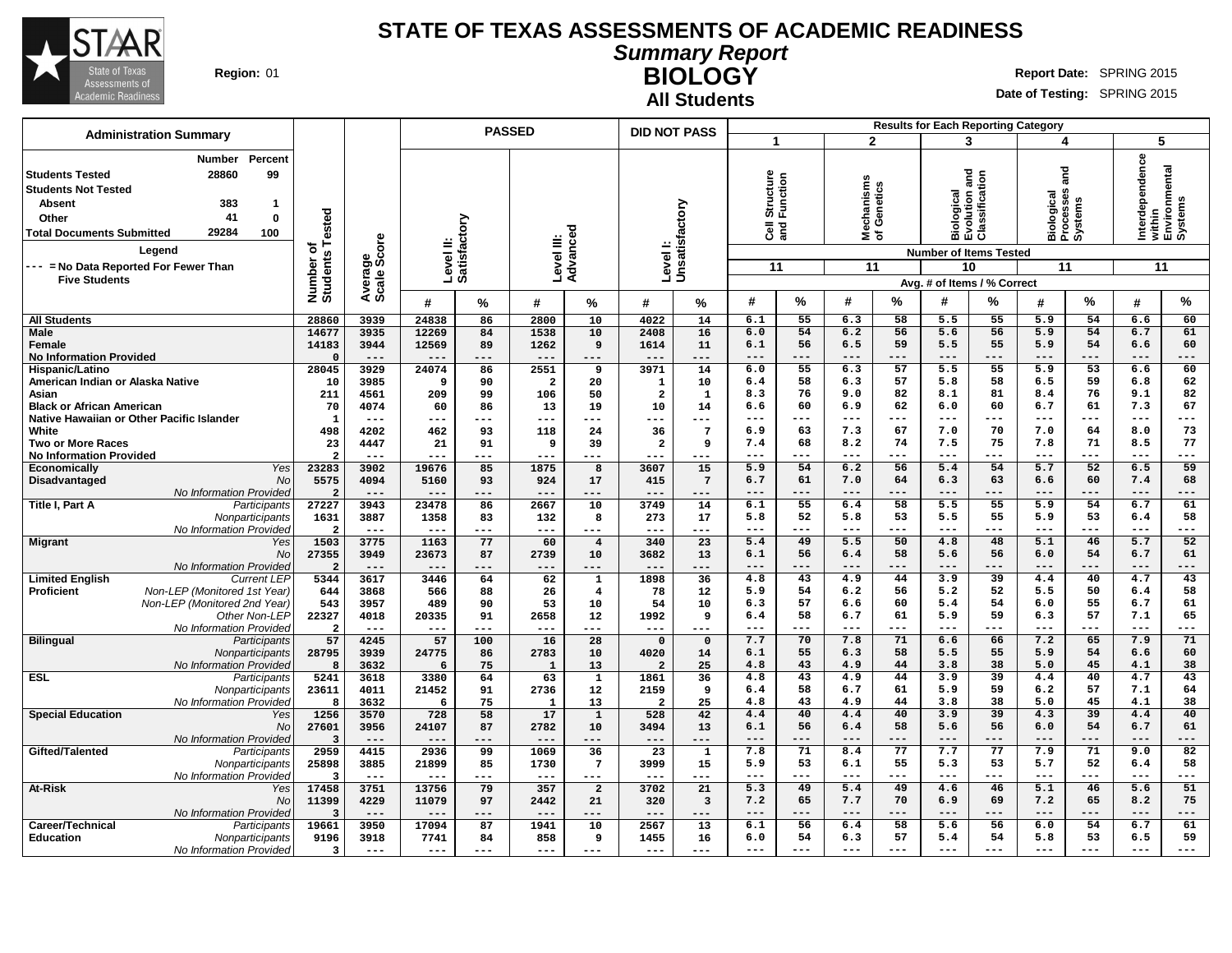

**Summary Report**

**Region:** 01 **RIGHT REPORT IN REPORT IN REPORT OF A REPORT OF REPORT OF REPORT OF REPORT OF REPORT OF REPORT OF REPORT OF REPORT OF REPORT OF REPORT OF REPORT OF REPORT OF REPORT OF REPORT OF REPORT OF REPORT OF REPORT OF** 

# **BIOLOGY First-Time Tested Students**

|                                                                                                                                                                                                                                                                         |                                      |                        |               |                           | <b>PASSED</b>          |                 | <b>DID NOT PASS</b> |                        |                                               |           |                                        |                          |                         | <b>Results for Each Reporting Category</b>                                                                                                    |                                                               |             |                       |                                    |
|-------------------------------------------------------------------------------------------------------------------------------------------------------------------------------------------------------------------------------------------------------------------------|--------------------------------------|------------------------|---------------|---------------------------|------------------------|-----------------|---------------------|------------------------|-----------------------------------------------|-----------|----------------------------------------|--------------------------|-------------------------|-----------------------------------------------------------------------------------------------------------------------------------------------|---------------------------------------------------------------|-------------|-----------------------|------------------------------------|
| <b>Administration Summary</b>                                                                                                                                                                                                                                           |                                      |                        |               |                           |                        |                 |                     |                        | -1                                            |           |                                        | $\overline{2}$           |                         | 3                                                                                                                                             | 4                                                             |             | 5                     |                                    |
| Percent<br><b>Number</b><br><b>Students Tested</b><br>26266<br>99<br>Students Not Tested<br>223<br><b>Absent</b><br>1<br>Other<br>4<br>0<br>26493<br>100<br><b>Total Documents Submitted</b><br>Legend<br>--- = No Data Reported For Fewer Than<br><b>Five Students</b> | Tested<br>৳<br>Number of<br>Students | Average<br>Scale Score |               | Level II:<br>Satisfactory | Level III:             | Advance         | Level I:            | Unsatisfactory         | Structure<br>Function<br>$\overline{3}$<br>11 |           | lechanisms<br>f Genetics<br>Σँ Շ<br>11 |                          |                         | na<br>an<br>$\epsilon$<br>Biological<br>Evolution anc<br>Classification<br><b>Number of Items Tested</b><br>10<br>Avg. # of Items / % Correct | and<br><b>Ses</b><br>Biological<br>Processes<br>Systems<br>11 |             | Interdependence<br>11 | within<br>Environmental<br>Systems |
|                                                                                                                                                                                                                                                                         |                                      |                        | #             | %                         | #                      | %               | #                   | %                      | #                                             | $\%$      | #                                      | %                        | #                       | $\%$                                                                                                                                          | #                                                             | %           | #                     | $\frac{9}{6}$                      |
| <b>All Students</b>                                                                                                                                                                                                                                                     | 26266                                | 3986                   | 23586         | 90                        | 2800                   | 11              | 2680                | 10                     | 6.3                                           | 57        | 6.6                                    | 60                       | 5.8                     | 58                                                                                                                                            | 6.1                                                           | 56          | 6.9                   | 63                                 |
| Male                                                                                                                                                                                                                                                                    | 13155                                | 3992                   | 11609         | 88                        | 1538                   | 12              | 1546                | 12                     | 6.2                                           | 57        | 6.4                                    | 58                       | 5.9                     | 59                                                                                                                                            | 6.2                                                           | 56          | 7.1                   | 64                                 |
| Female                                                                                                                                                                                                                                                                  | 13111                                | 3980                   | 11977         | 91                        | 1262                   | 10              | 1134                | 9                      | 6.3                                           | 57        | 6.7                                    | 61                       | 5.7                     | 57                                                                                                                                            | 6.1                                                           | 55          | 6.8                   | 62                                 |
| <b>No Information Provided</b>                                                                                                                                                                                                                                          | $\Omega$                             | $---$                  | $---$         | ---                       | $---$                  | ---             | $---$               | ---                    | $---$                                         | ---       | $--$                                   | ---                      | ---                     | $---$                                                                                                                                         | ---                                                           | $---$       | $--$                  | ---                                |
| Hispanic/Latino<br>American Indian or Alaska Native                                                                                                                                                                                                                     | 25473<br>- 9                         | 3976<br>4080           | 22830<br>9    | 90<br>100                 | 2551<br>$\overline{2}$ | 10<br>22        | 2643<br>$\Omega$    | 10<br>$\mathbf 0$      | 6.2<br>6.9                                    | 57<br>63  | 6.5<br>6.7                             | 59<br>61                 | $\overline{5.7}$<br>6.2 | 57<br>62                                                                                                                                      | 6.1<br>7.1                                                    | 55<br>65    | 6.9<br>7.2            | 63<br>66                           |
| Asian                                                                                                                                                                                                                                                                   | 210                                  | 4567                   | 209           | 100                       | 106                    | 50              | $\mathbf{1}$        | $\mathbf 0$            | 8.3                                           | 76        | 9.0                                    | 82                       | 8.1                     | 81                                                                                                                                            | 8.4                                                           | 77          | 9.1                   | 83                                 |
| <b>Black or African American</b>                                                                                                                                                                                                                                        | 67                                   | 4111                   | 60            | 90                        | 13                     | 19              | $7\phantom{.0}$     | 10                     | 6.7                                           | 61        | 7.0                                    | 64                       | 6.2                     | 62                                                                                                                                            | 6.9                                                           | 62          | 7.6                   | 69                                 |
| Native Hawaiian or Other Pacific Islander                                                                                                                                                                                                                               | $\mathbf{1}$                         | $---$                  | $---$         | ---                       | $\qquad \qquad - -$    | ---             | ---                 | ---                    | $---$                                         | $---$     | $---$                                  | $---$                    | ---                     | $\frac{1}{2}$                                                                                                                                 | $---$                                                         | $---$       | $\frac{1}{2}$         | ---                                |
| White                                                                                                                                                                                                                                                                   | 481                                  | 4228                   | 454           | 94                        | 118                    | 25              | 27                  | 6                      | 7.0                                           | 64        | 7.5                                    | 68                       | 7.1                     | 71                                                                                                                                            | 7.1                                                           | 65          | 8.1                   | 74                                 |
| <b>Two or More Races</b>                                                                                                                                                                                                                                                | 23                                   | 4447                   | 21            | 91                        | 9                      | 39              | $\overline{a}$      | ٩                      | 7.4                                           | 68        | 8.2                                    | 74                       | 7.5                     | 75                                                                                                                                            | 7.8                                                           | 71          | 8.5                   | 77                                 |
| <b>No Information Provided</b>                                                                                                                                                                                                                                          | -2                                   | $---$                  | $---$         | ---                       | $---$                  | ---             | $- - -$             | ---                    | $- - -$                                       | ---       | $- - -$                                | $---$                    | $---$                   | ---                                                                                                                                           | $- - -$                                                       | $- - -$     | $---$                 | ---                                |
| Economically<br>Yes                                                                                                                                                                                                                                                     | 20960                                | 3951                   | 18570         | 89                        | 1875                   | 9               | 2390                | 11                     | 6.1                                           | 56        | 6.4                                    | 58                       | 5.6                     | 56                                                                                                                                            | 6.0                                                           | 54          | 6.8                   | 61                                 |
| Disadvantaged<br><b>No</b>                                                                                                                                                                                                                                              | 5304                                 | 4125                   | 5014          | 95                        | 924                    | 17              | 290                 | 5                      | 6.8                                           | 62        | 7.1                                    | 65                       | 6.4                     | 64                                                                                                                                            | 6.8                                                           | 62          | 7.6                   | 69                                 |
| No Information Provided                                                                                                                                                                                                                                                 | $\overline{2}$                       | $---$                  | $---$         | ---                       | ---                    | ---             | $---$               | ---                    |                                               | ---       | $---$                                  | $---$                    |                         |                                                                                                                                               |                                                               | ---         | $---$                 | ---                                |
| Title I, Part A<br>Participants                                                                                                                                                                                                                                         | 24782                                | 3989                   | 22280         | 90                        | 2667                   | ${\bf 11}$      | 2502                | 10                     | 6.3                                           | 57        | 6.6                                    | 60                       | 5.8                     | 58                                                                                                                                            | 6.1                                                           | 56          | 6.9                   | 63                                 |
| Nonparticipants                                                                                                                                                                                                                                                         | 1482                                 | 3937                   | 1304          | 88                        | 132                    | 9               | 178                 | $12 \overline{ }$      | 6.0<br>$\frac{1}{2}$                          | 54<br>--- | 6.0<br>$---$                           | 55                       | 5.8                     | 58                                                                                                                                            | 6.1<br>$---$                                                  | 55<br>$---$ | 6.7<br>$\frac{1}{2}$  | 61                                 |
| No Information Provideo<br><b>Migrant</b>                                                                                                                                                                                                                               | $\overline{2}$<br>1286               | $---$<br>3830          | $---$<br>1063 | ---<br>83                 | ---<br>60              | ---<br>5        | $--$<br>223         | ---<br>$\overline{17}$ | 5.7                                           | 51        | 5.8                                    | $---$<br>$\overline{53}$ | ---<br>5.1              | $---$<br>51                                                                                                                                   | 5.3                                                           | 48          | 6.1                   | ---<br>56                          |
| Yes<br><b>No</b>                                                                                                                                                                                                                                                        | 24978                                | 3994                   | 22521         | 90                        | 2739                   | 11              | 2457                | 10                     | 6.3                                           | 57        | 6.6                                    | 60                       | 5.8                     | 58                                                                                                                                            | 6.2                                                           | 56          | 7.0                   | 63                                 |
| No Information Provideo                                                                                                                                                                                                                                                 | $\overline{2}$                       | $---$                  | ---           | ---                       |                        | ---             | $---$               | ---                    | $- - -$                                       | ---       | $- - -$                                | $- - -$                  | ---                     | $- - -$                                                                                                                                       | $- - -$                                                       | $- - -$     | $- - -$               | ---                                |
| <b>Limited English</b><br><b>Current LEP</b>                                                                                                                                                                                                                            | 4025                                 | 3672                   | 2872          | 71                        | 62                     | $\overline{2}$  | 1153                | $\overline{29}$        | 5.0                                           | 46        | 5.1                                    | 47                       | 4.2                     | 42                                                                                                                                            | 4.7                                                           | 42          | 5.0                   | 46                                 |
| Non-LEP (Monitored 1st Year)<br><b>Proficient</b>                                                                                                                                                                                                                       | 605                                  | 3887                   | 541           | 89                        | 26                     | $\overline{4}$  | 64                  | 11                     | 6.0                                           | 55        | 6.2                                    | 57                       | 5.3                     | 53                                                                                                                                            | 5.5                                                           | 50          | 6.5                   | 59                                 |
| Non-LEP (Monitored 2nd Year)                                                                                                                                                                                                                                            | 498                                  | 3999                   | 462           | 93                        | 53                     | 11              | 36                  | $\overline{7}$         | 6.5                                           | 59        | 6.8                                    | 62                       | 5.6                     | 56                                                                                                                                            | 6.2                                                           | 56          | 6.9                   | 63                                 |
| Other Non-LEP                                                                                                                                                                                                                                                           | 21136                                | 4048                   | 19709         | 93                        | 2658                   | 13              | 1427                | $7\phantom{.0}$        | 6.5                                           | 59        | 6.8                                    | 62                       | 6.1                     | 61                                                                                                                                            | 6.4                                                           | 58          | 7.3                   | 66                                 |
| No Information Provided                                                                                                                                                                                                                                                 | $\overline{2}$                       | $---$                  | ---           | ---                       | $---$                  | ---             | $---$               | ---                    | $---$                                         | $---$     | $---$                                  | $---$                    | $---$                   | $---$                                                                                                                                         | $---$                                                         | $- - -$     | $---$                 | ---                                |
| <b>Bilingual</b><br>Participants                                                                                                                                                                                                                                        | 56                                   | 4255                   | 56            | 100                       | 16                     | 29              | $\Omega$            | $\mathbf 0$            | 7.7                                           | 70        | 7.9                                    | 71                       | 6.7                     | 67                                                                                                                                            | 7.2                                                           | 66          | 7.9                   | 72                                 |
| Nonparticipants                                                                                                                                                                                                                                                         | 26203                                | 3985                   | 23524         | 90                        | 2783                   | 11              | 2679                | 10                     | 6.3                                           | 57        | 6.6                                    | 60                       | 5.8                     | 58                                                                                                                                            | 6.1                                                           | 56          | 6.9                   | 63                                 |
| No Information Provideo                                                                                                                                                                                                                                                 | 7                                    | 3690                   | 6             | 86                        | $\mathbf{1}$           | 14              | $\mathbf{1}$        | 14                     | 4.7                                           | 43        | 5.4                                    | 49                       | 4.1                     | 41                                                                                                                                            | 5.1                                                           | 47          | 4.4                   | 40                                 |
| ESL<br>Participants                                                                                                                                                                                                                                                     | 3947                                 | 3673                   | 2812          | 71                        | 63                     | $\overline{a}$  | 1135                | 29                     | 5.0                                           | 46<br>59  | 5.1                                    | 47                       | 4.2                     | 42                                                                                                                                            | 4.7                                                           | 42<br>58    | 5.1                   | 46                                 |
| Nonparticipants<br>No Information Provideo                                                                                                                                                                                                                              | 22312<br>-7                          | 4041<br>3690           | 20768<br>6    | 93<br>86                  | 2736<br>$\mathbf{1}$   | 12<br>14        | 1544<br>- 1         | $7\phantom{.0}$<br>14  | 6.5<br>4.7                                    | 43        | 6.8<br>5.4                             | 62<br>49                 | 6.0<br>4.1              | 60<br>41                                                                                                                                      | 6.4<br>5.1                                                    | 47          | 7.3<br>4.4            | 66<br>40                           |
| <b>Special Education</b><br>Yes                                                                                                                                                                                                                                         | 1038                                 | 3600                   | 636           | 61                        | 17                     | $\overline{a}$  | 402                 | 39                     | 4.6                                           | 42        | 4.6                                    | 41                       | 4.0                     | 40                                                                                                                                            | 4.5                                                           | 41          | 4.6                   | 42                                 |
| No                                                                                                                                                                                                                                                                      | 25225                                | 4002                   | 22947         | 91                        | 2782                   | 11              | 2278                | 9                      | 6.3                                           | 58        | 6.7                                    | 60                       | 5.8                     | 58                                                                                                                                            | 6.2                                                           | 56          | 7.0                   | 64                                 |
| No Information Provided                                                                                                                                                                                                                                                 | $\overline{3}$                       | $---$                  |               | ---                       | $---$                  | ---             | $---$               | ---                    | $---$                                         | ---       | $---$                                  | $---$                    | ---                     | $---$                                                                                                                                         | $---$                                                         | $---$       | $---$                 | ---                                |
| Gifted/Talented<br>Participants                                                                                                                                                                                                                                         | 2949                                 | 4418                   | 2929          | 99                        | 1069                   | 36              | 20                  | $\mathbf{1}$           | 7.8                                           | 71        | 8.4                                    | 77                       | 7.7                     | 77                                                                                                                                            | 7.9                                                           | 72          | 9.1                   | 82                                 |
| Nonparticipants                                                                                                                                                                                                                                                         | 23314                                | 3931                   | 20654         | 89                        | 1730                   | $7\phantom{.0}$ | 2660                | 11                     | 6.1                                           | 55        | 6.3                                    | 58                       | 5.5                     | 55                                                                                                                                            | 5.9                                                           | 54          | 6.7                   | 61                                 |
| No Information Provided                                                                                                                                                                                                                                                 | -3                                   | $\frac{1}{2}$          | $---$         | ---                       | $---$                  | $---$           | $---$               | ---                    | $---$                                         | ---       | $---$                                  | $---$                    | ---                     | $---$                                                                                                                                         | $---$                                                         | $---$       | $---$                 | ---                                |
| <b>At-Risk</b><br>Yes                                                                                                                                                                                                                                                   | 15004                                | 3797                   | 12581         | 84                        | 357                    | $\overline{a}$  | 2423                | 16                     | 5.5                                           | 50        | 5.7                                    | 52                       | 4.9                     | 49                                                                                                                                            | $\overline{5.3}$                                              | 48          | 5.9                   | 54                                 |
| <b>No</b>                                                                                                                                                                                                                                                               | 11259                                | 4238                   | 11002         | 98                        | 2442                   | 22              | 257                 | $\overline{a}$         | 7.2                                           | 66        | 7.8                                    | 71                       | 7.0                     | 70                                                                                                                                            | 7.2                                                           | 66          | 8.3                   | 75                                 |
| No Information Provideo                                                                                                                                                                                                                                                 | $\overline{3}$                       | $---$                  | $---$         | ---                       | $---$                  | ---             | $- - -$             | ---                    | $---$                                         | ---       | ---                                    | ---                      | ---                     | ---                                                                                                                                           | $---$                                                         | ---         | $---$                 | ---                                |
| Career/Technical<br>Participants                                                                                                                                                                                                                                        | 17924                                | 3996                   | 16244         | 91                        | 1941                   | 11              | 1680                | 9                      | 6.3                                           | 57        | 6.6                                    | 60                       | 5.8                     | 58                                                                                                                                            | 6.2                                                           | 56          | 7.0                   | 64                                 |
| <b>Education</b><br>Nonparticipants                                                                                                                                                                                                                                     | 8339                                 | 3964                   | 7339          | 88                        | 858                    | 10              | 1000                | 12                     | 6.1                                           | 56        | 6.5                                    | 59                       | 5.6                     | 56                                                                                                                                            | 6.0                                                           | 55          | 6.8                   | 62                                 |
| No Information Provided                                                                                                                                                                                                                                                 | $\overline{\mathbf{3}}$              | $---$                  | $---$         | ---                       | $---$                  | ---             | $\frac{1}{2}$       | ---                    | $---$                                         | ---       | $- - -$                                | $---$                    | ---                     | $---$                                                                                                                                         | $---$                                                         | $---$       | $---$                 | ---                                |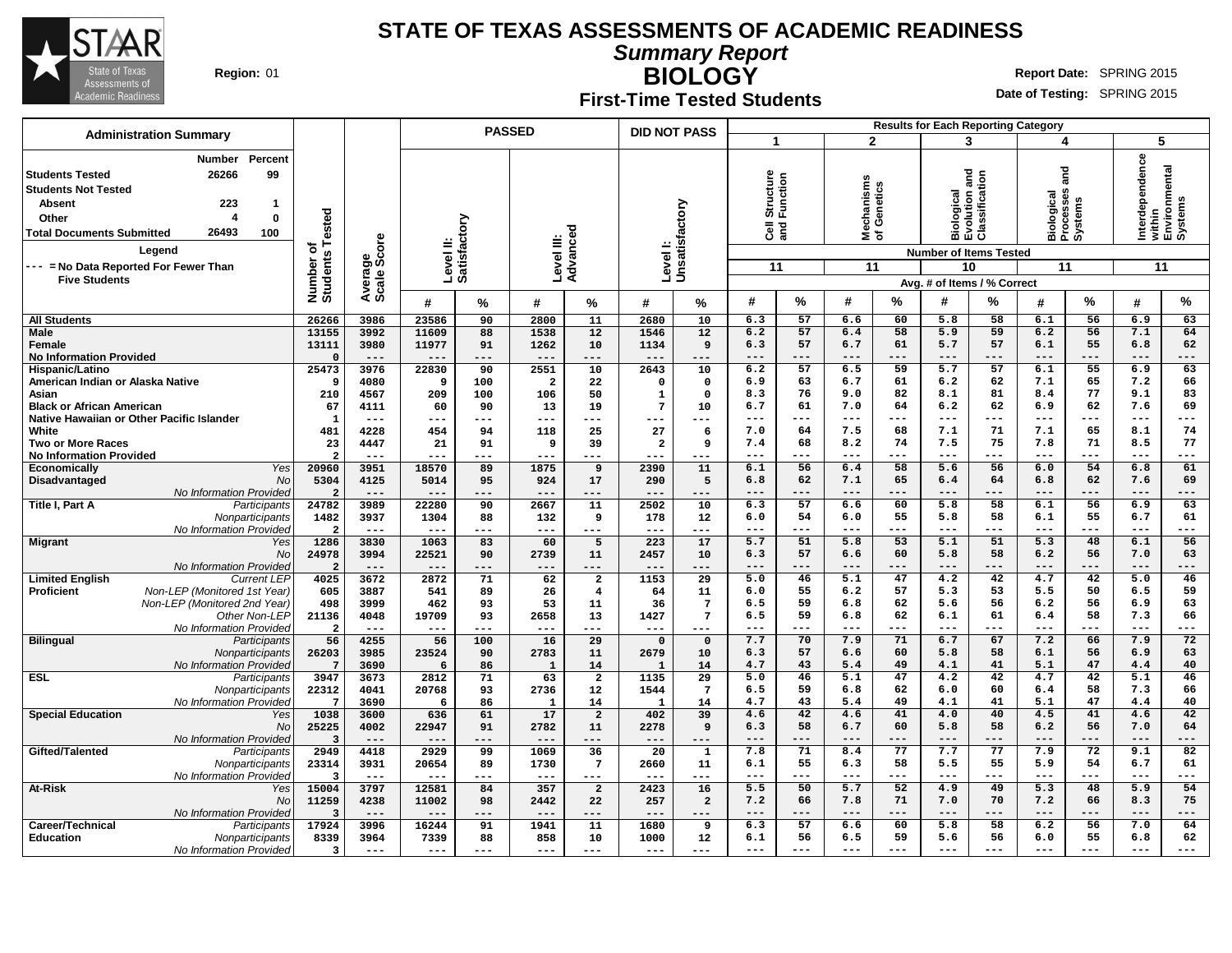

# **STATE OF TEXAS ASSESSMENTS OF ACADEMIC READINESS**

**Summary Report BIOLOGY**

**Region:** 01 **RIGHT REPORT IN REPORT IN REPORT OF A REPORT OF REPORT OF REPORT OF REPORT OF REPORT OF REPORT OF REPORT OF REPORT OF REPORT OF REPORT OF REPORT OF REPORT OF REPORT OF REPORT OF REPORT OF REPORT OF REPORT OF** 

**Date of Testing:** SPRING 2015

**Retested Students**

|                                                                                                                                                                                                                                                                                            |                                      |                                |                           | <b>PASSED</b> |                         |                         | <b>DID NOT PASS</b>     |                              |                                               |                 |                      | <b>Results for Each Reporting Category</b> |                                                              |                                                              |                                                      |                 |                       |                                    |
|--------------------------------------------------------------------------------------------------------------------------------------------------------------------------------------------------------------------------------------------------------------------------------------------|--------------------------------------|--------------------------------|---------------------------|---------------|-------------------------|-------------------------|-------------------------|------------------------------|-----------------------------------------------|-----------------|----------------------|--------------------------------------------|--------------------------------------------------------------|--------------------------------------------------------------|------------------------------------------------------|-----------------|-----------------------|------------------------------------|
| <b>Administration Summary</b>                                                                                                                                                                                                                                                              |                                      |                                |                           |               |                         |                         |                         |                              | 1                                             |                 | $\mathbf{2}$         |                                            | 3                                                            |                                                              | 4                                                    |                 | 5                     |                                    |
| Percent<br><b>Number</b><br>2594<br>93<br><b>Students Tested</b><br><b>Students Not Tested</b><br><b>Absent</b><br>160<br>6<br>37<br>$\overline{1}$<br>Other<br>2791<br><b>Total Documents Submitted</b><br>100<br>Legend<br>--- = No Data Reported For Fewer Than<br><b>Five Students</b> | Tested<br>৳<br>Number of<br>Students | ige<br>Score<br>Avera<br>Scale | Level II:<br>Satisfactory |               | Level III:              | Advanced                |                         | Level I:<br>Unsatisfactory   | Structure<br>Function<br>$\overline{3}$<br>11 |                 | hanisms<br>≊ঁਠ<br>11 | Genetics                                   | <b>Biological<br/>Evolution and<br/>Classification</b><br>10 | <b>Number of Items Tested</b><br>Avg. # of Items / % Correct | ក្ត<br>ត<br>Biological<br>Processes<br>Systems<br>11 |                 | Interdependence<br>11 | within<br>Environmental<br>Systems |
|                                                                                                                                                                                                                                                                                            |                                      |                                | #                         | %             | #                       | ℅                       | #                       | %                            | #                                             | %               | #                    | %                                          | #                                                            | %                                                            | #                                                    | %               | #                     | %                                  |
| <b>All Students</b>                                                                                                                                                                                                                                                                        | 2594                                 | 3469                           | 1252                      | 48            | 0                       | $\Omega$                | 1342                    | 52                           | 4.1                                           | 37              | 4.0                  | 37                                         | 3.2                                                          | 32                                                           | 3.8                                                  | 34              | 3.7                   | 34                                 |
| Male                                                                                                                                                                                                                                                                                       | 1522                                 | 3447                           | 660                       | 43            | $\mathsf{o}\,$          | $\Omega$                | 862                     | 57                           | 4.0                                           | 36              | 3.9                  | 36                                         | 3.2                                                          | 32                                                           | 3.6                                                  | 33              | 3.7                   | 33                                 |
| Female                                                                                                                                                                                                                                                                                     | 1072                                 | 3500                           | 592                       | 55            | $\mathbf 0$             | $\Omega$                | 480                     | 45                           | 4.3                                           | 39              | 4.2                  | 38                                         | 3.3                                                          | 33                                                           | 3.9                                                  | 36              | 3.9                   | 35                                 |
| <b>No Information Provided</b><br>Hispanic/Latino                                                                                                                                                                                                                                          | $\Omega$<br>2572                     | $---$<br>3470                  | $---$<br>1244             | ---<br>48     | $---$<br>$\mathbf 0$    | ---<br>0                | ---<br>1328             | ---<br>52                    | $---$<br>4.1                                  | $---$<br>38     | $---$<br>4.0         | $---$<br>$\overline{37}$                   | $---$<br>3.2                                                 | $---$<br>32                                                  | $---$<br>3.8                                         | ---<br>34       | $---$<br>3.7          | ---<br>34                          |
| American Indian or Alaska Native                                                                                                                                                                                                                                                           | 1                                    | $---$                          | $- - -$                   | ---           | $---$                   | $---$                   | $---$                   | $---$                        | $---$                                         | $---$           | $- - -$              | ---                                        | $- - -$                                                      | $---$                                                        | $---$                                                | ---             | $---$                 | ---                                |
| Asian                                                                                                                                                                                                                                                                                      | 1                                    | $---$                          | ---                       | ---           | $---$                   | $--$                    | ---                     | $\qquad \qquad - -$          | ---                                           | $---$           | $--$                 | ---                                        | $--$                                                         | $---$                                                        | $- - -$                                              | ---             | $\qquad \qquad - -$   | ---                                |
| <b>Black or African American</b>                                                                                                                                                                                                                                                           | $\overline{\mathbf{3}}$              | $---$                          | ---                       | ---           | ---                     | ---                     | ---                     | ---                          | $---$                                         | $---$           | $- - -$              | ---                                        | $- - -$                                                      | $---$                                                        | $---$                                                | $- - -$         | $---$                 | ---                                |
| Native Hawaiian or Other Pacific Islander                                                                                                                                                                                                                                                  | $\Omega$                             | $---$                          | ---                       | ---           | $---$                   | ---                     | ---                     | $---$                        | ---                                           | $--$            | $--$                 | ---                                        | ---                                                          | ---                                                          | $---$                                                | ---             | $---$                 | ---                                |
| White                                                                                                                                                                                                                                                                                      | 17                                   | 3467                           | 8                         | 47            | $\mathbf 0$             | $\Omega$                | 9                       | 53                           | 3.5<br>$---$                                  | 32<br>$---$     | 3.8<br>$- - -$       | 34<br>---                                  | 3.5<br>$---$                                                 | 35<br>$--$                                                   | 3.6<br>$---$                                         | 33<br>$---$     | 4.6<br>$---$          | 42<br>---                          |
| <b>Two or More Races</b><br>No Information Provided                                                                                                                                                                                                                                        | $\mathbf 0$<br>$\Omega$              | $---$<br>$---$                 | ---<br>---                | ---<br>---    | ---<br>$--$             | ---<br>---              | ---<br>---              | $\qquad \qquad - -$<br>$---$ | $- - -$                                       | $---$           | $- - -$              | $---$                                      | $---$                                                        | $---$                                                        | $---$                                                | ---             | $---$                 | ---                                |
| <b>Yes</b><br>Economically                                                                                                                                                                                                                                                                 | 2323                                 | 3466                           | 1106                      | 48            | $\mathbf 0$             | $\Omega$                | 1217                    | 52                           | 4.1                                           | 37              | 4.0                  | 36                                         | 3.2                                                          | 32                                                           | 3.7                                                  | 34              | 3.7                   | 34                                 |
| Disadvantaged<br>No                                                                                                                                                                                                                                                                        | 271                                  | 3496                           | 146                       | 54            | $\mathbf 0$             | $\mathbf 0$             | 125                     | 46                           | 4.3                                           | 39              | 4.2                  | 38                                         | 3.3                                                          | 33                                                           | 3.9                                                  | 35              | 3.9                   | 35                                 |
| No Information Provided                                                                                                                                                                                                                                                                    | $\mathbf{0}$                         | $---$                          |                           | ---           | ---                     |                         | ---                     | ---                          | $---$                                         | $---$           | $---$                | ---                                        | $- - -$                                                      | $---$                                                        | $---$                                                | ---             | $---$                 | ---                                |
| Title I, Part A<br>Participants                                                                                                                                                                                                                                                            | 2445                                 | 3474                           | 1198                      | 49            | $\mathsf{o}$            | 0                       | 1247                    | 51                           | 4.1                                           | 38              | 4.0                  | 37                                         | 3.2                                                          | 32                                                           | 3.8                                                  | 34              | 3.8                   | 34                                 |
| Nonparticipants                                                                                                                                                                                                                                                                            | 149                                  | 3389<br>$---$                  | 54<br>$---$               | 36<br>---     | $\mathsf{o}$<br>$- - -$ | 0<br>$- - -$            | 95<br>---               | 64                           | 3.8<br>$---$                                  | 34<br>$---$     | 3.5<br>$---$         | 32<br>$---$                                | 3.0<br>$---$                                                 | 30<br>$---$                                                  | 3.5<br>$---$                                         | 32<br>---       | 3.1<br>$---$          | 28<br>---                          |
| No Information Provided<br><b>Migrant</b><br>Yes                                                                                                                                                                                                                                           | $\mathbf 0$<br>217                   | 3451                           | 100                       | 46            | $\mathbf 0$             | $\Omega$                | 117                     | $---$<br>54                  | 4.0                                           | 36              | 4.0                  | 36                                         | 3.3                                                          | 33                                                           | 3.7                                                  | 33              | 3.5                   | 32                                 |
| <b>No</b>                                                                                                                                                                                                                                                                                  | 2377                                 | 3471                           | 1152                      | 48            | $\mathsf{o}\,$          | $\mathbf 0$             | 1225                    | 52                           | 4.1                                           | 38              | 4.0                  | 37                                         | 3.2                                                          | 32                                                           | 3.8                                                  | 34              | 3.8                   | 34                                 |
| No Information Provided                                                                                                                                                                                                                                                                    | $\mathbf{0}$                         | $---$                          | $---$                     | ---           | $---$                   | $- - -$                 | $---$                   | ---                          | $---$                                         | $---$           | $---$                | $---$                                      | $---$                                                        | $---$                                                        | $---$                                                | ---             | $---$                 | ---                                |
| <b>Limited English</b><br><b>Current LEP</b>                                                                                                                                                                                                                                               | 1319                                 | 3446                           | 574                       | 44            | $\mathbf 0$             | 0                       | 745                     | 56                           | 4.1                                           | $\overline{37}$ | 4.0                  | 36                                         | 3.1                                                          | 31                                                           | 3.6                                                  | $\overline{33}$ | 3.5                   | 32                                 |
| Proficient<br>Non-LEP (Monitored 1st Year)                                                                                                                                                                                                                                                 | 39                                   | 3586                           | 25                        | 64            | $\mathsf{o}\,$          | $\Omega$                | 14                      | 36                           | 4.5                                           | 41              | 4.7                  | 43                                         | 3.6                                                          | 36                                                           | 4.3                                                  | 39              | 4.7                   | 43                                 |
| Non-LEP (Monitored 2nd Year)<br>Other Non-LEP                                                                                                                                                                                                                                              | 45<br>1191                           | 3490<br>3490                   | 27<br>626                 | 60<br>53      | $\Omega$<br>$\mathbf 0$ | $\Omega$<br>$\mathbf 0$ | 18<br>565               | 40<br>47                     | 4.2<br>4.1                                    | 38<br>38        | 4.1<br>4.1           | 37<br>37                                   | 3.2<br>3.4                                                   | 32<br>34                                                     | 4.3<br>3.9                                           | 39<br>35        | 3.8<br>3.9            | 34<br>36                           |
| No Information Provided                                                                                                                                                                                                                                                                    | $\mathbf 0$                          | $- - -$                        | ---                       | ---           | $- - -$                 | $--$                    | $---$                   | $---$                        | ---                                           | $---$           | $---$                | $---$                                      | $---$                                                        | $---$                                                        | $---$                                                | ---             | $\qquad \qquad - -$   | ---                                |
| <b>Bilingual</b><br>Participants                                                                                                                                                                                                                                                           | $\mathbf{1}$                         | $---$                          | $---$                     | $-- -$        | $---$                   | $---$                   | $---$                   | $---$                        | $---$                                         | $---$           | $---$                | $---$                                      | $---$                                                        | $---$                                                        | $---$                                                | $---$           | $---$                 | $\qquad \qquad - -$                |
| Nonparticipants                                                                                                                                                                                                                                                                            | 2592                                 | 3469                           | 1251                      | 48            | $\mathbf 0$             | $\mathbf 0$             | 1341                    | 52                           | 4.1                                           | 37              | 4.0                  | 37                                         | 3.2                                                          | 32                                                           | 3.8                                                  | 34              | 3.7                   | 34                                 |
| No Information Provided                                                                                                                                                                                                                                                                    | $\mathbf{1}$                         | $---$                          | $---$                     | ---           | $---$                   | ---                     | ---                     | ---                          | ---                                           | ---             | $- -$                | $---$                                      | $---$                                                        | $---$                                                        | $---$                                                | ---             | $---$                 | ---                                |
| ESL<br>Participants                                                                                                                                                                                                                                                                        | 1294                                 | 3448                           | 568                       | 44            | $\Omega$                | $\Omega$                | 726                     | 56                           | 4.1                                           | $\overline{37}$ | 4.0                  | $\overline{36}$                            | 3.1                                                          | $\overline{31}$                                              | 3.6                                                  | $\overline{33}$ | 3.6                   | $\overline{32}$                    |
| Nonparticipants<br>No Information Provided                                                                                                                                                                                                                                                 | 1299<br>$\mathbf{1}$                 | 3490<br>$---$                  | 684<br>---                | 53<br>---     | 0<br>$\frac{1}{2}$      | $\Omega$<br>$---$       | 615<br>$---$            | 47<br>$---$                  | 4.1<br>$---$                                  | 38<br>$---$     | 4.1<br>$\frac{1}{2}$ | 37<br>$---$                                | 3.4<br>$---$                                                 | 34<br>$---$                                                  | 3.9<br>$\frac{1}{2}$                                 | 36<br>---       | 3.9<br>$---$          | 36<br>---                          |
| <b>Special Education</b><br>Yes                                                                                                                                                                                                                                                            | 218                                  | 3424                           | 92                        | 42            | $\mathbf 0$             | $\Omega$                | 126                     | 58                           | 3.8                                           | 34              | 3.7                  | 34                                         | 3.1                                                          | 31                                                           | 3.7                                                  | $\overline{33}$ | 3.5                   | 32                                 |
| No                                                                                                                                                                                                                                                                                         | 2376                                 | 3473                           | 1160                      | 49            | $\Omega$                | $\Omega$                | 1216                    | 51                           | 4.2                                           | 38              | 4.0                  | 37                                         | 3.3                                                          | 33                                                           | 3.8                                                  | 34              | 3.8                   | 34                                 |
| No Information Provided                                                                                                                                                                                                                                                                    | $\mathbf 0$                          | $---$                          | $---$                     | ---           | $---$                   | ---                     | $---$                   | ---                          | $---$                                         | $---$           | $---$                | $---$                                      | $---$                                                        | $---$                                                        | $---$                                                | ---             | $---$                 | ---                                |
| Gifted/Talented<br>Participants                                                                                                                                                                                                                                                            | 10                                   | 3505                           | $7\phantom{.0}$           | 70            | $\mathbf 0$             | 0                       | $\overline{\mathbf{3}}$ | 30                           | 4.1                                           | 37              | 4.0                  | 36                                         | 4.0                                                          | 40                                                           | 3.7                                                  | 34              | 3.9                   | 35                                 |
| Nonparticipants                                                                                                                                                                                                                                                                            | 2584                                 | 3469                           | 1245                      | 48            | $\mathsf{o}\,$          | $\Omega$                | 1339                    | 52                           | 4.1                                           | 37              | 4.0                  | 37                                         | 3.2                                                          | 32                                                           | 3.8                                                  | 34              | 3.7                   | 34                                 |
| No Information Provided<br><b>At-Risk</b><br>Yes                                                                                                                                                                                                                                           | $\mathbf 0$<br>2454                  | $\qquad \qquad - -$<br>3467    | $---$<br>1175             | ---<br>48     | ---<br>$\mathbf 0$      | $\mathbf 0$             | 1279                    | ---<br>52                    | $---$<br>4.1                                  | $--$<br>38      | $--$<br>4.0          | ---<br>36                                  | $--$<br>3.2                                                  | $---$<br>32                                                  | $---$<br>3.7                                         | ---<br>34       | $---$<br>3.7          | ---<br>34                          |
| No                                                                                                                                                                                                                                                                                         | 140                                  | 3497                           | 77                        | 55            | $\mathbf 0$             | $\Omega$                | 63                      | 45                           | 4.1                                           | 37              | 4.2                  | 39                                         | 3.3                                                          | 33                                                           | 3.9                                                  | 35              | 4.1                   | 37                                 |
| No Information Provided                                                                                                                                                                                                                                                                    | $\Omega$                             | $---$                          | $-$                       | ---           |                         |                         | ---                     | ---                          | $---$                                         | $---$           | $---$                | $---$                                      | $- - -$                                                      | $---$                                                        | $---$                                                | ---             | $---$                 | ---                                |
| Career/Technical<br>Participants                                                                                                                                                                                                                                                           | 1737                                 | 3469                           | 850                       | 49            | $\Omega$                | $\Omega$                | 887                     | 51                           | 4.1                                           | 37              | 4.0                  | 36                                         | 3.3                                                          | 33                                                           | 3.8                                                  | 34              | 3.7                   | 34                                 |
| <b>Education</b><br>Nonparticipants                                                                                                                                                                                                                                                        | 857                                  | 3468                           | 402                       | 47            | 0                       | $\Omega$                | 455                     | 53                           | 4.1                                           | 38              | 4.1                  | 37                                         | 3.2                                                          | 32                                                           | 3.7                                                  | 34              | 3.7                   | 34                                 |
| No Information Provided                                                                                                                                                                                                                                                                    | $\mathbf 0$                          | $---$                          | $---$                     | ---           | ---                     | ---                     | ---                     | ---                          | $---$                                         | $-- -$          | $---$                | $---$                                      | $---$                                                        | $---$                                                        | $---$                                                | ---             | $---$                 | ---                                |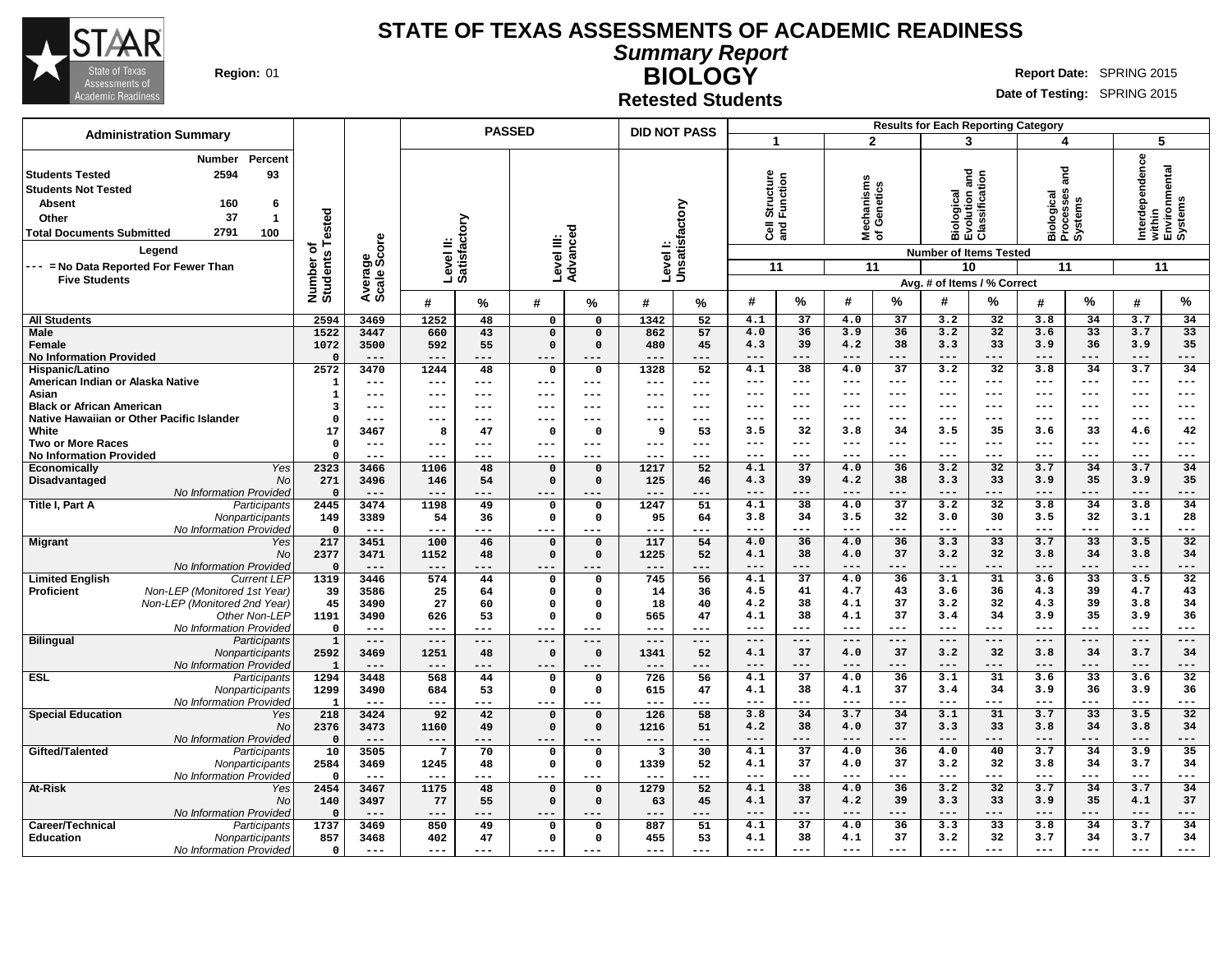

# **Summary Report ENGLISH I Region:** 01 **Report** Date: SPRING 2015

**All Students**

**Date of Testing:** SPRING 2015

| <b>Administration Summary</b>                                  |                      |                |                            |           | <b>PASSED</b>        |                               |                                 | <b>DID NOT PASS</b>       |                  |                     |                               |                     |                    |          |                |          |                                              |          | <b>Results for Each Reporting Category</b> |          |            |          |                                 |           |
|----------------------------------------------------------------|----------------------|----------------|----------------------------|-----------|----------------------|-------------------------------|---------------------------------|---------------------------|------------------|---------------------|-------------------------------|---------------------|--------------------|----------|----------------|----------|----------------------------------------------|----------|--------------------------------------------|----------|------------|----------|---------------------------------|-----------|
|                                                                |                      |                |                            |           |                      |                               |                                 |                           |                  |                     |                               |                     |                    |          | 2              |          | 3                                            |          |                                            |          | 5          |          | 6                               |           |
| Percent<br>Number                                              |                      |                |                            |           |                      |                               |                                 |                           |                  |                     | Understanding/                |                     |                    |          |                |          |                                              |          |                                            |          |            |          |                                 |           |
| 35664<br>99<br><b>Students Tested</b>                          |                      |                |                            |           |                      |                               |                                 |                           |                  |                     | <b>Analysis Across Genres</b> |                     |                    |          | Understanding/ |          | derstanding/<br>Analysis of<br>Informational |          |                                            |          |            |          |                                 |           |
| <b>Students Not Tested</b>                                     |                      |                |                            |           |                      |                               |                                 |                           |                  |                     |                               |                     |                    |          | ō              | Texts    |                                              |          | Composition                                |          |            |          |                                 |           |
| 450<br>Absent<br>$\mathbf 1$                                   |                      |                |                            |           |                      |                               |                                 |                           |                  |                     |                               |                     |                    |          |                |          |                                              |          |                                            |          |            |          |                                 |           |
| 60<br>$\mathbf 0$<br>Other                                     | ested                |                |                            |           |                      |                               |                                 |                           | Answer<br>Rating | (Single<br>Selectio | Answer                        | (Paired<br>Selectio | Multiple<br>Choice |          | alysis         | Literary |                                              |          |                                            |          | Revision   |          | Editing                         |           |
| 36174<br>100<br><b>Total Documents Submitted</b>               |                      |                |                            |           |                      | ъ                             |                                 |                           |                  |                     | Rating<br>Short               |                     |                    |          | ā              |          | Š                                            | Texts    |                                            |          |            |          |                                 |           |
| Legend                                                         | ৳                    |                |                            |           |                      |                               |                                 |                           |                  |                     |                               |                     |                    |          |                |          |                                              |          |                                            |          |            |          |                                 |           |
| --- = No Data Reported For Fewer Than                          | Number o<br>Students | ige<br>Score   | Level II:<br>Satisfactory  |           | Level III:           | Advance                       |                                 | Levell:<br>Unsatisfactory | 9                |                     | 9                             |                     |                    |          | 11             |          | <b>Number of Points Possible</b>             |          | 24                                         |          |            |          | 11                              |           |
| <b>Five Students</b>                                           |                      | Avera<br>Scale |                            |           |                      |                               |                                 |                           |                  |                     |                               |                     | 6                  |          |                |          | 11                                           |          |                                            |          | 11         |          |                                 |           |
|                                                                |                      |                |                            |           |                      |                               |                                 |                           |                  |                     |                               |                     |                    |          |                |          | <b>Number of Points Scored</b>               |          |                                            |          |            |          |                                 |           |
|                                                                |                      |                | #                          | %         | #                    | %                             | #                               | ℅                         | #                | $\%$                | #                             | $\%$                | #                  | $\%$     | #              | %        | #                                            | %        | #                                          | %        | #          | $\%$     | #                               | $\%$      |
| <b>All Students</b>                                            | 35664                | 3775           | 17869                      | 50        | 1445                 | $\overline{4}$                | 17795                           | 50                        | 3.8              | 42                  | 3.7                           | 41                  | 3.6                | 60       | 6.5            | 59       | 6.8                                          |          | $62$ 11.5                                  | 48       | 7.0        | 64       | 6.4                             | 58        |
| <b>Male</b>                                                    | 19001                | 3686           | 8120                       | 43        | 494                  | 3                             | 10881                           | 57                        | 3.4              | 37                  | 3.3                           | 37                  | 3.4                | 57       | 6.2            | 56       | 6.4                                          | 58       | 10.9                                       | 45       | 6.8        | 62       | 5.9                             | 54        |
| Female                                                         | 16663<br>$\Omega$    | 3875           | 9749                       | 59        | 951                  | 6                             | 6914                            | 41                        | 4.2              | 47                  | 4.2                           | 46                  | 3.8                | 63       | 6.9            | 63       | 7.2                                          | 66       | 12.3                                       | 51       | 7.3        | 66       | 6.9                             | 62        |
| <b>No Information Provided</b><br>Hispanic/Latino              | 34834                | $---$<br>3765  | ---<br>17226               | ---<br>49 | ---<br>1284          | $---$<br>$\overline{4}$       | 17608                           | ---<br>51                 | $ -$<br>3.7      | 42                  | $- -$<br>3.7                  | 41                  | 3.6                | 59       | 6.5            | 59       | 6.8                                          | 61       | 11.5                                       | 48       | 7.0        | 64       | $\overline{\phantom{a}}$<br>6.3 | ---<br>57 |
| American Indian or Alaska Native                               | 10                   | 3680           | 5                          | 50        | $\Omega$             | $\mathbf 0$                   | 5                               | 50                        | 3.6              | 40                  | 3.3                           | 37                  | 3.0                | 50       | 6.5            | 59       | 6.3                                          | 57       | 9.3                                        | 39       | 7.6        | 69       | 6.2                             | 56        |
| Asian                                                          | 187                  | 4466           | 173                        | 93        | 63                   | 34                            | 14                              | $7\phantom{.0}$           | 5.8              | 65                  | 5.5                           | 61                  | 4.9                | 82       | 8.8            | 80       | 9.2                                          | 83       | 16.6                                       | 69       | 9.2        | 84       | 9.3                             | 85        |
| <b>Black or African American</b>                               | 65                   | 4027           | 47                         | 72        | 6                    | 9                             | 18                              | 28                        | 4.4              | 49                  | 4.6                           | 51                  | 4.1                | 69       | 7.8            | 71       | 7.8                                          | 71       | 13.2                                       | 55       | 8.0        | 72       | 7.4                             | 67        |
| Native Hawaiian or Other Pacific Islander                      | $\mathbf{1}$         | $---$          | ---                        | ---       | ---                  | ---                           | ---                             | ---                       | $- -$            | ---                 | $--$                          | ---                 | $\qquad \qquad -$  |          | $- -$          | ---      | $-$                                          | ---      | $- -$                                      | .        | $ -$       |          | $ -$                            | ---       |
| White                                                          | 534                  | 4103           | 393                        | 74        | 80                   | 15                            | 141                             | 26                        | 4.8              | 54                  | 4.7                           | 52                  | 4.2                | 70       | 7.8            | 71       | 8.0                                          | 73       | 13.8                                       | 57       | 8.3        | 75       | 7.7                             | 70        |
| Two or More Races                                              | 25                   | 4333           | 20                         | 80        | 11                   | 44                            | 5                               | 20                        | 5.3              | 59                  | 5.2                           | 57                  | 4.6                | 76       | 8.4            | 76       | 8.4                                          | 77       | 15.1                                       | 63       | 9.0        | 81       | 8.2                             | 75        |
| <b>No Information Provided</b><br>Yes<br><b>Economically</b>   | 8<br>29333           | 3835<br>3729   | $\overline{4}$<br>13614    | 50<br>46  | $\mathbf{1}$<br>857  | 13<br>3                       | $\overline{4}$<br>15719         | 50<br>54                  | 3.0<br>3.6       | 33<br>40            | 3.8<br>3.6                    | 42<br>40            | 3.3<br>3.5         | 54<br>58 | 5.5<br>6.3     | 50<br>58 | 5.9<br>6.6                                   | 53<br>60 | 11.6<br>11.2                               | 48<br>47 | 6.9<br>6.9 | 63<br>62 | 6.6<br>6.2                      | 60<br>56  |
| Disadvantaged<br>No                                            | 6322                 | 3985           | 4251                       | 67        | 587                  | 9                             | 2071                            | 33                        | 4.5              | 50                  | 4.4                           | 49                  | 4.0                | 67       | 7.5            | 68       | 7.6                                          | 69       | 13.0                                       | 54       | 7.8        | 71       | 7.3                             | 66        |
| No Information Provided                                        | 9                    | 3740           | $\overline{\bf 4}$         | 44        | -1                   | 11                            | 5                               | 56                        | 2.7              | 30                  | 3.3                           | 37                  | 3.3                | 56       | 5.6            | 51       | 5.4                                          | 49       | 10.3                                       | 43       | 6.4        | 59       | 6.2                             | 57        |
| Title I, Part A<br>Participants                                | 33890                | 3773           | 16979                      | 50        | 1370                 | $\overline{\mathbf{4}}$       | 16911                           | 50                        | 3.8              | 42                  | 3.7                           | 41                  | 3.6                | 60       | 6.5            | 59       | 6.8                                          | 62       | 11.5                                       | 48       | 7.0        | 64       | 6.4                             | 58        |
| Nonparticipants                                                | 1766                 | 3799           | 886                        | 50        | 74                   | $\overline{\mathbf{4}}$       | 880                             | 50                        | 3.8              | 42                  | 3.9                           | 43                  | 3.6                | 60       | 6.8            | 62       | 6.9                                          | 63       | 11.6                                       | 48       | 7.3        | 66       | 6.4                             | 58        |
| No Information Provided                                        | 8                    | 3835           | $\overline{4}$             | 50        | $\mathbf{1}$         | 13                            | $\overline{4}$                  | 50                        | 3.0              | 33                  | 3.8                           | 42                  | 3.3                | 54       | 5.5            | 50       | 5.9                                          | 53       | 11.6                                       | 48       | 6.9        | 63       | 6.6                             | 60        |
| <b>Migrant</b><br>Yes                                          | 2032                 | 3588           | 666                        | 33        | 15                   | $\mathbf{1}$                  | 1366                            | 67                        | 3.1              | 35                  | 3.0                           | 33                  | 3.1                | 52       | 5.6            | 51       | 6.0                                          | 54       | 10.4                                       | 43       | 6.4        | 58       | 5.4                             | 49        |
| No<br>No Information Provided                                  | 33624<br>8           | 3786<br>3835   | 17199<br>4                 | 51<br>50  | 1429<br>$\mathbf{1}$ | $\overline{\mathbf{4}}$<br>13 | 16425<br>$\overline{4}$         | 49<br>50                  | 3.8<br>3.0       | 42<br>33            | 3.8<br>3.8                    | 42<br>42            | 3.6<br>3.3         | 60<br>54 | 6.6<br>5.5     | 60<br>50 | 6.8<br>5.9                                   | 62<br>53 | 11.6<br>11.6                               | 48<br>48 | 7.1<br>6.9 | 64<br>63 | 6.4<br>6.6                      | 58<br>60  |
| <b>Limited English</b><br><b>Current LEP</b>                   | 9345                 | 3407           | 1334                       | 14        | 12                   | 0                             | 8011                            | 86                        | 2.2              | $\overline{25}$     | 2.4                           | $\overline{27}$     | 2.6                | 44       | 4.7            | 43       | 5.1                                          | 47       | 9.1                                        | 38       | 5.4        | 49       | 4.6                             | 42        |
| Non-LEP (Monitored 1st Year)<br><b>Proficient</b>              | 705                  | 3720           | 345                        | 49        | $7\phantom{.0}$      | $\mathbf{1}$                  | 360                             | 51                        | 3.8              | 42                  | 3.7                           | 41                  | 3.5                | 59       | 6.4            | 58       | 6.8                                          | 62       | 11.1                                       | 46       | 7.0        | 64       | 6.1                             | 55        |
| Non-LEP (Monitored 2nd Year)                                   | 626                  | 3778           | 336                        | 54        | 6                    | $\mathbf{1}$                  | 290                             | 46                        | 3.8              | 42                  | 3.8                           | 42                  | 3.8                | 63       | 6.6            | 60       | 7.0                                          | 64       | 11.5                                       | 48       | 7.1        | 64       | 6.5                             | 59        |
| Other Non-LEP                                                  | 24981                | 3913           | 15850                      | 63        | 1419                 | 6                             | 9131                            | 37                        | 4.3              | 48                  | 4.2                           | 47                  | 3.9                | 65       | 7.2            | 66       | 7.4                                          | 67       | 12.5                                       | 52       | 7.6        | 69       | 7.0                             | 64        |
| No Information Provided                                        | $7\phantom{.0}$      | 3943           | $\overline{4}$             | 57        | $\mathbf{1}$         | 14                            | 3                               | 43                        | 3.4              | 38                  | 3.9                           | 43                  | 3.4                | 57       | 6.1            | 56       | 6.6                                          | 60       | 12.0                                       | 50       | 7.4        | 68       | 7.1                             | 65        |
| <b>Bilingual</b><br>Participants<br>Nonparticipants            | 78<br>35572          | 3965<br>3774   | 51<br>17813                | 65<br>50  | 10<br>1434           | 13<br>$\overline{\mathbf{4}}$ | 27<br>17759                     | 35<br>50                  | 4.1<br>3.8       | 46<br>42            | 4.4<br>3.7                    | 49<br>41            | 3.8<br>3.6         | 63<br>60 | 7.1<br>6.5     | 65<br>59 | 7.3<br>6.8                                   | 66<br>62 | 13.4<br>11.5                               | 56<br>48 | 8.0<br>7.0 | 72<br>64 | 7.5<br>6.4                      | 68<br>58  |
| No Information Provided                                        | 14                   | 3546           | 5                          | 36        | $\mathbf{1}$         | $7\overline{ }$               | 9                               | 64                        | 2.1              | 24                  | 2.8                           | 31                  | 2.3                | 38       | 4.6            | 42       | 4.5                                          | 41       | 9.9                                        | 41       | 5.9        | 54       | 5.4                             | 49        |
| <b>ESL</b><br>Participants                                     | 9167                 | 3408           | 1313                       | 14        | 11                   | $\mathbf 0$                   | 7854                            | 86                        | 2.2              | $\overline{25}$     | 2.4                           | $\overline{27}$     | 2.6                | 44       | 4.7            | 43       | 5.1                                          | 47       | 9.1                                        | 38       | 5.4        | 49       | 4.6                             | 42        |
| Nonparticipants                                                | 26483                | 3902           | 16551                      | 62        | 1433                 | 5                             | 9932                            | 38                        | 4.3              | 48                  | 4.1                           | 46                  | 3.9                | 65       | 7.2            | 65       | 7.4                                          | 67       | 12.4                                       | 52       | 7.6        | 69       | 7.0                             | 63        |
| No Information Provided                                        | 14                   | 3546           | 5                          | 36        | $\mathbf{1}$         | $\overline{7}$                | 9                               | 64                        | 2.1              | 24                  | 2.8                           | 31                  | 2.3                | 38       | 4.6            | 42       | 4.5                                          | 41       | 9.9                                        | 41       | 5.9        | 54       | 5.4                             | 49        |
| <b>Special Education</b><br>Yes                                | 1843                 | 3317           | 167                        | 9         | 6                    | $\mathsf{o}\,$                | 1676                            | 91                        | 1.9              | 21                  | 2.0                           | 22                  | 2.5                | 41       | 4.3            | 39       | 4.6                                          | 42       | 8.1                                        | 34       | 5.0        | 45       | 4.1                             | 37        |
| No                                                             | 33811                | 3800           | 17698                      | 52        | 1438                 | $\overline{\mathbf{4}}$       | 16113                           | 48                        | 3.9              | 43                  | 3.8                           | 42                  | 3.6                | 61       | 6.7            | 61       | 6.9                                          | 63       | 11.7                                       | 49       | 7.1        | 65       | 6.5                             | 59        |
| No Information Provided<br>Gifted/Talented<br>Participants     | 10<br>3026           | 3636<br>4386   | $\overline{4}$<br>2894     | 40<br>96  | $\mathbf{1}$<br>682  | 10<br>23                      | 6<br>132                        | 60<br>$\overline{4}$      | 2.4<br>5.7       | 27<br>63            | 3.0<br>5.5                    | 33<br>61            | 2.9<br>5.0         | 48<br>83 | 4.8<br>9.1     | 44<br>83 | 4.9<br>9.2                                   | 45<br>84 | 9.9<br>15.4                                | 41<br>64 | 6.5<br>9.2 | 59<br>83 | 5.8<br>9.2                      | 53<br>84  |
| Nonparticipants                                                | 32628                | 3718           | 14971                      | 46        | 762                  | $\overline{a}$                | 17657                           | 54                        | 3.6              | 40                  | 3.5                           | 39                  | 3.4                | 57       | 6.3            | 57       | 6.6                                          | 60       | 11.2                                       | 47       | 6.8        | 62       | 6.1                             | 55        |
| No Information Provided                                        | 10                   | 3636           | $\overline{4}$             | 40        | 1                    | 10                            | 6                               | 60                        | 2.4              | 27                  | 3.0                           | 33                  | 2.9                | 48       | 4.8            | 44       | 4.9                                          | 45       | 9.9                                        | 41       | 6.5        | 59       | 5.8                             | 53        |
| <b>At-Risk</b><br>Yes                                          | 23853                | 3579           | 7742                       | 32        | 91                   | $\mathbf{o}$                  | 16111                           | 68                        | 3.1              | 34                  | 3.1                           | 34                  | 3.1                | 52       | 5.6            | 51       | 6.0                                          | 54       | 10.3                                       | 43       | 6.3        | 57       | 5.4                             | 49        |
| <b>No</b>                                                      | 11803                | 4170           | 10123                      | 86        | 1353                 | 11                            | 1680                            | 14                        | 5.2              | 58                  | 5.0                           | 55                  | 4.5                | 76       | 8.4            | 76       | 8.5                                          | 77       | 14.1                                       | 59       | 8.5        | 78       | 8.3                             | 75        |
| No Information Provided                                        | 8                    | 3835           | $\overline{\bf 4}$         | 50        | -1                   | 13                            | $\overline{4}$                  | 50                        | 3.0              | 33                  | 3.8                           | 42                  | 3.3                | 54       | 5.5            | 50       | 5.9                                          | 53       | 11.6                                       | 48       | 6.9        | 63       | 6.6                             | 60        |
| Career/Technical<br>Participants                               | 24182                | 3798           | 12582                      | 52        | 1073                 | $\overline{\mathbf{4}}$       | 11600                           | 48                        | 3.9              | 43                  | 3.8                           | 42<br>39            | 3.6                | 61<br>57 | 6.6            | 60<br>57 | 6.9                                          | 63<br>60 | 11.7<br>11.3                               | 49       | 7.1        | 65<br>62 | 6.5                             | 59        |
| <b>Education</b><br>Nonparticipants<br>No Information Provided | 11474<br>8           | 3725<br>3835   | 5283<br>$\overline{\bf 4}$ | 46<br>50  | 371<br>1             | 3<br>13                       | 6191<br>$\overline{\mathbf{4}}$ | 54<br>50                  | 3.6<br>3.0       | 40<br>33            | 3.5<br>3.8                    | 42                  | 3.4<br>3.3         | 54       | 6.3<br>5.5     | 50       | 6.6<br>5.9                                   | 53       | 11.6                                       | 47<br>48 | 6.8<br>6.9 | 63       | 6.1<br>6.6                      | 56<br>60  |
|                                                                |                      |                |                            |           |                      |                               |                                 |                           |                  |                     |                               |                     |                    |          |                |          |                                              |          |                                            |          |            |          |                                 |           |

\* Students who took the braille version of the test are not included in the reporting category results.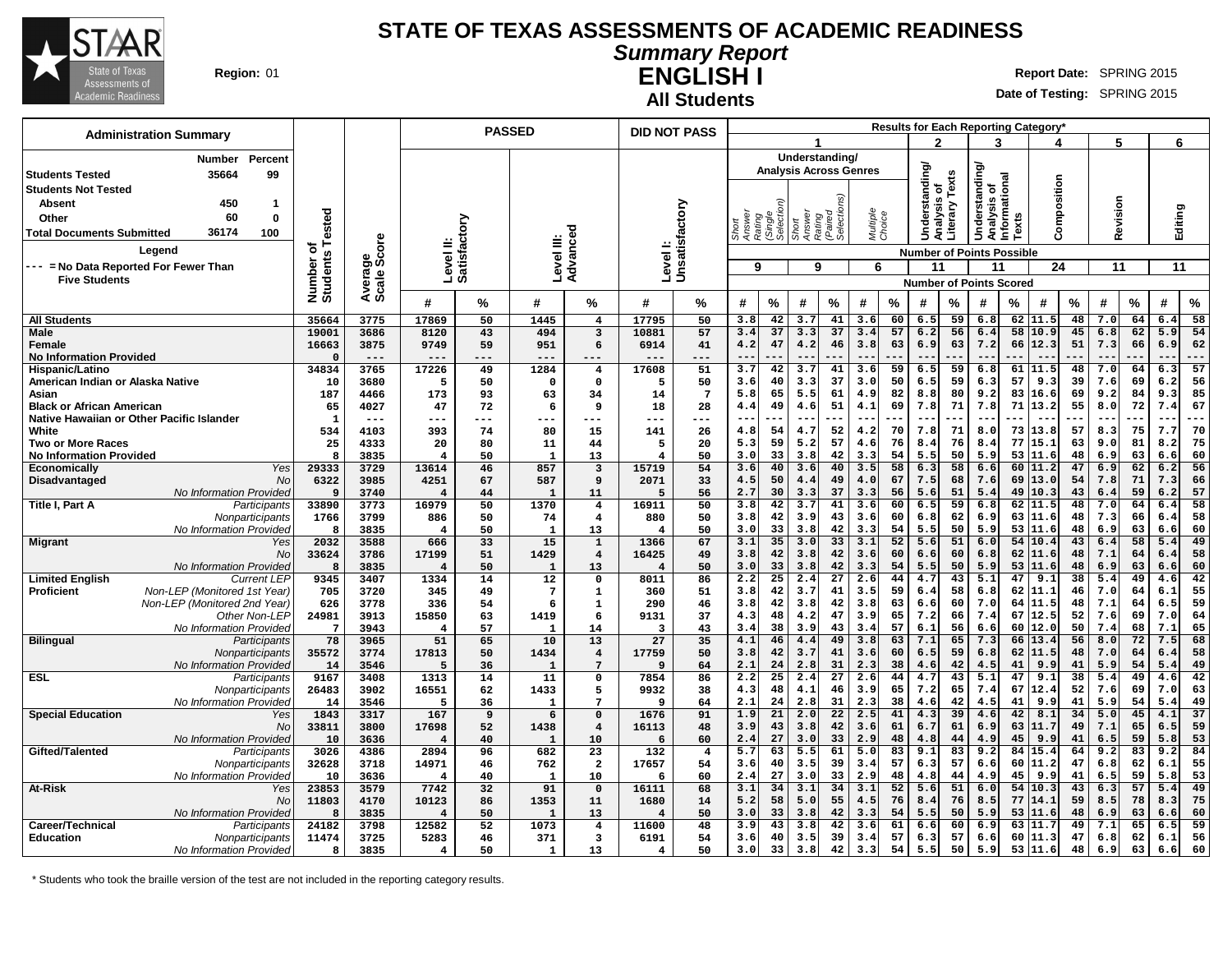

# **STATE OF TEXAS ASSESSMENTS OF ACADEMIC READINESS Constructed Responses Summary Report**

**ENGLISH I All Students**

**Region:** 01 **Region:** 01 **Report** Date: SPRING 2015 **Date of Testing:** SPRING 2015



\* Students who took the braille version of the test are not included in this report.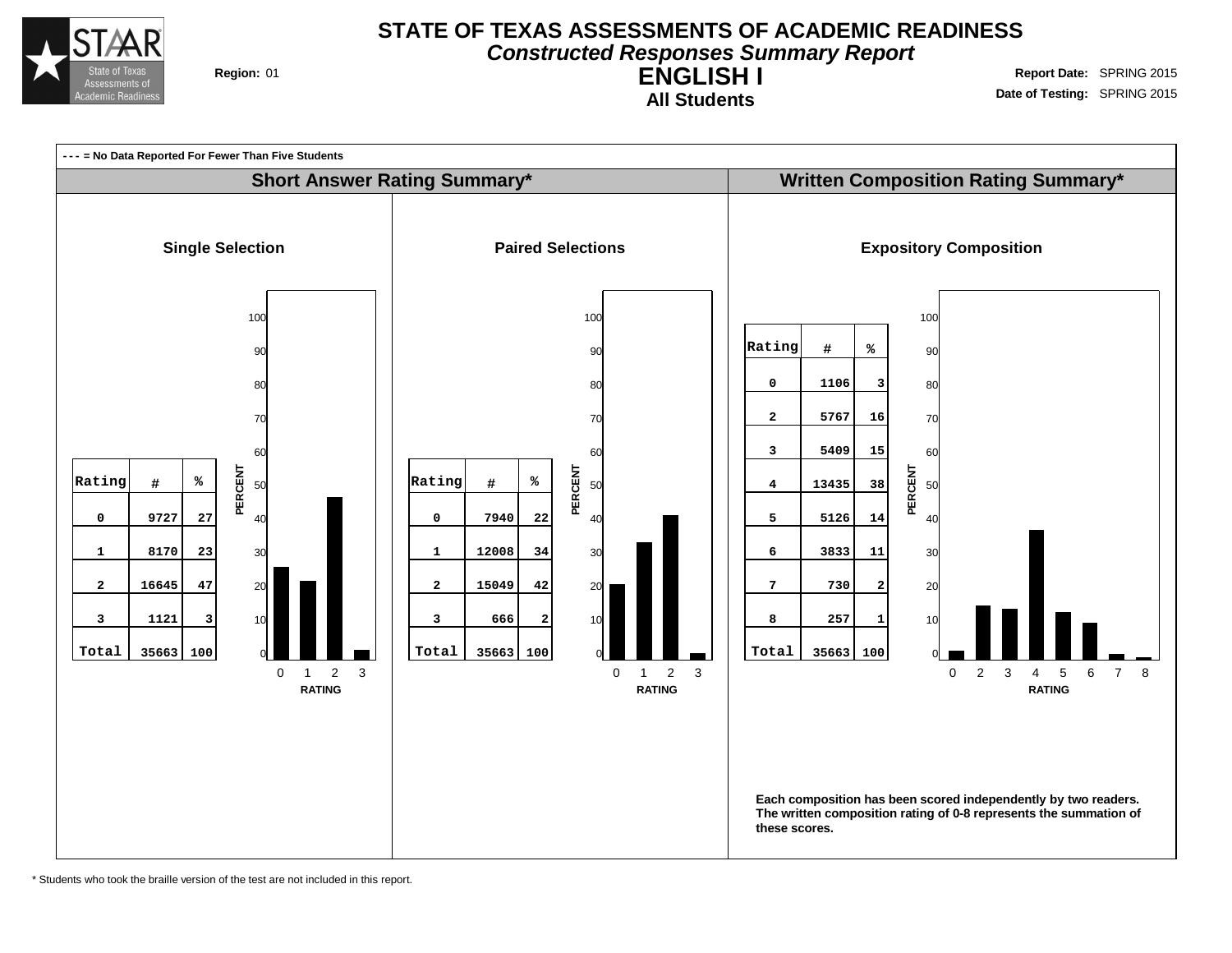

**Summary Report**

Τ

**ENGLISH I Region:** 01 **Report** Date: SPRING 2015

#### **Date of Testing:** SPRING 2015

**First-Time Tested Students**

 $\top$ 

| <b>Administration Summary</b>                                           |                          |                |                           |                       | <b>PASSED</b>                   |                   | <b>DID NOT PASS</b>       |                |                           |                       |                                                 |                                |                    |          |                                  |          |                                               |          | Results for Each Reporting Category' |          |            |          |                          |           |
|-------------------------------------------------------------------------|--------------------------|----------------|---------------------------|-----------------------|---------------------------------|-------------------|---------------------------|----------------|---------------------------|-----------------------|-------------------------------------------------|--------------------------------|--------------------|----------|----------------------------------|----------|-----------------------------------------------|----------|--------------------------------------|----------|------------|----------|--------------------------|-----------|
|                                                                         |                          |                |                           |                       |                                 |                   |                           |                |                           |                       |                                                 |                                |                    |          | າ                                |          | 2                                             |          |                                      |          | г,         |          | 6                        |           |
| Percent<br><b>Number</b>                                                |                          |                |                           |                       |                                 |                   |                           |                |                           |                       | Understanding/<br><b>Analysis Across Genres</b> |                                |                    |          |                                  |          |                                               |          |                                      |          |            |          |                          |           |
| 99<br><b>Students Tested</b><br>27716                                   |                          |                |                           |                       |                                 |                   |                           |                |                           |                       |                                                 |                                |                    |          | Understanding                    | Texts    | Understanding<br>Analysis of<br>Informational |          |                                      |          |            |          |                          |           |
| <b>Students Not Tested</b>                                              |                          |                |                           |                       |                                 |                   |                           |                |                           |                       |                                                 |                                |                    |          |                                  |          |                                               |          | Composition                          |          |            |          |                          |           |
| 163<br>Absent<br>$\mathbf{1}$                                           |                          |                |                           |                       |                                 |                   |                           |                |                           |                       |                                                 |                                |                    |          | alysis                           | terary   |                                               |          |                                      |          | Revision   |          | Editing                  |           |
| 8<br>$\mathbf 0$<br>Other                                               | ested                    |                |                           |                       |                                 |                   |                           |                | Short<br>Answer<br>Rating | (Single<br>Selectio   | Short<br>Answer                                 | Rating<br>(Paired<br>Selection | Multiple<br>Choice |          |                                  |          |                                               | Texts    |                                      |          |            |          |                          |           |
| 27887<br><b>Total Documents Submitted</b><br>100                        |                          |                |                           |                       |                                 |                   |                           |                |                           |                       |                                                 |                                |                    |          |                                  | ã        |                                               |          |                                      |          |            |          |                          |           |
| Legend                                                                  | Number of<br>Students Te | ige<br>Score   | Level II:<br>Satisfactory |                       | Level III:                      | Advanced          | Levell:<br>Unsatisfactory |                |                           |                       |                                                 |                                |                    |          | <b>Number of Points Possible</b> |          |                                               |          |                                      |          |            |          |                          |           |
| --- = No Data Reported For Fewer Than                                   |                          |                |                           |                       |                                 |                   |                           |                | 9                         |                       | 9                                               |                                | 6                  |          | 11                               |          | 11                                            |          | 24                                   |          | 11         |          | 11                       |           |
| <b>Five Students</b>                                                    |                          | Avera<br>Scale |                           |                       |                                 |                   |                           |                |                           |                       |                                                 |                                |                    |          | <b>Number of Points Scored</b>   |          |                                               |          |                                      |          |            |          |                          |           |
|                                                                         |                          |                | #                         | $\%$                  | #                               | %                 | #                         | %              | #                         | $\%$                  | #                                               | %                              | #                  | %        | #                                | %        | #                                             | %        | #                                    | %        | #          | $\%$     | #                        | $\%$      |
| <b>All Students</b>                                                     | 27716                    | 3883           | 17069                     | 62                    | 1444                            | 5                 | 10647                     | 38             | 4.2                       | 47                    | 4.1                                             | 46                             | 3.9                | 64       | 7.1                              | 64       | 7.3                                           | 66       | 12.2                                 | 51       | 7.5        | 68       | 6.9                      | 63        |
| Male                                                                    | 13950                    | 3801           | 7675                      | 55                    | 493                             | $\overline{4}$    | 6275                      | 45             | 3.8                       | 43                    | 3.8                                             | 42                             | 3.7                | 62       | 6.8                              | 62       | 7.0                                           | 64       | 11.6                                 | 48       | 7.3        | 66       | 6.5                      | 59        |
| Female                                                                  | 13766                    | 3965           | 9394                      | 68                    | 951                             | $7\phantom{.0}$   | 4372                      | 32             | 4.6                       | 51                    | 4.5                                             | 50                             | 4.0                | 67       | 7.4                              | 67       | 7.6                                           | 69       | 12.8                                 | 54       | 7.6        | 70       | 7.3                      | 66        |
| <b>No Information Provided</b><br>Hispanic/Latino                       | $\Omega$<br>26964        | $---$<br>3872  | $--$<br>16440             | ---<br>61             | ---<br>1283                     | $---$<br>5        | ---<br>10524              | ---<br>39      | $ -$<br>4.2               | 46                    | $-$<br>4.1                                      | 45                             | $- -$<br>3.8       | 64       | --<br>7.1                        | 64       | $ -$<br>7.3                                   | 66       | 12.1                                 | 51       | 7.4        | 68       | $ -$<br>6.9              | ---<br>62 |
| American Indian or Alaska Native                                        | 9                        | 3752           | 5                         | 56                    | $\mathbf 0$                     | $\mathbf 0$       | 4                         | 44             | 4.0                       | 44                    | 3.7                                             | 41                             | 3.3                | 56       | 6.9                              | 63       | 6.4                                           | 59       | 9.7                                  | 40       | 7.9        | 72       | 6.8                      | 62        |
| Asian                                                                   | 183                      | 4488           | 172                       | 94                    | 63                              | 34                | 11                        | 6              | 5.9                       | 65                    | 5.5                                             | 61                             | 5.0                | 83       | 8.9                              | 81       | 9.3                                           | 84       | 16.7                                 | 70       | 9.3        | 85       | 9.4                      | 86        |
| <b>Black or African American</b>                                        | 58                       | 4125           | 47                        | 81                    | 6                               | 10                | 11                        | 19             | 4.8                       | 53                    | 4.9                                             | 55                             | 4.3                | 72       | 8.3                              | 76       | 8.2                                           | 75       | 14.1                                 | 59       | 8.3        | 76       | 7.7                      | 70        |
| Native Hawaiian or Other Pacific Islander                               | $\mathbf{1}$             | $- - -$        | ---                       | $---$                 | ---                             | ---               | ---                       | ---            | $ -$                      |                       | --                                              |                                |                    |          |                                  |          | $-$                                           |          |                                      |          |            |          | $\overline{\phantom{a}}$ | ---       |
| White<br><b>Two or More Races</b>                                       | 472<br>24                | 4187<br>4370   | 382<br>20                 | 81<br>83              | 80<br>11                        | 17<br>46          | 90<br>4                   | 19<br>17       | 5.1<br>5.5                | 57<br>61              | 4.9<br>5.1                                      | 54<br>57                       | 4.4<br>4.7         | 74<br>78 | 8.2<br>8.5                       | 75<br>77 | 8.4<br>8.5                                    | 76<br>77 | 14.3<br>15.4                         | 60<br>64 | 8.6<br>9.2 | 78<br>83 | 8.0<br>8.5               | 73<br>77  |
| <b>No Information Provided</b>                                          | 5                        | 3956           | $\overline{2}$            | 40                    | $\mathbf{1}$                    | 20                | 3                         | 60             | 3.6                       | 40                    | 4.2                                             | 47                             | 3.4                | 57       | 5.2                              | 47       | 5.4                                           | 49       | 12.0                                 | 50       | 6.8        | 62       | 6.4                      | 58        |
| Yes<br>Economically                                                     | 22194                    | 3837           | 12912                     | 58                    | 856                             | $\overline{4}$    | 9282                      | 42             | 4.1                       | 45                    | 4.0                                             | 44                             | 3.8                | 63       | 6.9                              | 63       | 7.1                                           | 65       | 11.9                                 | 50       | 7.3        | 66       | 6.7                      | 61        |
| Disadvantaged<br>No                                                     | 5517                     | 4068           | 4155                      | 75                    | 587                             | 11                | 1362                      | 25             | 4.8                       | 54                    | 4.7                                             | 52                             | 4.3                | 71       | 7.9                              | 72       | 8.0                                           | 73       | 13.5                                 | 56       | 8.1        | 74       | 7.7                      | 70        |
| No Information Provided                                                 | 5                        | 3956           | $\overline{a}$            | 40                    | $\mathbf{1}$                    | 20                | $\overline{3}$            | 60             | 3.6                       | 40<br>47              | 4.2                                             | 47<br>46                       | 3.4<br>3.9         | 57<br>64 | 5.2<br>7.1                       | 47<br>64 | 5.4<br>7.3                                    | 49<br>66 | 12.0<br>12.2                         | 50<br>51 | 6.8<br>7.5 | 62<br>68 | 6.4<br>6.9               | 58<br>63  |
| Participants<br>Title I, Part A<br>Nonparticipants                      | 26349<br>1362            | 3881<br>3910   | 16217<br>850              | 62<br>62              | 1369<br>74                      | 5<br>5            | 10132<br>512              | 38<br>38       | 4.2<br>4.2                | 47                    | 4.1<br>4.2                                      | 47                             | 3.9                | 65       | 7.4                              | 68       | 7.5                                           | 68       | 12.2                                 | 51       | 7.7        | 70       | 7.0                      | 64        |
| No Information Provideo                                                 | 5                        | 3956           | $\overline{a}$            | 40                    | $\mathbf{1}$                    | 20                | 3                         | 60             | 3.6                       | 40                    | 4.2                                             | 47                             | 3.4                | 57       | 5.2                              | 47       | 5.4                                           | 49       | 12.0                                 | 50       | 6.8        | 62       | 6.4                      | 58        |
| <b>Migrant</b><br>Yes                                                   | 1321                     | 3691           | 590                       | 45                    | 15                              | $\mathbf 1$       | 731                       | 55             | 3.5                       | 39                    | 3.4                                             | $\overline{38}$                | 3.4                | 57       | 6.2                              | 57       | 6.5                                           | 59       | 10.9                                 | 45       | 6.9        | 62       | 6.0                      | 55        |
| No                                                                      | 26390                    | 3892           | 16477                     | 62                    | 1428                            | 5                 | 9913                      | 38             | 4.2                       | 47                    | 4.1                                             | 46                             | 3.9                | 65       | 7.1                              | 65       | 7.4                                           | 67       | 12.3                                 | 51       | 7.5        | 68       | 6.9                      | 63        |
| No Information Provided<br><b>Limited English</b><br><b>Current LEF</b> | 5379                     | 3956<br>3453   | $\overline{2}$<br>1093    | 40<br>$\overline{20}$ | $\mathbf{1}$<br>$\overline{12}$ | 20<br>$\mathbf 0$ | 3<br>4286                 | 60<br>80       | 3.6<br>2.4                | 40<br>$\overline{27}$ | 4.2<br>2.6                                      | 47<br>29                       | 3.4<br>2.8         | 57<br>46 | 5.2<br>5.0                       | 47<br>45 | 5.4<br>5.4                                    | 49<br>49 | 12.0<br>9.2                          | 50<br>38 | 6.8<br>5.6 | 62<br>51 | 6.4<br>4.9               | 58<br>44  |
| Non-LEP (Monitored 1st Year)<br><b>Proficient</b>                       | 619                      | 3759           | 331                       | 53                    | $7\phantom{.0}$                 | 1                 | 288                       | 47             | 4.0                       | 44                    | 3.8                                             | 43                             | 3.6                | 61       | 6.6                              | 60       | 7.0                                           | 63       | 11.3                                 | 47       | 7.2        | 65       | 6.3                      | 57        |
| Non-LEP (Monitored 2nd Year)                                            | 476                      | 3889           | 316                       | 66                    | 6                               | 1                 | 160                       | 34             | 4.2                       | 46                    | 4.3                                             | 48                             | 4.1                | 68       | 7.2                              | 65       | 7.6                                           | 69       | 12.2                                 | 51       | 7.5        | 69       | 7.1                      | 64        |
| Other Non-LEP                                                           | 21238                    | 3995           | 15327                     | 72                    | 1418                            | $7\phantom{.0}$   | 5911                      | 28             | 4.7                       | 52                    | 4.5                                             | 50                             | 4.1                | 69       | 7.6                              | 69       | 7.8                                           | 71       | 13.0                                 | 54       | 7.9        | 72       | 7.4                      | 67        |
| No Information Provideo                                                 | $\overline{4}$           | $---$          | $--$                      | ---                   | ---                             |                   | ---                       | ---            |                           |                       |                                                 |                                |                    |          |                                  |          |                                               |          |                                      |          |            |          | $ -$                     | ---       |
| <b>Bilingual</b><br>Participants<br>Nonparticipants                     | 66<br>27642              | 4039<br>3882   | 48<br>17018               | 73<br>62              | 10<br>1433                      | 15<br>5           | 18<br>10624               | 27<br>38       | 4.3<br>4.2                | 48<br>47              | 4.8<br>4.1                                      | 53<br>46                       | 4.0<br>3.9         | 66<br>64 | 7.3<br>7.1                       | 66<br>64 | 7.6<br>7.3                                    | 69<br>66 | 13.8<br>12.2                         | 57<br>51 | 8.3<br>7.5 | 75<br>68 | 7.8<br>6.9               | 71<br>63  |
| No Information Provided                                                 | 8                        | 3684           | $\overline{\mathbf{3}}$   | 38                    | $\mathbf{1}$                    | 13                | 5                         | 63             | 3.0                       | 33                    | 3.4                                             | 38                             | 2.3                | 38       | 5.0                              | 45       | 4.3                                           | 39       | 10.1                                 | 42       | 6.1        | 56       | 6.1                      | 56        |
| <b>ESL</b><br>Participants                                              | 5266                     | 3453           | 1075                      | 20                    | 11                              | $\mathbf 0$       | 4191                      | 80             | 2.4                       | 27                    | 2.6                                             | 29                             | 2.8                | 46       | 5.0                              | 45       | 5.4                                           | 49       | 9.2                                  | 38       | 5.6        | 51       | 4.9                      | 44        |
| Nonparticipants                                                         | 22442                    | 3984           | 15991                     | 71                    | 1432                            | 6                 | 6451                      | 29             | 4.6                       | 51                    | 4.5                                             | 50                             | 4.1                | 69       | 7.6                              | 69       | 7.8                                           | 71       | 12.9                                 | 54       | 7.9        | 72       | 7.4                      | 67        |
| No Information Provideo                                                 | 8                        | 3684           | 3                         | 38                    | 1                               | 13                | 5                         | 63             | 3.0                       | 33                    | 3.4                                             | 38                             | 2.3                | 38       | 5.0                              | 45       | 4.3                                           | 39       | 10.1                                 | 42       | 6.1        | 56       | 6.1                      | 56        |
| <b>Special Education</b><br>Yes<br><b>No</b>                            | 1074<br>26635            | 3340<br>3905   | 147<br>16920              | 14<br>64              | 6<br>1437                       | $\mathbf 1$<br>5  | 927<br>9715               | 86<br>36       | 2.0<br>4.3                | 22<br>48              | 2.0<br>4.2                                      | 22<br>47                       | 2.5<br>3.9         | 42<br>65 | 4.6<br>7.2                       | 42<br>65 | 4.8<br>7.4                                    | 43<br>67 | 8.1<br>12.4                          | 34<br>52 | 5.1<br>7.6 | 46<br>69 | 4.2<br>7.0               | 38<br>64  |
| <b>No Information Provided</b>                                          | 7                        | 3637           | $\overline{a}$            | 29                    | $\mathbf{1}$                    | 14                | 5                         | 71             | 2.6                       | 29                    | 3.0                                             | 33                             | 2.9                | 48       | 4.3                              | 39       | 4.1                                           | 38       | 9.4                                  | 39       | 6.3        | 57       | 5.3                      | 48        |
| Gifted/Talented<br>Participants                                         | 3001                     | 4393           | 2888                      | 96                    | 681                             | 23                | 113                       | $\overline{4}$ | 5.7                       | 64                    | 5.5                                             | 61                             | 5.0                | 83       | 9.1                              | 83       | 9.2                                           | 84       | 15.4                                 | 64       | 9.2        | 83       | 9.3                      | 84        |
| Nonparticipants                                                         | 24708                    | 3821           | 14179                     | 57                    | 762                             | 3                 | 10529                     | 43             | 4.0                       | 45                    | 3.9                                             | 44                             | 3.7                | 62       | 6.8                              | 62       | 7.1                                           | 64       | 11.8                                 | 49       | 7.3        | 66       | 6.6                      | 60        |
| No Information Provided                                                 | $7\phantom{.0}$          | 3637           | $\overline{a}$            | 29                    | $\mathbf{1}$                    | 14                | 5                         | 71             | 2.6                       | 29                    | 3.0                                             | 33                             | 2.9                | 48       | 4.3                              | 39       | 4.1                                           | 38       | 9.4                                  | 39       | 6.3        | 57       | 5.3                      | 48        |
| At-Risk<br>Yes<br>No                                                    | 16284                    | 3665           | 7010                      | 43                    | 91                              | 1<br>12           | 9274<br>1370              | 57<br>12       | 3.5<br>5.3                | 38<br>59              | 3.4<br>5.1                                      | 38<br>56                       | 3.3<br>4.6         | 56<br>76 | 6.1<br>8.5                       | 56<br>77 | 6.4<br>8.6                                    | 59<br>78 | 10.8<br>14.2                         | 45<br>59 | 6.7<br>8.6 | 61<br>78 | 5.9<br>8.4               | 53<br>76  |
| No Information Provideo                                                 | 11427<br>5               | 4193<br>3956   | 10057<br>$\overline{a}$   | 88<br>40              | 1352<br>$\mathbf{1}$            | 20                | $\overline{3}$            | 60             | 3.6                       | 40                    | 4.2                                             | 47                             | 3.4                | 57       | 5.2                              | 47       | 5.4                                           | 49       | 12.0                                 | 50       | 6.8        | 62       | 6.4                      | 58        |
| Career/Technical<br>Participants                                        | 18691                    | 3913           | 12039                     | 64                    | 1072                            | 6                 | 6652                      | 36             | 4.3                       | 48                    | 4.2                                             | 47                             | 3.9                | 66       | 7.2                              | 66       | 7.5                                           | 68       | 12.4                                 | 52       | 7.6        | 69       | 7.0                      | 64        |
| <b>Education</b><br>Nonparticipants                                     | 9020                     | 3819           | 5028                      | 56                    | 371                             | 4                 | 3992                      | 44             | 4.0                       | 44                    | 3.9                                             | 43                             | 3.7                | 61       | 6.8                              | 62       | 7.0                                           | 64       | 11.9                                 | 49       | 7.2        | 65       | 6.6                      | 60        |
| No Information Provideo                                                 | 5                        | 3956           | $\overline{\mathbf{2}}$   | 40                    | $\mathbf{1}$                    | 20                | 3                         | 60             | 3.6                       | 40                    | 4.2                                             | 47                             | 3.4                | 57       | 5.2                              | 47       | 5.4                                           | 49       | 12.0                                 | 50       | 6.8        | 62       | 6.4                      | 58        |

\* Students who took the braille version of the test are not included in the reporting category results.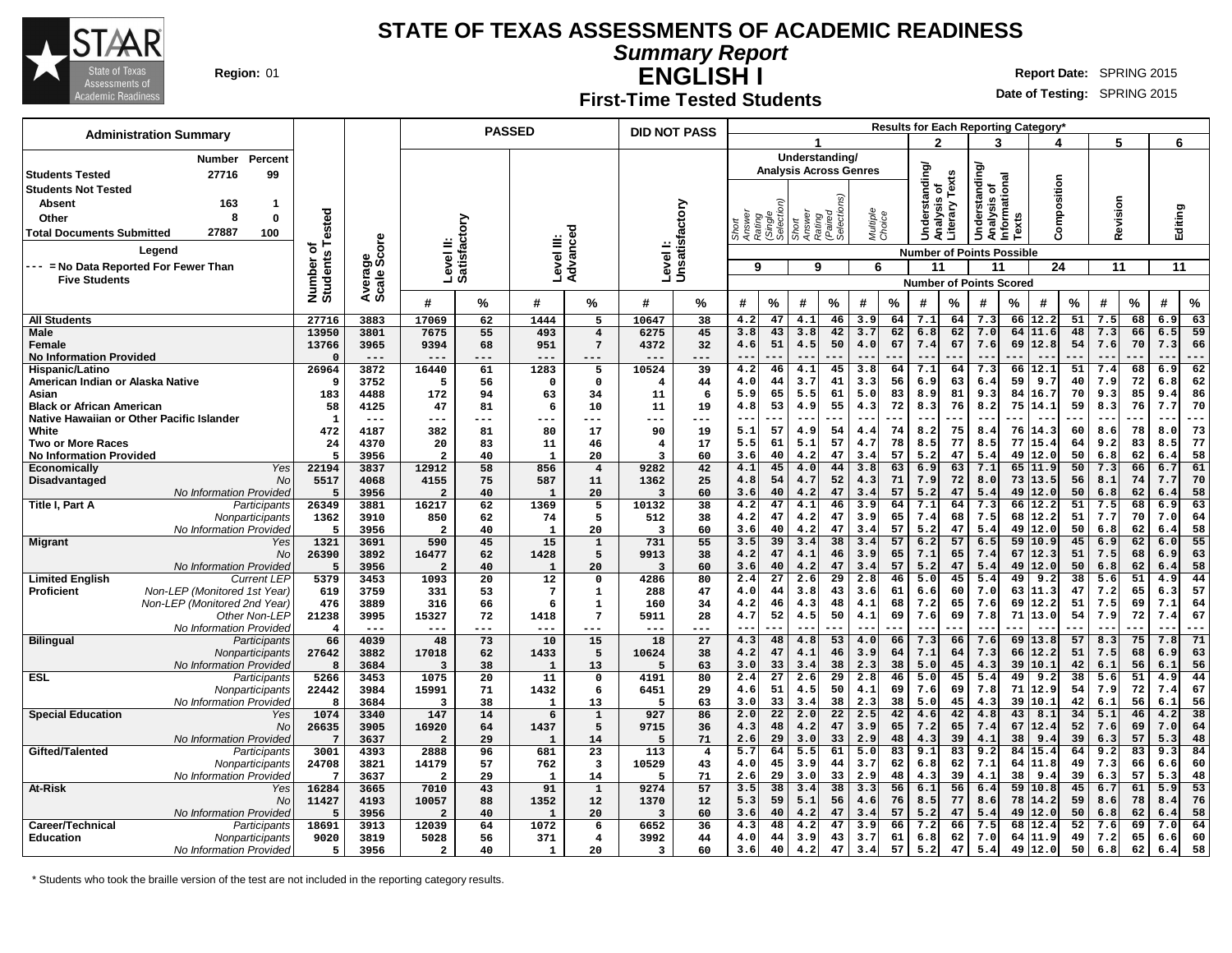

**Constructed Responses Summary Report**

**ENGLISH I First-Time Tested Students**

**Region:** 01 **Region:** 01 **Report** Date: SPRING 2015 **Date of Testing:** SPRING 2015



\* Students who took the braille version of the test are not included in this report.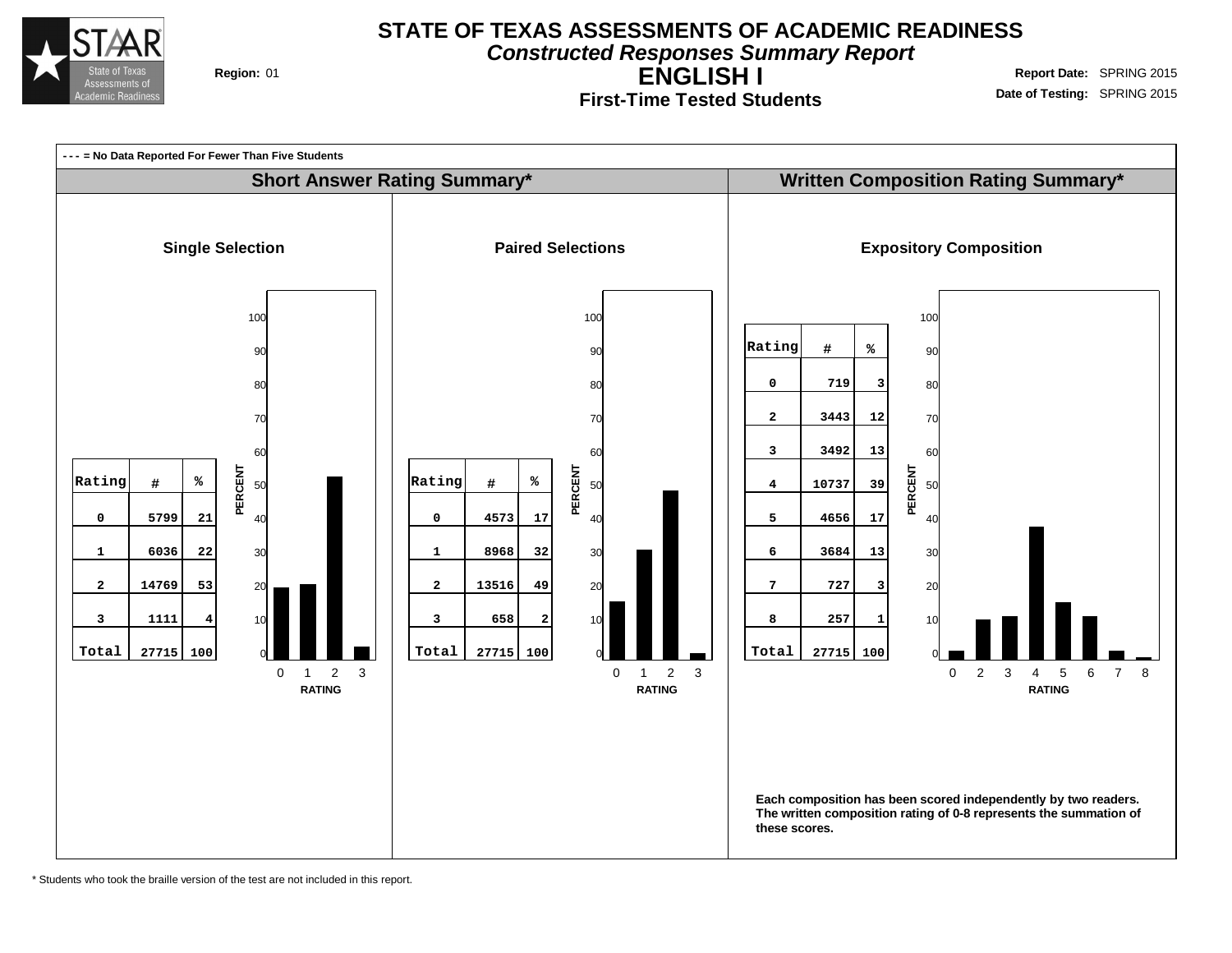

**Summary Report**

**ENGLISH I Region:** 01 **Report** Date: SPRING 2015

**Date of Testing:** SPRING 2015

**Retested Students**

| <b>Administration Summary</b>                                           |                                            |                        |                                  | <b>PASSED</b>           |                                 |                                | <b>DID NOT PASS</b>      |                |              |                     |                               |                     |                    |           |                      |           |                                                |               | <b>Results for Each Reporting Category</b> |                       |              |           |                   |           |
|-------------------------------------------------------------------------|--------------------------------------------|------------------------|----------------------------------|-------------------------|---------------------------------|--------------------------------|--------------------------|----------------|--------------|---------------------|-------------------------------|---------------------|--------------------|-----------|----------------------|-----------|------------------------------------------------|---------------|--------------------------------------------|-----------------------|--------------|-----------|-------------------|-----------|
|                                                                         |                                            |                        |                                  |                         |                                 |                                |                          |                |              |                     |                               |                     |                    |           | າ                    |           | 3                                              |               |                                            |                       | 5            |           | 6                 |           |
| Percent<br><b>Number</b>                                                |                                            |                        |                                  |                         |                                 |                                |                          |                |              |                     | Understanding/                |                     |                    |           |                      |           |                                                |               |                                            |                       |              |           |                   |           |
| 7948<br>96<br><b>Students Tested</b>                                    |                                            |                        |                                  |                         |                                 |                                |                          |                |              |                     | <b>Analysis Across Genres</b> |                     |                    |           | <b>Understanding</b> | Texts     | Understanding/<br>Analysis of<br>Informational |               |                                            |                       |              |           |                   |           |
| <b>Students Not Tested</b>                                              |                                            |                        |                                  |                         |                                 |                                |                          |                |              |                     |                               |                     |                    |           | ō                    |           |                                                |               | Composition                                |                       |              |           |                   |           |
| 287<br>3<br><b>Absent</b><br>52<br>$\overline{1}$                       |                                            |                        |                                  |                         |                                 |                                |                          |                |              |                     |                               |                     |                    |           | Analysis             | Literary  |                                                |               |                                            |                       | Revision     |           |                   |           |
| Other<br>8287<br>100                                                    | Tested                                     |                        |                                  |                         |                                 |                                |                          |                |              | (Single<br>Selectio | Rating<br>Short               | (Paired<br>Selectio | Multiple<br>Choice |           |                      |           |                                                | Texts         |                                            |                       |              |           | Editing           |           |
| <b>Total Documents Submitted</b>                                        | ৳                                          |                        |                                  |                         |                                 |                                |                          |                | g<br>Rai     |                     | ξ                             |                     |                    |           |                      |           |                                                |               |                                            |                       |              |           |                   |           |
| Legend                                                                  |                                            |                        | Level II:<br>Satisfactory        |                         | evel III:                       | Advance                        | Levell:                  | Unsatisfactory |              |                     |                               |                     |                    |           |                      |           | <b>Number of Points Possible</b>               |               |                                            |                       |              |           |                   |           |
| --- = No Data Reported For Fewer Than<br><b>Five Students</b>           |                                            |                        |                                  |                         |                                 |                                |                          |                | 9            |                     | 9                             |                     | 6                  |           | 11                   |           | 11                                             |               | 24                                         |                       | 11           |           | 11                |           |
|                                                                         | Number o<br>Students                       | Average<br>Scale Score |                                  |                         |                                 |                                |                          |                |              |                     |                               |                     |                    |           |                      |           | <b>Number of Points Scored</b>                 |               |                                            |                       |              |           |                   |           |
|                                                                         |                                            |                        | #                                | %                       | #                               | %                              | #                        | %              | #            | %                   | #                             | %                   | #                  | %         | #                    | %         | #                                              | %             | #                                          | $\%$                  | #            | %         | #                 | $\%$      |
| <b>All Students</b>                                                     | 7948                                       | 3397                   | 800                              | 10                      | $\mathbf{1}$                    | 0                              | 7148                     | 90             | 2.2          | 25                  | 2.3                           | 26                  | 2.6                | 43        | 4.6                  | 42        | 5.0                                            | 45            | 9.2                                        | 38                    | 5.5          | 50        | 4.5               | 41        |
| Male                                                                    | 5051                                       | 3368                   | 445                              | 9                       | $\mathbf{1}$<br>$\mathbf{o}$    | $\mathbf{o}$<br>$\Omega$       | 4606                     | 91             | 2.0<br>2.6   | 23<br>28            | 2.1<br>2.7                    | 23<br>30            | 2.5<br>2.7         | 42<br>45  | 4.5                  | 41<br>44  | 4.8<br>5.3                                     | 44<br>48      | 8.9<br>9.7                                 | $\overline{37}$<br>41 | 5.5<br>5.5   | 50<br>50  | 4.3<br>4.8        | 39<br>43  |
| Female<br><b>No Information Provided</b>                                | 2897                                       | 3448<br>$---$          | 355<br>$- -$                     | 12<br>---               | ---                             |                                | 2542                     | 88             |              |                     |                               |                     |                    |           | 4.8                  |           |                                                |               |                                            |                       |              |           |                   | ---       |
| Hispanic/Latino                                                         | 7870                                       | 3397                   | 786                              | 10                      | 1                               | $\Omega$                       | 7084                     | 90             | 2.2          | 25                  | 2.3                           | 26                  | 2.6                | 43        | 4.6                  | 42        | 5.0                                            | 45            | 9.2                                        | 38                    | 5.5          | 50        | 4.5               | 41        |
| American Indian or Alaska Native                                        | -1                                         | ---                    | ---                              | ---                     | ---                             |                                |                          | ---            |              |                     |                               |                     |                    |           |                      |           |                                                |               |                                            |                       |              |           |                   | ---       |
| Asian<br><b>Black or African American</b>                               | $\overline{4}$<br>-7                       | ---<br>3219            | ---<br>$\Omega$                  | ---<br>$\Omega$         | $\qquad \qquad - -$<br>$\Omega$ | ---<br>$\Omega$                | $---$<br>$7\phantom{.0}$ | ---<br>100     | $- -$<br>1.3 | ---<br>14           | --<br>2.1                     | 24                  | 2.4                | 40        | --<br>3.7            | <br>34    | $--$<br>4.1                                    | 38            | --<br>5.6                                  | 23                    | --<br>5.0    | 45        | $- -$<br>4.3      | ---<br>39 |
| Native Hawaiian or Other Pacific Islander                               |                                            | $---$                  | ---                              | ---                     | ---                             |                                | $---$                    | ---            | --           |                     | --                            |                     |                    |           | --                   |           | $- -$                                          |               |                                            |                       | --           |           | $- -$             | ---       |
| White                                                                   | 62                                         | 3466                   | 11                               | 18                      | $\Omega$                        | $\Omega$                       | 51                       | 82             | 2.6          | 29                  | 3.2                           | 36                  | 2.8                | 46        | 4.7                  | 43        | 5.1                                            | 46            | 9.6                                        | 40                    | 6.0          | 54        | 4.7               | 43        |
| Two or More Races                                                       | $\mathbf{1}$                               |                        | ---                              | ---                     | ---                             |                                | ---                      |                | --           | ---                 | --                            |                     | --                 |           | $- -$                |           | $- -$                                          | .             | $- -$                                      | ---                   | $- -$        | ---       | $\qquad \qquad -$ | ---       |
| <b>No Information Provided</b><br>Yes<br>Economically                   | 3<br>7139                                  | ---<br>3395            | ---<br>702                       | ---<br>10               | ---<br>$\mathbf{1}$             | $\mathbf 0$                    | 6437                     | 90             | --<br>2.2    | 25                  | 2.3                           | 26                  | 2.6                | 43        | --<br>4.6            | 42        | 5.0                                            | 45            | 9.2                                        | 38                    | 5.5          | 50        | --<br>4.5         | ---<br>41 |
| <b>No</b><br>Disadvantaged                                              | 805                                        | 3423                   | 96                               | 12                      | $\Omega$                        | $\Omega$                       | 709                      | 88             | 2.5          | 27                  | 2.5                           | 27                  | 2.6                | 43        | 4.7                  | 43        | 5.1                                            | 46            | 9.6                                        | 40                    | 5.5          | 50        | 4.6               | 42        |
| No Information Provideo                                                 |                                            |                        | ---                              | ---                     | ---                             |                                |                          |                |              |                     | --                            |                     |                    |           |                      |           | $\qquad \qquad -$                              |               |                                            |                       |              |           | $ -$              | ---       |
| Title I, Part A<br>Participants                                         | 7541                                       | 3396                   | 762                              | 10                      | $\mathbf{1}$                    | $\mathbf 0$                    | 6779                     | 90             | 2.2          | 25                  | 2.3                           | 26                  | 2.6                | 43        | 4.6                  | 42        | 5.0                                            | 45            | 9.2                                        | 38                    | 5.4          | 49        | 4.5               | 41        |
| Nonparticipants<br>No Information Provideo                              | 404<br>-3                                  | 3425<br>$---$          | 36<br>$---$                      | 9<br>---                | $\Omega$<br>---                 | 0<br>---                       | 368<br>$--$              | 91<br>---      | 2.3<br>$- -$ | 25<br>---           | 2.7<br>$- -$                  | 29                  | 2.6<br>$ -$        | 44        | 4.7<br>$- -$         | 42<br>.   | 5.0<br>$- -$                                   | 46<br>.       | 9.5<br>$- -$                               | 40<br>---             | 5.8<br>$- -$ | 53<br>--- | 4.5<br>$- -$      | 41<br>--- |
| <b>Migrant</b><br>Yes                                                   | 711                                        | 3395                   | 76                               | 11                      | $\Omega$                        | $\Omega$                       | 635                      | 89             | 2.4          | 26                  | 2.2                           | 24                  | 2.6                | 43        | 4.5                  | 41        | 5.0                                            | 46            | 9.3                                        | 39                    | 5.5          | 50        | 4.3               | 39        |
| No                                                                      | 7234                                       | 3398                   | 722                              | 10                      | $\mathbf{1}$                    | $\Omega$                       | 6512                     | 90             | 2.2          | 25                  | 2.3                           | 26                  | 2.6                | 43        | 4.6                  | 42        | 5.0                                            | 45            | 9.2                                        | 38                    | 5.5          | 50        | 4.5               | 41        |
| No Information Provideo<br><b>Limited English</b><br><b>Current LEP</b> | $\mathbf{3}$<br>3966                       | $- - -$<br>3346        | $- - -$<br>241                   | ---<br>6                | ---<br>$\mathbf 0$              | 0                              | 3725                     | $- - -$<br>94  | 1.9          | 21                  | 2.2                           | 24                  | 2.4                | 40        | 4.3                  | 39        | 4.7                                            | 43            | 8.9                                        | 37                    | 5.1          | 46        | 4.2               | ---<br>38 |
| Non-LEP (Monitored 1st Year)<br><b>Proficient</b>                       | 86                                         | 3443                   | 14                               | 16                      | $\Omega$                        | 0                              | 72                       | 84             | 2.5          | 28                  | 2.2                           | 25                  | 2.8                | 46        | 5.0                  | 46        | 5.3                                            | 48            | 9.2                                        | 38                    | 5.9          | 54        | 4.7               | 43        |
| Non-LEP (Monitored 2nd Year)                                            | 150                                        | 3424                   | 20                               | 13                      | $\Omega$                        | 0                              | 130                      | 87             | 2.5          | 28                  | 2.3                           | 26                  | 2.7                | 46        | 4.7                  | 42        | 5.2                                            | 47            | 9.4                                        | 39                    | 5.6          | 51        | 4.6               | 42        |
| Other Non-LEP                                                           | 3743                                       | 3450                   | 523                              | 14                      | 1                               | 0                              | 3220                     | 86             | 2.5          | 28                  | 2.5                           | 27                  | 2.8                | 46        | 4.9                  | 44        | 5.2                                            | 48            | 9.6                                        | 40                    | 5.9          | 53        | 4.8               | 43        |
| No Information Provideo<br><b>Bilingual</b><br>Participants             | -3<br>12                                   | $---$<br>3557          | $---$<br>$\overline{\mathbf{3}}$ | ---<br>25               | ---<br>$\mathbf{o}$             | ---<br>$\Omega$                | $---$<br>9               | ---<br>75      | $--$<br>3.0  | ---<br>33           | $---$<br>2.3                  | ---<br>25           | $- -$<br>2.6       | ---<br>43 | $--$<br>6.2          | ---<br>56 | $--$<br>5.3                                    | $- - -$<br>48 | $- -$<br>11.3                              | ---<br>47             | $- -$<br>6.2 | ---<br>56 | $- -$<br>5.8      | ---<br>52 |
| Nonparticipants                                                         | 7930                                       | 3397                   | 795                              | 10                      | $\mathbf 1$                     | $\Omega$                       | 7135                     | 90             | 2.2          | 25                  | 2.3                           | 26                  | 2.6                | 43        | 4.6                  | 42        | 5.0                                            | 45            | 9.2                                        | 38                    | 5.5          | 50        | 4.5               | 41        |
| No Information Provideo                                                 | 6                                          | 3362                   | $\overline{\mathbf{2}}$          | 33                      | $\mathbf{o}$                    | $\Omega$                       | $\overline{4}$           | 67             | 1.0          | 11                  | 2.0                           | 22                  | 2.3                | 39        | 4.2                  | 38        | 4.8                                            | 44            | 9.5                                        | 40                    | 5.7          | 52        | 4.5               | 41        |
| ESL<br>Participants                                                     | 3901                                       | 3346                   | 238                              | 6                       | $\mathbf 0$                     | 0<br>0                         | 3663                     | 94             | 1.9          | 22                  | 2.2                           | 24                  | 2.4                | 40        | 4.3                  | 39        | 4.7                                            | 43            | 8.9                                        | 37                    | 5.0          | 46        | 4.2               | 38        |
| Nonparticipants<br>No Information Provideo                              | 4041<br>6                                  | 3447<br>3362           | 560<br>$\overline{a}$            | 14<br>33                | $\mathbf{1}$<br>$\mathbf 0$     | $\Omega$                       | 3481<br>$\overline{4}$   | 86<br>67       | 2.5<br>1.0   | 28<br>11            | 2.4<br>2.0                    | 27<br>22            | 2.7<br>2.3         | 46<br>39  | 4.8<br>4.2           | 44<br>38  | 5.2<br>4.8                                     | 47<br>44      | 9.6<br>9.5                                 | 40<br>40              | 5.9<br>5.7   | 53<br>52  | 4.8<br>4.5        | 43<br>41  |
| <b>Special Education</b><br>Yes                                         | 769                                        | 3285                   | 20                               | $\overline{\mathbf{3}}$ | $\mathbf 0$                     | $\Omega$                       | 749                      | 97             | 1.7          | 19                  | 1.9                           | 21                  | 2.3                | 39        | 4.0                  | 36        | 4.4                                            | 40            | 8.1                                        | 34                    | 4.8          | 44        | 3.8               | 35        |
| No                                                                      | 7176                                       | 3409                   | 778                              | 11                      | $\mathbf{1}$                    | $\mathbf 0$                    | 6398                     | 89             | 2.3          | 25                  | 2.4                           | 26                  | 2.6                | 44        | 4.7                  | 42        | 5.0                                            | 46            | 9.4                                        | 39                    | 5.5          | 50        | 4.6               | 41        |
| No Information Provideo<br>Gifted/Talented                              | $\overline{\mathbf{3}}$<br>$\overline{25}$ | $---$<br>3544          | $---$<br>6                       | ---<br>24               | ---<br>$\mathbf{1}$             | ---<br>$\overline{\mathbf{4}}$ | $---$<br>19              | ---<br>76      | 2.6          | $\overline{29}$     | 2.3                           | 25                  | 3.2                | 53        | 5.5                  | 50        | 6.5                                            | 59            | 9.4                                        | 39                    | 7.1          | 65        | 4.9               | 44        |
| Participants<br>Nonparticipants                                         | 7920                                       | 3397                   | 792                              | 10                      | $\Omega$                        | $\mathbf{o}$                   | 7128                     | 90             | 2.2          | 25                  | 2.3                           | 26                  | 2.6                | 43        | 4.6                  | 42        | 5.0                                            | 45            | 9.2                                        | 38                    | 5.5          | 50        | 4.5               | 41        |
| No Information Provideo                                                 | 3                                          | $---$                  | ---                              | ---                     | ---                             | ---                            |                          | ---            |              |                     | $- -$                         |                     | $-$                |           | $ -$                 | ---       | $ -$                                           |               |                                            | ---                   | $- -$        | ---       | $- -$             | ---       |
| At-Risk<br>Yes                                                          | 7569                                       | 3394                   | 732                              | 10                      | $\mathbf 0$                     | $\mathbf 0$                    | 6837                     | 90             | 2.2          | 25                  | 2.3                           | 26                  | 2.6                | 43        | 4.6                  | 42        | 5.0                                            | 45            | 9.2                                        | 38                    | 5.4          | 49        | 4.5               | 41        |
| No<br>No Information Provideo                                           | 376<br>-3                                  | 3474<br>$---$          | 66<br>---                        | 18<br>---               | $\mathbf{1}$<br>---             | $\Omega$                       | 310                      | 82<br>---      | 2.7          | 30                  | 2.6                           | 29                  | 2.8                | 47        | 5.0                  | 46        | 5.4                                            | 49            | 9.4                                        | 39                    | 6.0          | 54        | 5.0               | 45<br>--- |
| Career/Technical<br>Participants                                        | 5491                                       | 3405                   | 543                              | 10                      | $\mathbf{1}$                    | 0                              | 4948                     | 90             | 2.3          | 26                  | 2.4                           | 26                  | 2.6                | 43        | 4.6                  | 42        | 5.0                                            | 45            | 9.3                                        | 39                    | 5.5          | 50        | 4.5               | 41        |
| <b>Education</b><br>Nonparticipants                                     | 2454                                       | 3381                   | 255                              | 10                      | $\mathbf 0$                     | 0                              | 2199                     | 90             | 2.1          | 23                  | 2.2                           | 24                  | 2.5                | 42        | 4.6                  | 42        | 5.0                                            | 45            | 9.1                                        | 38                    | 5.4          | 49        | 4.4               | 40        |
| No Information Provided                                                 | $\overline{\mathbf{3}}$                    | $\frac{1}{2}$          | $- - -$                          | ---                     | $- - -$                         | ---                            | $---$                    | ---            | $- -$        |                     | $- -$                         |                     | $\qquad \qquad -$  |           | $\sim$ $\sim$        | ---       | $- -$                                          |               | $- -$                                      | ---                   | $--$         |           | $- -$             | ---       |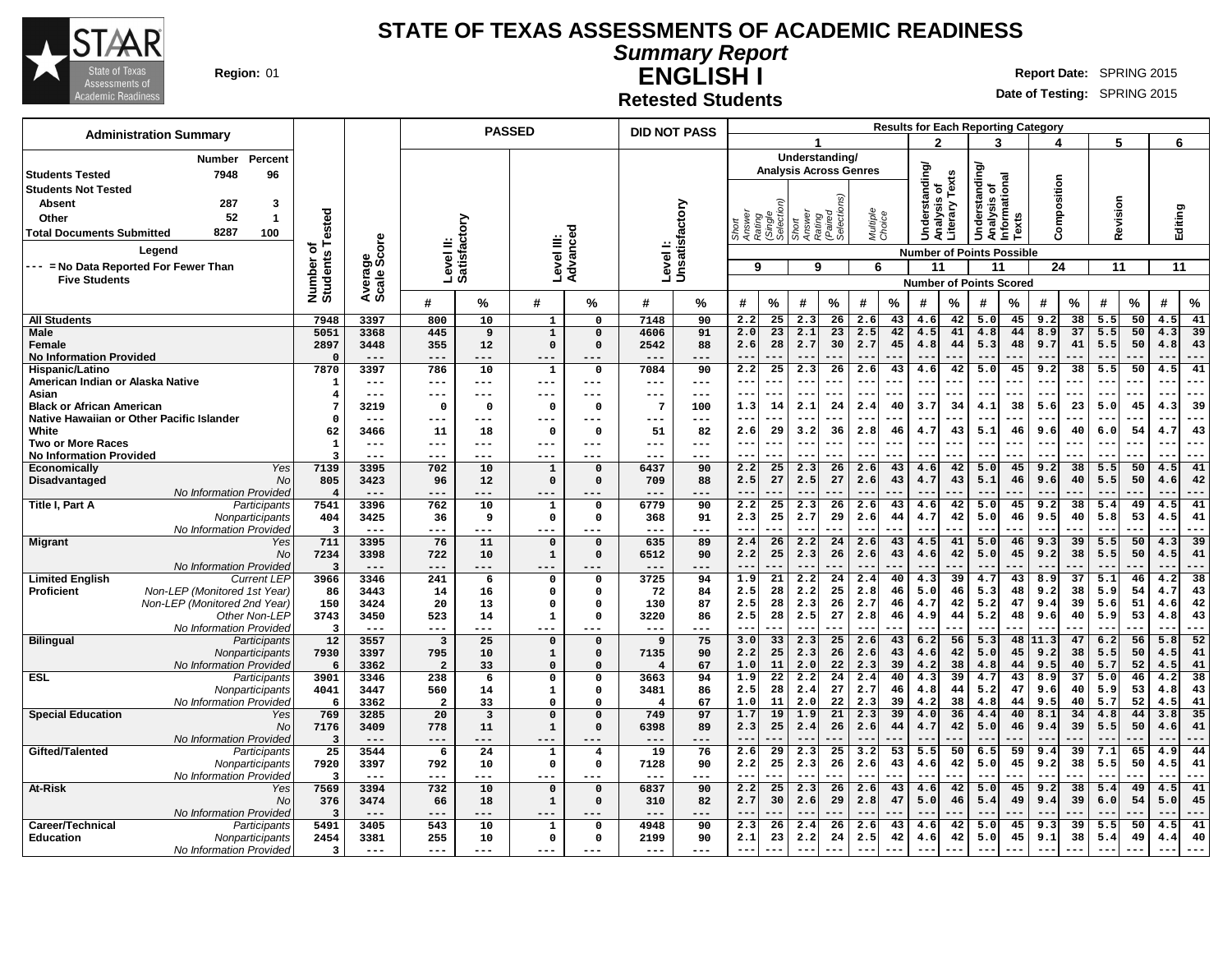

**Constructed Responses Summary Report**

**ENGLISH I Retested Students**

**Region:** 01 **Region:** 01 **Report** Date: SPRING 2015 **Date of Testing:** SPRING 2015

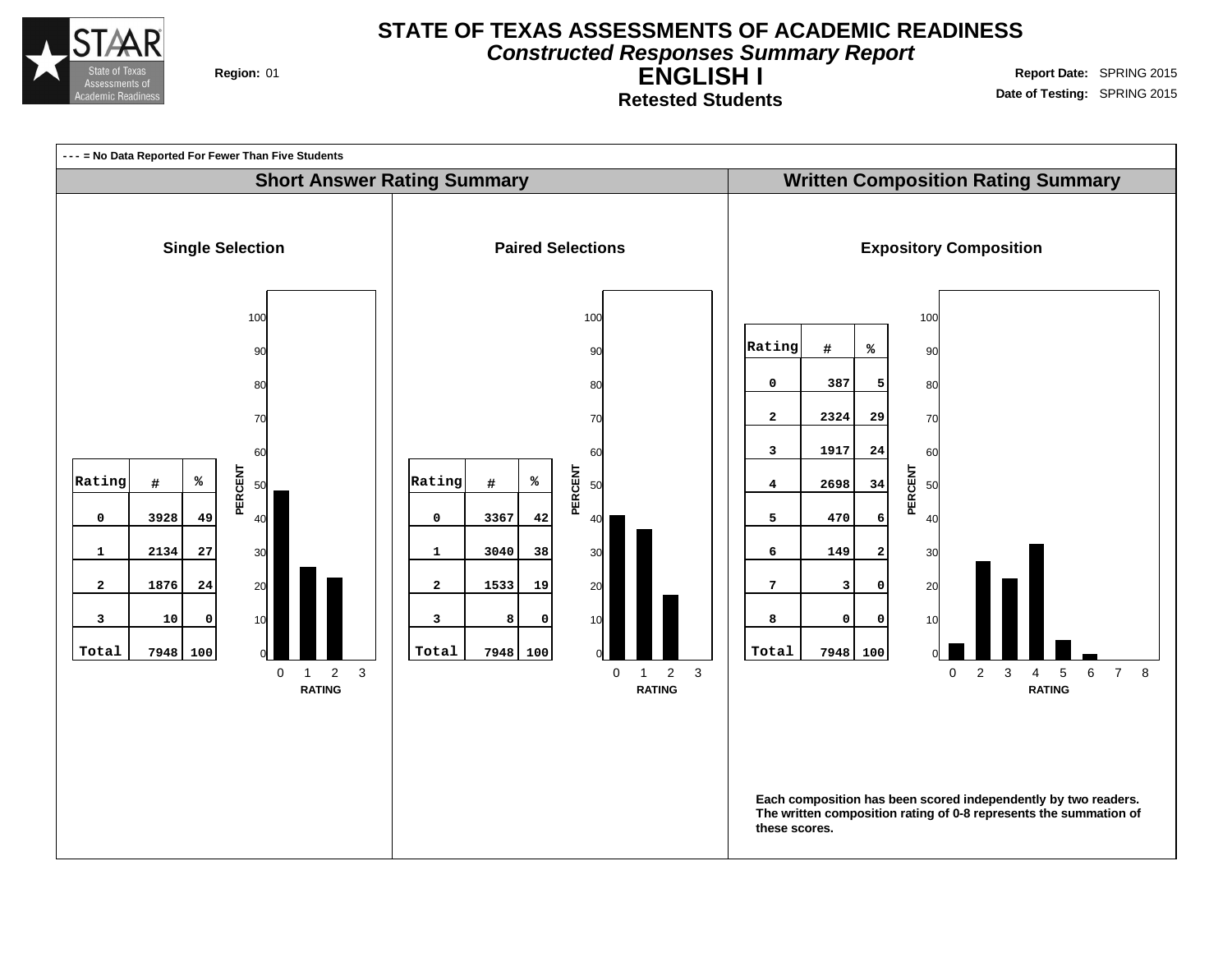

**Summary Report**

**ENGLISH II Region:** 01 **Report** Date: SPRING 2015

**All Students**

**Date of Testing:** SPRING 2015

| <b>Administration Summary</b>                                                 |                           |                        |                           | <b>PASSED</b> |                                |                                     | <b>DID NOT PASS</b>    |                               |                           |                     |                 |                               |                    |          |               |          |                                                |              | Results for Each Reporting Category* |          |              |          |             |             |
|-------------------------------------------------------------------------------|---------------------------|------------------------|---------------------------|---------------|--------------------------------|-------------------------------------|------------------------|-------------------------------|---------------------------|---------------------|-----------------|-------------------------------|--------------------|----------|---------------|----------|------------------------------------------------|--------------|--------------------------------------|----------|--------------|----------|-------------|-------------|
|                                                                               |                           |                        |                           |               |                                |                                     |                        |                               |                           |                     |                 |                               |                    |          | 2             |          | 3                                              |              |                                      |          | 5            |          | 6           |             |
| Percent<br>Number                                                             |                           |                        |                           |               |                                |                                     |                        |                               |                           |                     |                 | Understanding/                |                    |          |               |          |                                                |              |                                      |          |              |          |             |             |
| 31380<br>98<br><b>Students Tested</b>                                         |                           |                        |                           |               |                                |                                     |                        |                               |                           |                     |                 | <b>Analysis Across Genres</b> |                    |          | Understanding | Texts    | Understanding/<br>Analysis of<br>Informational |              |                                      |          |              |          |             |             |
| <b>Students Not Tested</b>                                                    |                           |                        |                           |               |                                |                                     |                        |                               |                           |                     |                 |                               |                    |          | ቴ             |          |                                                |              | Composition                          |          |              |          |             |             |
| 599<br>$\mathbf{2}$<br><b>Absent</b><br>45                                    |                           |                        |                           |               |                                |                                     |                        |                               |                           |                     |                 |                               |                    |          | alysis        | Literary |                                                |              |                                      |          | Revision     |          |             |             |
| $\mathbf{0}$<br>Other<br>32024<br>100                                         | ested                     |                        |                           |               |                                |                                     |                        |                               | Short<br>Answei<br>Rating | (Single<br>Selectio | Short<br>Answer | Rating<br>(Paired<br>Selectio | Multiple<br>Choice |          |               |          |                                                | <b>Texts</b> |                                      |          |              |          | Editing     |             |
| <b>Total Documents Submitted</b>                                              |                           |                        |                           |               |                                |                                     |                        |                               |                           |                     |                 |                               |                    |          |               |          |                                                |              |                                      |          |              |          |             |             |
| Legend                                                                        | ৳<br>Number o<br>Students | Average<br>Scale Score | Level II:<br>Satisfactory |               | Level III:                     | Advanced                            |                        | Levell:<br>Unsatisfactory     |                           |                     |                 |                               |                    |          |               |          | <b>Number of Points Possible</b>               |              |                                      |          |              |          |             |             |
| --- = No Data Reported For Fewer Than<br><b>Five Students</b>                 |                           |                        |                           |               |                                |                                     |                        |                               | 9                         |                     | 9               |                               | 6                  |          | 11            |          | 11                                             |              | 24                                   |          | 11           |          | 11          |             |
|                                                                               |                           |                        |                           |               |                                |                                     |                        |                               |                           |                     |                 |                               |                    |          |               |          | <b>Number of Points Scored</b>                 |              |                                      |          |              |          |             |             |
|                                                                               |                           |                        | #                         | %             | #                              | %                                   | #                      | %                             | #                         | $\%$                | #               | $\%$                          | #                  | %        | #             | %        | #                                              | %            | #                                    | %        | #            | %        | #           | $\%$        |
| <b>All Students</b>                                                           | 31380                     | 3782                   | 16649                     | 53            | 587                            | $\overline{2}$                      | 14731                  | 47                            | 3.7                       | 41                  | 3.4             | 38                            | 4.3                | 72       | 6.7           | 61       | 7.2                                            | 66           | 12.2                                 | 51       | 6.7          | 61       | 7.3         | 67          |
| Male                                                                          | 16354                     | 3714                   | 7821                      | 48            | 209                            | $\mathbf 1$                         | 8533                   | 52                            | 3.4                       | 38                  | 3.1             | 35                            | 4.1                | 69       | 6.5           | 59       | 7.0<br>7.6                                     | 63           | 11.6                                 | 49       | 6.6          | 60       | 6.9         | 63          |
| Female<br><b>No Information Provided</b>                                      | 15023                     | 3857<br>$---$          | 8826<br>$---$             | 59<br>---     | 378<br>---                     | 3<br>---                            | 6197                   | 41<br>---                     | 4.0<br>$- -$              | 44                  | 3.7<br>$-\,-$   | 41                            | 4.5                | 75       | 6.9           | 63       |                                                | 69           | 12.7                                 | 53       | 6.9          | 63       | 7.8         | 71<br>---   |
| Hispanic/Latino                                                               | 30660                     | 3775                   | 16104                     | 53            | 526                            | $\overline{\mathbf{2}}$             | 14556                  | 47                            | 3.7                       | 41                  | 3.4             | 38                            | 4.3                | 71       | 6.7           | 61       | 7.2                                            | 66           | 12.1                                 | 50       | 6.7          | 61       | 7.3         | 66          |
| American Indian or Alaska Native                                              | 15                        | 3729                   | -7                        | 47            | $\mathbf{0}$                   | $\mathbf 0$                         | 8                      | 53                            | 4.8                       | 53                  | 3.0             | 33                            | 4.5                | 76       | 6.9           | 63       | 6.7                                            | 61           | 11.8                                 | 49       | 6.2          | 56       | 6.1         | 56          |
| Asian                                                                         | 167                       | 4341                   | 146                       | 87            | 32                             | 19                                  | 21                     | 13                            | 5.5                       | 61                  | 4.8             | 53                            | 5.2                | 87       | 8.6           | 78       | 9.1                                            | 83           | 16.2                                 | 67       | 8.5          | 77       | 9.5         | 86          |
| <b>Black or African American</b><br>Native Hawaiian or Other Pacific Islander | 52                        | 3905<br>$---$          | 33<br>---                 | 63<br>$---$   | $\overline{\mathbf{2}}$<br>--- | 4                                   | 19<br>---              | 37<br>---                     | 4.1<br>$\sim$ $\sim$      | 46<br>---           | 3.8<br>$- -$    | 42<br>---                     | 4.3<br>$- -$       | 72       | 7.2<br>$- -$  | 66       | 7.3<br>$- -$                                   | 66           | 13.3                                 | 55       | 7.1<br>$- -$ | 65       | 7.8<br>$ -$ | 71<br>$---$ |
| White                                                                         | 455                       | 4044                   | 337                       | 74            | 26                             | 6                                   | 118                    | 26                            | 4.7                       | 53                  | 4.0             | 45                            | 4.8                | 80       | 7.5           | 68       | 8.2                                            | 75           | 14.2                                 | 59       | 7.8          | 71       | 8.3         | 75          |
| <b>Two or More Races</b>                                                      | 19                        | 4090                   | 15                        | 79            | 0                              | $\mathbf 0$                         | $\overline{4}$         | 21                            | 5.4                       | 60                  | 2.5             | 28                            | 5.1                | 85       | 7.6           | 69       | 8.9                                            | 81           | 15.3                                 | 64       | 7.4          | 67       | 9.3         | 85          |
| <b>No Information Provided</b>                                                |                           | 3623                   | 4                         | 50            | $\Omega$                       | $\Omega$                            | $\overline{4}$         | 50                            | 3.4                       | 38                  | 1.1             | 13                            | 4.3                | 71       | 7.3           | 66       | 6.9                                            | 63           | 11.3                                 | 47       | 6.5          | 59       | 6.0         | 55          |
| Yes<br><b>Economically</b>                                                    | 25685                     | 3743                   | 12790                     | 50            | 358                            | $\mathbf 1$                         | 12895                  | 50<br>32                      | 3.6                       | 40                  | 3.3             | 36                            | 4.2                | 70       | 6.5           | 60       | 7.1                                            | 64           | $\overline{11.9}$                    | 49       | 6.6          | 60       | 7.2         | 65          |
| Disadvantaged<br>No<br>No Information Provided                                | 5687                      | 3958<br>3623           | 3855<br>$\overline{4}$    | 68<br>50      | 229<br>$\Omega$                | $\overline{\mathbf{4}}$<br>$\Omega$ | 1832<br>$\overline{4}$ | 50                            | 4.3<br>3.4                | 48<br>38            | 3.9<br>1.1      | 43<br>13                      | 4.6<br>4.3         | 77<br>71 | 7.4<br>7.3    | 67<br>66 | 8.0<br>6.9                                     | 73<br>63     | 13.6<br>11.3                         | 56<br>47 | 7.4<br>6.5   | 67<br>59 | 8.0<br>6.0  | 73<br>55    |
| Title I, Part A<br>Participants                                               | 29680                     | 3781                   | 15713                     | 53            | 545                            | $\overline{\mathbf{2}}$             | 13967                  | 47                            | 3.7                       | 41                  | 3.4             | 38                            | 4.3                | 72       | 6.7           | 61       | 7.2                                            | 66           | 12.2                                 | 51       | 6.7          | 61       | 7.3         | 67          |
| Nonparticipants                                                               | 1692                      | 3801                   | 932                       | 55            | 42                             | $\overline{\mathbf{2}}$             | 760                    | 45                            | 3.8                       | 42                  | 3.4             | 38                            | 4.3                | 72       | 6.8           | 62       | 7.4                                            | 67           | 12.2                                 | 51       | 6.8          | 62       | 7.3         | 66          |
| No Information Provided                                                       | я                         | 3623                   | 4                         | 50            | $\Omega$                       | $\Omega$                            | 4                      | 50                            | 3.4                       | 38                  | 1.1             | 13<br>32                      | 4.3                | 71       | 7.3           | 66       | 6.9                                            | 63           | 11.3                                 | 47       | 6.5          | 59       | 6.0         | 55          |
| <b>Migrant</b><br>Yes<br><b>No</b>                                            | 1824<br>29548             | 3621<br>3792           | 700<br>15945              | 38<br>54      | 6<br>581                       | $\mathbf 0$<br>$\overline{a}$       | 1124<br>13603          | 62<br>46                      | 3.0<br>3.7                | 34<br>42            | 2.9<br>3.4      | 38                            | 4.0<br>4.3         | 66<br>72 | 6.2<br>6.7    | 56<br>61 | 6.6<br>7.3                                     | 60<br>66     | 10.9<br>12.2                         | 45<br>51 | 6.1<br>6.8   | 56<br>62 | 6.5<br>7.4  | 59<br>67    |
| No Information Provided                                                       | 8                         | 3623                   | $\overline{\mathbf{4}}$   | 50            | $\Omega$                       | $\Omega$                            | $\overline{4}$         | 50                            | 3.4                       | 38                  | 1.1             | 13                            | 4.3                | 71       | 7.3           | 66       | 6.9                                            | 63           | 11.3                                 | 47       | 6.5          | 59       | 6.0         | 55          |
| <b>Limited English</b><br><b>Current LEF</b>                                  | 7005                      | 3396                   | 1070                      | 15            | 5                              | 0                                   | 5935                   | 85                            | 2.2                       | 24                  | 2.3             | 25                            | 3.3                | 55       | 5.1           | 46       | 5.4                                            | 49           | 9.1                                  | 38       | 5.1          | 46       | 5.5         | 50          |
| Non-LEP (Monitored 1st Year)<br><b>Proficient</b>                             | 372                       | 3793                   | 234                       | 63            | $\mathbf{2}$                   | 1                                   | 138                    | 37                            | 3.8                       | 42                  | 3.5             | 39                            | 4.6                | 76       | 6.8           | 62       | 7.4                                            | 67           | 12.0                                 | 50       | 7.1          | 64       | 7.5         | 68          |
| Non-LEP (Monitored 2nd Year)<br>Other Non-LEP                                 | 758<br>23236              | 3694<br>3901           | 352<br>14989              | 46<br>65      | $\overline{a}$<br>578          | $\Omega$<br>$\overline{\mathbf{2}}$ | 406<br>8247            | 54<br>35                      | 3.5<br>4.2                | 38<br>46            | 3.3<br>3.7      | 37<br>41                      | 4.2<br>4.6         | 71<br>77 | 6.4<br>7.2    | 58<br>65 | 7.0<br>7.8                                     | 64<br>71     | 11.6<br>113.1                        | 48<br>55 | 6.3<br>7.2   | 58<br>66 | 6.9<br>7.9  | 63<br>72    |
| No Information Provided                                                       | 9                         | 3621                   | 4                         | 44            | $\Omega$                       | $\Omega$                            | 5                      | 56                            | 3.3                       | 37                  | 1.7             | 19                            | 4.3                | 72       | 6.8           | 62       | 7.0                                            | 64           | 11.3                                 | 47       | 6.2          | 57       | 6.0         | 55          |
| <b>Bilingual</b><br>Participants                                              | 44                        | 3771                   | 23                        | 52            | $\Omega$                       | $\Omega$                            | 21                     | 48                            | 3.5                       | 39                  | 2.9             | 32                            | 4.4                | 73       | 6.5           | 59       | 7.4                                            | 68           | 12.4                                 | 52       | 6.6          | 60       | 7.7         | 70          |
| Nonparticipants                                                               | 31322                     | 3782                   | 16622                     | 53            | 587                            | $\overline{a}$                      | 14700                  | 47                            | 3.7                       | 41                  | 3.4             | 38                            | 4.3                | 72       | 6.7           | 61       | 7.2                                            | 66           | 12.2                                 | 51       | 6.7          | 61       | 7.3         | 67          |
| No Information Provided<br><b>ESL</b>                                         | 14<br>6863                | 3444<br>3397           | $\overline{4}$<br>1056    | 29<br>15      | $\mathbf 0$<br>5               | $\mathbf 0$<br>$\mathbf 0$          | 10<br>5807             | 71<br>85                      | 2.6<br>2.2                | 29<br>24            | 1.1<br>2.3      | 12<br>25                      | 3.4<br>3.3         | 56<br>56 | 5.6<br>5.1    | 51<br>46 | 6.4<br>5.4                                     | 58<br>49     | 9.9<br>9.1                           | 41<br>38 | 6.0<br>5.1   | 55<br>47 | 5.0<br>5.5  | 45<br>50    |
| Participants<br>Nonparticipants                                               | 24503                     | 3890                   | 15589                     | 64            | 582                            | $\mathbf{2}$                        | 8914                   | 36                            | 4.1                       | 46                  | 3.7             | 41                            | 4.6                | 76       | 7.1           | 65       | 7.8                                            | 71           | 13.0                                 | 54       | 7.2          | 65       | 7.8         | 71          |
| No Information Provided                                                       | 14                        | 3444                   | 4                         | 29            | $\Omega$                       | $\Omega$                            | 10                     | 71                            | 2.6                       | 29                  | 1.1             | 12                            | 3.4                | 56       | 5.6           | 51       | 6.4                                            | 58           | 9.9                                  | 41       | 6.0          | 55       | 5.0         | 45          |
| <b>Special Education</b><br>Yes                                               | 1486                      | 3290                   | 167                       | ${\bf 11}$    | $\Omega$                       | $\mathbf 0$                         | 1319                   | 89                            | 1.9                       | 22                  | 1.6             | 18                            | 2.9                | 48       | 4.7           | 43       | 4.9                                            | 45           | 8.3                                  | 35       | 4.7          | 43       | 4.8         | 44          |
| No                                                                            | 29886                     | 3807                   | 16478                     | 55            | 587                            | $\overline{a}$                      | 13408                  | 45                            | 3.8                       | 42                  | 3.5             | 39                            | 4.4                | 73       | 6.8           | 62       | 7.4                                            | 67           | 12.4                                 | 52       | 6.8          | 62       | 7.5         | 68          |
| No Information Provided<br>Gifted/Talented<br>Participants                    | 2862                      | 3623<br>4345           | 4<br>2738                 | 50<br>96      | $\Omega$<br>302                | $\Omega$<br>11                      | 4<br>124               | 50<br>$\overline{\mathbf{4}}$ | 3.4<br>5.4                | 38<br>60            | 1.1<br>5.0      | 13<br>56                      | 4.3<br>5.4         | 71<br>90 | 7.3<br>8.6    | 66<br>78 | 6.9<br>9.4                                     | 63<br>86     | 11.3<br>16.2                         | 47<br>68 | 6.5<br>8.9   | 59<br>81 | 6.0<br>9.8  | 55<br>89    |
| Nonparticipants                                                               | 28510                     | 3726                   | 13907                     | 49            | 285                            | ${\bf 1}$                           | 14603                  | 51                            | 3.5                       | 39                  | 3.2             | 36                            | 4.2                | 70       | 6.5           | 59       | 7.0                                            | 64           | 11.8                                 | 49       | 6.5          | 59       | 7.1         | 64          |
| No Information Provided                                                       | 8                         | 3623                   | 4                         | 50            | $\mathbf 0$                    | $\Omega$                            | $\overline{4}$         | 50                            | 3.4                       | 38                  | 1.1             | 13                            | 4.3                | 71       | 7.3           | 66       | 6.9                                            | 63           | 11.3                                 | 47       | 6.5          | 59       | 6.0         | 55          |
| At-Risk<br>Yes                                                                | 19814                     | 3575                   | 6599                      | 33            | $\overline{29}$                | $\Omega$                            | 13215                  | 67                            | 3.0                       | 33                  | 2.8             | 31                            | 3.8                | 64       | 5.9           | 54       | 6.3                                            | 58           | 10.6                                 | 44       | 5.9          | 54       | 6.4         | 58          |
| No                                                                            | 11558                     | 4138                   | 10046                     | 87            | 558                            | 5                                   | 1512                   | 13                            | 4.9                       | 55                  | 4.5             | 50                            | 5.1                | 85       | 8.0           | 73       | 8.8                                            | 80           | 14.8                                 | 62       | 8.1          | 74       | 9.0         | 82          |
| No Information Provided<br>Career/Technical<br>Participants                   | 24085                     | 3623<br>3798           | 4<br>13211                | 50<br>55      | $\Omega$<br>433                | $\Omega$<br>$\overline{\mathbf{2}}$ | 4<br>10874             | 50<br>45                      | 3.4<br>3.8                | 38<br>42            | 1.1<br>3.4      | 13<br>38                      | 4.3<br>4.4         | 71<br>73 | 7.3<br>6.8    | 66<br>62 | 6.9<br>7.3                                     | 63<br>67     | 11.3<br>12.3                         | 47<br>51 | 6.5<br>6.8   | 59<br>62 | 6.0<br>7.4  | 55<br>67    |
| <b>Education</b><br>Nonparticipants                                           | 7290                      | 3730                   | 3436                      | 47            | 154                            | $\overline{a}$                      | 3854                   | 53                            | 3.4                       | 38                  | 3.2             | 36                            | 4.1                | 68       | 6.4           | 59       | 6.9                                            | 63           | 11.9                                 | 49       | 6.5          | 59       | 7.0         | 64          |
| No Information Provided                                                       | 5                         | 3523                   | $\mathbf{2}$              | 40            | 0                              | $\Omega$                            | 3                      | 60                            | 3.0                       | 33                  | 1.2             | 13                            | 4.0                | 67       | 6.6           | 60       | 6.6                                            | 60           | 9.6                                  | 40       | 6.4          | 58       | 5.6         | 51          |

\* Students who took the braille version of the test are not included in the reporting category results.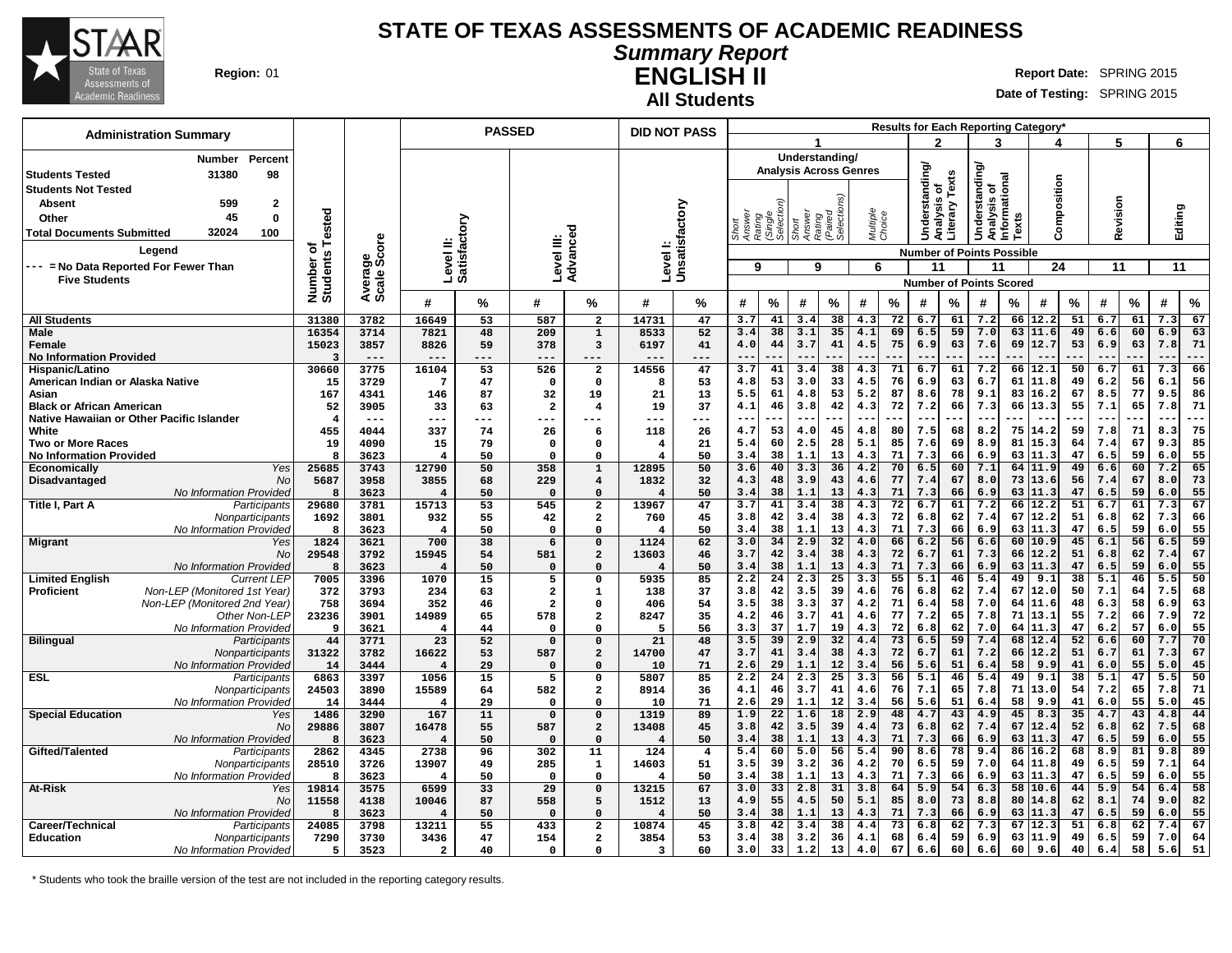

# **STATE OF TEXAS ASSESSMENTS OF ACADEMIC READINESS Constructed Responses Summary Report**

**All Students**

**ENGLISH II Region:** 01 **Report** Date: SPRING 2015 **Date of Testing:** SPRING 2015



\* Students who took the braille version of the test are not included in this report.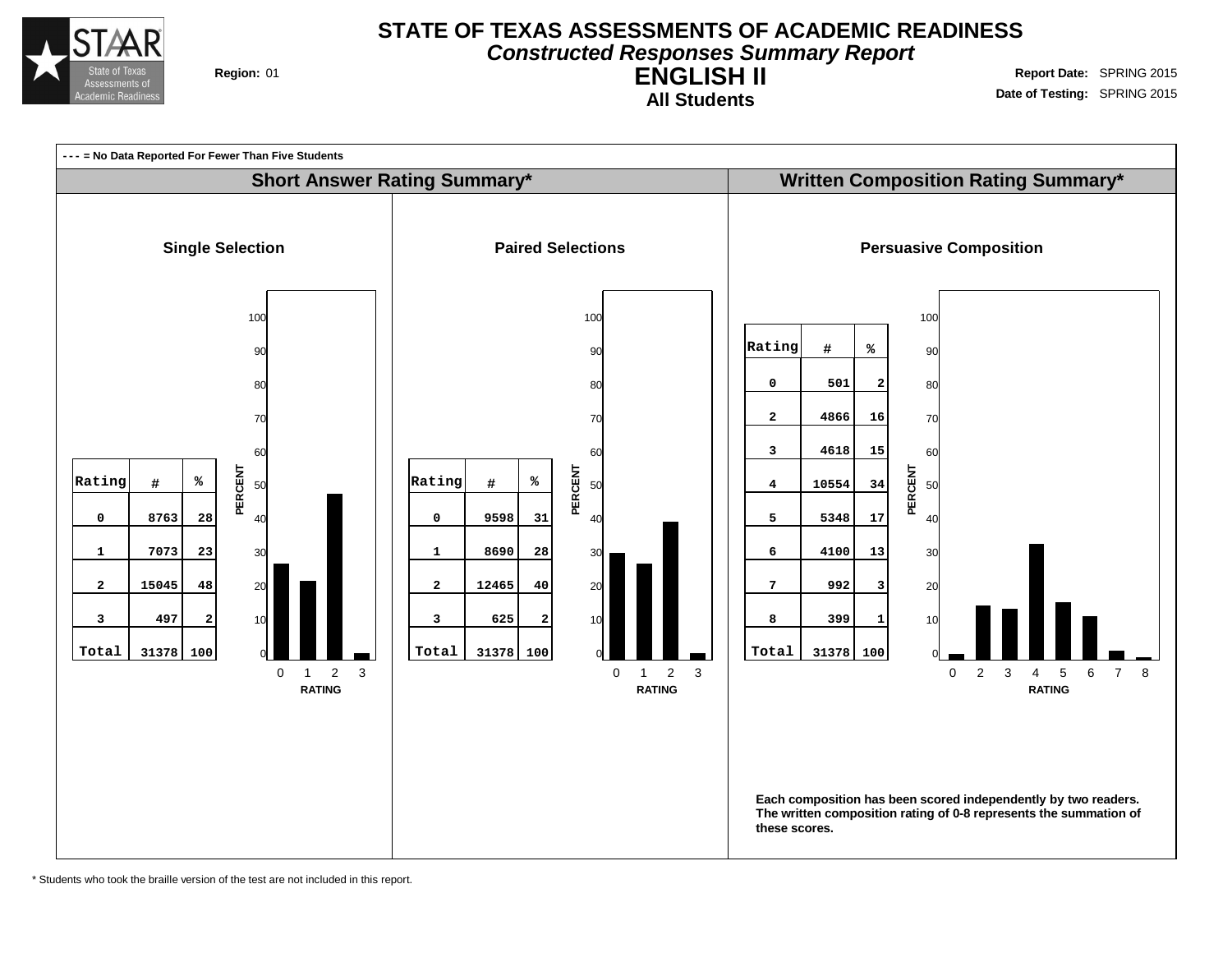

**Summary Report**

**ENGLISH II Region:** 01 **Report** Date: SPRING 2015

# **First-Time Tested Students**

**Date of Testing:** SPRING 2015

| <b>Administration Summary</b>                         |                          |                |                                  |                 | <b>PASSED</b>           |                         |                         | <b>DID NOT PASS</b>  |                  |                     |                 |                               |                    |          |                       |          |                                              |          | <b>Results for Each Reporting Category</b> |          |            |          |                    |          |
|-------------------------------------------------------|--------------------------|----------------|----------------------------------|-----------------|-------------------------|-------------------------|-------------------------|----------------------|------------------|---------------------|-----------------|-------------------------------|--------------------|----------|-----------------------|----------|----------------------------------------------|----------|--------------------------------------------|----------|------------|----------|--------------------|----------|
|                                                       |                          |                |                                  |                 |                         |                         |                         |                      |                  |                     |                 |                               |                    |          | 2                     |          | 3                                            |          |                                            |          | 5          |          | 6                  |          |
| Percent<br>Number                                     |                          |                |                                  |                 |                         |                         |                         |                      |                  |                     |                 | Understanding/                |                    |          |                       |          |                                              |          |                                            |          |            |          |                    |          |
| 25338<br>99<br><b>Students Tested</b>                 |                          |                |                                  |                 |                         |                         |                         |                      |                  |                     |                 | <b>Analysis Across Genres</b> |                    |          | <b>Understanding/</b> |          | derstanding/<br>Analysis of<br>Informational |          |                                            |          |            |          |                    |          |
| <b>Students Not Tested</b>                            |                          |                |                                  |                 |                         |                         |                         |                      |                  |                     |                 |                               |                    |          | ৳                     | Texts    |                                              |          | Composition                                |          |            |          |                    |          |
| 325<br>Absent<br>$\mathbf 1$                          |                          |                |                                  |                 |                         |                         |                         |                      |                  |                     |                 |                               |                    |          |                       |          |                                              |          |                                            |          |            |          |                    |          |
| 17<br>$\mathbf 0$<br>Other                            | ested                    |                |                                  |                 |                         |                         |                         |                      | Answer<br>Rating | (Single<br>Selectio | Short<br>Answer | (Paired<br>Selectio           | Multiple<br>Choice |          | alysis                | Literary |                                              |          |                                            |          | Revision   |          | Editing            |          |
| 25680<br>100<br><b>Total Documents Submitted</b>      |                          |                |                                  |                 |                         | ত                       |                         |                      |                  |                     | Rating          |                               |                    |          | ā                     |          | Š                                            | Texts    |                                            |          |            |          |                    |          |
| Legend                                                | ৳                        | ige<br>Score   | Level II:<br>Satisfactory        |                 | Level III:              | Advance                 |                         | Unsatisfactory       |                  |                     |                 |                               |                    |          |                       |          |                                              |          |                                            |          |            |          |                    |          |
| --- = No Data Reported For Fewer Than                 | Number o<br>Students     |                |                                  |                 |                         |                         | Level I:                |                      | 9                |                     | 9               |                               | 6                  |          | 11                    |          | <b>Number of Points Possible</b>             |          | 24                                         |          |            |          |                    |          |
| <b>Five Students</b>                                  |                          |                |                                  |                 |                         |                         |                         |                      |                  |                     |                 |                               |                    |          |                       |          | 11                                           |          |                                            |          | 11         |          | 11                 |          |
|                                                       |                          | Avera<br>Scale |                                  |                 |                         |                         |                         |                      |                  |                     |                 |                               |                    |          |                       |          | <b>Number of Points Scored</b>               |          |                                            |          |            |          |                    |          |
|                                                       |                          |                | #                                | ℅               | #                       | ℅                       | #                       | ℅                    | #                | %                   | #               | $\%$                          | #                  | %        | #                     | %        | #                                            | %        | #                                          | %        | #          | $\%$     | $\%$<br>#          |          |
| <b>All Students</b>                                   | 25338                    | 3876           | 15995                            | 63              | 587                     | $\overline{\mathbf{2}}$ | 9343                    | 37                   | 4.0              | 45                  | 3.7             | 41                            | 4.5                | 76       | 7.1                   | 64       | 7.7                                          |          | 70 12.9                                    | 54       | 7.1        | 65       | 7.8                | 71       |
| <b>Male</b>                                           | 12769                    | 3811           | 7451                             | 58              | 209                     | $\overline{a}$          | 5318                    | 42                   | 3.8              | 42                  | 3.5             | 39                            | 4.4                | 73       | 6.9                   | 62       | 7.4                                          | 67       | 12.4                                       | 51       | 7.0        | 64       | 7.4                | 67       |
| Female                                                | 12566<br>3               | 3942<br>$---$  | 8542<br>$---$                    | 68<br>---       | 378<br>---              | 3<br>$- - -$            | 4024                    | 32<br>---            | 4.3<br>$-$       | 48                  | 3.9             | 44                            | 4.7                | 78       | 7.3                   | 66       | 7.9                                          | 72       | 13.4                                       | 56       | 7.3        | 66       | 8.2<br>$ -$<br>--- | 75       |
| <b>No Information Provided</b><br>Hispanic/Latino     | 24678                    | 3868           | 15457                            | 63              | 526                     | $\overline{\mathbf{2}}$ | 9221                    | 37                   | 4.0              | 45                  | $-$<br>3.7      | 41                            | 4.5                | 76       | 7.1                   | 64       | 7.7                                          | 70       | 12.8                                       | 53       | 7.1        | 65       | 7.8                | 71       |
| American Indian or Alaska Native                      | 11                       | 3902           | 7                                | 64              | $\mathbf 0$             | 0                       | $\overline{4}$          | 36                   | 5.5              | 61                  | 3.5             | 39                            | 5.1                | 85       | 7.5                   | 69       | 7.4                                          | 67       | 13.1                                       | 55       | 6.9        | 63       | 7.4                | 67       |
| Asian                                                 | 162                      | 4368           | 146                              | 90              | 32                      | 20                      | 16                      | 10                   | 5.6              | 62                  | 4.9             | 54                            | 5.3                | 88       | 8.7                   | 79       | 9.2                                          | 84       | 16.4                                       | 68       | 8.6        | 78       | 9.6                | 87       |
| <b>Black or African American</b>                      | 44                       | 4035           | 32                               | 73              | $\overline{\mathbf{2}}$ | 5                       | 12                      | 27                   | 4.6              | 51                  | 4.4             | 48                            | 4.7                | 79       | 7.7                   | 70       | 7.8                                          | 71       | 14.0                                       | 59       | 7.7        | 70       | 8.5                | 77       |
| Native Hawaiian or Other Pacific Islander             | $\overline{\mathbf{3}}$  | $---$          | ---                              | ---             | ---                     |                         | ---                     | ---                  | $\sim$ $\sim$    | ---                 | ---             | ---                           | $- -$              |          | $- -$                 | ---      | $\sim$ $-$                                   | .        | $- -$                                      | .        | $- -$      |          | $- -$<br>---       |          |
| White                                                 | 415                      | 4106           | 332                              | 80              | 26                      | 6                       | 83                      | 20                   | 4.9              | 54                  | 4.2             | 47                            | 4.9                | 82       | 7.8                   | 71       | 8.5                                          | 77       | 14.8                                       | 62       | 8.1        | 73       | 8.6                | 78       |
| <b>Two or More Races</b>                              | 18                       | 4124           | 15                               | 83              | $\mathbf 0$             | $\Omega$                | 3                       | 17                   | 5.5              | 61                  | 2.5             | 28                            | 5.2                | 87       | 7.7                   | 70       | 9.0                                          | 82       | 15.5                                       | 65       | 7.7        | 70       | 9.6                | 87       |
| <b>No Information Provided</b><br>Yes<br>Economically | $7\phantom{.0}$<br>20318 | 3589<br>3838   | $\overline{\mathbf{3}}$<br>12221 | 43<br>60        | $\Omega$<br>358         | $\Omega$<br>$\mathbf 2$ | $\overline{4}$<br>8097  | 57<br>40             | 3.0<br>3.9       | 33<br>43            | 0.9<br>3.6      | 10<br>40                      | 4.1<br>4.5         | 69<br>75 | 7.0<br>6.9            | 64<br>63 | 6.9<br>7.5                                   | 62<br>68 | 11.1<br>12.5                               | 46<br>52 | 6.1<br>7.0 | 56<br>64 | 6.0<br>7.7         | 55<br>70 |
| Disadvantaged<br>No                                   | 5013                     | 4032           | 3771                             | 75              | 229                     | 5                       | 1242                    | 25                   | 4.6              | 51                  | 4.1             | 46                            | 4.8                | 81       | 7.6                   | 69       | 8.3                                          | 75       | 14.1                                       | 59       | 7.7        | 70       | 8.4                | 76       |
| No Information Provided                               | $7\phantom{.0}$          | 3589           | $\overline{3}$                   | 43              | $\Omega$                | $\Omega$                | $\overline{4}$          | 57                   | 3.0              | 33                  | 0.9             | 10                            | 4.1                | 69       | 7.0                   | 64       | 6.9                                          | 62       | 11.1                                       | 46       | 6.1        | 56       | 6.0                | 55       |
| Title I, Part A<br>Participants                       | 23920                    | 3875           | 15083                            | 63              | 545                     | $\overline{\mathbf{2}}$ | 8837                    | 37                   | 4.0              | 45                  | 3.7             | 41                            | 4.5                | 76       | 7.1                   | 64       | 7.7                                          | 70       | 12.9                                       | 54       | 7.1        | 65       | 7.8                | 71       |
| Nonparticipants                                       | 1411                     | 3889           | 909                              | 64              | 42                      | 3                       | 502                     | 36                   | 4.1              | 45                  | 3.8             | 42                            | 4.6                | 76       | 7.1                   | 65       | 7.8                                          | 71       | 12.8                                       | 53       | 7.2        | 65       | 7.8                | 71       |
| No Information Provided                               | $7\overline{ }$          | 3589           | 3                                | 43              | $\mathbf 0$             | $\Omega$                | $\overline{4}$          | 57                   | 3.0              | 33                  | 0.9             | 10                            | 4.1                | 69       | 7.0                   | 64       | 6.9                                          | 62       | 11.1                                       | 46       | 6.1        | 56       | 6.0                | 55       |
| <b>Migrant</b><br>Yes                                 | 1272                     | 3719           | 646                              | 51              | 6                       | $\Omega$                | 626                     | 49                   | 3.4              | 38                  | 3.3             | 36                            | 4.2                | 70       | 6.6                   | 60       | 7.1                                          | 65       | 11.6                                       | 48       | 6.5        | 59       | 7.0                | 64       |
| <b>No</b><br>No Information Provided                  | 24059<br>$7\phantom{.0}$ | 3884<br>3589   | 15346<br>$\overline{\mathbf{3}}$ | 64<br>43        | 581<br>$\mathbf 0$      | $\mathbf 2$<br>$\Omega$ | 8713<br>$\overline{4}$  | 36<br>57             | 4.1<br>3.0       | 45<br>33            | 3.7<br>0.9      | 41<br>10                      | 4.6<br>4.1         | 76<br>69 | 7.1<br>7.0            | 65<br>64 | 7.7<br>6.9                                   | 70<br>62 | 12.9<br>11.1                               | 54<br>46 | 7.2<br>6.1 | 65<br>56 | 7.8<br>6.0         | 71<br>55 |
| <b>Limited English</b><br><b>Current LEP</b>          | 4116                     | 3443           | 873                              | 21              | 5                       | $\mathbf 0$             | 3243                    | 79                   | 2.4              | 26                  | 2.4             | 27                            | 3.5                | 58       | 5.3                   | 48       | 5.6                                          | 51       | 9.3                                        | 39       | 5.4        | 49       | 5.8                | 53       |
| Proficient<br>Non-LEP (Monitored 1st Year)            | 343                      | 3826           | 230                              | 67              | $\overline{\mathbf{2}}$ | $\mathbf{1}$            | 113                     | 33                   | 3.9              | 43                  | 3.7             | 41                            | 4.7                | 78       | 7.0                   | 64       | 7.5                                          | 69       | 12.2                                       | 51       | 7.2        | 65       | 7.7                | 70       |
| Non-LEP (Monitored 2nd Year)                          | 686                      | 3722           | 344                              | 50              | $\overline{a}$          | $\mathbf 0$             | 342                     | 50                   | 3.6              | 40                  | 3.4             | 38                            | 4.3                | 72       | 6.5                   | 60       | 7.2                                          | 65       | 11.8                                       | 49       | 6.4        | 58       | 7.0                | 64       |
| Other Non-LEP                                         | 20186                    | 3970           | 14545                            | 72              | 578                     | $\overline{\mathbf{3}}$ | 5641                    | 28                   | 4.4              | 49                  | 4.0             | 44                            | 4.8                | 79       | 7.5                   | 68       | 8.1                                          | 74       | 13.6                                       | 57       | 7.5        | 68       | 8.2                | 75       |
| <b>No Information Provided</b>                        | $7\phantom{.0}$          | 3589           | 3                                | 43              | $\mathbf 0$             | $\Omega$                | $\overline{4}$          | 57                   | 3.0              | 33                  | 0.9             | 10                            | 4.1                | 69       | 7.0                   | 64       | 6.9                                          | 62       | 11.1                                       | 46       | 6.1        | 56       | 6.0                | 55       |
| <b>Bilingual</b><br>Participants                      | 36                       | 3850           | 22                               | 61              | $\Omega$                | $\Omega$                | 14                      | 39                   | 3.8              | 43                  | 3.2             | 35                            | 4.6                | 76       | 6.8                   | 62       | 8.0<br>7.7                                   |          | $72 \mid 13.2$                             | 55       | 6.8        | 62       | 7.8                | 71       |
| Nonparticipants<br>No Information Provided            | 25292<br>10              | 3876<br>3513   | 15970<br>3                       | 63<br>30        | 587<br>$\mathbf 0$      | $\mathbf 2$<br>$\Omega$ | 9322<br>$7\phantom{.0}$ | 37<br>70             | 4.0<br>2.7       | 45<br>30            | 3.7<br>1.2      | 41<br>13                      | 4.5<br>3.7         | 76<br>62 | 7.1<br>6.0            | 64<br>55 | 6.4                                          | 70<br>58 | 12.9<br>10.5                               | 54<br>44 | 7.1<br>6.2 | 65<br>56 | 7.8<br>5.7         | 71<br>52 |
| <b>ESL</b><br>Participants                            | 4032                     | 3445           | 862                              | $\overline{21}$ | 5                       | $\mathbf 0$             | 3170                    | 79                   | 2.4              | 26                  | 2.4             | 27                            | 3.5                | 58       | 5.3                   | 48       | 5.6                                          | 51       | 9.3                                        | 39       | 5.4        | 49       | 5.8                | 53       |
| Nonparticipants                                       | 21296                    | 3958           | 15130                            | 71              | 582                     | 3                       | 6166                    | 29                   | 4.4              | 48                  | 3.9             | 44                            | 4.7                | 79       | 7.4                   | 67       | 8.1                                          | 73       | 13.5                                       | 56       | 7.5        | 68       | 8.2                | 74       |
| No Information Provided                               | 10                       | 3513           | $\overline{\mathbf{3}}$          | 30              | $\mathbf 0$             | $\Omega$                | 7                       | 70                   | 2.7              | 30                  | 1.2             | 13                            | 3.7                | 62       | 6.0                   | 55       | 6.4                                          | 58       | 10.5                                       | 44       | 6.2        | 56       | 5.7                | 52       |
| <b>Special Education</b><br>Yes                       | 1030                     | 3288           | 139                              | 13              | $\Omega$                | $\mathbf 0$             | 891                     | 87                   | 1.9              | 21                  | 1.6             | 18                            | 2.9                | 48       | 4.7                   | 43       | 5.0                                          | 45       | 8.2                                        | 34       | 4.7        | 43       | 4.9                | 44       |
| <b>No</b>                                             | 24301                    | 3901           | 15853                            | 65              | 587                     | $\overline{a}$          | 8448                    | 35                   | 4.1              | 46                  | 3.8             | 42                            | 4.6                | 77       | 7.2                   | 65       | 7.8                                          | 71       | 13.0                                       | 54       | 7.2        | 66       | 7.9                | 72       |
| No Information Provided                               | $7\phantom{.0}$<br>2839  | 3589<br>4351   | $\overline{\mathbf{3}}$<br>2732  | 43<br>96        | $\mathbf 0$<br>302      | $\Omega$<br>11          | $\overline{4}$<br>107   | 57                   | 3.0<br>5.4       | 33<br>60            | 0.9<br>5.0      | 10<br>56                      | 4.1<br>5.4         | 69<br>90 | 7.0<br>8.6            | 64<br>79 | 6.9<br>9.5                                   | 62<br>86 | 11.1<br>16.3                               | 46<br>68 | 6.1<br>8.9 | 56<br>81 | 6.0<br>9.8         | 55<br>89 |
| Gifted/Talented<br>Participants<br>Nonparticipants    | 22492                    | 3816           | 13260                            | 59              | 285                     | $\mathbf{1}$            | 9232                    | $\overline{4}$<br>41 | 3.9              | 43                  | 3.5             | 39                            | 4.4                | 74       | 6.9                   | 63       | 7.5                                          | 68       | 12.4                                       | 52       | 6.9        | 63       | 7.5                | 69       |
| No Information Provided                               | $7\phantom{.0}$          | 3589           | 3                                | 43              | $\mathbf 0$             | $\Omega$                | $\overline{4}$          | 57                   | 3.0              | 33                  | 0.9             | 10                            | 4.1                | 69       | 7.0                   | 64       | 6.9                                          | 62       | 11.1                                       | 46       | 6.1        | 56       | 6.0                | 55       |
| At-Risk<br>Yes                                        | 14053                    | 3652           | 5996                             | 43              | $\overline{29}$         | $\mathbf 0$             | 8057                    | 57                   | 3.3              | 37                  | 3.0             | 34                            | 4.1                | 68       | 6.3                   | 57       | 6.7                                          |          | $61 \mid 11.2$                             | 46       | 6.3        | 57       | 6.8                | 62       |
| No                                                    | 11278                    | 4155           | 9996                             | 89              | 558                     | 5                       | 1282                    | 11                   | 5.0              | 55                  | 4.5             | 51                            | 5.1                | 85       | 8.1                   | 74       | 8.9                                          | 81       | 15.0                                       | 62       | 8.2        | 75       | 9.1                | 82       |
| No Information Provided                               | 7                        | 3589           | $\overline{3}$                   | 43              | $\Omega$                | $\Omega$                | $\overline{4}$          | 57                   | 3.0              | 33                  | 0.9             | 10                            | 4.1                | 69       | 7.0                   | 64       | 6.9                                          | 62       | 11.1                                       | 46       | 6.1        | 56       | 6.0                | 55       |
| Career/Technical<br>Participants                      | 19541                    | 3890           | 12684                            | 65              | 433                     | $\mathbf{2}$            | 6857                    | 35                   | 4.1              | 46                  | 3.7             | 42                            | 4.6                | 77       | 7.1                   | 65       | 7.8                                          | 71       | 12.9                                       | 54       | 7.2        | 65       | 7.9                | 72       |
| <b>Education</b><br>Nonparticipants                   | 5793                     | 3829           | 3310                             | 57              | 154                     | 3                       | 2483                    | 43                   | 3.8              | 42                  | 3.6             | 40                            | 4.4                | 73       | 6.8                   | 62       | 7.4                                          | 67       | 12.6                                       | 53       | 6.9        | 63       | 7.5                | 68       |
| No Information Provided                               | $\overline{\mathbf{4}}$  | $---$          | $---$                            | ---             | $---$                   | ---                     | $---$                   | $- - -$              |                  |                     |                 |                               |                    |          |                       |          |                                              |          |                                            |          |            |          |                    |          |

\* Students who took the braille version of the test are not included in the reporting category results.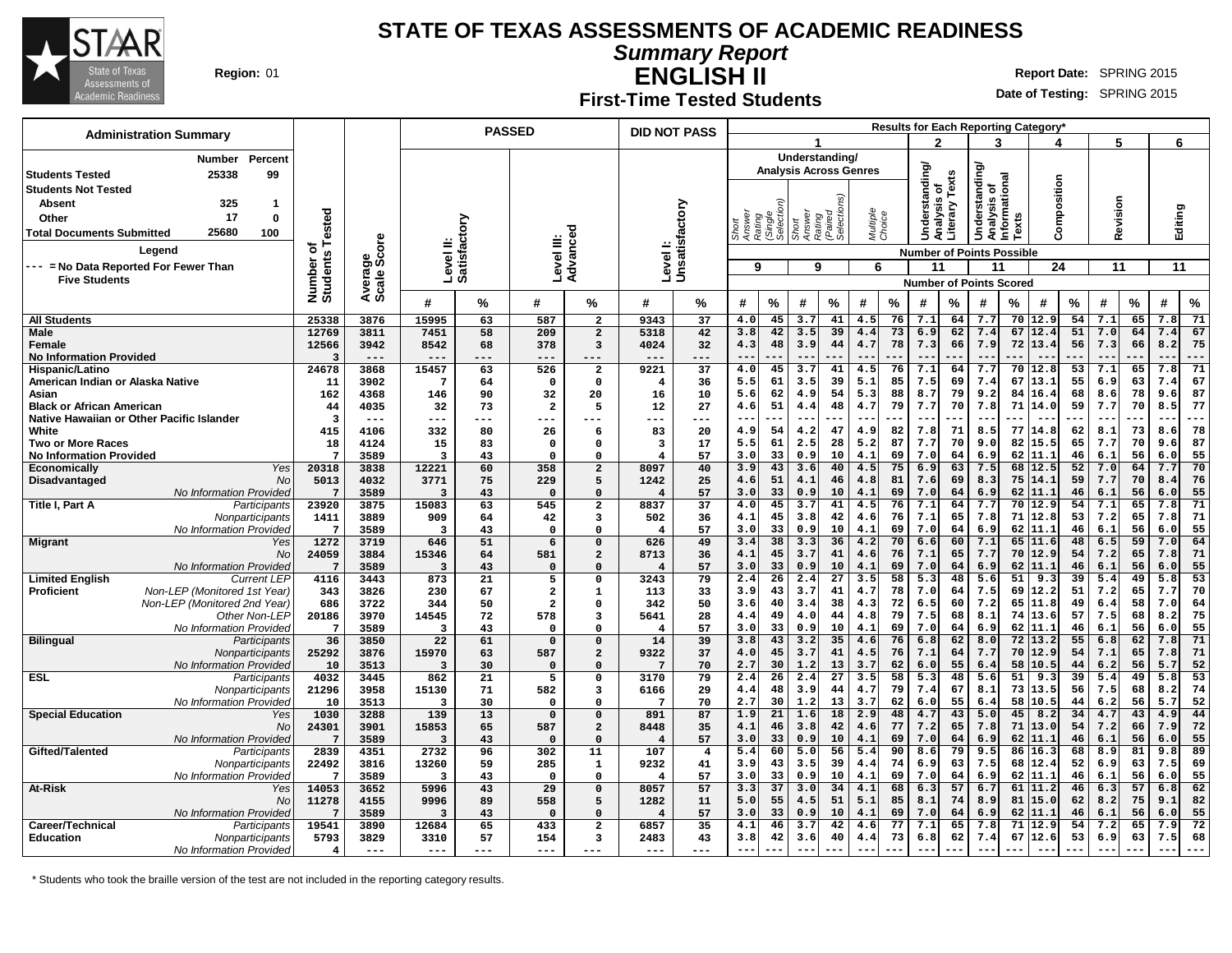

**Constructed Responses Summary Report**

**First-Time Tested Students**

**ENGLISH II Region:** 01 **Report** Date: SPRING 2015 **Date of Testing:** SPRING 2015



\* Students who took the braille version of the test are not included in this report.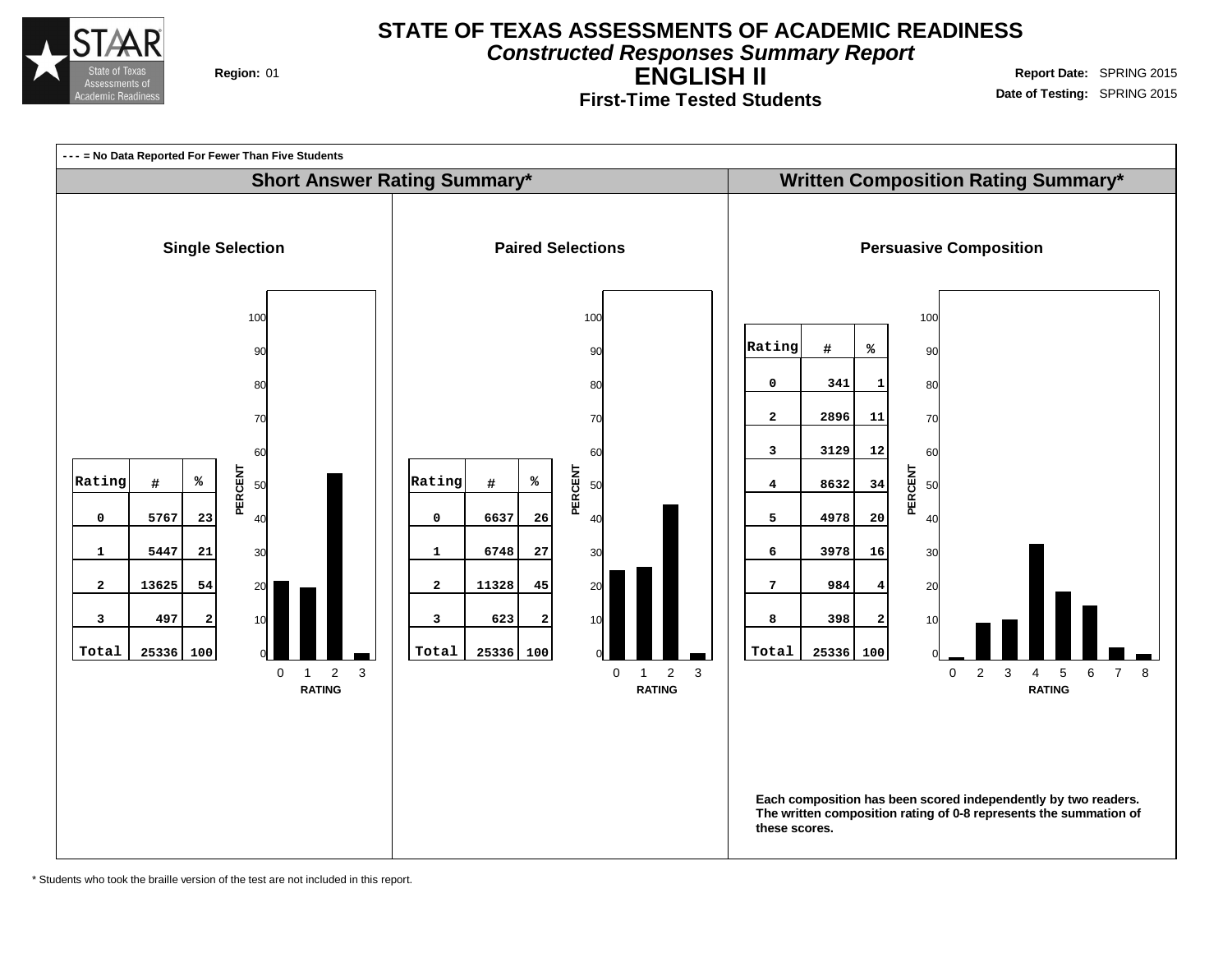

**Summary Report ENGLISH II**

**Region:** 01 **Report Date:** SPRING 2015 **Report** Date: SPRING 2015

**Retested Students**

| <b>Administration Summary</b>                                           |                         |                             |                        |                 | <b>PASSED</b>        |                      | <b>DID NOT PASS</b> |                           |                                         |                        |                 |                                |                    |                 |                                  |             |                                              |           | <b>Results for Each Reporting Category</b> |                 |                          |           |              |             |
|-------------------------------------------------------------------------|-------------------------|-----------------------------|------------------------|-----------------|----------------------|----------------------|---------------------|---------------------------|-----------------------------------------|------------------------|-----------------|--------------------------------|--------------------|-----------------|----------------------------------|-------------|----------------------------------------------|-----------|--------------------------------------------|-----------------|--------------------------|-----------|--------------|-------------|
|                                                                         |                         |                             |                        |                 |                      |                      |                     |                           |                                         |                        |                 |                                |                    |                 | $\mathbf{c}$                     |             | 3                                            |           |                                            |                 | 5                        |           | 6            |             |
| Percent<br><b>Number</b>                                                |                         |                             |                        |                 |                      |                      |                     |                           |                                         |                        |                 | Understanding/                 |                    |                 |                                  |             |                                              |           |                                            |                 |                          |           |              |             |
| 6042<br>95<br><b>Students Tested</b>                                    |                         |                             |                        |                 |                      |                      |                     |                           |                                         |                        |                 | <b>Analysis Across Genres</b>  |                    |                 | Understanding/                   |             | derstanding/<br>Analysis of<br>Informational |           |                                            |                 |                          |           |              |             |
| <b>Students Not Tested</b>                                              |                         |                             |                        |                 |                      |                      |                     |                           |                                         |                        |                 |                                |                    |                 | ৳                                | Texts       |                                              |           | Composition                                |                 |                          |           |              |             |
| 274<br><b>Absent</b><br>4                                               |                         |                             |                        |                 |                      |                      |                     |                           |                                         |                        |                 |                                |                    |                 |                                  |             |                                              |           |                                            |                 |                          |           |              |             |
| 28<br>$\mathbf 0$<br>Other                                              |                         |                             |                        | ζā              |                      |                      |                     |                           |                                         |                        |                 |                                |                    |                 | alysis                           |             |                                              |           |                                            |                 |                          |           |              |             |
| 6344<br>100<br><b>Total Documents Submitted</b>                         | Tested                  |                             |                        |                 |                      |                      |                     |                           | Answer<br>Rating<br>(Single<br>Selectio |                        | Short<br>Answer | Rating<br>(Paired<br>Selection | Multiple<br>Choice |                 | ā                                | Literary    | Š.                                           | Texts     |                                            |                 | Revision                 |           | Editing      |             |
| Legend                                                                  | ō                       |                             |                        |                 |                      |                      |                     |                           |                                         |                        |                 |                                |                    |                 |                                  |             |                                              |           |                                            |                 |                          |           |              |             |
| --- = No Data Reported For Fewer Than                                   | Number of<br>Students   | ige<br>Score                | Level II:<br>Satisfact |                 | Level III:           | Advanced             |                     | Levell:<br>Unsatisfactory | 9                                       |                        | 9               |                                | 6                  |                 | <b>Number of Points Possible</b> |             |                                              |           | 24                                         |                 |                          |           | 11           |             |
| <b>Five Students</b>                                                    |                         | Avera<br>Scale              |                        |                 |                      |                      |                     |                           |                                         |                        |                 |                                |                    |                 | 11                               |             | 11                                           |           |                                            |                 | 11                       |           |              |             |
|                                                                         |                         |                             |                        |                 |                      |                      |                     |                           |                                         |                        |                 |                                |                    |                 | <b>Number of Points Scored</b>   |             |                                              |           |                                            |                 |                          |           |              |             |
|                                                                         |                         |                             | #                      | $\%$            | #                    | %                    | #                   | %                         | #                                       | %                      | $\#$            | %                              | #                  | $\%$            | #                                | %           | #                                            | $\%$      | #                                          | %               | #                        | $\%$      | #            | $\%$        |
| <b>All Students</b>                                                     | 6042                    | 3389                        | 654                    | 11              | $\mathbf 0$          | 0                    | 5388                | 89                        | 2.2                                     | 25                     | 2.1             | 23                             | 3.3                | 55              | 5.1                              | 46          | 5.4                                          | 49        | 9.3                                        | 39              | 5.1                      | 46        | 5.4          | 49          |
| <b>Male</b>                                                             | 3585                    | 3366                        | 370                    | 10              | $\mathsf{o}\,$       | $\Omega$             | 3215                | 90                        | 2.1                                     | 24                     | 2.0             | 22                             | 3.2                | 53              | 5.0                              | 46          | 5.3                                          | 49        | 9.1                                        | 38              | 5.1                      | 46        | 5.1          | 46          |
| Female                                                                  | 2457                    | 3423                        | 284                    | 12              | $\mathbf 0$          | $\Omega$             | 2173                | 88                        | 2.3                                     | 26                     | 2.2             | 25                             | 3.5                | 58              | 5.2                              | 47          | 5.6                                          | 50        | 9.6                                        | 40              | 5.0                      | 46        | 5.8          | 53          |
| <b>No Information Provided</b>                                          | $\Omega$                | $- - -$                     |                        | ---             | $- - -$              |                      | $- - -$             |                           |                                         |                        |                 |                                |                    |                 |                                  |             | $ -$                                         |           |                                            |                 |                          |           |              | ---         |
| Hispanic/Latino                                                         | 5982                    | 3389                        | 647                    | 11              | $\mathbf 0$          | 0                    | 5335                | 89                        | 2.2                                     | 25                     | 2.1             | $\overline{23}$                | 3.3                | 55              | 5.1                              | 46          | 5.4                                          | 49        | 9.3                                        | 39              | 5.1                      | 46        | 5.4          | 49          |
| American Indian or Alaska Native<br>Asian                               | 5                       | $---$<br>3462               | ---<br>$\mathbf 0$     | ---<br>$\Omega$ | ---<br>0             | ---<br>$\Omega$      | ---<br>5            | ---<br>100                | 4.2                                     | 47                     | $ -$<br>3.6     | 40                             | 2.8                | 47              | 4.0                              | 36          | $ -$<br>6.2                                  | 56        | 9.6                                        | 40              | 4.8                      | 44        | 6.0          | ---<br>55   |
| <b>Black or African American</b>                                        | 8                       | 3189                        | $\mathbf{1}$           | 13              | $\mathbf 0$          | $\Omega$             | $\overline{7}$      | 88                        | 1.5                                     | 17                     | 0.4             | 4                              | 2.0                | 33              | 4.5                              | 41          | 4.1                                          | 38        | 9.0                                        | 38              | 4.1                      | 38        | 4.4          | 40          |
| Native Hawaiian or Other Pacific Islander                               | -1                      | $---$                       | ---                    | ---             | $---$                |                      | ---                 | ---                       | $- -$                                   | ---                    | $--$            | ---                            | ---                | ---             | ---                              | --          | $- -$                                        | ---       | $--$                                       | .               | $- -$                    |           | $-$          | $---$       |
| White                                                                   | 40                      | 3397                        | 5                      | 13              | $\mathbf 0$          | $\Omega$             | 35                  | 88                        | 3.3                                     | 37                     | 2.1             | 23                             | 3.5                | 59              | 4.8                              | 44          | 5.5                                          | 50        | 8.6                                        | 36              | 5.2                      | 47        | 5.3          | 48          |
| <b>Two or More Races</b>                                                | $\mathbf{1}$            | $---$                       | $---$                  | $---$           | $---$                | $---$                | ---                 | $---$                     | $--$                                    | ---                    | $- -$           | ---                            | $\sim$ $\sim$      | ---             | $- -$                            | --          | $- -$                                        | ---       | $- - -$                                    | ---             | $\sim$ $\sim$            | ---       | $- -$        | $---$       |
| <b>No Information Provided</b>                                          | $\mathbf{1}$            | ---                         | ---                    | ---             | $--$                 | ---                  | ---                 | ---                       |                                         |                        |                 |                                |                    |                 |                                  |             | $- -$                                        |           |                                            |                 |                          |           |              | ---         |
| <b>Economically</b><br>Yes                                              | 5367                    | 3387                        | 569                    | 11              | $\mathbf 0$          | $\Omega$<br>$\Omega$ | 4798                | 89                        | 2.2                                     | $\overline{25}$        | 2.1             | $\overline{23}$                | 3.3                | 55              | 5.1                              | 46          | 5.4                                          | 49        | 9.3                                        | 39              | 5.0                      | 46        | 5.4          | 49          |
| Disadvantaged<br>No<br>No Information Provided                          | 674<br>1                | 3406<br>$---$               | 84<br>---              | 12<br>---       | $\mathbf 0$<br>$---$ | ---                  | 590<br>---          | 88<br>$- -$               | 2.3<br>$- -$                            | 25<br>---              | 2.1<br>$---$    | 23<br>---                      | 3.3<br>$- -$       | 55<br>---       | 5.2<br>$- -$                     | 47<br>$- -$ | 5.6<br>$- -$                                 | 51<br>--- | 9.6<br>$- - -$                             | 40              | 5.2<br>$- -$             | 47<br>--- | 5.4<br>$-$   | 49<br>$---$ |
| Title I, Part A<br>Participants                                         | 5760                    | 3390                        | 630                    | 11              | $\mathbf 0$          | $\mathbf 0$          | 5130                | 89                        | 2.2                                     | 25                     | 2.1             | 23                             | 3.3                | 55              | 5.1                              | 46          | 5.4                                          | 49        | 9.3                                        | 39              | 5.1                      | 46        | 5.4          | 49          |
| Nonparticipants                                                         | 281                     | 3359                        | 23                     | 8               | 0                    | 0                    | 258                 | 92                        | 2.4                                     | 27                     | 1.8             | 20                             | 3.2                | 53              | 4.9                              | 45          | 5.2                                          | 48        | 9.3                                        | 39              | 5.0                      | 46        | 4.9          | 44          |
| No Information Provided                                                 | $\mathbf{1}$            | $---$                       | ---                    | ---             | $---$                |                      | ---                 | $--$                      | $-$                                     | ---                    | $- -$           |                                |                    |                 | --                               | --          | $ -$                                         |           |                                            |                 |                          |           |              | ---         |
| <b>Migrant</b><br>Yes                                                   | 552                     | 3394                        | 54                     | 10              | $\mathsf{o}\,$       | $\Omega$             | 498                 | 90                        | 2.1                                     | 24                     | 2.0             | 23                             | 3.4                | 57              | 5.3                              | 48          | 5.5                                          | 50        | 9.3                                        | 39              | 5.1                      | 47        | 5.4          | 49          |
| No                                                                      | 5489<br>$\mathbf{1}$    | 3388<br>$---$               | 599                    | 11<br>$---$     | $\mathbf 0$          | $\Omega$             | 4890<br>---         | 89                        | 2.2<br>$- -$                            | 25                     | 2.1<br>$- -$    | 23<br>---                      | 3.3<br>$- -$       | 54              | 5.1<br>$ -$                      | 46          | 5.4<br>$- -$                                 | 49        | 9.3                                        | 39              | 5.1                      | 46        | 5.4<br>$ -$  | 49<br>$---$ |
| No Information Provided<br><b>Limited English</b><br><b>Current LEP</b> | 2889                    | 3328                        | $- - -$<br>197         | 7               | $---$<br>$\Omega$    | ---<br>$\Omega$      | 2692                | $---$<br>93               | 1.9                                     | ---<br>$\overline{21}$ | 2.1             | $\overline{23}$                | 3.1                | $\overline{52}$ | 4.8                              | --<br>43    | $\overline{5.1}$                             | ---<br>46 | $- - -$<br>8.8                             | $\overline{37}$ | $- -$<br>4.8             | 43        | 5.1          | 46          |
| Non-LEP (Monitored 1st Year)<br><b>Proficient</b>                       | 29                      | 3408                        | 4                      | 14              | $\mathbf 0$          | $\Omega$             | 25                  | 86                        | 2.2                                     | 24                     | 1.7             | 18                             | 3.2                | 53              | 4.9                              | 45          | 5.8                                          | 53        | 9.5                                        | 40              | 5.7                      | 52        | 5.7          | 52          |
| Non-LEP (Monitored 2nd Year)                                            | 72                      | 3433                        | 8                      | 11              | 0                    | $\Omega$             | 64                  | 89                        | 2.5                                     | 27                     | 2.6             | 29                             | 3.4                | 57              | 5.3                              | 48          | 5.5                                          | 50        | 9.3                                        | 39              | 5.5                      | 50        | 5.7          | 51          |
| Other Non-LEP                                                           | 3050                    | 3445                        | 444                    | 15              | $\mathbf 0$          | $\Omega$             | 2606                | 85                        | 2.6                                     | 28                     | 2.1             | 24                             | 3.5                | 58              | 5.4                              | 49          | 5.8                                          | 52        | 9.8                                        | 41              | 5.3                      | 49        | 5.7          | 52          |
| No Information Provideo                                                 | $\overline{\mathbf{2}}$ | $---$                       | $- - -$                | ---             | $---$                |                      | ---                 | ---                       |                                         |                        |                 |                                |                    |                 |                                  |             | $-$                                          |           |                                            |                 |                          |           |              | ---         |
| <b>Bilingual</b><br>Participants                                        | 8                       | 3415                        | $\mathbf{1}$           | 13              | $\mathsf{o}\,$       | $\Omega$             | $\overline{7}$      | 88                        | 2.3                                     | 25                     | 1.5             | 17                             | 3.6                | 60              | 4.9                              | 44          | 5.0                                          | 45        | 9.0                                        | 38              | 5.5                      | 50        | 7.1          | 65          |
| Nonparticipants<br>No Information Provided                              | 6030<br>$\overline{4}$  | 3389<br>$---$               | 652<br>$---$           | 11<br>$---$     | $\mathbf 0$<br>$--$  | $\Omega$<br>---      | 5378<br>---         | 89<br>$---$               | 2.2<br>$- -$                            | 25<br>---              | 2.1<br>$- -$    | 23                             | 3.3<br>$- -$       | 55              | 5.1<br>--                        | 46          | 5.4<br>$-$                                   | 49<br>--- | 9.3<br>$- - -$                             | 39              | 5.1<br>$- -$             | 46        | 5.4<br>$ -$  | 49<br>$---$ |
| <b>ESL</b><br>Participants                                              | 2831                    | 3330                        | 194                    | $\overline{7}$  | $\Omega$             | $\Omega$             | 2637                | 93                        | 1.9                                     | $\overline{21}$        | 2.1             | $\overline{23}$                | 3.1                | $\overline{52}$ | 4.8                              | 43          | $\overline{5.1}$                             | 46        | 8.8                                        | $\overline{37}$ | 4.8                      | 43        | 5.1          | 46          |
| Nonparticipants                                                         | 3207                    | 3441                        | 459                    | 14              | $\mathbf 0$          | $\Omega$             | 2748                | 86                        | 2.5                                     | 28                     | 2.1             | 24                             | 3.4                | 57              | 5.4                              | 49          | 5.7                                          | 52        | 9.8                                        | 41              | 5.3                      | 48        | 5.7          | 51          |
| No Information Provided                                                 | $\overline{4}$          | $---$                       | ---                    | ---             | $---$                | ---                  | ---                 | ---                       |                                         |                        |                 |                                |                    |                 |                                  |             | $ -$                                         |           |                                            |                 |                          |           |              | ---         |
| <b>Special Education</b><br>Yes                                         | 456                     | 3296                        | 28                     | 6               | $\mathsf{o}\,$       | $\Omega$             | 428                 | 94                        | 2.0                                     | 23                     | 1.7             | 19                             | 2.8                | 46              | 4.6                              | 42          | 4.8                                          | 44        | 8.6                                        | 36              | 4.7                      | 43        | 4.7          | 43          |
| No                                                                      | 5585                    | 3396                        | 625                    | 11              | $\mathbf 0$          | $\mathbf 0$          | 4960                | 89                        | 2.2                                     | 25                     | 2.1             | 24                             | 3.3                | 55              | 5.1                              | 47          | 5.5                                          | 50        | 9.4                                        | 39              | 5.1                      | 46        | 5.4          | 49          |
| No Information Provided                                                 | $\mathbf{1}$<br>23      | $---$<br>3540               | $---$<br>6             | ---<br>26       | $---$<br>$\mathbf 0$ | ---<br>$\Omega$      | ---<br>17           | ---<br>74                 | $- -$<br>3.0                            | ---<br>33              | $---$<br>2.6    | ---<br>$\overline{29}$         | $- -$<br>3.9       | ---<br>65       | $- -$<br>5.6                     | <br>51      | $\qquad \qquad -$<br>6.2                     | ---<br>57 | $---$<br>9.9                               | .<br>41         | $\qquad \qquad -$<br>6.7 | ---<br>61 | $- -$<br>5.7 | $---$<br>52 |
| Gifted/Talented<br>Participants<br>Nonparticipants                      | 6018                    | 3388                        | 647                    | 11              | $\mathbf 0$          | $\mathbf 0$          | 5371                | 89                        | 2.2                                     | 25                     | 2.1             | 23                             | 3.3                | 55              | 5.1                              | 46          | 5.4                                          | 49        | 9.3                                        | 39              | 5.1                      | 46        | 5.4          | 49          |
| No Information Provided                                                 | $\mathbf{1}$            | $- - -$                     | ---                    | ---             | $--$                 |                      | ---                 | ---                       |                                         |                        |                 |                                |                    |                 |                                  |             | $ -$                                         |           |                                            |                 |                          |           | --           | ---         |
| At-Risk<br>Yes                                                          | 5761                    | 3387                        | 603                    | 10              | $\mathbf 0$          | $\Omega$             | 5158                | 90                        | 2.2                                     | $\overline{24}$        | 2.1             | $\overline{23}$                | 3.3                | 55              | 5.1                              | 46          | 5.4                                          | 49        | 9.3                                        | 39              | 5.0                      | 46        | 5.4          | 49          |
| No                                                                      | 280                     | 3436                        | 50                     | 18              | $\Omega$             | $\Omega$             | 230                 | 82                        | 2.6                                     | 29                     | 2.1             | 23                             | 3.5                | 58              | 5.3                              | 48          | 5.7                                          | 52        | 9.8                                        | 41              | 5.3                      | 48        | 5.5          | 50          |
| No Information Provided                                                 | -1                      | $- - -$                     | ---                    | ---             | $---$                | ---                  | $- - -$             | ---                       | $- -$                                   | ---                    | $- -$           | ---                            | $- -$              |                 | $- -$                            | --          | $- -$                                        | ---       | $- - -$                                    |                 | $- -$                    |           | $- -$        | $---$       |
| Career/Technical<br>Participants                                        | 4544                    | 3402                        | 527                    | 12              | $\mathbf 0$          | $\Omega$             | 4017                | 88                        | 2.3                                     | 25                     | 2.2             | 24                             | 3.3                | 56              | 5.1                              | 47          | 5.5                                          | 50        | 9.4                                        | 39              | 5.1                      | 46        | 5.4          | 50          |
| <b>Education</b><br>Nonparticipants                                     | 1497<br>$\mathbf{1}$    | 3350<br>$\qquad \qquad - -$ | 126<br>$---$           | 8<br>---        | $\mathbf 0$<br>$---$ | $\Omega$<br>$---$    | 1371<br>$---$       | 92<br>---                 | 2.0<br>$- -$                            | 23<br>---              | 1.9<br>$- -$    | 21                             | 3.1<br>$- -$       | 51<br>---       | 4.9<br>$--$                      | 45<br>---   | 5.2<br>$- -$                                 | 47        | 9.0                                        | 37              | 5.0<br>$- -$             | 46        | 5.2          | 47<br>---   |
| No Information Provided                                                 |                         |                             |                        |                 |                      |                      |                     |                           |                                         |                        |                 |                                |                    |                 |                                  |             |                                              |           |                                            |                 |                          |           |              |             |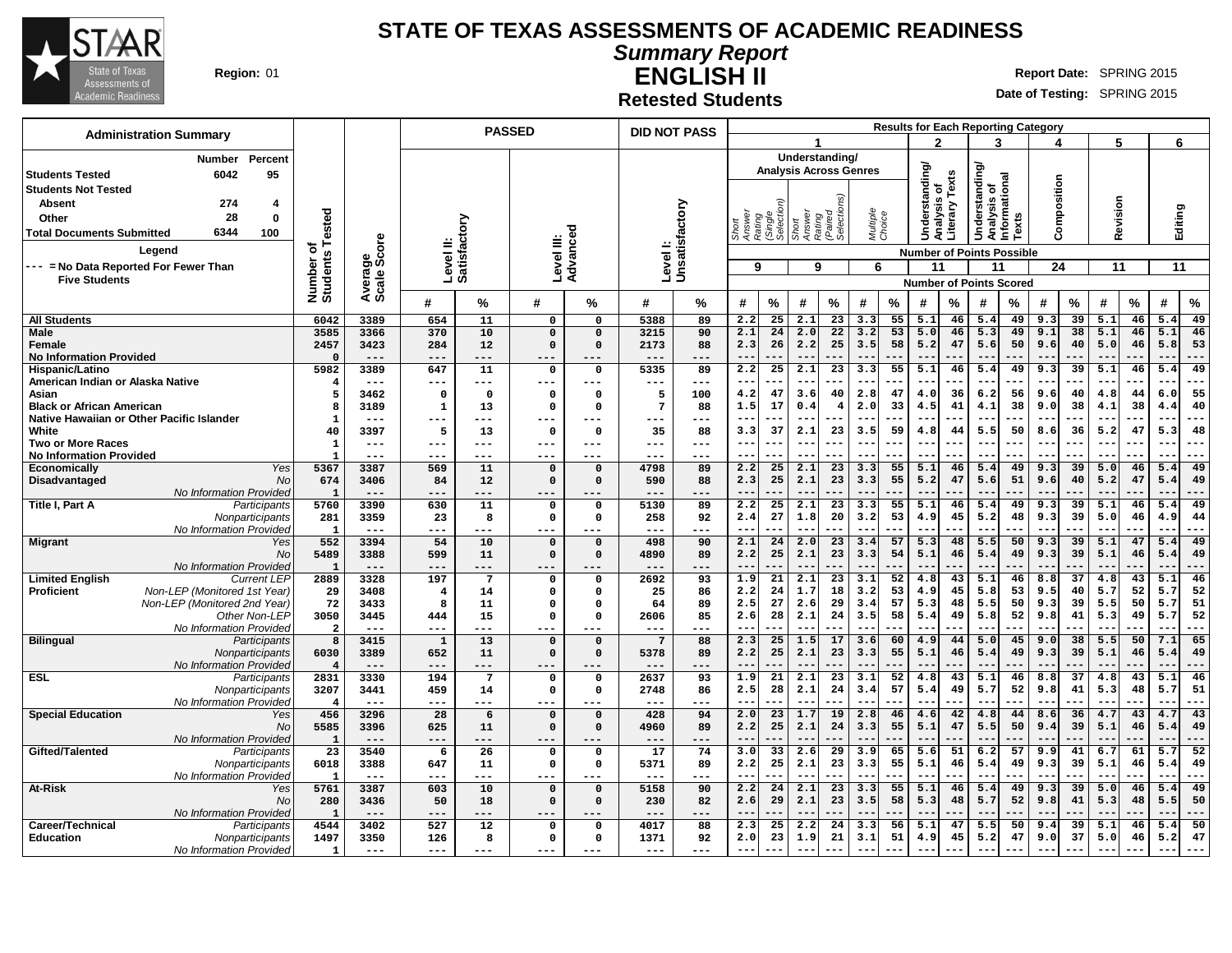

**Constructed Responses Summary Report**

**Retested Students**

**ENGLISH II Region:** 01 **Report** Date: SPRING 2015 **Date of Testing:** SPRING 2015

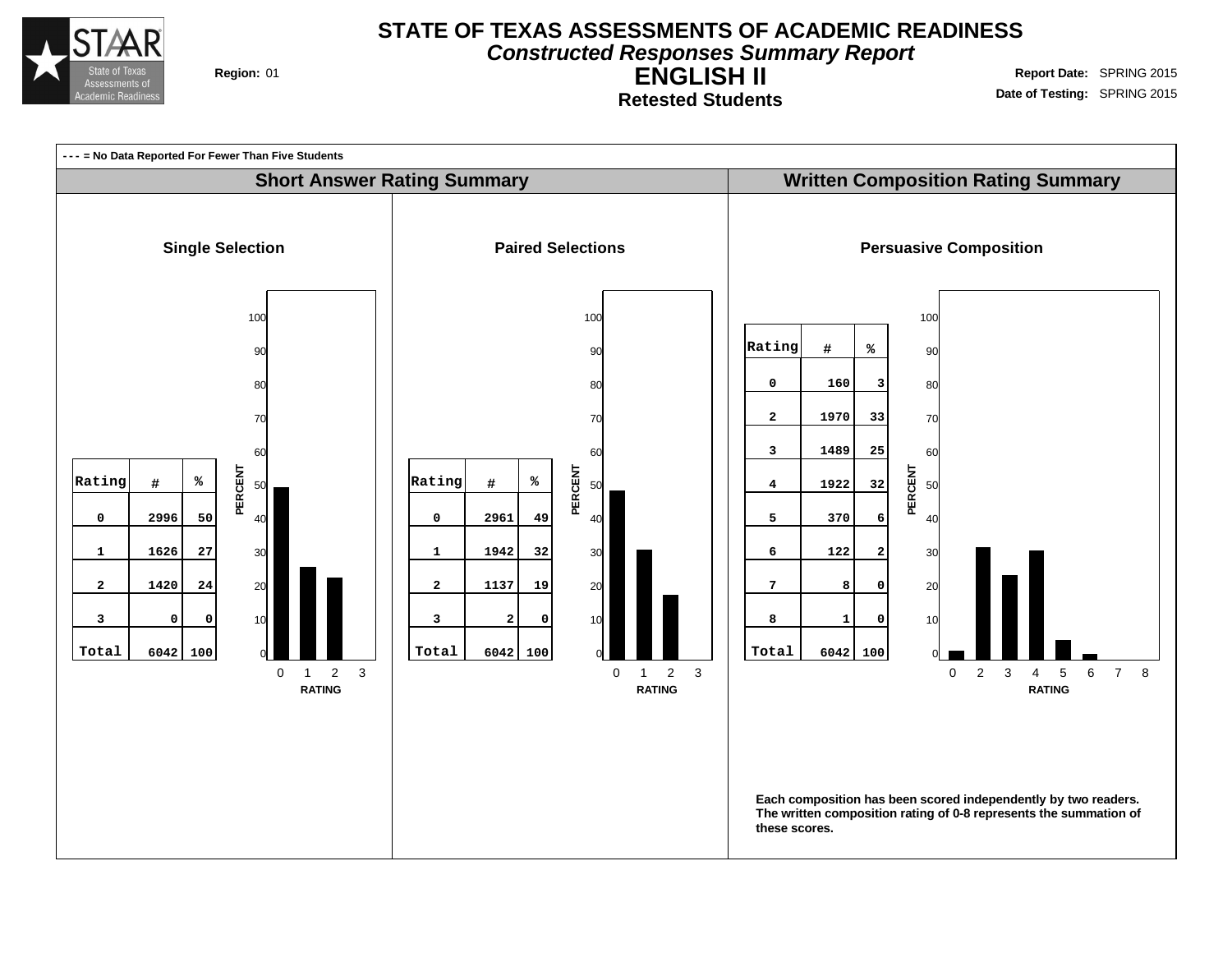

**Summary Report U.S. HISTORY Region:** 01 **Report** Date: SPRING 2015 **All Students**

**Date of Testing:** SPRING 2015

| <b>Administration Summary</b>                                                                                                                                                                                                                               |                                      |                        |                           | <b>PASSED</b>   |                        |                                  | <b>DID NOT PASS</b>       |                 |                       |                 |                                     | <b>Results for Each Reporting Category*</b> |                                                     |                 |                                                            |                   |
|-------------------------------------------------------------------------------------------------------------------------------------------------------------------------------------------------------------------------------------------------------------|--------------------------------------|------------------------|---------------------------|-----------------|------------------------|----------------------------------|---------------------------|-----------------|-----------------------|-----------------|-------------------------------------|---------------------------------------------|-----------------------------------------------------|-----------------|------------------------------------------------------------|-------------------|
|                                                                                                                                                                                                                                                             |                                      |                        |                           |                 |                        |                                  |                           |                 |                       | 1               | $\mathbf{2}$                        |                                             | 3                                                   |                 | 4                                                          |                   |
| Percent<br>Number<br>24840<br>99<br><b>Students Tested</b><br><b>Students Not Tested</b><br><b>Absent</b><br>271<br>-1<br>19<br>$\mathbf 0$<br>Other<br>25130<br><b>Total Documents Submitted</b><br>100<br>Leaend<br>--- = No Data Reported For Fewer Than | Tested<br>৳<br>Number of<br>Students | Average<br>Scale Score | Level II:<br>Satisfactory |                 | Level III:<br>Advanced |                                  | Levell:<br>Unsatisfactory |                 |                       | History<br>30   | and<br>Geography ;<br>Culture<br>12 | <b>Number of Items Tested</b>               | overnment<br>Government<br>and<br>Citizenship<br>10 |                 | Economics,<br>Science,<br>Technology,<br>and Society<br>16 |                   |
| <b>Five Students</b>                                                                                                                                                                                                                                        |                                      |                        |                           |                 |                        |                                  |                           |                 |                       |                 |                                     | Avg. # of Items / % Correct                 |                                                     |                 |                                                            |                   |
|                                                                                                                                                                                                                                                             |                                      |                        | #                         | %               | #                      | %                                | #                         | ℅               | #                     | %               | #                                   | %                                           | #                                                   | %               | #                                                          | %                 |
| <b>All Students</b>                                                                                                                                                                                                                                         | 24840                                | 3973                   | 21021                     | 85              | 4373                   | 18                               | 3819                      | 15              | 18.3                  | 61              | 7.1                                 | 59                                          | 5.2                                                 | 52              | 10.7                                                       | 67                |
| <b>Male</b><br>Female<br><b>No Information Provided</b>                                                                                                                                                                                                     | 12368<br>12471<br>$\mathbf{I}$       | 4046<br>3902<br>$---$  | 10703<br>10317<br>$---$   | 87<br>83<br>--- | 2815<br>1558<br>$---$  | 23<br>12<br>---                  | 1665<br>2154<br>$---$     | 13<br>17<br>--- | 19.3<br>17.4<br>$---$ | 64<br>58<br>--- | 7.4<br>6.8<br>$---$                 | 62<br>57<br>---                             | 5.4<br>5.0<br>---                                   | 54<br>50<br>--- | 11.1<br>10.3<br>---                                        | 69<br>64<br>$---$ |
| Hispanic/Latino                                                                                                                                                                                                                                             | 24136                                | 3963                   | 20351                     | 84              | 4087                   | 17                               | 3785                      | 16              | 18.2                  | 61              | 7.1                                 | 59                                          | $\overline{5.2}$                                    | 52              | 10.6                                                       | 66                |
| American Indian or Alaska Native                                                                                                                                                                                                                            | 9                                    | 3749                   | 5                         | 56              | $\mathbf{1}$           | 11                               | $\overline{\mathbf{4}}$   | 44              | 15.8                  | 53              | 6.3                                 | 53                                          | 4.6                                                 | 46              | 8.4                                                        | 53                |
| Asian                                                                                                                                                                                                                                                       | 151                                  | 4379                   | 148                       | 98              | 63                     | 42                               | 3                         | $\overline{a}$  | 22.9                  | 76              | 8.8                                 | 73                                          | 6.4                                                 | 64              | 13.0                                                       | 81                |
| <b>Black or African American</b>                                                                                                                                                                                                                            | 44                                   | 4268<br>$---$          | 41                        | 93<br>---       | 13<br>---              | 30<br>---                        | $\overline{3}$            | 7               | 21.6<br>$--$          | 72<br>---       | 8.3<br>$---$                        | 69<br>---                                   | 6.5<br>---                                          | 65<br>---       | 12.2<br>$---$                                              | 76<br>$---$       |
| Native Hawaiian or Other Pacific Islander<br>White                                                                                                                                                                                                          | 4<br>468                             | 4308                   | $-- -$<br>445             | 95              | 195                    | 42                               | ---<br>23                 | $- - -$<br>5    | 21.9                  | 73              | 8.6                                 | 71                                          | 6.1                                                 | 61              | 12.7                                                       | 79                |
| <b>Two or More Races</b>                                                                                                                                                                                                                                    | 25                                   | 4403                   | 24                        | 96              | 13                     | 52                               | 1                         | 4               | 23.4                  | 78              | 8.8                                 | 73                                          | 6.3                                                 | 63              | 13.2                                                       | 83                |
| <b>No Information Provided</b>                                                                                                                                                                                                                              | $\overline{\mathbf{3}}$              | ---                    |                           |                 | ---                    | ---                              |                           | $--$            | $---$                 | ---             | ---                                 | ---                                         | ---                                                 | ---             |                                                            | $---$             |
| Yes<br>Economically                                                                                                                                                                                                                                         | 19838                                | 3936                   | 16462                     | 83              | 3064                   | 15                               | 3376                      | 17              | 17.9                  | 60              | 6.9                                 | 58                                          | 5.1                                                 | 51              | 10.4                                                       | 65                |
| Disadvantaged<br><b>No</b>                                                                                                                                                                                                                                  | 4999                                 | 4121                   | 4557                      | 91              | 1309                   | 26                               | 442                       | 9               | 20.0                  | 67              | 7.8                                 | 65                                          | 5.7                                                 | 57              | 11.6                                                       | 73                |
| No Information Provided<br>Title I, Part A<br>Participants                                                                                                                                                                                                  | $\overline{\mathbf{3}}$<br>23541     | $---$<br>3974          | $---$<br>19928            | ---<br>85       | $---$<br>4151          | ---<br>18                        | $---$<br>3613             | $---$<br>15     | $---$<br>18.4         | ---<br>61       | $---$<br>7.1                        | ---<br>59                                   | ---<br>5.2                                          | ---<br>52       | $---$<br>10.7                                              | $---$<br>67       |
| Nonparticipants                                                                                                                                                                                                                                             | 1297                                 | 3958                   | 1091                      | 84              | 222                    | 17                               | 206                       | 16              | 18.2                  | 61              | 7.1                                 | 59                                          | 4.9                                                 | 49              | 10.7                                                       | 67                |
| No Information Provided                                                                                                                                                                                                                                     | $\overline{2}$                       | $---$                  | $---$                     | ---             | $---$                  | $---$                            | $---$                     | $---$           | $---$                 | ---             | ---                                 | ---                                         | ---                                                 | ---             | ---                                                        | $---$             |
| <b>Migrant</b><br>Yes                                                                                                                                                                                                                                       | 1412                                 | 3839                   | 1089                      | 77              | 150                    | 11                               | 323                       | 23              | 16.6                  | 55              | 6.6                                 | 55                                          | 4.8                                                 | 48              | 9.8                                                        | 61                |
| No                                                                                                                                                                                                                                                          | 23426                                | 3982                   | 19930                     | 85              | 4223                   | 18                               | 3496                      | 15              | 18.4                  | 61              | 7.1                                 | 60                                          | 5.2                                                 | 52              | 10.7                                                       | 67                |
| No Information Provided                                                                                                                                                                                                                                     | $\overline{2}$<br>3446               | $---$<br>3594          | $---$<br>1948             | ---<br>57       | $---$<br>91            | $---$<br>$\overline{\mathbf{3}}$ | $---$<br>1498             | $---$<br>43     | $---$<br>13.6         | ---<br>45       | $---$<br>$\overline{5.3}$           | ---<br>44                                   | ---<br>4.1                                          | ---<br>41       | $---$<br>7.9                                               | $---$<br>49       |
| <b>Limited English</b><br><b>Current LEP</b><br>Non-LEP (Monitored 1st Year)<br>Proficient                                                                                                                                                                  | 245                                  | 3906                   | 208                       | 85              | 26                     | 11                               | 37                        | 15              | 17.6                  | 59              | 6.8                                 | 57                                          | 5.1                                                 | 51              | 10.4                                                       | 65                |
| Non-LEP (Monitored 2nd Year)                                                                                                                                                                                                                                | 287                                  | 3931                   | 233                       | 81              | 38                     | 13                               | 54                        | 19              | 18.2                  | 61              | 6.8                                 | 56                                          | 5.1                                                 | 51              | 10.2                                                       | 64                |
| Other Non-LEP                                                                                                                                                                                                                                               | 20859                                | 4037                   | 18629                     | 89              | 4217                   | 20                               | 2230                      | 11              | 19.1                  | 64              | 7.4                                 | 62                                          | 5.4                                                 | 54              | 11.1                                                       | 70                |
| No Information Provided                                                                                                                                                                                                                                     | 3                                    | $---$                  | $---$                     | ---             | $---$                  | ---                              | $---$                     | $---$           | $---$                 | ---             | $---$                               | ---                                         | ---                                                 | ---             | $---$                                                      | $---$             |
| <b>Bilingual</b><br>Participants                                                                                                                                                                                                                            | 20                                   | 3940<br>3973           | 15<br>21002               | 75<br>85        | 5<br>4367              | 25<br>18                         | 5<br>3814                 | 25<br>15        | 16.4<br>18.3          | 55<br>61        | 7.3<br>7.1                          | 61<br>59                                    | 5.6<br>5.2                                          | 56<br>52        | 10.8<br>10.7                                               | 67<br>67          |
| Nonparticipants<br>No Information Provided                                                                                                                                                                                                                  | 24816<br>$\overline{\mathbf{4}}$     | $---$                  | $---$                     | ---             | $- - -$                | ---                              | $---$                     | $---$           | $---$                 | ---             | $---$                               | ---                                         | ---                                                 | ---             | $---$                                                      | $---$             |
| <b>ESL</b><br>Participants                                                                                                                                                                                                                                  | 3369                                 | 3596                   | 1920                      | 57              | 90                     | $\overline{\mathbf{3}}$          | 1449                      | 43              | 13.6                  | 45              | $\overline{5.3}$                    | 44                                          | 4.1                                                 | 41              | 7.9                                                        | 50                |
| Nonparticipants                                                                                                                                                                                                                                             | 21467                                | 4033                   | 19097                     | 89              | 4282                   | 20                               | 2370                      | 11              | 19.1                  | 64              | 7.4                                 | 62                                          | 5.4                                                 | 54              | 11.1                                                       | 69                |
| No Information Provided                                                                                                                                                                                                                                     | $\overline{4}$                       | $---$                  | $---$                     | ---             | $---$                  | $---$                            | $---$                     | $---$           | $---$                 | ---             | $---$                               | ---                                         | ---                                                 | ---             | ---                                                        | $---$             |
| <b>Special Education</b><br>Yes<br><b>No</b>                                                                                                                                                                                                                | 1080                                 | 3582<br>3991           | 556                       | 51<br>86        | 51                     | 5<br>18                          | 524                       | 49<br>14        | 13.7<br>18.6          | 46<br>62        | 5.3<br>7.2                          | 45<br>60                                    | 3.9<br>5.3                                          | 39<br>53        | 7.6<br>10.8                                                | 47<br>67          |
| No Information Provided                                                                                                                                                                                                                                     | 23757<br>$\overline{\mathbf{3}}$     | $---$                  | 20462<br>$---$            | ---             | 4321<br>$---$          | ---                              | 3295<br>$---$             | $---$           | $---$                 | ---             | $---$                               | ---                                         | ---                                                 | ---             | $---$                                                      | $---$             |
| Gifted/Talented<br>Participants                                                                                                                                                                                                                             | 2649                                 | 4371                   | 2613                      | 99              | 1210                   | 46                               | 36                        | $\mathbf{1}$    | 22.9                  | 76              | 8.8                                 | 73                                          | 6.5                                                 | 65              | 13.1                                                       | $\overline{82}$   |
| Nonparticipants                                                                                                                                                                                                                                             | 22188                                | 3926                   | 18405                     | 83              | 3162                   | 14                               | 3783                      | 17              | 17.8                  | 59              | 6.9                                 | 58                                          | 5.1                                                 | 51              | 10.4                                                       | 65                |
| No Information Provided                                                                                                                                                                                                                                     | $\overline{\mathbf{3}}$              | $---$                  | $---$                     | ---             | $---$                  | $---$                            | $---$                     | $---$           | $---$                 | ---             | ---                                 | ---                                         | ---                                                 | ---             | ---                                                        | $---$             |
| At-Risk<br>Yes                                                                                                                                                                                                                                              | 14728                                | 3800                   | 11216                     | 76              | 1182                   | 8                                | 3512                      | 24              | 16.2                  | 54              | 6.4                                 | 53                                          | 4.7                                                 | 47              | 9.5                                                        | 60                |
| No<br>No Information Provided                                                                                                                                                                                                                               | 10110<br>$\overline{2}$              | 4226<br>$---$          | 9803<br>$---$             | 97<br>---       | 3191<br>$---$          | 32<br>---                        | 307<br>$---$              | 3<br>$---$      | 21.4<br>$---$         | 71<br>---       | 8.2<br>$---$                        | 68<br>---                                   | 6.0<br>---                                          | 60<br>---       | 12.3<br>$---$                                              | 77<br>$---$       |
| Career/Technical<br>Participants                                                                                                                                                                                                                            | 20122                                | 3975                   | 17186                     | 85              | 3437                   | 17                               | 2936                      | 15              | 18.4                  | 61              | 7.1                                 | 59                                          | 5.2                                                 | 52              | 10.7                                                       | 67                |
| Education<br>Nonparticipants                                                                                                                                                                                                                                | 4717                                 | 3965                   | 3834                      | 81              | 936                    | 20                               | 883                       | 19              | 18.2                  | 61              | 7.1                                 | 59                                          | 5.2                                                 | 52              | 10.5                                                       | 66                |
| No Information Provided                                                                                                                                                                                                                                     | $\mathbf{1}$                         | $\qquad \qquad - -$    | $- - -$                   | ---             | $---$                  | $---$                            | $---$                     | $---$           | $---$                 | ---             | $---$                               | ---                                         | ---                                                 | ---             | ---                                                        | ---               |

\* Students who took the braille version of the test are not included in the reporting category results.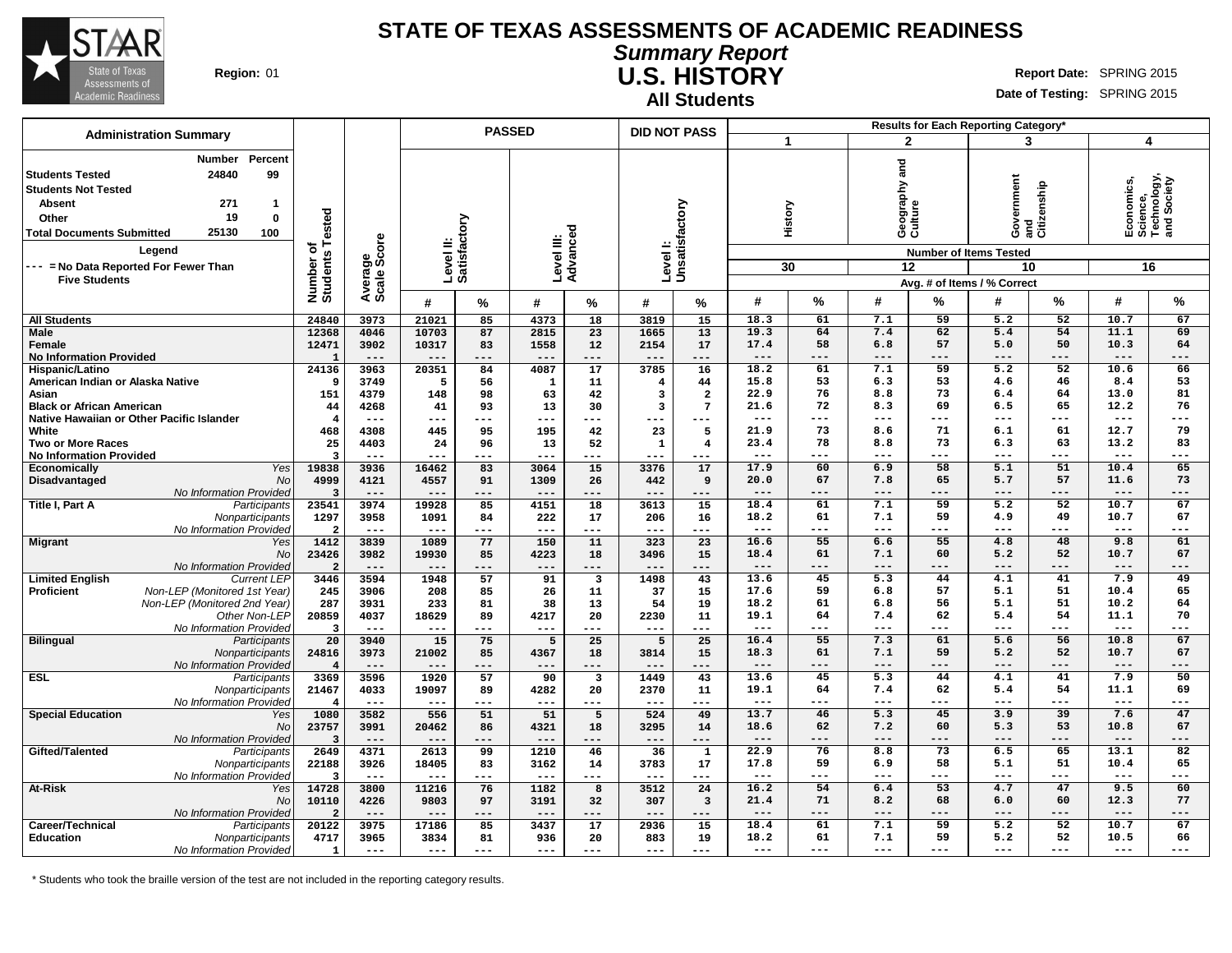

**First-Time Tested Students**

**Summary Report**

**U.S. HISTORY Region:** 01 **Report** Date: SPRING 2015

**Date of Testing:** SPRING 2015

#### **# % # % # % All Students Male Female No Information Provided Hispanic/Latino American Indian or Alaska Native Asian Black or African American Native Hawaiian or Other Pacific Islander White Two or More Races No Information Provided Economically** Yes 18286<br>Disadvantaged Mol 4836 **Disadvantaged** No Information Provided **Title I, Part A** Participants 21890 Nonparticipants No Information Provided **Migrant** Yes No 21844 No Information Provided **Limited English** Current LEP 2820<br>**Proficient** Mon-LEP (Monitored 1st Year) 229 **Proficient** Non-LEP (Monitored 1st Year) Non-LEP (Monitored 2nd Year) Other Non-LEP 19816 No Information Provided **Bilingual** Participants Nonparticipants | 23106 No Information Provided **ESL** Participants 2758<br>
Nonparticipants 20363 Nonparticipants No Information Provided **Special Education** Yes No 22146 No Information Provided **Gifted/Talented** Participants Nonparticipants | 20482 No Information Provided 2<br>Vest 13133 **At-Risk** Yes No 9990 No Information Provided Career/Technical **Participants** Participants 18803 **Education** Nonparticipants No Information Provided **Administration Summary PASSED DID NOT PASS Number Percent Students Tested 23124 99 Students Not Tested Absent 220 1 Other 3 0 Total Documents Submitted 23347 100 Number of Students Tested Average Scale Score Level II: Satisfactory Level III: Advanced Level I: Unsatisfactory Legend --- = No Data Reported For Fewer Than Five Students 23124 4009 20170 87 4368 19 2954 13 11632 4079 10329 89 2813 24 1303 11 11491 3938 9840 86 1555 14 1651 14 1 --- --- --- --- --- --- --- 22435 3999 19507 87 4082 18 2928 13 9 3749 5 56 1 11 4 44 148 4398 147 99 63 43 1 1 44 4268 41 93 13 30 3 7 4 --- --- --- --- --- --- --- 457 4328 440 96 195 43 17 4 25 4403 24 96 13 52 1 4 2 --- --- --- --- --- --- --- 18286 3974 15698 86 3059 17 2588 14 4836 4141 4471 92 1309 27 365 8 2 --- --- --- --- --- --- --- 21890 4010 19105 87 4146 19 2785 13 1233 3984 1064 86 222 18 169 14 1 --- --- --- --- --- --- --- 1279 3872 1015 79 150 12 264 21 21844 4017 19154 88 4218 19 2690 12 1 --- --- --- --- --- --- --- 2820 3628 1700 60 91 3 1120 40 229 3939 201 88 26 11 28 12 257 3987 221 86 38 15 36 14 19816 4064 18046 91 4212 21 1770 9 2 --- --- --- --- --- --- --- 15 4089 13 87 5 33 2 13 23106 4009 20154 87 4362 19 2952 13 3 --- --- --- --- --- --- --- 2758 3630 1673 61 90 3 1085 39 20363 4060 18494 91 4277 21 1869 9 3 --- --- --- --- --- --- --- 976 3597 515 53 51 5 461 47 22146 4027 19653 89 4316 19 2493 11 2 --- --- --- --- --- --- --- 2640 4374 2609 99 1210 46 31 1 20482 3962 17559 86 3157 15 2923 14 2 --- --- --- --- --- --- --- 13133 3838 10439 79 1180 9 2694 21 9990 4234 9730 97 3188 32 260 3 1 --- --- --- --- --- --- --- 18803 4008 16513 88 3434 18 2290 12 4321 4013 3657 85 934 22 664 15 0 --- --- --- --- --- --- --- Results for Each Reporting Category\* 1 2 3 4 History Geography and Culture Government and Citizenship Economics, Science, Technology, and Society Number of Items Tested 30 12 10 16 Avg. # of Items / % Correct # % # % # % # % 18.8 63 7.3 61 5.3 53 10.9 68 19.7 66 7.5 63 5.5 55 11.3 71 17.9 60 7.0 58 5.2 52 10.5 66 --- --- --- --- --- --- --- --- 18.7 62 7.2 60 5.3 53 10.8 68 15.8 53 6.3 53 4.6 46 8.4 53 23.1 77 8.9 74 6.5 65 13.2 82 21.6 72 8.3 69 6.5 65 12.2 76 --- --- --- --- --- --- --- --- 22.2 74 8.7 72 6.2 62 12.8 80 23.4 78 8.8 73 6.3 63 13.2 83 --- --- --- --- --- --- --- --- 18.4 61 7.1 59 5.2 52 10.7 67 20.3 68 7.9 66 5.7 57 11.7 73 --- --- --- --- --- --- --- --- 18.8 63 7.3 61 5.4 54 10.9 68 18.5 62 7.2 60 5.0 50 10.9 68 --- --- --- --- --- --- --- --- 17.0 57 6.7 56 4.9 49 10.0 62 18.9 63 7.3 61 5.4 54 11.0 69 --- --- --- --- --- --- --- --- 14.1 47 5.5 45 4.2 42 8.2 51 18.0 60 7.0 58 5.2 52 10.6 66 19.0 63 7.0 58 5.3 53 10.7 67 19.5 65 7.5 63 5.5 55 11.3 71 --- --- --- --- --- --- --- --- 19.0 63 8.1 67 5.8 58 11.3 70 18.8 63 7.3 61 5.3 53 10.9 68 --- --- --- --- --- --- --- --- 14.1 47 5.5 45 4.2 42 8.2 51 19.4 65 7.5 63 5.5 55 11.3 70 --- --- --- --- --- --- --- --- 13.9 46 5.4 45 3.9 39 7.7 48 19.0 63 7.3 61 5.4 54 11.1 69 --- --- --- --- --- --- --- --- 22.9 76 8.8 73 6.5 65 13.1 82 18.3 61 7.1 59 5.2 52 10.6 66 --- --- --- --- --- --- --- --- 16.7 56 6.5 54 4.8 48 9.8 61 21.5 72 8.2 69 6.1 61 12.4 77 --- --- --- --- --- --- --- --- 18.8 63 7.3 61 5.3 53 10.9 68 18.8 63 7.2 60 5.3 53 10.8 68 --- --- --- --- --- --- --- ---**

\* Students who took the braille version of the test are not included in the reporting category results.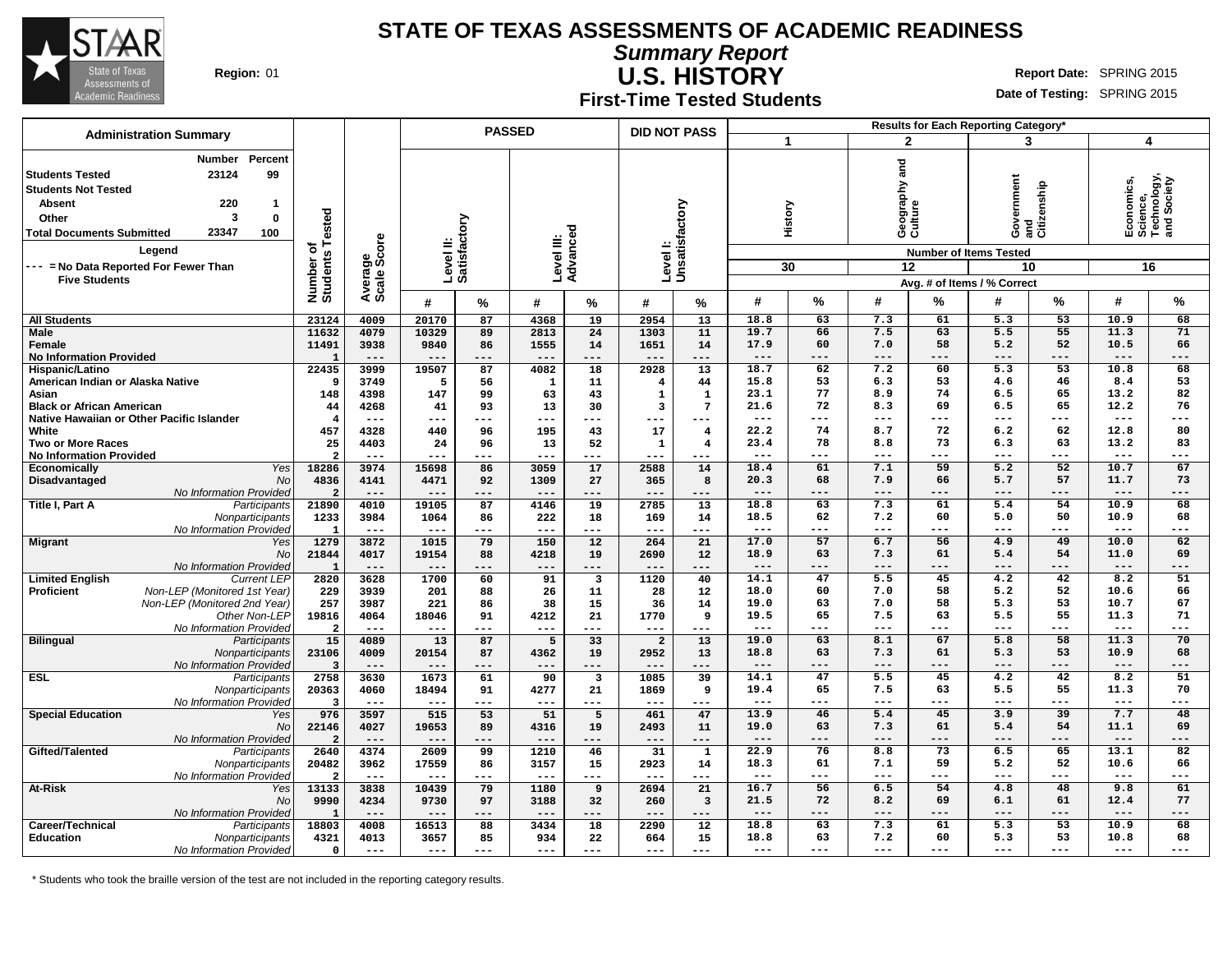

**Summary Report U.S. HISTORY Region:** 01 **Report Date: SPRING 2015 Report** Date: SPRING 2015

**Retested Students**

| <b>Administration Summary</b>                                                                                                                                                                                                                                                           |                                      |                        |                           | <b>PASSED</b> |                                           |                       | <b>DID NOT PASS</b>     |                        |               |                          |                                   |                 | <b>Results for Each Reporting Category</b>                                                                          |                 |                                                            |             |
|-----------------------------------------------------------------------------------------------------------------------------------------------------------------------------------------------------------------------------------------------------------------------------------------|--------------------------------------|------------------------|---------------------------|---------------|-------------------------------------------|-----------------------|-------------------------|------------------------|---------------|--------------------------|-----------------------------------|-----------------|---------------------------------------------------------------------------------------------------------------------|-----------------|------------------------------------------------------------|-------------|
|                                                                                                                                                                                                                                                                                         |                                      |                        |                           |               |                                           |                       |                         |                        |               |                          | $\overline{2}$                    |                 | 3                                                                                                                   |                 | 4                                                          |             |
| Percent<br><b>Number</b><br>96<br>1716<br><b>Students Tested</b><br><b>Students Not Tested</b><br><b>Absent</b><br>51<br>3<br>16<br>$\mathbf{1}$<br>Other<br>1783<br><b>Total Documents Submitted</b><br>100<br>Legend<br>--- = No Data Reported For Fewer Than<br><b>Five Students</b> | Tested<br>৳<br>Number of<br>Students | Average<br>Scale Score | Level II:<br>Satisfactory |               | Level III:<br>Advanced                    |                       | <b>Level</b>            | Unsatisfactory         |               | History<br>30            | and<br>Geography<br>Culture<br>12 |                 | overnment<br>Government<br>and<br>Citizenship<br><b>Number of Items Tested</b><br>10<br>Avg. # of Items / % Correct |                 | Economics,<br>Science,<br>Technology,<br>and Society<br>16 |             |
|                                                                                                                                                                                                                                                                                         |                                      |                        | #                         | %             | #                                         | %                     | #                       | %                      | #             | $\%$                     | #                                 | $\%$            | #                                                                                                                   | %               | #                                                          | $\%$        |
| <b>All Students</b>                                                                                                                                                                                                                                                                     | 1716                                 | 3495                   | 851                       | 50            | $5\overline{5}$                           | $\mathbf 0$           | 865                     | 50                     | 12.1          | 40                       | 5.0                               | 42              | 3.7                                                                                                                 | 37              | 7.3                                                        | 46          |
| <b>Male</b>                                                                                                                                                                                                                                                                             | 736                                  | 3512                   | 374                       | 51            | $\overline{2}$                            | $\Omega$              | 362                     | 49                     | 12.3          | 41                       | 5.1                               | 43              | 3.7                                                                                                                 | 37              | 7.4                                                        | 47          |
| Female                                                                                                                                                                                                                                                                                  | 980                                  | 3481                   | 477                       | 49            | $\overline{3}$                            | $\Omega$              | 503                     | 51                     | 12.0          | 40                       | 4.9                               | 41              | 3.7                                                                                                                 | 37              | 7.2                                                        | 45          |
| <b>No Information Provided</b>                                                                                                                                                                                                                                                          | $\Omega$                             | ---                    |                           |               | ---                                       |                       |                         | ---                    | ---           | $---$                    | ---                               | ---             | ---                                                                                                                 | ---             | ---                                                        | $---$       |
| Hispanic/Latino                                                                                                                                                                                                                                                                         | 1701                                 | 3494                   | 844                       | 50            | 5                                         | 0                     | 857                     | 50                     | 12.1          | 40                       | 5.0                               | 42              | 3.7                                                                                                                 | $\overline{37}$ | 7.3                                                        | 46          |
| American Indian or Alaska Native                                                                                                                                                                                                                                                        | $\Omega$                             | $\qquad \qquad - -$    | $---$                     | $---$         | ---                                       | $\qquad \qquad - -$   | $---$                   | $\qquad \qquad - -$    | $---$         | $--$                     | ---                               | $---$           | ---                                                                                                                 | $---$           | ---                                                        | $---$       |
| Asian                                                                                                                                                                                                                                                                                   | 3                                    | $\qquad \qquad - -$    | $---$                     | $---$         | ---                                       | $---$                 | $---$                   | $\qquad \qquad - -$    | ---           | $---$                    | ---                               | $--$            | ---                                                                                                                 | ---             | ---                                                        | $---$       |
| <b>Black or African American</b>                                                                                                                                                                                                                                                        | $\mathbf 0$                          | ---                    | $---$                     | $---$         | ---                                       | $---$                 | ---                     | $--$                   | ---           | $- - -$                  | ---                               | $--$            | ---                                                                                                                 | $- - -$         | ---                                                        | $---$       |
| Native Hawaiian or Other Pacific Islander<br>White                                                                                                                                                                                                                                      | $\mathbf 0$                          | $---$                  |                           |               | ---<br>$\Omega$                           | $---$<br>$\Omega$     | 6                       | $- - -$<br>55          | ---<br>11.7   | ---<br>39                | ---<br>4.5                        | ---<br>38       | ---<br>4.8                                                                                                          | ---<br>48       | ---<br>6.7                                                 | ---<br>42   |
| <b>Two or More Races</b>                                                                                                                                                                                                                                                                | 11<br>$\mathbf 0$                    | 3488<br>$---$          | 5<br>$---$                | 45<br>$---$   | ---                                       | $- - -$               | $---$                   | $---$                  | $---$         | $---$                    | ---                               | $---$           | ---                                                                                                                 | $- - -$         | ---                                                        | $---$       |
| <b>No Information Provided</b>                                                                                                                                                                                                                                                          | $\mathbf{1}$                         | $---$                  | ---                       | ---           | ---                                       | $---$                 | ---                     | $---$                  | ---           | $---$                    | ---                               | $---$           | ---                                                                                                                 | $- - -$         | ---                                                        | $---$       |
| Yes<br><b>Economically</b>                                                                                                                                                                                                                                                              | 1552                                 | 3491                   | 764                       | 49            | 5                                         | $\Omega$              | 788                     | $\overline{51}$        | 12.1          | 40                       | 5.0                               | 42              | 3.7                                                                                                                 | $\overline{37}$ | 7.3                                                        | 46          |
| Disadvantaged<br><b>No</b>                                                                                                                                                                                                                                                              | 163                                  | 3527                   | 86                        | 53            | $\Omega$                                  | $\Omega$              | 77                      | 47                     | 12.4          | 41                       | 5.2                               | 43              | 3.8                                                                                                                 | 38              | 7.6                                                        | 48          |
| No Information Provided                                                                                                                                                                                                                                                                 | $\mathbf{1}$                         | $---$                  | ---                       | ---           | ---                                       | $---$                 | $---$                   | ---                    | $---$         | $---$                    | $---$                             | $---$           | ---                                                                                                                 | $---$           | ---                                                        | $---$       |
| Title I, Part A<br>Participants                                                                                                                                                                                                                                                         | 1651                                 | 3496                   | 823                       | 50            | 5                                         | $\mathbf 0$           | 828                     | 50                     | 12.1          | 40                       | 5.0                               | 42              | 3.7                                                                                                                 | 37              | 7.3                                                        | 46          |
| Nonparticipants                                                                                                                                                                                                                                                                         | 64                                   | 3458                   | 27                        | 42            | 0                                         | $\mathbf 0$           | 37                      | 58                     | 11.5          | 38                       | 5.0                               | 41              | 3.4                                                                                                                 | 34              | 7.0                                                        | 44          |
| No Information Provided                                                                                                                                                                                                                                                                 | $\mathbf{1}$                         | $\qquad \qquad - -$    | ---                       | ---           | ---                                       | $---$                 | ---                     | $--$                   | $---$         | $---$                    | $---$                             | $---$           | ---                                                                                                                 | ---             | ---                                                        | $---$       |
| <b>Migrant</b><br>Yes                                                                                                                                                                                                                                                                   | $\overline{133}$                     | 3520                   | 74                        | 56            | $\Omega$                                  | $\Omega$              | 59                      | 44                     | 12.4          | 41                       | 5.1                               | 43              | 3.8                                                                                                                 | 38<br>37        | 7.5                                                        | 47          |
| <b>No</b><br>No Information Provided                                                                                                                                                                                                                                                    | 1582<br>$\mathbf{1}$                 | 3492<br>$---$          | 776<br>---                | 49<br>---     | 5<br>---                                  | $\Omega$<br>$---$     | 806<br>$---$            | 51<br>---              | 12.1<br>$---$ | 40<br>$---$              | 5.0<br>$---$                      | 42<br>$---$     | 3.7<br>---                                                                                                          | $---$           | 7.3<br>$---$                                               | 46<br>$---$ |
| <b>Limited English</b><br><b>Current LEP</b>                                                                                                                                                                                                                                            | 626                                  | 3440                   | 248                       | 40            | $\Omega$                                  | 0                     | 378                     | 60                     | 11.5          | 38                       | 4.7                               | $\overline{39}$ | 3.6                                                                                                                 | 36              | 6.7                                                        | 42          |
| Non-LEP (Monitored 1st Year)<br>Proficient                                                                                                                                                                                                                                              | 16                                   | 3438                   | $7\phantom{.0}$           | 44            | $\Omega$                                  | $\Omega$              | 9                       | 56                     | 11.5          | 38                       | 4.6                               | 39              | 3.5                                                                                                                 | 35              | 7.1                                                        | 45          |
| Non-LEP (Monitored 2nd Year)                                                                                                                                                                                                                                                            | 30                                   | 3456                   | 12                        | 40            | $\Omega$                                  | $\mathbf 0$           | 18                      | 60                     | 11.9          | 40                       | 4.7                               | 39              | 3.9                                                                                                                 | 39              | 6.4                                                        | 40          |
| Other Non-LEP                                                                                                                                                                                                                                                                           | 1043                                 | 3529                   | 583                       | 56            | 5                                         | $\mathbf 0$           | 460                     | 44                     | 12.5          | 42                       | 5.2                               | 44              | 3.8                                                                                                                 | 38              | 7.7                                                        | 48          |
| No Information Provided                                                                                                                                                                                                                                                                 | $\mathbf{1}$                         | $\qquad \qquad - -$    | $---$                     |               |                                           |                       | ---                     |                        | $---$         | $---$                    | ---                               | ---             | ---                                                                                                                 | ---             | ---                                                        | $---$       |
| <b>Bilingual</b><br>Participants                                                                                                                                                                                                                                                        | 5                                    | 3494                   | $\overline{2}$            | 40            | $\mathbf 0$                               | $\Omega$              | $\overline{\mathbf{3}}$ | 60                     | 8.6           | 29                       | 5.0                               | 42              | 5.0                                                                                                                 | 50              | 9.2                                                        | 58          |
| Nonparticipants                                                                                                                                                                                                                                                                         | 1710                                 | 3494                   | 848                       | 50            | 5                                         | $\Omega$              | 862                     | 50                     | 12.1          | 40                       | 5.0                               | 42              | 3.7                                                                                                                 | 37              | 7.3                                                        | 46          |
| No Information Provided                                                                                                                                                                                                                                                                 | $\mathbf{1}$<br>611                  | $---$<br>3445          | $---$<br>247              | ---<br>40     | ---                                       | $\qquad \qquad - -$   | $---$<br>364            | ---<br>$\overline{60}$ | $---$<br>11.6 | $---$<br>$\overline{39}$ | $---$<br>4.7                      | $---$<br>40     | ---<br>3.6                                                                                                          | $---$<br>36     | ---<br>6.7                                                 | $---$<br>42 |
| <b>ESL</b><br>Participants                                                                                                                                                                                                                                                              | 1104                                 | 3521                   | 603                       | 55            | $\Omega$<br>5                             | $\Omega$<br>$\Omega$  | 501                     | 45                     | 12.4          | 41                       | 5.2                               | 43              | 3.8                                                                                                                 | 38              | 7.7                                                        | 48          |
| Nonparticipants<br>No Information Provided                                                                                                                                                                                                                                              | $\mathbf{1}$                         | $\frac{1}{2}$          | ---                       | ---           | ---                                       | $---$                 | ---                     | ---                    | $- - -$       | $- - -$                  | $---$                             | $- - -$         | ---                                                                                                                 | $- - -$         | ---                                                        | $- - -$     |
| <b>Special Education</b><br>Yes                                                                                                                                                                                                                                                         | 104                                  | 3440                   | 41                        | 39            | $\mathbf 0$                               | $\Omega$              | 63                      | 61                     | 11.4          | 38                       | 5.0                               | 42              | 3.5                                                                                                                 | 35              | 6.7                                                        | 42          |
| No                                                                                                                                                                                                                                                                                      | 1611                                 | 3498                   | 809                       | 50            | 5                                         | $\Omega$              | 802                     | 50                     | 12.2          | 41                       | 5.0                               | 42              | 3.7                                                                                                                 | 37              | 7.4                                                        | 46          |
| No Information Provided                                                                                                                                                                                                                                                                 | $\mathbf{1}$                         | $---$                  | ---                       | ---           | ---                                       | $---$                 | $---$                   | ---                    | $---$         | $---$                    | ---                               | $---$           | ---                                                                                                                 | $---$           | ---                                                        | $---$       |
| Gifted/Talented<br>Participants                                                                                                                                                                                                                                                         | 9                                    | 3560                   | $\overline{4}$            | 44            | $\mathsf{o}\,$                            | $\mathbf 0$           | $\overline{5}$          | $\overline{56}$        | 11.2          | $\overline{37}$          | 6.4                               | 54              | 3.6                                                                                                                 | 36              | 8.7                                                        | 54          |
| Nonparticipants                                                                                                                                                                                                                                                                         | 1706                                 | 3494                   | 846                       | 50            | 5                                         | 0                     | 860                     | 50                     | 12.1          | 40                       | 5.0                               | 42              | 3.7                                                                                                                 | 37              | 7.3                                                        | 46          |
| No Information Provided                                                                                                                                                                                                                                                                 | -1                                   | $\qquad \qquad - -$    | ---                       | ---           | ---                                       | ---                   | ---                     | ---                    | $---$         | $---$                    | $---$                             | $---$           | ---                                                                                                                 | $---$           | ---                                                        | $---$       |
| <b>At-Risk</b><br>Yes                                                                                                                                                                                                                                                                   | 1595                                 | 3489                   | 777                       | 49            | $\overline{\mathbf{2}}$                   | $\mathbf 0$           | 818                     | 51                     | 12.1          | 40                       | 5.0                               | 42              | 3.7                                                                                                                 | 37              | 7.2                                                        | 45          |
| No                                                                                                                                                                                                                                                                                      | 120                                  | 3558                   | 73                        | 61            | 3                                         | $\overline{3}$        | 47                      | 39                     | 12.7          | 42                       | 5.3                               | 44              | 4.2                                                                                                                 | 42              | 8.3                                                        | 52          |
| No Information Provided                                                                                                                                                                                                                                                                 | $\mathbf{1}$                         | $---$                  | ---                       | ---           | ---                                       | $---$                 | $---$                   | $---$                  | $---$         | $---$                    | ---                               | $---$           | ---                                                                                                                 | $---$           | ---                                                        | $---$       |
| Career/Technical<br>Participants                                                                                                                                                                                                                                                        | 1319<br>396                          | 3510<br>3443           | 673                       | 51<br>45      | $\overline{3}$<br>$\overline{\mathbf{2}}$ | $\mathbf 0$           | 646                     | 49<br>55               | 12.3<br>11.6  | 41<br>39                 | 5.1<br>4.9                        | 42<br>41        | 3.8<br>3.5                                                                                                          | 38<br>35        | 7.4<br>7.0                                                 | 46<br>44    |
| <b>Education</b><br>Nonparticipants<br>No Information Provided                                                                                                                                                                                                                          | 1                                    | $---$                  | 177<br>$---$              | ---           | ---                                       | $\mathbf{1}$<br>$---$ | 219<br>$---$            | $--$                   | $---$         | $---$                    | ---                               | $---$           | ---                                                                                                                 | $---$           | ---                                                        | $---$       |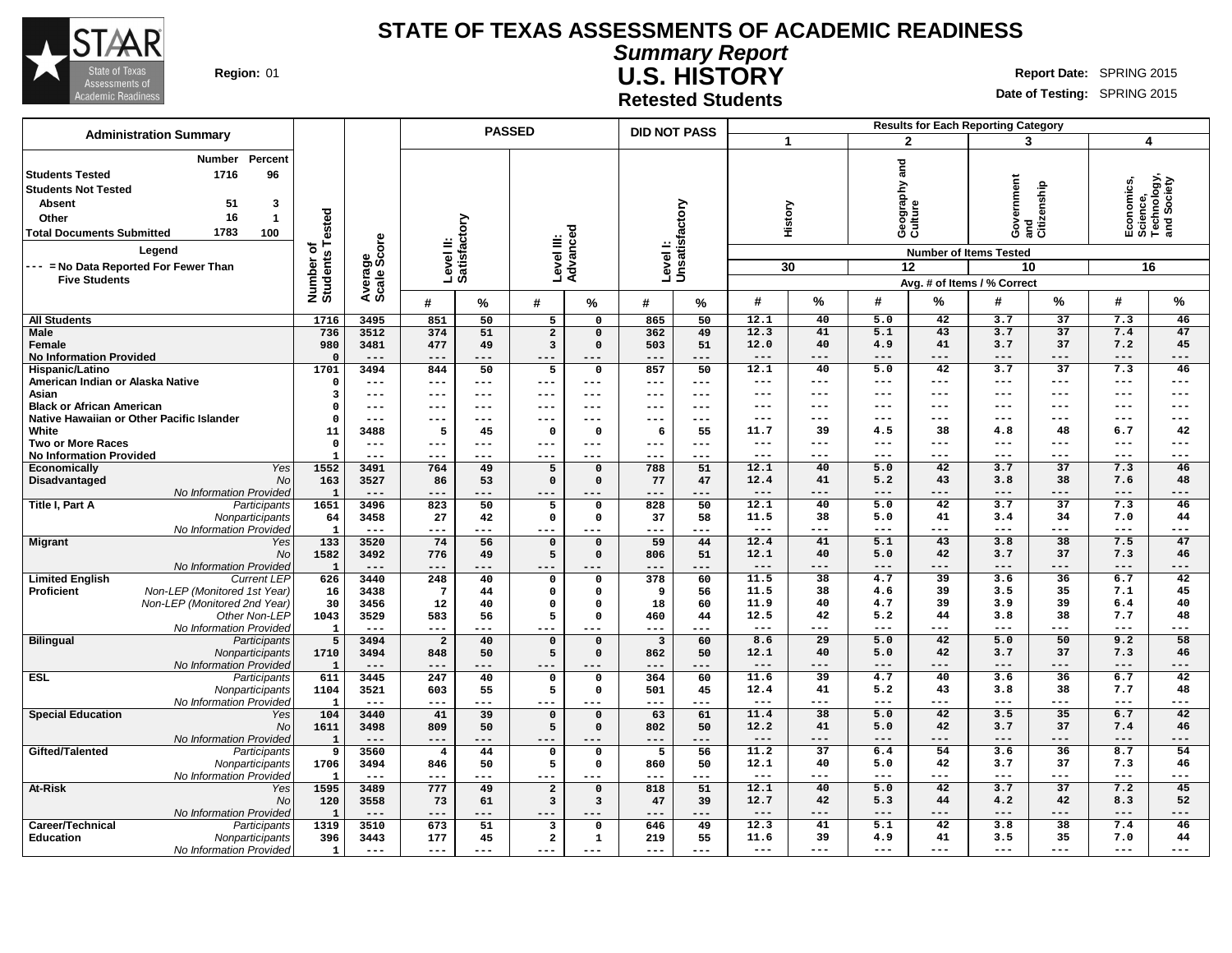

#### **Summary Report ALGEBRA I Region:** 01 **Report Date:** SPRING 2015

**All Students** ┱

**Date of Testing:** SPRING 2015

|                                                                                                                                                                                                                                                                                                      |                              |                        |                           | <b>PASSED</b> |                        |                   | <b>DID NOT PASS</b> |                     |                                |              |                                                         |               | <b>Results for Each Reporting Category</b>                                              |                       |                                         |                       |                                                    |              |
|------------------------------------------------------------------------------------------------------------------------------------------------------------------------------------------------------------------------------------------------------------------------------------------------------|------------------------------|------------------------|---------------------------|---------------|------------------------|-------------------|---------------------|---------------------|--------------------------------|--------------|---------------------------------------------------------|---------------|-----------------------------------------------------------------------------------------|-----------------------|-----------------------------------------|-----------------------|----------------------------------------------------|--------------|
| <b>Administration Summary</b>                                                                                                                                                                                                                                                                        |                              |                        |                           |               |                        |                   |                     |                     | $\blacktriangleleft$           |              | $\mathbf{2}$                                            |               | 3                                                                                       |                       | 4                                       |                       | 5                                                  |              |
| Percent<br>Number<br>99<br><b>Students Tested</b><br>1294<br><b>Students Not Tested</b><br><b>Absent</b><br>8<br>$\mathbf 1$<br>$\overline{2}$<br>$\mathbf 0$<br>Other<br>1304<br><b>Total Documents Submitted</b><br>100<br>Legend<br>--- = No Data Reported For Fewer Than<br><b>Five Students</b> | Number of<br>Students Tested | Average<br>Scale Score | Level II:<br>Satisfactory |               | Level III:<br>Advanceo |                   | Levell:             | Unsatisfactory      | Functional<br>Relationshi<br>8 | lationships  | ठ<br>들 오<br>Properties<br>Attributes<br>Functions<br>12 |               | Linear<br>Functio<br><b>Number of Items Tested</b><br>15<br>Avg. # of Items / % Correct | S<br>ã                | ar Equations<br>Inequalities<br>ۊ<br>10 | and                   | Quadratic and<br>Other Nonlinear<br>Functions<br>9 |              |
|                                                                                                                                                                                                                                                                                                      |                              |                        | #                         | %             | #                      | %                 | #                   | %                   | #                              | %            | #                                                       | %             | #                                                                                       | %                     | #                                       | $\%$                  | $\boldsymbol{\#}$                                  | %            |
| <b>All Students</b>                                                                                                                                                                                                                                                                                  | 1294                         | 3643                   | 757                       | 59            | 99                     | 8                 | 537                 | 41                  | 4.6                            | 58           | 5.5                                                     | 46            | 6.4                                                                                     | 43                    | 3.6                                     | 36                    | 4.0                                                | 45           |
| <b>Male</b>                                                                                                                                                                                                                                                                                          | 731                          | 3616                   | 408                       | 56            | 53                     | $7\phantom{.0}$   | 323                 | 44                  | 4.4                            | 55           | 5.4                                                     | 45            | 6.2                                                                                     | 41                    | 3.5                                     | 35                    | 3.9                                                | 43           |
| Female                                                                                                                                                                                                                                                                                               | 563                          | 3679                   | 349                       | 62            | 46                     | 8                 | 214                 | 38                  | 4.9                            | 61           | 5.6                                                     | 47            | 6.6                                                                                     | 44                    | 3.7                                     | 37                    | 4.2                                                | 47           |
| <b>No Information Provided</b>                                                                                                                                                                                                                                                                       | $\Omega$<br>1259             | $---$<br>3645          | $---$<br>737              | ---<br>59     | ---                    | $---$<br>8        | $---$<br>522        | ---                 | ---<br>4.6                     | $---$<br>58  | $---$<br>5.5                                            | $---$<br>46   | $---$<br>6.4                                                                            | $---$<br>43           | $---$<br>3.6                            | $---$<br>36           | $---$<br>4.0                                       | ---<br>45    |
| Hispanic/Latino<br>American Indian or Alaska Native                                                                                                                                                                                                                                                  | $\overline{\mathbf{2}}$      | $- - -$                | ---                       | $---$         | 96<br>---              | $\qquad \qquad -$ | $---$               | 41<br>$---$         | ---                            | $---$        | $---$                                                   | $---$         | $- - -$                                                                                 | $---$                 | $---$                                   | $---$                 | $---$                                              | ---          |
| Asian                                                                                                                                                                                                                                                                                                | $\overline{7}$               | 4077                   | $\overline{7}$            | 100           | $\mathbf{2}$           | 29                | $\mathbf 0$         | $\Omega$            | 5.9                            | 73           | 8.1                                                     | 68            | 9.1                                                                                     | 61                    | 5.4                                     | 54                    | 6.3                                                | 70           |
| <b>Black or African American</b>                                                                                                                                                                                                                                                                     | $\Omega$                     | $---$                  | ---                       | $---$         | ---                    | ---               | ---                 | $---$               | ---                            | $---$        | ---                                                     | $---$         | $---$                                                                                   | $---$                 | $---$                                   | $---$                 | $---$                                              | ---          |
| Native Hawaiian or Other Pacific Islander                                                                                                                                                                                                                                                            | $\mathbf{1}$                 | $- - -$                | ---                       | ---           | ---                    | ---               | ---                 | $--$                | ---                            | $- - -$      | ---                                                     | $--$          | $- - -$                                                                                 | $---$                 | $- - -$                                 | ---                   | $---$                                              | ---          |
| White                                                                                                                                                                                                                                                                                                | 18                           | 3500                   | 9                         | 50            | 1                      | 6                 | 9                   | 50                  | 4.7                            | 59           | 4.4                                                     | 37            | 5.1                                                                                     | 34                    | 2.5                                     | 25                    | 3.8                                                | 42           |
| <b>Two or More Races</b>                                                                                                                                                                                                                                                                             | $\mathbf{1}$<br>6            | $- - -$<br>3235        | ---                       | $---$<br>17   | ---<br>$\Omega$        | $---$<br>$\Omega$ | $---$<br>5          | $---$<br>83         | ---<br>3.2                     | $---$<br>40  | $---$<br>2.5                                            | $---$<br>21   | $---$<br>3.5                                                                            | $---$<br>23           | $---$<br>2.5                            | $- - -$<br>25         | $---$<br>2.3                                       | ---<br>26    |
| <b>No Information Provided</b><br>Economically<br>Yes                                                                                                                                                                                                                                                | 1072                         | 3651                   | -1<br>627                 | 58            | 90                     | 8                 | 445                 | 42                  | 4.6                            | 58           | 5.5                                                     | 46            | 6.4                                                                                     | 43                    | 3.7                                     | 37                    | 4.0                                                | 45           |
| Disadvantaged<br>No                                                                                                                                                                                                                                                                                  | 213                          | 3622                   | 128                       | 60            | 9                      | $\overline{4}$    | 85                  | 40                  | 4.5                            | 57           | 5.4                                                     | 45            | 6.3                                                                                     | 42                    | 3.4                                     | 34                    | 3.9                                                | 44           |
| No Information Provided                                                                                                                                                                                                                                                                              | 9                            | 3234                   | $\overline{a}$            | 22            | $\mathbf 0$            | $\mathbf 0$       | $7\phantom{.0}$     | 78                  | 2.9                            | 36           | 2.7                                                     | 22            | 4.0                                                                                     | 27                    | 2.0                                     | 20                    | 2.6                                                | 28           |
| Title I, Part A<br>Participants                                                                                                                                                                                                                                                                      | 1255                         | 3652                   | 746                       | 59            | 99                     | 8                 | 509                 | 41                  | 4.6                            | 58           | 5.6                                                     | 46            | 6.4                                                                                     | 43                    | 3.7                                     | 37                    | 4.1                                                | 45           |
| Nonparticipants                                                                                                                                                                                                                                                                                      | 30                           | 3393                   | 9                         | 30            | 0                      | $\mathbf 0$       | 21                  | 70                  | 3.8                            | 48           | 3.5                                                     | 29            | 5.3                                                                                     | 36                    | 2.2                                     | 22                    | 2.8                                                | 31           |
| No Information Provided                                                                                                                                                                                                                                                                              | 9                            | 3234                   | $\overline{a}$            | 22            | $\Omega$               | $\Omega$          | $7\phantom{.0}$     | 78                  | 2.9                            | 36<br>49     | 2.7                                                     | 22<br>42      | 4.0<br>4.9                                                                              | 27<br>$\overline{33}$ | 2.0                                     | 20<br>$\overline{27}$ | 2.6<br>3.1                                         | 28<br>35     |
| <b>Migrant</b><br>Yes<br>No                                                                                                                                                                                                                                                                          | 37<br>1247                   | 3472<br>3652           | 11<br>743                 | 30<br>60      | 3<br>96                | 8<br>8            | 26<br>504           | 70<br>40            | 3.9<br>4.7                     | 58           | 5.0<br>5.5                                              | 46            | 6.4                                                                                     | 43                    | 2.7<br>3.7                              | 37                    | 4.1                                                | 45           |
| No Information Provided                                                                                                                                                                                                                                                                              | 10                           | 3272                   | $\overline{3}$            | 30            | $\mathbf 0$            | $\mathbf 0$       | $7\phantom{.0}$     | 70                  | 3.1                            | 39           | 2.9                                                     | 24            | 4.4                                                                                     | 29                    | 2.0                                     | 20                    | 2.6                                                | 29           |
| <b>Limited English</b><br><b>Current LEP</b>                                                                                                                                                                                                                                                         | 1294                         | 3643                   | 757                       | 59            | 99                     | 8                 | 537                 | 41                  | 4.6                            | 58           | 5.5                                                     | 46            | 6.4                                                                                     | 43                    | 3.6                                     | 36                    | 4.0                                                | 45           |
| Non-LEP (Monitored 1st Year)<br><b>Proficient</b>                                                                                                                                                                                                                                                    | 0                            | $---$                  | $---$                     | $---$         | ---                    | $---$             | $---$               | $\qquad \qquad - -$ | ---                            | $---$        | ---                                                     | $---$         | $---$                                                                                   | $---$                 | $- - -$                                 | $--$                  | $---$                                              | ---          |
| Non-LEP (Monitored 2nd Year)                                                                                                                                                                                                                                                                         | $\Omega$                     | $---$                  | ---                       | $---$         | ---                    | $---$             | $---$               | $---$               | ---                            | $---$        | ---                                                     | $---$         | $---$                                                                                   | $---$                 | $---$                                   | $---$                 | $---$                                              | ---          |
| Other Non-LEP                                                                                                                                                                                                                                                                                        | $\mathbf 0$                  | $---$                  | $--$                      | $---$         | ---                    | $---$             | $--$                | $---$               | ---                            | $---$        | $---$                                                   | $---$         | $---$                                                                                   | $---$                 | $- - -$<br>$---$                        | $---$                 | $---$<br>$- - -$                                   | ---          |
| No Information Provided<br><b>Bilingual</b><br>Participants                                                                                                                                                                                                                                          | $\Omega$<br>$\overline{a}$   | ---<br>$---$           | $---$                     | $---$         | ---<br>---             | $---$             | $---$               | $---$               | ---<br>$---$                   | ---<br>$---$ | ---<br>$---$                                            | $--$<br>$---$ | ---<br>$- - -$                                                                          | $---$<br>$---$        | $---$                                   | $--$<br>$---$         | $---$                                              | ---<br>$---$ |
| Nonparticipants                                                                                                                                                                                                                                                                                      | 1283                         | 3647                   | 755                       | 59            | 99                     | 8                 | 528                 | 41                  | 4.6                            | 58           | 5.5                                                     | 46            | 6.4                                                                                     | 43                    | 3.6                                     | 36                    | 4.0                                                | 45           |
| No Information Provided                                                                                                                                                                                                                                                                              | 9                            | 3234                   | $\overline{2}$            | 22            | $\Omega$               | $\Omega$          | -7                  | 78                  | 2.9                            | 36           | 2.7                                                     | 22            | 4.0                                                                                     | 27                    | 2.0                                     | 20                    | 2.6                                                | 28           |
| <b>ESL</b><br>Participants                                                                                                                                                                                                                                                                           | 1256                         | 3650                   | 741                       | 59            | 98                     | 8                 | 515                 | 41                  | 4.6                            | 58           | 5.5                                                     | 46            | 6.4                                                                                     | 43                    | 3.6                                     | 36                    | 4.0                                                | 45           |
| Nonparticipants                                                                                                                                                                                                                                                                                      | 30                           | 3479                   | 14                        | 47            | 1                      | 3                 | 16                  | 53                  | 4.1                            | 52           | 4.5                                                     | 37            | 5.1                                                                                     | 34                    | 2.9                                     | 29                    | 3.6                                                | 40           |
| No Information Provided<br><b>Special Education</b><br>Yes                                                                                                                                                                                                                                           | 8<br>$\mathbf{1}$            | 3238<br>$---$          | $\overline{2}$<br>---     | 25<br>---     | $\mathbf 0$<br>---     | $\Omega$<br>---   | 6<br>$---$          | 75<br>---           | 3.1<br>---                     | 39<br>---    | 2.5<br>$---$                                            | 21<br>$---$   | 3.8<br>$---$                                                                            | 25<br>$---$           | 2.1<br>$\qquad \qquad - -$              | 21<br>$---$           | 2.8<br>$---$                                       | 31<br>---    |
| No                                                                                                                                                                                                                                                                                                   | 1284                         | 3647                   | 755                       | 59            | 99                     | 8                 | 529                 | 41                  | 4.6                            | 58           | 5.5                                                     | 46            | 6.4                                                                                     | 43                    | 3.6                                     | 36                    | 4.0                                                | 45           |
| No Information Provided                                                                                                                                                                                                                                                                              | 9                            | 3234                   | $\overline{a}$            | 22            | $\Omega$               | $\Omega$          | 7                   | 78                  | 2.9                            | 36           | 2.7                                                     | 22            | 4.0                                                                                     | 27                    | 2.0                                     | 20                    | 2.6                                                | 28           |
| Gifted/Talented<br>Participants                                                                                                                                                                                                                                                                      | $\mathbf{1}$                 | $- - -$                | ---                       | $---$         | ---                    | $---$             | $---$               | $---$               | $---$                          | $---$        | $--$                                                    | $---$         | $--$                                                                                    | $---$                 | $\qquad \qquad - -$                     | $---$                 | $---$                                              | ---          |
| Nonparticipants                                                                                                                                                                                                                                                                                      | 1284                         | 3646                   | 754                       | 59            | 99                     | 8                 | 530                 | 41                  | 4.6                            | 58           | 5.5                                                     | 46            | 6.4                                                                                     | 43                    | 3.6                                     | 36                    | 4.0                                                | 45           |
| No Information Provided                                                                                                                                                                                                                                                                              | 9                            | 3234                   | $\overline{\mathbf{2}}$   | 22            | $\mathbf 0$            | $\Omega$          | $7\phantom{.0}$     | 78                  | 2.9                            | 36           | 2.7                                                     | 22            | 4.0                                                                                     | 27                    | 2.0                                     | 20                    | 2.6                                                | 28           |
| At-Risk<br>Yes<br>No                                                                                                                                                                                                                                                                                 | 1226                         | 3651                   | 724                       | 59            | 96                     | 8                 | 502                 | 41                  | 4.6<br>4.3                     | 58<br>54     | 5.5<br>4.9                                              | 46<br>41      | 6.4<br>5.7                                                                              | 43<br>38              | 3.6<br>3.1                              | 36<br>31              | 4.0<br>4.0                                         | 45<br>44     |
| No Information Provided                                                                                                                                                                                                                                                                              | 59<br>9                      | 3549<br>3234           | 31<br>$\overline{a}$      | 53<br>22      | 3<br>$\Omega$          | 5<br>$\Omega$     | 28<br>7             | 47<br>78            | 2.9                            | 36           | 2.7                                                     | 22            | 4.0                                                                                     | 27                    | 2.0                                     | 20                    | 2.6                                                | 28           |
| Career/Technical<br>Participants                                                                                                                                                                                                                                                                     | 630                          | 3634                   | 376                       | 60            | 48                     | 8                 | 254                 | 40                  | 4.6                            | 57           | 5.5                                                     | 45            | 6.3                                                                                     | 42                    | 3.6                                     | 36                    | 4.0                                                | 45           |
| <b>Education</b><br>Nonparticipants                                                                                                                                                                                                                                                                  | 655                          | 3658                   | 379                       | 58            | 51                     | 8                 | 276                 | 42                  | 4.7                            | 59           | 5.6                                                     | 46            | 6.5                                                                                     | 43                    | 3.7                                     | 37                    | 4.0                                                | 45           |
| No Information Provided                                                                                                                                                                                                                                                                              | 9                            | 3234                   | $\overline{a}$            | 22            | 0                      | $\Omega$          | $7\overline{ }$     | 78                  | 2.9                            | 36           | 2.7                                                     | 22            | 4.0                                                                                     | 27                    | 2.0                                     | 20                    | 2.6                                                | 28           |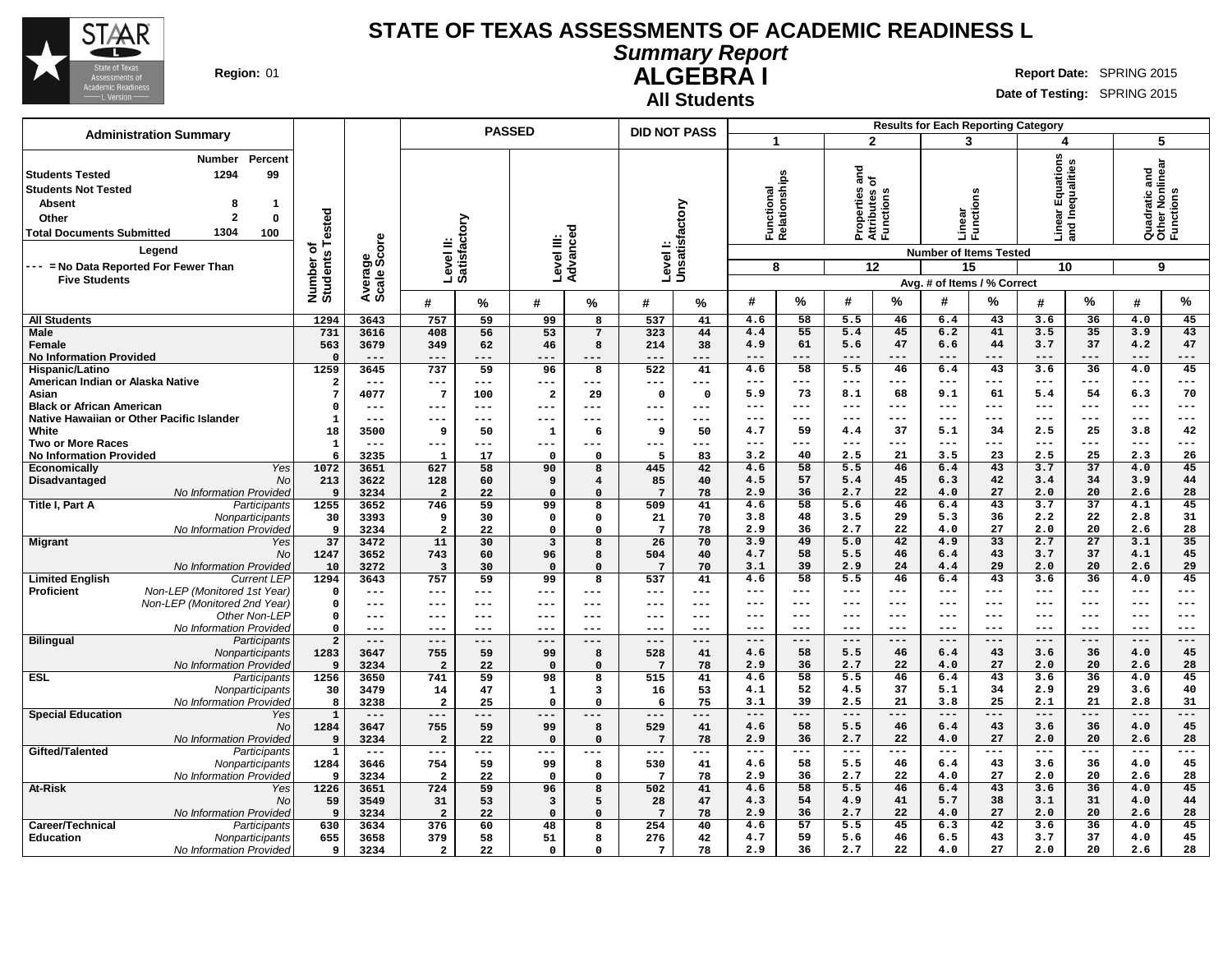

**Summary Report**

**Region:** 01 **Report Date:** SPRING 2015

# **ALGEBRA I First-Time Tested Students**

| <b>Administration Summary</b>                                                                                                                                                                                                                         |                              |                        |                         | <b>PASSED</b>             |                         |                   | <b>DID NOT PASS</b> |                     |                                 |                     |                                                         |               | <b>Results for Each Reporting Category</b>              |               |                                           |                 |                                                    |           |
|-------------------------------------------------------------------------------------------------------------------------------------------------------------------------------------------------------------------------------------------------------|------------------------------|------------------------|-------------------------|---------------------------|-------------------------|-------------------|---------------------|---------------------|---------------------------------|---------------------|---------------------------------------------------------|---------------|---------------------------------------------------------|---------------|-------------------------------------------|-----------------|----------------------------------------------------|-----------|
|                                                                                                                                                                                                                                                       |                              |                        |                         |                           |                         |                   |                     |                     |                                 |                     | $\mathbf{2}$                                            |               | 3                                                       |               | 4                                         |                 | 5                                                  |           |
| Percent<br><b>Number</b><br>99<br>1043<br><b>Students Tested</b><br><b>Students Not Tested</b><br><b>Absent</b><br>-1<br>$\bf{0}$<br>Other<br>1<br>1050<br><b>Total Documents Submitted</b><br>100<br>Legend<br>--- = No Data Reported For Fewer Than | Number of<br>Students Tested | Average<br>Scale Score |                         | Level II:<br>Satisfactory | Level III:              | ъ<br>Advance      | Level I:            | Unsatisfactory      | Functional<br>Relationship<br>8 | <u>یم</u>           | ъ<br>등 눈<br>Properties<br>Attributes<br>Functions<br>12 |               | Linear<br>Functi<br><b>Number of Items Tested</b><br>15 | ons<br>흉      | ar Equations<br>Inequalities<br>모 힘<br>10 |                 | Quadratic and<br>Other Nonlinear<br>Functions<br>9 |           |
| <b>Five Students</b>                                                                                                                                                                                                                                  |                              |                        |                         |                           |                         |                   |                     |                     |                                 |                     |                                                         |               | Avg. # of Items / % Correct                             |               |                                           |                 |                                                    |           |
|                                                                                                                                                                                                                                                       |                              |                        | #                       | %                         | #                       | %                 | #                   | %                   | #                               | %                   | #                                                       | %             | #                                                       | %             | #                                         | %               | #                                                  | %         |
| <b>All Students</b>                                                                                                                                                                                                                                   | 1043                         | 3703                   | 672                     | 64                        | 99                      | 9                 | 371                 | 36                  | 4.8                             | 60                  | 5.8                                                     | 49            | 6.8                                                     | 46            | 3.8                                       | 38              | 4.3                                                | 47        |
| <b>Male</b><br>Female                                                                                                                                                                                                                                 | 581<br>462                   | 3677<br>3735           | 362<br>310              | 62<br>67                  | 53<br>46                | 9<br>10           | 219<br>152          | 38<br>33            | 4.6<br>5.1                      | 58<br>63            | 5.8<br>5.9                                              | 48<br>49      | 6.7<br>7.1                                              | 44<br>47      | 3.8<br>3.9                                | 38<br>39        | 4.1<br>4.5                                         | 46<br>50  |
| <b>No Information Provided</b>                                                                                                                                                                                                                        | $\Omega$                     | $---$                  | ---                     | ---                       | $---$                   | ---               | $---$               | $---$               | $- - -$                         | $- - -$             | ---                                                     | $- - -$       | $- - -$                                                 | $- - -$       | $- - -$                                   | $---$           | $- - -$                                            | ---       |
| Hispanic/Latino                                                                                                                                                                                                                                       | 1018                         | 3705                   | 658                     | 65                        | 96                      | 9                 | 360                 | 35                  | 4.8                             | 60                  | 5.9                                                     | 49            | 6.9                                                     | 46            | 3.9                                       | 39              | 4.3                                                | 47        |
| American Indian or Alaska Native                                                                                                                                                                                                                      | $\overline{\mathbf{2}}$      | $---$                  | ---                     | $---$                     | $---$                   | ---               | $---$               | $---$               | $---$                           | $---$               | ---                                                     | $- - -$       | ---                                                     | $--$          | $---$                                     | $--$            | $---$                                              | ---       |
| Asian                                                                                                                                                                                                                                                 | 5                            | 4178                   | 5                       | 100                       | $\overline{\mathbf{2}}$ | 40                | $\mathbf 0$         | $\mathbf 0$         | 6.2                             | 78                  | 8.4                                                     | 70            | 9.4                                                     | 63            | 6.2                                       | 62              | 7.0                                                | 78        |
| <b>Black or African American</b>                                                                                                                                                                                                                      | $\mathbf 0$                  | $---$                  | ---                     | $---$                     | $---$                   | ---               | $---$               | $\qquad \qquad - -$ | $---$                           | $---$               | $--$                                                    | $---$         | $---$                                                   | $---$         | $---$                                     | $---$           | $---$                                              | ---       |
| Native Hawaiian or Other Pacific Islander<br>White                                                                                                                                                                                                    | ${\bf 1}$<br>12              | ---<br>3547            | ---<br>6                | ---<br>50                 | ---<br>$\mathbf{1}$     | 8                 | ---<br>6            | $--$<br>50          | $--$<br>4.8                     | $---$<br>59         | ---<br>4.8                                              | $- - -$<br>40 | $- - -$<br>5.5                                          | $---$<br>37   | $---$<br>2.6                              | $---$<br>26     | $---$<br>4.1                                       | ---<br>45 |
| <b>Two or More Races</b>                                                                                                                                                                                                                              | $\mathbf 0$                  | $---$                  | ---                     | ---                       | $---$                   | ---               | $---$               | $---$               | $---$                           | $---$               | $---$                                                   | $---$         | $- - -$                                                 | $---$         | $---$                                     | $---$           | $---$                                              | ---       |
| <b>No Information Provided</b>                                                                                                                                                                                                                        | 5                            | 3298                   | $\mathbf{1}$            | 20                        | $\mathsf{o}\,$          | 0                 | $\overline{\bf 4}$  | 80                  | 3.2                             | 40                  | 3.0                                                     | 25            | 3.8                                                     | 25            | 2.4                                       | 24              | 2.8                                                | 31        |
| Yes<br>Economically                                                                                                                                                                                                                                   | 867                          | 3714                   | 562                     | 65                        | 90                      | 10                | 305                 | 35                  | 4.9                             | 61                  | 5.9                                                     | 49            | 6.9                                                     | 46            | 3.9                                       | 39              | 4.3                                                | 48        |
| Disadvantaged<br>No                                                                                                                                                                                                                                   | 168                          | 3667                   | 108                     | 64                        | 9                       | 5                 | 60                  | 36                  | 4.6                             | 58                  | 5.7                                                     | 47            | 6.7                                                     | 45            | 3.5                                       | 35              | 4.2                                                | 47        |
| No Information Provided<br>Title I, Part A<br>Participants                                                                                                                                                                                            | 8<br>1014                    | 3273<br>3712           | $\overline{a}$<br>662   | 25<br>65                  | $\mathbf 0$<br>99       | $\Omega$          | 6<br>352            | 75<br>35            | 2.9<br>4.9                      | 36<br>61            | 3.0<br>5.9                                              | 25<br>49      | 4.3<br>6.9                                              | 28<br>46      | 1.9<br>3.9                                | 19<br>39        | 2.9<br>4.3                                         | 32<br>48  |
| Nonparticipants                                                                                                                                                                                                                                       | 21                           | 3436                   | 8                       | 38                        | 0                       | 10<br>$\mathbf 0$ | 13                  | 62                  | 4.3                             | 54                  | 3.6                                                     | 30            | 5.8                                                     | 39            | 2.0                                       | 20              | 2.9                                                | 32        |
| No Information Provided                                                                                                                                                                                                                               | 8                            | 3273                   | $\mathbf{2}$            | 25                        | $\Omega$                | $\mathbf 0$       | 6                   | 75                  | 2.9                             | 36                  | 3.0                                                     | 25            | 4.3                                                     | 28            | 1.9                                       | 19              | 2.9                                                | 32        |
| <b>Migrant</b><br>Yes                                                                                                                                                                                                                                 | 28                           | 3496                   | 9                       | 32                        | 3                       | 11                | 19                  | 68                  | 3.9                             | 49                  | 5.1                                                     | 43            | 5.3                                                     | 35            | 2.9                                       | 29              | 3.0                                                | 33        |
| <b>No</b>                                                                                                                                                                                                                                             | 1006                         | 3712                   | 660                     | 66                        | 96                      | 10                | 346                 | 34                  | 4.9                             | 61                  | 5.9                                                     | 49            | 6.9                                                     | 46            | 3.9                                       | 39              | 4.3                                                | 48        |
| No Information Provided                                                                                                                                                                                                                               | 9                            | 3310                   | $\overline{\mathbf{3}}$ | 33                        | $\mathsf{o}\,$          | $\mathbf 0$       | 6                   | 67                  | 3.1                             | 39<br>60            | 3.2                                                     | 27            | 4.7                                                     | 31            | 1.9<br>3.8                                | 19              | 2.9                                                | 32        |
| <b>Limited English</b><br><b>Current LEP</b><br>Non-LEP (Monitored 1st Year)<br><b>Proficient</b>                                                                                                                                                     | 1043<br>$\mathbf 0$          | 3703<br>$---$          | 672<br>---              | 64<br>---                 | 99<br>$---$             | 9<br>$---$        | 371<br>$---$        | 36<br>$---$         | 4.8<br>$---$                    | $---$               | 5.8<br>$---$                                            | 49<br>$---$   | 6.8<br>$--$                                             | 46<br>$- - -$ | $\qquad \qquad - -$                       | 38<br>$---$     | 4.3<br>$\qquad \qquad - -$                         | 47<br>--- |
| Non-LEP (Monitored 2nd Year)                                                                                                                                                                                                                          | $\mathbf 0$                  | $---$                  | ---                     | ---                       | ---                     | ---               | $---$               | $---$               | ---                             | $---$               | ---                                                     | $--$          | ---                                                     | $-- -$        | $---$                                     | $--$            | $---$                                              | ---       |
| Other Non-LEP                                                                                                                                                                                                                                         | $\mathsf{o}$                 | $- - -$                | ---                     | $- - -$                   | $- - -$                 | $- - -$           | $- - -$             | $- - -$             | $---$                           | $---$               | ---                                                     | $---$         | ---                                                     | $---$         | $---$                                     | $--$            | $---$                                              | ---       |
| No Information Provided                                                                                                                                                                                                                               | $\mathbf 0$                  | $---$                  | ---                     | $- - -$                   | $---$                   | ---               | $- - -$             | $- - -$             | ---                             | $---$               | ---                                                     | $- - -$       | ---                                                     | $-- -$        | $---$                                     | $--$            | $--$                                               | ---       |
| <b>Bilingual</b><br>Participants                                                                                                                                                                                                                      | $\overline{a}$               | $---$                  | ---                     | ---                       | $---$                   | $---$             | $---$               | $---$               | $---$                           | $---$               | $---$                                                   | $---$<br>49   | $---$                                                   | $---$         | $---$                                     | $---$<br>39     | $---$                                              | ---<br>48 |
| Nonparticipants<br>No Information Provided                                                                                                                                                                                                            | 1033<br>8                    | 3707<br>3273           | 670<br>$\overline{a}$   | 65<br>25                  | 99<br>$\mathbf 0$       | 10<br>$\Omega$    | 363<br>6            | 35<br>75            | 4.8<br>2.9                      | 61<br>36            | 5.9<br>3.0                                              | 25            | 6.9<br>4.3                                              | 46<br>28      | 3.9<br>1.9                                | 19              | 4.3<br>2.9                                         | 32        |
| <b>ESL</b><br>Participants                                                                                                                                                                                                                            | 1010                         | 3711                   | 658                     | 65                        | 98                      | 10                | 352                 | 35                  | 4.9                             | 61                  | 5.9                                                     | 49            | 6.9                                                     | 46            | 3.9                                       | $\overline{39}$ | 4.3                                                | 48        |
| Nonparticipants                                                                                                                                                                                                                                       | 26                           | 3500                   | 12                      | 46                        | $\mathbf{1}$            | $\overline{4}$    | 14                  | 54                  | 4.2                             | 53                  | 4.5                                                     | 38            | 5.2                                                     | 34            | 3.0                                       | 30              | 3.7                                                | 41        |
| No Information Provided                                                                                                                                                                                                                               | $7\phantom{.0}$              | 3283                   | $\overline{a}$          | 29                        | $\mathbf 0$             | $\mathbf 0$       | 5                   | 71                  | 3.1                             | 39                  | 2.9                                                     | 24            | 4.0                                                     | 27            | 2.0                                       | 20              | 3.1                                                | 35        |
| <b>Special Education</b><br>Yes                                                                                                                                                                                                                       | $\mathbf 1$                  | $---$                  | ---                     | ---                       | $---$                   | $---$             | $---$               | $---$               | $---$                           | ---                 | ---                                                     | $-- -$        | $---$                                                   | ---           | $---$                                     | $---$           | $---$                                              | ---       |
| <b>No</b><br><b>No Information Provided</b>                                                                                                                                                                                                           | 1034<br>8                    | 3707<br>3273           | 670<br>$\overline{a}$   | 65<br>25                  | 99<br>$\Omega$          | 10<br>$\Omega$    | 364<br>6            | 35<br>75            | 4.8<br>2.9                      | 61<br>36            | 5.9<br>3.0                                              | 49<br>25      | 6.9<br>4.3                                              | 46<br>28      | 3.9<br>1.9                                | 39<br>19        | 4.3<br>2.9                                         | 48<br>32  |
| Gifted/Talented<br>Participants                                                                                                                                                                                                                       | $\mathbf{1}$                 | $\frac{1}{2}$          | $---$                   | $\frac{1}{2}$             | $---$                   | $---$             | $---$               | $\frac{1}{2}$       | $---$                           | $\qquad \qquad - -$ | $---$                                                   | $---$         | $--$                                                    | $---$         | $---$                                     | $---$           | $---$                                              | ---       |
| Nonparticipants                                                                                                                                                                                                                                       | 1034                         | 3706                   | 669                     | 65                        | 99                      | 10                | 365                 | 35                  | 4.8                             | 61                  | 5.9                                                     | 49            | 6.9                                                     | 46            | 3.9                                       | 39              | 4.3                                                | 48        |
| No Information Provided                                                                                                                                                                                                                               | 8                            | 3273                   | $\overline{\mathbf{2}}$ | 25                        | $\mathbf 0$             | $\mathbf{o}$      | 6                   | 75                  | 2.9                             | 36                  | 3.0                                                     | 25            | 4.3                                                     | 28            | 1.9                                       | 19              | 2.9                                                | 32        |
| <b>At-Risk</b><br>Yes                                                                                                                                                                                                                                 | 984                          | 3713                   | 641                     | 65                        | 96                      | 10                | 343                 | 35                  | 4.9                             | 61                  | 5.9                                                     | 49            | 6.9                                                     | 46            | 3.9                                       | 39              | 4.3                                                | 48        |
| <b>No</b><br>No Information Provided                                                                                                                                                                                                                  | 51<br>8                      | 3578<br>3273           | 29<br>$\overline{a}$    | 57<br>25                  | 3<br>$\Omega$           | 6<br>$\Omega$     | 22                  | 43<br>75            | 4.4<br>2.9                      | 54<br>36            | 5.0<br>3.0                                              | 42<br>25      | 5.9<br>4.3                                              | 39<br>28      | 3.3<br>1.9                                | 33<br>19        | 4.1<br>2.9                                         | 46<br>32  |
| Career/Technical<br>Participants                                                                                                                                                                                                                      | 476                          | 3713                   | 325                     | 68                        | 48                      | 10                | 6<br>151            | 32                  | 4.8                             | 60                  | 5.9                                                     | 50            | 6.9                                                     | 46            | 3.9                                       | 39              | 4.4                                                | 49        |
| Education<br>Nonparticipants                                                                                                                                                                                                                          | 559                          | 3701                   | 345                     | 62                        | 51                      | 9                 | 214                 | 38                  | 4.9                             | 61                  | 5.8                                                     | 48            | 6.8                                                     | 45            | 3.8                                       | 38              | 4.2                                                | 47        |
| No Information Provided                                                                                                                                                                                                                               | 8                            | 3273                   | $\mathbf{2}$            | 25                        | $\mathsf{o}\,$          | $\mathbf 0$       | 6                   | 75                  | 2.9                             | 36                  | 3.0                                                     | 25            | 4.3                                                     | 28            | 1.9                                       | 19              | 2.9                                                | 32        |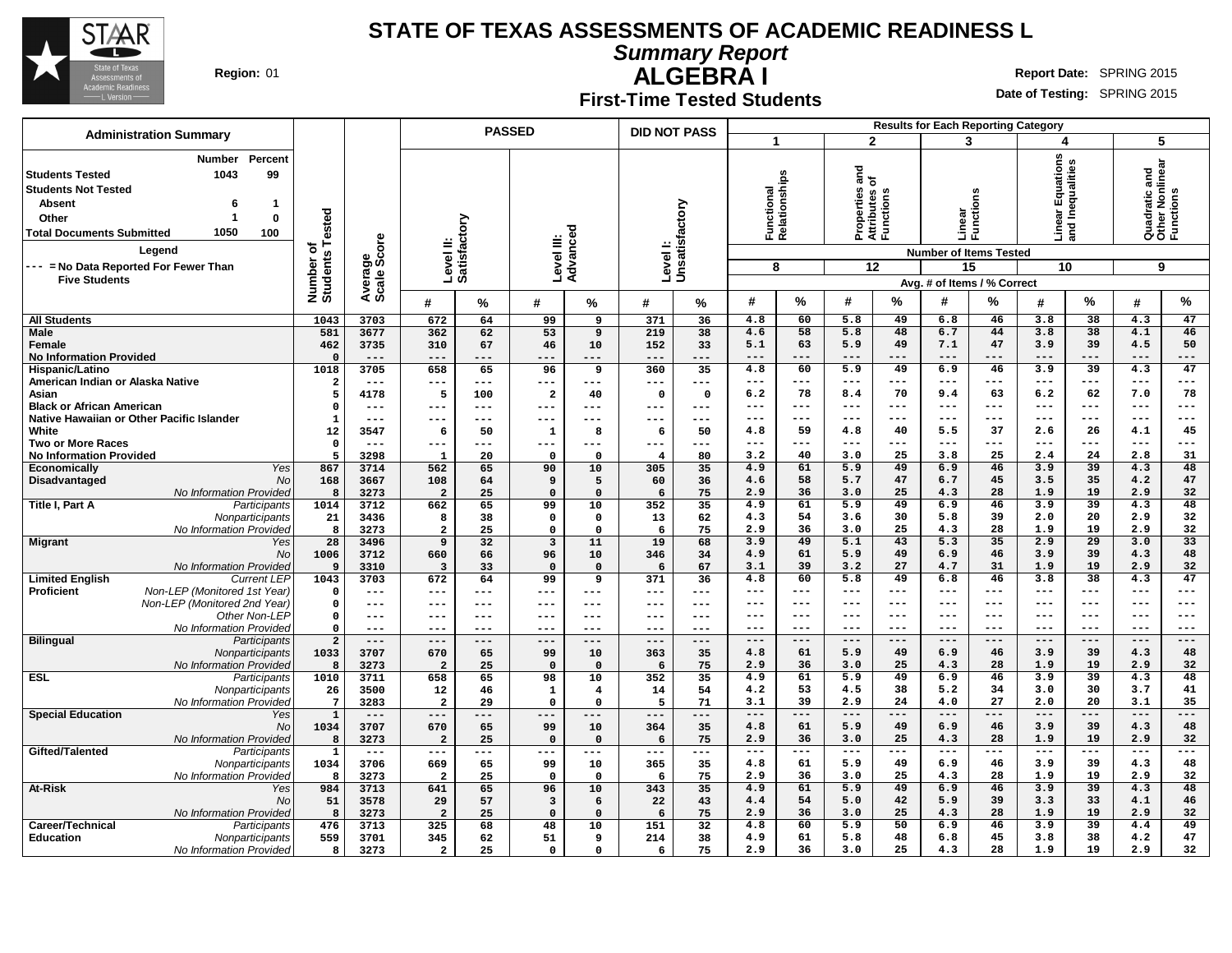

**Summary Report**

**Region:** 01 **Report Date:** SPRING 2015

**ALGEBRA I Retested Students**

|                                                                                                                                                                                                                                                                                                  |                              |                        |                |              | <b>PASSED</b>                 |                      | <b>DID NOT PASS</b> |                     |                                  |                |                                                                |                  | <b>Results for Each Reporting Category</b>                                             |                |                                                               |                 |                                                    |                 |
|--------------------------------------------------------------------------------------------------------------------------------------------------------------------------------------------------------------------------------------------------------------------------------------------------|------------------------------|------------------------|----------------|--------------|-------------------------------|----------------------|---------------------|---------------------|----------------------------------|----------------|----------------------------------------------------------------|------------------|----------------------------------------------------------------------------------------|----------------|---------------------------------------------------------------|-----------------|----------------------------------------------------|-----------------|
| <b>Administration Summary</b>                                                                                                                                                                                                                                                                    |                              |                        |                |              |                               |                      |                     |                     | $\mathbf{1}$                     |                |                                                                | $\overline{2}$   | 3                                                                                      |                | 4                                                             |                 | 5                                                  |                 |
| Percent<br>Number<br>99<br>251<br><b>Students Tested</b><br><b>Students Not Tested</b><br>$\overline{2}$<br><b>Absent</b><br>$\mathbf 1$<br>-1<br>$\bf{0}$<br>Other<br>254<br><b>Total Documents Submitted</b><br>100<br>Legend<br>--- = No Data Reported For Fewer Than<br><b>Five Students</b> | Number of<br>Students Tested | Average<br>Scale Score | Level II:      | Satisfactory | Level III:<br>Advanceo        | ठ                    | Level I:            | Unsatisfactory      | Functional<br>Relationships<br>8 |                | $\frac{a}{b}$<br>Properties<br>Attributes c<br>Functions<br>12 |                  | Linear<br>Functi<br><b>Number of Items Tested</b><br>15<br>Avg. # of Items / % Correct | S<br>ã<br>흉    | <b>ar Equations</b><br>Inequalities<br>훕<br>nea<br>Line<br>10 |                 | Quadratic and<br>Other Nonlinear<br>Functions<br>9 |                 |
|                                                                                                                                                                                                                                                                                                  |                              |                        | #              | %            | #                             | %                    | #                   | %                   | #                                | %              | #                                                              | %                | #                                                                                      | %              | #                                                             | %               | #                                                  | %               |
| <b>All Students</b>                                                                                                                                                                                                                                                                              | 251                          | 3396                   | 85             | 34           | $\Omega$                      | $\Omega$             | 166                 | 66                  | 3.7                              | 47             | 4.0                                                            | 33               | 4.5                                                                                    | 30             | 2.7                                                           | $\overline{27}$ | 2.9                                                | $\overline{33}$ |
| Male                                                                                                                                                                                                                                                                                             | 150                          | 3378                   | 46             | 31           | $\mathbf 0$                   | $\Omega$             | 104                 | 69                  | 3.6                              | 45             | 3.9                                                            | 32               | 4.4                                                                                    | 30             | 2.7                                                           | 27              | 2.9                                                | 32              |
| Female                                                                                                                                                                                                                                                                                           | 101                          | 3424                   | 39             | 39           | $\mathsf{o}\,$                | $\mathbf 0$          | 62                  | 61                  | 4.0                              | 50             | 4.2                                                            | 35               | 4.6                                                                                    | 31             | 2.7                                                           | 27              | 3.0                                                | 34              |
| <b>No Information Provided</b>                                                                                                                                                                                                                                                                   | $\mathbf 0$                  | $---$                  | ---            | ---          | $---$                         | ---                  | $---$               | $---$               | $---$                            | $---$          | $---$                                                          | $---$            | $---$                                                                                  | $---$          | $---$                                                         | $---$           | $---$                                              | ---             |
| Hispanic/Latino                                                                                                                                                                                                                                                                                  | 241                          | 3394                   | 79             | 33           | $\mathbf 0$                   | $\mathbf 0$          | 162                 | 67                  | 3.7                              | 46             | 4.0                                                            | 33               | 4.5                                                                                    | 30             | 2.7                                                           | $\overline{27}$ | 2.9                                                | $\overline{33}$ |
| American Indian or Alaska Native                                                                                                                                                                                                                                                                 | $\mathsf{o}$                 | $---$                  | $---$          | $- - -$      | $---$                         | $- - -$              | $---$               | $\qquad \qquad - -$ | $---$                            | $---$          | $---$                                                          | $- - -$          | $- - -$                                                                                | $---$          | $---$                                                         | $---$           | $---$                                              | ---             |
| Asian                                                                                                                                                                                                                                                                                            | $\overline{a}$               | $---$                  | ---            | ---          | $---$                         | ---                  | $---$               | $---$               | $---$                            | $---$          | $---$                                                          | $---$            | $- - -$                                                                                | $---$          | $---$                                                         | $---$           | $---$                                              | $---$           |
| <b>Black or African American</b>                                                                                                                                                                                                                                                                 | $\Omega$                     | $- - -$                | ---            | $---$        | $- - -$                       | ---                  | $- -$               | $---$               | $---$                            | $---$          | ---                                                            | $---$            | $---$                                                                                  | $---$          | $---$                                                         | $---$           | $---$                                              | ---             |
| Native Hawaiian or Other Pacific Islander                                                                                                                                                                                                                                                        | $\mathbf 0$                  | $---$                  | ---            | $---$        | $---$                         | ---                  | $--$                | $---$               | $---$                            | $---$          | ---                                                            | $- - -$          | ---                                                                                    | $---$          | $---$                                                         | ---             | $---$                                              | ---             |
| White                                                                                                                                                                                                                                                                                            | 6                            | 3405                   | 3              | 50           | 0                             | $\Omega$             | 3                   | 50                  | 4.7                              | 58             | 3.8                                                            | 32               | 4.2                                                                                    | 28             | 2.3                                                           | 23              | 3.2                                                | 35              |
| <b>Two or More Races</b>                                                                                                                                                                                                                                                                         | $\mathbf{1}$                 | $---$                  | ---            | ---          | $---$                         | ---                  | $---$               | $\qquad \qquad - -$ | $---$                            | $---$          | $---$                                                          | $- - -$          | $---$                                                                                  | $---$          | $---$                                                         | $---$           | $---$                                              | $---$           |
| <b>No Information Provided</b>                                                                                                                                                                                                                                                                   | $\mathbf{1}$                 | $---$                  | ---            | ---          | $---$                         | ---                  | $---$               | $---$               | $---$                            | $- - -$        | ---                                                            | $- - -$          | $---$                                                                                  | $--$           | $---$                                                         | $---$           | $---$                                              | ---<br>33       |
| Yes<br>Economically                                                                                                                                                                                                                                                                              | 205                          | 3386                   | 65<br>20       | 32           | $\mathbf 0$<br>$\mathsf{o}\,$ | $\Omega$<br>$\Omega$ | 140<br>25           | 68<br>56            | 3.7<br>4.2                       | 46<br>52       | 3.9<br>4.4                                                     | 33<br>37         | 4.5<br>4.8                                                                             | 30<br>32       | 2.6<br>2.8                                                    | 26<br>28        | 2.9<br>3.0                                         | 34              |
| Disadvantaged<br>No<br>No Information Provided                                                                                                                                                                                                                                                   | 45<br>$\mathbf{1}$           | 3454<br>$---$          |                | 44           |                               |                      |                     |                     | $- - -$                          | $- - -$        | $- - -$                                                        | $- - -$          | ---                                                                                    | $- - -$        | $- - -$                                                       | $---$           | $- - -$                                            | ---             |
| Title I, Part A<br>Participants                                                                                                                                                                                                                                                                  | 241                          | 3402                   | ---<br>84      | 35           | $---$<br>0                    | $\mathbf 0$          | ---<br>157          | ---<br>65           | 3.8                              | 47             | 4.1                                                            | 34               | 4.5                                                                                    | 30             | 2.7                                                           | 27              | 3.0                                                | 33              |
| Nonparticipants                                                                                                                                                                                                                                                                                  | 9                            | 3292                   | $\mathbf{1}$   | 11           | $\mathbf 0$                   | $\mathbf 0$          | 8                   | 89                  | 2.6                              | 32             | 3.2                                                            | 27               | 4.2                                                                                    | 28             | 2.4                                                           | 24              | 2.7                                                | 30              |
| No Information Provided                                                                                                                                                                                                                                                                          | $\mathbf{1}$                 | $---$                  | ---            | ---          | $---$                         | ---                  | $---$               | $---$               | $---$                            | $---$          | $---$                                                          | $- - -$          | $- - -$                                                                                | $---$          | $---$                                                         | $---$           | $---$                                              | ---             |
| <b>Migrant</b><br>Yes                                                                                                                                                                                                                                                                            | 9                            | 3395                   | $\overline{a}$ | 22           | $\mathbf 0$                   | $\Omega$             | -7                  | 78                  | 3.9                              | 49             | 4.7                                                            | 39               | 3.7                                                                                    | 24             | 2.1                                                           | 21              | 3.6                                                | 40              |
| No                                                                                                                                                                                                                                                                                               | 241                          | 3398                   | 83             | 34           | $\mathbf 0$                   | $\mathbf 0$          | 158                 | 66                  | 3.7                              | 47             | 4.0                                                            | 33               | 4.6                                                                                    | 30             | 2.7                                                           | 27              | 2.9                                                | 32              |
| No Information Provided                                                                                                                                                                                                                                                                          | $\mathbf{1}$                 | $---$                  | $---$          | ---          | $---$                         | ---                  | $---$               | $---$               | $---$                            | $---$          | $---$                                                          | $---$            | $---$                                                                                  | $---$          | $---$                                                         | $---$           | $---$                                              | ---             |
| <b>Limited English</b><br><b>Current LEP</b>                                                                                                                                                                                                                                                     | 251                          | 3396                   | 85             | 34           | $\mathsf{o}\,$                | $\mathbf 0$          | 166                 | 66                  | 3.7                              | 47             | 4.0                                                            | 33               | 4.5                                                                                    | 30             | 2.7                                                           | $\overline{27}$ | 2.9                                                | $\overline{33}$ |
| Non-LEP (Monitored 1st Year)<br><b>Proficient</b>                                                                                                                                                                                                                                                | $\mathbf 0$                  | $---$                  | ---            | ---          | $---$                         | ---                  | $---$               | $---$               | ---                              | $---$          | ---                                                            | $--$             | ---                                                                                    | $---$          | $---$                                                         | ---             | $---$                                              | ---             |
| Non-LEP (Monitored 2nd Year)                                                                                                                                                                                                                                                                     | $\mathbf 0$                  | $---$                  | ---            | $- - -$      | $---$                         | ---                  | $---$               | $---$               | ---                              | $---$          | ---                                                            | $---$            | $--$                                                                                   | $---$          | $---$                                                         | ---             | $---$                                              | ---             |
| Other Non-LEP                                                                                                                                                                                                                                                                                    | $\mathsf{o}$                 | $- - -$                | ---            | $- - -$      | $---$                         | $- - -$              | $---$               | $- - -$             | $---$                            | $-- -$         | ---                                                            | $--$             | ---                                                                                    | $-- -$         | $---$                                                         | $--$            | $---$                                              | ---             |
| No Information Provided                                                                                                                                                                                                                                                                          | $\Omega$                     | $---$                  | ---            | $---$        | $---$                         | $---$                | $---$               | $- - -$             | $---$                            | $---$          | $--$                                                           | $---$            | $--$                                                                                   | $---$          | $---$                                                         | $---$           | $---$                                              | $-- -$          |
| <b>Bilingual</b><br>Participants                                                                                                                                                                                                                                                                 | $\mathbf 0$                  | $---$                  | $---$          | $---$        | $---$                         | $---$                | $---$               | $---$               | $---$                            | $---$          | $---$                                                          | $---$            | $---$                                                                                  | $---$          | $---$                                                         | $---$           | $---$                                              | $---$           |
| Nonparticipants                                                                                                                                                                                                                                                                                  | 250                          | 3398                   | 85             | 34           | $\mathbf 0$                   | $\mathbf{0}$         | 165                 | 66                  | 3.7                              | 47             | 4.0                                                            | 34               | 4.5                                                                                    | 30             | 2.7                                                           | 27              | 2.9                                                | 33              |
| No Information Provided                                                                                                                                                                                                                                                                          | $\mathbf{1}$                 | $---$                  | ---            | ---          | $--$                          | $---$                | $- - -$             | $---$               | $---$                            | $---$          | $---$                                                          | $---$            | $---$                                                                                  | $---$          | $---$                                                         | $---$           | $---$                                              | ---             |
| <b>ESL</b><br>Participants                                                                                                                                                                                                                                                                       | 246                          | 3399                   | 83             | 34           | 0                             | $\Omega$             | 163                 | 66                  | 3.8                              | 47             | 4.0                                                            | 34               | 4.5                                                                                    | 30             | 2.7                                                           | 27              | 2.9                                                | 33              |
| Nonparticipants                                                                                                                                                                                                                                                                                  | $\overline{\mathbf{4}}$      | $---$                  | $---$          | $---$        | $---$                         | $---$                | $---$               | $---$               | $---$                            | $---$          | $---$                                                          | $---$            | $---$                                                                                  | $---$          | $- - -$                                                       | $--$            | $---$                                              | ---             |
| No Information Provided                                                                                                                                                                                                                                                                          | $\mathbf{1}$                 | $---$                  | ---            | $---$        | $---$                         | ---                  | $---$               | $- - -$             | $---$                            | $---$          | ---                                                            | $---$            | $---$                                                                                  | $---$          | $---$                                                         | $---$           | $---$                                              | ---             |
| <b>Special Education</b><br>Yes                                                                                                                                                                                                                                                                  | $\mathbf 0$                  | $---$                  | $---$          | $---$        | $---$                         | $---$                | $---$               | $---$               | $---$                            | $---$          | $---$                                                          | $---$            | $---$                                                                                  | $---$          | $---$                                                         | $---$           | $---$                                              | ---             |
| <b>No</b>                                                                                                                                                                                                                                                                                        | 250                          | 3398                   | 85             | 34           | $\mathbf 0$                   | $\Omega$             | 165                 | 66                  | 3.7                              | 47             | 4.0                                                            | 34               | 4.5                                                                                    | 30             | 2.7                                                           | 27              | 2.9                                                | 33              |
| No Information Provided                                                                                                                                                                                                                                                                          | $\mathbf{1}$                 | $- - -$<br>$---$       | ---<br>---     | ---          | $- - -$<br>$---$              | $- - -$              | $---$<br>$---$      | $- - -$<br>$- - -$  | $---$<br>$---$                   | $---$<br>$---$ | ---<br>$--$                                                    | $- - -$<br>$---$ | $---$<br>$--$                                                                          | $---$<br>$---$ | $---$<br>$---$                                                | $---$<br>$---$  | $---$<br>$\qquad \qquad - -$                       | ---<br>---      |
| Gifted/Talented<br>Participants                                                                                                                                                                                                                                                                  | $\mathsf{o}$                 |                        |                | $---$        |                               | $---$<br>$\mathbf 0$ |                     |                     | 3.7                              | 47             | 4.0                                                            | 34               | 4.5                                                                                    | 30             | 2.7                                                           | 27              | 2.9                                                | 33              |
| Nonparticipants<br>No Information Provided                                                                                                                                                                                                                                                       | 250<br>$\mathbf{1}$          | 3398<br>$---$          | 85<br>$---$    | 34<br>---    | 0<br>$---$                    | $- - -$              | 165<br>$---$        | 66<br>$- - -$       | $---$                            | $---$          | ---                                                            | $---$            | $---$                                                                                  | $---$          | $---$                                                         | $---$           | $---$                                              | ---             |
| At-Risk<br>Yes                                                                                                                                                                                                                                                                                   | 242                          | 3399                   | 83             | 34           | $\mathsf{o}\,$                | $\mathbf 0$          | 159                 | 66                  | 3.7                              | 47             | 4.0                                                            | 34               | 4.5                                                                                    | 30             | 2.7                                                           | $\overline{27}$ | 2.9                                                | $\overline{33}$ |
| No                                                                                                                                                                                                                                                                                               | 8                            | 3364                   | $\overline{a}$ | 25           | $\mathbf 0$                   | $\Omega$             |                     | 75                  | 4.0                              | 50             | 4.1                                                            | 34               | 4.4                                                                                    | 29             | 1.9                                                           | 19              | 2.9                                                | 32              |
| No Information Provided                                                                                                                                                                                                                                                                          | $\mathbf{1}$                 | $---$                  | ---            | ---          | $--$                          | ---                  | 6<br>$- - -$        | ---                 | $---$                            | ---            | ---                                                            | ---              | $---$                                                                                  | ---            | $--$                                                          | ---             | $---$                                              | ---             |
| Career/Technical<br>Participants                                                                                                                                                                                                                                                                 | 154                          | 3391                   | 51             | 33           | 0                             | $\mathbf 0$          | 103                 | 67                  | 3.8                              | 48             | 3.9                                                            | 33               | 4.4                                                                                    | 29             | 2.6                                                           | 26              | 3.0                                                | 33              |
| <b>Education</b><br>Nonparticipants                                                                                                                                                                                                                                                              | 96                           | 3410                   | 34             | 35           | $\mathsf{o}\,$                | $\mathbf 0$          | 62                  | 65                  | 3.6                              | 45             | 4.2                                                            | 35               | 4.7                                                                                    | 31             | 2.8                                                           | 28              | 2.9                                                | 32              |
| No Information Provided                                                                                                                                                                                                                                                                          | $\mathbf{1}$                 | $---$                  | $---$          | $---$        | $---$                         | $---$                | $---$               | $---$               | $---$                            | $---$          | ---                                                            | $---$            | $---$                                                                                  | $---$          | $---$                                                         | $---$           | $---$                                              | ---             |
|                                                                                                                                                                                                                                                                                                  |                              |                        |                |              |                               |                      |                     |                     |                                  |                |                                                                |                  |                                                                                        |                |                                                               |                 |                                                    |                 |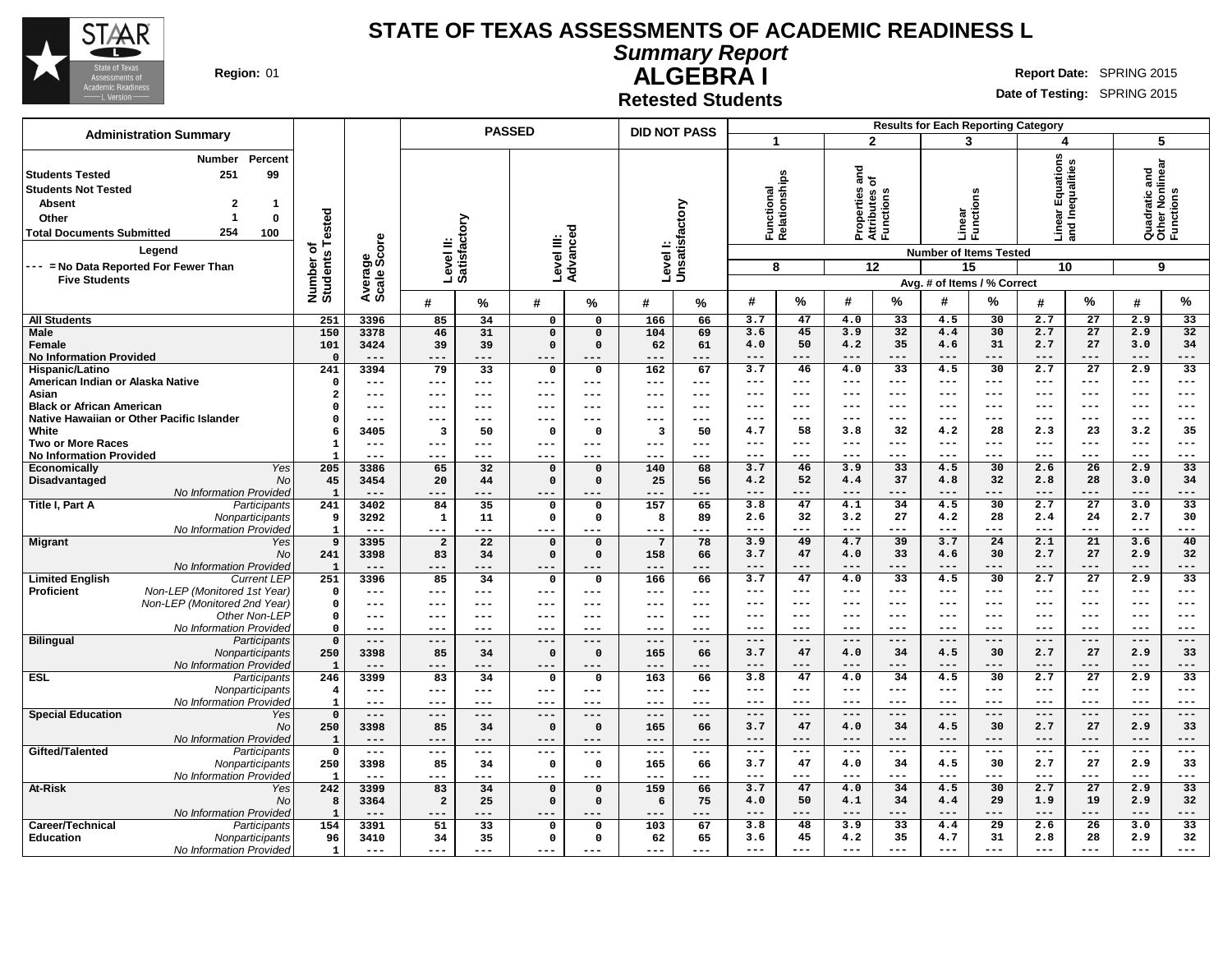

**Students Not Tested**

**Students Tested 1292 99**

**Absent 7 1**

# **STATE OF TEXAS ASSESSMENTS OF ACADEMIC READINESS L**

**Number Percent**

**Administration Summary PASSED DID NOT PASS**

**Summary Report BIOLOGY** Region: 01 **Region:** 01 **Report** Date: SPRING 2015

**Results for Each Reporting Category**

|  | <b>All Students</b> |
|--|---------------------|
|--|---------------------|

|     |        |     |               | $ -$                                 |   |     | ----------- |    |   |         |           |                               |    |          |   |        |           |
|-----|--------|-----|---------------|--------------------------------------|---|-----|-------------|----|---|---------|-----------|-------------------------------|----|----------|---|--------|-----------|
| 73  | ω      | ∸   |               | . .<br>-<br>$\overline{\phantom{0}}$ |   | . . |             | ÖΦ |   | ഗ<br>ບທ | a:<br>ਣ ਠ | ᄬ고모                           |    | ප<br>ඕ፫໙ |   | ∸<br>ᠴ | го<br>莫혼꽃 |
| ু ঠ |        |     | 'n            | -                                    |   | 5   |             |    |   |         |           | <b>Number of Items Tested</b> |    |          |   |        |           |
| 5   | န္တီတိ |     | --<br>≖<br>ᠭᠣ |                                      |   |     |             |    |   |         |           |                               | 10 |          |   |        |           |
| 읃   | ω      |     | m             |                                      | ╺ |     | 5 ت         |    |   |         |           | Avg. # of Items / % Correct   |    |          |   |        |           |
| Ξō  | ∢ ທ    | -44 | %             |                                      | % | #   | %           | #  | % | #       | %         | #                             | %  |          | % | #      | %         |

| Other<br><b>Total Documents Submitted</b> | $\Omega$<br>1300<br>100                    | ested                           |                     | Level II:<br>Satisfactory |                     |                         |                       |              | Unsatisfacto | の正<br>ទី ខ្លី       |                 | Mecha<br>of Ger   |                 | Biolog<br>Evolu<br>Classi     |               | Biolog<br>Proces<br>Syster |                 | hterd<br>שוֹלוֹה<br>Envire<br>System |               |
|-------------------------------------------|--------------------------------------------|---------------------------------|---------------------|---------------------------|---------------------|-------------------------|-----------------------|--------------|--------------|---------------------|-----------------|-------------------|-----------------|-------------------------------|---------------|----------------------------|-----------------|--------------------------------------|---------------|
|                                           | Legend                                     | ۴<br>৳                          | ge<br>Score         |                           |                     | Level III:              | Advanced              |              |              |                     |                 |                   |                 | <b>Number of Items Tested</b> |               |                            |                 |                                      |               |
| --- = No Data Reported For Fewer Than     |                                            | Number o'<br>Students           |                     |                           |                     |                         |                       | Level        |              | 11                  |                 | 11                |                 | 10                            |               | 11                         |                 | 11                                   |               |
| <b>Five Students</b>                      |                                            |                                 |                     |                           |                     |                         |                       |              |              |                     |                 |                   |                 | Avg. # of Items / % Correct   |               |                            |                 |                                      |               |
|                                           |                                            |                                 | Average<br>Scale    |                           |                     |                         |                       |              |              |                     |                 |                   |                 |                               |               |                            |                 |                                      |               |
|                                           |                                            |                                 |                     | #                         | ℅                   | #                       | %                     | #            | %            | #                   | %               | #                 | ℅               | #                             | ℅             | #                          | ℅               | #                                    | ℅             |
| <b>All Students</b>                       |                                            | 1292                            | 3521                | 637                       | 49                  | 9                       | $\mathbf{1}$          | 655          | 51           | 3.9                 | 35              | 4.3               | 39              | 4.0                           | 40            | 4.2                        | 38              | 4.5                                  | 41            |
| <b>Male</b>                               |                                            | 703                             | 3512                | 332                       | 47                  | 6                       | $\overline{1}$        | 371          | 53           | 3.9                 | 35              | 4.1               | 37              | 3.9                           | 39            | 4.2                        | $\overline{38}$ | 4.5                                  | 41            |
| Female<br><b>No Information Provided</b>  |                                            | 589<br>$\Omega$                 | 3532<br>$---$       | 305<br>$---$              | 52<br>$---$         | 3<br>$--$               | $\mathbf{1}$<br>$---$ | 284<br>$---$ | 48<br>---    | 3.9<br>$---$        | 35<br>---       | 4.5<br>$---$      | 41<br>$---$     | 4.1<br>$---$                  | 41<br>$---$   | 4.1<br>---                 | 38<br>---       | 4.5<br>---                           | 41<br>$---$   |
| Hispanic/Latino                           |                                            | 1273                            | 3523                | 632                       | 50                  | 9                       | ${\bf 1}$             | 641          | 50           | 3.9                 | 35              | 4.3               | $\overline{39}$ | 4.0                           | 40            | 4.2                        | 38              | 4.5                                  | 41            |
| American Indian or Alaska Native          |                                            | $\mathbf{1}$                    | $\qquad \qquad - -$ | ---                       | $---$               | $---$                   | $---$                 | $---$        | ---          | $\qquad \qquad - -$ | $---$           | $\qquad \qquad -$ | ---             | $- - -$                       | $---$         | ---                        | $---$           | ---                                  | $- - -$       |
| Asian                                     |                                            | $\overline{\mathbf{3}}$         | $---$               | ---                       | $---$               | $- - -$                 | ---                   | $---$        | ---          | $\qquad \qquad - -$ | $---$           | $---$             | ---             | ---                           | $---$         | ---                        | $---$           | ---                                  | $- - -$       |
| <b>Black or African American</b>          |                                            | $\Omega$                        | $---$               | ---                       | $---$               | $- - -$                 | ---                   | $---$        | ---          | $---$               | $-- -$          | $--$              | ---             | $---$                         | $-- -$        | ---                        | $--$            | ---                                  | $---$         |
|                                           | Native Hawaiian or Other Pacific Islander  | -1                              | $--$                | ---                       | ---                 | $--$                    | ---                   | ---          | ---          | $---$               | ---             | $---$             | ---             | $---$                         | $- - -$       | ---                        | $- - -$         | ---                                  | $- - -$       |
| White                                     |                                            | 13                              | 3383                | $\overline{\mathbf{4}}$   | 31                  | $\Omega$                | $\Omega$              | 9            | 69           | 2.7                 | 24              | 3.5               | 31              | 3.3                           | 33            | 3.3                        | 30              | 4.8                                  | 44            |
| <b>Two or More Races</b>                  |                                            | $\mathbf 0$                     | $---$               | ---                       | $---$               | $- -$                   | $\frac{1}{2}$         | $---$        | ---          | $-- -$              | ---             | $--$              | ---             | ---                           | $-- -$        | ---                        | $- - -$         | ---                                  | $---$         |
| <b>No Information Provided</b>            |                                            | $\overline{1}$                  | $---$               | ---                       | $--$                | $--$                    | ---                   | $--$         | ---          | $---$               | $---$           | $\qquad \qquad -$ | ---             | $- - -$                       | $---$         | ---                        | $---$           | $---$                                | $- - -$       |
| Economically                              | Yes                                        | 1081                            | 3514                | 523                       | 48                  | 6                       | $\mathbf{1}$          | 558          | 52           | 3.9                 | 35              | 4.2               | $\overline{38}$ | 4.0                           | 40            | 4.2                        | 38              | 4.5                                  | 41            |
| Disadvantaged                             | <b>No</b>                                  | 208                             | 3561                | 113                       | 54                  | 3                       | $\mathbf{1}$          | 95           | 46           | 4.0<br>$---$        | 36<br>---       | 4.6               | 41              | 4.4                           | 44            | 4.3<br>---                 | 39              | 4.7<br>---                           | 42<br>$---$   |
| Title I, Part A                           | No Information Provided<br>Participants    | $\overline{3}$<br>1248          | $---$<br>3525       | ---<br>624                | ---<br>50           | $---$<br>9              | ---<br>$\mathbf{1}$   | ---<br>624   | ---<br>50    | 3.9                 | 35              | $- - -$<br>4.3    | ---<br>39       | $---$<br>4.0                  | $---$<br>40   | 4.2                        | ---<br>38       | 4.6                                  | 41            |
|                                           | Nonparticipants                            | 41                              | 3405                | 12                        | 29                  | 0                       | $\mathbf 0$           | 29           | 71           | 3.6                 | 32              | 3.9               | 35              | 3.4                           | 34            | 3.9                        | 35              | 3.4                                  | 31            |
|                                           | No Information Provided                    | $\overline{3}$                  | $\qquad \qquad - -$ | ---                       | $---$               | $\qquad \qquad -$       | ---                   | $---$        | ---          | $---$               | ---             | $\frac{1}{2}$     | $---$           | $---$                         | $---$         | $---$                      | $---$           | $---$                                | $---$         |
| <b>Migrant</b>                            | Yes                                        | 42                              | 3435                | $\overline{12}$           | 29                  | $\mathbf 0$             | $\mathbf 0$           | 30           | 71           | 3.6                 | $\overline{33}$ | 4.2               | $\overline{38}$ | 3.4                           | 34            | 3.6                        | $\overline{33}$ | 3.8                                  | 35            |
|                                           | <b>No</b>                                  | 1247                            | 3524                | 624                       | 50                  | 9                       | $\mathbf{1}$          | 623          | 50           | 3.9                 | 35              | 4.3               | 39              | 4.0                           | 40            | 4.2                        | 38              | 4.5                                  | 41            |
|                                           | <b>No Information Provided</b>             | $\overline{\mathbf{3}}$         | $---$               | ---                       | $- - -$             | $--$                    | $- - -$               | $---$        | ---          | $---$               | ---             | $---$             | $---$           | $---$                         | $- - -$       | ---                        | $- - -$         | ---                                  | $- - -$       |
| <b>Limited English</b>                    | <b>Current LEP</b>                         | 1292                            | 3521                | 637                       | 49                  | 9                       | $\mathbf{1}$          | 655          | 51           | 3.9                 | 35              | 4.3               | $\overline{39}$ | 4.0                           | 40            | 4.2                        | 38              | 4.5                                  | 41            |
| <b>Proficient</b>                         | Non-LEP (Monitored 1st Year)               | $\mathbf 0$                     | $---$               | ---                       | $---$               | $--$                    | $---$                 | $--$         | ---          | $- - -$             | ---             | $- - -$           | ---             | $- - -$                       | $- - -$       | ---                        | $- - -$         | ---                                  | $- - -$       |
|                                           | Non-LEP (Monitored 2nd Year)               | $\mathbf 0$                     | $---$               | ---                       | ---                 | $--$                    | ---                   | $--$         | ---          | $---$               | $---$           | $---$             | ---             | ---                           | $---$         | ---                        | $---$           | ---                                  | $---$         |
|                                           | Other Non-LEP                              | $\Omega$                        | $---$               | ---                       | $- - -$             | $- - -$                 | $---$                 | $---$        | ---          | $---$               | $---$           | $- - -$           | ---             | $---$                         | $---$         | ---                        | $- - -$         | ---                                  | $- - -$       |
|                                           | No Information Provided                    | $\mathbf 0$                     | $---$               | ---                       |                     |                         |                       | ---          | ---          | $---$               | ---             | $- - -$           | ---             | $---$                         | $- - -$       | ---                        | $- - -$         | ---                                  | $---$         |
| <b>Bilingual</b>                          | Participants                               | $\overline{\mathbf{3}}$         | $---$               | $---$                     | $---$               | $--$                    | ---                   | $---$        | ---          | $---$               | $- - -$<br>35   | $---$             | ---<br>39       | $---$                         | $- - -$<br>40 | ---<br>4.2                 | $- - -$<br>38   | $---$                                | $---$<br>41   |
|                                           | Nonparticipants<br>No Information Provided | 1285<br>$\overline{\mathbf{A}}$ | 3522<br>$---$       | 634<br>---                | 49<br>$---$         | 9<br>$--$               | $\mathbf{1}$<br>---   | 651<br>$---$ | 51<br>---    | 3.9<br>$---$        | ---             | 4.3<br>$- - -$    | ---             | 4.0<br>$- - -$                | $- - -$       | ---                        | $---$           | 4.5<br>$---$                         | $---$         |
| <b>ESL</b>                                | Participants                               | 1263                            | 3523                | 624                       | 49                  | 9                       | $\mathbf{1}$          | 639          | 51           | 3.9                 | 35              | 4.3               | 39              | 4.0                           | 40            | 4.2                        | 38              | 4.5                                  | 41            |
|                                           | Nonparticipants                            | 26                              | 3424                | 13                        | 50                  | $^{\circ}$              | $\mathbf{0}$          | 13           | 50           | 3.2                 | 29              | 3.9               | 35              | 4.1                           | 41            | 3.8                        | 34              | 4.7                                  | 43            |
|                                           | No Information Provided                    | $\overline{\mathbf{3}}$         | $\qquad \qquad - -$ | ---                       | $---$               | $--$                    | $\qquad \qquad - -$   | $---$        | ---          | $---$               | $---$           | $- - -$           | ---             | $- - -$                       | $---$         | $---$                      | $- - -$         | $---$                                | $- - -$       |
| <b>Special Education</b>                  | Yes                                        | $\overline{2}$                  | $---$               | $-- -$                    | $- - -$             | $- - -$                 | $- - -$               | $---$        | $- - -$      | $---$               | ---             | $---$             | $---$           | $---$                         | $---$         | ---                        | $---$           | ---                                  | $---$         |
|                                           | <b>No</b>                                  | 1287                            | 3522                | 636                       | 49                  | 9                       | $\mathbf{1}$          | 651          | 51           | 3.9                 | 35              | 4.3               | 39              | 4.0                           | 40            | 4.2                        | 38              | 4.5                                  | 41            |
|                                           | No Information Provided                    | $\overline{3}$                  | $---$               | ---                       | $---$               | $---$                   | $---$                 | $---$        | ---          | $- - -$             | $- - -$         | $- - -$           | ---             | $- - -$                       | $- - -$       | $- - -$                    | $- - -$         | $---$                                | $\cdots$      |
| Gifted/Talented                           | Participants                               | $\mathbf{1}$                    | $---$               | ---                       | $---$               | $---$                   | $---$                 | $---$        | $---$        | $- -$               | ---             | $- - -$           | $---$           | $- - -$                       | $---$         | ---                        | $---$           | $---$                                | $\frac{1}{2}$ |
|                                           | Nonparticipants                            | 1288                            | 3521                | 635                       | 49                  | 9                       | $\mathbf{1}$          | 653          | 51           | 3.9                 | 35              | 4.3               | 39              | 4.0                           | 40            | 4.2                        | 38              | 4.5                                  | 41            |
|                                           | No Information Provided                    | $\overline{3}$                  | $\qquad \qquad - -$ | ---                       | $---$               | $---$                   | $---$                 | $---$        | ---          | $---$               | ---             | $- - -$           | ---             | $- - -$                       | $---$         | ---                        | $- - -$         | ---                                  | $- - -$       |
| At-Risk                                   | Yes                                        | 1241                            | 3524                | 617                       | 50                  | 9                       | $\mathbf{1}$          | 624          | 50           | 3.9                 | 35              | 4.3               | 39              | 4.0                           | 40            | $\overline{4.2}$           | $\overline{38}$ | 4.5                                  | 41            |
|                                           | <b>No</b>                                  | 48                              | 3448                | 19                        | 40                  | $\mathbf{o}$            | $\mathbf 0$           | 29           | 60           | 3.9<br>$---$        | 35<br>---       | 4.0<br>$---$      | 37<br>---       | 3.6<br>$---$                  | 36<br>---     | 3.9<br>---                 | 35<br>---       | 4.3<br>---                           | 39<br>$---$   |
| Career/Technical                          | No Information Provided<br>Participants    | $\overline{\mathbf{3}}$<br>714  | $---$<br>3532       | ---<br>355                | ---<br>50           | ---<br>7                | ---<br>${\bf 1}$      | $---$<br>359 | ---<br>50    | 3.9                 | 36              | 4.2               | 39              | 4.1                           | 41            | 4.2                        | 38              | 4.6                                  | 42            |
| <b>Education</b>                          | Nonparticipants                            | 575                             | 3508                | 281                       | 49                  | $\overline{\mathbf{2}}$ | $\mathbf 0$           | 294          | 51           | 3.8                 | 34              | 4.3               | 39              | 3.9                           | 39            | 4.1                        | 38              | 4.4                                  | 40            |
|                                           | No Information Provided                    | $\overline{\mathbf{3}}$         | $\qquad \qquad - -$ | $---$                     | $\qquad \qquad - -$ | $\qquad \qquad - -$     | $- - -$               | $---$        | ---          | $\qquad \qquad - -$ | ---             | $\frac{1}{2}$     | $---$           | $- - -$                       | $- - -$       | $- - -$                    | $- - -$         | $---$                                | $- - -$       |
|                                           |                                            |                                 |                     |                           |                     |                         |                       |              |              |                     |                 |                   |                 |                               |               |                            |                 |                                      |               |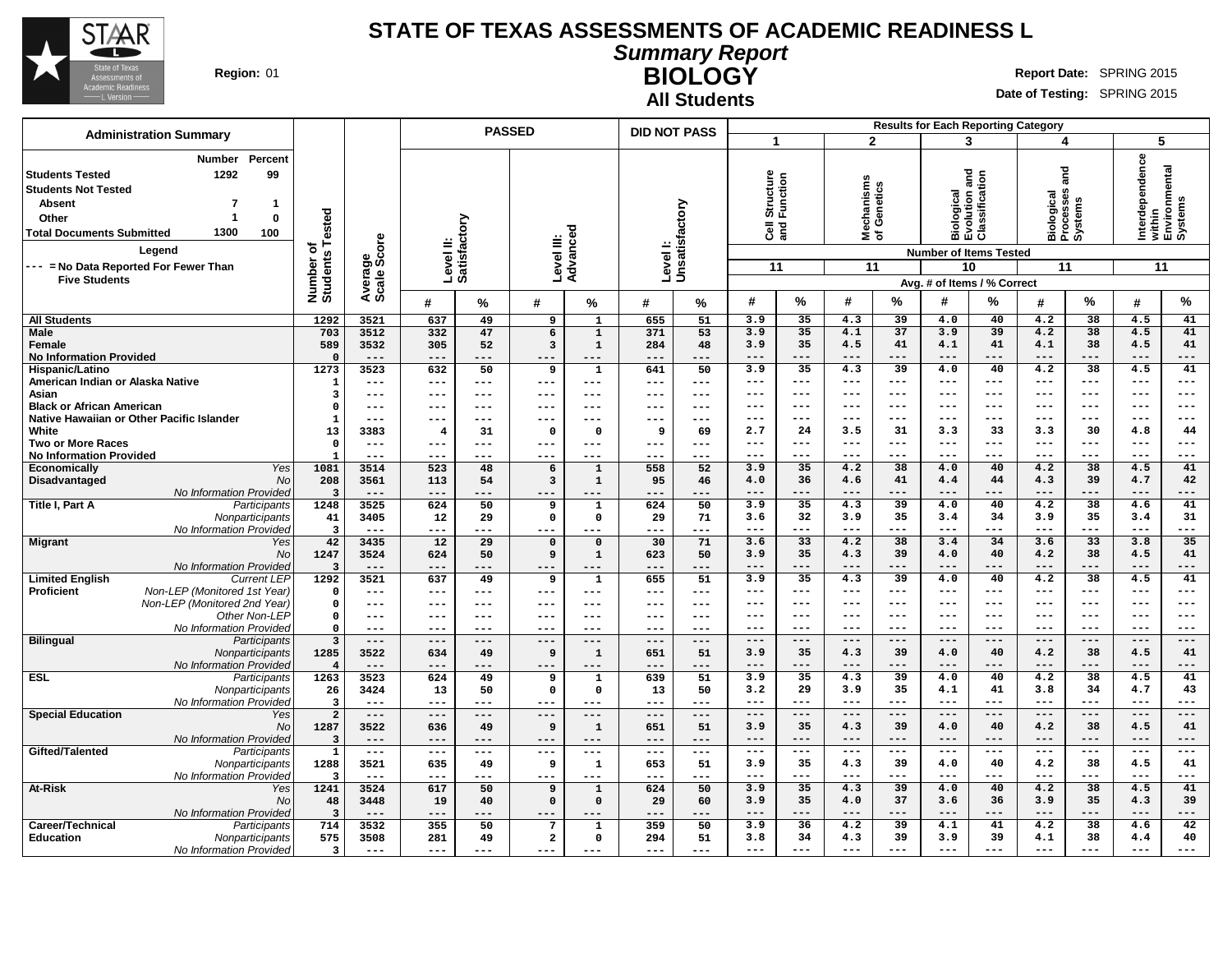

**Career/Technical** Participants **Education** Nonparticipants

No Information Provided

# **STATE OF TEXAS ASSESSMENTS OF ACADEMIC READINESS L**

**Summary Report**

**BIOLOGY** Region: 01 **Region:** 01 **Report** Date: SPRING 2015

**Date of Testing:** SPRING 2015

**Results for Each Reporting Category**

**4.2 38 4.5 41 4.3 43 4.4 40 4.9 45 3.9 36 4.5 41 4.0 40 4.3 39 4.6 42 --- --- --- --- --- --- --- --- --- ---**

**First-Time Tested Students**

| <b>Administration Summary</b>                                                                                                                                                                                                                                                          |                                                  |                                 |                            |                         | <b>PASSED</b>                                  |                                       | <b>DID NOT PASS</b>                             |                             |                                               |                                 |                                                                                                                                                                                                                                                                                                                                                                                                                                       |                               |                                                                   | <b>Results for Each Reporting Category</b>                   |                                                            |                                             |                                                             |                                 |
|----------------------------------------------------------------------------------------------------------------------------------------------------------------------------------------------------------------------------------------------------------------------------------------|--------------------------------------------------|---------------------------------|----------------------------|-------------------------|------------------------------------------------|---------------------------------------|-------------------------------------------------|-----------------------------|-----------------------------------------------|---------------------------------|---------------------------------------------------------------------------------------------------------------------------------------------------------------------------------------------------------------------------------------------------------------------------------------------------------------------------------------------------------------------------------------------------------------------------------------|-------------------------------|-------------------------------------------------------------------|--------------------------------------------------------------|------------------------------------------------------------|---------------------------------------------|-------------------------------------------------------------|---------------------------------|
|                                                                                                                                                                                                                                                                                        |                                                  |                                 |                            |                         |                                                |                                       |                                                 |                             |                                               |                                 | $\mathbf{2}$                                                                                                                                                                                                                                                                                                                                                                                                                          |                               |                                                                   | 3                                                            | 4                                                          |                                             | 5                                                           |                                 |
| Percent<br><b>Number</b><br>994<br>99<br><b>Students Tested</b><br><b>Students Not Tested</b><br><b>Absent</b><br>5<br>1<br>$\bf{0}$<br>$\bf{0}$<br>Other<br>999<br><b>Total Documents Submitted</b><br>100<br>Leaend<br>--- = No Data Reported For Fewer Than<br><b>Five Students</b> | ested<br>৳<br>Number<br>Students                 | Average<br>Scale Score          | Level II:<br>Satisfac      | factory                 | Level III:                                     | Advanced                              | Level I:<br>Unsatisfactory                      |                             | Structure<br>Function<br>$\overline{3}$<br>11 |                                 | lechanisms<br>f Genetics<br>울ㅎ<br>11                                                                                                                                                                                                                                                                                                                                                                                                  |                               | <b>and</b><br>Biological<br>Evolution and<br>Classification<br>10 | <b>Number of Items Tested</b><br>Avg. # of Items / % Correct | and<br>Biological<br>Processes<br>Systems<br>11            |                                             | Interdependence<br>within<br>Environmental<br>Systems<br>11 |                                 |
|                                                                                                                                                                                                                                                                                        |                                                  |                                 | #                          | %                       | #                                              | ℅                                     | #                                               | %                           | #                                             | $\%$                            | #                                                                                                                                                                                                                                                                                                                                                                                                                                     | $\%$                          | #                                                                 | %                                                            | #                                                          | %                                           | #                                                           | $\%$                            |
| <b>All Students</b>                                                                                                                                                                                                                                                                    | 994                                              | 3560                            | 550                        | 55                      | $\overline{9}$                                 | $\mathbf{1}$                          | 444                                             | 45                          | 4.1                                           | 37                              | 4.5                                                                                                                                                                                                                                                                                                                                                                                                                                   | 41                            | 4.2                                                               | 42                                                           | 4.4                                                        | 40                                          | 4.8                                                         | 43                              |
| <b>Male</b><br>Female<br><b>No Information Provided</b>                                                                                                                                                                                                                                | 520<br>474<br>$\Omega$                           | 3557<br>3563<br>$---$           | 282<br>268<br>$---$        | 54<br>57<br>---         | 6<br>3<br>$---$                                | $\mathbf 1$<br>$\mathbf{1}$<br>---    | 238<br>206<br>---                               | 46<br>43<br>---             | 4.2<br>4.0<br>$---$                           | 38<br>36<br>---                 | 4.3<br>4.7<br>$---$                                                                                                                                                                                                                                                                                                                                                                                                                   | 40<br>43<br>---               | 4.1<br>4.3<br>$---$                                               | 41<br>43<br>---                                              | 4.4<br>4.3<br>$---$                                        | 40<br>39<br>---                             | 4.8<br>4.7<br>$---$                                         | 44<br>43<br>---                 |
| Hispanic/Latino<br>American Indian or Alaska Native<br>Asian                                                                                                                                                                                                                           | 981<br>$\mathbf{1}$<br>$\Omega$                  | 3563<br>$---$<br>$---$          | 547<br>---                 | 56<br>---               | 9<br>$---$                                     | $\mathbf{1}$<br>---                   | 434<br>$---$<br>$---$                           | 44<br>$---$<br>---          | 4.1<br>$---$<br>$---$                         | $\overline{37}$<br>$---$<br>--- | 4.5<br>$---$<br>$- - -$                                                                                                                                                                                                                                                                                                                                                                                                               | 41<br>$---$<br>$---$          | $\overline{4.2}$<br>$\frac{1}{2}$<br>$- - -$                      | 42<br>$---$<br>$---$                                         | 4.4<br>$---$<br>$---$                                      | 40<br>$---$<br>$---$                        | 4.8<br>$---$<br>$---$                                       | $\overline{43}$<br>---<br>$---$ |
| <b>Black or African American</b><br>Native Hawaiian or Other Pacific Islander                                                                                                                                                                                                          | $\Omega$                                         | $---$<br>---                    | ---<br>---<br>---          | ---<br>$---$<br>---     | $---$<br>$---$<br>$---$                        | ---<br>---<br>---                     | $---$<br>---                                    | $---$<br>---                | ---<br>$---$                                  | $---$<br>$-- -$                 | $---$<br>$- - -$                                                                                                                                                                                                                                                                                                                                                                                                                      | ---<br>$- - -$                | $---$<br>$- - -$                                                  | ---<br>$---$                                                 | $---$<br>$---$                                             | ---<br>$- - -$                              | $---$<br>$---$                                              | ---<br>---                      |
| White<br><b>Two or More Races</b><br><b>No Information Provided</b>                                                                                                                                                                                                                    | 10<br>$\Omega$<br>$\mathbf{1}$                   | 3392<br>$---$<br>$---$          | 3<br>---<br>---            | 30<br>---<br>---        | $\Omega$<br>$---$<br>$- - -$                   | $\Omega$<br>---<br>---                | $7\phantom{.0}$<br>$\qquad \qquad - -$<br>$---$ | 70<br>$---$<br>$---$        | 2.5<br>$---$<br>$---$                         | 23<br>$---$<br>---              | 3.7<br>$---$<br>$--$                                                                                                                                                                                                                                                                                                                                                                                                                  | 34<br>$---$<br>---            | 2.8<br>$--$<br>$-- -$                                             | 28<br>$---$<br>---                                           | 3.8<br>$\qquad \qquad - -$<br>$---$                        | 35<br>$--$<br>---                           | 5.1<br>$\qquad \qquad - -$<br>$---$                         | 46<br>$---$<br>---              |
| Yes<br><b>Economically</b><br>Disadvantaged<br><b>No</b><br>No Information Provided                                                                                                                                                                                                    | 830<br>161<br>$\overline{3}$                     | 3551<br>3613<br>$- - -$         | 448<br>101<br>$- - -$      | 54<br>63<br>---         | 6<br>$\overline{\mathbf{3}}$<br>$- - -$        | $\mathbf{1}$<br>$\overline{a}$<br>--- | 382<br>60<br>---                                | 46<br>37<br>---             | 4.0<br>4.2<br>$---$                           | 37<br>38<br>$---$               | 4.5<br>4.8<br>$---$                                                                                                                                                                                                                                                                                                                                                                                                                   | 41<br>44<br>---               | 4.1<br>4.6<br>$- - -$                                             | 41<br>46<br>---                                              | 4.3<br>4.6<br>$---$                                        | 39<br>42<br>---                             | 4.7<br>5.0<br>$---$                                         | 43<br>46<br>---                 |
| Title I, Part A<br>Participants<br>Nonparticipants<br>No Information Provideo                                                                                                                                                                                                          | 960<br>31<br>$\overline{\mathbf{3}}$             | 3564<br>3444<br>$---$           | 537<br>12<br>$---$         | 56<br>39<br>---         | 9<br>$\mathbf{0}$<br>$- - -$                   | $\mathbf{1}$<br>$\mathbf 0$<br>---    | 423<br>19<br>---                                | 44<br>61<br>$---$           | 4.1<br>3.5<br>$---$                           | 37<br>32<br>$---$               | 4.5<br>4.1<br>$- - -$                                                                                                                                                                                                                                                                                                                                                                                                                 | 41<br>37<br>---               | 4.2<br>3.7<br>$---$                                               | 42<br>37<br>---                                              | 4.4<br>4.2<br>$\qquad \qquad - -$                          | 40<br>38<br>---                             | 4.8<br>3.5<br>$\qquad \qquad - -$                           | 44<br>32<br>---                 |
| <b>Migrant</b><br>Yes<br>No<br>No Information Provided                                                                                                                                                                                                                                 | 31<br>960<br>3                                   | 3445<br>3564<br>$---$           | 9<br>540<br>$---$          | 29<br>56<br>---         | $\mathbf 0$<br>9<br>$---$                      | $\mathbf 0$<br>$\mathbf{1}$<br>---    | 22<br>420<br>$---$                              | 71<br>44<br>$---$           | 3.5<br>4.1<br>$---$                           | 32<br>37<br>---                 | 4.5<br>4.5<br>$---$                                                                                                                                                                                                                                                                                                                                                                                                                   | 41<br>41<br>---               | 3.4<br>4.2<br>$---$                                               | 34<br>42<br>---                                              | 3.8<br>4.4<br>$---$                                        | 34<br>40<br>---                             | 3.8<br>4.8<br>$---$                                         | 34<br>44<br>---                 |
| <b>Limited English</b><br><b>Current LEP</b><br><b>Proficient</b><br>Non-LEP (Monitored 1st Year)<br>Non-LEP (Monitored 2nd Year)<br>Other Non-LEP                                                                                                                                     | 994<br>$\Omega$<br>$\mathbf{0}$<br>$\mathbf{0}$  | 3560<br>$---$<br>$---$<br>$---$ | 550<br>$---$<br>---<br>--- | 55<br>---<br>---<br>--- | 9<br>$\qquad \qquad - -$<br>$- - -$<br>$- - -$ | 1<br>---<br>---<br>---                | 444<br>$---$<br>$---$<br>$- - -$                | 45<br>$---$<br>$---$<br>--- | 4.1<br>$\qquad \qquad - -$<br>$---$<br>$---$  | 37<br>$---$<br>$---$<br>$---$   | 4.5<br>$---$<br>$---$<br>$---$                                                                                                                                                                                                                                                                                                                                                                                                        | 41<br>$---$<br>$---$<br>$---$ | 4.2<br>$\sim$ $\sim$ $\sim$<br>$---$<br>$---$                     | 42<br>---<br>---<br>$---$                                    | 4.4<br>$\qquad \qquad - -$<br>$\qquad \qquad - -$<br>$---$ | 40<br>$\qquad \qquad - -$<br>$---$<br>$---$ | 4.8<br>$\qquad \qquad - -$<br>$\qquad \qquad - -$<br>$---$  | 43<br>---<br>---<br>---         |
| No Information Provided<br><b>Bilingual</b><br>Participants                                                                                                                                                                                                                            | $\Omega$<br>$\mathbf{1}$                         | ---<br>$---$                    | ---<br>$---$               | ---<br>---              | $---$<br>$---$                                 | ---<br>---                            | ---<br>$---$                                    | ---<br>$---$                | $---$<br>$---$                                | ---<br>$---$                    | $- - -$<br>$---$                                                                                                                                                                                                                                                                                                                                                                                                                      | $---$<br>$---$                | $- - -$<br>$---$                                                  | $---$<br>$---$                                               | $\qquad \qquad - -$<br>$---$                               | $---$<br>$---$                              | $\qquad \qquad - -$<br>$---$                                | ---<br>---                      |
| Nonparticipants<br>No Information Provideo                                                                                                                                                                                                                                             | 989<br>$\overline{\mathbf{4}}$                   | 3561<br>$---$                   | 548<br>$---$               | 55<br>---               | 9<br>$---$                                     | $\mathbf{1}$<br>---                   | 441<br>---                                      | 45<br>$---$                 | 4.1<br>$---$                                  | 37<br>$---$                     | 4.5<br>$---$                                                                                                                                                                                                                                                                                                                                                                                                                          | 41<br>---                     | 4.2<br>$---$                                                      | 42<br>---                                                    | 4.4<br>$---$                                               | 40<br>---                                   | 4.8<br>$---$                                                | 43<br>---                       |
| <b>ESL</b><br>Participants<br>Nonparticipants<br>No Information Provided                                                                                                                                                                                                               | 969<br>22<br>$\overline{\mathbf{3}}$             | 3564<br>3397<br>$\frac{1}{2}$   | 540<br>10<br>$---$         | 56<br>45<br>---         | 9<br>$\mathbf 0$<br>$\qquad \qquad - -$        | ${\bf 1}$<br>$\mathbf{o}$<br>---      | 429<br>12<br>---                                | 44<br>55<br>$---$           | 4.1<br>3.0<br>$---$                           | $\overline{37}$<br>28<br>$---$  | 4.5<br>4.0<br>$- - -$                                                                                                                                                                                                                                                                                                                                                                                                                 | 41<br>37<br>$---$             | 4.2<br>4.0<br>$- - -$                                             | 42<br>40<br>$- - -$                                          | 4.4<br>3.7<br>$\frac{1}{2}$                                | 40<br>33<br>$---$                           | 4.8<br>4.5<br>$\frac{1}{2}$                                 | 43<br>41<br>---                 |
| <b>Special Education</b><br>Yes<br><b>No</b><br>No Information Provided                                                                                                                                                                                                                | $\overline{1}$<br>990<br>$\overline{\mathbf{3}}$ | $---$<br>3561<br>$---$          | $---$<br>549<br>$---$      | ---<br>55<br>---        | $---$<br>9<br>$---$                            | ---<br>$\mathbf{1}$<br>---            | $---$<br>441<br>$- - -$                         | $---$<br>45<br>$---$        | $- - -$<br>4.1<br>$---$                       | $---$<br>37<br>$---$            | $\frac{1}{1-\frac{1}{1-\frac{1}{1-\frac{1}{1-\frac{1}{1-\frac{1}{1-\frac{1}{1-\frac{1}{1-\frac{1}{1-\frac{1}{1-\frac{1}{1-\frac{1}{1-\frac{1}{1-\frac{1}{1-\frac{1}{1-\frac{1}{1-\frac{1}{1-\frac{1}{1-\frac{1}{1-\frac{1}{1-\frac{1}{1-\frac{1}{1-\frac{1}{1-\frac{1}{1-\frac{1}{1-\frac{1}{1-\frac{1}{1-\frac{1}{1-\frac{1}{1-\frac{1}{1-\frac{1}{1-\frac{1}{1-\frac{1}{1-\frac{1}{1-\frac{1}{1-\frac{1}{1-\frac{1$<br>4.5<br>$---$ | $---$<br>41<br>$---$          | $\frac{1}{2}$<br>4.2<br>$---$                                     | $---$<br>42<br>$---$                                         | $\frac{1}{2}$<br>4.4<br>$---$                              | $---$<br>40<br>$---$                        | $\frac{1}{2}$<br>4.8<br>$---$                               | ---<br>43<br>---                |
| Gifted/Talented<br>Participants<br>Nonparticipants<br>No Information Provideo                                                                                                                                                                                                          | $\overline{1}$<br>990<br>3                       | $---$<br>3560<br>$- - -$        | $---$<br>548<br>$- - -$    | ---<br>55<br>---        | $---$<br>9<br>$- - -$                          | ---<br>$\mathbf{1}$<br>---            | $---$<br>442<br>$---$                           | $---$<br>45<br>$---$        | $--$<br>4.1<br>$\qquad \qquad - -$            | $---$<br>37<br>---              | $--$<br>4.5<br>$---$                                                                                                                                                                                                                                                                                                                                                                                                                  | $---$<br>41<br>---            | $---$<br>4.2<br>$---$                                             | $---$<br>42<br>---                                           | $---$<br>4.4<br>$\qquad \qquad - -$                        | $---$<br>40<br>---                          | $---$<br>4.8<br>$\qquad \qquad - -$                         | $--$<br>43<br>---               |
| At-Risk<br>Yes<br>No<br>No Information Provided                                                                                                                                                                                                                                        | 956<br>35<br>3                                   | 3564<br>3462<br>$---$           | 534<br>15<br>$---$         | 56<br>43<br>---         | 9<br>$\mathbf{o}$<br>$---$                     | $\mathbf{1}$<br>$\Omega$<br>---       | 422<br>20<br>$---$                              | 44<br>57<br>$---$           | 4.1<br>4.0<br>$---$                           | $\overline{37}$<br>36<br>---    | 4.5<br>4.1<br>$---$                                                                                                                                                                                                                                                                                                                                                                                                                   | 41<br>38<br>---               | 4.2<br>3.7<br>$---$                                               | 42<br>37<br>---                                              | 4.4<br>3.9<br>$---$                                        | 40<br>36<br>---                             | 4.8<br>4.7<br>$---$                                         | 43<br>43<br>---                 |

**529 3583 308 58 7 1 221 42 462 3535 241 52 2 0 221 48 3 --- --- --- --- --- --- ---**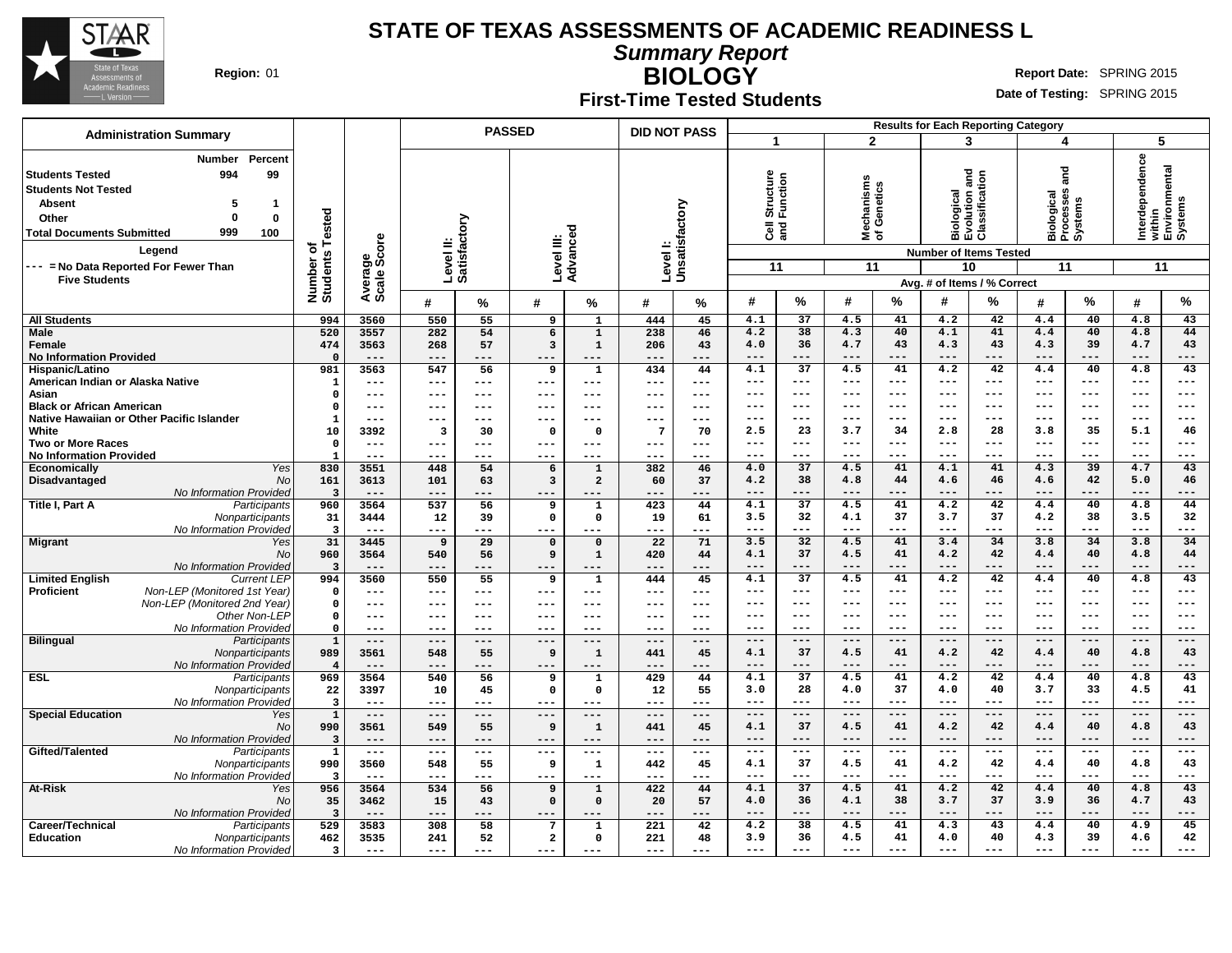

**Summary Report BIOLOGY Region:** 01 **RIGHT REPORT IN REPORT IN REPORT OF A REPORT OF REPORT OF REPORT OF REPORT OF REPORT OF REPORT OF REPORT OF REPORT OF REPORT OF REPORT OF REPORT OF REPORT OF REPORT OF REPORT OF REPORT OF REPORT OF REPORT OF** 

**Date of Testing:** SPRING 2015

**Retested Students**

|                                                                                                                                                                                                                                                                                                                          |                                      |                                |                                | <b>PASSED</b>   |                        |                   | <b>DID NOT PASS</b>     |                              |                                               |                          |                                          |                 |                                                              | <b>Results for Each Reporting Category</b>                   |                                                 |                        |                                                             |                 |
|--------------------------------------------------------------------------------------------------------------------------------------------------------------------------------------------------------------------------------------------------------------------------------------------------------------------------|--------------------------------------|--------------------------------|--------------------------------|-----------------|------------------------|-------------------|-------------------------|------------------------------|-----------------------------------------------|--------------------------|------------------------------------------|-----------------|--------------------------------------------------------------|--------------------------------------------------------------|-------------------------------------------------|------------------------|-------------------------------------------------------------|-----------------|
| <b>Administration Summary</b>                                                                                                                                                                                                                                                                                            |                                      |                                |                                |                 |                        |                   |                         |                              | $\overline{\mathbf{1}}$                       |                          | $\mathbf{2}$                             |                 | 3                                                            |                                                              | 4                                               |                        | 5                                                           |                 |
| <b>Number</b><br>Percent<br>298<br><b>Students Tested</b><br>99<br><b>Students Not Tested</b><br>$\overline{2}$<br><b>Absent</b><br>$\mathbf{1}$<br>$\overline{1}$<br>$\mathbf{0}$<br>Other<br>301<br><b>Total Documents Submitted</b><br>100<br>Legend<br>--- = No Data Reported For Fewer Than<br><b>Five Students</b> | Tested<br>৳<br>Number of<br>Students | ige<br>Score<br>Avera<br>Scale | Level II:<br>Satisfactory      |                 | Level III:             | Advanced          |                         | Level I:<br>Unsatisfactory   | Structure<br>Function<br>$\overline{3}$<br>11 |                          | echanisms<br>Genetics<br>မွ<br>≊້⊼<br>11 |                 | <b>Biological<br/>Evolution and<br/>Classification</b><br>10 | <b>Number of Items Tested</b><br>Avg. # of Items / % Correct | and<br>Biological<br>Processes<br>Systems<br>11 |                        | Interdependence<br>within<br>Environmental<br>Systems<br>11 |                 |
|                                                                                                                                                                                                                                                                                                                          |                                      |                                | #                              | $\%$            | #                      | %                 | #                       | %                            | #                                             | %                        | #                                        | $\%$            | #                                                            | %                                                            | #                                               | %                      | #                                                           | %               |
| <b>All Students</b>                                                                                                                                                                                                                                                                                                      | 298                                  | 3391                           | 87                             | 29              | $\mathsf{o}\,$         | 0                 | 211                     | 71                           | 3.2                                           | 29                       | 3.5                                      | 32              | 3.5                                                          | 35                                                           | 3.6                                             | 33                     | 3.7                                                         | 34              |
| <b>Male</b>                                                                                                                                                                                                                                                                                                              | $\frac{183}{ }$                      | 3383                           | 50                             | 27              | $\overline{0}$         | $\mathbf 0$       | 133                     | 73                           | 3.1                                           | 28                       | 3.5                                      | 31              | 3.5                                                          | 35                                                           | 3.7                                             | 33                     | 3.7                                                         | 33              |
| Female                                                                                                                                                                                                                                                                                                                   | 115                                  | 3403                           | 37                             | 32              | $\Omega$               | $\Omega$          | 78                      | 68                           | 3.5                                           | 32                       | 3.6                                      | 33              | 3.5                                                          | 35                                                           | 3.5                                             | 32                     | 3.7                                                         | 34              |
| <b>No Information Provided</b><br>Hispanic/Latino                                                                                                                                                                                                                                                                        | $\mathbf{0}$<br>292                  | $---$<br>3391                  | ---<br>85                      | ---<br>29       | ---<br>$\mathbf 0$     | ---<br>0          | ---<br>207              | ---<br>71                    | $---$<br>3.2                                  | $---$<br>$\overline{29}$ | $---$<br>3.5                             | ---<br>32       | $-- -$<br>3.5                                                | $---$<br>35                                                  | $---$<br>3.6                                    | ---<br>$\overline{33}$ | $---$<br>3.7                                                | ---<br>34       |
| American Indian or Alaska Native                                                                                                                                                                                                                                                                                         | $\mathbf 0$                          | $---$                          | ---                            | ---             | $---$                  | $---$             | $---$                   | $\qquad \qquad - -$          | $---$                                         | $---$                    | $---$                                    | $---$           | $---$                                                        | $---$                                                        | $---$                                           | $---$                  | $---$                                                       | ---             |
| Asian                                                                                                                                                                                                                                                                                                                    | $\overline{\mathbf{3}}$              | $---$                          | ---                            | ---             | $---$                  | ---               | ---                     | $\frac{1}{2}$                | $---$                                         | $---$                    | $---$                                    | $---$           | $---$                                                        | $---$                                                        | $---$                                           | $---$                  | $---$                                                       | $---$           |
| <b>Black or African American</b>                                                                                                                                                                                                                                                                                         | 0                                    | $--$                           | ---                            | ---             | ---                    | ---               | ---                     | ---                          | ---                                           | $---$                    | $- - -$                                  | ---             | $- - -$                                                      | ---                                                          | $---$                                           | $- - -$                | $---$                                                       | $---$           |
| Native Hawaiian or Other Pacific Islander                                                                                                                                                                                                                                                                                | $\mathbf 0$                          | $---$                          | ---                            | ---             | $---$                  | ---               | ---                     | $\qquad \qquad - -$          | $- - -$                                       | $---$                    | $- - -$                                  | ---             | $- - -$                                                      | $---$                                                        | $---$                                           | $---$                  | $---$                                                       | $--$            |
| White                                                                                                                                                                                                                                                                                                                    | 3                                    | $---$                          | ---                            | ---             | $---$                  | ---               | ---                     | $---$                        | $---$                                         | $-- -$                   | $- - -$                                  | ---             | $- - -$                                                      | $---$                                                        | $---$                                           | $---$                  | $---$                                                       | $---$           |
| <b>Two or More Races</b>                                                                                                                                                                                                                                                                                                 | $\mathbf{o}$<br>$\Omega$             | $---$<br>$- - -$               | ---<br>---                     | ---<br>---      | $---$<br>$- - -$       | $---$<br>$- - -$  | $---$<br>---            | $---$<br>$---$               | $---$<br>$---$                                | $---$<br>$-- -$          | $- - -$<br>$- - -$                       | ---<br>---      | $- - -$<br>$- - -$                                           | ---<br>$---$                                                 | $---$<br>$---$                                  | $---$<br>$---$         | $---$<br>$---$                                              | $---$<br>---    |
| <b>No Information Provided</b><br>Yes<br>Economically                                                                                                                                                                                                                                                                    | 251                                  | 3392                           | 75                             | 30              | $\mathbf 0$            | $\mathbf 0$       | 176                     | 70                           | 3.2                                           | $\overline{29}$          | 3.5                                      | 32              | 3.5                                                          | 35                                                           | 3.6                                             | 33                     | 3.7                                                         | 34              |
| Disadvantaged<br>N <sub>O</sub>                                                                                                                                                                                                                                                                                          | 47                                   | 3382                           | 12                             | 26              | $\mathbf 0$            | $\mathbf 0$       | 35                      | 74                           | 3.3                                           | 30                       | 3.6                                      | 33              | 3.6                                                          | 36                                                           | 3.4                                             | 31                     | 3.5                                                         | 32              |
| No Information Provided                                                                                                                                                                                                                                                                                                  | $\mathbf{0}$                         | $- - -$                        | ---                            | ---             | $---$                  |                   | ---                     | ---                          | $---$                                         | $---$                    | $- - -$                                  | $---$           | $- - -$                                                      | $---$                                                        | $---$                                           | ---                    | $---$                                                       | ---             |
| Title I, Part A<br>Participants                                                                                                                                                                                                                                                                                          | 288                                  | 3394                           | 87                             | 30              | $\mathbf 0$            | 0                 | 201                     | 70                           | 3.2                                           | 29                       | 3.5                                      | 32              | 3.5                                                          | 35                                                           | 3.6                                             | 33                     | 3.7                                                         | 34              |
| Nonparticipants                                                                                                                                                                                                                                                                                                          | 10                                   | 3284                           | $\mathsf{o}$                   | 0               | $\mathsf{o}$           | 0                 | 10                      | 100                          | 3.6                                           | 33                       | 3.2                                      | 29              | 2.4                                                          | 24                                                           | 2.8                                             | 25                     | 3.0                                                         | 27              |
| No Information Provided                                                                                                                                                                                                                                                                                                  | $\mathbf 0$<br>11                    | $---$<br>3407                  | ---<br>$\overline{\mathbf{3}}$ | ---<br>27       | $- - -$<br>$\mathbf 0$ | $---$<br>$\Omega$ | $---$<br>$\overline{8}$ | $- - -$<br>73                | $---$<br>3.9                                  | $---$<br>36              | $---$<br>3.4                             | $---$<br>31     | $- - -$<br>3.5                                               | $---$<br>35                                                  | $- - -$<br>3.3                                  | ---<br>$\overline{30}$ | $\frac{1}{2}$<br>3.9                                        | ---<br>36       |
| <b>Migrant</b><br>Yes<br>N <sub>O</sub>                                                                                                                                                                                                                                                                                  | 287                                  | 3390                           | 84                             | 29              | $\mathbf 0$            | $\mathbf 0$       | 203                     | 71                           | 3.2                                           | 29                       | 3.5                                      | 32              | 3.5                                                          | 35                                                           | 3.6                                             | 33                     | 3.7                                                         | 34              |
| No Information Provided                                                                                                                                                                                                                                                                                                  | $\mathbf 0$                          | $---$                          | ---                            | ---             | $---$                  | $--$              | ---                     | ---                          | $---$                                         | $---$                    | $---$                                    | $---$           | $---$                                                        | $---$                                                        | $---$                                           | ---                    | $---$                                                       | ---             |
| <b>Limited English</b><br><b>Current LEP</b>                                                                                                                                                                                                                                                                             | 298                                  | 3391                           | 87                             | 29              | $\mathbf 0$            | $\mathbf 0$       | 211                     | 71                           | 3.2                                           | $\overline{29}$          | 3.5                                      | $\overline{32}$ | 3.5                                                          | 35                                                           | 3.6                                             | $\overline{33}$        | 3.7                                                         | 34              |
| Non-LEP (Monitored 1st Year)<br>Proficient                                                                                                                                                                                                                                                                               | $\mathbf 0$                          | $---$                          | ---                            | ---             | $---$                  | $---$             | $---$                   | $---$                        | $---$                                         | $---$                    | $--$                                     | ---             | $--$                                                         | $--$                                                         | $--$                                            | ---                    | $---$                                                       | ---             |
| Non-LEP (Monitored 2nd Year)                                                                                                                                                                                                                                                                                             | $\mathbf 0$                          | $---$                          | ---                            | ---             | $- - -$                | $---$             | $---$                   | $---$                        | ---                                           | $---$                    | $--$                                     | ---             | $--$                                                         | $--$                                                         | $--$                                            | ---                    | $---$                                                       | ---             |
| Other Non-LEP                                                                                                                                                                                                                                                                                                            | $\mathsf{o}\,$<br>$\mathbf 0$        | $---$<br>$---$                 | $---$<br>---                   | ---<br>---      | $---$<br>$\frac{1}{2}$ | $---$<br>$---$    | $---$<br>$---$          | $---$<br>$---$               | ---<br>---                                    | $---$<br>$---$           | $--$<br>$---$                            | ---<br>$---$    | ---<br>$--$                                                  | ---<br>$---$                                                 | ---<br>$---$                                    | ---<br>---             | $---$<br>$---$                                              | ---<br>---      |
| No Information Provided<br><b>Bilingual</b><br>Participants                                                                                                                                                                                                                                                              | $\overline{a}$                       | $---$                          | $---$                          | ---             | $---$                  | $---$             | $---$                   | $---$                        | $--$                                          | $---$                    | $- - -$                                  | ---             | $- - -$                                                      | $---$                                                        | $---$                                           | $---$                  | $---$                                                       | $---$           |
| Nonparticipants                                                                                                                                                                                                                                                                                                          | 296                                  | 3390                           | 86                             | 29              | $\mathbf 0$            | $\Omega$          | 210                     | 71                           | 3.2                                           | 29                       | 3.5                                      | 32              | 3.5                                                          | 35                                                           | 3.6                                             | 33                     | 3.7                                                         | 34              |
| No Information Provided                                                                                                                                                                                                                                                                                                  | $\mathbf{0}$                         | $---$                          | ---                            | ---             | $---$                  | $---$             | ---                     | ---                          | $---$                                         | $---$                    | $---$                                    | $---$           | $---$                                                        | $---$                                                        | $---$                                           | ---                    | $---$                                                       | ---             |
| <b>ESL</b><br>Participants                                                                                                                                                                                                                                                                                               | 294                                  | 3388                           | 84                             | $\overline{29}$ | $\mathbf 0$            | $\mathbf{o}$      | 210                     | 71                           | $\overline{3.2}$                              | $\overline{29}$          | 3.5                                      | 32              | 3.5                                                          | 35                                                           | 3.6                                             | 33                     | 3.7                                                         | $\overline{33}$ |
| Nonparticipants                                                                                                                                                                                                                                                                                                          | $\overline{\mathbf{4}}$              | $---$                          | $---$                          | ---             | $\qquad \qquad - -$    | $---$             | $---$                   | $\qquad \qquad - -$          | $---$<br>$- - -$                              | $---$<br>$- - -$         | $- - -$<br>$- - -$                       | ---<br>---      | $- - -$<br>$- - -$                                           | $---$<br>---                                                 | $-- -$<br>$---$                                 | $---$<br>---           | $---$<br>$---$                                              | ---<br>---      |
| No Information Provided<br><b>Special Education</b><br>Yes                                                                                                                                                                                                                                                               | $\mathbf{o}$<br>$\mathbf{1}$         | $---$<br>$---$                 | ---<br>$---$                   | ---<br>---      | $---$<br>$---$         | $--$<br>$---$     | ---<br>---              | $\qquad \qquad - -$<br>$---$ | $---$                                         | $---$                    | $- - -$                                  | $---$           | $- - -$                                                      | $---$                                                        | $---$                                           | $---$                  | $---$                                                       | $---$           |
| No                                                                                                                                                                                                                                                                                                                       | 297                                  | 3391                           | 87                             | 29              | $\Omega$               | $\Omega$          | 210                     | 71                           | 3.2                                           | 30                       | 3.5                                      | 32              | 3.5                                                          | 35                                                           | 3.6                                             | 33                     | 3.7                                                         | 34              |
| No Information Provided                                                                                                                                                                                                                                                                                                  | $\mathbf 0$                          | $---$                          | ---                            | ---             | $---$                  | ---               | ---                     | ---                          | $---$                                         | $---$                    | $---$                                    | ---             | $-- -$                                                       | $---$                                                        | $---$                                           | ---                    | $---$                                                       | ---             |
| Gifted/Talented<br>Participants                                                                                                                                                                                                                                                                                          | $\mathsf{o}$                         | $\qquad \qquad - -$            | $---$                          | ---             | $- - -$                | $---$             | $---$                   | $\sim$ $\sim$ $\sim$         | $\frac{1}{2}$                                 | $---$                    | $\qquad \qquad - -$                      | $---$           | $\frac{1}{2}$                                                | $---$                                                        | $- -$                                           | $---$                  | $\qquad \qquad - -$                                         | $---$           |
| Nonparticipants                                                                                                                                                                                                                                                                                                          | 298                                  | 3391                           | 87                             | 29              | $\mathbf 0$            | 0                 | 211                     | 71                           | 3.2                                           | 29                       | 3.5                                      | 32              | 3.5                                                          | 35                                                           | 3.6                                             | 33                     | 3.7                                                         | 34              |
| No Information Provided                                                                                                                                                                                                                                                                                                  | $\mathbf 0$                          | $---$                          | ---                            | ---             | $---$                  | $---$             | ---                     | $--$                         | $- - -$                                       | $--$                     | $---$                                    | $---$           | $---$                                                        | $---$                                                        | $---$                                           | ---                    | $---$                                                       | ---             |
| <b>At-Risk</b><br>Yes                                                                                                                                                                                                                                                                                                    | 285                                  | 3390                           | 83                             | 29              | $\mathbf 0$            | $\mathbf 0$       | 202                     | 71                           | 3.2<br>3.7                                    | 29<br>34                 | 3.5<br>3.8                               | 32<br>34        | 3.5<br>3.6                                                   | 35<br>36                                                     | 3.6<br>3.8                                      | 33<br>34               | 3.7<br>3.2                                                  | 34<br>29        |
| No<br>No Information Provided                                                                                                                                                                                                                                                                                            | 13<br>$\mathbf{0}$                   | 3412<br>$---$                  | $\overline{4}$<br>---          | 31<br>---       | $\mathbf 0$<br>$---$   | $\Omega$<br>---   | 9<br>---                | 69<br>---                    | $---$                                         | $---$                    | $---$                                    | ---             | $---$                                                        | $---$                                                        | $---$                                           | ---                    | $---$                                                       | ---             |
| Career/Technical<br>Participants                                                                                                                                                                                                                                                                                         | 185                                  | 3387                           | 47                             | 25              | $\mathbf 0$            | $\Omega$          | 138                     | 75                           | 3.2                                           | 29                       | 3.4                                      | 31              | 3.5                                                          | 35                                                           | 3.6                                             | 32                     | 3.7                                                         | 34              |
| <b>Education</b><br>Nonparticipants                                                                                                                                                                                                                                                                                      | 113                                  | 3397                           | 40                             | 35              | $\mathsf{o}\,$         | 0                 | 73                      | 65                           | 3.3                                           | 30                       | 3.6                                      | 33              | 3.5                                                          | 35                                                           | 3.7                                             | 33                     | 3.7                                                         | 33              |
| No Information Provided                                                                                                                                                                                                                                                                                                  | $\mathbf{o}$                         | $\frac{1}{2}$                  | ---                            | ---             | $---$                  |                   | ---                     | $---$                        | $- - -$                                       | $- - -$                  | $- - -$                                  | ---             | $---$                                                        | $- - -$                                                      | $- - -$                                         | ---                    | $- - -$                                                     | ---             |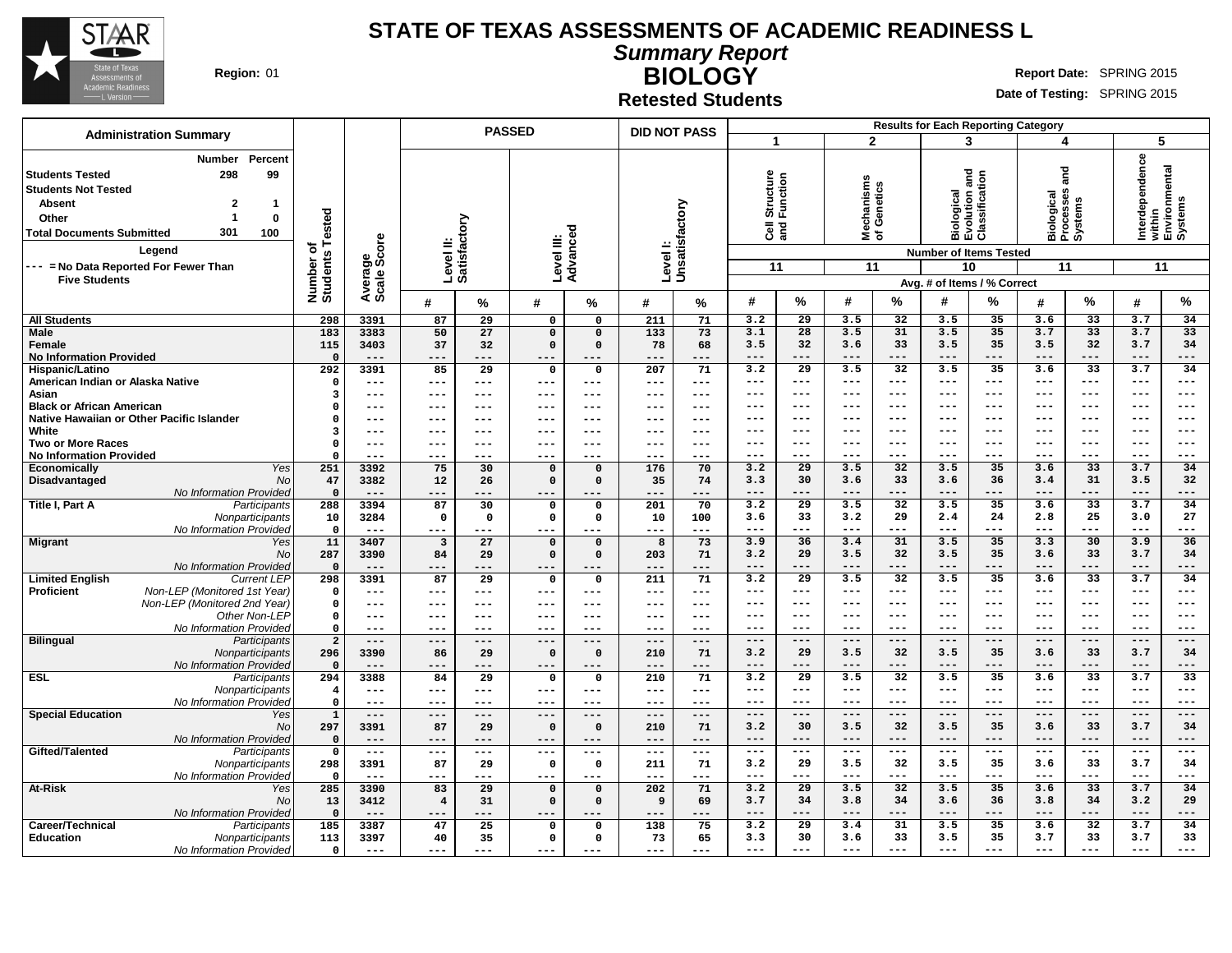

**Summary Report U.S. HISTORY Region:** 01 **Report Date: SPRING 2015 Report** Date: SPRING 2015

**All Students**

|                                                                                                                                                                                     | <b>Administration Summary</b>                                                           |                                     |                        |                           |                 | <b>PASSED</b>           |                     | <b>DID NOT PASS</b>       |                        |                     |               |                                     |                     | <b>Results for Each Reporting Category</b>                                      |                                  |                                                            |                |
|-------------------------------------------------------------------------------------------------------------------------------------------------------------------------------------|-----------------------------------------------------------------------------------------|-------------------------------------|------------------------|---------------------------|-----------------|-------------------------|---------------------|---------------------------|------------------------|---------------------|---------------|-------------------------------------|---------------------|---------------------------------------------------------------------------------|----------------------------------|------------------------------------------------------------|----------------|
|                                                                                                                                                                                     |                                                                                         |                                     |                        |                           |                 |                         |                     |                           |                        | 1                   |               |                                     | $\overline{2}$      | 3                                                                               |                                  | 4                                                          |                |
| <b>Students Tested</b><br><b>Students Not Tested</b><br><b>Absent</b><br>Other<br><b>Total Documents Submitted</b><br>--- = No Data Reported For Fewer Than<br><b>Five Students</b> | Percent<br><b>Number</b><br>99<br>471<br>-1<br>$\mathbf 0$<br>0<br>475<br>100<br>Legend | Number of<br>Students Tested        | Average<br>Scale Score | Level II:<br>Satisfactory |                 | Level III:<br>Advanced  |                     | Levell:<br>Unsatisfactory |                        |                     | History<br>30 | and<br>Geography ;<br>Culture<br>12 |                     | overnment<br><b>Number of Items Tested</b><br>10<br>Avg. # of Items / % Correct | Government<br>and<br>Citizenship | Economics,<br>Science,<br>Technology,<br>and Society<br>16 |                |
|                                                                                                                                                                                     |                                                                                         |                                     |                        | #                         | %               | #                       | %                   | #                         | %                      | #                   | $\frac{0}{0}$ | #                                   | $\%$                | #                                                                               | %                                | #                                                          | $\%$           |
| <b>All Students</b>                                                                                                                                                                 |                                                                                         | 471                                 | 3556                   | 254                       | 54              | $5\overline{5}$         | $\overline{1}$      | 217                       | 46                     | 13.5                | 45            | 6.0                                 | 50                  | 3.4                                                                             | 34                               | 6.9                                                        | 43             |
| <b>Male</b>                                                                                                                                                                         |                                                                                         | 257                                 | 3580                   | 140                       | 54              | $5\overline{5}$         | $\overline{2}$      | 117                       | 46                     | 13.8                | 46            | 6.2                                 | 52                  | 3.4                                                                             | 34                               | 7.1                                                        | 44             |
| Female                                                                                                                                                                              |                                                                                         | 214                                 | 3527                   | 114                       | 53              | $\Omega$                | $\Omega$            | 100                       | 47                     | 13.1                | 44            | 5.7                                 | 48                  | 3.4                                                                             | 34                               | 6.6                                                        | 42             |
| <b>No Information Provided</b>                                                                                                                                                      |                                                                                         | $\Omega$                            | ---                    | $---$                     | ---             | ---                     |                     | $---$                     |                        | ---                 | ---           | ---                                 | ---                 | ---                                                                             | ---                              | ---                                                        | $---$          |
| Hispanic/Latino                                                                                                                                                                     |                                                                                         | 465                                 | 3557                   | $\overline{251}$          | 54              | 5                       | $\mathbf 1$         | 214                       | 46                     | 13.5                | 45            | 6.0                                 | 50                  | 3.4                                                                             | 34                               | 6.9                                                        | 43             |
| American Indian or Alaska Native                                                                                                                                                    |                                                                                         | $\Omega$                            | ---                    | $---$                     | ---             | $---$                   | $---$               | ---                       | $\frac{1}{2}$          | ---<br>---          | ---<br>---    | ---<br>---                          | ---<br>---          | ---<br>---                                                                      | ---<br>---                       | ---<br>---                                                 | $---$<br>$---$ |
| Asian<br><b>Black or African American</b>                                                                                                                                           |                                                                                         | $\overline{\mathbf{2}}$<br>$\Omega$ | ---<br>---             | $---$<br>$---$            | ---<br>---      | $---$<br>---            | ---<br>---          | ---<br>---                | $---$<br>$---$         | ---                 | ---           | ---                                 | ---                 | ---                                                                             | ---                              | ---                                                        | $---$          |
| Native Hawaiian or Other Pacific Islander                                                                                                                                           |                                                                                         | $\Omega$                            | ---                    | $--$                      | ---             | $--$                    | ---                 |                           | $- - -$                | ---                 | ---           | ---                                 | ---                 | ---                                                                             |                                  | ---                                                        | ---            |
| White                                                                                                                                                                               |                                                                                         | $\overline{4}$                      | ---                    | $---$                     | ---             | $--$                    | ---                 | ---                       | $---$                  | ---                 | ---           | ---                                 | ---                 | ---                                                                             | ---                              | ---                                                        | $---$          |
| <b>Two or More Races</b>                                                                                                                                                            |                                                                                         | $\Omega$                            | ---                    | $---$                     | ---             | ---                     | ---                 | ---                       | $- - -$                | $---$               | ---           | $---$                               | ---                 | ---                                                                             | ---                              | ---                                                        | $---$          |
| <b>No Information Provided</b>                                                                                                                                                      |                                                                                         | $\Omega$                            | ---                    | ---                       |                 | ---                     | ---                 | ---                       | ---                    | ---                 | ---           | ---                                 | ---                 | ---                                                                             | ---                              | ---                                                        | $---$          |
| <b>Economically</b>                                                                                                                                                                 | Yes                                                                                     | 392                                 | 3561                   | 212                       | 54              | $\overline{4}$          | $\mathbf{1}$        | 180                       | 46                     | 13.6                | 45            | 6.0                                 | 50                  | 3.4                                                                             | 34                               | 6.9                                                        | 43             |
| Disadvantaged                                                                                                                                                                       | <b>No</b>                                                                               | 79                                  | 3531                   | 42                        | 53              | $\mathbf 1$             | $\mathbf{1}$        | 37                        | 47                     | 13.2                | 44            | 6.1                                 | 51                  | 3.2                                                                             | 32                               | 6.7                                                        | 42             |
|                                                                                                                                                                                     | No Information Provided                                                                 | $\mathbf 0$                         | $---$                  | $---$                     | ---             | $---$                   | ---                 | ---                       | $---$                  | $---$               | ---           | $---$                               | ---                 | ---                                                                             | ---                              | ---                                                        | $---$          |
| Title I, Part A                                                                                                                                                                     | Participants<br>Nonparticipants                                                         | 462<br>9                            | 3559<br>3415           | 251                       | 54<br>33        | 5<br>$\mathbf 0$        | 1                   | 211                       | 46<br>67               | 13.6<br>11.2        | 45<br>37      | 6.0<br>5.2                          | 50<br>44            | 3.4<br>3.3                                                                      | 34<br>33                         | 6.9<br>6.2                                                 | 43<br>39       |
|                                                                                                                                                                                     | No Information Provided                                                                 | $\mathbf 0$                         | $\qquad \qquad -$      | 3<br>$---$                | ---             | ---                     | 0<br>---            | 6<br>---                  | $---$                  | $---$               | ---           | $---$                               | ---                 | ---                                                                             | ---                              | ---                                                        | $---$          |
| <b>Migrant</b>                                                                                                                                                                      | Yes                                                                                     | 18                                  | 3505                   | $\overline{9}$            | 50              | $\mathbf{o}$            | $\mathbf 0$         | 9                         | 50                     | 12.9                | 43            | 5.8                                 | 48                  | 3.2                                                                             | 32                               | 6.4                                                        | 40             |
|                                                                                                                                                                                     | <b>No</b>                                                                               | 453                                 | 3558                   | 245                       | 54              | 5                       | $\mathbf{1}$        | 208                       | 46                     | 13.5                | 45            | 6.0                                 | 50                  | 3.4                                                                             | 34                               | 6.9                                                        | 43             |
|                                                                                                                                                                                     | No Information Provided                                                                 | $\mathbf 0$                         | $---$                  | $---$                     | ---             | $---$                   |                     | $---$                     | $---$                  | $---$               | ---           | $---$                               | ---                 | ---                                                                             | ---                              | ---                                                        | $---$          |
| <b>Limited English</b>                                                                                                                                                              | <b>Current LEP</b>                                                                      | 471                                 | 3556                   | $\overline{254}$          | 54              | 5                       | $\mathbf{1}$        | $\overline{217}$          | 46                     | 13.5                | 45            | 6.0                                 | 50                  | 3.4                                                                             | 34                               | 6.9                                                        | 43             |
| Proficient                                                                                                                                                                          | Non-LEP (Monitored 1st Year)                                                            | $\Omega$                            | ---                    | $--$                      | ---             | $---$                   | $---$               | $---$                     | $\qquad \qquad - -$    | ---                 | ---           | ---                                 | ---                 | ---                                                                             | ---                              | ---                                                        | $---$          |
|                                                                                                                                                                                     | Non-LEP (Monitored 2nd Year)<br>Other Non-LEP                                           | $\Omega$<br>$\mathbf 0$             | ---<br>---             | $---$<br>$---$            | ---<br>---      | $---$<br>$- - -$        | $---$<br>$---$      | ---<br>---                | $---$<br>$\frac{1}{2}$ | ---<br>---          | ---<br>---    | ---<br>---                          | ---<br>---          | ---<br>---                                                                      | ---<br>---                       | ---<br>---                                                 | $---$<br>$---$ |
|                                                                                                                                                                                     | No Information Provided                                                                 | $\Omega$                            | ---                    | $---$                     | ---             | $---$                   | ---                 | ---                       | $--$                   | ---                 | ---           | ---                                 | ---                 | ---                                                                             | ---                              | ---                                                        | $---$          |
| <b>Bilingual</b>                                                                                                                                                                    | Participants                                                                            | $\Omega$                            | $---$                  | $---$                     | ---             | $---$                   | $---$               | $---$                     | $---$                  | $---$               | $---$         | $---$                               | ---                 | $---$                                                                           | ---                              | $---$                                                      | $---$          |
|                                                                                                                                                                                     | Nonparticipants                                                                         | 471                                 | 3556                   | 254                       | 54              | 5                       | $\mathbf 1$         | 217                       | 46                     | 13.5                | 45            | 6.0                                 | 50                  | 3.4                                                                             | 34                               | 6.9                                                        | 43             |
|                                                                                                                                                                                     | No Information Provided                                                                 | $\Omega$                            | $---$                  | $---$                     | ---             | $---$                   | $---$               | $---$                     | $---$                  | $---$               | ---           | $---$                               | ---                 | ---                                                                             | ---                              | ---                                                        | $---$          |
| <b>ESL</b>                                                                                                                                                                          | Participants                                                                            | 463                                 | 3555                   | 252                       | $\overline{54}$ | $\overline{\mathbf{3}}$ | $\mathbf{1}$        | 211                       | 46                     | 13.5                | 45            | 6.0                                 | 50                  | 3.4                                                                             | 34                               | 6.9                                                        | 43             |
|                                                                                                                                                                                     | Nonparticipants                                                                         | 8                                   | 3642                   | $\overline{a}$            | 25              | $\overline{\mathbf{2}}$ | 25                  | 6                         | 75                     | 14.0<br>$- - -$     | 47<br>---     | 6.8<br>---                          | 56<br>---           | 3.6<br>---                                                                      | 36<br>---                        | 7.3<br>---                                                 | 45<br>$- - -$  |
| <b>Special Education</b>                                                                                                                                                            | No Information Provided<br>Yes                                                          | $\mathbf 0$<br>$\mathbf{1}$         | ---<br>$---$           | $---$<br>$---$            | ---<br>---      | $---$<br>$---$          | ---<br>$---$        | ---<br>$---$              | $---$<br>$---$         | $- - -$             | ---           | $---$                               | ---                 | ---                                                                             | $- - -$                          | ---                                                        | $---$          |
|                                                                                                                                                                                     | No                                                                                      | 470                                 | 3557                   | 254                       | 54              | 5                       | $\mathbf 1$         | 216                       | 46                     | 13.5                | 45            | 6.0                                 | 50                  | 3.4                                                                             | 34                               | 6.9                                                        | 43             |
|                                                                                                                                                                                     | No Information Provided                                                                 | $\mathbf 0$                         | $---$                  | $---$                     | ---             | $---$                   | $---$               | $---$                     | $---$                  | $---$               | ---           | $---$                               | ---                 | $---$                                                                           | ---                              | ---                                                        | $---$          |
| Gifted/Talented                                                                                                                                                                     | Participants                                                                            | $\Omega$                            | $\frac{1}{2}$          | $---$                     | ---             | $\frac{1}{2}$           | $\frac{1}{2}$       | $---$                     | $\sim$ $\sim$ $\sim$   | $\qquad \qquad - -$ | ---           | $---$                               | $\qquad \qquad - -$ | $\qquad \qquad - -$                                                             | ---                              | ---                                                        | $---$          |
|                                                                                                                                                                                     | Nonparticipants                                                                         | 471                                 | 3556                   | 254                       | 54              | 5                       | $\mathbf 1$         | 217                       | 46                     | 13.5                | 45            | 6.0                                 | 50                  | 3.4                                                                             | 34                               | 6.9                                                        | 43             |
|                                                                                                                                                                                     | No Information Provided                                                                 | $\Omega$                            | $---$                  | $---$                     | ---             | ---                     | ---                 | $---$                     | $--$                   | $\qquad \qquad - -$ | ---           | ---                                 | ---                 | ---                                                                             | ---                              | ---                                                        | $---$          |
| At-Risk                                                                                                                                                                             | Yes                                                                                     | 454                                 | 3553                   | 244                       | 54              | $\overline{\mathbf{3}}$ | $\mathbf{1}$        | 210                       | 46                     | 13.5                | 45            | 6.0                                 | 50                  | 3.4                                                                             | 34                               | 6.9                                                        | 43             |
|                                                                                                                                                                                     | No                                                                                      | 17                                  | 3641                   | 10                        | 59              | $\overline{\mathbf{2}}$ | 12                  | 7                         | 41                     | 14.5<br>$---$       | 48<br>---     | 5.9<br>$---$                        | 50<br>---           | 3.8<br>---                                                                      | 38<br>---                        | 7.8<br>---                                                 | 49<br>$---$    |
| Career/Technical                                                                                                                                                                    | No Information Provided<br>Participants                                                 | $\mathbf 0$<br>311                  | $---$<br>3583          | $---$<br>180              | ---<br>58       | $---$<br>3              | ---<br>$\mathbf{1}$ | $---$<br>131              | $---$<br>42            | 14.0                | 47            | 6.1                                 | 51                  | 3.5                                                                             | 35                               | 7.1                                                        | 44             |
| <b>Education</b>                                                                                                                                                                    | Nonparticipants                                                                         | 160                                 | 3505                   | 74                        | 46              | $\overline{\mathbf{2}}$ | 1                   | 86                        | 54                     | 12.6                | 42            | 5.9                                 | 49                  | 3.2                                                                             | 32                               | 6.6                                                        | 41             |
|                                                                                                                                                                                     | No Information Provided                                                                 | $\mathbf 0$                         | $\sim$ $\sim$ $\sim$   | $---$                     | ---             | $---$                   | $---$               | ---                       | $---$                  | $---$               | ---           | $---$                               | ---                 | ---                                                                             | ---                              | ---                                                        | $---$          |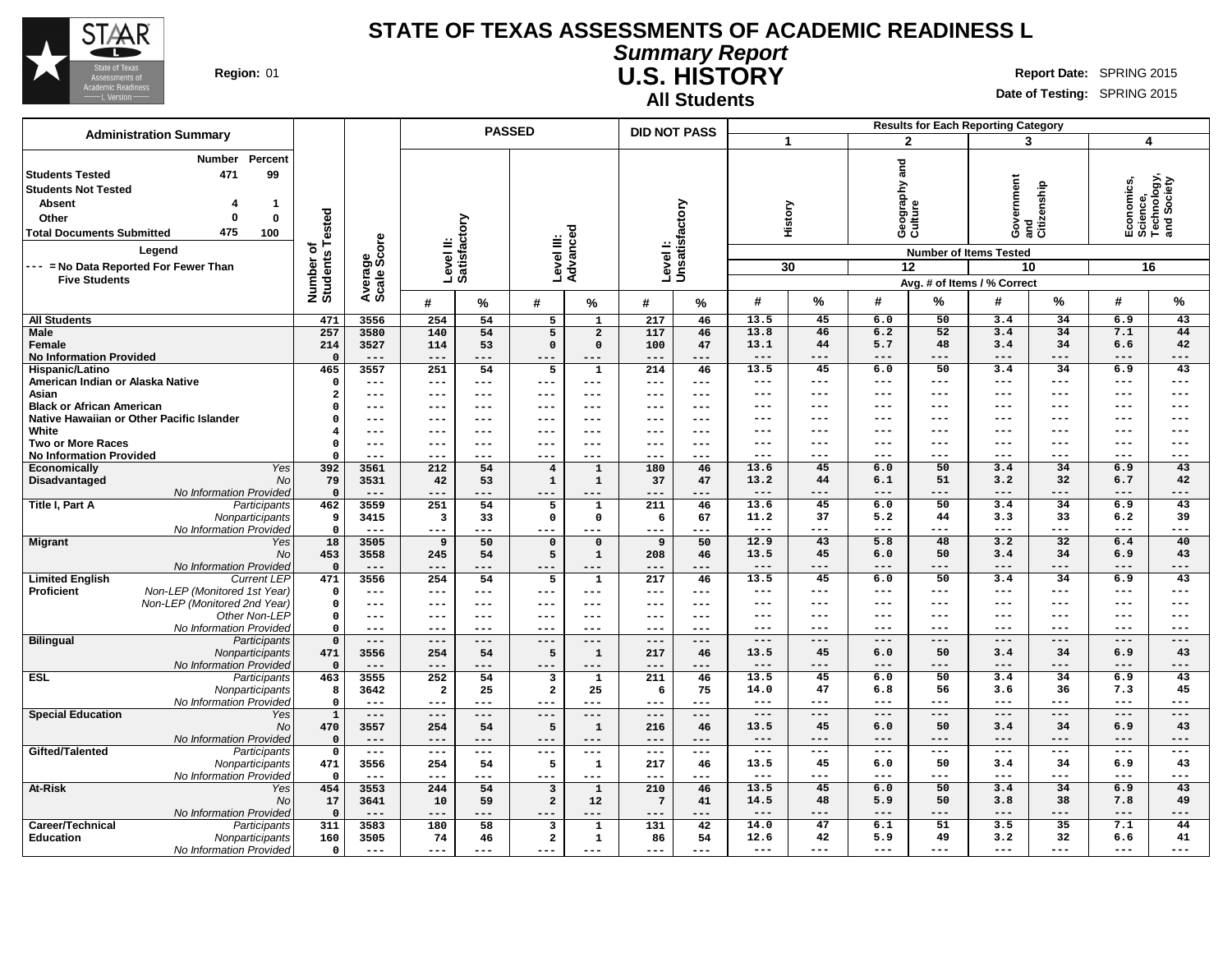

**Summary Report U.S. HISTORY**

**Region:** 01 **Report Date: SPRING 2015 Report** Date: SPRING 2015

**First-Time Tested Students**

|                                                                                                                                                                                     | <b>Administration Summary</b>                                                                           |                                          |                        |                                  |            | <b>PASSED</b>                  |                      | <b>DID NOT PASS</b>       |                             |               |                |                                     |                 | <b>Results for Each Reporting Category</b>                                                                          |                    |                                                            |                |
|-------------------------------------------------------------------------------------------------------------------------------------------------------------------------------------|---------------------------------------------------------------------------------------------------------|------------------------------------------|------------------------|----------------------------------|------------|--------------------------------|----------------------|---------------------------|-----------------------------|---------------|----------------|-------------------------------------|-----------------|---------------------------------------------------------------------------------------------------------------------|--------------------|------------------------------------------------------------|----------------|
|                                                                                                                                                                                     |                                                                                                         |                                          |                        |                                  |            |                                |                      |                           |                             |               |                | $\overline{2}$                      |                 | 3                                                                                                                   |                    | 4                                                          |                |
| <b>Students Tested</b><br><b>Students Not Tested</b><br><b>Absent</b><br>Other<br><b>Total Documents Submitted</b><br>--- = No Data Reported For Fewer Than<br><b>Five Students</b> | Percent<br><b>Number</b><br>426<br>99<br>$\mathbf 1$<br>$\Omega$<br>$\mathbf 0$<br>430<br>100<br>Legend | Number of<br>Students Tested<br>$\sigma$ | Average<br>Scale Score | Level II:<br>Satisfactory        |            | Level III:<br>Advanced         |                      | Levell:<br>Unsatisfactory |                             | 30            | History        | and<br>Geography a<br>Culture<br>12 |                 | overnment<br>Government<br>and<br>Citizenship<br><b>Number of Items Tested</b><br>10<br>Avg. # of Items / % Correct |                    | Economics,<br>Science,<br>Technology,<br>and Society<br>16 |                |
|                                                                                                                                                                                     |                                                                                                         |                                          |                        | #                                | %          | #                              | %                    | #                         | %                           | #             | %              | #                                   | %               | #                                                                                                                   | %                  | #                                                          | %              |
| <b>All Students</b>                                                                                                                                                                 |                                                                                                         | 426                                      | 3568                   | 234                              | 55         | 5                              | $\mathbf{1}$         | 192                       | 45                          | 13.7          | 46             | 6.1                                 | 51              | 3.4                                                                                                                 | 34                 | 7.0                                                        | 44             |
| <b>Male</b>                                                                                                                                                                         |                                                                                                         | 235                                      | 3592                   | 130                              | 55         | 5                              | $\overline{2}$       | 105                       | 45                          | 14.0          | 47             | 6.3                                 | 53              | 3.3                                                                                                                 | 33                 | 7.2                                                        | 45             |
| Female                                                                                                                                                                              |                                                                                                         | 191                                      | 3539                   | 104                              | 54         | $\mathbf 0$                    | $\Omega$             | 87                        | 46                          | 13.3          | 44             | 5.8                                 | 49              | 3.5                                                                                                                 | 35                 | 6.7                                                        | 42             |
| <b>No Information Provided</b>                                                                                                                                                      |                                                                                                         | $\Omega$                                 | $---$                  | $---$                            | ---        | ---                            | ---                  | ---                       | ---                         | $---$         | $---$          | ---                                 | $---$           | $---$                                                                                                               | $---$              | $---$                                                      | $---$          |
| Hispanic/Latino                                                                                                                                                                     |                                                                                                         | 420                                      | 3569                   | 231                              | 55         | 5                              | $\mathbf 1$          | 189                       | 45                          | 13.7          | 46             | 6.1                                 | $\overline{51}$ | 3.4                                                                                                                 | $\overline{34}$    | 7.0                                                        | 44             |
| American Indian or Alaska Native                                                                                                                                                    |                                                                                                         | $\Omega$                                 | $\qquad \qquad - -$    | $---$                            | ---        | ---                            | $---$                | ---                       | $-- -$                      | ---           | $---$<br>$---$ | ---<br>$---$                        | $---$<br>$---$  | ---<br>---                                                                                                          | $- - -$<br>$- - -$ | ---<br>$---$                                               | $---$<br>$---$ |
| Asian<br><b>Black or African American</b>                                                                                                                                           |                                                                                                         | $\overline{\mathbf{2}}$                  | $---$                  | $---$                            | ---        | ---<br>---                     | ---<br>---           | ---                       | $---$                       | ---<br>---    | $--$           | ---                                 | $--$            | ---                                                                                                                 | ---                | ---                                                        | $---$          |
|                                                                                                                                                                                     | Native Hawaiian or Other Pacific Islander                                                               | $\mathbf{0}$<br>$\Omega$                 | $---$<br>---           | $---$<br>---                     | ---<br>--- | ---                            | ---                  | ---                       | $\qquad \qquad - -$<br>$--$ | ---           | ---            | ---                                 | $---$           | ---                                                                                                                 | ---                | ---                                                        | $---$          |
| White                                                                                                                                                                               |                                                                                                         | 4                                        | $---$                  | ---                              | ---        | ---                            | ---                  | ---                       | $---$                       | ---           | ---            | $---$                               | $---$           | ---                                                                                                                 | ---                | ---                                                        | $---$          |
| <b>Two or More Races</b>                                                                                                                                                            |                                                                                                         | $\Omega$                                 | $---$                  | ---                              | ---        | ---                            | ---                  | ---                       | $---$                       | ---           | ---            | $---$                               | $---$           | ---                                                                                                                 | ---                | $---$                                                      | $---$          |
| <b>No Information Provided</b>                                                                                                                                                      |                                                                                                         | $\Omega$                                 | $- - -$                | ---                              | ---        | ---                            | $- - -$              | ---                       | $- - -$                     | ---           | $- - -$        | ---                                 | ---             | ---                                                                                                                 | ---                | ---                                                        | $---$          |
| Economically                                                                                                                                                                        | Yes                                                                                                     | 355                                      | 3571                   | 194                              | 55         | $\overline{4}$                 | $\mathbf 1$          | 161                       | 45                          | 13.7          | 46             | 6.1                                 | 51              | 3.4                                                                                                                 | 34                 | 7.0                                                        | 44             |
| Disadvantaged                                                                                                                                                                       | No                                                                                                      | 71                                       | 3554                   | 40                               | 56         | $\mathbf{1}$                   | $\mathbf 1$          | 31                        | 44                          | 13.5          | 45             | 6.2                                 | 52              | 3.2                                                                                                                 | 32                 | 6.9                                                        | 43             |
|                                                                                                                                                                                     | No Information Provided                                                                                 | $\mathbf 0$                              | $---$                  | $-- -$                           | ---        | ---                            | $---$                | ---                       | ---                         | $---$         | $---$          | ---                                 | $---$           | ---                                                                                                                 | $---$              | ---                                                        | $---$          |
| Title I, Part A                                                                                                                                                                     | Participants                                                                                            | 417                                      | 3571                   | 231                              | 55         | 5                              | $\mathbf 1$          | 186                       | 45                          | 13.7          | 46             | 6.1                                 | 51              | 3.4                                                                                                                 | 34                 | 7.0                                                        | 44             |
|                                                                                                                                                                                     | Nonparticipants                                                                                         | 9                                        | 3415                   | 3                                | 33         | $\mathbf 0$                    | $\mathbf 0$          | 6                         | 67                          | 11.2          | 37             | 5.2                                 | 44              | 3.3                                                                                                                 | 33                 | 6.2                                                        | 39             |
|                                                                                                                                                                                     | No Information Provided                                                                                 | $\mathbf 0$                              | $- - -$                | $- - -$                          | ---        | ---                            | $---$                | ---                       | $- - -$                     | $---$         | $---$          | ---                                 | $---$           | ---                                                                                                                 | ---                | ---                                                        | $---$          |
| <b>Migrant</b>                                                                                                                                                                      | Yes                                                                                                     | 16                                       | 3555                   | 9                                | 56         | $\mathbf 0$                    | $\mathbf 0$          | $\overline{7}$            | 44                          | 13.6          | 45             | 6.1                                 | 51              | 3.2                                                                                                                 | 32                 | 6.8                                                        | 42             |
|                                                                                                                                                                                     | No<br>No Information Provided                                                                           | 410<br>$\mathbf 0$                       | 3569<br>$---$          | 225<br>$---$                     | 55<br>---  | 5<br>$---$                     | $\mathbf 1$<br>$---$ | 185<br>$---$              | 45<br>$---$                 | 13.7<br>$---$ | 46<br>$---$    | 6.1<br>---                          | 51<br>$---$     | 3.4<br>---                                                                                                          | 34<br>$---$        | 7.0<br>---                                                 | 44<br>$---$    |
| <b>Limited English</b>                                                                                                                                                              | <b>Current LEP</b>                                                                                      | 426                                      | 3568                   | 234                              | 55         | 5                              | $\mathbf 1$          | 192                       | 45                          | 13.7          | 46             | 6.1                                 | 51              | 3.4                                                                                                                 | 34                 | 7.0                                                        | 44             |
| Proficient                                                                                                                                                                          | Non-LEP (Monitored 1st Year)                                                                            | $\mathbf 0$                              | $---$                  | $---$                            | ---        | ---                            | $---$                | ---                       | $---$                       | $---$         | $--$           | $---$                               | $---$           | ---                                                                                                                 | $--$               | $\qquad \qquad - -$                                        | $---$          |
|                                                                                                                                                                                     | Non-LEP (Monitored 2nd Year)                                                                            | $\mathbf 0$                              | $---$                  | $---$                            | ---        | ---                            | $---$                | ---                       | $---$                       | ---           | $--$           | ---                                 | $---$           | ---                                                                                                                 | $--$               | ---                                                        | $---$          |
|                                                                                                                                                                                     | Other Non-LEP                                                                                           | $\mathbf 0$                              | $- - -$                | $- - -$                          | ---        | ---                            | $\frac{1}{2}$        | ---                       | $- - -$                     | ---           | $---$          | ---                                 | $---$           | ---                                                                                                                 | $- - -$            | ---                                                        | $---$          |
|                                                                                                                                                                                     | No Information Provided                                                                                 | $\mathbf 0$                              | $---$                  | ---                              | ---        | ---                            | $---$                | ---                       | $- - -$                     | ---           | ---            | ---                                 | $--$            | ---                                                                                                                 | ---                | ---                                                        | $---$          |
| <b>Bilingual</b>                                                                                                                                                                    | Participants                                                                                            | $\mathbf{0}$                             | $---$                  | $---$                            | ---        | ---                            | $---$                | $---$                     | $---$                       | ---           | $---$          | $---$                               | $---$           | ---                                                                                                                 | $---$              | ---                                                        | $---$          |
|                                                                                                                                                                                     | Nonparticipants                                                                                         | 426                                      | 3568                   | 234                              | 55         | 5                              | $\mathbf 1$          | 192                       | 45                          | 13.7          | 46             | 6.1                                 | 51              | 3.4                                                                                                                 | 34                 | 7.0                                                        | 44             |
|                                                                                                                                                                                     | No Information Provided                                                                                 | $\Omega$                                 | $---$                  | $---$                            | ---        | $---$                          | $---$                | $---$                     | $---$                       | $---$         | $---$          | ---                                 | $---$           | ---                                                                                                                 | ---                | ---                                                        | $---$          |
| <b>ESL</b>                                                                                                                                                                          | Participants                                                                                            | 420                                      | 3566                   | 232                              | 55         | 3                              | $\mathbf{1}$         | 188                       | 45                          | 13.7          | 46             | 6.1                                 | 51              | 3.4                                                                                                                 | $\overline{34}$    | 7.0                                                        | 44             |
|                                                                                                                                                                                     | Nonparticipants<br>No Information Provideo                                                              | 6<br>$\mathbf 0$                         | 3727<br>$---$          | $\overline{\mathbf{2}}$<br>$---$ | 33<br>---  | $\overline{\mathbf{2}}$<br>--- | 33<br>---            | 4<br>---                  | 67<br>---                   | 14.7<br>---   | 49<br>$---$    | 7.5<br>---                          | 63<br>$---$     | 4.3<br>---                                                                                                          | 43<br>$--$         | 7.5<br>---                                                 | 47<br>$---$    |
| <b>Special Education</b>                                                                                                                                                            | Yes                                                                                                     | $\mathbf 1$                              | $---$                  | $---$                            | ---        | ---                            | $---$                | ---                       | $---$                       | $---$         | $---$          | $---$                               | $---$           | $-- -$                                                                                                              | $---$              | $-- -$                                                     | $---$          |
|                                                                                                                                                                                     | <b>No</b>                                                                                               | 425                                      | 3569                   | 234                              | 55         | 5                              | $\mathbf 1$          | 191                       | 45                          | 13.7          | 46             | 6.1                                 | 51              | 3.4                                                                                                                 | 34                 | 7.0                                                        | 44             |
|                                                                                                                                                                                     | No Information Provided                                                                                 | $\Omega$                                 | $---$                  | $---$                            | ---        | $---$                          | $---$                | $---$                     | $---$                       | $---$         | $---$          | ---                                 | $---$           | ---                                                                                                                 | $---$              | ---                                                        | $---$          |
| Gifted/Talented                                                                                                                                                                     | Participants                                                                                            | $\mathbf 0$                              | $---$                  | $\qquad \qquad -$                | ---        | ---                            | $\frac{1}{2}$        | $---$                     | $\frac{1}{2}$               | $---$         | $---$          | $---$                               | $---$           | $\qquad \qquad - -$                                                                                                 | $---$              | $\qquad \qquad - -$                                        | $---$          |
|                                                                                                                                                                                     | Nonparticipants                                                                                         | 426                                      | 3568                   | 234                              | 55         | 5                              | ${\bf 1}$            | 192                       | 45                          | 13.7          | 46             | 6.1                                 | 51              | 3.4                                                                                                                 | 34                 | 7.0                                                        | 44             |
|                                                                                                                                                                                     | No Information Provideo                                                                                 | $\mathbf 0$                              | $---$                  | $---$                            | ---        | ---                            | $- - -$              | $---$                     | $---$                       | ---           | $---$          | ---                                 | $---$           | ---                                                                                                                 | ---                | ---                                                        | $---$          |
| At-Risk                                                                                                                                                                             | Yes                                                                                                     | 413                                      | 3564                   | 225                              | 54         | $\overline{\mathbf{3}}$        | $\mathbf{1}$         | 188                       | 46                          | 13.6          | 45             | 6.1                                 | 51              | 3.4                                                                                                                 | 34                 | 6.9                                                        | 43             |
|                                                                                                                                                                                     | No                                                                                                      | 13                                       | 3704                   | 9                                | 69         | $\overline{a}$                 | 15                   | $\overline{4}$            | 31                          | 15.0          | 50             | 6.6                                 | 55              | 4.2                                                                                                                 | 42                 | 8.1                                                        | 50             |
|                                                                                                                                                                                     | No Information Provided                                                                                 | $\Omega$                                 | $---$                  | $---$                            | ---        | $---$                          | $---$                | $---$                     | $---$                       | ---           | ---            | ---                                 | ---             | ---                                                                                                                 |                    | ---                                                        | $---$          |
| Career/Technical                                                                                                                                                                    | Participants                                                                                            | 282                                      | 3592                   | 164                              | 58         | 3                              | ${\bf 1}$            | 118                       | 42                          | 14.1          | 47             | 6.2                                 | 52              | 3.5                                                                                                                 | 35                 | 7.1                                                        | 45             |
| <b>Education</b>                                                                                                                                                                    | Nonparticipants                                                                                         | 144                                      | 3522                   | 70                               | 49         | $\overline{a}$                 | $\mathbf 1$          | 74                        | 51                          | 12.8<br>---   | 43<br>---      | 6.0<br>---                          | 50<br>---       | 3.3<br>---                                                                                                          | 33<br>---          | 6.7<br>---                                                 | 42<br>---      |
|                                                                                                                                                                                     | No Information Provided                                                                                 | $\mathbf 0$                              | $- - -$                | $---$                            | ---        | ---                            | ---                  | ---                       | $---$                       |               |                |                                     |                 |                                                                                                                     |                    |                                                            |                |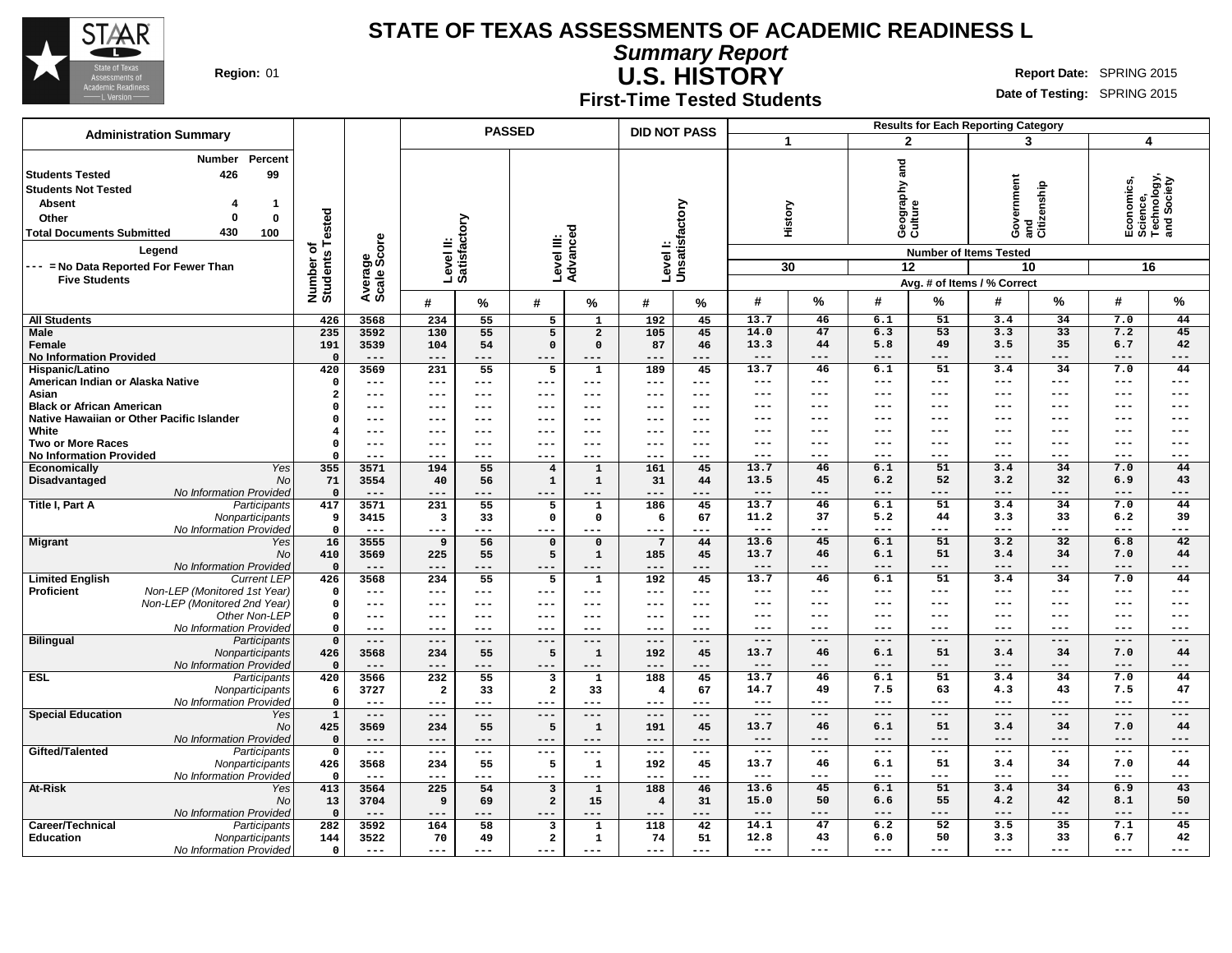

**Summary Report U.S. HISTORY Region:** 01 **Report** Date: SPRING 2015

**Date of Testing:** SPRING 2015

**Retested Students**

|                                                                                                                                                                                                                                                                                       |                                     |                        |                                                     |                     | <b>PASSED</b>              |                                    | <b>DID NOT PASS</b> |             | <b>Results for Each Reporting Category</b> |                          |                          |                                                                                  |                    |                                                            |                         |                          |  |  |
|---------------------------------------------------------------------------------------------------------------------------------------------------------------------------------------------------------------------------------------------------------------------------------------|-------------------------------------|------------------------|-----------------------------------------------------|---------------------|----------------------------|------------------------------------|---------------------|-------------|--------------------------------------------|--------------------------|--------------------------|----------------------------------------------------------------------------------|--------------------|------------------------------------------------------------|-------------------------|--------------------------|--|--|
| <b>Administration Summary</b>                                                                                                                                                                                                                                                         |                                     |                        |                                                     |                     |                            |                                    |                     |             |                                            | $\blacktriangleleft$     |                          | $\overline{2}$                                                                   | 3                  |                                                            | $\overline{\mathbf{4}}$ |                          |  |  |
| <b>Number</b><br>Percent<br><b>Students Tested</b><br>45<br>100<br><b>Students Not Tested</b><br><b>Absent</b><br>0<br>0<br>$\Omega$<br>$\bf{0}$<br>Other<br>45<br><b>Total Documents Submitted</b><br>100<br>Legend<br>--- = No Data Reported For Fewer Than<br><b>Five Students</b> | Tested<br>ъ<br>Number o<br>Students | Average<br>Scale Score | Level II:<br>Satisfactory<br>Advanced<br>Level III: |                     |                            | Levell:<br>Unsatisfactory          |                     |             | History<br>30                              | 12                       | Geography and<br>Culture | Government<br><b>Number of Items Tested</b><br>10<br>Avg. # of Items / % Correct | and<br>Citizenship | Economics,<br>Science,<br>Technology,<br>and Society<br>16 |                         |                          |  |  |
|                                                                                                                                                                                                                                                                                       |                                     |                        | #                                                   | ℅                   | #                          | $\%$                               | #                   | %           | #                                          | %                        | #                        | %                                                                                | #                  | %                                                          | #                       | $\%$                     |  |  |
| <b>All Students</b>                                                                                                                                                                                                                                                                   | 45                                  | 3442                   | 20                                                  | 44                  | $\mathbf 0$                | $\mathbf 0$                        | 25                  | 56          | 12.0                                       | $\overline{40}$          | $\overline{5.0}$         | $\overline{42}$                                                                  | 3.4                | $\overline{34}$                                            | 6.1                     | $\overline{38}$          |  |  |
| Male                                                                                                                                                                                                                                                                                  | 22                                  | 3453                   | 10                                                  | 45                  | $\mathbf 0$                | $\mathbf 0$                        | 12                  | 55          | 12.2                                       | $\overline{41}$          | 5.0                      | $\overline{41}$                                                                  | 3.6                | 36                                                         | 6.0                     | $\overline{38}$          |  |  |
| Female                                                                                                                                                                                                                                                                                | 23                                  | 3431                   | 10                                                  | 43                  | $\mathbf 0$                | $\mathbf 0$                        | 13                  | 57          | 11.7                                       | 39                       | 5.1                      | 42                                                                               | 3.1                | 31                                                         | 6.2                     | 39                       |  |  |
| <b>No Information Provided</b>                                                                                                                                                                                                                                                        | $\overline{\mathbf{0}}$             | $---$                  | $---$                                               | ---                 | $- -$                      | $---$                              | ---                 | ---         | $---$                                      | $---$                    | $---$                    | $---$                                                                            | ---                | $---$                                                      | ---                     | $---$                    |  |  |
| Hispanic/Latino<br>American Indian or Alaska Native                                                                                                                                                                                                                                   | 45<br>$\mathbf{o}$                  | 3442<br>$---$          | $\overline{20}$<br>$---$                            | 44<br>$---$         | $\Omega$<br>$--$           | $\mathbf 0$<br>$\qquad \qquad - -$ | 25<br>---           | 56<br>---   | 12.0<br>---                                | 40<br>$---$              | 5.0<br>---               | 42<br>$---$                                                                      | 3.4<br>---         | 34<br>$--$                                                 | 6.1<br>---              | $\overline{38}$<br>$---$ |  |  |
| Asian                                                                                                                                                                                                                                                                                 | $\Omega$                            | $\qquad \qquad - -$    | $---$                                               | $---$               | $- - -$                    | $---$                              | ---                 | $---$       | $---$                                      | $- - -$                  | $---$                    | $---$                                                                            | ---                | $- - -$                                                    | ---                     | $---$                    |  |  |
| <b>Black or African American</b>                                                                                                                                                                                                                                                      | 0                                   | $---$                  | ---                                                 | $--$                | $--$                       | $---$                              | ---                 | $---$       | ---                                        | $- - -$                  | $---$                    | $- - -$                                                                          | ---                | $- - -$                                                    | ---                     | $---$                    |  |  |
| Native Hawaiian or Other Pacific Islander                                                                                                                                                                                                                                             | $\Omega$                            | $---$                  | ---                                                 | $---$               | $---$                      | $---$                              | ---                 | $---$       | $---$                                      | $---$                    | $---$                    | $\qquad \qquad - -$                                                              | ---                | $- - -$                                                    | ---                     | $---$                    |  |  |
| White                                                                                                                                                                                                                                                                                 | $\Omega$                            | $---$                  | ---                                                 |                     | $\qquad \qquad -$          | $---$                              | ---                 | ---         | $---$                                      | $---$                    | $--$                     | $---$                                                                            | ---                | $- - -$                                                    | ---                     | $---$                    |  |  |
| <b>Two or More Races</b>                                                                                                                                                                                                                                                              | $\Omega$                            | $---$                  | $---$                                               | $---$               | $- -$                      | $---$                              | ---                 | $---$       | ---                                        | $- - -$                  | ---                      | $---$                                                                            | ---                | ---                                                        | ---                     | $---$                    |  |  |
| <b>No Information Provided</b>                                                                                                                                                                                                                                                        | $\Omega$<br>37                      | $---$<br>3467          | $---$<br>18                                         | ---<br>49           | ---                        |                                    | $- -$<br>19         | ---<br>51   | ---<br>12.4                                | $- - -$<br>41            | $---$<br>5.1             | $- - -$<br>42                                                                    | ---<br>3.5         | $- - -$<br>35                                              | ---<br>6.3              | $---$<br>40              |  |  |
| Yes<br>Economically<br>Disadvantaged<br><b>No</b>                                                                                                                                                                                                                                     | 8                                   | 3324                   | $\overline{a}$                                      | 25                  | $\mathbf 0$<br>$\mathbf 0$ | $\mathbf 0$<br>$\mathbf 0$         | 6                   | 75          | 10.1                                       | 34                       | 4.9                      | 41                                                                               | 2.8                | 28                                                         | 5.1                     | 32                       |  |  |
| No Information Provided                                                                                                                                                                                                                                                               | $\Omega$                            |                        | $---$                                               |                     |                            |                                    |                     |             | $--$                                       |                          | $---$                    | ---                                                                              | ---                |                                                            | ---                     | $--$                     |  |  |
| Title I, Part A<br>Participants                                                                                                                                                                                                                                                       | 45                                  | 3442                   | 20                                                  | 44                  | 0                          | 0                                  | 25                  | 56          | 12.0                                       | 40                       | 5.0                      | 42                                                                               | 3.4                | 34                                                         | 6.1                     | 38                       |  |  |
| Nonparticipants                                                                                                                                                                                                                                                                       | $\mathbf 0$                         | $- -$                  | ---                                                 | $\qquad \qquad - -$ | $---$                      | $\qquad \qquad - -$                | $---$               | $- - -$     | $---$                                      | $---$                    | $---$                    | $\frac{1}{2}$                                                                    | ---                | $--$                                                       | ---                     | $---$                    |  |  |
| No Information Provided                                                                                                                                                                                                                                                               | $\mathbf 0$                         | $- - -$                | $---$                                               | $---$               | $---$                      | ---                                | $---$               | ---         | $---$                                      | $---$                    | $---$                    | $---$                                                                            | ---                | $---$                                                      | ---                     | $---$                    |  |  |
| <b>Migrant</b><br>Yes                                                                                                                                                                                                                                                                 | $\overline{2}$                      | $---$                  | $---$                                               | $---$               | $---$                      | $---$                              | $---$               | $---$       | $---$                                      | $---$                    | $---$                    | $---$                                                                            | $---$              | $---$                                                      | $---$                   | $---$                    |  |  |
| No<br>No Information Provided                                                                                                                                                                                                                                                         | 43<br>$\overline{\mathbf{0}}$       | 3457<br>$- - -$        | 20<br>---                                           | 47<br>---           | $\mathbf 0$<br>$- - -$     | $\mathbf 0$<br>$- - -$             | 23<br>---           | 53<br>---   | 12.2<br>$---$                              | 41<br>$- - -$            | 5.1<br>$---$             | 43<br>$- - -$                                                                    | 3.4<br>---         | 34<br>$- - -$                                              | 6.2<br>---              | 39<br>$---$              |  |  |
| <b>Limited English</b><br><b>Current LEP</b>                                                                                                                                                                                                                                          | 45                                  | 3442                   | $\overline{20}$                                     | 44                  | 0                          | $\mathbf 0$                        | 25                  | 56          | 12.0                                       | 40                       | 5.0                      | 42                                                                               | 3.4                | 34                                                         | 6.1                     | 38                       |  |  |
| Non-LEP (Monitored 1st Year)<br>Proficient                                                                                                                                                                                                                                            | $\mathbf 0$                         | $\qquad \qquad - -$    | ---                                                 | $---$               | $---$                      | $---$                              | ---                 | $---$       | $---$                                      | $---$                    | $--$                     | $---$                                                                            | ---                | $--$                                                       | ---                     | $---$                    |  |  |
| Non-LEP (Monitored 2nd Year)                                                                                                                                                                                                                                                          | $\mathbf{o}$                        | $---$                  | ---                                                 | $- - -$             | $- - -$                    | $---$                              | ---                 | $- - -$     | $---$                                      | $---$                    | $---$                    | $\qquad \qquad - -$                                                              | ---                | ---                                                        | ---                     | $---$                    |  |  |
| Other Non-LEP                                                                                                                                                                                                                                                                         | $\mathbf 0$                         | $---$                  | ---                                                 | $---$               | $- - -$                    | $---$                              | $- - -$             | $- - -$     | $---$                                      | $- - -$                  | $---$                    | $- - -$                                                                          | ---                | $- -$                                                      | ---                     | $--$                     |  |  |
| No Information Provided                                                                                                                                                                                                                                                               | 0                                   | $---$                  | $---$                                               | $---$               | $---$                      | $---$                              | $- - -$             | $- - -$     | ---                                        | $---$                    | ---                      | $---$<br>$---$                                                                   | ---                | $--$                                                       | ---                     | $---$                    |  |  |
| <b>Bilingual</b><br>Participants<br>Nonparticipants                                                                                                                                                                                                                                   | $\mathbf{o}$<br>45                  | $---$<br>3442          | $---$<br>20                                         | $---$<br>44         | $---$<br>$\mathsf{o}\,$    | $---$<br>$\mathbf 0$               | $---$<br>25         | $---$<br>56 | $- - -$<br>12.0                            | $---$<br>40              | $---$<br>5.0             | 42                                                                               | ---<br>3.4         | $---$<br>34                                                | $---$<br>6.1            | $---$<br>38              |  |  |
| No Information Provided                                                                                                                                                                                                                                                               | $\mathbf 0$                         | $---$                  | $---$                                               | ---                 | $- -$                      | $- - -$                            | ---                 | ---         | $---$                                      | $---$                    | $---$                    | $---$                                                                            | ---                | $---$                                                      | ---                     | $---$                    |  |  |
| <b>ESL</b><br>Participants                                                                                                                                                                                                                                                            | 43                                  | 3444                   | 20                                                  | 47                  | 0                          | $\mathbf 0$                        | 23                  | 53          | 12.0                                       | 40                       | 5.0                      | 42                                                                               | 3.4                | 34                                                         | 6.1                     | 38                       |  |  |
| Nonparticipants                                                                                                                                                                                                                                                                       | $\overline{a}$                      | $---$                  | $---$                                               | $\qquad \qquad -$   | $--$                       | $- - -$                            | $---$               | $---$       | $---$                                      | $- - -$                  | $--$                     | $---$                                                                            | ---                | $- - -$                                                    | ---                     | $---$                    |  |  |
| No Information Provided                                                                                                                                                                                                                                                               | $\Omega$                            | $---$                  | $---$                                               | $---$               | $- - -$                    | $---$                              | $- - -$             | $---$       | $---$                                      | $---$                    | $---$                    | $---$                                                                            | ---                | $- - -$                                                    | ---                     | $---$                    |  |  |
| <b>Special Education</b><br>Yes                                                                                                                                                                                                                                                       | $\mathbf{o}$                        | $---$                  | $---$                                               | $---$               | $---$                      | $---$                              | $---$               | ---         | $---$                                      | $---$                    | $---$                    | $---$                                                                            | ---                | $---$                                                      | ---                     | $---$                    |  |  |
| No<br>No Information Provided                                                                                                                                                                                                                                                         | 45<br>$\mathbf{o}$                  | 3442<br>$---$          | 20<br>$---$                                         | 44<br>$---$         | $\mathbf 0$<br>$--$        | $\mathbf 0$<br>$---$               | 25<br>---           | 56<br>---   | 12.0<br>$---$                              | 40<br>$---$              | 5.0<br>$---$             | 42<br>$---$                                                                      | 3.4<br>---         | 34<br>$---$                                                | 6.1<br>---              | 38<br>$---$              |  |  |
| Gifted/Talented<br>Participants                                                                                                                                                                                                                                                       | $\mathbf{o}$                        | $- -$                  | $---$                                               | $---$               | $---$                      | $\qquad \qquad - -$                | ---                 | ---         | $---$                                      | $\frac{1}{2}$            | $---$                    | $\frac{1}{2}$                                                                    | ---                | $---$                                                      | ---                     | $---$                    |  |  |
| Nonparticipants                                                                                                                                                                                                                                                                       | 45                                  | 3442                   | 20                                                  | 44                  | $\mathbf{o}$               | $\mathbf 0$                        | 25                  | 56          | 12.0                                       | 40                       | 5.0                      | 42                                                                               | 3.4                | 34                                                         | 6.1                     | 38                       |  |  |
| No Information Provided                                                                                                                                                                                                                                                               | $\Omega$                            | $- -$                  | $---$                                               | $---$               | $---$                      | $---$                              | ---                 | ---         | $---$                                      | $---$                    | $---$                    | $---$                                                                            | ---                | $- - -$                                                    | ---                     | $---$                    |  |  |
| At-Risk<br>Yes                                                                                                                                                                                                                                                                        | 41                                  | 3443                   | 19                                                  | 46                  | $\mathbf{o}$               | $\mathbf 0$                        | $\overline{22}$     | 54          | 11.9                                       | 40                       | 5.1                      | 43                                                                               | 3.4                | 34                                                         | 6.0                     | 38                       |  |  |
| No                                                                                                                                                                                                                                                                                    | $\overline{4}$                      | $---$                  | $---$                                               | $---$               | $---$                      | $---$                              | $---$               | $---$       | $---$                                      | $---$                    | $---$                    | $---$                                                                            | ---                | $---$                                                      | ---                     | $---$                    |  |  |
| No Information Provided<br>Career/Technical                                                                                                                                                                                                                                           | $\mathbf{0}$<br>29                  | $---$<br>3491          | ---                                                 | $---$               | $- -$                      | $---$<br>$\mathbf 0$               | ---<br>13           | ---<br>45   | $---$<br>12.7                              | $---$<br>$\overline{42}$ | $---$<br>4.9             | $---$<br>$\overline{41}$                                                         | ---<br>3.6         | $---$<br>36                                                | ---<br>6.6              | $---$<br>41              |  |  |
| Participants<br><b>Education</b><br>Nonparticipants                                                                                                                                                                                                                                   | 16                                  | 3352                   | 16<br>$\overline{4}$                                | 55<br>25            | $\mathbf 0$<br>0           | 0                                  | 12                  | 75          | 10.6                                       | 35                       | 5.2                      | 43                                                                               | 2.9                | 29                                                         | 5.3                     | 33                       |  |  |
| No Information Provided                                                                                                                                                                                                                                                               | $\mathbf 0$                         | $---$                  | ---                                                 | ---                 | $---$                      | $- - -$                            | ---                 | ---         | $---$                                      | $---$                    | $---$                    | $---$                                                                            | ---                | $---$                                                      | ---                     | $---$                    |  |  |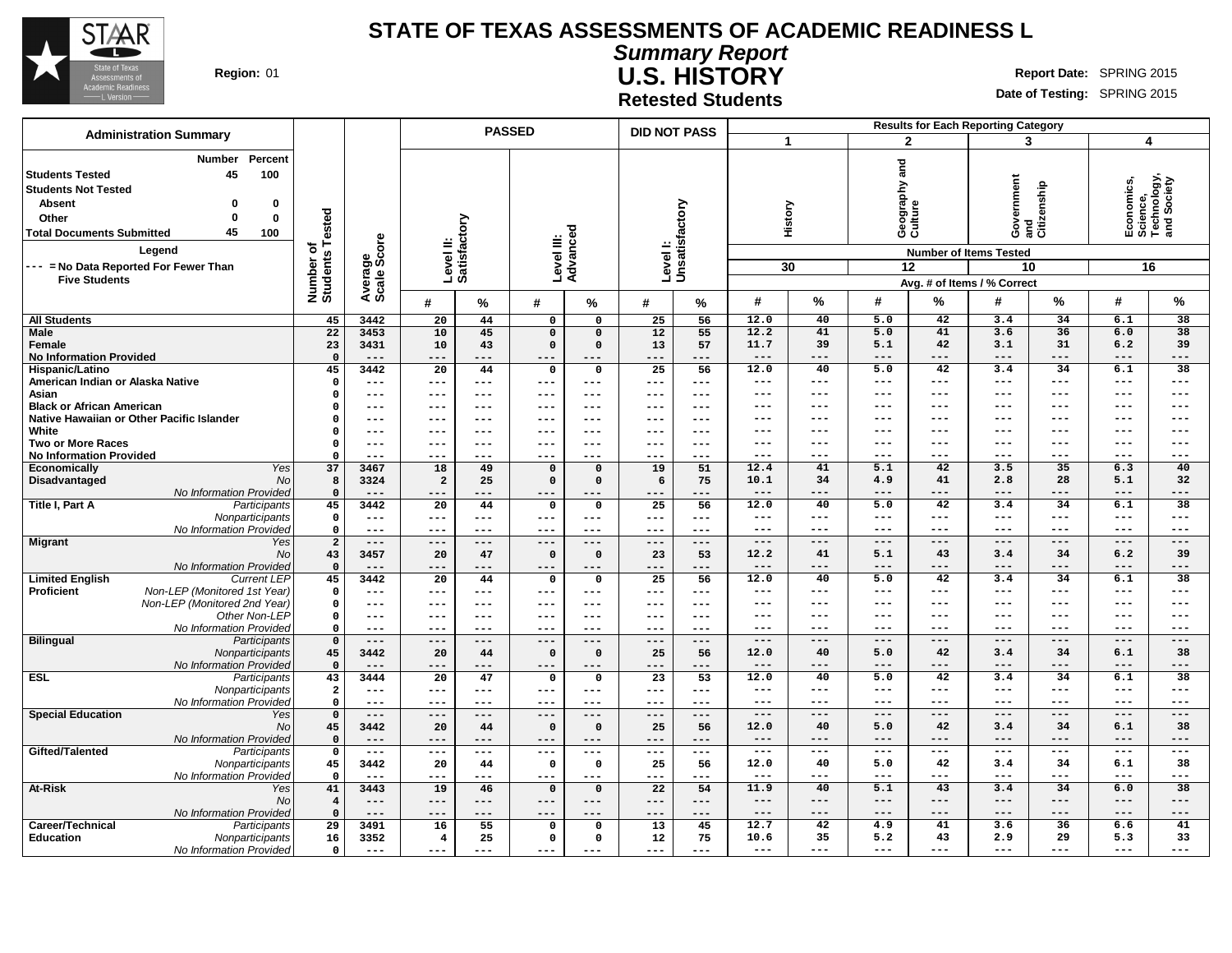

**Summary Report**

**ALGEBRA I Region:** 01 **Report** Date: SPRING 2015

**All Students**

**Date of Testing:** SPRING 2015

|                                                                                                                                                                                                                                                        |                                           |                                |                           | <b>PASSED</b>            |                                        |                             | <b>DID NOT PASS</b> |                              |                |               |                                                           |                 |                           | Results for Each Reporting Category*                         |                       |                        |                                                    |                     |
|--------------------------------------------------------------------------------------------------------------------------------------------------------------------------------------------------------------------------------------------------------|-------------------------------------------|--------------------------------|---------------------------|--------------------------|----------------------------------------|-----------------------------|---------------------|------------------------------|----------------|---------------|-----------------------------------------------------------|-----------------|---------------------------|--------------------------------------------------------------|-----------------------|------------------------|----------------------------------------------------|---------------------|
| <b>Administration Summary</b><br><b>Number</b><br>Percent<br>1360<br>99                                                                                                                                                                                |                                           |                                |                           |                          |                                        |                             |                     |                              | 1              |               | $\mathbf{2}$                                              |                 | 3                         |                                                              | 4                     |                        | 5                                                  |                     |
| <b>Students Tested</b><br><b>Students Not Tested</b><br><b>Absent</b><br>15<br>$\mathbf{1}$<br>3<br>$\mathbf 0$<br>Other<br>1378<br>100<br><b>Total Documents Submitted</b><br>Legend<br>--- = No Data Reported For Fewer Than<br><b>Five Students</b> | Tested<br>৳<br>Number of<br>Students      | ige<br>Score<br>Avera<br>Scale | Level II:<br>Satisfactory |                          | Level III:                             | Advanced                    |                     | Level I:<br>Unsatisfactory   | unctional<br>8 | Relationships | and<br>ኄ<br>Properties<br>Attributes c<br>Functions<br>12 |                 | Linear<br>Functions<br>15 | <b>Number of Items Tested</b><br>Avg. # of Items / % Correct | tions<br>區<br>ಕ<br>10 | Inequalities<br>and    | Quadratic and<br>Other Nonlinear<br>Functions<br>9 |                     |
|                                                                                                                                                                                                                                                        |                                           |                                | #                         | %                        | #                                      | ℅                           | #                   | %                            | #              | %             | #                                                         | %               | #                         | %                                                            | #                     | %                      | #                                                  | %                   |
| <b>All Students</b>                                                                                                                                                                                                                                    | 1360                                      | 3374                           | 399                       | 29                       | 7                                      | $\mathbf{1}$                | 961                 | 71                           | 3.2            | 40            | 4.0                                                       | 34              | 4.7                       | 31                                                           | 2.7                   | 27                     | 2.9                                                | 32                  |
| <b>Male</b>                                                                                                                                                                                                                                            | 884                                       | 3368                           | 241                       | 27                       | $\overline{7}$                         | 1                           | 643                 | 73                           | 3.2            | 39            | 4.0                                                       | 33              | 4.7                       | 31                                                           | 2.7                   | 27                     | 2.8                                                | 31                  |
| Female                                                                                                                                                                                                                                                 | 476                                       | 3386                           | 158                       | 33                       | $\mathbf 0$                            | $\Omega$                    | 318                 | 67                           | 3.3            | 42            | 4.1                                                       | 34              | 4.6                       | 31                                                           | 2.8                   | 28                     | 2.9                                                | 33                  |
| <b>No Information Provided</b><br>Hispanic/Latino                                                                                                                                                                                                      | $\Omega$<br>1339                          | $---$<br>3375                  | $--$<br>393               | ---<br>29                | $---$<br>$7\phantom{.0}$               | ---<br>$\mathbf{1}$         | ---<br>946          | ---<br>71                    | $---$<br>3.2   | $---$<br>40   | $---$<br>4.0                                              | $---$<br>34     | $---$<br>4.7              | $---$<br>31                                                  | $---$<br>2.7          | ---<br>$\overline{27}$ | $---$<br>2.9                                       | ---<br>32           |
| American Indian or Alaska Native                                                                                                                                                                                                                       | 1                                         | $---$                          | $---$                     | ---                      | $---$                                  | $---$                       | $---$               | $\qquad \qquad - -$          | $---$          | $-- -$        | $- - -$                                                   | ---             | $- - -$                   | $---$                                                        | $---$                 | ---                    | $---$                                              | ---                 |
| Asian                                                                                                                                                                                                                                                  | $\mathbf{1}$                              | $---$                          | ---                       | ---                      | $---$                                  | $---$                       | ---                 | $\qquad \qquad - -$          | $---$          | $---$         | $--$                                                      | $---$           | $--$                      | $---$                                                        | $---$                 | $\qquad \qquad -$      | $\qquad \qquad - -$                                | ---                 |
| <b>Black or African American</b>                                                                                                                                                                                                                       | $\Omega$                                  | $---$                          | ---                       | ---                      | ---                                    | ---                         | ---                 | ---                          | $---$          | $-- -$        | $- - -$                                                   | ---             | $- - -$                   | $---$                                                        | $---$                 | $- - -$                | $---$                                              | $--$                |
| Native Hawaiian or Other Pacific Islander                                                                                                                                                                                                              | $\Omega$                                  | $---$                          | ---                       | ---                      | $---$                                  | ---                         | ---                 | $---$                        | ---            | $--$          | $--$                                                      | ---             | ---                       | ---                                                          | $---$                 | ---                    | $---$                                              | ---                 |
| White                                                                                                                                                                                                                                                  | 15                                        | 3308                           | 5                         | 33                       | $\mathbf 0$                            | $\Omega$                    | 10                  | 67                           | 3.3<br>$---$   | 41<br>$-- -$  | 3.7<br>$- - -$                                            | 31<br>---       | 4.2<br>$- - -$            | 28<br>$---$                                                  | 2.5<br>$---$          | 25<br>$---$            | 2.4<br>$---$                                       | 27<br>$---$         |
| <b>Two or More Races</b><br>No Information Provided                                                                                                                                                                                                    | $\overline{\mathbf{2}}$<br>$\overline{a}$ | $---$<br>$---$                 | ---<br>---                | ---<br>---               | ---<br>$--$                            | ---<br>---                  | ---<br>---          | $\qquad \qquad - -$<br>$---$ | $- - -$        | $---$         | $- - -$                                                   | $---$           | $---$                     | $---$                                                        | $---$                 | ---                    | $---$                                              | ---                 |
| <b>Yes</b><br>Economically                                                                                                                                                                                                                             | 1162                                      | 3369                           | 334                       | 29                       | 6                                      | $\mathbf{1}$                | 828                 | 71                           | 3.2            | 40            | 4.0                                                       | 33              | 4.6                       | 31                                                           | 2.7                   | $\overline{27}$        | 2.8                                                | 31                  |
| Disadvantaged<br>No                                                                                                                                                                                                                                    | 196                                       | 3401                           | 64                        | 33                       | $\mathbf 1$                            | $\mathbf{1}$                | 132                 | 67                           | 3.3            | 41            | 4.2                                                       | 35              | 4.8                       | 32                                                           | 2.8                   | 28                     | 3.0                                                | 34                  |
| No Information Provided                                                                                                                                                                                                                                | $\overline{a}$                            | $---$                          | ---                       | ---                      | ---                                    |                             | ---                 | ---                          | $---$          | $---$         | $---$                                                     | ---             | $- - -$                   | $---$                                                        | $---$                 | ---                    | $---$                                              | ---                 |
| Title I, Part A<br>Participants                                                                                                                                                                                                                        | 1298                                      | 3379                           | 391                       | 30                       | $\overline{7}$                         | $\mathbf{1}$                | 907                 | 70                           | 3.2            | 40            | 4.1                                                       | 34              | 4.7                       | 31                                                           | 2.7                   | 27                     | 2.9                                                | 32                  |
| Nonparticipants                                                                                                                                                                                                                                        | 60                                        | 3268<br>$- - -$                | $\overline{7}$<br>$---$   | $12 \overline{ }$<br>--- | $\mathsf{o}$<br>$- - -$                | 0<br>$- - -$                | 53<br>---           | 88<br>$---$                  | 2.8<br>$---$   | 35<br>$---$   | 3.3<br>$---$                                              | 28<br>$---$     | 4.0<br>$---$              | 26<br>$---$                                                  | 2.4<br>$---$          | 24<br>---              | 2.3<br>$---$                                       | 26<br>---           |
| No Information Provided<br><b>Migrant</b><br>Yes                                                                                                                                                                                                       | $\overline{\mathbf{2}}$<br>95             | 3351                           | 26                        | 27                       | $\mathbf 0$                            | $\mathbf 0$                 | 69                  | 73                           | 3.0            | 38            | 3.8                                                       | 31              | 4.6                       | 31                                                           | 2.9                   | 29                     | 2.7                                                | 29                  |
| N <sub>O</sub>                                                                                                                                                                                                                                         | 1263                                      | 3375                           | 372                       | 29                       | $7\phantom{.0}$                        | $\mathbf 1$                 | 891                 | 71                           | 3.2            | 40            | 4.0                                                       | 34              | 4.7                       | 31                                                           | 2.7                   | 27                     | 2.9                                                | 32                  |
| No Information Provided                                                                                                                                                                                                                                | $\overline{a}$                            | $---$                          | $---$                     | ---                      | $---$                                  | ---                         | ---                 | $---$                        | $---$          | $---$         | $---$                                                     | ---             | $---$                     | $---$                                                        | $---$                 | ---                    | $---$                                              | ---                 |
| <b>Limited English</b><br><b>Current LEP</b>                                                                                                                                                                                                           | 440                                       | 3358                           | 125                       | $\overline{28}$          | $\mathbf{2}$                           | 0                           | 315                 | 72                           | 3.2            | 40            | 4.0                                                       | 33              | 4.5                       | $\overline{30}$                                              | 2.7                   | $\overline{27}$        | 2.8                                                | 31                  |
| Proficient<br>Non-LEP (Monitored 1st Year)                                                                                                                                                                                                             | 43                                        | 3342                           | 12                        | 28                       | $\mathsf{o}\,$                         | 0                           | 31                  | 72                           | 2.9            | 37            | 3.9                                                       | 32              | 4.4                       | 29                                                           | 2.6                   | 26                     | 2.9                                                | 32                  |
| Non-LEP (Monitored 2nd Year)<br>Other Non-LEP                                                                                                                                                                                                          | 76<br>799                                 | 3347<br>3387                   | 17<br>244                 | 22<br>31                 | $\mathbf 1$<br>$\overline{\mathbf{4}}$ | $\mathbf{1}$<br>$\mathbf 1$ | 59<br>555           | 78<br>69                     | 3.2<br>3.3     | 40<br>41      | 3.6<br>4.1                                                | 30<br>34        | 4.5<br>4.8                | 30<br>32                                                     | 2.8<br>2.7            | 28<br>27               | 2.7<br>2.9                                         | 30<br>32            |
| No Information Provided                                                                                                                                                                                                                                | $\overline{a}$                            | $- - -$                        | ---                       | ---                      | $- - -$                                | $--$                        | $---$               | $---$                        | $---$          | $-- -$        | $---$                                                     | $---$           | $---$                     | $---$                                                        | $---$                 | ---                    | $\qquad \qquad - -$                                | ---                 |
| <b>Bilingual</b><br>Participants                                                                                                                                                                                                                       | $\mathbf 0$                               | $---$                          | $---$                     | $-- -$                   | $---$                                  | $---$                       | $---$               | $---$                        | $---$          | $---$         | $---$                                                     | $---$           | $---$                     | $\qquad \qquad - -$                                          | $---$                 | $---$                  | $---$                                              | $- - -$             |
| Nonparticipants                                                                                                                                                                                                                                        | 1358                                      | 3374                           | 398                       | 29                       | $\overline{7}$                         | $\mathbf 1$                 | 960                 | 71                           | 3.2            | 40            | 4.0                                                       | 34              | 4.7                       | 31                                                           | 2.7                   | 27                     | 2.8                                                | 32                  |
| No Information Provided                                                                                                                                                                                                                                | $\overline{2}$                            | $---$                          | $---$                     | ---                      | $---$                                  | ---                         | ---                 | ---                          | $---$          | ---           | $- -$                                                     | $---$           | $- -$                     | $---$                                                        | $---$                 | ---                    | $---$                                              | ---                 |
| ESL<br>Participants                                                                                                                                                                                                                                    | 413                                       | 3357                           | 117                       | 28                       | $\mathbf 2$                            | 0                           | 296                 | 72                           | 3.2            | 40            | 3.9                                                       | $\overline{33}$ | 4.5                       | $\overline{30}$                                              | 2.7                   | $\overline{27}$        | 2.8                                                | 31                  |
| Nonparticipants<br>No Information Provided                                                                                                                                                                                                             | 945<br>$\overline{2}$                     | 3381<br>$---$                  | 281<br>---                | 30<br>---                | 5<br>$- - -$                           | 1<br>$---$                  | 664<br>---          | 70<br>$---$                  | 3.2<br>$---$   | 40<br>$---$   | 4.1<br>$\frac{1}{2}$                                      | 34<br>$---$     | 4.7<br>$---$              | 31<br>$---$                                                  | 2.7<br>$---$          | 27<br>---              | 2.9<br>$---$                                       | 32<br>---           |
| <b>Special Education</b><br>Yes                                                                                                                                                                                                                        | 1141                                      | 3347                           | 283                       | 25                       | $\overline{\mathbf{5}}$                | $\Omega$                    | 858                 | 75                           | 3.1            | 39            | 3.9                                                       | 32              | 4.5                       | 30                                                           | 2.6                   | 26                     | 2.7                                                | $\overline{30}$     |
| No                                                                                                                                                                                                                                                     | 217                                       | 3515                           | 115                       | 53                       | $\mathbf{2}$                           | 1                           | 102                 | 47                           | 3.6            | 46            | 4.9                                                       | 41              | 5.6                       | 37                                                           | 3.4                   | 34                     | 3.5                                                | 39                  |
| No Information Provided                                                                                                                                                                                                                                | $\overline{a}$                            | $---$                          | $---$                     | ---                      | $---$                                  | $---$                       | $---$               | $---$                        | $---$          | $---$         | $---$                                                     | $---$           | $---$                     | $---$                                                        | $---$                 | ---                    | $---$                                              | ---                 |
| Gifted/Talented<br>Participants                                                                                                                                                                                                                        | $4\overline{ }$                           | $\qquad \qquad - -$            | $---$                     | ---                      | $---$                                  | $---$                       | $---$               | $\frac{1}{2}$                | $---$          | $---$         | $\qquad \qquad - -$                                       | $---$           | $  -$                     | $---$                                                        | $\sim$ $\sim$ $\sim$  | $\qquad \qquad - -$    | $\qquad \qquad - -$                                | $\qquad \qquad - -$ |
| Nonparticipants                                                                                                                                                                                                                                        | 1354                                      | 3372                           | 395                       | 29                       | 6                                      | $\Omega$                    | 959                 | 71                           | 3.2            | 40            | 4.0                                                       | 34              | 4.6                       | 31                                                           | 2.7                   | 27                     | 2.8                                                | 32                  |
| No Information Provided<br><b>At-Risk</b><br>Yes                                                                                                                                                                                                       | $\overline{a}$<br>1198                    | $\qquad \qquad - -$<br>3370    | ---<br>343                | ---<br>29                | ---<br>5                               | $\mathbf 0$                 | ---<br>855          | $--$<br>71                   | $---$<br>3.2   | $---$<br>40   | $--$<br>4.0                                               | ---<br>33       | $--$<br>4.6               | $--$<br>31                                                   | $---$<br>2.7          | ---<br>$\overline{27}$ | $---$<br>2.8                                       | ---<br>31           |
| No                                                                                                                                                                                                                                                     | 160                                       | 3400                           | 55                        | 34                       | $\mathbf{2}$                           | $\mathbf{1}$                | 105                 | 66                           | 3.3            | 41            | 4.3                                                       | 36              | 4.9                       | 33                                                           | 2.8                   | 28                     | 3.0                                                | 33                  |
| No Information Provided                                                                                                                                                                                                                                | $\overline{2}$                            | $---$                          | $- -$                     | ---                      |                                        |                             | ---                 | ---                          | $---$          | $---$         | $---$                                                     | $---$           | $---$                     | $---$                                                        | $---$                 | ---                    | $---$                                              | ---                 |
| Career/Technical<br>Participants                                                                                                                                                                                                                       | 728                                       | 3369                           | 211                       | 29                       | $\overline{\mathbf{4}}$                | $\mathbf{1}$                | 517                 | 71                           | 3.2            | 41            | 4.0                                                       | 33              | 4.6                       | 31                                                           | 2.7                   | 27                     | 2.8                                                | 31                  |
| <b>Education</b><br>Nonparticipants                                                                                                                                                                                                                    | 630                                       | 3379                           | 187                       | 30                       | 3                                      | $\mathbf 0$                 | 443                 | 70                           | 3.2            | 40            | 4.1                                                       | 34              | 4.7                       | 31                                                           | 2.7                   | 27                     | 3.0                                                | 33                  |
| No Information Provided                                                                                                                                                                                                                                | $\overline{a}$                            | $---$                          | $---$                     | ---                      | ---                                    | ---                         | ---                 | $---$                        | $---$          | $-- -$        | $---$                                                     | $---$           | $---$                     | $---$                                                        | $---$                 | ---                    | $---$                                              | ---                 |

\* Students who took the STAAR A test on paper are not included in the reporting category results.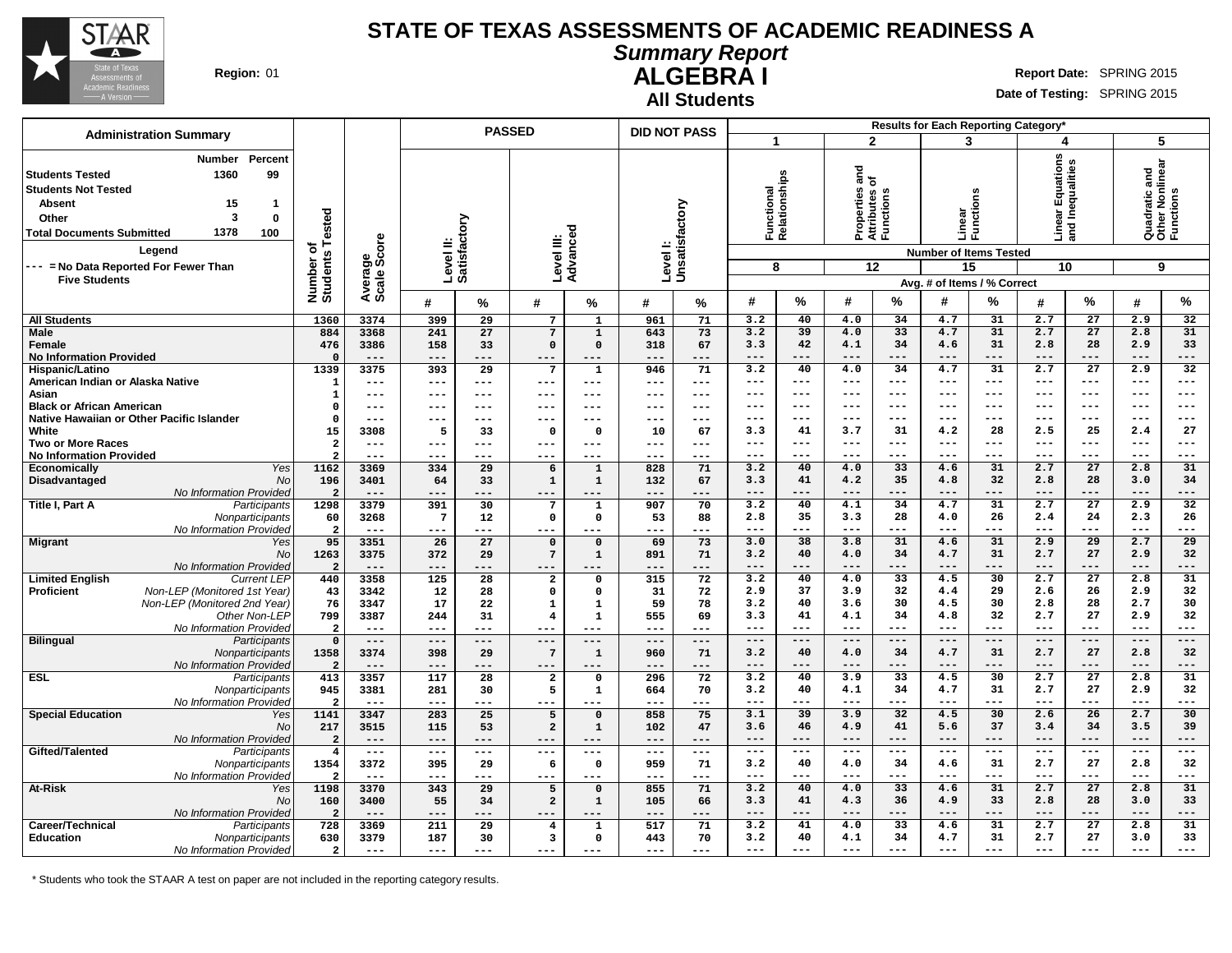

**Summary Report**

**ALGEBRA I Region:** 01 **Report** Date: SPRING 2015

# **First-Time Tested Students**

**Date of Testing:** SPRING 2015

| <b>Administration Summary</b>                                                                                                                                                                                                                                                            |                                         |                              |                         |                           | <b>PASSED</b>                    |                             | <b>DID NOT PASS</b> |                           |              |                                  | $\mathbf{2}$     |                                                                   | Results for Each Reporting Category*                                                                                  |                 |                                           |                          |                                                    |                 |
|------------------------------------------------------------------------------------------------------------------------------------------------------------------------------------------------------------------------------------------------------------------------------------------|-----------------------------------------|------------------------------|-------------------------|---------------------------|----------------------------------|-----------------------------|---------------------|---------------------------|--------------|----------------------------------|------------------|-------------------------------------------------------------------|-----------------------------------------------------------------------------------------------------------------------|-----------------|-------------------------------------------|--------------------------|----------------------------------------------------|-----------------|
|                                                                                                                                                                                                                                                                                          |                                         |                              |                         |                           |                                  |                             |                     |                           | 1            |                                  |                  |                                                                   | 3                                                                                                                     |                 | 4                                         |                          | 5                                                  |                 |
| Percent<br>Number<br>99<br>997<br><b>Students Tested</b><br><b>Students Not Tested</b><br><b>Absent</b><br>10<br>-1<br>$\overline{2}$<br>$\bf{0}$<br>Other<br>1009<br><b>Total Documents Submitted</b><br>100<br>Legend<br>--- = No Data Reported For Fewer Than<br><b>Five Students</b> | Number of<br>Students Tested            | Average<br>Scale Score       |                         | Level II:<br>Satisfactory |                                  | Advanced<br>Level III:      |                     | Levell:<br>Unsatisfactory |              | Functional<br>Relationships<br>8 |                  | 들 오<br>Properties<br>Attributes c<br>Functions<br>$\overline{12}$ | ons<br>$\tilde{\mathbf{t}}$<br>Linear<br>Functi<br><b>Number of Items Tested</b><br>15<br>Avg. # of Items / % Correct |                 | ar Equations<br>Inequalities<br>음 몸<br>10 |                          | Quadratic and<br>Other Nonlinear<br>Functions<br>9 |                 |
|                                                                                                                                                                                                                                                                                          |                                         |                              | #                       | ℅                         | #                                | ℅                           | #                   | ℅                         | #            | %                                | #                | ℅                                                                 | #                                                                                                                     | %               | #                                         | %                        | #                                                  | %               |
| <b>All Students</b>                                                                                                                                                                                                                                                                      | 997                                     | 3391                         | 315                     | 32                        | $7\overline{ }$                  | $\mathbf{1}$                | 682                 | 68                        | 3.3          | 41                               | 4.1              | 34                                                                | 4.8                                                                                                                   | 32              | 2.8                                       | 28                       | 2.9                                                | 32              |
| <b>Male</b>                                                                                                                                                                                                                                                                              | 643                                     | 3390                         | 194                     | 30                        | $7\phantom{.0}$                  | $\mathbf{1}$                | 449                 | 70                        | 3.3          | 41                               | 4.1              | 34                                                                | 4.9                                                                                                                   | 32              | 2.8                                       | 28                       | 2.9                                                | 32              |
| Female                                                                                                                                                                                                                                                                                   | 354                                     | 3392                         | 121                     | 34                        | $\mathbf 0$                      | $\Omega$                    | 233                 | 66                        | 3.4          | 42                               | 4.1              | 34                                                                | 4.8                                                                                                                   | 32              | 2.9                                       | 29                       | 3.0                                                | 33              |
| <b>No Information Provided</b>                                                                                                                                                                                                                                                           | $\Omega$                                |                              |                         | ---                       | $---$                            | ---                         | ---                 | ---                       |              | $---$                            | ---              | $---$                                                             | $---$                                                                                                                 | $---$           | $---$                                     | $---$                    | $---$                                              | ---             |
| Hispanic/Latino                                                                                                                                                                                                                                                                          | 979                                     | 3391                         | 309                     | 32                        | 7                                | $\mathbf 1$                 | 670                 | 68                        | 3.3          | 41                               | 4.1              | 34                                                                | 4.8                                                                                                                   | 32              | 2.8                                       | $\overline{28}$          | 2.9                                                | 32              |
| American Indian or Alaska Native                                                                                                                                                                                                                                                         | $\mathbf{1}$                            | $- - -$                      | ---                     | $---$                     | $---$                            | ---                         | ---                 | $\cdots$                  | $---$        | $---$                            | $---$            | $---$                                                             | $- - -$                                                                                                               | $---$           | $\qquad \qquad - -$                       | $---$                    | $---$                                              | ---             |
| Asian                                                                                                                                                                                                                                                                                    | $\mathbf{1}$                            | $- - -$                      | ---                     | $---$                     | ---                              | ---                         | ---                 | $---$                     | ---          | $---$                            | ---              | $---$                                                             | $---$                                                                                                                 | $---$           | $---$                                     | $---$                    | $---$                                              | ---             |
| <b>Black or African American</b>                                                                                                                                                                                                                                                         | $\Omega$                                | $---$                        | ---                     | $---$                     | ---                              | ---                         | ---                 | $-- -$                    | ---          | $---$                            | ---              | $---$                                                             | $---$                                                                                                                 | $---$           | $---$                                     | $---$                    | $---$                                              | ---             |
| Native Hawaiian or Other Pacific Islander                                                                                                                                                                                                                                                | $\Omega$                                | $---$                        | ---                     | $---$                     | ---                              | ---                         | ---                 | $---$                     | ---          | $--$                             |                  | $- - -$                                                           | $--$                                                                                                                  | $--$            | $--$                                      | $--$                     | $--$                                               | ---             |
| White                                                                                                                                                                                                                                                                                    | 13                                      | 3319                         | - 5                     | 38                        | $\Omega$                         | $^{\circ}$                  | 8                   | 62                        | 3.2          | 40                               | 3.8<br>$- - -$   | 31                                                                | 4.4                                                                                                                   | 29              | 2.5                                       | 25                       | 2.5                                                | 27              |
| Two or More Races                                                                                                                                                                                                                                                                        | $\mathbf{1}$<br>$\overline{2}$          | $\qquad \qquad - -$<br>$---$ | ---<br>---              | $---$<br>---              | $---$<br>$---$                   | $---$<br>---                | ---<br>---          | $---$<br>$---$            | ---<br>---   | $--$<br>---                      |                  | $---$<br>$---$                                                    | $--$                                                                                                                  | $--$<br>$---$   | $--$<br>$--$                              | $---$<br>$---$           | $---$<br>$---$                                     | ---<br>---      |
| <b>No Information Provided</b><br>Economically<br>Yes                                                                                                                                                                                                                                    | 849                                     | 3383                         | 260                     | 31                        | 6                                | $\mathbf{1}$                | 589                 | 69                        | 3.3          | 41                               | 4.0              | 34                                                                | 4.8                                                                                                                   | $\overline{32}$ | 2.7                                       | $\overline{27}$          | 2.9                                                | $\overline{32}$ |
| Disadvantaged<br><b>No</b>                                                                                                                                                                                                                                                               | 146                                     | 3431                         | 54                      | 37                        | $\mathbf 1$                      | $\mathbf{1}$                | 92                  | 63                        | 3.4          | 42                               | 4.3              | 36                                                                | 5.1                                                                                                                   | 34              | 3.0                                       | 30                       | 3.1                                                | 35              |
| No Information Provided                                                                                                                                                                                                                                                                  | $\overline{a}$                          | $- - -$                      | ---                     | ---                       | ---                              |                             | $- - -$             | ---                       | $---$        | $---$                            | $---$            | $---$                                                             | $---$                                                                                                                 | $---$           | $---$                                     | $---$                    | $---$                                              | ---             |
| Title I, Part A<br>Participants                                                                                                                                                                                                                                                          | 970                                     | 3393                         | 310                     | 32                        | 7                                | $\mathbf{1}$                | 660                 | 68                        | 3.3          | 41                               | $\overline{4.1}$ | 34                                                                | 4.8                                                                                                                   | 32              | 2.8                                       | 28                       | 2.9                                                | 33              |
| Nonparticipants                                                                                                                                                                                                                                                                          | 25                                      | 3286                         | $\overline{\mathbf{4}}$ | 16                        | $\mathbf 0$                      | 0                           | 21                  | 84                        | 3.0          | 38                               | 3.4              | 28                                                                | 4.4                                                                                                                   | 29              | 2.4                                       | 24                       | 2.2                                                | 24              |
| No Information Provided                                                                                                                                                                                                                                                                  | $\overline{a}$                          | $- - -$                      | ---                     | ---                       | $---$                            | ---                         | ---                 | $---$                     | ---          | $--$                             | $---$            | $- - -$                                                           | $\frac{1}{2}$                                                                                                         | $---$           | $---$                                     | $---$                    | $---$                                              | ---             |
| <b>Migrant</b><br>Yes                                                                                                                                                                                                                                                                    | 71                                      | 3368                         | 21                      | 30                        | $\mathbf 0$                      | $\Omega$                    | 50                  | 70                        | 3.1          | 39                               | 3.8              | 32                                                                | 4.8                                                                                                                   | 32              | 2.9                                       | 29                       | 2.8                                                | 31              |
| <b>No</b>                                                                                                                                                                                                                                                                                | 924                                     | 3392                         | 293                     | 32                        | $7\phantom{.0}$                  | $\mathbf{1}$                | 631                 | 68                        | 3.3          | 42                               | 4.1              | 34                                                                | 4.8                                                                                                                   | 32              | 2.8                                       | 28                       | 2.9                                                | 32              |
| No Information Provided                                                                                                                                                                                                                                                                  | $\overline{2}$                          | $---$                        | ---                     | ---                       | ---                              | ---                         | ---                 | ---                       | ---          | $---$                            | ---              | ---                                                               | $---$                                                                                                                 | $---$           | $---$                                     | $---$                    | $---$                                              | ---             |
| <b>Limited English</b><br><b>Current LEP</b>                                                                                                                                                                                                                                             | 318                                     | 3369                         | 95                      | 30                        | $\overline{\mathbf{2}}$          | $\mathbf{1}$                | 223                 | 70                        | 3.2          | 41                               | 4.0              | $\overline{33}$                                                   | 4.7                                                                                                                   | $\overline{31}$ | 2.8                                       | $\overline{28}$          | 2.8                                                | $\overline{31}$ |
| Non-LEP (Monitored 1st Year)<br><b>Proficient</b>                                                                                                                                                                                                                                        | 34                                      | 3320                         | 9                       | 26                        | $\mathbf 0$                      | $\Omega$                    | 25                  | 74                        | 2.8          | 35                               | 3.5              | 29                                                                | 4.4                                                                                                                   | 30              | 2.6                                       | 26                       | 2.8                                                | 31              |
| Non-LEP (Monitored 2nd Year)                                                                                                                                                                                                                                                             | 62                                      | 3356                         | 15                      | 24                        | 1                                | $\overline{a}$              | 47                  | 76                        | 3.4          | 43<br>42                         | 3.6<br>4.2       | 30<br>35                                                          | 4.5<br>5.0                                                                                                            | 30<br>33        | 2.7<br>2.8                                | 27<br>28                 | 2.8                                                | 31<br>33        |
| Other Non-LEP                                                                                                                                                                                                                                                                            | 581                                     | 3409<br>$---$                | 195<br>$---$            | 34<br>$---$               | $\overline{\mathbf{4}}$<br>$---$ | $\mathbf{1}$                | 386<br>---          | 66<br>$---$               | 3.4<br>---   | $-- -$                           | ---              | $---$                                                             | $- - -$                                                                                                               | $---$           | $---$                                     | $---$                    | 3.0<br>$---$                                       | ---             |
| No Information Provided<br><b>Bilingual</b><br>Participants                                                                                                                                                                                                                              | $\overline{\mathbf{2}}$<br>$\mathbf{o}$ | $---$                        | $---$                   | $---$                     | $---$                            | ---<br>$---$                | $---$               | $\qquad \qquad - -$       | $---$        | $---$                            | $---$            | $---$                                                             | $---$                                                                                                                 | $---$           | $---$                                     | $---$                    | $---$                                              | $- - -$         |
| Nonparticipants                                                                                                                                                                                                                                                                          | 995                                     | 3390                         | 314                     | 32                        | 7                                | $\mathbf{1}$                | 681                 | 68                        | 3.3          | 41                               | 4.1              | 34                                                                | 4.8                                                                                                                   | 32              | 2.8                                       | 28                       | 2.9                                                | 32              |
| No Information Provideo                                                                                                                                                                                                                                                                  | $\overline{a}$                          | $---$                        | ---                     | ---                       | $---$                            | ---                         | ---                 | ---                       | ---          | ---                              | ---              | $---$                                                             | $---$                                                                                                                 | $---$           | $---$                                     | $---$                    | $---$                                              | ---             |
| <b>ESL</b><br>Participants                                                                                                                                                                                                                                                               | 305                                     | 3368                         | 90                      | 30                        | $\overline{\mathbf{2}}$          | $\mathbf{1}$                | 215                 | 70                        | 3.3          | 41                               | 4.0              | 33                                                                | 4.6                                                                                                                   | 31              | 2.7                                       | $\overline{27}$          | 2.8                                                | 31              |
| Nonparticipants                                                                                                                                                                                                                                                                          | 690                                     | 3400                         | 224                     | 32                        | 5                                | $\mathbf{1}$                | 466                 | 68                        | 3.3          | 42                               | 4.1              | 34                                                                | 4.9                                                                                                                   | 33              | 2.8                                       | 28                       | 3.0                                                | 33              |
| No Information Provided                                                                                                                                                                                                                                                                  | $\overline{2}$                          | $---$                        | $---$                   | $---$                     | $---$                            | $---$                       | $---$               | $---$                     | ---          | $---$                            | $---$            | $---$                                                             | $\frac{1}{2}$                                                                                                         | $---$           | $---$                                     | $---$                    | $---$                                              | ---             |
| <b>Special Education</b><br>Yes                                                                                                                                                                                                                                                          | 838                                     | 3356                         | 219                     | 26                        | 5                                | $\mathbf{1}$                | 619                 | 74                        | 3.2          | 40                               | 3.8              | $\overline{32}$                                                   | 4.6                                                                                                                   | $\overline{31}$ | 2.6                                       | 26                       | 2.8                                                | 31              |
| No                                                                                                                                                                                                                                                                                       | 157                                     | 3575                         | 95                      | 61                        | $\overline{a}$                   | $\mathbf{1}$                | 62                  | 39                        | 3.9          | 49                               | 5.3              | 44                                                                | 6.1                                                                                                                   | 41              | 3.7                                       | 37                       | 3.6                                                | 40              |
| No Information Provided                                                                                                                                                                                                                                                                  | $\overline{a}$                          | $---$                        | $---$                   | $- - -$                   | $---$                            |                             | ---                 | $---$                     | ---          | $---$                            | ---              | $---$                                                             | $---$                                                                                                                 | $---$           | $---$                                     | $---$                    | $---$                                              | ---             |
| Gifted/Talented<br>Participants                                                                                                                                                                                                                                                          | $\overline{\mathbf{3}}$                 | $---$                        | ---                     | $---$                     | $---$                            | $---$                       | ---                 | $---$                     | $---$        | $\qquad \qquad - -$              | ---              | $---$                                                             | $--$                                                                                                                  | $---$           | $- -$                                     | $---$                    | $---$                                              | ---             |
| Nonparticipants                                                                                                                                                                                                                                                                          | 992                                     | 3389                         | 312                     | 31<br>$- - -$             | 6                                | $\mathbf{1}$<br>$- - -$     | 680                 | 69<br>$- - -$             | 3.3          | 41<br>$---$                      | 4.1              | 34                                                                | 4.8<br>$- - -$                                                                                                        | 32              | 2.8<br>$- - -$                            | 28                       | 2.9                                                | 32              |
| No Information Provided                                                                                                                                                                                                                                                                  | $\overline{a}$                          | $---$                        | $---$                   |                           | $---$                            |                             | ---                 |                           | $---$<br>3.3 | 41                               | $---$<br>4.0     | $---$<br>33                                                       | 4.8                                                                                                                   | $---$<br>32     | 2.8                                       | $---$<br>$\overline{28}$ | $---$<br>2.9                                       | ---<br>32       |
| At-Risk<br>Yes<br><b>No</b>                                                                                                                                                                                                                                                              | 860<br>135                              | 3384<br>3431                 | 260<br>54               | 30<br>40                  | 5<br>$\mathbf 2$                 | $\mathbf{1}$<br>$\mathbf 1$ | 600<br>81           | 70                        | 3.4          | 43                               | 4.5              | 37                                                                | 5.1                                                                                                                   | 34              | 2.9                                       | 29                       | 3.1                                                | 34              |
| No Information Provided                                                                                                                                                                                                                                                                  | $\overline{a}$                          | $---$                        | ---                     | ---                       |                                  |                             | ---                 | 60<br>---                 | ---          | ---                              | ---              | $---$                                                             | $---$                                                                                                                 | $---$           | $---$                                     | $---$                    | $---$                                              | ---             |
| Career/Technical<br>Participants                                                                                                                                                                                                                                                         | 481                                     | 3393                         | 157                     | 33                        | $\overline{4}$                   | $\mathbf{1}$                | 324                 | 67                        | 3.4          | 42                               | 4.1              | 34                                                                | 4.9                                                                                                                   | 33              | 2.8                                       | 28                       | 2.8                                                | 31              |
| Education<br>Nonparticipants                                                                                                                                                                                                                                                             | 514                                     | 3388                         | 157                     | 31                        | $\overline{\mathbf{3}}$          | $\mathbf{1}$                | 357                 | 69                        | 3.3          | 41                               | 4.1              | 34                                                                | 4.8                                                                                                                   | 32              | 2.8                                       | 28                       | 3.0                                                | 33              |
| No Information Provided                                                                                                                                                                                                                                                                  | $\overline{a}$                          | $---$                        | $---$                   | $---$                     | ---                              | $---$                       | $---$               | $---$                     | $---$        | $---$                            | $---$            | $---$                                                             | $- - -$                                                                                                               | $---$           | $\qquad \qquad - -$                       | $---$                    | $---$                                              | ---             |

\* Students who took the STAAR A test on paper are not included in the reporting category results.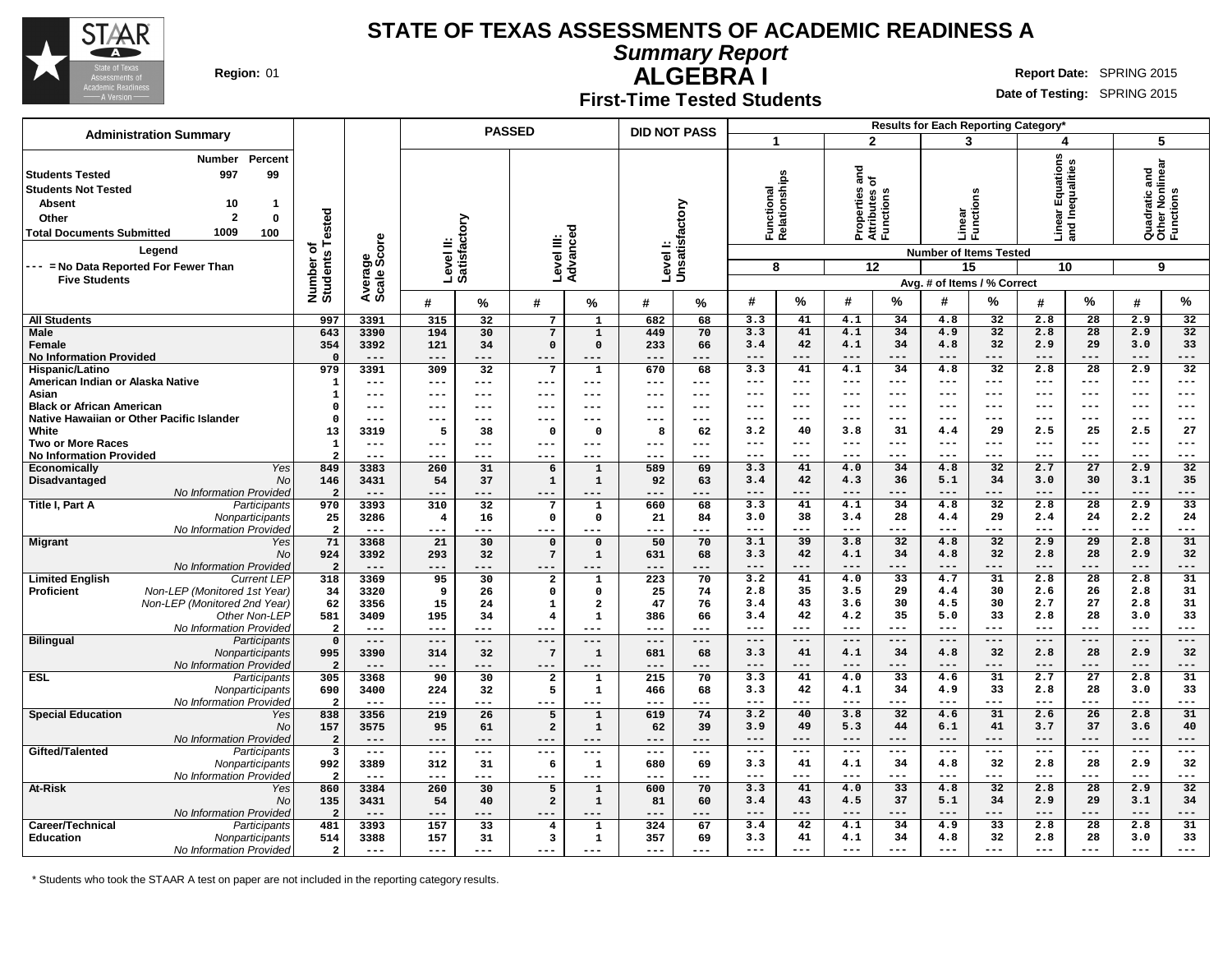

**Summary Report**

**Region:** 01 **Report Date:** SPRING 2015

**ALGEBRA I Retested Students**

|                                                                                                                                                                                                                                                         |                                                        |                | <b>PASSED</b>             |                         |                            |                              | <b>DID NOT PASS</b>       |                | <b>Results for Each Reporting Category</b> |                 |                                                          |                 |                                                                                        |                          |                                              |                         |                                                    |                 |
|---------------------------------------------------------------------------------------------------------------------------------------------------------------------------------------------------------------------------------------------------------|--------------------------------------------------------|----------------|---------------------------|-------------------------|----------------------------|------------------------------|---------------------------|----------------|--------------------------------------------|-----------------|----------------------------------------------------------|-----------------|----------------------------------------------------------------------------------------|--------------------------|----------------------------------------------|-------------------------|----------------------------------------------------|-----------------|
| <b>Administration Summary</b><br>Percent<br>Number                                                                                                                                                                                                      |                                                        |                |                           |                         |                            |                              |                           |                | $\mathbf{1}$                               |                 |                                                          | $\overline{2}$  | 3                                                                                      |                          | 4                                            |                         | 5                                                  |                 |
| 98<br><b>Students Tested</b><br>363<br><b>Students Not Tested</b><br><b>Absent</b><br>5<br>-1<br>1<br>$\mathbf 0$<br>Other<br>369<br><b>Total Documents Submitted</b><br>100<br>Legend<br>--- = No Data Reported For Fewer Than<br><b>Five Students</b> | Number of<br>Students Tested<br>Average<br>Scale Score |                | Level II:<br>Satisfactory |                         | Level III:<br>Advanced     |                              | Levell:<br>Unsatisfactory |                | Functional<br>Relationships<br>8           |                 | តិ<br>ត<br>Properties<br>Attributes c<br>Functions<br>12 |                 | Linear<br>Functi<br><b>Number of Items Tested</b><br>15<br>Avg. # of Items / % Correct | ctions                   | ear Equations<br>I Inequalities<br>모 힘<br>10 |                         | Quadratic and<br>Other Nonlinear<br>Functions<br>9 |                 |
|                                                                                                                                                                                                                                                         |                                                        |                | #                         | %                       | #                          | %                            | #                         | %              | #                                          | %               | #                                                        | ℅               | #                                                                                      | ℅                        | #                                            | $\%$                    | #                                                  | %               |
| <b>All Students</b>                                                                                                                                                                                                                                     | 363                                                    | 3328           | 84                        | 23                      | $\overline{0}$             | $\Omega$                     | 279                       | 77             | 3.0                                        | 37              | 3.9                                                      | 32              | 4.2                                                                                    | 28                       | 2.5                                          | 25                      | 2.7                                                | 30              |
| <b>Male</b>                                                                                                                                                                                                                                             | 241                                                    | 3309           | 47                        | 20                      | $\mathbf 0$                | $\mathbf 0$                  | 194                       | 80             | 2.8                                        | 35              | 3.7                                                      | 31              | 4.2                                                                                    | 28                       | 2.4                                          | 24                      | 2.6                                                | 29              |
| Female                                                                                                                                                                                                                                                  | 122                                                    | 3367           | 37                        | 30                      | $\mathbf 0$                | $\mathbf 0$                  | 85                        | 70             | 3.2                                        | 41              | 4.2                                                      | 35              | 4.1                                                                                    | 27                       | 2.7                                          | 27                      | 2.9                                                | 32              |
| <b>No Information Provided</b>                                                                                                                                                                                                                          | $\mathbf 0$                                            | $---$          | $---$                     | $---$                   | $---$                      | $---$                        | $---$                     | $---$          | ---                                        | $---$           | $---$                                                    | $---$           | $---$                                                                                  | $---$                    | $---$                                        | $---$                   | $---$                                              | ---             |
| Hispanic/Latino                                                                                                                                                                                                                                         | 360                                                    | 3330<br>$---$  | 84<br>$---$               | $\overline{23}$         | $\mathbf 0$<br>$---$       | $\Omega$<br>$---$            | 276<br>$---$              | 77<br>$---$    | 3.0<br>---                                 | 37<br>$---$     | 3.9<br>---                                               | 33<br>$---$     | 4.2<br>$--$                                                                            | $\overline{28}$<br>$---$ | 2.5<br>$---$                                 | $\overline{25}$<br>$--$ | 2.7<br>$---$                                       | 30<br>---       |
| American Indian or Alaska Native<br>Asian                                                                                                                                                                                                               | 0<br>$\mathbf 0$                                       | $- - -$        | ---                       | $---$<br>$---$          | ---                        | $---$                        | $---$                     | $---$          | ---                                        | $---$           | ---                                                      | $---$           | ---                                                                                    | $---$                    | $---$                                        | $---$                   | $---$                                              | ---             |
| <b>Black or African American</b>                                                                                                                                                                                                                        | $\Omega$                                               | $- - -$        | ---                       | $---$                   | ---                        | $---$                        | $---$                     | $---$          | ---                                        | $---$           | ---                                                      | $---$           | ---                                                                                    | $---$                    | $---$                                        | $---$                   | $---$                                              | ---             |
| Native Hawaiian or Other Pacific Islander                                                                                                                                                                                                               | $\Omega$                                               | $---$          | ---                       | $---$                   | ---                        | $---$                        | $- - -$                   | $---$          | ---                                        | $-- -$          | ---                                                      | ---             | ---                                                                                    | $--$                     | ---                                          | ---                     | ---                                                | ---             |
| White                                                                                                                                                                                                                                                   | $\overline{\mathbf{2}}$                                | $- - -$        | ---                       | $- - -$                 | ---                        | $---$                        | $--$                      | $---$          | ---                                        | $---$           | ---                                                      | $--$            | $--$                                                                                   | $---$                    | $---$                                        | $--$                    | $---$                                              | $--$            |
| <b>Two or More Races</b>                                                                                                                                                                                                                                | $\mathbf{1}$                                           | $--$           | ---                       | $---$                   | ---                        | $---$                        | ---                       | $---$          | ---                                        | $---$           | ---                                                      | $---$           | ---                                                                                    | $---$                    | $---$                                        | $- - -$                 | $---$                                              | ---             |
| <b>No Information Provided</b>                                                                                                                                                                                                                          | $\Omega$                                               | $---$          | ---                       | $---$                   | ---                        | ---                          | ---                       | $---$          | ---                                        | $---$           | ---                                                      | ---             | ---                                                                                    | $--$                     | ---                                          | $- - -$                 | $---$                                              | ---             |
| Economically<br>Yes                                                                                                                                                                                                                                     | 313                                                    | 3331           | 74                        | 24                      | $\mathbf 0$                | $\Omega$                     | 239                       | 76             | 3.0                                        | 37              | 3.9                                                      | 33              | 4.2                                                                                    | 28                       | 2.6                                          | 26                      | 2.7                                                | 30              |
| Disadvantaged<br>No                                                                                                                                                                                                                                     | 50                                                     | 3314           | 10                        | 20                      | $\Omega$                   | $\Omega$                     | 40                        | 80             | 3.0                                        | 37              | 3.9                                                      | 32              | 4.2                                                                                    | 28                       | 2.2                                          | 22                      | 2.7                                                | 30              |
| No Information Provided                                                                                                                                                                                                                                 | $\mathbf 0$                                            | $---$          | ---                       | ---                     | ---                        | ---                          | $---$                     | ---            | ---                                        | ---             | $---$                                                    | ---             | ---                                                                                    | $---$                    | $---$                                        | $---$                   | $---$                                              | ---             |
| Title I, Part A<br>Participants                                                                                                                                                                                                                         | 328<br>35                                              | 3336<br>3255   | 81<br>3                   | 25<br>9                 | $\mathbf 0$<br>$\mathbf 0$ | $\mathbf 0$<br>$\mathbf 0$   | 247<br>32                 | 75<br>91       | 3.0<br>2.7                                 | 37<br>34        | 4.0<br>3.3                                               | 33<br>27        | 4.2<br>3.7                                                                             | 28<br>24                 | 2.5<br>2.5                                   | 25<br>25                | 2.7<br>2.5                                         | 30<br>27        |
| Nonparticipants<br>No Information Provided                                                                                                                                                                                                              | $\Omega$                                               | $---$          | ---                       | ---                     | ---                        | ---                          | $---$                     | $---$          | ---                                        | ---             | ---                                                      | ---             |                                                                                        | ---                      | $---$                                        | $--$                    | $---$                                              | ---             |
| <b>Migrant</b><br>Yes                                                                                                                                                                                                                                   | 24                                                     | 3301           | 5                         | 21                      | $\mathbf 0$                | $\Omega$                     | 19                        | 79             | 2.8                                        | 35              | 3.7                                                      | 31              | 4.0                                                                                    | 27                       | 3.0                                          | 30                      | 2.3                                                | 25              |
| <b>No</b>                                                                                                                                                                                                                                               | 339                                                    | 3330           | 79                        | 23                      | $\Omega$                   | $\mathbf 0$                  | 260                       | 77             | 3.0                                        | 37              | 3.9                                                      | 33              | 4.2                                                                                    | 28                       | 2.5                                          | 25                      | 2.7                                                | 30              |
| No Information Provided                                                                                                                                                                                                                                 | $\mathbf{o}$                                           | $---$          | $---$                     | ---                     | ---                        |                              | $---$                     | ---            | $---$                                      | $---$           | $---$                                                    | $---$           | $---$                                                                                  | $---$                    | $---$                                        | $---$                   | $---$                                              | ---             |
| <b>Limited English</b><br><b>Current LEP</b>                                                                                                                                                                                                            | 122                                                    | 3328           | 30                        | $\overline{25}$         | 0                          | $\mathbf{o}$                 | 92                        | 75             | 3.0                                        | $\overline{37}$ | 3.9                                                      | 32              | 4.2                                                                                    | $\overline{28}$          | 2.5                                          | $\overline{25}$         | 2.7                                                | 30              |
| Non-LEP (Monitored 1st Year)<br><b>Proficient</b>                                                                                                                                                                                                       | 9                                                      | 3425           | 3                         | 33                      | 0                          | $\Omega$                     | 6                         | 67             | 3.3                                        | 42              | 5.4                                                      | 45              | 4.3                                                                                    | 29                       | 2.4                                          | 24                      | 3.1                                                | 35              |
| Non-LEP (Monitored 2nd Year)                                                                                                                                                                                                                            | 14                                                     | 3307           | $\overline{2}$            | 14                      | 0                          | $\Omega$                     | 12                        | 86             | 2.5                                        | 31              | 3.5                                                      | 29              | 4.2                                                                                    | 28                       | 2.9                                          | 29                      | 2.4                                                | 27              |
| Other Non-LEP                                                                                                                                                                                                                                           | 218                                                    | 3326           | 49                        | 22                      | $\mathbf 0$                | $\Omega$                     | 169                       | 78             | 3.0<br>---                                 | 37<br>$---$     | 3.9<br>---                                               | 32<br>$- - -$   | 4.1<br>$- - -$                                                                         | 28<br>$- - -$            | 2.5<br>$- - -$                               | 25<br>$---$             | 2.7<br>$---$                                       | 30<br>---       |
| No Information Provided<br><b>Bilingual</b><br>Participants                                                                                                                                                                                             | $\mathbf 0$<br>$\mathsf{o}\,$                          | $---$<br>$---$ | ---<br>$---$              | ---<br>$---$            | ---<br>$---$               | $---$                        | $---$<br>$---$            | $---$<br>$  -$ | $---$                                      | $---$           | $---$                                                    | $---$           | $---$                                                                                  | $---$                    | $---$                                        | $---$                   | $---$                                              | $---$           |
| Nonparticipants                                                                                                                                                                                                                                         | 363                                                    | 3328           | 84                        | 23                      | $\mathbf 0$                | $\mathbf 0$                  | 279                       | 77             | 3.0                                        | 37              | 3.9                                                      | 32              | 4.2                                                                                    | 28                       | 2.5                                          | 25                      | 2.7                                                | 30              |
| No Information Provided                                                                                                                                                                                                                                 | $\Omega$                                               | $---$          | ---                       | ---                     | ---                        | ---                          | $---$                     | ---            | $---$                                      | $---$           | $---$                                                    | $---$           | $---$                                                                                  | $---$                    | $---$                                        | $---$                   | $---$                                              | ---             |
| <b>ESL</b><br>Participants                                                                                                                                                                                                                              | 108                                                    | 3328           | $\overline{27}$           | 25                      | 0                          | $\mathbf{o}$                 | 81                        | 75             | 2.9                                        | $\overline{37}$ | 3.8                                                      | $\overline{32}$ | 4.2                                                                                    | $\overline{28}$          | 2.6                                          | 26                      | 2.6                                                | $\overline{29}$ |
| Nonparticipants                                                                                                                                                                                                                                         | 255                                                    | 3329           | 57                        | 22                      | 0                          | $\mathbf 0$                  | 198                       | 78             | 3.0                                        | 37              | 3.9                                                      | 33              | 4.1                                                                                    | 28                       | 2.5                                          | 25                      | 2.7                                                | 30              |
| No Information Provided                                                                                                                                                                                                                                 | $\mathbf 0$                                            | $\frac{1}{2}$  | ---                       | ---                     | ---                        |                              | $---$                     | ---            | ---                                        | $---$           | ---                                                      | $---$           | ---                                                                                    | $---$                    | $---$                                        | $---$                   | $---$                                              | ---             |
| <b>Special Education</b><br>Yes                                                                                                                                                                                                                         | 303                                                    | 3323           | 64                        | 21                      | 0                          | $\mathbf 0$                  | 239                       | 79             | 3.0                                        | 37              | 3.9                                                      | 32              | 4.1                                                                                    | 28                       | 2.5                                          | 25                      | 2.6                                                | 29              |
| No                                                                                                                                                                                                                                                      | 60                                                     | 3358           | 20                        | 33                      | $\mathbf 0$                | $\mathbf{o}$                 | 40                        | 67             | 2.9                                        | 37              | 3.9                                                      | 33              | 4.4                                                                                    | 29                       | 2.7                                          | 27                      | 3.2                                                | 35              |
| No Information Provided                                                                                                                                                                                                                                 | $\mathsf{o}\,$<br>$\mathbf{1}$                         | $---$<br>$- -$ | $---$<br>$---$            | ---<br>$---$            | ---<br>---                 | $---$<br>$\qquad \qquad - -$ | $---$<br>$---$            | $---$<br>$  -$ | ---<br>$---$                               | $---$<br>$---$  | $---$<br>$---$                                           | $---$<br>$---$  | $---$<br>$- - -$                                                                       | $---$<br>$---$           | $---$<br>$---$                               | $---$<br>$- - -$        | $---$<br>$- - -$                                   | ---<br>---      |
| Gifted/Talented<br>Participants<br>Nonparticipants                                                                                                                                                                                                      | 362                                                    | 3328           | 83                        | 23                      | $\mathbf 0$                | $\mathbf 0$                  | 279                       | 77             | 3.0                                        | 37              | 3.9                                                      | 32              | 4.2                                                                                    | 28                       | 2.5                                          | 25                      | 2.7                                                | 30              |
| No Information Provided                                                                                                                                                                                                                                 | $\mathbf 0$                                            | $- - -$        | ---                       | ---                     | ---                        | ---                          | $- - -$                   | $---$          | ---                                        | $---$           | $--$                                                     | $---$           | $---$                                                                                  | $--$                     | $- - -$                                      | $--$                    | $---$                                              | ---             |
| At-Risk<br>Yes                                                                                                                                                                                                                                          | 338                                                    | 3335           | 83                        | 25                      | $\mathbf 0$                | $\mathbf 0$                  | 255                       | 75             | 3.0                                        | 37              | 3.9                                                      | 33              | 4.2                                                                                    | $\overline{28}$          | 2.5                                          | 25                      | 2.7                                                | 30              |
| No                                                                                                                                                                                                                                                      | 25                                                     | 3233           | 1                         | $\overline{\mathbf{4}}$ | $\mathbf 0$                | $\mathbf 0$                  | 24                        | 96             | 2.6                                        | 33              | 3.4                                                      | 28              | 3.5                                                                                    | 23                       | 2.2                                          | 22                      | 2.3                                                | 26              |
| No Information Provided                                                                                                                                                                                                                                 | $\mathbf 0$                                            | $---$          | $---$                     | ---                     | ---                        | ---                          | $---$                     | ---            | ---                                        | ---             | ---                                                      | ---             | ---                                                                                    | ---                      | $---$                                        | $---$                   | $---$                                              | ---             |
| Career/Technical<br>Participants                                                                                                                                                                                                                        | 247                                                    | 3323           | 54                        | 22                      | 0                          | $\Omega$                     | 193                       | 78             | 3.0                                        | 38              | 3.8                                                      | 31              | 4.1                                                                                    | 27                       | 2.5                                          | 25                      | 2.7                                                | 30              |
| <b>Education</b><br>Nonparticipants                                                                                                                                                                                                                     | 116                                                    | 3340           | 30                        | 26                      | 0                          | $\Omega$                     | 86                        | 74             | 2.9                                        | 36              | 4.2                                                      | 35              | 4.3                                                                                    | 29                       | 2.5                                          | 25                      | 2.8                                                | 31              |
| No Information Provided                                                                                                                                                                                                                                 | $\mathbf 0$                                            | $---$          | ---                       | ---                     | ---                        | ---                          | $---$                     | $---$          | ---                                        |                 | ---                                                      |                 |                                                                                        |                          | $---$                                        |                         |                                                    |                 |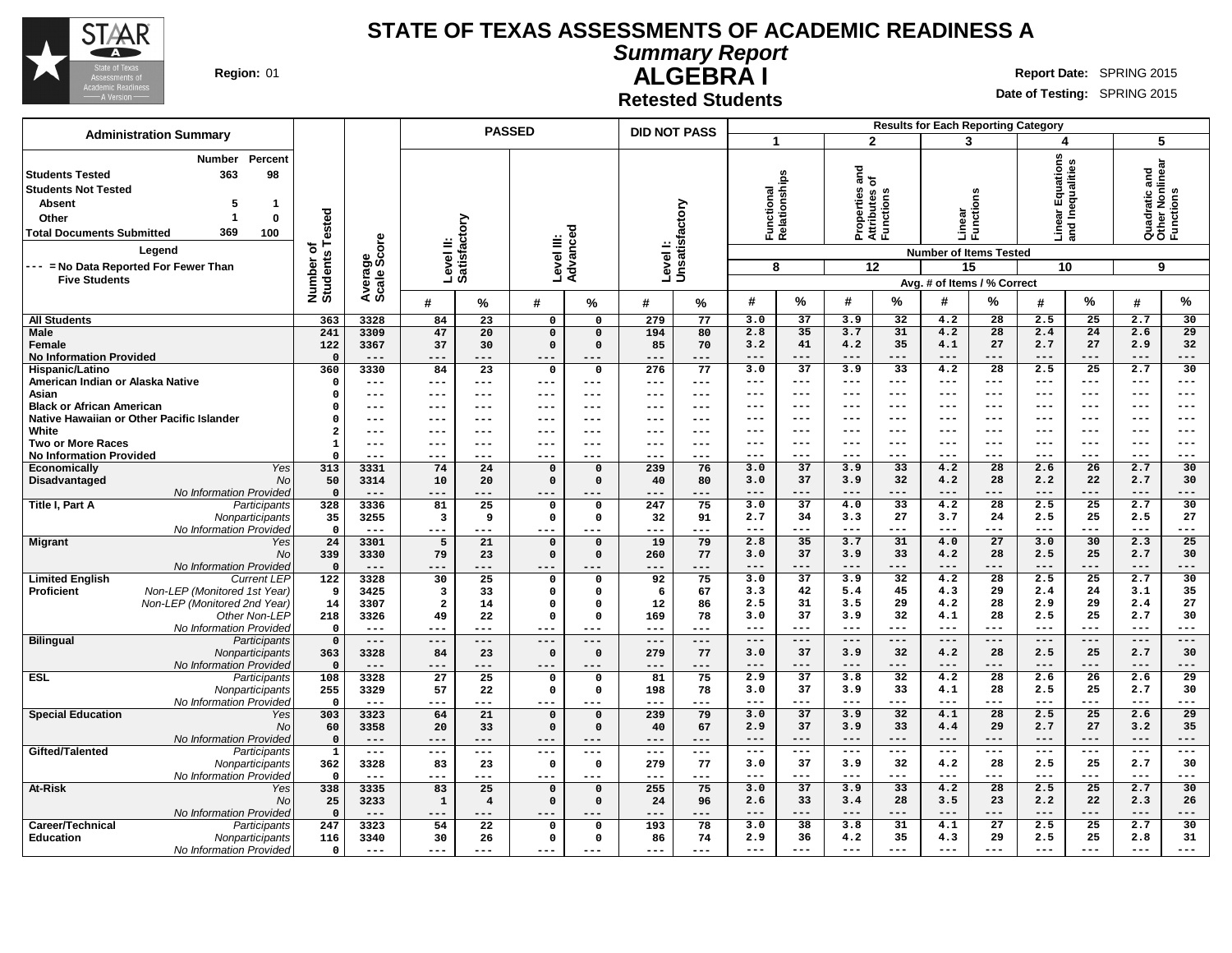

**All Students**

**Summary Report**

**BIOLOGY** Region: 01 **Region:** 01 **Report** Date: SPRING 2015

**Date of Testing:** SPRING 2015

|                                                                                                                                                                                                                                                                                                               |                                       |                                |                           |                 | <b>PASSED</b>              |                            | <b>DID NOT PASS</b>       |                 |                                               |                          |                                       |              |                                                              | Results for Each Reporting Category*                         |                                                 |                     |                                                             |                        |
|---------------------------------------------------------------------------------------------------------------------------------------------------------------------------------------------------------------------------------------------------------------------------------------------------------------|---------------------------------------|--------------------------------|---------------------------|-----------------|----------------------------|----------------------------|---------------------------|-----------------|-----------------------------------------------|--------------------------|---------------------------------------|--------------|--------------------------------------------------------------|--------------------------------------------------------------|-------------------------------------------------|---------------------|-------------------------------------------------------------|------------------------|
| <b>Administration Summary</b>                                                                                                                                                                                                                                                                                 |                                       |                                |                           |                 |                            |                            |                           |                 | 1                                             |                          | $\overline{2}$                        |              | 3                                                            |                                                              | 4                                               |                     | 5                                                           |                        |
| Percent<br><b>Number</b><br>1091<br>98<br><b>Students Tested</b><br><b>Students Not Tested</b><br><b>Absent</b><br>22<br>$\mathbf{2}$<br>$\overline{a}$<br>$\mathbf 0$<br>Other<br>1117<br>100<br><b>Total Documents Submitted</b><br>Legend<br>--- = No Data Reported For Fewer Than<br><b>Five Students</b> | Tested<br>٥ť<br>Number of<br>Students | ige<br>Score<br>Avera<br>Scale | Level II:<br>Satisfactory |                 | Level III:                 | Advance                    | Levell:<br>Unsatisfactory |                 | Structure<br>Function<br>$\overline{3}$<br>11 |                          | lechanisms<br>f Genetics<br>≊ັ້<br>11 |              | <b>Biological<br/>Evolution and<br/>Classification</b><br>10 | <b>Number of Items Tested</b><br>Avg. # of Items / % Correct | and<br>Biological<br>Processes<br>Systems<br>11 |                     | Interdependence<br>within<br>Environmental<br>Systems<br>11 |                        |
|                                                                                                                                                                                                                                                                                                               |                                       |                                | #                         | $\%$            | #                          | %                          | #                         | %               | #                                             | %                        | #                                     | %            | #                                                            | %                                                            | #                                               | %                   | #                                                           | %                      |
| <b>All Students</b>                                                                                                                                                                                                                                                                                           | 1091                                  | 3419                           | 389                       | 36              | $\mathbf{1}$               | 0                          | 702                       | 64              | 3.5                                           | 31                       | 3.7                                   | 34           | 3.7                                                          | 37                                                           | 3.5                                             | 32                  | 3.7                                                         | 34                     |
| <b>Male</b>                                                                                                                                                                                                                                                                                                   | 710                                   | 3421                           | 257                       | 36              | $\mathbf{1}$               | $\Omega$                   | 453                       | 64              | 3.4                                           | 31                       | 3.6                                   | 33           | 3.7                                                          | 37                                                           | 3.5                                             | 32                  | 3.8                                                         | 35                     |
| <b>Female</b>                                                                                                                                                                                                                                                                                                 | 381                                   | 3416                           | 132                       | 35              | $\Omega$                   | $\Omega$                   | 249                       | 65              | 3.5                                           | 32                       | 3.8                                   | 35           | 3.6                                                          | 36                                                           | 3.5                                             | 32                  | 3.5                                                         | 32                     |
| <b>No Information Provided</b>                                                                                                                                                                                                                                                                                | $\Omega$<br>1077                      | $---$<br>3419                  | $---$<br>383              | ---<br>36       | $---$<br>$\mathbf{1}$      | ---<br>$\mathbf 0$         | ---<br>694                | ---<br>64       | $---$<br>3.5                                  | ---<br>31                | $- - -$<br>3.7                        | ---<br>34    | $---$<br>3.7                                                 | ---<br>$\overline{37}$                                       | $---$<br>3.5                                    | ---<br>32           | $---$<br>3.7                                                | ---<br>34              |
| Hispanic/Latino<br>American Indian or Alaska Native                                                                                                                                                                                                                                                           | 1                                     | $---$                          | $---$                     | ---             | $---$                      | ---                        | $---$                     | $---$           | $---$                                         | ---                      | $- - -$                               | ---          | $- - -$                                                      | ---                                                          | $---$                                           | $---$               | $---$                                                       | ---                    |
| Asian                                                                                                                                                                                                                                                                                                         | 1                                     | ---                            | ---                       | ---             | $---$                      | ---                        | ---                       | $---$           | $---$                                         | $---$                    | $---$                                 | $---$        | $- - -$                                                      | $---$                                                        | $---$                                           | $---$               | $---$                                                       | $---$                  |
| <b>Black or African American</b>                                                                                                                                                                                                                                                                              | $\overline{2}$                        | ---                            | ---                       | ---             | $- - -$                    | ---                        | ---                       | $---$           | $- - -$                                       | ---                      | $- - -$                               | $---$        | $- - -$                                                      | $---$                                                        | $---$                                           | $---$               | $---$                                                       | $---$                  |
| Native Hawaiian or Other Pacific Islander                                                                                                                                                                                                                                                                     | $\Omega$                              | $---$                          | ---                       | ---             | $---$                      | ---                        | ---                       | ---             | $--$                                          | ---                      | $--$                                  | ---          | $---$                                                        | ---                                                          | $---$                                           | $---$               | $---$                                                       | ---                    |
| White                                                                                                                                                                                                                                                                                                         | 8                                     | 3474                           | 5                         | 63              | $\mathbf{o}$               | 0                          | 3                         | 38              | 3.4                                           | 31                       | 4.3                                   | 39           | 3.8                                                          | 38                                                           | 3.6                                             | 33                  | 4.4                                                         | 40                     |
| Two or More Races                                                                                                                                                                                                                                                                                             | 1                                     | $--$<br>$- - -$                | ---<br>$---$              | ---<br>---      | $---$<br>$- - -$           | ---<br>---                 | ---<br>$---$              | $--$<br>$- - -$ | $---$<br>$- - -$                              | $---$<br>---             | $---$<br>$- - -$                      | $---$<br>--- | $- - -$<br>$- - -$                                           | $---$<br>---                                                 | $---$<br>$---$                                  | $---$<br>$- - -$    | $---$<br>$---$                                              | $---$<br>---           |
| <b>No Information Provided</b><br>Yes<br>Economically                                                                                                                                                                                                                                                         | 927                                   | 3416                           | 324                       | 35              | $\mathbf 1$                | $\mathbf 0$                | 603                       | 65              | 3.4                                           | 31                       | 3.7                                   | 34           | 3.6                                                          | 36                                                           | 3.5                                             | 32                  | 3.7                                                         | 34                     |
| Disadvantaged<br><b>No</b>                                                                                                                                                                                                                                                                                    | 163                                   | 3440                           | 65                        | 40              | $\mathbf 0$                | $\Omega$                   | 98                        | 60              | 3.6                                           | 33                       | 3.7                                   | 33           | 4.0                                                          | 40                                                           | 3.6                                             | 33                  | 3.7                                                         | 33                     |
| No Information Provided                                                                                                                                                                                                                                                                                       | $\mathbf{1}$                          | $---$                          | ---                       | ---             | $---$                      |                            | ---                       | ---             | $---$                                         | $---$                    | $---$                                 | $---$        | $---$                                                        | ---                                                          | $---$                                           | ---                 | $---$                                                       | ---                    |
| Title I, Part A<br>Participants                                                                                                                                                                                                                                                                               | 1049                                  | 3419                           | 377                       | 36              | $\mathbf{1}$               | $\mathbf 0$                | 672                       | 64              | 3.5                                           | 31                       | 3.7                                   | 34           | 3.7                                                          | 37                                                           | 3.5                                             | 32                  | 3.7                                                         | 34                     |
| Nonparticipants                                                                                                                                                                                                                                                                                               | 41                                    | 3422                           | 12                        | 29              | $\mathbf 0$                | 0                          | 29                        | 71              | 3.4                                           | 31                       | 4.1                                   | 37           | 3.9                                                          | 39                                                           | 3.3                                             | 30                  | 3.2                                                         | 29                     |
| No Information Provided<br><b>Migrant</b><br>Yes                                                                                                                                                                                                                                                              | $\mathbf{1}$<br>80                    | $---$<br>3404                  | $---$<br>23               | ---<br>29       | $---$<br>$\mathbf 0$       | ---<br>$\Omega$            | ---<br>57                 | $---$<br>71     | $\qquad \qquad -$<br>3.2                      | $---$<br>$\overline{29}$ | $\qquad \qquad - -$<br>3.7            | $---$<br>34  | $  -$<br>3.5                                                 | ---<br>35                                                    | $- -$<br>3.5                                    | ---<br>32           | $- -$<br>3.7                                                | ---<br>34              |
| No                                                                                                                                                                                                                                                                                                            | 1010                                  | 3420                           | 366                       | 36              | $\mathbf 1$                | $\Omega$                   | 644                       | 64              | 3.5                                           | 32                       | 3.7                                   | 34           | 3.7                                                          | 37                                                           | 3.5                                             | 32                  | 3.7                                                         | 34                     |
| No Information Provided                                                                                                                                                                                                                                                                                       | $\mathbf{1}$                          | $---$                          | $---$                     | ---             | $---$                      |                            | ---                       | ---             | $---$                                         | $---$                    | $---$                                 | $---$        | $---$                                                        | ---                                                          | $---$                                           | ---                 | $---$                                                       | ---                    |
| <b>Limited English</b><br><b>Current LEP</b>                                                                                                                                                                                                                                                                  | 354                                   | 3375                           | 103                       | 29              | $\mathbf 0$                | $\Omega$                   | 251                       | 71              | 3.2                                           | 30                       | 3.6                                   | 32           | 3.5                                                          | $\overline{35}$                                              | 3.3                                             | $\overline{30}$     | 3.5                                                         | 32                     |
| Non-LEP (Monitored 1st Year)<br><b>Proficient</b>                                                                                                                                                                                                                                                             | 34                                    | 3410                           | 12                        | 35              | $\mathbf{o}$               | 0                          | 22                        | 65              | 2.9                                           | 26                       | 3.7                                   | 33           | 3.6                                                          | 36                                                           | 3.9                                             | 36                  | 3.7                                                         | 34                     |
| Non-LEP (Monitored 2nd Year)                                                                                                                                                                                                                                                                                  | 66                                    | 3448                           | 20                        | 30              | $\mathbf 0$                | $\Omega$                   | 46                        | 70              | 3.4                                           | 31<br>33                 | 3.7                                   | 33           | 4.0                                                          | 40<br>38                                                     | 3.5                                             | 32<br>33            | 4.1                                                         | 37<br>35               |
| Other Non-LEP<br>No Information Provided                                                                                                                                                                                                                                                                      | 636<br>$\mathbf{1}$                   | 3441<br>$---$                  | 254<br>$---$              | 40<br>---       | $\mathbf{1}$<br>$---$      | $\Omega$<br>---            | 382<br>---                | 60<br>$\cdots$  | 3.6<br>$---$                                  | $---$                    | 3.8<br>$- - -$                        | 34<br>---    | 3.8<br>$---$                                                 | ---                                                          | 3.6<br>$---$                                    | $---$               | 3.8<br>$\qquad \qquad - -$                                  | ---                    |
| <b>Bilingual</b><br>Participants                                                                                                                                                                                                                                                                              | $\Omega$                              | $---$                          | $---$                     | $---$           | $---$                      | ---                        | $---$                     | $---$           | $--$                                          | $---$                    | $--$                                  | $---$        | $--$                                                         | $---$                                                        | $---$                                           | $\qquad \qquad - -$ | $---$                                                       | $\qquad \qquad - -$    |
| Nonparticipants                                                                                                                                                                                                                                                                                               | 1090                                  | 3419                           | 389                       | 36              | $\mathbf{1}$               | $\Omega$                   | 701                       | 64              | 3.5                                           | 31                       | 3.7                                   | 34           | 3.7                                                          | 37                                                           | 3.5                                             | 32                  | 3.7                                                         | 34                     |
| No Information Provided                                                                                                                                                                                                                                                                                       | -1                                    | $---$                          | $---$                     | ---             | $\qquad \qquad -$          | ---                        | ---                       | ---             | $---$                                         | ---                      | $---$                                 | ---          | $---$                                                        | ---                                                          | $---$                                           | ---                 | $---$                                                       | ---                    |
| <b>ESL</b><br>Participants                                                                                                                                                                                                                                                                                    | 339                                   | 3372                           | 97                        | $\overline{29}$ | $\mathbf 0$                | $\Omega$                   | 242                       | 71              | 3.3                                           | $\overline{30}$          | 3.5                                   | 32           | 3.5                                                          | $\overline{35}$                                              | 3.3                                             | 30                  | 3.5                                                         | $\overline{32}$        |
| Nonparticipants                                                                                                                                                                                                                                                                                               | 751                                   | 3440                           | 292                       | 39              | $\mathbf{1}$               | 0                          | 459                       | 61              | 3.6<br>$- - -$                                | 32<br>---                | 3.8<br>$- - -$                        | 34<br>---    | 3.8<br>$- - -$                                               | 38<br>---                                                    | 3.6<br>$- - -$                                  | 33<br>---           | 3.8<br>$- - -$                                              | 35<br>---              |
| No Information Provided<br><b>Special Education</b><br>Yes                                                                                                                                                                                                                                                    | $\mathbf{1}$<br>917                   | $---$<br>3393                  | ---<br>295                | ---<br>32       | $---$<br>$\mathbf 0$       | ---<br>$\Omega$            | ---<br>622                | ---<br>68       | 3.4                                           | 31                       | 3.6                                   | 32           | 3.5                                                          | 35                                                           | 3.5                                             | 31                  | 3.5                                                         | 32                     |
| No                                                                                                                                                                                                                                                                                                            | 173                                   | 3556                           | 94                        | 54              | $\mathbf{1}$               | 1                          | 79                        | 46              | 3.9                                           | 36                       | 4.4                                   | 40           | 4.5                                                          | 45                                                           | 3.7                                             | 34                  | 4.8                                                         | 44                     |
| No Information Provided                                                                                                                                                                                                                                                                                       | 1                                     | $---$                          | $---$                     | ---             | $---$                      | ---                        | ---                       | ---             | $---$                                         | ---                      | $---$                                 | ---          | $-- -$                                                       | ---                                                          | $---$                                           | ---                 | $---$                                                       | ---                    |
| Gifted/Talented<br>Participants                                                                                                                                                                                                                                                                               | $\overline{2}$                        | $- -$                          | $\frac{1}{2}$             | $---$           | $- -$                      | ---                        | $---$                     | $- - -$         | $\qquad \qquad - -$                           | $---$                    | $\qquad \qquad - -$                   | $---$        | $\qquad \qquad - -$                                          | $\qquad \qquad - -$                                          | $\qquad \qquad - -$                             | $- - -$             | $\qquad \qquad - -$                                         | ---                    |
| Nonparticipants                                                                                                                                                                                                                                                                                               | 1088                                  | 3419                           | 388                       | 36              | $\mathbf{1}$               | 0                          | 700                       | 64              | 3.5                                           | 31                       | 3.7                                   | 34           | 3.7                                                          | 37                                                           | 3.5                                             | 32                  | 3.7                                                         | 34                     |
| No Information Provided                                                                                                                                                                                                                                                                                       | -1                                    | $---$                          | $---$                     | ---             | ---                        | ---                        | ---                       | ---             | $---$                                         | $---$                    | $---$                                 | $---$        | $- - -$                                                      | ---                                                          | $---$                                           | ---                 | $---$                                                       | ---<br>$\overline{33}$ |
| At-Risk<br>Yes<br>No                                                                                                                                                                                                                                                                                          | 963<br>127                            | 3407<br>3510                   | 322<br>67                 | 33<br>53        | $\mathbf 1$<br>$\mathbf 0$ | $\mathbf 0$<br>$\mathbf 0$ | 641<br>60                 | 67<br>47        | 3.4<br>3.7                                    | 31<br>34                 | 3.6<br>4.3                            | 33<br>39     | 3.6<br>4.1                                                   | 36<br>41                                                     | 3.4<br>4.0                                      | 31<br>37            | 3.7<br>4.1                                                  | 38                     |
| No Information Provided                                                                                                                                                                                                                                                                                       | -1                                    | $---$                          | $---$                     | ---             | $---$                      | ---                        | ---                       | ---             | $---$                                         | ---                      | $---$                                 | ---          | $- - -$                                                      | ---                                                          | $---$                                           | ---                 | $---$                                                       | ---                    |
| Career/Technical<br>Participants                                                                                                                                                                                                                                                                              | 604                                   | 3420                           | 209                       | 35              | ${\bf 1}$                  | 0                          | 395                       | 65              | 3.4                                           | 31                       | 3.7                                   | 34           | 3.7                                                          | 37                                                           | 3.5                                             | 32                  | 3.7                                                         | 33                     |
| <b>Education</b><br>Nonparticipants                                                                                                                                                                                                                                                                           | 486                                   | 3418                           | 180                       | 37              | $\mathbf 0$                | 0                          | 306                       | 63              | 3.5                                           | 32                       | 3.7                                   | 33           | 3.7                                                          | 37                                                           | 3.5                                             | 32                  | 3.8                                                         | 34                     |
| No Information Provided                                                                                                                                                                                                                                                                                       | $\mathbf{1}$                          | $---$                          | $---$                     | ---             | ---                        |                            | $---$                     | $---$           | $- - -$                                       | ---                      | $- - -$                               | ---          | $---$                                                        | ---                                                          | $---$                                           | ---                 | $- - -$                                                     | ---                    |

\* Students who took the STAAR A test on paper are not included in the reporting category results.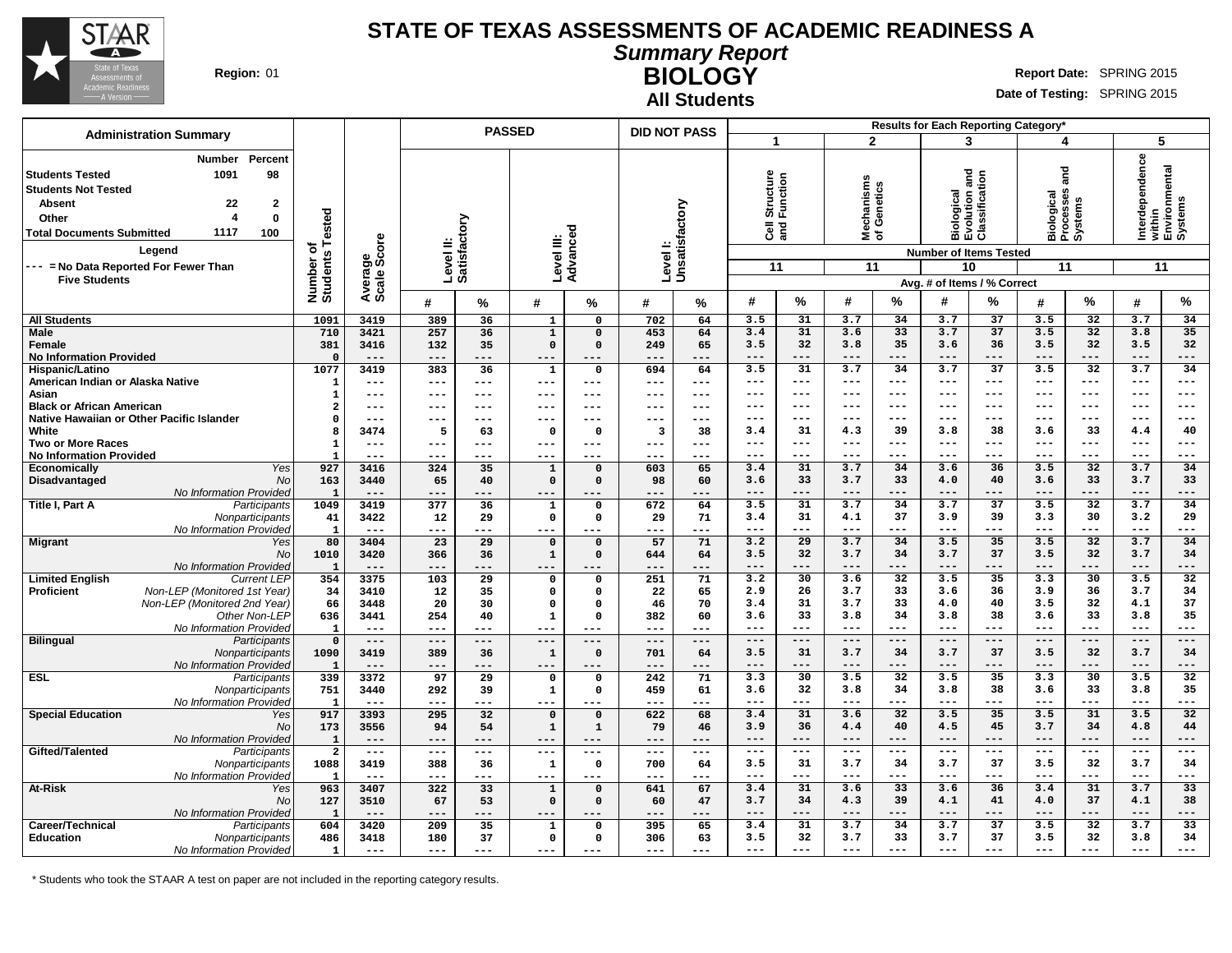

**Summary Report**

**BIOLOGY** Region: 01 **Region:** 01 **Report** Date: SPRING 2015

### **First-Time Tested Students**

**Date of Testing:** SPRING 2015

|                                                                                                                                                                                                                                                                           |                     |                                              |                     |                 | <b>PASSED</b>        |                           | <b>DID NOT PASS</b>    |               |                   |                 |                                               |                 |                                        | Results for Each Reporting Category* |                |                                                                                                                     |                                                 |                 |                                                             |  |
|---------------------------------------------------------------------------------------------------------------------------------------------------------------------------------------------------------------------------------------------------------------------------|---------------------|----------------------------------------------|---------------------|-----------------|----------------------|---------------------------|------------------------|---------------|-------------------|-----------------|-----------------------------------------------|-----------------|----------------------------------------|--------------------------------------|----------------|---------------------------------------------------------------------------------------------------------------------|-------------------------------------------------|-----------------|-------------------------------------------------------------|--|
| <b>Administration Summary</b>                                                                                                                                                                                                                                             |                     |                                              |                     |                 |                      |                           |                        |               | $\mathbf{1}$      |                 |                                               | $\overline{2}$  |                                        | 3                                    |                | 4                                                                                                                   |                                                 | 5               |                                                             |  |
| Percent<br><b>Number</b><br>98<br><b>Students Tested</b><br>907<br><b>Students Not Tested</b><br><b>Absent</b><br>15<br>2<br>1<br>0<br>Other<br>923<br>100<br><b>Total Documents Submitted</b><br>Legend<br>--- = No Data Reported For Fewer Than<br><b>Five Students</b> | Tested<br>৳<br>ŵ    | Average<br>Scale Score<br>Number<br>Students |                     |                 |                      | Level II:<br>Satisfactory | Level III:<br>Advanceo | ъ             | Level I:          | Unsatisfactory  | Structure<br>Function<br>$\overline{3}$<br>11 |                 | lechanisms<br>f Genetics<br>≊ঁ ਠ<br>11 |                                      |                | Biological<br>Evolution and<br>Classification<br><b>Number of Items Tested</b><br>10<br>Avg. # of Items / % Correct | ក្ត<br>Biological<br>Processes<br>Systems<br>11 |                 | Interdependence<br>within<br>Environmental<br>Systems<br>11 |  |
|                                                                                                                                                                                                                                                                           |                     |                                              | #                   | ℅               | #                    | %                         | #                      | %             | #                 | %               | #                                             | %               | #                                      | %                                    | #              | %                                                                                                                   | $\boldsymbol{\#}$                               | $\%$            |                                                             |  |
| <b>All Students</b>                                                                                                                                                                                                                                                       | 907                 | 3437                                         | 349                 | 38              | $\mathbf{1}$         | 0                         | 558                    | 62            | 3.5               | 32              | 3.8                                           | 34              | 3.8                                    | 38                                   | 3.6            | 33                                                                                                                  | 3.8                                             | 35              |                                                             |  |
| <b>Male</b>                                                                                                                                                                                                                                                               | 590                 | 3445                                         | 234                 | 40              | $\mathbf 1$          | $\Omega$                  | 356                    | 60            | 3.6               | 32              | 3.7                                           | 34              | 3.8                                    | 38                                   | 3.6            | 33                                                                                                                  | 4.0                                             | 36              |                                                             |  |
| Female                                                                                                                                                                                                                                                                    | 317                 | 3423                                         | 115                 | 36              | $\mathbf 0$          | $\mathbf 0$               | 202                    | 64            | 3.5               | 32              | 3.9                                           | 35              | 3.6                                    | 36                                   | 3.5            | 32                                                                                                                  | 3.6                                             | 32              |                                                             |  |
| <b>No Information Provided</b>                                                                                                                                                                                                                                            | $\Omega$            | $---$                                        | $---$               | $-- -$          | $---$                | ---                       | $---$                  | ---           | $---$             | ---             | $---$                                         | $---$           | ---                                    | $---$                                | $---$          | $---$                                                                                                               | $---$                                           | ---             |                                                             |  |
| Hispanic/Latino                                                                                                                                                                                                                                                           | 893                 | 3437                                         | 343                 | 38              | $\mathbf{1}$         | 0                         | 550                    | 62            | 3.5               | $\overline{32}$ | 3.8                                           | $\overline{34}$ | 3.8                                    | $\overline{38}$                      | 3.6            | $\overline{33}$                                                                                                     | 3.8                                             | $\overline{35}$ |                                                             |  |
| American Indian or Alaska Native                                                                                                                                                                                                                                          | $\mathbf{1}$        | $\qquad \qquad - -$                          | $\qquad \qquad - -$ | ---             | $\qquad \qquad - -$  | ---                       | $\qquad \qquad - -$    | ---           | $---$             | $---$           | $--$                                          | $---$           | ---                                    | $---$                                | ---            | $--$                                                                                                                | $---$                                           | ---             |                                                             |  |
| Asian                                                                                                                                                                                                                                                                     | $\mathbf{1}$        | $---$                                        | $---$               | ---             | $-- -$               | ---                       | $--$                   | ---           | $--$              | ---             | $--$                                          | $---$           | ---                                    | $--$                                 | ---            | $--$                                                                                                                | ---                                             | ---             |                                                             |  |
| <b>Black or African American</b>                                                                                                                                                                                                                                          | $\overline{2}$      | $---$                                        | $---$               | ---             | $---$                | ---                       | $---$                  | $---$         | $---$             | $---$           | $\frac{1}{2}$                                 | $---$           | ---                                    | $\qquad \qquad - -$                  | ---            | $---$                                                                                                               | $---$                                           | ---             |                                                             |  |
| Native Hawaiian or Other Pacific Islander                                                                                                                                                                                                                                 | $\Omega$            | $---$                                        | $---$               | ---             | ---                  | ---                       | $---$                  | ---           | $--$              | $--$            |                                               | $---$           |                                        | $---$                                | ---            | $- - -$                                                                                                             | $--$                                            | ---             |                                                             |  |
| White                                                                                                                                                                                                                                                                     | 8                   | 3474                                         | 5                   | 63              | $\mathbf{0}$         | $\Omega$                  | 3                      | 38            | 3.4               | 31              | 4.3                                           | 39              | 3.8                                    | 38                                   | 3.6            | 33                                                                                                                  | 4.4                                             | 40              |                                                             |  |
| <b>Two or More Races</b>                                                                                                                                                                                                                                                  | $\mathbf{1}$<br>- 1 | $---$<br>$---$                               | $---$<br>---        | ---<br>---      | $---$<br>---         | ---<br>---                | $---$<br>---           | ---<br>---    | ---<br>$---$      | $---$<br>---    | $--$<br>$---$                                 | $---$<br>$---$  | $- - -$<br>---                         | $--$<br>$---$                        | $---$<br>---   | $--$<br>$---$                                                                                                       | $---$<br>$---$                                  | ---<br>---      |                                                             |  |
| <b>No Information Provided</b><br>Yes<br>Economically                                                                                                                                                                                                                     | 766                 | 3433                                         | 287                 | 37              | $\mathbf 1$          | $\Omega$                  | 479                    | 63            | 3.5               | 32              | 3.8                                           | 34              | 3.7                                    | 37                                   | 3.6            | 32                                                                                                                  | 3.8                                             | 35              |                                                             |  |
| Disadvantaged<br>No                                                                                                                                                                                                                                                       | 140                 | 3460                                         | 62                  | 44              | $\mathbf 0$          | $\mathbf 0$               | 78                     | 56            | 3.7               | 33              | 3.8                                           | 34              | 4.2                                    | 42                                   | 3.7            | 34                                                                                                                  | 3.8                                             | 35              |                                                             |  |
| No Information Provided                                                                                                                                                                                                                                                   | $\mathbf{1}$        | $- -$                                        | ---                 | ---             | ---                  | ---                       | $- -$                  | ---           | $---$             | ---             | $---$                                         | $---$           | $---$                                  | $---$                                | $---$          | $---$                                                                                                               | $---$                                           | ---             |                                                             |  |
| Title I, Part A<br>Participants                                                                                                                                                                                                                                           | 881                 | 3436                                         | 339                 | $\overline{38}$ | $\mathbf{1}$         | 0                         | 542                    | 62            | 3.5               | 32              | 3.7                                           | 34              | 3.8                                    | 38                                   | 3.6            | 33                                                                                                                  | 3.9                                             | 35              |                                                             |  |
| Nonparticipants                                                                                                                                                                                                                                                           | 25                  | 3460                                         | 10                  | 40              | $\mathbf 0$          | $\Omega$                  | 15                     | 60            | 3.5               | 32              | 4.4                                           | 40              | 4.3                                    | 43                                   | 3.4            | 31                                                                                                                  | 3.3                                             | 30              |                                                             |  |
| No Information Provided                                                                                                                                                                                                                                                   | $\mathbf{1}$        | $---$                                        | ---                 | ---             | $---$                | ---                       | ---                    | ---           | $- - -$           | ---             | $- - -$                                       | $---$           | ---                                    | $- - -$                              | ---            | $- - -$                                                                                                             | $---$                                           | ---             |                                                             |  |
| <b>Migrant</b><br>Yes                                                                                                                                                                                                                                                     | 64                  | 3402                                         | 19                  | 30              | $\mathbf 0$          | $\Omega$                  | 45                     | 70            | 3.2               | 29              | 3.7                                           | 34              | 3.6                                    | 36                                   | 3.5            | 32                                                                                                                  | 3.6                                             | 33              |                                                             |  |
| No                                                                                                                                                                                                                                                                        | 842                 | 3440                                         | 330                 | 39              | $\mathbf{1}$         | $\mathbf 0$               | 512                    | 61            | 3.6               | 32              | 3.8                                           | 34              | 3.8                                    | 38                                   | 3.6            | 33                                                                                                                  | 3.9                                             | 35              |                                                             |  |
| No Information Provided                                                                                                                                                                                                                                                   | $\mathbf{1}$        | $---$                                        | $---$               | ---             | ---                  |                           | $---$                  | ---           | $---$             | ---             | $---$                                         | $---$           | ---                                    | $---$                                | $---$          | $---$                                                                                                               | $---$                                           | ---             |                                                             |  |
| <b>Limited English</b><br><b>Current LEP</b>                                                                                                                                                                                                                              | 284                 | 3392                                         | $\overline{90}$     | $\overline{32}$ | $\mathbf 0$          | $\Omega$                  | 194                    | 68            | 3.3               | 30              | 3.6                                           | $\overline{33}$ | 3.5                                    | 35                                   | 3.3            | $\overline{30}$                                                                                                     | 3.6                                             | 33              |                                                             |  |
| Proficient<br>Non-LEP (Monitored 1st Year)                                                                                                                                                                                                                                | 30                  | 3414                                         | 11                  | 37              | $\mathbf 0$          | $\Omega$                  | 19                     | 63            | 2.9               | 27              | 3.7                                           | 34              | 3.7                                    | 37                                   | 4.0            | 36                                                                                                                  | 3.7                                             | 33              |                                                             |  |
| Non-LEP (Monitored 2nd Year)                                                                                                                                                                                                                                              | 54                  | 3475                                         | 20                  | 37              | $\Omega$             | $\Omega$                  | 34                     | 63            | 3.5               | 32              | 3.8                                           | 35              | 4.2                                    | 42                                   | 3.6            | 33                                                                                                                  | 4.3                                             | 39              |                                                             |  |
| Other Non-LEP                                                                                                                                                                                                                                                             | 538                 | 3458                                         | 228                 | 42              | $\mathbf{1}$         | $\Omega$                  | 310                    | 58            | 3.7               | 34              | 3.8                                           | 35              | 3.9                                    | 39                                   | 3.7            | 34                                                                                                                  | 3.9                                             | 36              |                                                             |  |
| No Information Provided                                                                                                                                                                                                                                                   | $\mathbf{1}$        | $---$                                        | $---$               | ---             |                      |                           | $---$                  | ---           | $---$             | ---             | $- - -$                                       | $---$           | ---                                    | $\frac{1}{2}$                        | $---$          | $---$                                                                                                               | $---$                                           | ---             |                                                             |  |
| <b>Bilingual</b><br>Participants                                                                                                                                                                                                                                          | $\Omega$            | $---$                                        | ---                 | ---             | $---$                | ---                       | $---$                  | ---           | $---$             | ---<br>32       | $---$                                         | $---$           | ---<br>3.8                             | $---$                                | $---$          | $---$<br>33                                                                                                         | $---$                                           | ---             |                                                             |  |
| Nonparticipants<br>No Information Provided                                                                                                                                                                                                                                | 906<br>$\mathbf{1}$ | 3437<br>$---$                                | 349<br>---          | 39<br>---       | $\mathbf{1}$<br>---  | $\Omega$<br>---           | 557<br>$---$           | 61<br>---     | 3.5<br>$---$      | $- - -$         | 3.8<br>$- - -$                                | 34<br>$---$     | $---$                                  | 38<br>$---$                          | 3.6<br>$- - -$ | $- - -$                                                                                                             | 3.8<br>$- - -$                                  | 35<br>---       |                                                             |  |
| <b>ESL</b><br>Participants                                                                                                                                                                                                                                                | 277                 | 3390                                         | 87                  | 31              | $\mathbf 0$          | 0                         | 190                    | 69            | 3.3               | 30              | 3.6                                           | 32              | 3.5                                    | 35                                   | 3.3            | 30                                                                                                                  | 3.6                                             | $\overline{33}$ |                                                             |  |
| Nonparticipants                                                                                                                                                                                                                                                           | 629                 | 3458                                         | 262                 | 42              | $\mathbf 1$          | 0                         | 367                    | 58            | 3.6               | 33              | 3.8                                           | 35              | 3.9                                    | 39                                   | 3.7            | 34                                                                                                                  | 3.9                                             | 36              |                                                             |  |
| No Information Provided                                                                                                                                                                                                                                                   | $\mathbf{1}$        | $---$                                        | ---                 | ---             |                      | ---                       | ---                    | ---           | $---$             | ---             | $- - -$                                       | $---$           | $---$                                  | $- - -$                              | $---$          | $- - -$                                                                                                             | $---$                                           | ---             |                                                             |  |
| <b>Special Education</b><br>Yes                                                                                                                                                                                                                                           | 763                 | 3410                                         | 265                 | 35              | $\mathbf 0$          | $\mathbf 0$               | 498                    | 65            | 3.4               | $\overline{31}$ | 3.6                                           | $\overline{33}$ | 3.6                                    | 36                                   | 3.5            | $\overline{32}$                                                                                                     | 3.6                                             | $\overline{33}$ |                                                             |  |
| No                                                                                                                                                                                                                                                                        | 143                 | 3581                                         | 84                  | 59              | $\mathbf{1}$         | 1                         | 59                     | 41            | 4.0               | 36              | 4.4                                           | 40              | 4.7                                    | 47                                   | 3.9            | 35                                                                                                                  | 5.0                                             | 46              |                                                             |  |
| No Information Provided                                                                                                                                                                                                                                                   | $\mathbf{1}$        | $---$                                        | ---                 | ---             | $---$                | $-- -$                    | $---$                  | ---           | $- - -$           | $- - -$         | $- - -$                                       | $---$           | ---                                    | $- - -$                              | $- - -$        | $- - -$                                                                                                             | $- - -$                                         | ---             |                                                             |  |
| Gifted/Talented<br>Participants                                                                                                                                                                                                                                           | $\overline{2}$      | $\frac{1}{2}$                                | $  -$               | ---             | $\sim$ $\sim$ $\sim$ | $---$                     | $\frac{1}{2}$          | $\frac{1}{2}$ | $\qquad \qquad -$ | $---$           | $---$                                         | $---$           | ---                                    | $---$                                | $---$          | $---$                                                                                                               | $---$                                           | ---             |                                                             |  |
| Nonparticipants                                                                                                                                                                                                                                                           | 904                 | 3437                                         | 348                 | 38              | $\mathbf 1$          | $\Omega$                  | 556                    | 62            | 3.5               | 32              | 3.8                                           | 34              | 3.8                                    | 38                                   | 3.6            | 33                                                                                                                  | 3.8                                             | 35              |                                                             |  |
| No Information Provided                                                                                                                                                                                                                                                   | $\overline{1}$      | $---$                                        | $-- -$              | ---             | ---                  | ---                       | $- - -$                | ---           | $---$             | $---$           | $- - -$                                       | $- - -$         | ---                                    | $---$                                | $---$          | $- - -$                                                                                                             | $- - -$                                         | ---             |                                                             |  |
| At-Risk<br>Yes                                                                                                                                                                                                                                                            | 785                 | 3424                                         | 282                 | 36              | $\mathbf{1}$         | $\mathbf 0$               | 503                    | 64            | 3.5               | $\overline{32}$ | 3.7                                           | 33              | 3.7                                    | 37                                   | 3.5            | $\overline{32}$                                                                                                     | 3.8                                             | 34              |                                                             |  |
| No                                                                                                                                                                                                                                                                        | 121                 | 3523                                         | 67                  | 55              | $\mathbf 0$          | $\mathbf 0$               | 54                     | 45            | 3.8               | 34              | 4.4                                           | 40              | 4.2                                    | 42                                   | 4.1            | 37                                                                                                                  | 4.2                                             | 38              |                                                             |  |
| No Information Provided                                                                                                                                                                                                                                                   | $\mathbf{1}$        | $---$                                        | ---                 | ---             | ---                  | ---                       | $---$                  | ---           | $---$             | ---             | $---$                                         | $- - -$         | ---                                    | $---$                                | $---$          | $- - -$                                                                                                             | $---$                                           | ---             |                                                             |  |
| Career/Technical<br>Participants                                                                                                                                                                                                                                          | 482                 | 3442                                         | 182                 | 38              | $\mathbf{1}$         | $\Omega$                  | 300                    | 62            | 3.6               | 32              | 3.8                                           | 35              | 3.8                                    | 38                                   | 3.6            | 33                                                                                                                  | 3.8                                             | 35              |                                                             |  |
| <b>Education</b><br>Nonparticipants                                                                                                                                                                                                                                       | 424                 | 3432                                         | 167                 | 39              | $\mathbf 0$          | 0                         | 257                    | 61            | 3.5               | 32              | 3.7                                           | 34              | 3.7                                    | 37                                   | 3.6            | 32                                                                                                                  | 3.9                                             | 35              |                                                             |  |
| No Information Provided                                                                                                                                                                                                                                                   | $\mathbf{1}$        | $---$                                        | $---$               | ---             | $---$                | ---                       | $---$                  | ---           | $- - -$           | $- - -$         | $---$                                         | $- - -$         | ---                                    | $- - -$                              | $---$          | $- - -$                                                                                                             | $---$                                           | ---             |                                                             |  |

\* Students who took the STAAR A test on paper are not included in the reporting category results.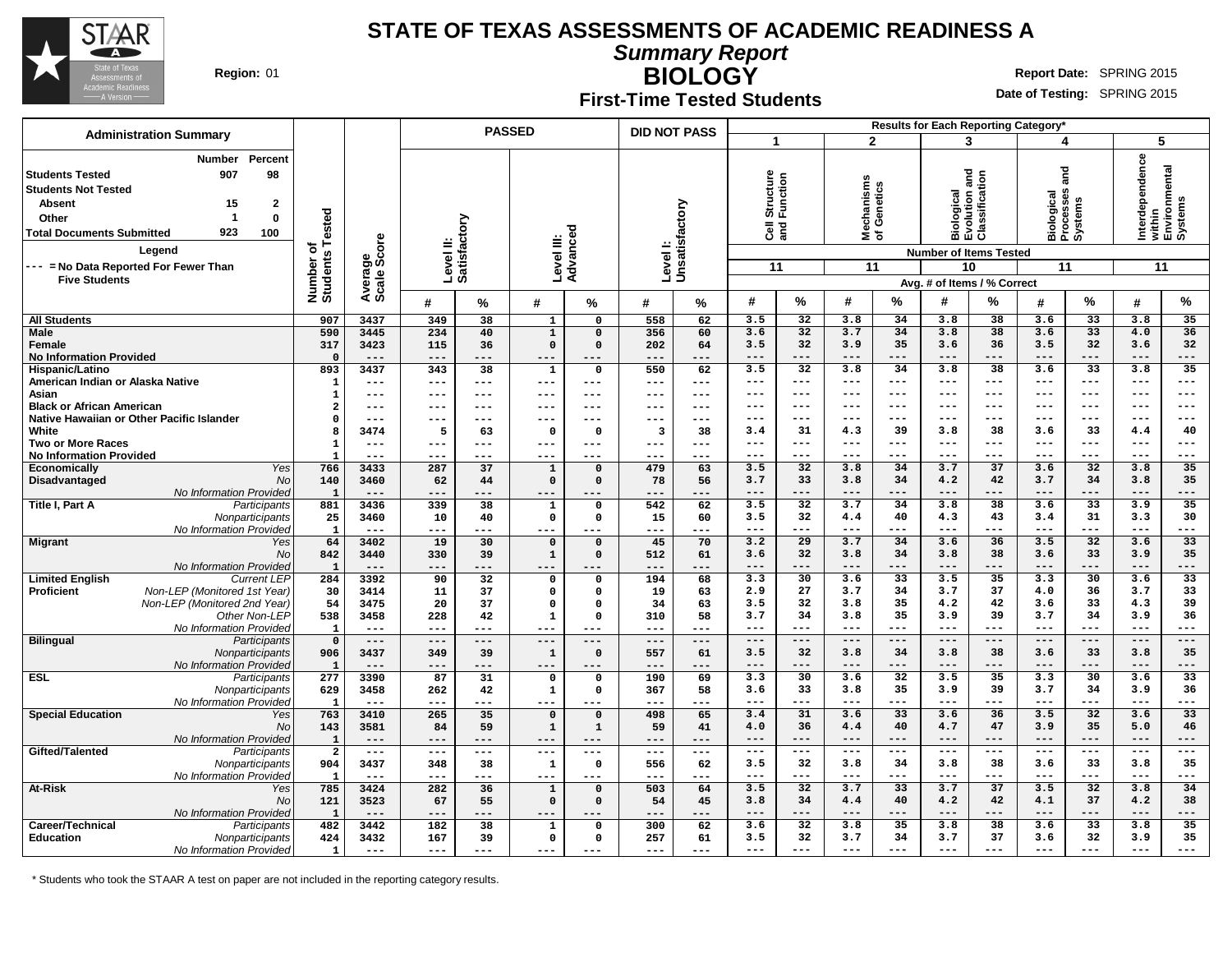

**Summary Report**

**Region:** 01 **RIGHT REPORT IN REPORT IN REPORT OF A REPORT OF REPORT OF REPORT OF REPORT OF REPORT OF REPORT OF REPORT OF REPORT OF REPORT OF REPORT OF REPORT OF REPORT OF REPORT OF REPORT OF REPORT OF REPORT OF REPORT OF** 

# **BIOLOGY Retested Students**

|                                                                                                                                            | <b>Administration Summary</b>                                                                                                    |                                     |                        |                         |                           | <b>PASSED</b>  |                | <b>DID NOT PASS</b> |                     | <b>Results for Each Reporting Category</b>    |                     |                                 |                     |                                                                                                                              |                 |                                                              |                 |                                                                   |                 |  |
|--------------------------------------------------------------------------------------------------------------------------------------------|----------------------------------------------------------------------------------------------------------------------------------|-------------------------------------|------------------------|-------------------------|---------------------------|----------------|----------------|---------------------|---------------------|-----------------------------------------------|---------------------|---------------------------------|---------------------|------------------------------------------------------------------------------------------------------------------------------|-----------------|--------------------------------------------------------------|-----------------|-------------------------------------------------------------------|-----------------|--|
|                                                                                                                                            |                                                                                                                                  |                                     |                        |                         |                           |                |                |                     |                     |                                               |                     | $\overline{2}$                  |                     |                                                                                                                              | 3               |                                                              | 4               | 5                                                                 |                 |  |
| <b>Students Tested</b><br><b>Students Not Tested</b><br><b>Absent</b><br>Other<br><b>Total Documents Submitted</b><br><b>Five Students</b> | Percent<br><b>Number</b><br>95<br>184<br>4<br>$\mathbf{2}$<br>3<br>194<br>100<br>Leaend<br>--- = No Data Reported For Fewer Than | Tested<br>৳<br>Number o<br>Students | Average<br>Scale Score |                         | Level II:<br>Satisfactory | Level III:     | ਠ<br>Advance   | Levell:             | Unsatisfactory      | Structure<br>Function<br>$\overline{3}$<br>11 |                     | Mechanisms<br>of Genetics<br>11 |                     | <b>Biological<br/>Evolution and<br/>Classification</b><br><b>Number of Items Tested</b><br>10<br>Avg. # of Items / % Correct |                 | ng<br>ang<br>ses<br>Biological<br>Processes<br>Systems<br>11 |                 | Interdependence<br>  within<br>  Environmental<br>  Systems<br>11 |                 |  |
|                                                                                                                                            |                                                                                                                                  |                                     |                        | #                       | %                         | #              | %              | #                   | %                   | #                                             | %                   | #                               | %                   | #                                                                                                                            | ℅               | #                                                            | %               | #                                                                 | %               |  |
| <b>All Students</b>                                                                                                                        |                                                                                                                                  | 184                                 | 3331                   | 40                      | 22                        | $\overline{0}$ | $\overline{0}$ | 144                 | 78                  | 3.1                                           | $\overline{28}$     | 3.4                             | 31                  | 3.2                                                                                                                          | 32              | 3.1                                                          | 28              | 3.2                                                               | 29              |  |
| <b>Male</b>                                                                                                                                |                                                                                                                                  | 120                                 | 3302                   | 23                      | 19                        | $\overline{0}$ | $\mathbf 0$    | 97                  | 81                  | 2.9                                           | $\overline{26}$     | 3.3                             | 30                  | 3.2                                                                                                                          | $\overline{32}$ | 3.0                                                          | 27              | 3.1                                                               | 28              |  |
| <b>Female</b>                                                                                                                              |                                                                                                                                  | 64                                  | 3385                   | 17                      | 27                        | $\mathbf 0$    | $\Omega$       | 47                  | 73                  | 3.5                                           | 32                  | 3.6                             | 33                  | 3.3                                                                                                                          | 33              | 3.3                                                          | 30              | 3.3                                                               | 30              |  |
| <b>No Information Provided</b>                                                                                                             |                                                                                                                                  | $\Omega$                            | $---$                  | $---$                   | $---$                     | $---$          | $---$          | $- - -$             | $---$               | $---$                                         | $---$               | $---$                           | $---$               | $---$                                                                                                                        | $---$           | $---$                                                        | $---$           | $---$                                                             | ---             |  |
| Hispanic/Latino                                                                                                                            |                                                                                                                                  | 184                                 | 3331                   | 40                      | $\overline{22}$           | $\mathsf{o}$   | $\mathbf 0$    | 144                 | 78                  | 3.1                                           | $\overline{28}$     | 3.4                             | 31                  | 3.2                                                                                                                          | 32              | 3.1                                                          | $\overline{28}$ | 3.2                                                               | $\overline{29}$ |  |
| American Indian or Alaska Native                                                                                                           |                                                                                                                                  | $\Omega$                            | ---                    | $---$                   | $---$                     | $---$          | $---$          | $---$               | $---$               | $---$                                         | $---$               | ---                             | $\qquad \qquad - -$ | $--$                                                                                                                         | $---$           | $\frac{1}{2}$                                                | $--$            | $\qquad \qquad - -$                                               | ---             |  |
| Asian                                                                                                                                      |                                                                                                                                  | $\Omega$                            | ---                    | $--$                    | ---                       | $---$          | ---            | $---$               | $--$                | ---                                           | $---$               | ---                             | $---$               | ---                                                                                                                          | $---$           | $---$                                                        | $--$            | $---$                                                             | ---             |  |
| <b>Black or African American</b>                                                                                                           |                                                                                                                                  | $\Omega$                            | ---                    | $- - -$                 | ---                       | $- - -$        | ---            | $- - -$             | $---$               | $---$                                         | $---$               | ---                             | $---$               | ---                                                                                                                          | $---$           | $---$                                                        | ---             | $---$                                                             | ---             |  |
|                                                                                                                                            | Native Hawaiian or Other Pacific Islander                                                                                        | $\Omega$                            | ---                    | $- - -$                 | $---$                     | $--$           | ---            | $---$               | $--$                | ---                                           | $---$               | ---                             | $---$               | ---                                                                                                                          | $--$            | $- - -$                                                      | ---             | $---$                                                             | $--$            |  |
| White                                                                                                                                      |                                                                                                                                  | $\Omega$                            | ---                    | $- - -$                 | $---$                     | $- - -$        | ---            | $---$               | $---$               | ---                                           | $---$               | $- - -$                         | $- - -$             | ---                                                                                                                          | $---$           | $---$                                                        | ---             | $---$                                                             | $---$           |  |
| <b>Two or More Races</b>                                                                                                                   |                                                                                                                                  | $\Omega$                            | ---                    | $--$                    | ---                       | $--$           | ---            | $---$               | $--$                | ---                                           | $---$               | ---                             | $---$               | ---                                                                                                                          | $---$           | $---$                                                        | $---$           | $---$                                                             | $---$           |  |
| <b>No Information Provided</b>                                                                                                             |                                                                                                                                  | $\Omega$                            | ---                    | ---                     | ---                       | $--$           | ---            | $- - -$             | ---                 | ---                                           | $- - -$             | ---                             | $- - -$             | ---                                                                                                                          | $---$           | $--$                                                         | $---$           | $---$                                                             | ---             |  |
| <b>Economically</b>                                                                                                                        | <b>Yes</b>                                                                                                                       | 161                                 | 3333                   | 37                      | $\overline{23}$           | $\mathbf 0$    | $\Omega$       | 124                 | 77                  | 3.1                                           | $\overline{28}$     | 3.4                             | 31                  | 3.2                                                                                                                          | 32              | 3.1                                                          | $\overline{29}$ | 3.2                                                               | 29              |  |
| Disadvantaged                                                                                                                              | <b>No</b>                                                                                                                        | 23                                  | 3317                   | $\overline{\mathbf{3}}$ | 13                        | $\Omega$       | $\Omega$       | 20                  | 87                  | 3.2                                           | 29                  | 3.3                             | 30                  | 3.2                                                                                                                          | 32              | 2.9                                                          | 26              | 3.0                                                               | 27              |  |
|                                                                                                                                            | No Information Provided                                                                                                          | $\Omega$                            |                        |                         |                           |                |                |                     | ---                 | $- - -$                                       | $---$               | ---                             | ---                 | $- - -$                                                                                                                      | $- - -$         | $- - -$                                                      | $- - -$         | $- - -$                                                           | ---             |  |
| Title I, Part A                                                                                                                            | Participants                                                                                                                     | 168                                 | 3328                   | 38                      | 23                        | $\mathbf 0$    | $\mathbf 0$    | 130                 | 77                  | 3.1                                           | 28                  | 3.4                             | 31                  | 3.3                                                                                                                          | 33              | 3.1                                                          | 28              | 3.2                                                               | $\overline{29}$ |  |
|                                                                                                                                            | Nonparticipants                                                                                                                  | 16                                  | 3363                   | $\overline{a}$          | 13                        | $\mathbf 0$    | 0              | 14                  | 88                  | 3.3                                           | 30                  | 3.6                             | 32                  | 3.1                                                                                                                          | 31              | 3.3                                                          | 30              | 3.2                                                               | 29              |  |
|                                                                                                                                            | No Information Provided                                                                                                          | $\Omega$                            | $---$                  | $---$                   | ---                       | $---$          |                | $---$               | ---                 | $---$                                         | $---$               | ---                             | ---                 | $--$                                                                                                                         | $---$           | $---$                                                        | $--$            | $---$                                                             | ---             |  |
| <b>Migrant</b>                                                                                                                             | Yes                                                                                                                              | 16                                  | 3415                   | $\overline{4}$          | $\overline{25}$           | $\mathbf 0$    | $\Omega$       | $\overline{12}$     | 75                  | 3.2                                           | $\overline{29}$     | 3.8                             | 35                  | 3.4                                                                                                                          | 34              | 3.4                                                          | 31              | 4.0                                                               | 36              |  |
|                                                                                                                                            | <b>No</b>                                                                                                                        | 168                                 | 3323                   | 36                      | 21                        | $\mathbf 0$    | $\Omega$       | 132                 | 79                  | 3.1                                           | 28                  | 3.4                             | 31                  | 3.2                                                                                                                          | 32              | 3.1                                                          | 28              | 3.1                                                               | 28              |  |
|                                                                                                                                            | <b>No Information Provided</b>                                                                                                   | $\Omega$                            | $---$                  |                         |                           | ---            |                | ---                 | ---                 | $---$                                         | $---$               | ---                             | ---                 | $---$                                                                                                                        | $---$           | $---$                                                        | $---$           | $---$                                                             | ---             |  |
| <b>Limited English</b>                                                                                                                     | <b>Current LEP</b>                                                                                                               | 70                                  | 3304                   | $\overline{13}$         | $\overline{19}$           | $\mathbf 0$    | $\mathbf 0$    | $\overline{57}$     | 81                  | 3.1                                           | $\overline{28}$     | 3.4                             | $\overline{31}$     | 3.2                                                                                                                          | $\overline{32}$ | 2.9                                                          | 26              | 3.1                                                               | $\overline{28}$ |  |
| <b>Proficient</b>                                                                                                                          | Non-LEP (Monitored 1st Year)                                                                                                     | $\overline{4}$                      | $---$                  | ---                     | ---                       | $---$          | ---            | ---                 | $\qquad \qquad - -$ | $---$                                         | $---$               | ---                             | ---                 | ---                                                                                                                          | $---$           | $---$                                                        | $--$            | $---$                                                             | ---             |  |
|                                                                                                                                            | Non-LEP (Monitored 2nd Year)                                                                                                     | 12                                  | 3328                   | $\mathbf 0$             | $\mathbf 0$               | $\mathbf 0$    | $\Omega$       | 12                  | 100                 | 2.9                                           | 27                  | 3.1                             | 28                  | 3.3                                                                                                                          | 33              | 3.1                                                          | 28              | 3.2                                                               | 29              |  |
|                                                                                                                                            | Other Non-LEP                                                                                                                    | 98                                  | 3348                   | 26                      | 27                        | $\mathbf 0$    | $\Omega$       | 72                  | 73                  | 3.2                                           | 29                  | 3.4                             | 31                  | 3.3                                                                                                                          | 33              | 3.2                                                          | 29              | 3.2                                                               | 29              |  |
|                                                                                                                                            | No Information Provided                                                                                                          | $\mathbf 0$                         | $---$                  | $---$                   | ---                       | $---$          | ---            | $---$               | $---$               | $---$                                         | $---$               | $---$                           | $---$               | $---$                                                                                                                        | $---$           | $---$                                                        | $---$           | $---$                                                             | ---             |  |
| <b>Bilingual</b>                                                                                                                           | Participants                                                                                                                     | $\Omega$                            | $---$                  | $---$                   | ---                       | $---$          | $---$          | $---$               | $\qquad \qquad -$   | $---$                                         | $\qquad \qquad - -$ | $---$                           | $---$               | $- -$                                                                                                                        | $---$           | $---$                                                        | $---$           | $---$                                                             | $---$           |  |
|                                                                                                                                            | Nonparticipants                                                                                                                  | 184                                 | 3331                   | 40                      | 22                        | $\mathbf 0$    | $\Omega$       | 144                 | 78                  | 3.1                                           | 28                  | 3.4                             | 31                  | 3.2                                                                                                                          | 32              | 3.1                                                          | 28              | 3.2                                                               | 29              |  |
|                                                                                                                                            | No Information Provided                                                                                                          | $\Omega$                            | $---$                  | ---                     | ---                       | $---$          | ---            | ---                 | ---                 | ---                                           | ---                 | ---                             | ---                 |                                                                                                                              | ---             |                                                              | ---             | $---$                                                             | ---             |  |
| <b>ESL</b>                                                                                                                                 | Participants                                                                                                                     | 62                                  | 3292                   | 10                      | 16                        | $\mathbf 0$    | $\Omega$       | 52                  | 84                  | 3.1                                           | $\overline{28}$     | 3.4                             | $\overline{31}$     | 3.2                                                                                                                          | $\overline{32}$ | 2.9                                                          | 26              | 3.0                                                               | $\overline{27}$ |  |
|                                                                                                                                            | Nonparticipants                                                                                                                  | 122                                 | 3350                   | 30                      | 25                        | $\mathbf 0$    | 0              | 92                  | 75                  | 3.1                                           | 28                  | 3.4                             | 31                  | 3.3                                                                                                                          | 33              | 3.2                                                          | 30              | 3.3                                                               | 30              |  |
|                                                                                                                                            | No Information Provided                                                                                                          | $\Omega$                            | $- - -$                |                         | ---                       | $- - -$        |                | ---                 | ---                 | $---$                                         | $\qquad \qquad - -$ | $---$                           | $---$               | $---$                                                                                                                        | $---$           | $---$                                                        | $---$           | $---$                                                             | ---             |  |
| <b>Special Education</b>                                                                                                                   | Yes                                                                                                                              | 154                                 | 3310                   | 30                      | 19                        | $\mathbf 0$    | $\mathbf 0$    | 124                 | 81                  | 3.0                                           | 27                  | 3.2                             | 30                  | 3.1                                                                                                                          | 31              | 3.1                                                          | 29              | 3.1                                                               | 28              |  |
|                                                                                                                                            | <b>No</b>                                                                                                                        | 30                                  | 3435                   | 10                      | 33                        | $\mathbf 0$    | $\Omega$       | 20                  | 67                  | 3.7                                           | 34                  | 4.3                             | 39                  | 3.8                                                                                                                          | 38              | 3.0                                                          | 27              | 3.6                                                               | 33              |  |
|                                                                                                                                            | No Information Provided                                                                                                          | $\Omega$                            | $---$                  | $--$                    | ---                       | $---$          | $---$          | $---$               | $---$               | $---$                                         | $---$               | ---                             | $---$               | $---$                                                                                                                        | $---$           | $---$                                                        | $---$           | $---$                                                             | ---             |  |
| Gifted/Talented                                                                                                                            | Participants                                                                                                                     | $\Omega$                            | $---$                  | $\qquad \qquad -$       | ---                       | $---$          | $---$          | $---$               | $- - -$             | $---$                                         | $---$               | $- - -$                         | $---$               | $---$                                                                                                                        | $---$           | $---$                                                        | $---$           | $---$                                                             | ---             |  |
|                                                                                                                                            | Nonparticipants                                                                                                                  | 184                                 | 3331                   | 40                      | 22                        | $\mathbf 0$    | $\Omega$       | 144                 | 78                  | 3.1                                           | 28                  | 3.4                             | 31                  | 3.2                                                                                                                          | 32              | 3.1                                                          | 28              | 3.2                                                               | 29              |  |
|                                                                                                                                            | No Information Provided                                                                                                          | $\Omega$                            | $- - -$                | ---                     | ---                       | $- - -$        | ---            | $- - -$             | $- - -$             | ---                                           | $---$               | ---                             | ---                 | $---$                                                                                                                        | $---$           | $---$                                                        | ---             | $---$                                                             | ---             |  |
| At-Risk                                                                                                                                    | Yes                                                                                                                              | 178                                 | 3333                   | 40                      | 22                        | $\Omega$       | $\Omega$       | 138                 | 78                  | 3.1                                           | $\overline{28}$     | 3.4                             | 31                  | 3.3                                                                                                                          | $\overline{33}$ | 3.1                                                          | $\overline{28}$ | 3.2                                                               | $\overline{29}$ |  |
|                                                                                                                                            | No                                                                                                                               | 6                                   | 3260                   | $\mathbf 0$             | $\mathbf 0$               | $\mathbf 0$    | $\Omega$       | 6                   | 100                 | 3.0                                           | 27                  | 2.7                             | 24                  | 2.7                                                                                                                          | 27              | 2.8                                                          | 26              | 3.0                                                               | 27              |  |
|                                                                                                                                            | No Information Provided                                                                                                          | $\Omega$                            | $---$                  | $- - -$                 | ---                       | $---$          | $- - -$        | $---$               | $---$               | $---$                                         | $---$               | ---                             | $---$               | $---$                                                                                                                        | $---$           | $---$                                                        | $---$           | $---$                                                             | ---             |  |
| Career/Technical                                                                                                                           | Participants                                                                                                                     | 122                                 | 3334                   | 27                      | 22                        | $\Omega$       | $\Omega$       | 95                  | 78                  | 3.0                                           | 27                  | 3.5                             | 31                  | 3.2                                                                                                                          | 32              | 3.2                                                          | 29              | 3.1                                                               | 29              |  |
| <b>Education</b>                                                                                                                           | Nonparticipants                                                                                                                  | 62                                  | 3324                   | 13                      | 21                        | $\mathbf 0$    | 0              | 49                  | 79                  | 3.3                                           | 30                  | 3.3                             | 30                  | 3.4                                                                                                                          | 34              | 3.0                                                          | 27              | 3.2                                                               | 29              |  |
|                                                                                                                                            | No Information Provided                                                                                                          | $\Omega$                            | $---$                  | $---$                   | ---                       | $---$          | $- - -$        | $---$               | ---                 | $---$                                         | $---$               | ---                             | $- - -$             | $---$                                                                                                                        | $- - -$         | $- - -$                                                      | $- - -$         | $---$                                                             | ---             |  |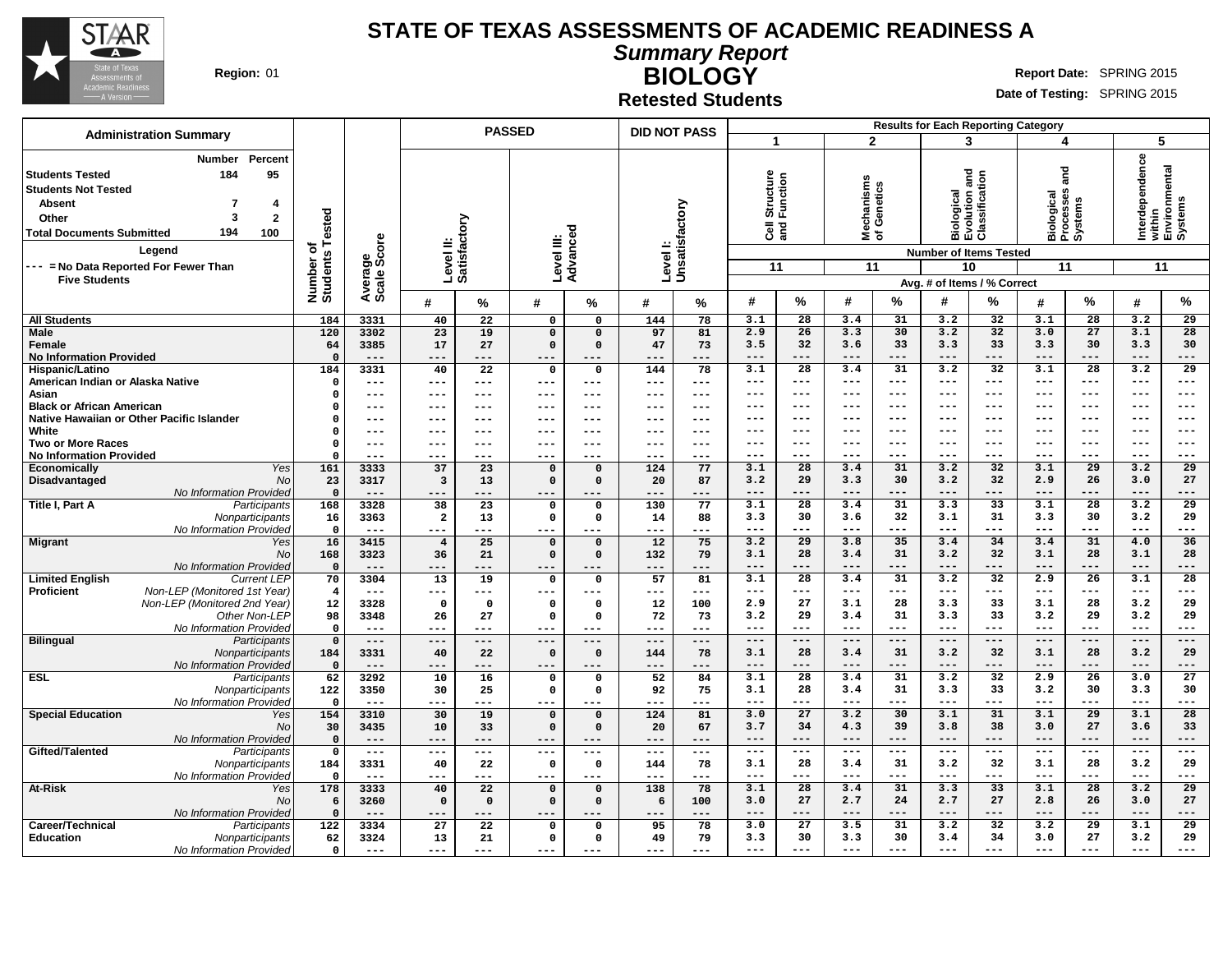

#### **STATE OF TEXAS ASSESSMENTS OF ACADEMIC READINESS A Summary Report**

# **ENGLISH I Region:** 01 **Report** Date: SPRING 2015

**All Students**

**Date of Testing:** SPRING 2015

| <b>Administration Summary</b>                                    |                                 |                     |                           |                 | <b>PASSED</b>                |                            | <b>DID NOT PASS</b> |                           |              |                                         |                                                 |                                  |                    |                 |                      |                 |                              |                                  | <b>Results for Each Reporting Category</b> |                 |                  |          |                            |                 |
|------------------------------------------------------------------|---------------------------------|---------------------|---------------------------|-----------------|------------------------------|----------------------------|---------------------|---------------------------|--------------|-----------------------------------------|-------------------------------------------------|----------------------------------|--------------------|-----------------|----------------------|-----------------|------------------------------|----------------------------------|--------------------------------------------|-----------------|------------------|----------|----------------------------|-----------------|
|                                                                  |                                 |                     |                           |                 |                              |                            |                     |                           |              |                                         |                                                 |                                  |                    |                 | 2                    |                 | 3                            |                                  |                                            |                 | 5                |          | 6                          |                 |
| Percent<br><b>Number</b><br>99<br><b>Students Tested</b><br>1629 |                                 |                     |                           |                 |                              |                            |                     |                           |              |                                         | Understanding/<br><b>Analysis Across Genres</b> |                                  |                    |                 | <b>Understanding</b> |                 | derstanding/                 |                                  |                                            |                 |                  |          |                            |                 |
| <b>Students Not Tested</b>                                       |                                 |                     |                           |                 |                              |                            |                     |                           |              |                                         |                                                 |                                  |                    |                 |                      | Texts           | Analysis of<br>Informational |                                  | Composition                                |                 |                  |          |                            |                 |
| <b>Absent</b><br>12<br>$\overline{\mathbf{1}}$                   |                                 |                     |                           |                 |                              |                            |                     |                           |              |                                         |                                                 |                                  |                    |                 | S                    |                 |                              |                                  |                                            |                 |                  |          |                            |                 |
| 3<br>Other<br>$\mathbf 0$                                        | Tested                          |                     |                           |                 |                              |                            |                     |                           |              |                                         |                                                 | Rating<br>(Paired<br>Selections) | Multiple<br>Choice |                 | Analysi              | Literary        |                              |                                  |                                            |                 | Revision         |          | Editing                    |                 |
| 1644<br>100                                                      |                                 |                     |                           |                 |                              |                            |                     |                           |              | Answer<br>Rating<br>(Single<br>Selectic | Short<br>Answer                                 |                                  |                    |                 |                      |                 |                              | Texts                            |                                            |                 |                  |          |                            |                 |
| <b>Total Documents Submitted</b>                                 |                                 |                     |                           |                 |                              |                            |                     |                           |              |                                         |                                                 |                                  |                    |                 |                      |                 | š                            |                                  |                                            |                 |                  |          |                            |                 |
| Legend                                                           | ৳                               | ge<br>Score         | Level II:<br>Satisfactory |                 | Level III:                   | Advanced                   |                     | Levell:<br>Unsatisfactory |              |                                         |                                                 |                                  |                    |                 |                      |                 |                              | <b>Number of Points Possible</b> |                                            |                 |                  |          |                            |                 |
| --- = No Data Reported For Fewer Than                            |                                 |                     |                           |                 |                              |                            |                     |                           | 9            |                                         | 9                                               |                                  | 6                  |                 | 11                   |                 | 11                           |                                  | 24                                         |                 | 11               |          | 11                         |                 |
| <b>Five Students</b>                                             |                                 | Avera<br>Scale      |                           |                 |                              |                            |                     |                           |              |                                         |                                                 |                                  |                    |                 |                      |                 |                              | <b>Number of Points Scored</b>   |                                            |                 |                  |          |                            |                 |
|                                                                  | Number of<br>Students           |                     | #                         | %               | #                            | %                          | #                   | %                         | #            | %                                       | #                                               | %                                | #                  | %               | #                    | %               | #                            | %                                | #                                          | %               | #                | $\%$     | #                          | $\%$            |
| <b>All Students</b>                                              | 1629                            | 3341                | 171                       | 10              | $\mathbf{1}$                 | $\mathbf 0$                | 1458                | 90                        | 1.4          | 16                                      | 1.4                                             | 16                               | 2.6                | 43              | 3.8                  | 34              | 4.1                          | 37                               | 8.1                                        | 34              | 5.5              | 50       | 3.7                        | 34              |
| <b>Male</b>                                                      | 1085                            | 3312                | 98                        | $\overline{9}$  | $\Omega$                     | $\Omega$                   | 987                 | 91                        | 1.2          | 13                                      | 1.3                                             | 14                               | 2.5                | 42              | 3.7                  | 33              | 4.0                          | 37                               | 7.6                                        | 32              | 5.4              | 49       | 3.7                        | 33              |
| Female                                                           | 544                             | 3400                | 73                        | 13              | $\mathbf 1$                  | $\Omega$                   | 471                 | 87                        | 1.8          | 20                                      | 1.8                                             | 20                               | 2.7                | 45              | 4.0                  | 36              | 4.2                          | 38                               | 9.0                                        | 37              | 5.6              | 51       | 3.8                        | 34              |
| <b>No Information Provided</b>                                   | $\Omega$<br>1604                | $- - -$<br>3340     | ---                       | ---<br>10       | $---$                        | ---                        | $- - -$             | ---                       |              | 15                                      | $\qquad \qquad -$<br>1.4                        |                                  | $- -$              |                 |                      | 34              | $-$<br>4.1                   | 37                               | 8.1                                        | 34              | 5.5              | 50       |                            | ---<br>34       |
| Hispanic/Latino<br>American Indian or Alaska Native              | $\overline{2}$                  | $---$               | 166<br>$---$              | ---             | 1<br>$---$                   | $\mathbf{o}$<br>---        | 1438<br>$---$       | 90<br>$-- -$              | 1.4          | $--$                                    | $- -$                                           | 16                               | 2.6<br>$- - -$     | 43<br>---       | 3.8<br>---           |                 | $- -$                        | ---                              | $- - -$                                    |                 | $--$             |          | 3.7<br>$ -$                | $- - -$         |
| Asian                                                            | 1                               | $---$               | ---                       | ---             | $--$                         | ---                        |                     | $--$                      |              |                                         | $ -$                                            |                                  | $ -$               | ---             | --                   |                 | $- -$                        |                                  |                                            |                 | $- -$            |          |                            | $- -$           |
| <b>Black or African American</b>                                 | $\Omega$                        | $---$               | ---                       | ---             | $--$                         | ---                        | ---                 | $--$                      |              |                                         | $- -$                                           |                                  | --                 | ---             | --                   |                 | $- -$                        |                                  |                                            |                 | $ -$             |          |                            | $- -$           |
| Native Hawaiian or Other Pacific Islander                        | $\mathbf 0$                     | $---$               |                           | ---             | $---$                        |                            |                     | ---                       |              |                                         | $ -$                                            |                                  | $ -$               |                 | --                   |                 | $ -$                         | ---                              | $- -$                                      |                 | $- -$            |          | $\sim$ $\sim$              | ---             |
| White                                                            | 18                              | 3428                | 3                         | 17              | $\Omega$                     | $\Omega$                   | 15                  | 83                        | 1.5          | 17                                      | 1.8                                             | 20                               | 2.6                | 44              | 4.4                  | 40              | 5.0                          | 45                               | 8.3                                        | 35              | 6.3              | 57       | 4.1                        | 37              |
| <b>Two or More Races</b>                                         | $\overline{\mathbf{2}}$         | $---$               | $---$                     | ---             | $---$                        | ---                        | $---$               | $---$                     | $- -$        | ---                                     | $- -$                                           |                                  | $- -$              | ---             | --                   |                 | $- -$                        |                                  |                                            |                 | $- -$            |          | $-$                        | $- - -$         |
| <b>No Information Provided</b>                                   | $\overline{2}$<br>1392          | $---$               | ---                       | ---             | $---$                        | ---                        | $---$<br>1261       | $---$                     |              | ---<br>15                               | $- -$                                           |                                  | --                 |                 |                      |                 | $- -$                        | 37                               |                                            | 33              |                  |          | $-$<br>3.7                 | ---<br>33       |
| Economically<br>Yes<br>Disadvantaged<br>No                       | 234                             | 3330<br>3406        | 131<br>40                 | 9<br>17         | $\mathbf{1}$<br>$\mathbf 0$  | $\Omega$<br>$\Omega$       | 194                 | 91<br>83                  | 1.4<br>1.6   | 18                                      | 1.4<br>1.5                                      | 16<br>17                         | 2.6<br>2.8         | 43<br>47        | 3.7<br>4.1           | 34<br>37        | 4.0<br>4.4                   | 40                               | 7.9<br>8.8                                 | 37              | 5.4<br>5.8       | 49<br>53 | 3.8                        | 35              |
| <b>No Information Provided</b>                                   | $\overline{3}$                  | $---$               | ---                       | ---             | $---$                        | ---                        | $---$               | ---                       | $- -$        |                                         | $- -$                                           |                                  | $- -$              | ---             | $ -$                 |                 | $-$                          |                                  |                                            |                 |                  |          | $\sim$                     | ---             |
| Title I, Part A<br>Participants                                  | 1554                            | 3344                | 167                       | 11              | $\mathbf{1}$                 | $\Omega$                   | 1387                | 89                        | 1.4          | 16                                      | 1.5                                             | 16                               | 2.6                | 43              | 3.8                  | 34              | 4.1                          | 37                               | 8.1                                        | 34              | 5.5              | 50       | 3.7                        | 34              |
| Nonparticipants                                                  | 72                              | 3293                | $\overline{\mathbf{4}}$   | 6               | $\mathbf 0$                  | $\mathbf{o}$               | 68                  | 94                        | 1.4          | 16                                      | 1.0                                             | 12                               | 2.4                | 40              | 3.7                  | 33              | 3.6                          | 33                               | 7.3                                        | 30              | 5.7              | 52       | 3.5                        | 32              |
| No Information Provided                                          | $\overline{\mathbf{3}}$         | $\qquad \qquad - -$ | ---                       | ---             | ---                          |                            | $---$               | ---                       |              |                                         | $\qquad \qquad -$                               |                                  | $- -$              | ---             | --                   |                 | $ -$                         |                                  |                                            |                 |                  |          | $ -$                       | ---             |
| <b>Migrant</b><br>Yes                                            | 126                             | 3326                | 14                        | $\overline{11}$ | $\mathbf 0$                  | $\mathbf 0$                | 112                 | 89                        | 1.6          | 18                                      | 1.3                                             | 15                               | 2.5                | 42              | 3.7                  | 34              | 4.0                          | 36                               | 7.9                                        | 33              | 5.4              | 49       | 3.5                        | 32              |
| <b>No</b><br>No Information Provided                             | 1500<br>$\overline{\mathbf{3}}$ | 3343<br>$---$       | 157<br>$---$              | 10<br>---       | $\mathbf{1}$<br>$---$        | $\Omega$<br>---            | 1343<br>$---$       | 90<br>---                 | 1.4<br>$-$   | 15                                      | 1.5<br>$- -$                                    | 16                               | 2.6                | 43              | 3.8<br>--            | 34              | 4.1<br>$\sim$                | 37                               | 8.1                                        | 34              | 5.5              | 50       | 3.7<br>$\sim$ $\sim$       | 34<br>---       |
| <b>Limited English</b><br><b>Current LEP</b>                     | $\overline{543}$                | 3285                | $\overline{22}$           | $\overline{4}$  | $\mathbf 0$                  | $\Omega$                   | 521                 | 96                        | 1.2          | 14                                      | 1.2                                             | $\overline{13}$                  | 2.4                | 39              | 3.5                  | $\overline{31}$ | $\overline{3.7}$             | 34                               | 7.7                                        | $\overline{32}$ | $\overline{5.1}$ | 47       | 3.5                        | $\overline{32}$ |
| Non-LEP (Monitored 1st Year)<br><b>Proficient</b>                | 40                              | 3178                | $\mathbf{1}$              | 3               | $\mathbf 0$                  | $\Omega$                   | 39                  | 98                        | 0.6          | $7\phantom{.0}$                         | 0.5                                             | 5                                | 2.4                | 40              | 3.2                  | 29              | 3.3                          | 30                               | 6.1                                        | 25              | 4.7              | 43       | 3.7                        | 33              |
| Non-LEP (Monitored 2nd Year)                                     | 83                              | 3295                | 5                         | 6               | $\Omega$                     | $\Omega$                   | 78                  | 94                        | 1.5          | 17                                      | 1.2                                             | 13                               | 2.4                | 40              | 3.5                  | 31              | 3.6                          | 32                               | 7.6                                        | 31              | 5.3              | 48       | 3.7                        | 34              |
| Other Non-LEP                                                    | 961                             | 3384                | 143                       | 15              | $\mathbf{1}$                 | $\Omega$                   | 818                 | 85                        | 1.5          | 17                                      | 1.6                                             | 18                               | 2.8                | 46              | 4.0                  | 36              | 4.3                          | 39                               | 8.4                                        | 35              | 5.7              | 52       | 3.8                        | 34              |
| No Information Provided                                          | $\overline{a}$                  | $---$               | $---$                     | ---             | $- - -$                      |                            | $---$               | $---$                     | $ -$         |                                         | $\qquad \qquad -$                               |                                  | $-$                | ---             | --                   |                 | $-$                          |                                  |                                            |                 | $- -$            |          | $ -$                       | ---             |
| <b>Bilingual</b><br>Participants<br>Nonparticipants              | $\mathbf 0$<br>1626             | $---$<br>3341       | $---$<br>171              | $-- -$<br>11    | $---$<br>$\mathbf{1}$        | $---$<br>$\Omega$          | $---$<br>1455       | $---$<br>89               | $-$<br>1.4   | ---<br>16                               | $- -$<br>1.4                                    | 16                               | --<br>2.6          | ---<br>43       | --<br>3.8            | 34              | $ -$<br>4.1                  | 37                               | 8.1                                        | 34              | $- -$<br>5.5     | 50       | $ -$<br>3.7                | $---$<br>34     |
| No Information Provideo                                          | $\overline{\mathbf{3}}$         | $---$               | $---$                     | ---             | $---$                        |                            | $---$               | ---                       |              |                                         |                                                 |                                  |                    |                 |                      |                 | $\overline{a}$               |                                  |                                            |                 |                  |          |                            |                 |
| <b>ESL</b><br>Participants                                       | 513                             | 3282                | $\overline{22}$           | $\overline{4}$  | $\mathbf 0$                  | $\Omega$                   | 491                 | 96                        | 1.2          | 14                                      | $\overline{1.2}$                                | $\overline{13}$                  | 2.3                | $\overline{39}$ | $\overline{3.5}$     | 31              | 3.7                          | 34                               | 7.6                                        | 32              | 5.1              | 46       | 3.6                        | $\overline{32}$ |
| Nonparticipants                                                  | 1113                            | 3369                | 149                       | 13              | ${\bf 1}$                    | $\mathbf 0$                | 964                 | 87                        | 1.5          | 16                                      | 1.6                                             | 17                               | 2.7                | 45              | 3.9                  | 35              | 4.2                          | 38                               | 8.3                                        | 34              | 5.6              | 51       | 3.8                        | 34              |
| No Information Provideo                                          | 3                               | $---$               | ---                       | ---             | $---$                        | ---                        | $---$               | $- - -$                   |              |                                         | $\qquad \qquad -$                               |                                  | $-$                | ---             |                      |                 | $ -$                         |                                  |                                            |                 |                  |          | $-$                        | ---             |
| <b>Special Education</b><br>Yes                                  | 1342                            | 3289                | 82                        | 6               | $\mathbf 0$                  | $\Omega$                   | 1260                | 94                        | 1.2          | 13                                      | 1.2                                             | 14                               | 2.5                | 41              | 3.5                  | 32              | 3.8                          | 35                               | 7.6                                        | 32              | 5.2              | 47       | 3.5                        | 32              |
| No<br><b>No Information Provided</b>                             | 284<br>$\overline{\mathbf{3}}$  | 3589<br>$---$       | 89<br>---                 | 31<br>---       | 1<br>$---$                   | $\Omega$<br>---            | 195<br>$---$        | 69<br>$---$               | 2.3<br>$- -$ | 26                                      | 2.4<br>$-$                                      | 27                               | 3.1<br>$- -$       | 52<br>---       | 5.0<br>$- -$         | 46              | 5.3<br>$ -$                  | 48                               | 10.4                                       | 43              | 6.9              | 62       | 4.5                        | 41<br>---       |
| Gifted/Talented<br>Participants                                  | $\overline{\mathbf{3}}$         | $\frac{1}{2}$       | $\qquad \qquad - -$       | ---             | $---$                        | $---$                      | $---$               | $\frac{1}{2}$             | $- -$        | $---$                                   | $---$                                           | ---                              | $---$              | ---             | ---                  | $- -$           | $\frac{1}{2}$                | ---                              | $---$                                      |                 | $---$            |          | $\overline{\phantom{a}}$ . | $---$           |
| Nonparticipants                                                  | 1623                            | 3341                | 171                       | 11              | $\mathbf{1}$                 | $\mathbf 0$                | 1452                | 89                        | 1.4          | 16                                      | 1.4                                             | 16                               | 2.6                | 43              | 3.8                  | 34              | 4.1                          | 37                               | 8.1                                        | 34              | 5.5              | 50       | 3.7                        | 34              |
| No Information Provided                                          | $\overline{\mathbf{3}}$         | $---$               | $---$                     | ---             | $---$                        |                            | $---$               | ---                       |              |                                         |                                                 |                                  |                    | ---             |                      |                 |                              |                                  |                                            |                 |                  |          |                            | ---             |
| At-Risk<br>Yes                                                   | 1452                            | 3332                | 137                       | 9               | 1                            | $\Omega$                   | 1315                | 91                        | 1.4          | 15                                      | 1.4                                             | 16                               | 2.6                | 43              | 3.7                  | 34              | 4.0                          | 37                               | 8.0                                        | 33              | 5.4              | 49       | 3.7                        | 33              |
| <b>No</b>                                                        | 175                             | 3415                | 34                        | 19              | $\mathbf 0$                  | $\mathbf 0$                | 141                 | 81                        | 1.6          | 17                                      | 1.8                                             | 20                               | 2.8                | 47              | 4.1                  | 37              | 4.5                          | 41                               | 8.7                                        | 36              | 6.0              | 54       | 3.9                        | 36              |
| No Information Provideo                                          | $\overline{a}$                  | $---$               | ---                       | ---             | $--$                         |                            | $---$               | ---                       |              |                                         |                                                 |                                  |                    |                 |                      |                 |                              |                                  |                                            |                 |                  |          |                            |                 |
| Career/Technical<br>Participants                                 | 938<br>688                      | 3357<br>3320        | 115<br>56                 | 12<br>8         | $\mathsf{o}$<br>$\mathbf{1}$ | $\mathbf 0$<br>$\mathbf 0$ | 823<br>632          | 88<br>92                  | 1.5<br>1.2   | 17<br>14                                | 1.5<br>1.3                                      | 17<br>15                         | 2.7<br>2.5         | 44<br>41        | 3.8<br>3.7           | 34<br>34        | 4.2<br>3.9                   | 38<br>35                         | 8.1<br>8.0                                 | 34<br>33        | 5.6<br>5.3       | 50<br>49 | 3.8<br>3.6                 | 34<br>33        |
| <b>Education</b><br>Nonparticipants<br>No Information Provided   | 3                               | $---$               | $---$                     | ---             | $---$                        | $---$                      | $---$               | $---$                     | $-$          | ---                                     | $- -$                                           |                                  | $- -$              | ---             | $- -$                | --              | $- -$                        |                                  | $- - -$                                    | ---             | $--$             | ---      |                            | ---             |
|                                                                  |                                 |                     |                           |                 |                              |                            |                     |                           |              |                                         |                                                 |                                  |                    |                 |                      |                 |                              |                                  |                                            |                 |                  |          |                            |                 |

\* Students who took the STAAR A test on paper are not included in the reporting category results.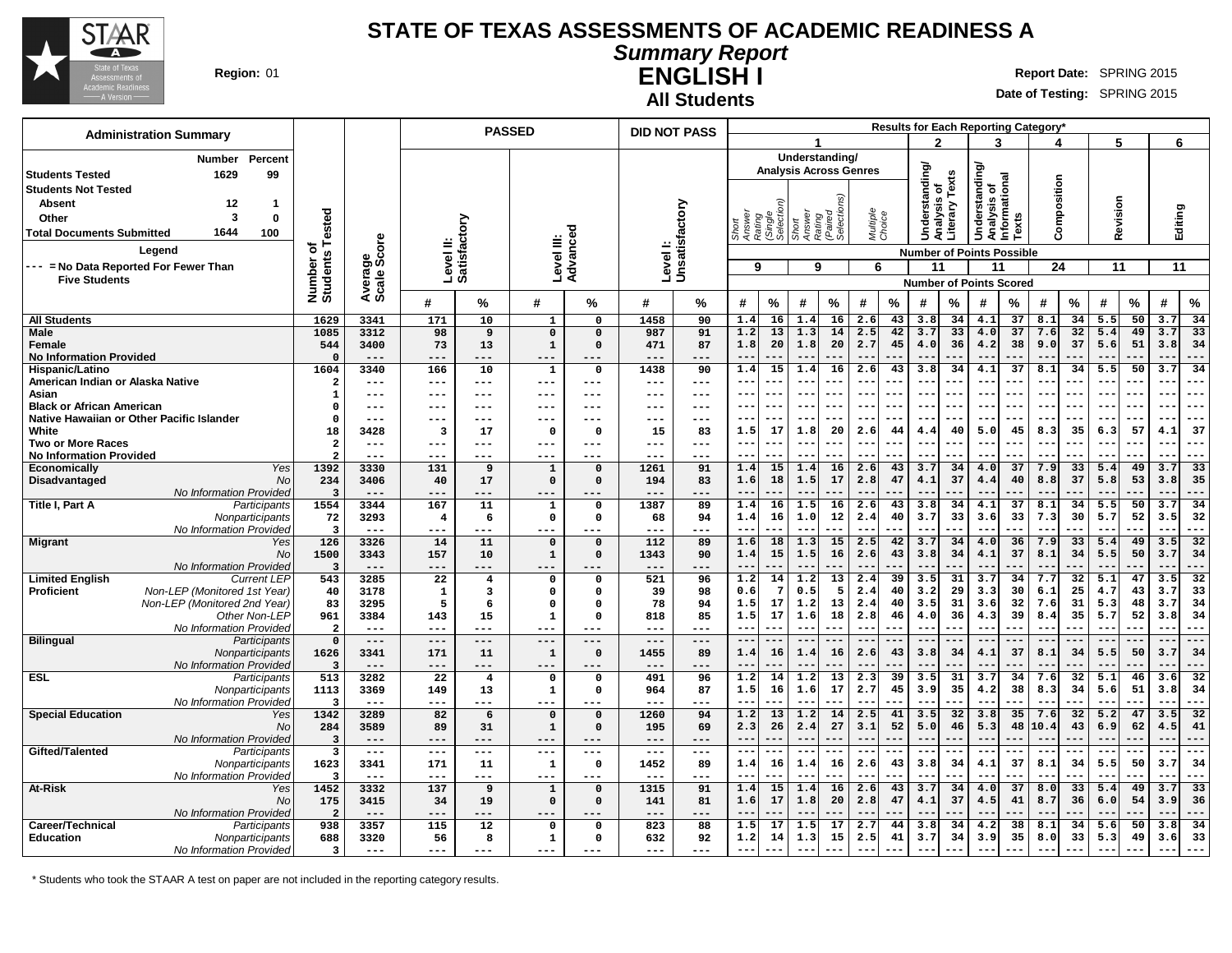

### **STATE OF TEXAS ASSESSMENTS OF ACADEMIC READINESS A Constructed Responses Summary Report**

**ENGLISH I All Students**

**Region:** 01 **Region:** 01 **Report** Date: SPRING 2015 **Date of Testing:** SPRING 2015



\* Students who took the STAAR A test on paper are not included in this report.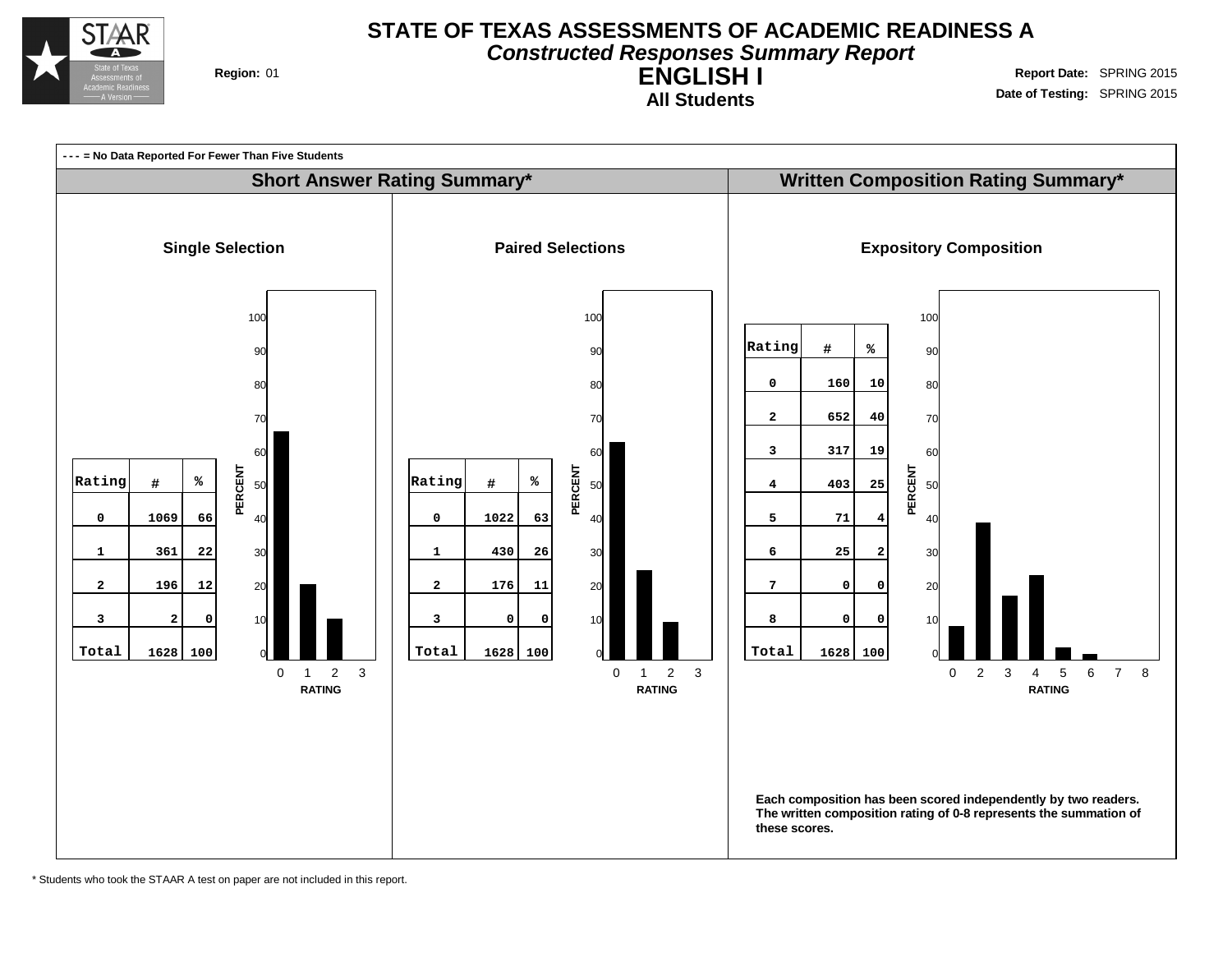

**Summary Report**

**ENGLISH I Region:** 01 **Report** Date: SPRING 2015

#### **First-Time Tested Students**

**Date of Testing:** SPRING 2015

| <b>Administration Summary</b>                      |                       |                 |                               |                      | <b>PASSED</b>               |                          | <b>DID NOT PASS</b> |                            |                                                  |                          |                                |                    | <b>Results for Each Reporting Category</b> |                                  |                        |                                              |                 |             |          |                  |          |                   |                 |
|----------------------------------------------------|-----------------------|-----------------|-------------------------------|----------------------|-----------------------------|--------------------------|---------------------|----------------------------|--------------------------------------------------|--------------------------|--------------------------------|--------------------|--------------------------------------------|----------------------------------|------------------------|----------------------------------------------|-----------------|-------------|----------|------------------|----------|-------------------|-----------------|
|                                                    |                       |                 |                               |                      |                             |                          |                     |                            |                                                  |                          |                                |                    |                                            | 2                                |                        | 3                                            |                 |             |          | 5                |          | 6                 |                 |
| <b>Number</b><br>Percent                           |                       |                 |                               |                      |                             |                          |                     |                            |                                                  |                          | Understanding/                 |                    |                                            |                                  |                        |                                              |                 |             |          |                  |          |                   |                 |
| 985<br>99<br><b>Students Tested</b>                |                       |                 |                               |                      |                             |                          |                     |                            |                                                  |                          | <b>Analysis Across Genres</b>  |                    |                                            | Understanding                    | Texts                  | derstanding/<br>Analysis of<br>Informational |                 |             |          |                  |          |                   |                 |
| <b>Students Not Tested</b>                         |                       |                 |                               |                      |                             |                          |                     |                            |                                                  |                          |                                |                    |                                            |                                  |                        |                                              |                 |             |          |                  |          |                   |                 |
| <b>Absent</b><br>$\mathbf{1}$<br>6                 |                       |                 |                               |                      |                             |                          |                     |                            |                                                  |                          |                                |                    |                                            |                                  |                        |                                              |                 |             |          |                  |          |                   |                 |
| $\mathbf 0$<br>Other                               |                       |                 |                               |                      |                             |                          |                     |                            |                                                  |                          |                                |                    |                                            |                                  |                        |                                              |                 |             |          |                  |          |                   |                 |
| 992<br><b>Total Documents Submitted</b><br>100     | Tested                |                 |                               | ζiο                  |                             |                          |                     |                            | Short<br>Answer<br>Rating<br>(Single<br>Selectio | Short<br>Answer          | Rating<br>(Paired<br>Selection | Multiple<br>Choice |                                            |                                  | Analysis<br>Literary 1 | š                                            | Texts           | Composition |          | Revision         |          | Editing           |                 |
| Legend                                             | ō                     | ige<br>Score    | Level II:<br>Satisfact        |                      | Level III:                  | Advanced                 |                     | Level I:<br>Unsatisfactory |                                                  |                          |                                |                    |                                            |                                  |                        |                                              |                 |             |          |                  |          |                   |                 |
|                                                    | Number of<br>Students |                 |                               |                      |                             |                          |                     |                            |                                                  |                          |                                |                    |                                            | <b>Number of Points Possible</b> |                        |                                              |                 |             |          |                  |          |                   |                 |
| --- = No Data Reported For Fewer Than              |                       |                 |                               |                      |                             |                          |                     |                            | 9                                                |                          | 9                              | 6                  |                                            | 11                               |                        | 11                                           |                 | 24          |          | 11               |          | 11                |                 |
| <b>Five Students</b>                               |                       | Avera<br>Scale  |                               |                      |                             |                          |                     |                            |                                                  |                          |                                |                    |                                            | <b>Number of Points Scored</b>   |                        |                                              |                 |             |          |                  |          |                   |                 |
|                                                    |                       |                 | #                             | %                    | #                           | ℅                        | #                   | ℅                          | %<br>#                                           | #                        | %                              | #                  | $\%$                                       | #                                | %                      | #                                            | %               | #           | ℅        | #                | $\%$     | #                 | $\%$            |
| <b>All Students</b>                                | 985                   | 3313            | 106                           | 11                   | 1                           | 0                        | 879                 | 89                         | 1.3                                              | 15<br>1.3                | 14                             | 2.5                | 42                                         | 3.7                              | 33                     | 4.0                                          | 37              | 7.6         | 32       | 5.3              | 48       | 3.6               | 33              |
| <b>Male</b>                                        | 638                   | 3278            | 56                            | 9                    | $\mathbf 0$                 | $\mathbf 0$              | 582                 | 91                         | 1.1                                              | 12<br>1.1                | 13                             | 2.5                | 41                                         | 3.5                              | 32                     | 3.9                                          | 36              | 7.1         | 30       | 5.2              | 47       | 3.6               | 33              |
| Female                                             | 347                   | 3378            | 50                            | 14                   | $\mathbf{1}$                | $\Omega$                 | 297                 | 86                         | 1.7                                              | 19<br>1.5                | 17                             | 2.6                | 44                                         | 4.0                              | 36                     | 4.2                                          | 38              | 8.6         | 36       | 5.5              | 50       | 3.7               | 34              |
| <b>No Information Provided</b>                     | $\Omega$              | $---$           | $---$                         | ---                  | ---                         |                          | ---                 |                            | $-$                                              | ---                      |                                |                    |                                            |                                  |                        | $-\,-$                                       |                 |             |          |                  |          |                   | ---             |
| Hispanic/Latino                                    | 967                   | 3312            | 103                           | 11                   | $\mathbf 1$                 | $\mathbf{o}$             | 864                 | 89                         | 1.3                                              | 14<br>1.3                | 14                             | 2.5                | 42                                         | 3.7                              | 33                     | 4.0                                          | 36              | 7.6         | 32       | 5.3              | 48       | 3.6               | $\overline{33}$ |
| American Indian or Alaska Native                   | $\overline{2}$        | ---             | ---                           | ---                  | $---$                       | ---                      | ---                 | $---$                      | ---                                              | $\overline{\phantom{m}}$ |                                | --                 |                                            | --                               |                        | --                                           |                 |             |          | $- -$            |          |                   | --              |
| Asian<br><b>Black or African American</b>          | 1<br>$\Omega$         | ---<br>---      | ---                           | ---                  | $---$<br>$---$              | ---                      | ---                 | $- - -$                    | ---                                              | --                       |                                | --                 |                                            | --                               |                        | --<br>$--$                                   | ---             |             |          | $- -$            |          | $ -$              | --<br>---       |
| Native Hawaiian or Other Pacific Islander          | $\Omega$              | ---             | ---                           | $---$<br>---         | $--$                        | ---<br>---               | ---                 | $--$<br>---                | $ -$<br>---                                      | $- -$                    |                                |                    |                                            | --                               |                        | $\qquad \qquad -$                            |                 | $--$        |          |                  |          |                   | ---             |
| White                                              | 11                    | 3352            | $\mathbf{1}$                  | 9                    | $\mathbf 0$                 | $\Omega$                 | 10                  | 91                         | 1.1                                              | 12<br>1.1                | 12                             | 2.5                | 42                                         | 4.4                              | 40                     | 4.8                                          | 44              | 7.1         | 30       | 5.9              | 54       | 4.3               | 39              |
| <b>Two or More Races</b>                           | $\overline{a}$        | $---$           | $--$                          | $---$                | $---$                       | $- - -$                  | ---                 | $---$                      | $- -$<br>---                                     | $- -$                    |                                | $-$                |                                            | $- -$                            | --                     | $- -$                                        | ---             |             |          | $- -$            |          | $ -$              | $---$           |
| <b>No Information Provided</b>                     | $\overline{2}$        | ---             | ---                           | ---                  | $---$                       | ---                      | ---                 | $---$                      | $- -$                                            | $- -$                    |                                |                    |                                            |                                  |                        | $- -$                                        | .               | $--$        |          |                  |          | $-$               | ---             |
| Yes<br><b>Economically</b>                         | 839                   | 3302            | 77                            | 9                    | $\mathbf{1}$                | $\Omega$                 | 762                 | 91                         | 1.3                                              | 14<br>1.2                | 14                             | 2.5                | 41                                         | 3.6                              | 33                     | 4.0                                          | 36              | 7.5         | 31       | 5.2              | 48       | 3.6               | $\overline{33}$ |
| Disadvantaged<br>No                                | 144                   | 3384            | 29                            | 20                   | $\Omega$                    | $\Omega$                 | 115                 | 80                         | 1.5<br>17                                        | 1.4                      | 16                             | 2.8                | 46                                         | 4.1                              | 37                     | 4.3                                          | 39              | 8.4         | 35       | 5.7              | 52       | 3.8               | 34              |
| No Information Provided                            | $\overline{a}$        | $---$           | $- -$                         | ---                  | $---$                       | ---                      | ---                 | ---                        | $-\,-$                                           | $-$                      | 14                             |                    |                                            | $\overline{3.7}$                 |                        | $-$                                          | 37              | 7.7         |          | $\overline{5.3}$ |          |                   | 33              |
| Title I, Part A<br>Participants<br>Nonparticipants | 961<br>22             | 3316<br>3215    | 105<br>1                      | 11<br>5              | $\mathbf 1$<br>$\mathsf{o}$ | $\Omega$<br>$\mathbf{o}$ | 856<br>21           | 89<br>95                   | $\overline{1.3}$<br>1.0                          | 15<br>1.3<br>11<br>0.4   | 5                              | 2.5<br>2.6         | 42<br>43                                   | 4.4                              | 33<br>40               | 4.0<br>3.6                                   | 33              | 5.7         | 32<br>24 | 4.9              | 48<br>44 | 3.6<br>2.9        | 26              |
| No Information Provided                            | $\overline{a}$        | $---$           | ---                           | ---                  | $---$                       | ---                      | ---                 | ---                        | $-$<br>---                                       | $- -$                    |                                | $- -$              |                                            | $- -$                            | --                     | $\sim$ $\sim$                                |                 | $- -$       |          | $- -$            |          | $-$               | ---             |
| <b>Migrant</b><br>Yes                              | 74                    | 3298            | 9                             | 12                   | $\Omega$                    | $\Omega$                 | 65                  | 88                         | 1.5                                              | 17<br>1.3                | 14                             | 2.4                | 40                                         | 3.6                              | 33                     | 4.0                                          | 36              | 7.2         | 30       | 5.2              | 48       | 3.5               | 32              |
| No                                                 | 909                   | 3315            | 97                            | 11                   | $\mathbf{1}$                | $\Omega$                 | 812                 | 89                         | 1.3                                              | 14<br>1.3                | 14                             | 2.5                | 42                                         | 3.7                              | 34                     | 4.0                                          | 37              | 7.7         | 32       | 5.3              | 48       | 3.6               | 33              |
| No Information Provided                            | 2                     | $---$           | $---$                         | ---                  | $---$                       | ---                      | ---                 | ---                        | $-$                                              |                          |                                |                    |                                            | --                               |                        | --                                           |                 |             |          |                  |          |                   | – – <b>–</b>    |
| <b>Limited English</b><br><b>Current LEP</b>       | 318                   | 3256            | 13                            | $\overline{4}$       | $\mathbf 0$                 | $\Omega$                 | 305                 | 96                         | 1.1                                              | 13<br>1.0                | 11                             | 2.3                | 38                                         | 3.4                              | 31                     | 3.7                                          | $\overline{33}$ | 7.1         | 30       | 5.0              | 46       | 3.5               | $\overline{32}$ |
| Non-LEP (Monitored 1st Year)<br><b>Proficient</b>  | 32                    | 3148            | $\mathbf{1}$                  | 3                    | $\mathbf 0$                 | $\Omega$<br>$\Omega$     | 31                  | 97                         | 0.4                                              | 0.6<br>$\overline{4}$    | 6<br>10                        | 2.3                | 39<br>39                                   | 3.0                              | 27                     | 3.3<br>3.6                                   | 30<br>33        | 5.9<br>7.1  | 25<br>29 | 4.5<br>5.1       | 41<br>47 | 3.3<br>3.7        | 30              |
| Non-LEP (Monitored 2nd Year)<br>Other Non-LEP      | 56<br>577             | 3263<br>3360    | $\overline{\mathbf{2}}$<br>90 | $\overline{4}$<br>16 | $\mathbf 0$<br>$\mathbf{1}$ | $\Omega$                 | 54<br>487           | 96<br>84                   | 1.1<br>1.5                                       | 13<br>0.9<br>16<br>1.5   | 17                             | 2.3<br>2.7         | 45                                         | 3.3<br>3.9                       | 30<br>36               | 4.3                                          | 39              | 8.1         | 34       | 5.5              | 50       | 3.7               | 34<br>33        |
| No Information Provided                            | $\overline{2}$        | $---$           | $- - -$                       | $---$                | $---$                       | $---$                    | ---                 | $---$                      | $-$<br>---                                       | $- -$                    |                                |                    | ---                                        | $-$                              |                        | $-$                                          |                 | $- -$       | .        | $- -$            |          |                   | ---             |
| <b>Bilingual</b><br>Participants                   | $\Omega$              | $---$           | $---$                         | $---$                | $---$                       | $---$                    | $---$               | $---$                      | $-$<br>---                                       | $- -$                    |                                |                    |                                            |                                  |                        | --                                           | ---             |             |          |                  |          |                   | ---             |
| Nonparticipants                                    | 983                   | 3314            | 106                           | 11                   | $\mathbf{1}$                | $\Omega$                 | 877                 | 89                         | 1.3                                              | 15<br>1.3                | 14                             | 2.5                | 42                                         | 3.7                              | 34                     | 4.0                                          | 37              | 7.6         | 32       | 5.3              | 48       | 3.6               | 33              |
| No Information Provided                            | $\overline{a}$        | $- - -$         | $- -$                         | ---                  | $---$                       | ---                      | $- - -$             | $- - -$                    | $-$                                              |                          |                                |                    |                                            |                                  |                        | $ -$                                         |                 |             |          |                  |          |                   | ---             |
| ESL<br>Participants                                | 304                   | 3256            | 13                            | $\overline{4}$       | 0                           | 0                        | 291                 | 96                         | 1.1                                              | 13<br>1.0                | 11                             | 2.3                | 38                                         | 3.4                              | 31                     | 3.7                                          | 34              | 7.1         | 30       | 5.0              | 46       | 3.5               | 32              |
| Nonparticipants<br>No Information Provided         | 679<br>$\overline{2}$ | 3340<br>$- - -$ | 93<br>---                     | 14<br>---            | $\mathbf{1}$<br>$---$       | $\Omega$<br>---          | 586<br>---          | 86<br>$- - -$              | 1.4<br>$\sim$ $\sim$<br>---                      | 15<br>1.4<br>$- -$       | 16<br>---                      | 2.6<br>$-$         | 44                                         | 3.8<br>$ -$                      | 35<br>--               | 4.2<br>$- -$                                 | 38<br>---       | 7.9<br>$--$ | 33       | 5.4<br>$ -$      | 49       | 3.7<br>$ -$       | 33<br>$---$     |
| <b>Special Education</b><br>Yes                    | 827                   | 3246            | 41                            | 5                    | $\mathbf 0$                 | $\Omega$                 | 786                 | 95                         | 1.0                                              | 11<br>1.0                | 11                             | 2.4                | 39                                         | 3.4                              | 30                     | 3.7                                          | 34              | 7.0         | 29       | 4.9              | 45       | 3.4               | 31              |
| No                                                 | 156                   | 3673            | 65                            | 42                   | $\mathbf 1$                 | $\mathbf{1}$             | 91                  | 58                         | 2.8                                              | 31<br>2.8                | 32                             | 3.3                | 55                                         | 5.4                              | 50                     | 5.6                                          | 51              | 11.0        | 46       | 7.3              | 66       | 4.7               | 43              |
| No Information Provided                            | $\overline{a}$        | $---$           | ---                           | ---                  | $---$                       |                          | ---                 | ---                        | $-$<br>.                                         | $-$                      |                                |                    |                                            | --                               |                        | $- -$                                        |                 |             |          |                  |          | $ -$              | ---             |
| Gifted/Talented<br>Participants                    | $\mathbf{1}$          | $---$           | $- - -$                       | $---$                | $---$                       | ---                      | ---                 | $---$                      | ---<br>$- -$                                     | $---$                    | ---                            | ---                | ---                                        | $--$                             | ---                    | $---$                                        | ---             | $--$        | .        | $- -$            |          | $\qquad \qquad -$ | $---$           |
| Nonparticipants                                    | 982                   | 3314            | 106                           | 11                   | $\mathbf 1$                 | 0                        | 876                 | 89                         | 1.3                                              | 15<br>1.3                | 14                             | 2.5                | 42                                         | 3.7                              | 34                     | 4.0                                          | 37              | 7.6         | 32       | 5.3              | 48       | 3.6               | 33              |
| No Information Provided                            | $\overline{a}$        | $---$           | $---$                         | ---                  | $---$                       | $---$                    | ---                 | $---$                      | $- -$<br>---                                     | $- -$                    | ---                            | $- -$              |                                            | --                               |                        | $- -$                                        | ---             | $- -$       |          | $- -$            |          | $-$               | $---$           |
| At-Risk<br>Yes                                     | 848                   | 3297            | 75                            | 9                    | $\mathbf{1}$<br>$\Omega$    | $\Omega$                 | 773                 | 91                         | 1.3                                              | 14<br>1.2                | 13<br>20                       | 2.5                | 41                                         | 3.6                              | 33                     | 3.9                                          | 36              | 7.5<br>8.6  | 31       | 5.2<br>5.9       | 47<br>54 | 3.6               | $\overline{32}$ |
| No<br>No Information Provided                      | 135<br>$\overline{2}$ | 3419<br>$---$   | 31                            | 23<br>---            | ---                         | $\Omega$                 | 104<br>---          | 77<br>---                  | 1.7                                              | 19<br>1.8                |                                | 2.9                | 48                                         | 4.2                              | 38                     | 4.5<br>$-$                                   | 41              |             | 36       |                  |          | 3.9               | 36<br>---       |
| Career/Technical<br>Participants                   | 482                   | 3323            | 63                            | 13                   | $\Omega$                    | $\Omega$                 | 419                 | 87                         | 1.4                                              | 15<br>1.3                | 14                             | 2.6                | 44                                         | 3.7                              | 34                     | 4.2                                          | 38              | 7.6         | 32       | 5.3              | 49       | 3.6               | 33              |
| <b>Education</b><br>Nonparticipants                | 501                   | 3305            | 43                            | 9                    | ${\bf 1}$                   | $\Omega$                 | 458                 | 91                         | 1.3                                              | 14<br>1.3                | 14                             | 2.4                | 40                                         | 3.7                              | 33                     | 3.8                                          | 35              | 7.7         | 32       | 5.3              | 48       | 3.6               | 33              |
| No Information Provided                            | $\overline{2}$        | $---$           | ---                           | $---$                | $---$                       | $---$                    | ---                 | $---$                      | $- - -$<br>---                                   | $- -$                    | ---                            | $- -$              | ---                                        | $- -$                            | ---                    | $-$                                          | ---             | $- - -$     | $- - -$  | $- -$            | ---      | $ -$              | $- - -$         |

\* Students who took the STAAR A test on paper are not included in the reporting category results.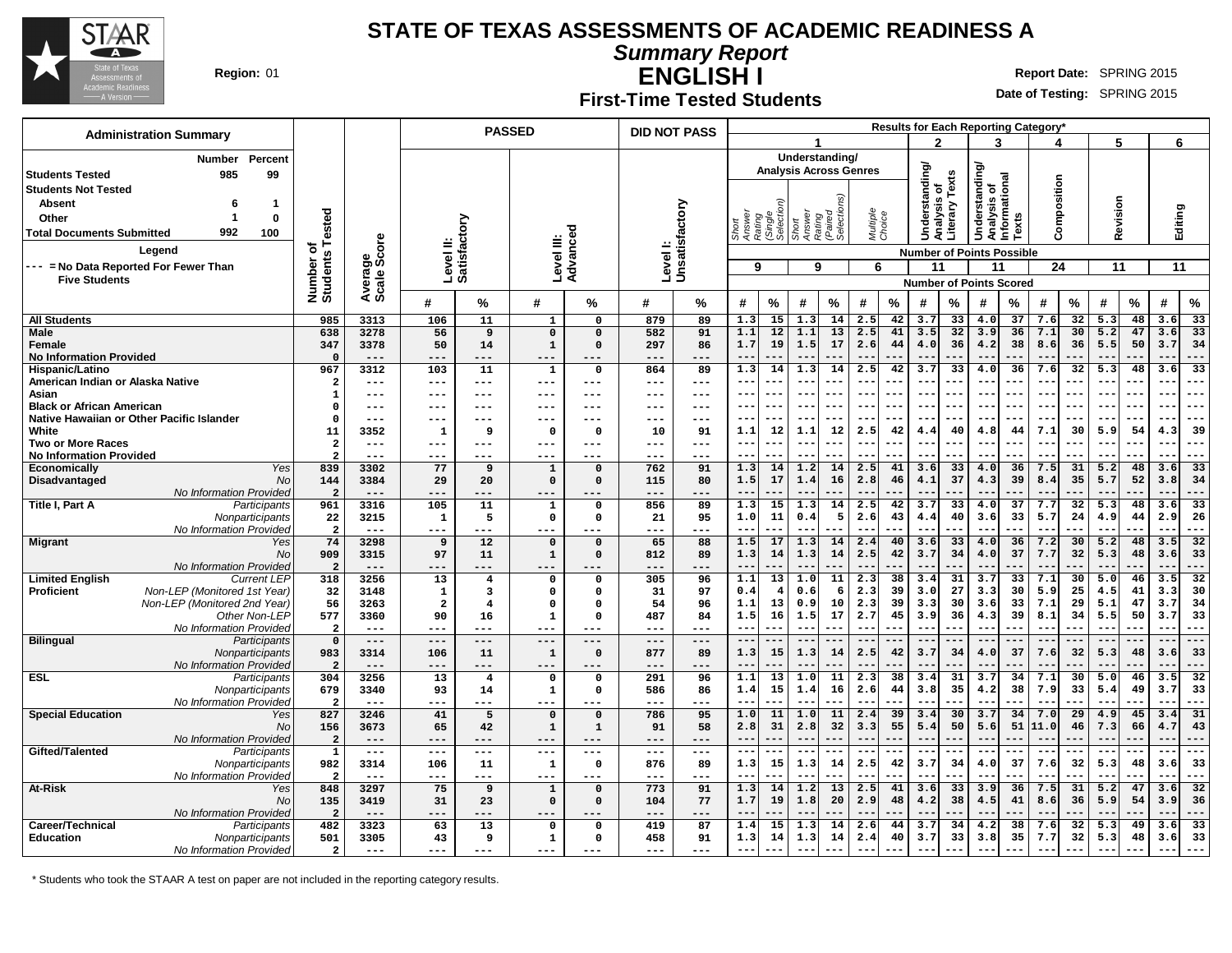

#### **STATE OF TEXAS ASSESSMENTS OF ACADEMIC READINESS A Constructed Responses Summary Report**

**ENGLISH I First-Time Tested Students Region:** 01 **Region:** 01 **Report** Date: SPRING 2015

**Date of Testing:** SPRING 2015



\* Students who took the STAAR A test on paper are not included in this report.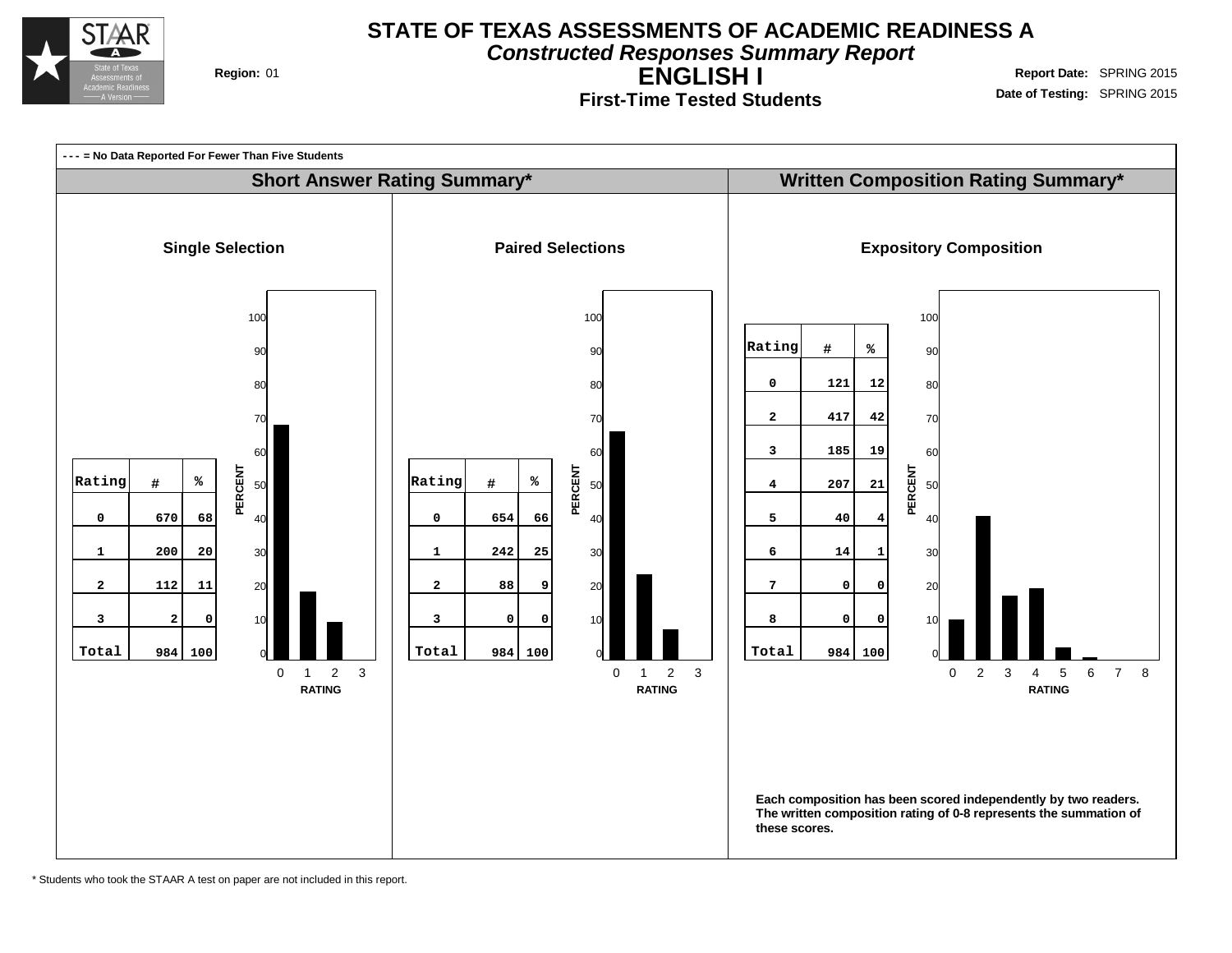

**Summary Report**

**ENGLISH I Region:** 01 **Report** Date: SPRING 2015

**Date of Testing:** SPRING 2015

**Retested Students**

| <b>Administration Summary</b>                                                                     |                              |                   |                               | <b>PASSED</b>                  |                    |                             | <b>DID NOT PASS</b> |                |                                                    |            |                                                  |                               |                      | <b>Results for Each Reporting Category</b> |                      |            |                                                |          |             |          |                |           |                |                       |
|---------------------------------------------------------------------------------------------------|------------------------------|-------------------|-------------------------------|--------------------------------|--------------------|-----------------------------|---------------------|----------------|----------------------------------------------------|------------|--------------------------------------------------|-------------------------------|----------------------|--------------------------------------------|----------------------|------------|------------------------------------------------|----------|-------------|----------|----------------|-----------|----------------|-----------------------|
|                                                                                                   |                              |                   |                               |                                |                    |                             |                     |                |                                                    |            |                                                  |                               |                      |                                            | o                    |            |                                                |          |             |          | 5              |           | 6              |                       |
| Percent<br><b>Number</b>                                                                          |                              |                   |                               |                                |                    |                             |                     |                |                                                    |            |                                                  | Understanding/                |                      |                                            |                      |            |                                                |          |             |          |                |           |                |                       |
| 644<br>99<br><b>Students Tested</b>                                                               |                              |                   |                               |                                |                    |                             |                     |                |                                                    |            |                                                  | <b>Analysis Across Genres</b> |                      |                                            | <b>Understanding</b> | Texts      | Understanding/<br>Analysis of<br>Informational |          |             |          |                |           |                |                       |
| <b>Students Not Tested</b>                                                                        |                              |                   |                               |                                |                    |                             |                     |                |                                                    |            |                                                  |                               |                      |                                            | ъ                    |            |                                                |          | Composition |          |                |           |                |                       |
| <b>Absent</b><br>-1<br>6                                                                          |                              |                   |                               |                                |                    |                             |                     |                |                                                    |            |                                                  |                               |                      |                                            |                      |            |                                                |          |             |          |                |           |                |                       |
| $\overline{2}$<br>$\mathbf{0}$<br>Other                                                           |                              |                   |                               |                                |                    |                             |                     |                |                                                    |            |                                                  |                               |                      |                                            |                      |            |                                                |          |             |          |                |           |                |                       |
| 652<br><b>Total Documents Submitted</b><br>100                                                    |                              |                   |                               |                                |                    | ਠ                           |                     |                | Short<br>Answer<br>Rating<br>(Single<br>Selection) |            | Short<br>Answer<br>Rating<br>(Paired<br>Selectio |                               | Multiple<br>Choice   |                                            | Analysis             | Literary   |                                                | Texts    |             |          | Revision       |           | Editing        |                       |
| Legend                                                                                            |                              |                   | ≝                             |                                |                    | ance                        |                     |                |                                                    |            |                                                  |                               |                      |                                            |                      |            | <b>Number of Points Possible</b>               |          |             |          |                |           |                |                       |
| --- = No Data Reported For Fewer Than                                                             |                              | ge<br>Score       |                               | Satisfactory                   | Level III:         |                             | Level I:            | Unsatisfactory | 9                                                  |            | 9                                                |                               | 6                    |                                            | 11                   |            | 11                                             |          | 24          |          | 11             |           | 11             |                       |
| <b>Five Students</b>                                                                              | Number of<br>Students Tested | Averaç<br>Scale : | Level                         |                                |                    | <b>Advi</b>                 |                     |                |                                                    |            |                                                  |                               |                      |                                            |                      |            | <b>Number of Points Scored</b>                 |          |             |          |                |           |                |                       |
|                                                                                                   |                              |                   |                               |                                |                    |                             |                     |                |                                                    |            |                                                  |                               |                      |                                            |                      |            |                                                |          |             |          |                |           |                |                       |
|                                                                                                   |                              |                   | #                             | %                              | #                  | %                           | #                   | %              | #                                                  | $\%$       | #                                                | %                             | #                    | %                                          | #                    | %          | #                                              | %        | #           | $\%$     | #              | $\%$      | #              | %                     |
| <b>All Students</b>                                                                               | 644                          | 3384              | 65                            | 10                             | 0                  | $\mathbf 0$                 | 579                 | 90             | 1.5                                                | 17         | 1.7                                              | 19                            | 2.7                  | 45                                         | 3.9                  | 35         | 4.2                                            | 38       | 8.7         | 36       | 5.7            | 52        | 3.8            | 35                    |
| <b>Male</b>                                                                                       | 447                          | 3360              | 42                            | 9                              | $\mathbf 0$        | $\Omega$                    | 405                 | 91             | 1.4                                                | 16         | 1.5                                              | 17                            | 2.6                  | 44                                         | 3.8                  | 35         | 4.2                                            | 38       | 8.3         | 35       | 5.7            | 52        | 3.8            | 34                    |
| <b>Female</b><br><b>No Information Provided</b>                                                   | 197                          | 3437<br>$---$     | 23<br>---                     | 12<br>---                      | $\mathbf 0$<br>--- | $\mathbf 0$<br>.            | 174<br>$--$         | 88<br>---      | 1.8<br>$- -$                                       | 20         | 2.1<br>$- -$                                     | 24                            | 2.9                  | 48                                         | 4.0                  | 37         | 4.1<br>$ -$                                    | 37       | 9.6         | 40       | 5.7<br>$- -$   | 52        | 3.9<br>--      | 36<br>---             |
| Hispanic/Latino                                                                                   | 637                          | 3382              | 63                            | 10                             | 0                  | $\mathbf 0$                 | 574                 | 90             | 1.5                                                | 17         | 1.7                                              | 19                            | 2.7                  | 45                                         | 3.9                  | 35         | 4.1                                            | 38       | 8.7         | 36       | 5.7            | 52        | 3.8            | 35                    |
| American Indian or Alaska Native                                                                  | $\Omega$                     | ---               | $---$                         | ---                            | $---$              | ---                         | $---$               | $---$          | $-$                                                | ---        | $- -$                                            |                               |                      |                                            |                      | ---        | $-$                                            |          |             |          | --             |           | $- -$          | ---                   |
| Asian                                                                                             | $\Omega$                     | ---               | $--$                          | ---                            | $---$              | ---                         | $- - -$             | ---            | $-$                                                | ---        |                                                  |                               |                      |                                            |                      |            | $- -$                                          |          |             |          | $- -$          | ---       | $- -$          | ---                   |
| <b>Black or African American</b>                                                                  | $\Omega$                     | ---               | ---                           | ---                            | ---                |                             |                     | ---            | $ -$                                               | ---        | $- -$                                            |                               | $- -$                |                                            |                      |            | $- -$                                          |          |             |          | $- -$          | ---       | $- -$          | ---                   |
| Native Hawaiian or Other Pacific Islander                                                         | $\Omega$                     | $---$             | $--$                          | ---                            | $---$              |                             | $- -$               | ---            | $ -$                                               | ---        |                                                  |                               |                      |                                            |                      |            | --                                             |          |             |          | --             |           |                | ---                   |
| White<br><b>Two or More Races</b>                                                                 | $\overline{7}$<br>$\Omega$   | 3548<br>$---$     | $\overline{a}$<br>---         | 29<br>$---$                    | 0<br>$---$         | $\mathbf{o}$<br>---         | 5<br>$--$           | 71<br>---      | 2.1<br>$ -$                                        | 24<br>---  | 3.0<br>$-$                                       | 33                            | 2.7<br>$\sim$ $\sim$ | 45                                         | 4.4                  | 40         | 5.3<br>$ -$                                    | 48       | 10.3        | 43       | 6.9<br>$- -$   | 62<br>--- | 3.7<br>$- -$   | 34<br>---             |
| <b>No Information Provided</b>                                                                    | $\Omega$                     | $- - -$           | $- - -$                       | ---                            | $---$              | ---                         | $- - -$             | ---            | $- -$                                              | ---        | --                                               |                               |                      |                                            | $ -$                 |            | $- -$                                          |          |             |          | $ -$           | --        | $ -$           | ---                   |
| Yes<br><b>Economically</b>                                                                        | 553                          | 3374              | 54                            | 10                             | 0                  | $\mathbf{o}$                | 499                 | 90             | 1.5                                                | 17         | 1.7                                              | 19                            | 2.7                  | 45                                         | 3.8                  | 35         | 4.1                                            | 37       | 8.6         | 36       | 5.7            | 51        | 3.8            | 34                    |
| Disadvantaged<br>No                                                                               | 90                           | 3440              | 11                            | 12                             | $\mathsf{o}\,$     | $\mathbf 0$                 | 79                  | 88             | 1.7                                                | 19         | 1.7                                              | 19                            | 2.9                  | 48                                         | 4.2                  | 38         | 4.4                                            | 40       | 9.5         | 39       | 6.0            | 55        | 4.0            | 36                    |
| No Information Provided                                                                           | - 1                          |                   | ---                           | ---                            | ---                |                             |                     |                | $-$                                                |            |                                                  |                               |                      |                                            |                      |            |                                                |          |             |          |                |           | $-$            | ---                   |
| Title I, Part A<br>Participants                                                                   | 593<br>50                    | 3388<br>3327      | 62<br>$\overline{\mathbf{3}}$ | 10<br>6                        | 0<br>$\mathbf 0$   | $\mathbf{o}$<br>$\mathbf 0$ | 531<br>47           | 90             | 1.5<br>1.6                                         | 17<br>18   | 1.7<br>1.3                                       | 19<br>15                      | 2.7<br>2.3           | 46<br>39                                   | 3.9<br>3.3           | 36<br>30   | 4.2<br>3.6                                     | 38<br>33 | 8.8<br>8.0  | 37<br>33 | 5.7<br>6.0     | 52<br>55  | 3.8<br>3.8     | 35<br>34              |
| Nonparticipants<br>No Information Provided                                                        | $\mathbf{1}$                 | $---$             | $---$                         | ---                            | $---$              | ---                         | $---$               | 94<br>---      | $\equiv$ $\equiv$                                  | ---        | $ -$                                             | ---                           | $ -$                 | ---                                        | $- - -$              | ---        | $- -$                                          | ---      | $ -$        | ---      | $- -$          | ---       | $- -$          | ---                   |
| <b>Migrant</b><br>Yes                                                                             | 52                           | 3366              | 5                             | 10                             | $\mathsf{o}\,$     | $\mathbf 0$                 | 47                  | 90             | 1.7                                                | 19         | 1.4                                              | 16                            | 2.7                  | 45                                         | 3.8                  | 35         | 4.1                                            | 37       | 8.8         | 37       | 5.6            | 51        | 3.6            | 33                    |
| No                                                                                                | 591                          | 3385              | 60                            | 10                             | $\mathbf 0$        | $\mathbf 0$                 | 531                 | 90             | 1.5                                                | 17         | 1.7                                              | 19                            | 2.7                  | 45                                         | 3.9                  | 35         | 4.2                                            | 38       | 8.7         | 36       | 5.7            | 52        | 3.8            | 35                    |
| No Information Provided                                                                           | $\mathbf{I}$                 | $---$             | ---                           | ---                            | ---                |                             | $---$               | ---            | $- -$                                              |            |                                                  |                               |                      |                                            |                      |            |                                                |          |             |          |                |           | $ -$           | $--$                  |
| <b>Limited English</b><br><b>Current LEP</b><br>Non-LEP (Monitored 1st Year)<br><b>Proficient</b> | 225                          | 3325<br>3300      | 9                             | $\overline{4}$                 | 0<br>$\mathbf 0$   | $\mathsf{o}$                | 216                 | 96<br>100      | 1.4<br>1.5                                         | 15<br>17   | 1.5<br>0.0                                       | 16<br>$\mathbf 0$             | 2.5<br>2.6           | 42<br>44                                   | 3.5<br>4.0           | 32<br>36   | 3.8<br>3.0                                     | 35<br>27 | 8.5<br>6.8  | 35<br>28 | 5.2<br>5.5     | 48<br>50  | 3.6<br>5.3     | $\overline{32}$<br>48 |
| Non-LEP (Monitored 2nd Year)                                                                      | 8<br>27                      | 3363              | 0<br>3                        | $\mathbf{o}$<br>11             | $\mathbf 0$        | $\mathbf{o}$<br>$\Omega$    | 8<br>24             | 89             | 2.3                                                | 26         | 1.8                                              | 20                            | 2.5                  | 42                                         | 3.8                  | 34         | 3.4                                            | 31       | 8.6         | 36       | 5.5            | 50        | 3.7            | 33                    |
| Other Non-LEP                                                                                     | 384                          | 3421              | 53                            | 14                             | 0                  | $\mathbf 0$                 | 331                 | 86             | 1.6                                                | 17         | 1.9                                              | 21                            | 2.8                  | 47                                         | 4.1                  | 37         | 4.4                                            | 40       | 8.9         | 37       | 6.0            | 55        | 4.0            | 36                    |
| No Information Provided                                                                           | $\mathbf 0$                  | $---$             | $---$                         | $---$                          | $---$              | $---$                       | $---$               | ---            | $- -$                                              | ---        | $- -$                                            | ---                           | $- -$                | ---                                        | $--$                 | ---        | $--$                                           | ---      | $- -$       | ---      | $- -$          | $--$      | $- -$          | ---                   |
| <b>Bilingual</b><br>Participants                                                                  | $\mathbf 0$                  | $---$             | $---$                         | $---$                          | $---$              | $---$                       | $---$               | $---$          | $- -$                                              | ---        | ---                                              | ---                           | $- -$                | ---                                        | $\qquad \qquad -$    | ---        | $- -$                                          | ---      | $- -$       |          | $--$           | ---       | $- -$          | ---                   |
| Nonparticipants                                                                                   | 643                          | 3383              | 65                            | 10                             | $\mathsf{o}\,$     | $\mathbf 0$                 | 578                 | 90             | 1.5<br>$-$                                         | 17         | 1.7                                              | 19                            | 2.7                  | 45                                         | 3.9                  | 35         | 4.2<br>$ -$                                    | 38       | 8.7         | 36       | 5.7            | 52        | 3.8<br>$ -$    | 35                    |
| No Information Provided<br><b>ESL</b><br>Participants                                             | $\mathbf{I}$<br>209          | $---$<br>3320     | $- -$<br>9                    | ---<br>$\overline{\mathbf{4}}$ | $---$<br>0         | ---<br>$\mathbf 0$          | $- - -$<br>200      | ---<br>96      | 1.3                                                | 15         | 1.4                                              | 16                            | 2.5                  | 41                                         | 3.6                  | 32         | 3.8                                            | 34       | 8.4         | 35       | 5.2            | 47        | 3.6            | ---<br>33             |
| Nonparticipants                                                                                   | 434                          | 3414              | 56                            | 13                             | 0                  | $\mathbf 0$                 | 378                 | 87             | 1.6                                                | 18         | 1.8                                              | 20                            | 2.8                  | 47                                         | 4.0                  | 37         | 4.3                                            | 39       | 8.9         | 37       | 6.0            | 54        | 3.9            | 36                    |
| No Information Provided                                                                           | $\mathbf{I}$                 | $---$             | $--$                          | $---$                          | $---$              | ---                         | $- - -$             | $---$          | $-$                                                | ---        | $- -$                                            | ---                           | $- -$                |                                            | $ -$                 | --         | $-$                                            | .        |             |          | $-$            | $--$      | $- -$          | ---                   |
| <b>Special Education</b><br>Yes                                                                   | 515                          | 3358              | 41                            | 8                              | $\mathsf{o}\,$     | $\mathbf 0$                 | 474                 | 92             | 1.5                                                | 17         | 1.6                                              | 18                            | 2.7                  | 45                                         | 3.7                  | 34         | 3.9                                            | 36       | 8.5         | 35       | 5.5            | 50        | 3.7            | 34                    |
| No                                                                                                | 128                          | 3486              | 24                            | 19                             | $\mathsf{o}\,$     | $\mathbf 0$                 | 104                 | 81             | 1.7                                                | 18         | 1.9                                              | 21                            | 2.8                  | 47                                         | 4.6                  | 41         | 5.0                                            | 46       | 9.7         | 40       | 6.3            | 58        | 4.2            | 38                    |
| No Information Provided<br>Gifted/Talented<br>Participants                                        | $\mathbf{1}$<br>$\mathbf{2}$ | $- - -$<br>$--$   | $- -$<br>$- - -$              | ---<br>$---$                   | $- - -$<br>$---$   | ---                         | $- -$<br>$- - -$    | ---<br>$---$   | $-$<br>$- -$                                       | ---<br>--- | --<br>$---$                                      | ---                           | $- -$                | ---                                        | $ -$<br>$---$        | .<br>$---$ | $- -$<br>$- - -$                               | ---      | $- - -$     | ---      | $- -$<br>$---$ | ---       | $- -$<br>$- -$ | ---<br>---            |
| Nonparticipants                                                                                   | 641                          | 3383              | 65                            | 10                             | 0                  | $\mathbf 0$                 | 576                 | 90             | 1.5                                                | 17         | 1.7                                              | 19                            | 2.7                  | 45                                         | 3.9                  | 35         | 4.2                                            | 38       | 8.7         | 36       | 5.7            | 52        | 3.8            | 35                    |
| No Information Provided                                                                           | $\mathbf{1}$                 | $---$             | $---$                         | $---$                          | $---$              | ---                         | $---$               | ---            | $\sim$ $\sim$                                      | ---        | $---$                                            | ---                           | $\sim$ $\sim$        | ---                                        | $---$                | ---        | $--$                                           | ---      | $- -$       | ---      | $- -$          | $--$      | $- -$          | ---                   |
| At-Risk<br>Yes                                                                                    | 604                          | 3382              | 62                            | 10                             | $\mathsf{o}\,$     | $\mathbf 0$                 | 542                 | 90             | 1.6                                                | 17         | 1.7                                              | 19                            | 2.7                  | 45                                         | 3.9                  | 35         | 4.1                                            | 38       | 8.7         | 36       | 5.7            | 52        | 3.8            | 35                    |
| No                                                                                                | 40                           | 3403              | 3                             | 8                              | $\mathbf 0$        | $\mathbf 0$                 | 37                  | 93             | 1.2                                                | 13         | 1.7                                              | 18                            | 2.7                  | 45                                         | 4.0                  | 36         | 4.3                                            | 39       | 9.2         | 38       | 6.1            | 56        | 3.9            | 35                    |
| No Information Provided<br>Career/Technical                                                       | $\Omega$                     | $- - -$<br>3393   |                               | ---<br>11                      | ---                |                             | 404                 | ---<br>89      | 1.7                                                | 18         | 1.8                                              | 19                            | 2.7                  | 45                                         | 3.9                  | 35         | 4.2                                            | 38       | 8.7         | 36       | 5.8            | 53        | 3.9            | ---<br>35             |
| Participants<br><b>Education</b><br>Nonparticipants                                               | 456<br>187                   | 3361              | 52<br>13                      | $7\phantom{.0}$                | 0<br>$\mathbf 0$   | $\mathbf 0$<br>$\mathbf 0$  | 174                 | 93             | 1.2                                                | 14         | 1.6                                              | 17                            | 2.7                  | 44                                         | 3.9                  | 35         | 4.0                                            | 36       | 8.9         | 37       | 5.5            | 50        | 3.6            | 33                    |
| No Information Provided                                                                           | $\mathbf{1}$                 | $---$             | $---$                         | $---$                          | $---$              | ---                         | $---$               | $---$          | $-$                                                |            | $-$                                              | ---                           | $-$                  | ---                                        | $--$                 | ---        | $--$                                           |          |             | ---      | $- -$          | ---       |                | ---                   |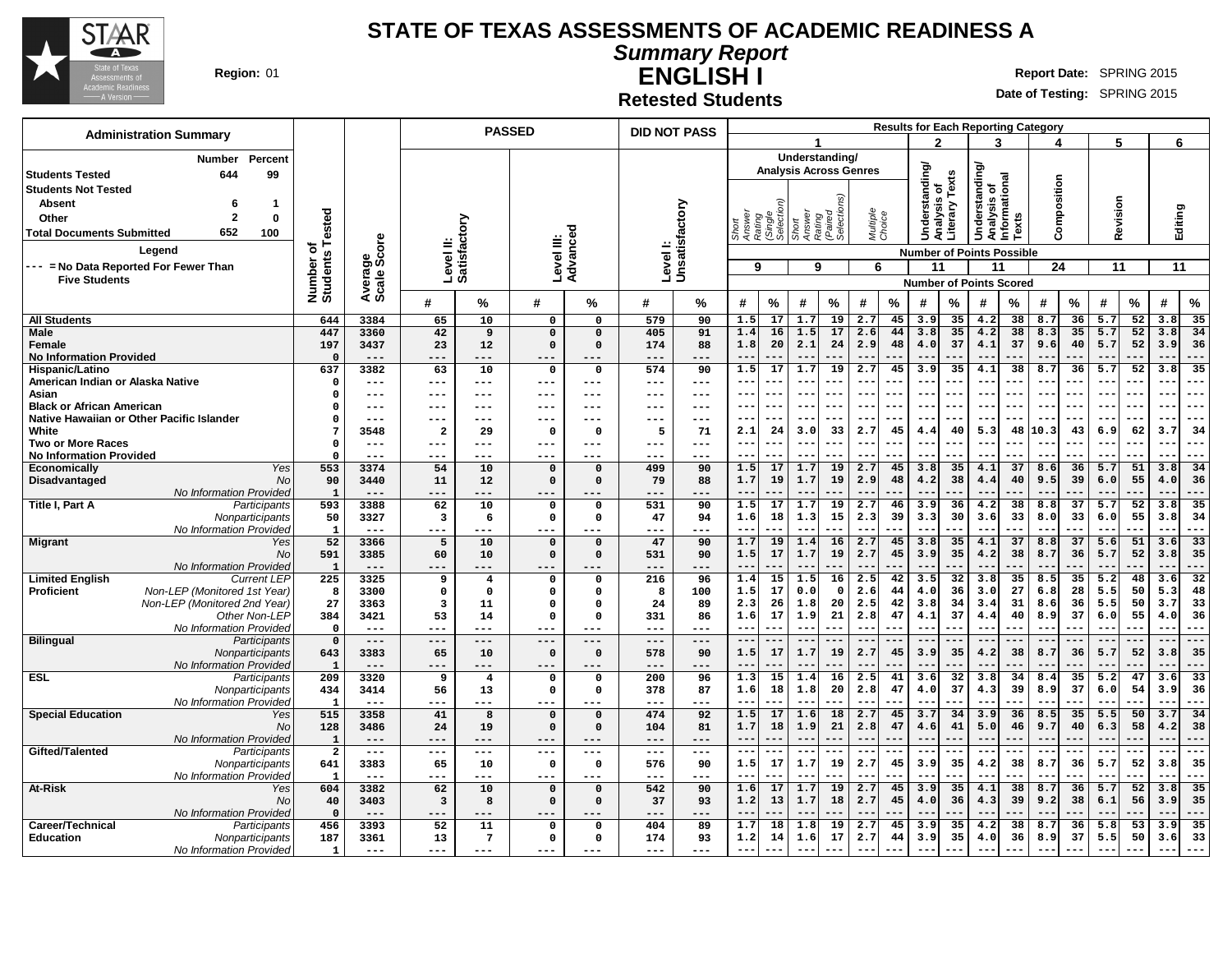

**Constructed Responses Summary Report**

**ENGLISH I Retested Students**

**Region:** 01 **Region:** 01 **Report** Date: SPRING 2015 **Date of Testing:** SPRING 2015

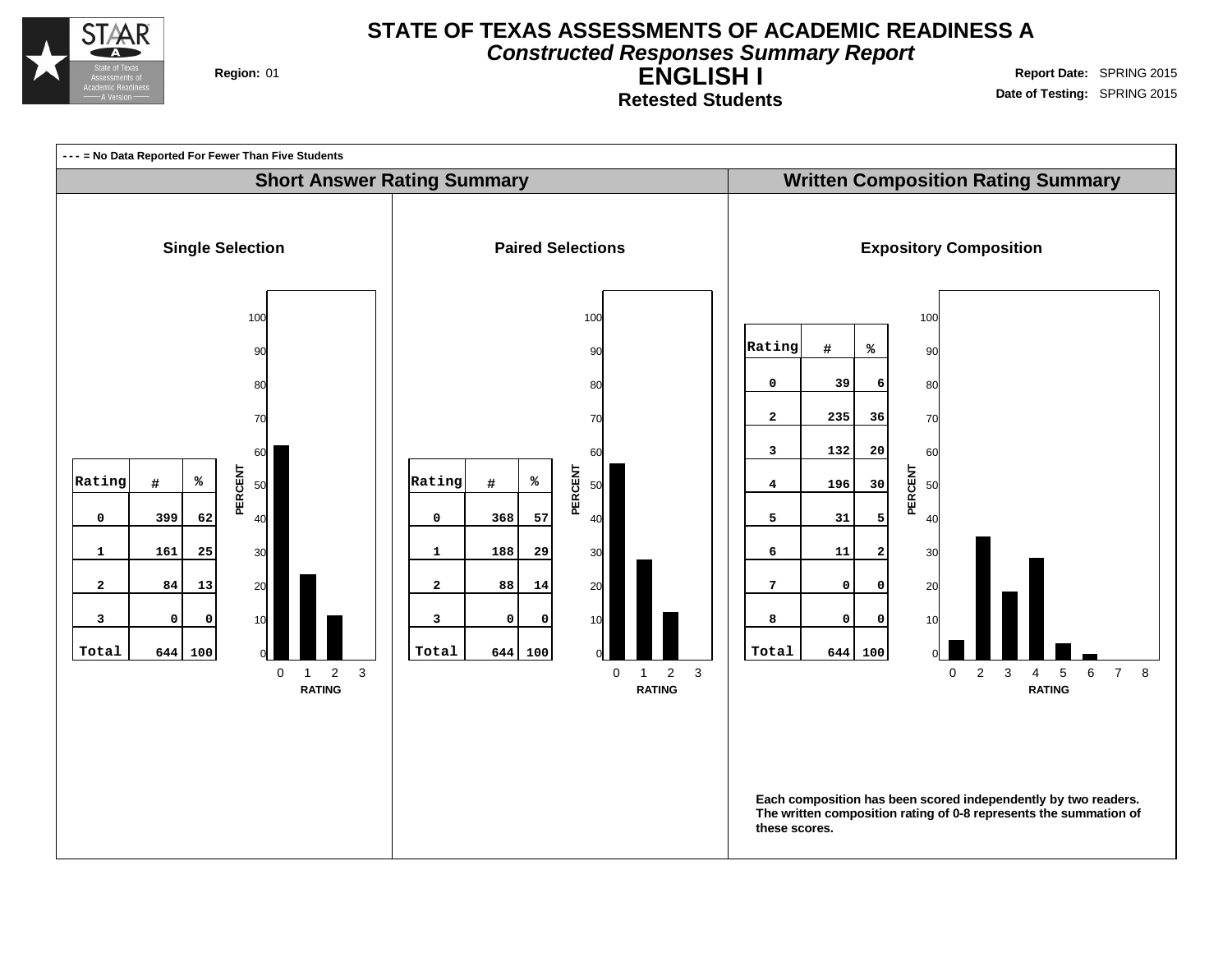

### **Summary Report ENGLISH II Region:** 01 **Report** Date: SPRING 2015

**All Students**

٦

**Date of Testing:** SPRING 2015

| <b>Administration Summary</b>                                                     |                               |                     |                           | <b>PASSED</b>                 |                             |                            | <b>DID NOT PASS</b>       |                     |              |                                          |                 |                               |                    | Results for Each Reporting Category* |               |             |                                                      |           |              |                          |              |          |              |                 |
|-----------------------------------------------------------------------------------|-------------------------------|---------------------|---------------------------|-------------------------------|-----------------------------|----------------------------|---------------------------|---------------------|--------------|------------------------------------------|-----------------|-------------------------------|--------------------|--------------------------------------|---------------|-------------|------------------------------------------------------|-----------|--------------|--------------------------|--------------|----------|--------------|-----------------|
|                                                                                   |                               |                     |                           |                               |                             |                            |                           |                     |              |                                          | 1               |                               |                    |                                      | 2             |             | 3                                                    |           |              |                          | 5            |          | 6            |                 |
| Percent<br>Number                                                                 |                               |                     |                           |                               |                             |                            |                           |                     |              |                                          |                 | Understanding/                |                    |                                      |               |             |                                                      |           |              |                          |              |          |              |                 |
| 1294<br>98<br><b>Students Tested</b>                                              |                               |                     |                           |                               |                             |                            |                           |                     |              |                                          |                 | <b>Analysis Across Genres</b> |                    |                                      | Understanding | Texts       | <b>Understanding</b><br>Analysis of<br>Informational |           |              |                          |              |          |              |                 |
| <b>Students Not Tested</b>                                                        |                               |                     |                           |                               |                             |                            |                           |                     |              |                                          |                 |                               |                    |                                      | ৳             |             |                                                      |           | Composition  |                          |              |          |              |                 |
| 27<br>$\mathbf{2}$<br><b>Absent</b>                                               |                               |                     |                           |                               |                             |                            |                           |                     |              |                                          |                 |                               |                    |                                      | Analysis      | Literary    |                                                      |           |              |                          | Revision     |          |              |                 |
| $\mathbf 0$<br>Other<br>-1<br>1322                                                | ested                         |                     |                           |                               |                             |                            |                           |                     | Short        | Answer<br>Rating<br>(Single<br>Selection | Short<br>Answer | Rating<br>(Paired<br>Selectio | Multiple<br>Choice |                                      |               |             |                                                      | Texts     |              |                          |              |          | Editing      |                 |
| 100<br><b>Total Documents Submitted</b>                                           |                               |                     |                           |                               |                             |                            |                           |                     |              |                                          |                 |                               |                    |                                      |               |             |                                                      |           |              |                          |              |          |              |                 |
| Legend                                                                            | ৳<br>Number o<br>Students     | ige<br>Score        | Level II:<br>Satisfactory |                               | Level III:                  | Advanced                   | Levell:<br>Unsatisfactory |                     |              |                                          |                 |                               |                    |                                      |               |             | <b>Number of Points Possible</b>                     |           |              |                          |              |          |              |                 |
| --- = No Data Reported For Fewer Than                                             |                               |                     |                           |                               |                             |                            |                           |                     | 9            |                                          | 9               |                               | 6                  |                                      | 11            |             | 11                                                   |           | 24           |                          | 11           |          | 11           |                 |
| <b>Five Students</b>                                                              |                               | Averas<br>Scale:    |                           |                               |                             |                            |                           |                     |              |                                          |                 |                               |                    |                                      |               |             | <b>Number of Points Scored</b>                       |           |              |                          |              |          |              |                 |
|                                                                                   |                               |                     | #                         | %                             | #                           | ℅                          | #                         | ℅                   | #            | $\%$                                     | #               | $\%$                          | #                  | %                                    | #             | %           | #                                                    | %         | #            | %                        | #            | $\%$     | #            | $\%$            |
| <b>All Students</b>                                                               | 1294                          | 3302                | 146                       | 11                            | 1                           | $\mathbf{o}$               | 1148                      | 89                  | 2.0          | 23                                       | 1.9             | 21                            | 1.9                | 32                                   | 4.8           | 44          | 4.8                                                  | 44        | 8.0          | 33                       | 4.8          | 44       | 4.5          | 41              |
| <b>Male</b>                                                                       | 869                           | 3273                | 89                        | 10                            | $\mathbf{o}$                | $\mathbf 0$                | 780                       | 90                  | 1.8          | 20                                       | 1.8             | 20                            | 1.9                | 32                                   | 4.8           | 43          | 4.8                                                  | 44        | 7.6          | 31                       | 4.7          | 43       | 4.3          | 39              |
| Female<br><b>No Information Provided</b>                                          | 425<br>$\Omega$               | 3362<br>$---$       | 57<br>---                 | 13<br>$---$                   | $\mathbf{1}$<br>---         | $\Omega$<br>---            | 368<br>$---$              | 87<br>---           | 2.5          | 27                                       | 2.1<br>$- -$    | 23                            | 1.9                | 31                                   | 4.8<br>$-$    | 44          | 4.9<br>$ -$                                          | 45        | 8.9          | 37                       | 4.9          | 45       | 4.9          | 45<br>---       |
| Hispanic/Latino                                                                   | 1270                          | 3301                | 145                       | 11                            | $\mathbf{1}$                | $\mathbf 0$                | 1125                      | 89                  | 2.0          | 23                                       | 1.9             | 21                            | 1.9                | 31                                   | 4.8           | 43          | 4.8                                                  | 44        | 8.0          | 33                       | 4.8          | 43       | 4.5          | 41              |
| American Indian or Alaska Native                                                  | $\Omega$                      | $---$               | ---                       | $---$                         | ---                         | ---                        | $---$                     | $--$                | $ -$         | ---                                      | $--$            |                               |                    |                                      | --            |             | $- -$                                                | .         |              | $\overline{\phantom{a}}$ | $- -$        |          | $- -$        | ---             |
| Asian                                                                             | -1                            | ---                 | ---                       | $---$                         | ---                         | ---                        | ---                       | $---$               | $- -$        | ---                                      | $--$            | ---                           | --                 |                                      | $- -$         | ---         | $--$                                                 | ---       | $- - -$      | $\overline{\phantom{a}}$ | $- -$        |          | $- -$        | $---$           |
| <b>Black or African American</b><br>Native Hawaiian or Other Pacific Islander     | $\Omega$                      | 3337<br>$---$       | $\mathbf 0$<br>---        | $\mathbf{o}$<br>$\frac{1}{2}$ | $\mathbf 0$<br>$---$        | 0<br>---                   | 5<br>---                  | 100<br>$--$         | 1.2<br>$-$   | 13                                       | 2.4             | 27                            | 2.4                | 40                                   | 4.4<br>---    | 40<br>---   | 4.6<br>$-$                                           | 42        | 7.8<br>$- -$ | 33                       | 5.4<br>$- -$ | 49       | 6.0          | 55<br>---       |
| White                                                                             | 16                            | 3425                | 1                         | 6                             | $\mathbf 0$                 | $\mathbf 0$                | 15                        | 94                  | 2.6          | 29                                       | 2.1             | 23                            | 2.1                | 35                                   | 5.8           | 53          | 5.9                                                  | 53        | 9.0          | 38                       | 5.4          | 49       | 4.5          | 41              |
| Two or More Races                                                                 | $\Omega$                      | $---$               | ---                       | $--$                          | ---                         | ---                        | ---                       | $- - -$             |              | ---                                      | $- -$           |                               | $-$                |                                      |               |             | $-$                                                  | .         |              |                          |              |          | $ -$         | --              |
| <b>No Information Provided</b>                                                    |                               |                     | ---                       | $- - -$                       | ---                         | ---                        |                           | ---                 |              |                                          |                 |                               |                    |                                      |               |             |                                                      |           |              |                          |              |          |              | – – <b>–</b>    |
| Yes<br>Economically<br>Disadvantaged<br>No                                        | 1112<br>179                   | 3297<br>3336        | 123<br>23                 | 11<br>13                      | $\mathbf 0$<br>$\mathbf{1}$ | $\mathbf 0$<br>$\mathbf 1$ | 989<br>156                | 89<br>87            | 2.0<br>2.2   | 23<br>24                                 | 1.9<br>1.9      | 21<br>21                      | 1.9<br>1.9         | 31<br>32                             | 4.8<br>4.8    | 43<br>44    | 4.8<br>5.0                                           | 44<br>46  | 7.9<br>8.5   | 33<br>35                 | 4.8<br>4.9   | 43<br>44 | 4.5<br>4.6   | 41<br>41        |
| No Information Provided                                                           |                               | $---$               | $---$                     | $---$                         | $---$                       | ---                        | $---$                     | ---                 |              |                                          | $-$             |                               |                    |                                      |               |             |                                                      |           |              |                          |              |          |              | --              |
| Title I, Part A<br>Participants                                                   | 1224                          | 3302                | 142                       | 12                            | 1                           | $\mathbf 0$                | 1082                      | 88                  | 2.0          | 23                                       | 1.9             | 21                            | 1.9                | 32                                   | 4.8           | 44          | 4.8                                                  | 44        | 8.0          | 33                       | 4.8          | 43       | 4.5          | 41              |
| Nonparticipants                                                                   | 67                            | 3314                | 4                         | -6                            | $\Omega$                    | $\mathbf 0$                | 63                        | 94                  | 2.2          | 25                                       | 2.0             | 22                            | 1.8                | 29                                   | 4.6           | 42          | 5.0                                                  | 45        | 7.7          | 32                       | 5.5          | 50       | 4.3          | 39              |
| No Information Provided<br><b>Migrant</b><br>Yes                                  | $\overline{\mathbf{3}}$<br>98 | $---$<br>3265       | ---<br>6                  | ---<br>6                      | ---<br>$\mathbf 0$          | ---<br>$\mathbf 0$         | ---<br>92                 | ---<br>94           | $-$<br>2.0   | ---<br>22                                | $- -$<br>1.9    | 21                            | $-$<br>1.8         | 31                                   | $- -$<br>4.5  | 41          | $ -$<br>5.0                                          | 45        | --<br>7.3    | 31                       | $-$<br>4.6   | 42       | $-$<br>4.3   | ---<br>39       |
| No                                                                                | 1193                          | 3305                | 140                       | 12                            | 1                           | $\mathbf 0$                | 1053                      | 88                  | 2.1          | 23                                       | 1.9             | 21                            | 1.9                | 32                                   | 4.8           | 44          | 4.8                                                  | 44        | 8.0          | 34                       | 4.8          | 44       | 4.5          | 41              |
| No Information Provided                                                           | 3                             |                     | ---                       | ---                           | ---                         |                            |                           |                     |              |                                          | $-\,-$          |                               |                    |                                      |               |             |                                                      |           |              |                          |              |          |              |                 |
| <b>Limited English</b><br><b>Current LEP</b>                                      | 381                           | 3221                | $\overline{23}$           | 6                             | $\Omega$                    | $\mathbf 0$                | 358                       | 94                  | 1.7          | 19                                       | 1.7             | 19                            | 1.7                | 29                                   | 4.4           | 40          | 4.4                                                  | 40        | 7.3          | 30                       | 4.4          | 40       | 4.2          | 38              |
| Non-LEP (Monitored 1st Year)<br><b>Proficient</b><br>Non-LEP (Monitored 2nd Year) | 41<br>55                      | 3119<br>3293        | 1<br>$7\phantom{.0}$      | $\overline{a}$<br>13          | $\Omega$<br>$\Omega$        | $\mathbf{o}$<br>$\Omega$   | 40<br>48                  | 98<br>87            | 1.2<br>1.9   | 13<br>21                                 | 1.0<br>1.9      | 11<br>21                      | 1.9<br>2.0         | 32<br>34                             | 4.0<br>5.0    | 36<br>46    | 3.7<br>5.1                                           | 34<br>47  | 6.3<br>7.4   | 26<br>31                 | 3.7<br>4.6   | 34<br>42 | 4.0<br>4.5   | 37<br>41        |
| Other Non-LEP                                                                     | 815                           | 3351                | 115                       | 14                            | 1                           | $\mathbf 0$                | 700                       | 86                  | 2.3          | 25                                       | 2.1             | 23                            | 2.0                | 33                                   | 5.0           | 45          | 5.1                                                  | 46        | 8.4          | 35                       | 5.1          | 46       | 4.7          | 42              |
| No Information Provided                                                           | $\overline{2}$                | $---$               | $---$                     | $---$                         | ---                         | $---$                      | ---                       | ---                 | $- -$        | ---                                      | $---$           | ---                           | $- -$              | ---                                  | $  \cdot$     |             | $\sim$ $\sim$                                        | ---       | $--$         |                          | $- -$        |          | $-$          | ---             |
| <b>Bilingual</b><br>Participants                                                  | $\mathbf 1$<br>1290           | $---$               | $---$                     | $---$<br>11                   | $---$                       | $---$                      | $---$                     | $\qquad \qquad - -$ | $---$<br>2.0 | ---<br>23                                | $---$<br>1.9    | ---<br>21                     | ---<br>1.9         | ---<br>32                            | $---$<br>4.8  | $---$<br>43 | $---$<br>4.8                                         | ---<br>44 | $---$<br>8.0 | 33                       | $---$<br>4.8 | 44       | $---$<br>4.5 | $---$<br>41     |
| Nonparticipants<br>No Information Provided                                        |                               | 3302                | 146<br>---                | $---$                         | -1<br>---                   | $\mathbf{o}$               | 1144                      | 89                  |              |                                          | $- -$           |                               |                    |                                      | $-$           |             |                                                      |           |              |                          |              |          |              |                 |
| <b>ESL</b><br>Participants                                                        | 350                           | 3208                | 19                        | 5                             | $\mathbf 0$                 | 0                          | 331                       | 95                  | 1.6          | 18                                       | 1.6             | 18                            | 1.7                | 28                                   | 4.3           | 39          | 4.4                                                  | 40        | 7.2          | 30                       | 4.3          | 39       | 4.2          | $\overline{38}$ |
| Nonparticipants                                                                   | 941                           | 3337                | 127                       | 13                            | 1                           | $\Omega$                   | 814                       | 87                  | 2.2          | 24                                       | 2.0             | 23                            | 2.0                | 33                                   | 5.0           | 45          | 5.0                                                  | 45        | 8.3          | 35                       | 5.0          | 45       | 4.6          | 42              |
| No Information Provided<br><b>Special Education</b><br>Yes                        | 1086                          | $---$<br>3246       | $--$<br>82                | ---<br>8                      | ---<br>$\Omega$             | ---<br>$\mathbf 0$         | ---<br>1004               | ---<br>92           | $-$<br>1.7   | ---<br>19                                | $- -$<br>1.7    | 19                            | $-$<br>1.8         | 30                                   | $-$<br>4.5    | ---<br>41   | $-$<br>4.6                                           | 42        | $- -$<br>7.4 | 31                       | $-$<br>4.5   | 41       | $-$<br>4.3   | ---<br>39       |
| No                                                                                | 205                           | 3602                | 64                        | 31                            | $\mathbf{1}$                | $\Omega$                   | 141                       | 69                  | 3.6          | 41                                       | 3.0             | 33                            | 2.4                | 39                                   | 6.0           | 55          | 5.9                                                  | 54        | 10.9         | 45                       | 6.3          | 58       | 5.5          | 50              |
| No Information Provided                                                           | 3                             | $---$               | $---$                     |                               | ---                         |                            | $---$                     | ---                 |              |                                          | --              |                               |                    |                                      |               |             |                                                      |           |              |                          |              |          |              | ---             |
| Gifted/Talented<br>Participants                                                   | $\overline{a}$                | $\qquad \qquad - -$ | $--$                      | $- - -$                       | $---$                       | $- - -$                    | $---$                     | $---$               | $- -$        | ---                                      | $- -$           |                               | $- -$              |                                      | $- -$         | ---         | $- -$                                                | ---       | ---          |                          |              |          | $ -$         | $- - -$         |
| Nonparticipants<br>No Information Provided                                        | 1289<br>3                     | 3302<br>$---$       | 146<br>---                | 11<br>$---$                   | 1<br>---                    | $\mathbf 0$<br>---         | 1143<br>$---$             | 89<br>---           | 2.0<br>$-$   | 23<br>---                                | 1.9<br>$- -$    | 21                            | 1.9<br>--          | 32                                   | 4.8<br>$- -$  | 44<br>---   | 4.8<br>$-$                                           | 44<br>    | 8.0          | 33<br>.                  | 4.8<br>$-1$  | 44       | 4.5<br>$-$   | 41<br>---       |
| At-Risk<br>Yes                                                                    | 1170                          | 3297                | 124                       | 11                            | $\overline{\mathbf{0}}$     | $\mathbf 0$                | 1046                      | 89                  | 2.0          | $\overline{22}$                          | 1.9             | 21                            | 1.9                | 31                                   | 4.8           | 43          | 4.8                                                  | 43        | 8.0          | 33                       | 4.8          | 43       | 4.5          | 41              |
| No                                                                                | 122                           | 3359                | 22                        | 18                            | $\mathbf{1}$                | $\mathbf{1}$               | 100                       | 82                  | 2.3          | 25                                       | 2.3             | 25                            | 2.1                | 34                                   | 5.0           | 45          | 5.2                                                  | 47        | 8.2          | 34                       | 5.1          | 46       | 4.7          | 43              |
| No Information Provided                                                           |                               | $---$               | $---$                     | ---                           |                             |                            |                           |                     |              |                                          |                 |                               |                    |                                      |               |             |                                                      |           |              |                          |              |          |              |                 |
| Career/Technical<br>Participants<br><b>Education</b><br>Nonparticipants           | 952<br>339                    | 3297<br>3316        | 101<br>45                 | 11<br>13                      | $\mathbf{1}$<br>0           | 0<br>$\Omega$              | 851<br>294                | 89<br>87            | 2.0<br>2.1   | 23<br>23                                 | 1.9<br>2.0      | 21<br>22                      | 1.9<br>1.9         | 32<br>31                             | 4.8<br>4.8    | 44<br>43    | 4.8<br>4.9                                           | 44<br>45  | 7.9<br>8.1   | 33<br>34                 | 4.8<br>4.9   | 43<br>44 | 4.5<br>4.5   | 41<br>41        |
| No Information Provided                                                           | $\overline{\mathbf{3}}$       | $\frac{1}{2}$       | ---                       | $---$                         | ---                         | $---$                      | ---                       | $---$               | $- -$        | $---$                                    | $-$             | ---                           | $- -$              | ---                                  | $- -$         | ---         | $- -$                                                | ---       | $- - -$      | ---                      | $- -$        |          |              | $- - -$         |

\* Students who took the STAAR A test on paper are not included in the reporting category results.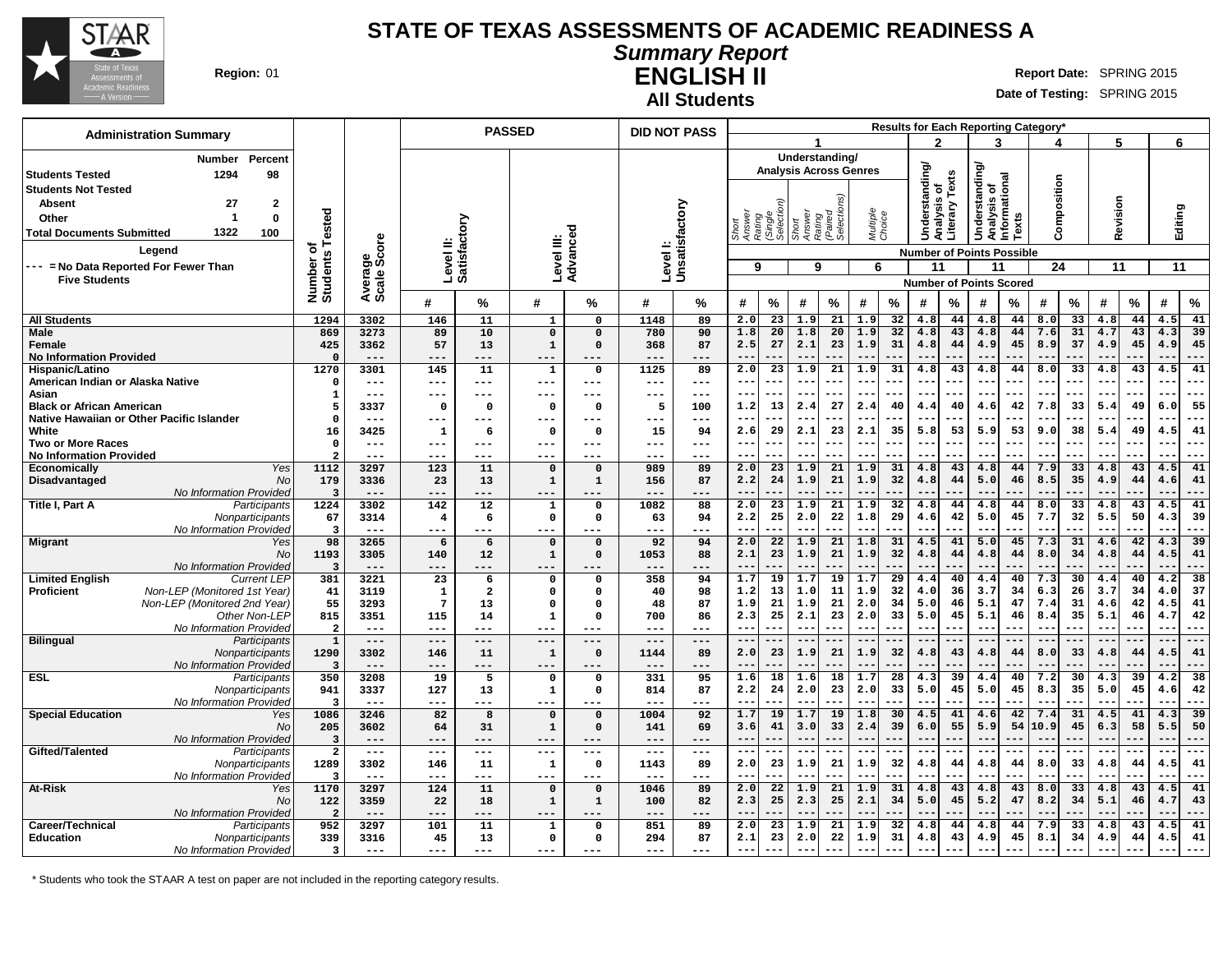

## **STATE OF TEXAS ASSESSMENTS OF ACADEMIC READINESS A Constructed Responses Summary Report**

**ENGLISH II All Students**

**Region:** 01 **Region:** 01 **Region:** 01 **Report** Date: SPRING 2015 **Date of Testing:** SPRING 2015



\* Students who took the STAAR A test on paper are not included in this report.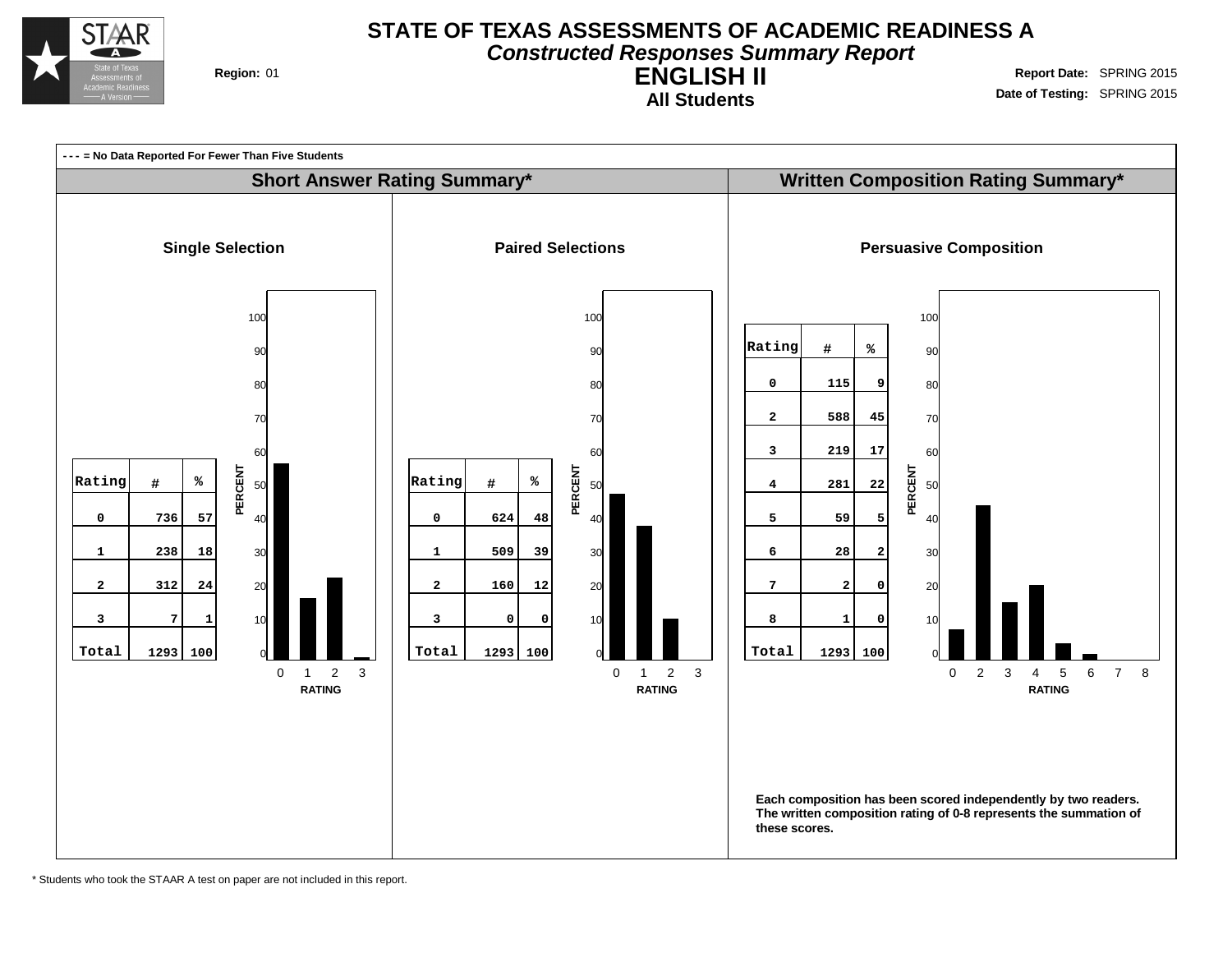

**Summary Report**

**ENGLISH II Region:** 01 **Report** Date: SPRING 2015

#### **First-Time Tested Students**

**Date of Testing:** SPRING 2015

| <b>Administration Summary</b>                                                     |                                |                |                         |                   | <b>PASSED</b>           |                         | <b>DID NOT PASS</b>        |               |                                                  |           |                          |                               |                          |                 |                |                 |                                              |                                  | <b>Results for Each Reporting Category</b> |                 |              |                 |             |                 |
|-----------------------------------------------------------------------------------|--------------------------------|----------------|-------------------------|-------------------|-------------------------|-------------------------|----------------------------|---------------|--------------------------------------------------|-----------|--------------------------|-------------------------------|--------------------------|-----------------|----------------|-----------------|----------------------------------------------|----------------------------------|--------------------------------------------|-----------------|--------------|-----------------|-------------|-----------------|
|                                                                                   |                                |                |                         |                   |                         |                         |                            |               |                                                  |           |                          |                               |                          |                 | $\mathbf{z}$   |                 | 3                                            |                                  |                                            |                 | 5            |                 | 6           |                 |
| <b>Number</b><br>Percent                                                          |                                |                |                         |                   |                         |                         |                            |               |                                                  |           |                          | Understanding/                |                          |                 |                |                 |                                              |                                  |                                            |                 |              |                 |             |                 |
| 97<br>l Students Tested<br>866                                                    |                                |                |                         |                   |                         |                         |                            |               |                                                  |           |                          | <b>Analysis Across Genres</b> |                          |                 | Understanding/ | Texts           | derstanding/<br>Analysis of<br>Informational |                                  |                                            |                 |              |                 |             |                 |
| <b>Students Not Tested</b>                                                        |                                |                |                         |                   |                         |                         |                            |               |                                                  |           |                          |                               |                          |                 | ৳              |                 |                                              |                                  | Composition                                |                 |              |                 |             |                 |
| <b>Absent</b><br>24<br>3                                                          |                                |                |                         |                   |                         |                         |                            |               |                                                  |           |                          |                               |                          |                 | w              |                 |                                              |                                  |                                            |                 |              |                 |             |                 |
| $\mathbf{0}$<br>$\mathbf 0$<br>Other                                              |                                |                |                         |                   |                         |                         |                            |               |                                                  |           |                          |                               |                          |                 | lalysi         |                 |                                              |                                  |                                            |                 |              |                 |             |                 |
| 890<br>100<br><b>Total Documents Submitted</b>                                    | Tested                         |                |                         | ζiο               |                         |                         |                            |               | Short<br>Answer<br>Rating<br>(Single<br>Selectio |           | Short<br>Answer          | Rating<br>(Paired<br>Selectio | Multiple<br>Choice       |                 |                | Literary        | š                                            | Texts                            |                                            |                 | Revision     |                 | Editing     |                 |
| Legend                                                                            | ৳                              | ige<br>Score   | Level II:<br>Satisfact  |                   | Level III:              | Advanced                | Level I:<br>Unsatisfactory |               |                                                  |           |                          |                               |                          |                 |                |                 |                                              |                                  |                                            |                 |              |                 |             |                 |
|                                                                                   |                                |                |                         |                   |                         |                         |                            |               |                                                  |           |                          |                               |                          |                 |                |                 |                                              | <b>Number of Points Possible</b> |                                            |                 |              |                 |             |                 |
| --- = No Data Reported For Fewer Than<br><b>Five Students</b>                     |                                |                |                         |                   |                         |                         |                            |               | 9                                                |           | 9                        |                               | 6                        |                 | 11             |                 | 11                                           |                                  | 24                                         |                 | 11           |                 | 11          |                 |
|                                                                                   | Number of<br>Students          | Avera<br>Scale |                         |                   |                         |                         |                            |               |                                                  |           |                          |                               |                          |                 |                |                 |                                              | <b>Number of Points Scored</b>   |                                            |                 |              |                 |             |                 |
|                                                                                   |                                |                | #                       | %                 | #                       | ℅                       | #                          | %             | #                                                | %         | #                        | %                             | #                        | %               | #              | %               | #                                            | %                                | #                                          | %               | #            | $\%$            | #           | $\%$            |
| <b>All Students</b>                                                               | 866                            | 3243           | 84                      | 10                | $\mathbf{1}$            | $\Omega$                | 782                        | 90            | 1.7                                              | 19        | 1.7                      | 18                            | 1.8                      | 31              | 4.5            | 41              | 4.6                                          | 42                               | 7.4                                        | 31              | 4.5          | 41              | 4.3         | 39              |
| <b>Male</b>                                                                       | 581                            | 3216           | 51                      | 9                 | $\mathbf 0$             | $\Omega$                | 530                        | 91            | 1.5                                              | 17        | 1.6                      | 18                            | 1.8                      | 30              | 4.6            | 41              | 4.6                                          | 42                               | 6.9                                        | 29              | 4.4          | 40              | 4.1         | 37              |
| Female                                                                            | 285                            | 3297           | 33                      | 12                | $\mathbf{1}$            | $\Omega$                | 252                        | 88            | 2.0                                              | 23        | 1.7                      | 19                            | 1.9                      | 31              | 4.5            | 41              | 4.5                                          | 41                               | 8.3                                        | 35              | 4.6          | 42              | 4.7         | 43              |
| <b>No Information Provided</b>                                                    | $\Omega$                       | $- - -$        | ---                     | ---               | ---                     |                         | ---                        |               |                                                  |           | --                       |                               |                          |                 |                |                 | $- -$                                        |                                  |                                            |                 |              |                 |             | ---             |
| Hispanic/Latino<br>American Indian or Alaska Native                               | 850<br>$\Omega$                | 3241<br>$---$  | 83<br>---               | 10<br>$---$       | $\mathbf{1}$<br>---     | $\mathbf 0$<br>---      | 767<br>---                 | 90<br>$--$    | 1.7                                              | 19<br>--- | 1.7<br>$\qquad \qquad -$ | 18                            | 1.8                      | 30              | 4.5            | 41              | 4.6<br>$- -$                                 | 42                               | 7.4                                        | 31              | 4.5          | 41              | 4.3         | 39<br>---       |
| Asian                                                                             |                                | $---$          | ---                     | $---$             | ---                     | $---$                   | ---                        | $---$         |                                                  |           | --                       |                               |                          |                 | --             |                 | $- -$                                        |                                  |                                            |                 |              |                 |             | --              |
| <b>Black or African American</b>                                                  | $\boldsymbol{2}$               | $---$          | ---                     | $---$             | ---                     | ---                     | ---                        | $- - -$       |                                                  | ---       | --                       |                               |                          |                 |                |                 | $- -$                                        |                                  |                                            |                 |              |                 |             | ---             |
| Native Hawaiian or Other Pacific Islander                                         | 0                              | $- - -$        |                         | ---               | ---                     |                         |                            | ---           |                                                  | ---       | --                       |                               |                          |                 | $- -$          | --              | $\sim$ $\sim$                                | ---                              |                                            |                 |              |                 |             | $- -$           |
| White                                                                             | 11                             | 3441           | 1                       | 9                 | 0                       | $\mathbf 0$             | 10                         | 91            | 2.7                                              | 30        | 2.5                      | 27                            | 2.6                      | 44              | 5.9            | 54              | 5.6                                          | 51                               | 8.7                                        | 36              | 5.3          | 48              | 4.6         | 42              |
| <b>Two or More Races</b>                                                          | $\mathbf 0$                    | $---$          | ---                     | $---$             | ---                     | ---                     | ---                        | $---$         | $\sim$ $\sim$                                    | ---       | $--$                     | ---                           | $- -$                    |                 | ---            | ---             | $\sim$ $\sim$                                | ---                              | $- - -$                                    | ---             | $- -$        |                 | $- -$       | $---$           |
| <b>No Information Provided</b>                                                    | $\overline{a}$                 | ---            |                         |                   | ---                     | ---                     | ---                        | ---           |                                                  |           | --                       |                               |                          |                 |                |                 | $- -$                                        |                                  |                                            |                 |              |                 |             | ---             |
| Yes<br><b>Economically</b>                                                        | 751                            | 3236           | 71                      | 9                 | $\mathbf 0$             | $\mathbf 0$             | 680                        | 91            | 1.6                                              | 18        | 1.7                      | 19                            | 1.8                      | 30              | 4.5            | 41              | 4.6                                          | 41                               | 7.3                                        | 31              | 4.5          | 41              | 4.3         | 39              |
| Disadvantaged<br>No<br>No Information Provideo                                    | 112                            | 3288           | 13                      | 12                | $\mathbf 1$             | $\mathbf{1}$            | 99                         | 88            | 1.9<br>$  \cdot$                                 | 22<br>    | 1.6                      | 18                            | 1.9                      | 32              | 4.7            | 43<br>          | 4.9<br>$\qquad \qquad -$                     | 45                               | 7.6<br>---                                 | 32              | 4.6<br>$- -$ | 42              | 4.4         | 40<br>---       |
| Title I, Part A<br>Participants                                                   | $\overline{3}$<br>816          | $---$<br>3240  | 82                      | 10                | ---<br>$\mathbf 1$      | $\mathbf 0$             | 734                        | 90            | 1.6                                              | 18        | $--$<br>1.6              | 18                            | 1.8                      | 31              | ---<br>4.6     | 41              | 4.6                                          | 42                               | 7.4                                        | 31              | 4.4          | 40              | 4.3         | 39              |
| Nonparticipants                                                                   | 47                             | 3287           | $\overline{\mathbf{2}}$ | 4                 | $\mathbf{o}$            | 0                       | 45                         | 96            | 2.3                                              | 26        | 2.0                      | 23                            | 1.7                      | 29              | 4.4            | 40              | 4.8                                          | 44                               | 7.4                                        | 31              | 5.4          | 49              | 4.1         | 37              |
| No Information Provideo                                                           | 3                              | $---$          | ---                     | ---               | ---                     |                         | ---                        |               | $\sim$ $\sim$                                    | ---       | $\qquad \qquad -$        |                               | $\overline{\phantom{m}}$ |                 | $- -$          | ---             | $\sim$ $\sim$                                |                                  |                                            | .               | $- -$        |                 | $ -$        | ---             |
| <b>Migrant</b><br>Yes                                                             | 69                             | 3224           | $\overline{4}$          | 6                 | $\mathbf 0$             | $\mathbf 0$             | 65                         | 94            | 1.8                                              | 20        | 1.8                      | 20                            | 1.8                      | 29              | 4.3            | 39              | 4.9                                          | 44                               | 7.1                                        | 30              | 4.3          | 39              | 3.9         | 36              |
| No                                                                                | 794                            | 3244           | 80                      | 10                | $\mathbf{1}$            | $\Omega$                | 714                        | 90            | 1.7                                              | 19        | 1.6                      | 18                            | 1.8                      | 31              | 4.6            | 41              | 4.6                                          | 42                               | 7.4                                        | 31              | 4.5          | 41              | 4.3         | 39              |
| No Information Provideo                                                           | 3                              | $---$          | ---                     | ---               | ---                     | ---                     | ---                        | ---           | $\sim$ $\sim$                                    | $-$       | $- -$                    |                               | --                       |                 | $-$            |                 | $-$                                          |                                  |                                            |                 | $- -$        |                 | $ -$        | ---             |
| <b>Limited English</b><br><b>Current LEP</b>                                      | 239                            | 3170           | 10                      | $\overline{4}$    | $\Omega$                | $\Omega$                | 229                        | 96            | 1.4                                              | 16        | 1.4                      | $\overline{15}$               | 1.6                      | 27              | 4.3            | $\overline{39}$ | 4.2                                          | $\overline{38}$                  | 6.7                                        | 28              | 4.1          | 37              | 4.1         | $\overline{37}$ |
| Non-LEP (Monitored 1st Year)<br><b>Proficient</b><br>Non-LEP (Monitored 2nd Year) | 37<br>46                       | 3086<br>3273   | $\mathbf{1}$<br>5       | 3<br>11           | $\mathbf 0$<br>$\Omega$ | $\mathbf 0$<br>$\Omega$ | 36<br>41                   | 97<br>89      | 0.9<br>1.9                                       | 10<br>21  | 0.8<br>1.7               | 9<br>19                       | 1.9<br>2.0               | 32<br>33        | 3.8<br>5.3     | 35<br>49        | 3.5<br>4.9                                   | 32<br>45                         | 6.0<br>6.9                                 | 25<br>29        | 3.6<br>4.6   | 33<br>42        | 4.0<br>4.3  | 36<br>39        |
| Other Non-LEP                                                                     | 542                            | 3284           | 68                      | 13                | 1                       | $\Omega$                | 474                        | 87            | 1.8                                              | 20        | 1.8                      | 20                            | 1.9                      | 32              | 4.6            | 42              | 4.8                                          | 44                               | 7.8                                        | 33              | 4.7          | 43              | 4.4         | 40              |
| No Information Provideo                                                           | $\overline{\mathbf{2}}$        | $---$          | $---$                   | $---$             | ---                     | $---$                   | ---                        | ---           | $- -$                                            | ---       | $- -$                    |                               | $-$                      |                 | $- -$          | $--$            | $- -$                                        |                                  |                                            | ---             | $- -$        |                 | $-$         | ---             |
| <b>Bilingual</b><br>Participants                                                  | $\mathbf{1}$                   | $---$          | $---$                   | $---$             | ---                     | $---$                   | ---                        | $---$         | $\sim$ $\sim$                                    | ---       | ---                      |                               |                          |                 | $-$            |                 | $\qquad \qquad -$                            |                                  |                                            |                 | $- -$        |                 |             | $---$           |
| Nonparticipants                                                                   | 862                            | 3242           | 84                      | 10                | $\mathbf{1}$            | $\Omega$                | 778                        | 90            | 1.7                                              | 19        | 1.7                      | 18                            | 1.8                      | 31              | 4.5            | 41              | 4.6                                          | 42                               | 7.4                                        | 31              | 4.5          | 41              | 4.3         | 39              |
| No Information Provideo                                                           | $\overline{3}$                 | $---$          | ---                     | ---               | $---$                   | ---                     |                            | ---           | $-$                                              |           |                          |                               |                          |                 |                |                 | $ -$                                         |                                  |                                            |                 |              |                 |             | $- -$           |
| <b>ESL</b><br>Participants                                                        | $\overline{219}$               | 3160           | 8                       | $\overline{4}$    | $\Omega$                | $\mathbf 0$             | 211                        | 96            | 1.4                                              | 16        | 1.3                      | 14                            | 1.6                      | $\overline{27}$ | 4.2            | 38              | 4.2                                          | $\overline{38}$                  | 6.6                                        | $\overline{28}$ | 4.1          | $\overline{37}$ | 4.1         | $\overline{37}$ |
| Nonparticipants<br>No Information Provideo                                        | 644<br>$\overline{\mathbf{3}}$ | 3271           | 76<br>$---$             | $12 \overline{ }$ | $\mathbf{1}$            | $\Omega$                | 568                        | 88            | 1.8<br>$-$                                       | 20<br>--- | 1.8<br>$- -$             | 20                            | 1.9<br>$\sim$ $\sim$     | 32              | 4.7            | 42              | 4.7<br>$\sim$ $\sim$                         | 43                               | 7.6                                        | 32              | 4.6          | 42              | 4.4<br>$ -$ | 40<br>$--$      |
| <b>Special Education</b><br>Yes                                                   | 742                            | $---$<br>3179  | 42                      | ---<br>6          | ---<br>$\mathbf 0$      | $---$<br>$\Omega$       | ---<br>700                 | $- - -$<br>94 | 1.3                                              | 15        | 1.4                      | 16                            | 1.7                      | 29              | 4.3            | 39              | 4.4                                          | 40                               | 6.8                                        | 28              | 4.2          | 38              | 4.1         | 37              |
| No                                                                                | 121                            | 3635           | 42                      | 35                | 1                       | $\mathbf{1}$            | 79                         | 65            | 3.8                                              | 42        | 3.2                      | 35                            | 2.5                      | 42              | 6.2            | 56              | 6.0                                          | 55                               | 11.0                                       | 46              | 6.4          | 58              | 5.6         | 51              |
| No Information Provided                                                           | $\overline{\mathbf{3}}$        | $---$          | ---                     | ---               | ---                     | $---$                   | ---                        | $---$         | $- -$                                            |           | --                       |                               |                          |                 | $ -$           |                 | $ -$                                         |                                  |                                            |                 |              |                 |             | ---             |
| Gifted/Talented<br>Participants                                                   | $\overline{2}$                 | $\frac{1}{2}$  | $---$                   | $---$             | $---$                   | $---$                   | $---$                      | $\frac{1}{2}$ | $- -$                                            | ---       | $---$                    | ---                           | ---                      |                 | $- -$          | $- -$           | $\frac{1}{2}$                                | ---                              | $--$                                       |                 | $---$        |                 | $-$         | $---$           |
| Nonparticipants                                                                   | 861                            | 3242           | 84                      | 10                | 1                       | $\mathbf 0$             | 777                        | 90            | 1.7                                              | 19        | 1.7                      | 18                            | 1.8                      | 31              | 4.5            | 41              | 4.6                                          | 42                               | 7.4                                        | 31              | 4.5          | 41              | 4.3         | 39              |
| No Information Provideo                                                           | $\overline{\mathbf{3}}$        | $---$          | ---                     | $---$             | ---                     | ---                     | ---                        | ---           | $-$                                              |           | $- -$                    |                               |                          |                 |                |                 |                                              |                                  |                                            |                 |              |                 |             | ---             |
| At-Risk<br>Yes                                                                    | 761                            | 3229           | 65                      | 9                 | $\mathbf 0$             | $\mathbf 0$             | 696                        | 91            | 1.6                                              | 18        | 1.6                      | 18                            | 1.8                      | 30              | 4.5            | 41              | 4.5                                          | 41                               | 7.3                                        | 30              | 4.4          | 40              | 4.3         | 39              |
| No                                                                                | 103                            | 3344           | 19                      | 18                | $\mathbf{1}$            | $\mathbf{1}$            | 84                         | 82            | 2.2                                              | 24        | 2.2                      | 25                            | 2.0                      | 34              | 5.0            | 45              | 5.2                                          | 48                               | 8.0                                        | 33              | 5.0          | 45              | 4.6         | 42              |
| No Information Provideo<br>Career/Technical<br>Participants                       | $\overline{2}$<br>613          | $---$<br>3220  | ---<br>52               | ---<br>8          | ---<br>$\mathbf 1$      | $\mathbf{o}$            | ---<br>561                 | ---<br>92     | 1.6                                              | 17        | 1.5                      | 17                            | 1.8                      | 31              | 4.5            | 41              | 4.5                                          | 41                               | 7.1                                        | 30              | 4.4          | 40              | 4.2         | 39              |
| Education<br>Nonparticipants                                                      | 250                            | 3298           | 32                      | 13                | $\mathbf 0$             | $\Omega$                | 218                        | 87            | 2.0                                              | 22        | 2.0                      | 22                            | 1.9                      | 31              | 4.7            | 43              | 4.8                                          | 44                               | 8.0                                        | 33              | 4.7          | 42              | 4.4         | 40              |
| No Information Provided                                                           | 3                              | $---$          | $---$                   | $---$             | ---                     | $---$                   | ---                        | $- - -$       | $\sim$ $\sim$                                    | ---       |                          | ---                           | $\sim$ $\sim$            | ---             | $--$           | ---             | $- -$                                        | ---                              | $--$                                       | ---             | $- -$        |                 |             | ---             |

\* Students who took the STAAR A test on paper are not included in the reporting category results.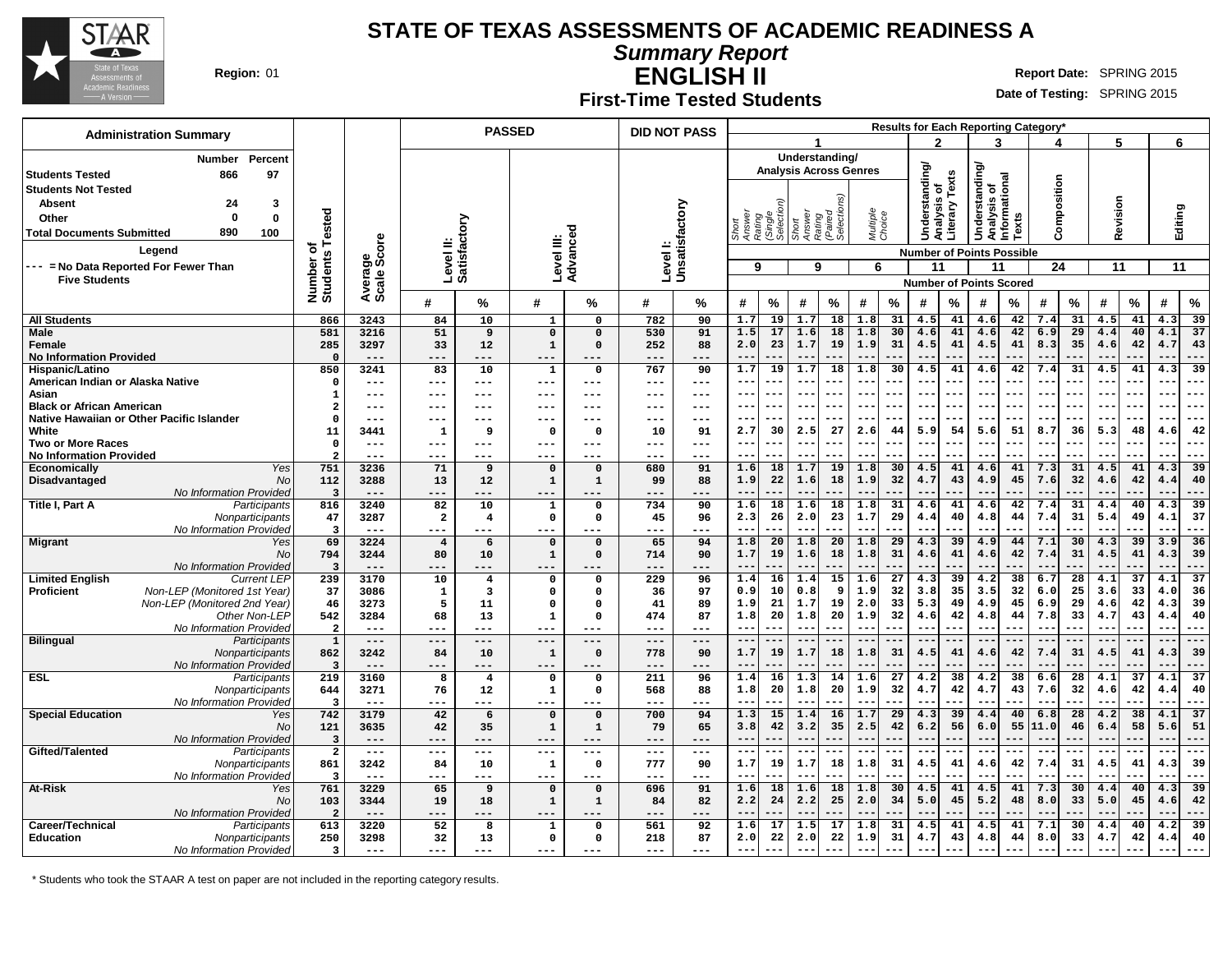

**Constructed Responses Summary Report**

**ENGLISH II**

**First-Time Tested Students**

**Region:** 01 **Region:** 01 **Region:** 01 **Report** Date: SPRING 2015 **Date of Testing:** SPRING 2015



\* Students who took the STAAR A test on paper are not included in this report.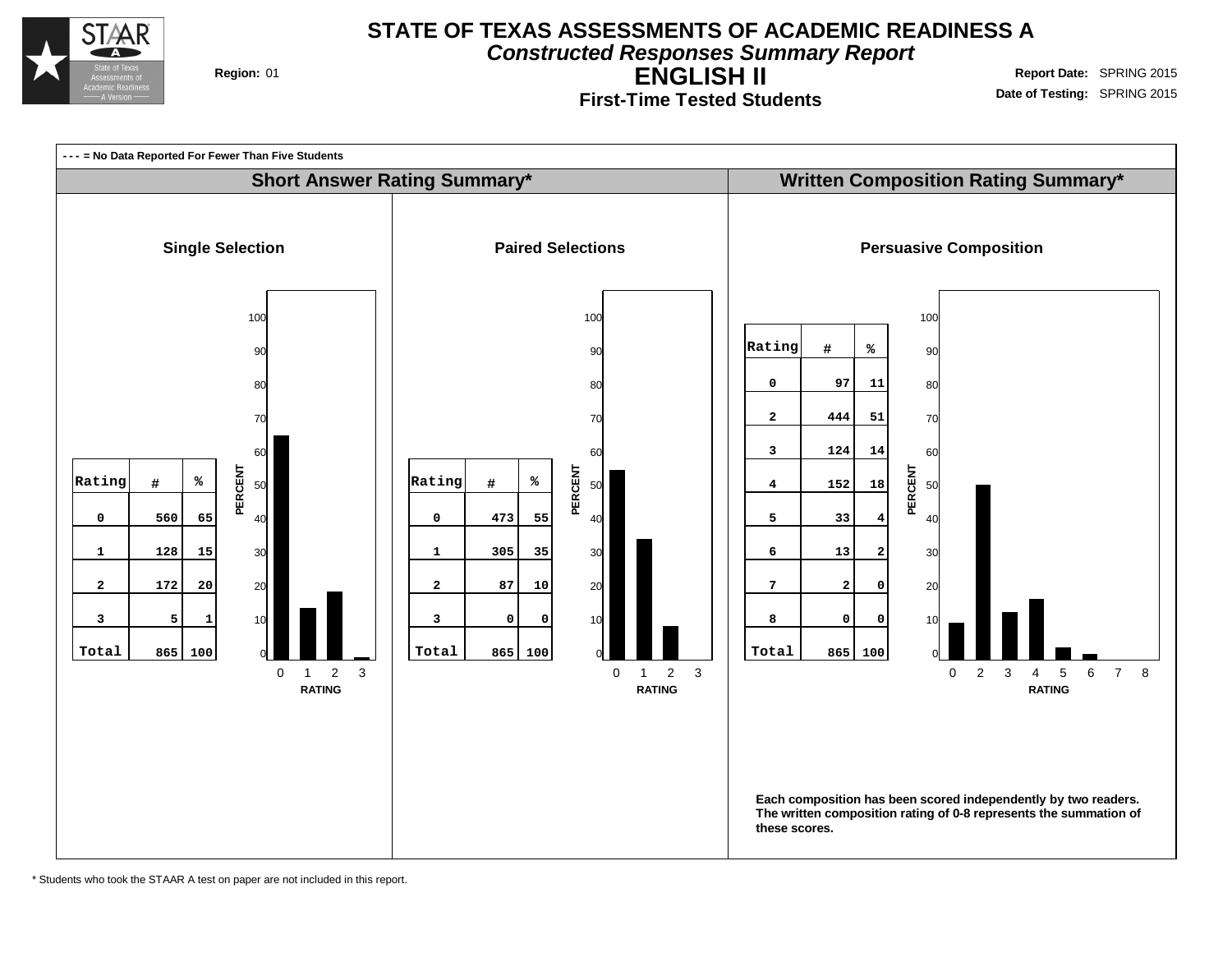

#### **STATE OF TEXAS ASSESSMENTS OF ACADEMIC READINESS A**

**Summary Report**

**ENGLISH II Region:** 01 **Report** Date: SPRING 2015

**Date of Testing:** SPRING 2015

**Results for Each Reporting Category**

**Retested Students**

| 3<br>2<br>5<br>6<br>Δ<br>Understanding/<br><b>Number</b><br>Percent<br>Understanding<br>Understanding<br><b>Analysis Across Genres</b><br>Texts<br>428<br>99<br><b>Students Tested</b><br>Analysis of<br>Informational<br>Composition<br><b>Students Not Tested</b><br>ō<br>ηS,<br>Revision<br>Analysis<br>Unsatisfactory<br><b>Absent</b><br>1<br>3<br>terary<br>Editing<br>ested<br>Rating<br>(Paired<br>Selection<br>Multiple<br>Choice<br>Answer<br>Rating<br>(Single<br>Selectio<br>Short<br>Answer<br>Texts<br>Other<br>0<br>Level II:<br>Satisfactory<br>432<br>100<br>ã<br><b>Total Documents Submitted</b><br>Advanceo<br>ige<br>Score<br>တ<br>Level III:<br>Level I:<br>৳<br>Legend<br><b>Number of Points Possible</b><br>Number o<br>Students<br>--- = No Data Reported For Fewer Than<br>11<br>11<br>9<br>9<br>6<br>11<br>24<br>11<br>Average:<br><b>Five Students</b><br><b>Number of Points Scored</b><br>$\%$<br>$\%$<br>%<br>%<br>℅<br>#<br>℅<br>#<br>℅<br>#<br>%<br>#<br>#<br>#<br>%<br>#<br>%<br>#<br>%<br>#<br>#<br>#<br>2.8<br>31<br>2.5<br>27<br>2.0<br>33<br>48<br>5.3<br>48<br>9.2<br>38<br>44<br><b>All Students</b><br>428<br>3423<br>62<br>14<br>$\mathbf 0$<br>366<br>86<br>5.3<br>5.4<br>49<br>4.9<br>$\mathbf 0$<br>288<br>$\overline{13}$<br>2.5<br>$\overline{28}$<br>2.3<br>25<br>2.1<br>34<br>5.2<br>47<br>5.1<br>46<br>8.9<br>37<br>49<br>42<br><b>Male</b><br>3388<br>38<br>250<br>87<br>5.3<br>4.7<br>$\mathbf 0$<br>$\Omega$<br>37<br>32<br>32<br>49<br>5.6<br>51<br>41<br>5.5<br>140<br>3.4<br>2.9<br>1.9<br>5.4<br>9.9<br>50<br>5.3<br>49<br>3494<br>24<br>17<br>$\Omega$<br>116<br>83<br>Female<br>$\Omega$<br><b>No Information Provided</b><br>$-$<br>---<br>$---$<br>$ -$<br>$\qquad \qquad -$<br>---<br>420<br>31<br>$\overline{5.3}$<br>44<br><b>Hispanic/Latino</b><br>3422<br>62<br>15<br>358<br>85<br>2.5<br>27<br>34<br>5.3<br>48<br>48<br>38<br>49<br>$\mathbf 0$<br>$\Omega$<br>2.8<br>2.0<br>9.2<br>5.4<br>4.9<br>American Indian or Alaska Native<br>$---$<br>$---$<br>---<br>$---$<br>---<br>$---$<br>---<br>$-$<br>---<br>--<br>$-$<br>$--$<br><br>$- -$<br>$-$<br>---<br>$- -$<br>---<br>---<br>---<br>Asian<br>---<br>$\Omega$<br>---<br>--<br>--<br>---<br>---<br>---<br>$---$<br>---<br>---<br>$---$<br><b>Black or African American</b><br>---<br>--<br>$- -$<br>$- -$<br>$- -$<br>---<br>Э<br>$- -$<br>--<br>$- -$<br><br>$- -$<br>---<br>---<br>---<br>---<br>---<br>---<br>---<br>---<br>---<br>$---$<br>---<br>Native Hawaiian or Other Pacific Islander<br>---<br>$\Omega$<br>---<br>--<br>$---$<br>--<br>---<br>---<br>---<br>---<br>---<br>$- - -$<br>27<br>51<br>58<br>5.8<br>53<br>13<br>17<br>5.6<br>9.6<br>40<br>4.2<br>38<br>White<br>3390<br>$\Omega$<br>$\Omega$<br>100<br>2.4<br>1.2<br>1.0<br>6.4<br>$\mathbf{o}$<br>$\Omega$<br>5<br><b>Two or More Races</b><br>---<br>$ -$<br>--<br>$-$<br>---<br>- 0<br>$---$<br>---<br>---<br>$\qquad \qquad -$<br>---<br>$---$<br>---<br><b>No Information Provided</b><br>$--$<br>$--$<br>$- -$<br>---<br>$---$<br>---<br>$---$<br>---<br>---<br>$\sim$ $\sim$<br>---<br>---<br>---<br>$- -$<br>$--$<br>---<br>---<br>$---$<br>---<br>---<br>--<br>---<br>---<br>Yes<br>361<br>3424<br>52<br>14<br>309<br>86<br>2.8<br>31<br>2.5<br>28<br>34<br>5.3<br>48<br>5.3<br>48<br>9.1<br>38<br>49<br>45<br>Economically<br>$\mathbf 0$<br>$\mathbf 0$<br>2.0<br>5.4<br>4.9<br>67<br>57<br>28<br>33<br>45<br>5.2<br>47<br>41<br>Disadvantaged<br>No<br>3415<br>10<br>15<br>$\Omega$<br>$\mathbf 0$<br>85<br>2.5<br>2.3<br>26<br>2.0<br>5.0<br>9.9<br>5.3<br>48<br>4.8<br>44<br>No Information Provided<br>$\mathbf 0$<br>---<br>$- -$<br>$ -$<br>$- - -$<br>---<br>---<br>---<br>---<br>$- -$<br>---<br>15<br>85<br>2.8<br>31<br>2.5<br>28<br>5.3<br>48<br>5.3<br>48<br>39<br>49<br>45<br>Title I, Part A<br>Participants<br>408<br>3425<br>60<br>$\mathsf{o}$<br>348<br>2.0<br>34<br>9.3<br>5.4<br>4.9<br>0<br>23<br>31<br>48<br>Nonparticipants<br>20<br>3378<br>$\overline{\mathbf{2}}$<br>$\Omega$<br>2.1<br>2.0<br>22<br>1.9<br>5.3<br>48<br>5.3<br>8.6<br>36<br>6.0<br>54<br>4.8<br>43<br>10<br>0<br>18<br>90<br>No Information Provideo<br>$\Omega$<br>$- -$<br>$- -$<br>$- -$<br>$- -$<br>---<br>$ -$<br>$- -$<br>$- - -$<br>$- - -$<br>---<br>$- -$<br>---<br>.<br>.<br>$- -$<br>---<br>---<br>$- - -$<br>$---$<br>---<br>$- - -$<br>---<br>29<br>27<br>26<br>2.2<br>24<br>5.2<br>47<br>33<br>46<br><b>Migrant</b><br>3364<br>$\overline{a}$<br>7<br>93<br>2.4<br>2.0<br>34<br>5.0<br>46<br>7.9<br>5.4<br>49<br>5.0<br>Yes<br>$\Omega$<br>$\Omega$<br>399<br>60<br>15<br>85<br>2.8<br>31<br>2.5<br>27<br>33<br>5.3<br>48<br>5.3<br>48<br>39<br>49<br>No<br>3427<br>$\Omega$<br>$\Omega$<br>339<br>2.0<br>9.3<br>5.4<br>4.9<br>44<br>No Information Provideo<br>$\Omega$<br>$- - -$<br>---<br>---<br>---<br>$- -$<br>--<br>---<br>---<br><b>Limited English</b><br>142<br>129<br>91<br>23<br>35<br><b>Current LEP</b><br>3306<br>13<br>9<br>$\mathbf 0$<br>0<br>2.1<br>2.2<br>24<br>31<br>41<br>4.7<br>43<br>8.3<br>40<br>1.9<br>44<br>4.4<br>4.6<br>4.9<br><b>Proficient</b><br>Non-LEP (Monitored 1st Year)<br>$\overline{\mathbf{4}}$<br>$---$<br>--<br>--<br>---<br>---<br>---<br>---<br>$---$<br>---<br>$\qquad \qquad -$<br>--<br>---<br>Non-LEP (Monitored 2nd Year)<br>22<br>57<br>5.2<br>9<br>7<br>2.0<br>2.7<br>30<br>2.3<br>39<br>3.3<br>30<br>6.2<br>9.7<br>40<br>47<br>3397<br>$\overline{a}$<br>22<br>78<br>4.8<br>43<br>$\Omega$<br>0<br>Other Non-LEP<br>35<br>35<br>52<br>50<br>52<br>5.2<br>273<br>3.1<br>2.6<br>29<br>2.1<br>5.7<br>5.5<br>9.7<br>40<br>5.7<br>47<br>47<br>226<br>83<br>3484<br>17<br>$\Omega$<br>0<br>No Information Provided<br>$\mathbf 0$<br>$- -$<br>$---$<br>---<br>---<br>$ -$<br>---<br>$- -$<br>---<br>$--$<br>.<br>$- -$<br>---<br>$- -$<br>---<br>$\qquad \qquad -$<br>---<br>$- - -$<br>---<br>---<br>---<br>---<br>$--$<br>---<br><b>Bilingual</b><br>---<br>$---$<br>$--$<br>---<br>$\mathbf 0$<br>$---$<br>$---$<br>$---$<br>---<br>$- -$<br>---<br>Participants<br>$---$<br>$---$<br>---<br>---<br>$---$<br>---<br>---<br>$--$<br>---<br>$---$<br>---<br>$---$<br>---<br>2.8<br>31<br>2.5<br>27<br>2.0<br>33<br>5.3<br>48<br>5.3<br>48<br>9.2<br>38<br>5.4<br>49<br>4.9<br>428<br>3423<br>62<br>366<br>44<br>Nonparticipants<br>14<br>$\Omega$<br>$\mathbf 0$<br>86<br>No Information Provideo<br>$\Omega$<br>$---$<br>---<br>---<br>---<br>---<br>$- -$<br>---<br><b>ESL</b><br>131<br>$\overline{11}$<br>$\overline{120}$<br>92<br>$\overline{22}$<br>2.1<br>31<br>4.7<br>43<br>34<br>$\overline{39}$<br>3288<br>8<br>$\Omega$<br>2.0<br>23<br>41<br>8.1<br>43<br>Participants<br>$\Omega$<br>1.8<br>4.5<br>4.7<br>4.3<br>35<br>51<br>50<br>52<br>297<br>3482<br>51<br>83<br>35<br>2.6<br>29<br>5.6<br>5.5<br>40<br>5.7<br>5.1<br>47<br>Nonparticipants<br>17<br>$\Omega$<br>0<br>246<br>3.1<br>2.1<br>9.7<br>No Information Provideo<br>$-$<br>$-$<br>$\mathbf{0}$<br>Ξ.<br>$---$<br>---<br>---<br>---<br>---<br>---<br>$---$<br><b>Special Education</b><br>29<br>2.4<br>33<br>47<br>5.2<br>47<br>37<br>5.2<br>44<br>344<br>3390<br>40<br>12<br>304<br>88<br>2.6<br>26<br>2.0<br>5.1<br>8.9<br>47<br>4.8<br>Yes<br>$\mathbf 0$<br>$\Omega$<br>35<br>39<br>2.8<br>31<br>2.1<br>5.9<br>53<br>5.7<br>52<br>45<br>5.3<br>No<br>84<br>3554<br>22<br>26<br>3.5<br>10.8<br>6.2<br>56<br>48<br>$\mathbf{o}$<br>$\Omega$<br>62<br>74<br>No Information Provided<br>$\Omega$<br>$- -$<br>$-$<br>$- -$<br>---<br>$---$<br>$---$<br>--<br><br>---<br>$---$<br>$---$<br>---<br>---<br>Gifted/Talented<br>$\mathbf{o}$<br>Participants<br>$-$<br>---<br>---<br>$--$<br>---<br>$---$<br>$---$<br>---<br>$---$<br>---<br>$---$<br>---<br>$ -$<br>--<br>. | 428<br>3423<br>31<br>33<br>48<br>48<br>38<br>4.9<br>Nonparticipants<br>62<br>14<br>$\mathbf 0$<br>0<br>366<br>86<br>2.8<br>2.5<br>27<br>2.0<br>5.3<br>5.3<br>9.2<br>5.4<br>49<br>44<br>No Information Provideo<br>$\mathbf 0$<br>$- - -$<br>$- -$<br>---<br>---<br>$---$<br>---<br>--<br>$- -$<br>$ -$<br>---<br>---<br>$- - -$<br>--<br>409<br>3422<br>59<br>14<br>350<br>86<br>2.8<br>31<br>2.4<br>27<br>33<br>5.3<br>48<br>5.3<br>48<br>9.2<br>38<br>49<br>44<br>At-Risk<br>Yes<br>$\mathbf 0$<br>$\Omega$<br>2.0<br>5.4<br>4.9<br>2.8<br>32<br>2.5<br>28<br>2.3<br>38<br>5.2<br>47<br>5.1<br>46<br>9.3<br>39<br>5.8<br>53<br>5.2<br>47<br>No<br>19<br>3441<br>3<br>16<br>$\mathbf{o}$<br>0<br>16<br>84<br>No Information Provideo<br>$\Omega$<br>$- -$<br>$- -$<br>$- - -$<br>$- -$<br>---<br>$- -$<br>---<br>---<br>$- -$<br>---<br>$- -$<br>---<br>$- -$<br>$---$<br>$- - -$<br>---<br>---<br>$---$<br>$- - -$<br>---<br>---<br>---<br>Career/Technical<br>32<br>2.6<br>29<br>5.3<br>48<br>39<br>45<br>339<br>3438<br>49<br>14<br>290<br>86<br>2.9<br>2.0<br>34<br>5.4<br>49<br>9.4<br>5.4<br>49<br>5.0<br>Participants<br>$\Omega$<br>$\Omega$ | <b>Administration Summary</b> |             |       |       | <b>PASSED</b> |     |     | <b>DID NOT PASS</b> |     |         |    |       |      |     |       |     |         |    | <b>Results for Each Reporting Category</b> |         |       |     |       |     |
|--------------------------------------------------------------------------------------------------------------------------------------------------------------------------------------------------------------------------------------------------------------------------------------------------------------------------------------------------------------------------------------------------------------------------------------------------------------------------------------------------------------------------------------------------------------------------------------------------------------------------------------------------------------------------------------------------------------------------------------------------------------------------------------------------------------------------------------------------------------------------------------------------------------------------------------------------------------------------------------------------------------------------------------------------------------------------------------------------------------------------------------------------------------------------------------------------------------------------------------------------------------------------------------------------------------------------------------------------------------------------------------------------------------------------------------------------------------------------------------------------------------------------------------------------------------------------------------------------------------------------------------------------------------------------------------------------------------------------------------------------------------------------------------------------------------------------------------------------------------------------------------------------------------------------------------------------------------------------------------------------------------------------------------------------------------------------------------------------------------------------------------------------------------------------------------------------------------------------------------------------------------------------------------------------------------------------------------------------------------------------------------------------------------------------------------------------------------------------------------------------------------------------------------------------------------------------------------------------------------------------------------------------------------------------------------------------------------------------------------------------------------------------------------------------------------------------------------------------------------------------------------------------------------------------------------------------------------------------------------------------------------------------------------------------------------------------------------------------------------------------------------------------------------------------------------------------------------------------------------------------------------------------------------------------------------------------------------------------------------------------------------------------------------------------------------------------------------------------------------------------------------------------------------------------------------------------------------------------------------------------------------------------------------------------------------------------------------------------------------------------------------------------------------------------------------------------------------------------------------------------------------------------------------------------------------------------------------------------------------------------------------------------------------------------------------------------------------------------------------------------------------------------------------------------------------------------------------------------------------------------------------------------------------------------------------------------------------------------------------------------------------------------------------------------------------------------------------------------------------------------------------------------------------------------------------------------------------------------------------------------------------------------------------------------------------------------------------------------------------------------------------------------------------------------------------------------------------------------------------------------------------------------------------------------------------------------------------------------------------------------------------------------------------------------------------------------------------------------------------------------------------------------------------------------------------------------------------------------------------------------------------------------------------------------------------------------------------------------------------------------------------------------------------------------------------------------------------------------------------------------------------------------------------------------------------------------------------------------------------------------------------------------------------------------------------------------------------------------------------------------------------------------------------------------------------------------------------------------------------------------------------------------------------------------------------------------------------------------------------------------------------------------------------------------------------------------------------------------------------------------------------------------------------------------------------------------------------------------------------------------------------------------------------------------------------------------------------------------------------------------------------------------------------------------------------------------------------------------------------------------------------------------------------------------------------------------------------------------------------------------------------------------------------------------------------------------------------------------------------------------------------------------------------------------------------------------------------------------------------------------------------------------------------------------------------------------------------------------------------------------------------------------------------------------------------------------------------------------------------------------------------------------------------------------------------------------------------------------------------------------------------------------------------------------------------------------------------------------------------------------------------------------------------------------------------------------------------------------------------------------------------------------------------------------------------------------------------------------------------------------------------------------------------------------------------------------------------------|-------------------------------------------------------------------------------------------------------------------------------------------------------------------------------------------------------------------------------------------------------------------------------------------------------------------------------------------------------------------------------------------------------------------------------------------------------------------------------------------------------------------------------------------------------------------------------------------------------------------------------------------------------------------------------------------------------------------------------------------------------------------------------------------------------------------------------------------------------------------------------------------------------------------------------------------------------------------------------------------------------------------------------------------------------------------------------------------------------------------------------------------------------|-------------------------------|-------------|-------|-------|---------------|-----|-----|---------------------|-----|---------|----|-------|------|-----|-------|-----|---------|----|--------------------------------------------|---------|-------|-----|-------|-----|
|                                                                                                                                                                                                                                                                                                                                                                                                                                                                                                                                                                                                                                                                                                                                                                                                                                                                                                                                                                                                                                                                                                                                                                                                                                                                                                                                                                                                                                                                                                                                                                                                                                                                                                                                                                                                                                                                                                                                                                                                                                                                                                                                                                                                                                                                                                                                                                                                                                                                                                                                                                                                                                                                                                                                                                                                                                                                                                                                                                                                                                                                                                                                                                                                                                                                                                                                                                                                                                                                                                                                                                                                                                                                                                                                                                                                                                                                                                                                                                                                                                                                                                                                                                                                                                                                                                                                                                                                                                                                                                                                                                                                                                                                                                                                                                                                                                                                                                                                                                                                                                                                                                                                                                                                                                                                                                                                                                                                                                                                                                                                                                                                                                                                                                                                                                                                                                                                                                                                                                                                                                                                                                                                                                                                                                                                                                                                                                                                                                                                                                                                                                                                                                                                                                                                                                                                                                                                                                                                                                                                                                                                                                                                                                                                                                                                                                                                                                                                                                                                                                                                                                                                                                                                                                                    |                                                                                                                                                                                                                                                                                                                                                                                                                                                                                                                                                                                                                                                                                                                                                                                                                                                                                                                                                                                                                                                                                                                                                       |                               |             |       |       |               |     |     |                     |     |         |    |       |      |     |       |     |         |    |                                            |         |       |     |       |     |
|                                                                                                                                                                                                                                                                                                                                                                                                                                                                                                                                                                                                                                                                                                                                                                                                                                                                                                                                                                                                                                                                                                                                                                                                                                                                                                                                                                                                                                                                                                                                                                                                                                                                                                                                                                                                                                                                                                                                                                                                                                                                                                                                                                                                                                                                                                                                                                                                                                                                                                                                                                                                                                                                                                                                                                                                                                                                                                                                                                                                                                                                                                                                                                                                                                                                                                                                                                                                                                                                                                                                                                                                                                                                                                                                                                                                                                                                                                                                                                                                                                                                                                                                                                                                                                                                                                                                                                                                                                                                                                                                                                                                                                                                                                                                                                                                                                                                                                                                                                                                                                                                                                                                                                                                                                                                                                                                                                                                                                                                                                                                                                                                                                                                                                                                                                                                                                                                                                                                                                                                                                                                                                                                                                                                                                                                                                                                                                                                                                                                                                                                                                                                                                                                                                                                                                                                                                                                                                                                                                                                                                                                                                                                                                                                                                                                                                                                                                                                                                                                                                                                                                                                                                                                                                                    |                                                                                                                                                                                                                                                                                                                                                                                                                                                                                                                                                                                                                                                                                                                                                                                                                                                                                                                                                                                                                                                                                                                                                       |                               |             |       |       |               |     |     |                     |     |         |    |       |      |     |       |     |         |    |                                            |         |       |     |       |     |
|                                                                                                                                                                                                                                                                                                                                                                                                                                                                                                                                                                                                                                                                                                                                                                                                                                                                                                                                                                                                                                                                                                                                                                                                                                                                                                                                                                                                                                                                                                                                                                                                                                                                                                                                                                                                                                                                                                                                                                                                                                                                                                                                                                                                                                                                                                                                                                                                                                                                                                                                                                                                                                                                                                                                                                                                                                                                                                                                                                                                                                                                                                                                                                                                                                                                                                                                                                                                                                                                                                                                                                                                                                                                                                                                                                                                                                                                                                                                                                                                                                                                                                                                                                                                                                                                                                                                                                                                                                                                                                                                                                                                                                                                                                                                                                                                                                                                                                                                                                                                                                                                                                                                                                                                                                                                                                                                                                                                                                                                                                                                                                                                                                                                                                                                                                                                                                                                                                                                                                                                                                                                                                                                                                                                                                                                                                                                                                                                                                                                                                                                                                                                                                                                                                                                                                                                                                                                                                                                                                                                                                                                                                                                                                                                                                                                                                                                                                                                                                                                                                                                                                                                                                                                                                                    |                                                                                                                                                                                                                                                                                                                                                                                                                                                                                                                                                                                                                                                                                                                                                                                                                                                                                                                                                                                                                                                                                                                                                       |                               |             |       |       |               |     |     |                     |     |         |    |       |      |     |       |     |         |    |                                            |         |       |     |       |     |
|                                                                                                                                                                                                                                                                                                                                                                                                                                                                                                                                                                                                                                                                                                                                                                                                                                                                                                                                                                                                                                                                                                                                                                                                                                                                                                                                                                                                                                                                                                                                                                                                                                                                                                                                                                                                                                                                                                                                                                                                                                                                                                                                                                                                                                                                                                                                                                                                                                                                                                                                                                                                                                                                                                                                                                                                                                                                                                                                                                                                                                                                                                                                                                                                                                                                                                                                                                                                                                                                                                                                                                                                                                                                                                                                                                                                                                                                                                                                                                                                                                                                                                                                                                                                                                                                                                                                                                                                                                                                                                                                                                                                                                                                                                                                                                                                                                                                                                                                                                                                                                                                                                                                                                                                                                                                                                                                                                                                                                                                                                                                                                                                                                                                                                                                                                                                                                                                                                                                                                                                                                                                                                                                                                                                                                                                                                                                                                                                                                                                                                                                                                                                                                                                                                                                                                                                                                                                                                                                                                                                                                                                                                                                                                                                                                                                                                                                                                                                                                                                                                                                                                                                                                                                                                                    |                                                                                                                                                                                                                                                                                                                                                                                                                                                                                                                                                                                                                                                                                                                                                                                                                                                                                                                                                                                                                                                                                                                                                       |                               |             |       |       |               |     |     |                     |     |         |    |       |      |     |       |     |         |    |                                            |         |       |     |       |     |
|                                                                                                                                                                                                                                                                                                                                                                                                                                                                                                                                                                                                                                                                                                                                                                                                                                                                                                                                                                                                                                                                                                                                                                                                                                                                                                                                                                                                                                                                                                                                                                                                                                                                                                                                                                                                                                                                                                                                                                                                                                                                                                                                                                                                                                                                                                                                                                                                                                                                                                                                                                                                                                                                                                                                                                                                                                                                                                                                                                                                                                                                                                                                                                                                                                                                                                                                                                                                                                                                                                                                                                                                                                                                                                                                                                                                                                                                                                                                                                                                                                                                                                                                                                                                                                                                                                                                                                                                                                                                                                                                                                                                                                                                                                                                                                                                                                                                                                                                                                                                                                                                                                                                                                                                                                                                                                                                                                                                                                                                                                                                                                                                                                                                                                                                                                                                                                                                                                                                                                                                                                                                                                                                                                                                                                                                                                                                                                                                                                                                                                                                                                                                                                                                                                                                                                                                                                                                                                                                                                                                                                                                                                                                                                                                                                                                                                                                                                                                                                                                                                                                                                                                                                                                                                                    |                                                                                                                                                                                                                                                                                                                                                                                                                                                                                                                                                                                                                                                                                                                                                                                                                                                                                                                                                                                                                                                                                                                                                       |                               |             |       |       |               |     |     |                     |     |         |    |       |      |     |       |     |         |    |                                            |         |       |     |       |     |
|                                                                                                                                                                                                                                                                                                                                                                                                                                                                                                                                                                                                                                                                                                                                                                                                                                                                                                                                                                                                                                                                                                                                                                                                                                                                                                                                                                                                                                                                                                                                                                                                                                                                                                                                                                                                                                                                                                                                                                                                                                                                                                                                                                                                                                                                                                                                                                                                                                                                                                                                                                                                                                                                                                                                                                                                                                                                                                                                                                                                                                                                                                                                                                                                                                                                                                                                                                                                                                                                                                                                                                                                                                                                                                                                                                                                                                                                                                                                                                                                                                                                                                                                                                                                                                                                                                                                                                                                                                                                                                                                                                                                                                                                                                                                                                                                                                                                                                                                                                                                                                                                                                                                                                                                                                                                                                                                                                                                                                                                                                                                                                                                                                                                                                                                                                                                                                                                                                                                                                                                                                                                                                                                                                                                                                                                                                                                                                                                                                                                                                                                                                                                                                                                                                                                                                                                                                                                                                                                                                                                                                                                                                                                                                                                                                                                                                                                                                                                                                                                                                                                                                                                                                                                                                                    |                                                                                                                                                                                                                                                                                                                                                                                                                                                                                                                                                                                                                                                                                                                                                                                                                                                                                                                                                                                                                                                                                                                                                       |                               |             |       |       |               |     |     |                     |     |         |    |       |      |     |       |     |         |    |                                            |         |       |     |       |     |
|                                                                                                                                                                                                                                                                                                                                                                                                                                                                                                                                                                                                                                                                                                                                                                                                                                                                                                                                                                                                                                                                                                                                                                                                                                                                                                                                                                                                                                                                                                                                                                                                                                                                                                                                                                                                                                                                                                                                                                                                                                                                                                                                                                                                                                                                                                                                                                                                                                                                                                                                                                                                                                                                                                                                                                                                                                                                                                                                                                                                                                                                                                                                                                                                                                                                                                                                                                                                                                                                                                                                                                                                                                                                                                                                                                                                                                                                                                                                                                                                                                                                                                                                                                                                                                                                                                                                                                                                                                                                                                                                                                                                                                                                                                                                                                                                                                                                                                                                                                                                                                                                                                                                                                                                                                                                                                                                                                                                                                                                                                                                                                                                                                                                                                                                                                                                                                                                                                                                                                                                                                                                                                                                                                                                                                                                                                                                                                                                                                                                                                                                                                                                                                                                                                                                                                                                                                                                                                                                                                                                                                                                                                                                                                                                                                                                                                                                                                                                                                                                                                                                                                                                                                                                                                                    |                                                                                                                                                                                                                                                                                                                                                                                                                                                                                                                                                                                                                                                                                                                                                                                                                                                                                                                                                                                                                                                                                                                                                       |                               |             |       |       |               |     |     |                     |     |         |    |       |      |     |       |     |         |    |                                            |         |       |     |       |     |
|                                                                                                                                                                                                                                                                                                                                                                                                                                                                                                                                                                                                                                                                                                                                                                                                                                                                                                                                                                                                                                                                                                                                                                                                                                                                                                                                                                                                                                                                                                                                                                                                                                                                                                                                                                                                                                                                                                                                                                                                                                                                                                                                                                                                                                                                                                                                                                                                                                                                                                                                                                                                                                                                                                                                                                                                                                                                                                                                                                                                                                                                                                                                                                                                                                                                                                                                                                                                                                                                                                                                                                                                                                                                                                                                                                                                                                                                                                                                                                                                                                                                                                                                                                                                                                                                                                                                                                                                                                                                                                                                                                                                                                                                                                                                                                                                                                                                                                                                                                                                                                                                                                                                                                                                                                                                                                                                                                                                                                                                                                                                                                                                                                                                                                                                                                                                                                                                                                                                                                                                                                                                                                                                                                                                                                                                                                                                                                                                                                                                                                                                                                                                                                                                                                                                                                                                                                                                                                                                                                                                                                                                                                                                                                                                                                                                                                                                                                                                                                                                                                                                                                                                                                                                                                                    |                                                                                                                                                                                                                                                                                                                                                                                                                                                                                                                                                                                                                                                                                                                                                                                                                                                                                                                                                                                                                                                                                                                                                       |                               |             |       |       |               |     |     |                     |     |         |    |       |      |     |       |     |         |    |                                            |         |       |     |       |     |
|                                                                                                                                                                                                                                                                                                                                                                                                                                                                                                                                                                                                                                                                                                                                                                                                                                                                                                                                                                                                                                                                                                                                                                                                                                                                                                                                                                                                                                                                                                                                                                                                                                                                                                                                                                                                                                                                                                                                                                                                                                                                                                                                                                                                                                                                                                                                                                                                                                                                                                                                                                                                                                                                                                                                                                                                                                                                                                                                                                                                                                                                                                                                                                                                                                                                                                                                                                                                                                                                                                                                                                                                                                                                                                                                                                                                                                                                                                                                                                                                                                                                                                                                                                                                                                                                                                                                                                                                                                                                                                                                                                                                                                                                                                                                                                                                                                                                                                                                                                                                                                                                                                                                                                                                                                                                                                                                                                                                                                                                                                                                                                                                                                                                                                                                                                                                                                                                                                                                                                                                                                                                                                                                                                                                                                                                                                                                                                                                                                                                                                                                                                                                                                                                                                                                                                                                                                                                                                                                                                                                                                                                                                                                                                                                                                                                                                                                                                                                                                                                                                                                                                                                                                                                                                                    |                                                                                                                                                                                                                                                                                                                                                                                                                                                                                                                                                                                                                                                                                                                                                                                                                                                                                                                                                                                                                                                                                                                                                       |                               |             |       |       |               |     |     |                     |     |         |    |       |      |     |       |     |         |    |                                            |         |       |     |       |     |
|                                                                                                                                                                                                                                                                                                                                                                                                                                                                                                                                                                                                                                                                                                                                                                                                                                                                                                                                                                                                                                                                                                                                                                                                                                                                                                                                                                                                                                                                                                                                                                                                                                                                                                                                                                                                                                                                                                                                                                                                                                                                                                                                                                                                                                                                                                                                                                                                                                                                                                                                                                                                                                                                                                                                                                                                                                                                                                                                                                                                                                                                                                                                                                                                                                                                                                                                                                                                                                                                                                                                                                                                                                                                                                                                                                                                                                                                                                                                                                                                                                                                                                                                                                                                                                                                                                                                                                                                                                                                                                                                                                                                                                                                                                                                                                                                                                                                                                                                                                                                                                                                                                                                                                                                                                                                                                                                                                                                                                                                                                                                                                                                                                                                                                                                                                                                                                                                                                                                                                                                                                                                                                                                                                                                                                                                                                                                                                                                                                                                                                                                                                                                                                                                                                                                                                                                                                                                                                                                                                                                                                                                                                                                                                                                                                                                                                                                                                                                                                                                                                                                                                                                                                                                                                                    |                                                                                                                                                                                                                                                                                                                                                                                                                                                                                                                                                                                                                                                                                                                                                                                                                                                                                                                                                                                                                                                                                                                                                       |                               |             |       |       |               |     |     |                     |     |         |    |       |      |     |       |     |         |    |                                            |         |       |     |       |     |
|                                                                                                                                                                                                                                                                                                                                                                                                                                                                                                                                                                                                                                                                                                                                                                                                                                                                                                                                                                                                                                                                                                                                                                                                                                                                                                                                                                                                                                                                                                                                                                                                                                                                                                                                                                                                                                                                                                                                                                                                                                                                                                                                                                                                                                                                                                                                                                                                                                                                                                                                                                                                                                                                                                                                                                                                                                                                                                                                                                                                                                                                                                                                                                                                                                                                                                                                                                                                                                                                                                                                                                                                                                                                                                                                                                                                                                                                                                                                                                                                                                                                                                                                                                                                                                                                                                                                                                                                                                                                                                                                                                                                                                                                                                                                                                                                                                                                                                                                                                                                                                                                                                                                                                                                                                                                                                                                                                                                                                                                                                                                                                                                                                                                                                                                                                                                                                                                                                                                                                                                                                                                                                                                                                                                                                                                                                                                                                                                                                                                                                                                                                                                                                                                                                                                                                                                                                                                                                                                                                                                                                                                                                                                                                                                                                                                                                                                                                                                                                                                                                                                                                                                                                                                                                                    |                                                                                                                                                                                                                                                                                                                                                                                                                                                                                                                                                                                                                                                                                                                                                                                                                                                                                                                                                                                                                                                                                                                                                       |                               |             |       |       |               |     |     |                     |     |         |    |       |      |     |       |     |         |    |                                            |         |       |     |       |     |
|                                                                                                                                                                                                                                                                                                                                                                                                                                                                                                                                                                                                                                                                                                                                                                                                                                                                                                                                                                                                                                                                                                                                                                                                                                                                                                                                                                                                                                                                                                                                                                                                                                                                                                                                                                                                                                                                                                                                                                                                                                                                                                                                                                                                                                                                                                                                                                                                                                                                                                                                                                                                                                                                                                                                                                                                                                                                                                                                                                                                                                                                                                                                                                                                                                                                                                                                                                                                                                                                                                                                                                                                                                                                                                                                                                                                                                                                                                                                                                                                                                                                                                                                                                                                                                                                                                                                                                                                                                                                                                                                                                                                                                                                                                                                                                                                                                                                                                                                                                                                                                                                                                                                                                                                                                                                                                                                                                                                                                                                                                                                                                                                                                                                                                                                                                                                                                                                                                                                                                                                                                                                                                                                                                                                                                                                                                                                                                                                                                                                                                                                                                                                                                                                                                                                                                                                                                                                                                                                                                                                                                                                                                                                                                                                                                                                                                                                                                                                                                                                                                                                                                                                                                                                                                                    |                                                                                                                                                                                                                                                                                                                                                                                                                                                                                                                                                                                                                                                                                                                                                                                                                                                                                                                                                                                                                                                                                                                                                       |                               |             |       |       |               |     |     |                     |     |         |    |       |      |     |       |     |         |    |                                            |         |       |     |       |     |
|                                                                                                                                                                                                                                                                                                                                                                                                                                                                                                                                                                                                                                                                                                                                                                                                                                                                                                                                                                                                                                                                                                                                                                                                                                                                                                                                                                                                                                                                                                                                                                                                                                                                                                                                                                                                                                                                                                                                                                                                                                                                                                                                                                                                                                                                                                                                                                                                                                                                                                                                                                                                                                                                                                                                                                                                                                                                                                                                                                                                                                                                                                                                                                                                                                                                                                                                                                                                                                                                                                                                                                                                                                                                                                                                                                                                                                                                                                                                                                                                                                                                                                                                                                                                                                                                                                                                                                                                                                                                                                                                                                                                                                                                                                                                                                                                                                                                                                                                                                                                                                                                                                                                                                                                                                                                                                                                                                                                                                                                                                                                                                                                                                                                                                                                                                                                                                                                                                                                                                                                                                                                                                                                                                                                                                                                                                                                                                                                                                                                                                                                                                                                                                                                                                                                                                                                                                                                                                                                                                                                                                                                                                                                                                                                                                                                                                                                                                                                                                                                                                                                                                                                                                                                                                                    |                                                                                                                                                                                                                                                                                                                                                                                                                                                                                                                                                                                                                                                                                                                                                                                                                                                                                                                                                                                                                                                                                                                                                       |                               |             |       |       |               |     |     |                     |     |         |    |       |      |     |       |     |         |    |                                            |         |       |     |       |     |
|                                                                                                                                                                                                                                                                                                                                                                                                                                                                                                                                                                                                                                                                                                                                                                                                                                                                                                                                                                                                                                                                                                                                                                                                                                                                                                                                                                                                                                                                                                                                                                                                                                                                                                                                                                                                                                                                                                                                                                                                                                                                                                                                                                                                                                                                                                                                                                                                                                                                                                                                                                                                                                                                                                                                                                                                                                                                                                                                                                                                                                                                                                                                                                                                                                                                                                                                                                                                                                                                                                                                                                                                                                                                                                                                                                                                                                                                                                                                                                                                                                                                                                                                                                                                                                                                                                                                                                                                                                                                                                                                                                                                                                                                                                                                                                                                                                                                                                                                                                                                                                                                                                                                                                                                                                                                                                                                                                                                                                                                                                                                                                                                                                                                                                                                                                                                                                                                                                                                                                                                                                                                                                                                                                                                                                                                                                                                                                                                                                                                                                                                                                                                                                                                                                                                                                                                                                                                                                                                                                                                                                                                                                                                                                                                                                                                                                                                                                                                                                                                                                                                                                                                                                                                                                                    |                                                                                                                                                                                                                                                                                                                                                                                                                                                                                                                                                                                                                                                                                                                                                                                                                                                                                                                                                                                                                                                                                                                                                       |                               |             |       |       |               |     |     |                     |     |         |    |       |      |     |       |     |         |    |                                            |         |       |     |       |     |
|                                                                                                                                                                                                                                                                                                                                                                                                                                                                                                                                                                                                                                                                                                                                                                                                                                                                                                                                                                                                                                                                                                                                                                                                                                                                                                                                                                                                                                                                                                                                                                                                                                                                                                                                                                                                                                                                                                                                                                                                                                                                                                                                                                                                                                                                                                                                                                                                                                                                                                                                                                                                                                                                                                                                                                                                                                                                                                                                                                                                                                                                                                                                                                                                                                                                                                                                                                                                                                                                                                                                                                                                                                                                                                                                                                                                                                                                                                                                                                                                                                                                                                                                                                                                                                                                                                                                                                                                                                                                                                                                                                                                                                                                                                                                                                                                                                                                                                                                                                                                                                                                                                                                                                                                                                                                                                                                                                                                                                                                                                                                                                                                                                                                                                                                                                                                                                                                                                                                                                                                                                                                                                                                                                                                                                                                                                                                                                                                                                                                                                                                                                                                                                                                                                                                                                                                                                                                                                                                                                                                                                                                                                                                                                                                                                                                                                                                                                                                                                                                                                                                                                                                                                                                                                                    |                                                                                                                                                                                                                                                                                                                                                                                                                                                                                                                                                                                                                                                                                                                                                                                                                                                                                                                                                                                                                                                                                                                                                       |                               |             |       |       |               |     |     |                     |     |         |    |       |      |     |       |     |         |    |                                            |         |       |     |       |     |
|                                                                                                                                                                                                                                                                                                                                                                                                                                                                                                                                                                                                                                                                                                                                                                                                                                                                                                                                                                                                                                                                                                                                                                                                                                                                                                                                                                                                                                                                                                                                                                                                                                                                                                                                                                                                                                                                                                                                                                                                                                                                                                                                                                                                                                                                                                                                                                                                                                                                                                                                                                                                                                                                                                                                                                                                                                                                                                                                                                                                                                                                                                                                                                                                                                                                                                                                                                                                                                                                                                                                                                                                                                                                                                                                                                                                                                                                                                                                                                                                                                                                                                                                                                                                                                                                                                                                                                                                                                                                                                                                                                                                                                                                                                                                                                                                                                                                                                                                                                                                                                                                                                                                                                                                                                                                                                                                                                                                                                                                                                                                                                                                                                                                                                                                                                                                                                                                                                                                                                                                                                                                                                                                                                                                                                                                                                                                                                                                                                                                                                                                                                                                                                                                                                                                                                                                                                                                                                                                                                                                                                                                                                                                                                                                                                                                                                                                                                                                                                                                                                                                                                                                                                                                                                                    |                                                                                                                                                                                                                                                                                                                                                                                                                                                                                                                                                                                                                                                                                                                                                                                                                                                                                                                                                                                                                                                                                                                                                       |                               |             |       |       |               |     |     |                     |     |         |    |       |      |     |       |     |         |    |                                            |         |       |     |       |     |
|                                                                                                                                                                                                                                                                                                                                                                                                                                                                                                                                                                                                                                                                                                                                                                                                                                                                                                                                                                                                                                                                                                                                                                                                                                                                                                                                                                                                                                                                                                                                                                                                                                                                                                                                                                                                                                                                                                                                                                                                                                                                                                                                                                                                                                                                                                                                                                                                                                                                                                                                                                                                                                                                                                                                                                                                                                                                                                                                                                                                                                                                                                                                                                                                                                                                                                                                                                                                                                                                                                                                                                                                                                                                                                                                                                                                                                                                                                                                                                                                                                                                                                                                                                                                                                                                                                                                                                                                                                                                                                                                                                                                                                                                                                                                                                                                                                                                                                                                                                                                                                                                                                                                                                                                                                                                                                                                                                                                                                                                                                                                                                                                                                                                                                                                                                                                                                                                                                                                                                                                                                                                                                                                                                                                                                                                                                                                                                                                                                                                                                                                                                                                                                                                                                                                                                                                                                                                                                                                                                                                                                                                                                                                                                                                                                                                                                                                                                                                                                                                                                                                                                                                                                                                                                                    |                                                                                                                                                                                                                                                                                                                                                                                                                                                                                                                                                                                                                                                                                                                                                                                                                                                                                                                                                                                                                                                                                                                                                       |                               |             |       |       |               |     |     |                     |     |         |    |       |      |     |       |     |         |    |                                            |         |       |     |       |     |
|                                                                                                                                                                                                                                                                                                                                                                                                                                                                                                                                                                                                                                                                                                                                                                                                                                                                                                                                                                                                                                                                                                                                                                                                                                                                                                                                                                                                                                                                                                                                                                                                                                                                                                                                                                                                                                                                                                                                                                                                                                                                                                                                                                                                                                                                                                                                                                                                                                                                                                                                                                                                                                                                                                                                                                                                                                                                                                                                                                                                                                                                                                                                                                                                                                                                                                                                                                                                                                                                                                                                                                                                                                                                                                                                                                                                                                                                                                                                                                                                                                                                                                                                                                                                                                                                                                                                                                                                                                                                                                                                                                                                                                                                                                                                                                                                                                                                                                                                                                                                                                                                                                                                                                                                                                                                                                                                                                                                                                                                                                                                                                                                                                                                                                                                                                                                                                                                                                                                                                                                                                                                                                                                                                                                                                                                                                                                                                                                                                                                                                                                                                                                                                                                                                                                                                                                                                                                                                                                                                                                                                                                                                                                                                                                                                                                                                                                                                                                                                                                                                                                                                                                                                                                                                                    |                                                                                                                                                                                                                                                                                                                                                                                                                                                                                                                                                                                                                                                                                                                                                                                                                                                                                                                                                                                                                                                                                                                                                       |                               |             |       |       |               |     |     |                     |     |         |    |       |      |     |       |     |         |    |                                            |         |       |     |       |     |
|                                                                                                                                                                                                                                                                                                                                                                                                                                                                                                                                                                                                                                                                                                                                                                                                                                                                                                                                                                                                                                                                                                                                                                                                                                                                                                                                                                                                                                                                                                                                                                                                                                                                                                                                                                                                                                                                                                                                                                                                                                                                                                                                                                                                                                                                                                                                                                                                                                                                                                                                                                                                                                                                                                                                                                                                                                                                                                                                                                                                                                                                                                                                                                                                                                                                                                                                                                                                                                                                                                                                                                                                                                                                                                                                                                                                                                                                                                                                                                                                                                                                                                                                                                                                                                                                                                                                                                                                                                                                                                                                                                                                                                                                                                                                                                                                                                                                                                                                                                                                                                                                                                                                                                                                                                                                                                                                                                                                                                                                                                                                                                                                                                                                                                                                                                                                                                                                                                                                                                                                                                                                                                                                                                                                                                                                                                                                                                                                                                                                                                                                                                                                                                                                                                                                                                                                                                                                                                                                                                                                                                                                                                                                                                                                                                                                                                                                                                                                                                                                                                                                                                                                                                                                                                                    |                                                                                                                                                                                                                                                                                                                                                                                                                                                                                                                                                                                                                                                                                                                                                                                                                                                                                                                                                                                                                                                                                                                                                       |                               |             |       |       |               |     |     |                     |     |         |    |       |      |     |       |     |         |    |                                            |         |       |     |       |     |
|                                                                                                                                                                                                                                                                                                                                                                                                                                                                                                                                                                                                                                                                                                                                                                                                                                                                                                                                                                                                                                                                                                                                                                                                                                                                                                                                                                                                                                                                                                                                                                                                                                                                                                                                                                                                                                                                                                                                                                                                                                                                                                                                                                                                                                                                                                                                                                                                                                                                                                                                                                                                                                                                                                                                                                                                                                                                                                                                                                                                                                                                                                                                                                                                                                                                                                                                                                                                                                                                                                                                                                                                                                                                                                                                                                                                                                                                                                                                                                                                                                                                                                                                                                                                                                                                                                                                                                                                                                                                                                                                                                                                                                                                                                                                                                                                                                                                                                                                                                                                                                                                                                                                                                                                                                                                                                                                                                                                                                                                                                                                                                                                                                                                                                                                                                                                                                                                                                                                                                                                                                                                                                                                                                                                                                                                                                                                                                                                                                                                                                                                                                                                                                                                                                                                                                                                                                                                                                                                                                                                                                                                                                                                                                                                                                                                                                                                                                                                                                                                                                                                                                                                                                                                                                                    |                                                                                                                                                                                                                                                                                                                                                                                                                                                                                                                                                                                                                                                                                                                                                                                                                                                                                                                                                                                                                                                                                                                                                       |                               |             |       |       |               |     |     |                     |     |         |    |       |      |     |       |     |         |    |                                            |         |       |     |       |     |
|                                                                                                                                                                                                                                                                                                                                                                                                                                                                                                                                                                                                                                                                                                                                                                                                                                                                                                                                                                                                                                                                                                                                                                                                                                                                                                                                                                                                                                                                                                                                                                                                                                                                                                                                                                                                                                                                                                                                                                                                                                                                                                                                                                                                                                                                                                                                                                                                                                                                                                                                                                                                                                                                                                                                                                                                                                                                                                                                                                                                                                                                                                                                                                                                                                                                                                                                                                                                                                                                                                                                                                                                                                                                                                                                                                                                                                                                                                                                                                                                                                                                                                                                                                                                                                                                                                                                                                                                                                                                                                                                                                                                                                                                                                                                                                                                                                                                                                                                                                                                                                                                                                                                                                                                                                                                                                                                                                                                                                                                                                                                                                                                                                                                                                                                                                                                                                                                                                                                                                                                                                                                                                                                                                                                                                                                                                                                                                                                                                                                                                                                                                                                                                                                                                                                                                                                                                                                                                                                                                                                                                                                                                                                                                                                                                                                                                                                                                                                                                                                                                                                                                                                                                                                                                                    |                                                                                                                                                                                                                                                                                                                                                                                                                                                                                                                                                                                                                                                                                                                                                                                                                                                                                                                                                                                                                                                                                                                                                       |                               |             |       |       |               |     |     |                     |     |         |    |       |      |     |       |     |         |    |                                            |         |       |     |       |     |
|                                                                                                                                                                                                                                                                                                                                                                                                                                                                                                                                                                                                                                                                                                                                                                                                                                                                                                                                                                                                                                                                                                                                                                                                                                                                                                                                                                                                                                                                                                                                                                                                                                                                                                                                                                                                                                                                                                                                                                                                                                                                                                                                                                                                                                                                                                                                                                                                                                                                                                                                                                                                                                                                                                                                                                                                                                                                                                                                                                                                                                                                                                                                                                                                                                                                                                                                                                                                                                                                                                                                                                                                                                                                                                                                                                                                                                                                                                                                                                                                                                                                                                                                                                                                                                                                                                                                                                                                                                                                                                                                                                                                                                                                                                                                                                                                                                                                                                                                                                                                                                                                                                                                                                                                                                                                                                                                                                                                                                                                                                                                                                                                                                                                                                                                                                                                                                                                                                                                                                                                                                                                                                                                                                                                                                                                                                                                                                                                                                                                                                                                                                                                                                                                                                                                                                                                                                                                                                                                                                                                                                                                                                                                                                                                                                                                                                                                                                                                                                                                                                                                                                                                                                                                                                                    |                                                                                                                                                                                                                                                                                                                                                                                                                                                                                                                                                                                                                                                                                                                                                                                                                                                                                                                                                                                                                                                                                                                                                       |                               |             |       |       |               |     |     |                     |     |         |    |       |      |     |       |     |         |    |                                            |         |       |     |       |     |
|                                                                                                                                                                                                                                                                                                                                                                                                                                                                                                                                                                                                                                                                                                                                                                                                                                                                                                                                                                                                                                                                                                                                                                                                                                                                                                                                                                                                                                                                                                                                                                                                                                                                                                                                                                                                                                                                                                                                                                                                                                                                                                                                                                                                                                                                                                                                                                                                                                                                                                                                                                                                                                                                                                                                                                                                                                                                                                                                                                                                                                                                                                                                                                                                                                                                                                                                                                                                                                                                                                                                                                                                                                                                                                                                                                                                                                                                                                                                                                                                                                                                                                                                                                                                                                                                                                                                                                                                                                                                                                                                                                                                                                                                                                                                                                                                                                                                                                                                                                                                                                                                                                                                                                                                                                                                                                                                                                                                                                                                                                                                                                                                                                                                                                                                                                                                                                                                                                                                                                                                                                                                                                                                                                                                                                                                                                                                                                                                                                                                                                                                                                                                                                                                                                                                                                                                                                                                                                                                                                                                                                                                                                                                                                                                                                                                                                                                                                                                                                                                                                                                                                                                                                                                                                                    |                                                                                                                                                                                                                                                                                                                                                                                                                                                                                                                                                                                                                                                                                                                                                                                                                                                                                                                                                                                                                                                                                                                                                       |                               |             |       |       |               |     |     |                     |     |         |    |       |      |     |       |     |         |    |                                            |         |       |     |       |     |
|                                                                                                                                                                                                                                                                                                                                                                                                                                                                                                                                                                                                                                                                                                                                                                                                                                                                                                                                                                                                                                                                                                                                                                                                                                                                                                                                                                                                                                                                                                                                                                                                                                                                                                                                                                                                                                                                                                                                                                                                                                                                                                                                                                                                                                                                                                                                                                                                                                                                                                                                                                                                                                                                                                                                                                                                                                                                                                                                                                                                                                                                                                                                                                                                                                                                                                                                                                                                                                                                                                                                                                                                                                                                                                                                                                                                                                                                                                                                                                                                                                                                                                                                                                                                                                                                                                                                                                                                                                                                                                                                                                                                                                                                                                                                                                                                                                                                                                                                                                                                                                                                                                                                                                                                                                                                                                                                                                                                                                                                                                                                                                                                                                                                                                                                                                                                                                                                                                                                                                                                                                                                                                                                                                                                                                                                                                                                                                                                                                                                                                                                                                                                                                                                                                                                                                                                                                                                                                                                                                                                                                                                                                                                                                                                                                                                                                                                                                                                                                                                                                                                                                                                                                                                                                                    |                                                                                                                                                                                                                                                                                                                                                                                                                                                                                                                                                                                                                                                                                                                                                                                                                                                                                                                                                                                                                                                                                                                                                       |                               |             |       |       |               |     |     |                     |     |         |    |       |      |     |       |     |         |    |                                            |         |       |     |       |     |
|                                                                                                                                                                                                                                                                                                                                                                                                                                                                                                                                                                                                                                                                                                                                                                                                                                                                                                                                                                                                                                                                                                                                                                                                                                                                                                                                                                                                                                                                                                                                                                                                                                                                                                                                                                                                                                                                                                                                                                                                                                                                                                                                                                                                                                                                                                                                                                                                                                                                                                                                                                                                                                                                                                                                                                                                                                                                                                                                                                                                                                                                                                                                                                                                                                                                                                                                                                                                                                                                                                                                                                                                                                                                                                                                                                                                                                                                                                                                                                                                                                                                                                                                                                                                                                                                                                                                                                                                                                                                                                                                                                                                                                                                                                                                                                                                                                                                                                                                                                                                                                                                                                                                                                                                                                                                                                                                                                                                                                                                                                                                                                                                                                                                                                                                                                                                                                                                                                                                                                                                                                                                                                                                                                                                                                                                                                                                                                                                                                                                                                                                                                                                                                                                                                                                                                                                                                                                                                                                                                                                                                                                                                                                                                                                                                                                                                                                                                                                                                                                                                                                                                                                                                                                                                                    |                                                                                                                                                                                                                                                                                                                                                                                                                                                                                                                                                                                                                                                                                                                                                                                                                                                                                                                                                                                                                                                                                                                                                       |                               |             |       |       |               |     |     |                     |     |         |    |       |      |     |       |     |         |    |                                            |         |       |     |       |     |
|                                                                                                                                                                                                                                                                                                                                                                                                                                                                                                                                                                                                                                                                                                                                                                                                                                                                                                                                                                                                                                                                                                                                                                                                                                                                                                                                                                                                                                                                                                                                                                                                                                                                                                                                                                                                                                                                                                                                                                                                                                                                                                                                                                                                                                                                                                                                                                                                                                                                                                                                                                                                                                                                                                                                                                                                                                                                                                                                                                                                                                                                                                                                                                                                                                                                                                                                                                                                                                                                                                                                                                                                                                                                                                                                                                                                                                                                                                                                                                                                                                                                                                                                                                                                                                                                                                                                                                                                                                                                                                                                                                                                                                                                                                                                                                                                                                                                                                                                                                                                                                                                                                                                                                                                                                                                                                                                                                                                                                                                                                                                                                                                                                                                                                                                                                                                                                                                                                                                                                                                                                                                                                                                                                                                                                                                                                                                                                                                                                                                                                                                                                                                                                                                                                                                                                                                                                                                                                                                                                                                                                                                                                                                                                                                                                                                                                                                                                                                                                                                                                                                                                                                                                                                                                                    |                                                                                                                                                                                                                                                                                                                                                                                                                                                                                                                                                                                                                                                                                                                                                                                                                                                                                                                                                                                                                                                                                                                                                       |                               |             |       |       |               |     |     |                     |     |         |    |       |      |     |       |     |         |    |                                            |         |       |     |       |     |
|                                                                                                                                                                                                                                                                                                                                                                                                                                                                                                                                                                                                                                                                                                                                                                                                                                                                                                                                                                                                                                                                                                                                                                                                                                                                                                                                                                                                                                                                                                                                                                                                                                                                                                                                                                                                                                                                                                                                                                                                                                                                                                                                                                                                                                                                                                                                                                                                                                                                                                                                                                                                                                                                                                                                                                                                                                                                                                                                                                                                                                                                                                                                                                                                                                                                                                                                                                                                                                                                                                                                                                                                                                                                                                                                                                                                                                                                                                                                                                                                                                                                                                                                                                                                                                                                                                                                                                                                                                                                                                                                                                                                                                                                                                                                                                                                                                                                                                                                                                                                                                                                                                                                                                                                                                                                                                                                                                                                                                                                                                                                                                                                                                                                                                                                                                                                                                                                                                                                                                                                                                                                                                                                                                                                                                                                                                                                                                                                                                                                                                                                                                                                                                                                                                                                                                                                                                                                                                                                                                                                                                                                                                                                                                                                                                                                                                                                                                                                                                                                                                                                                                                                                                                                                                                    |                                                                                                                                                                                                                                                                                                                                                                                                                                                                                                                                                                                                                                                                                                                                                                                                                                                                                                                                                                                                                                                                                                                                                       |                               |             |       |       |               |     |     |                     |     |         |    |       |      |     |       |     |         |    |                                            |         |       |     |       |     |
|                                                                                                                                                                                                                                                                                                                                                                                                                                                                                                                                                                                                                                                                                                                                                                                                                                                                                                                                                                                                                                                                                                                                                                                                                                                                                                                                                                                                                                                                                                                                                                                                                                                                                                                                                                                                                                                                                                                                                                                                                                                                                                                                                                                                                                                                                                                                                                                                                                                                                                                                                                                                                                                                                                                                                                                                                                                                                                                                                                                                                                                                                                                                                                                                                                                                                                                                                                                                                                                                                                                                                                                                                                                                                                                                                                                                                                                                                                                                                                                                                                                                                                                                                                                                                                                                                                                                                                                                                                                                                                                                                                                                                                                                                                                                                                                                                                                                                                                                                                                                                                                                                                                                                                                                                                                                                                                                                                                                                                                                                                                                                                                                                                                                                                                                                                                                                                                                                                                                                                                                                                                                                                                                                                                                                                                                                                                                                                                                                                                                                                                                                                                                                                                                                                                                                                                                                                                                                                                                                                                                                                                                                                                                                                                                                                                                                                                                                                                                                                                                                                                                                                                                                                                                                                                    |                                                                                                                                                                                                                                                                                                                                                                                                                                                                                                                                                                                                                                                                                                                                                                                                                                                                                                                                                                                                                                                                                                                                                       |                               |             |       |       |               |     |     |                     |     |         |    |       |      |     |       |     |         |    |                                            |         |       |     |       |     |
|                                                                                                                                                                                                                                                                                                                                                                                                                                                                                                                                                                                                                                                                                                                                                                                                                                                                                                                                                                                                                                                                                                                                                                                                                                                                                                                                                                                                                                                                                                                                                                                                                                                                                                                                                                                                                                                                                                                                                                                                                                                                                                                                                                                                                                                                                                                                                                                                                                                                                                                                                                                                                                                                                                                                                                                                                                                                                                                                                                                                                                                                                                                                                                                                                                                                                                                                                                                                                                                                                                                                                                                                                                                                                                                                                                                                                                                                                                                                                                                                                                                                                                                                                                                                                                                                                                                                                                                                                                                                                                                                                                                                                                                                                                                                                                                                                                                                                                                                                                                                                                                                                                                                                                                                                                                                                                                                                                                                                                                                                                                                                                                                                                                                                                                                                                                                                                                                                                                                                                                                                                                                                                                                                                                                                                                                                                                                                                                                                                                                                                                                                                                                                                                                                                                                                                                                                                                                                                                                                                                                                                                                                                                                                                                                                                                                                                                                                                                                                                                                                                                                                                                                                                                                                                                    |                                                                                                                                                                                                                                                                                                                                                                                                                                                                                                                                                                                                                                                                                                                                                                                                                                                                                                                                                                                                                                                                                                                                                       |                               |             |       |       |               |     |     |                     |     |         |    |       |      |     |       |     |         |    |                                            |         |       |     |       |     |
|                                                                                                                                                                                                                                                                                                                                                                                                                                                                                                                                                                                                                                                                                                                                                                                                                                                                                                                                                                                                                                                                                                                                                                                                                                                                                                                                                                                                                                                                                                                                                                                                                                                                                                                                                                                                                                                                                                                                                                                                                                                                                                                                                                                                                                                                                                                                                                                                                                                                                                                                                                                                                                                                                                                                                                                                                                                                                                                                                                                                                                                                                                                                                                                                                                                                                                                                                                                                                                                                                                                                                                                                                                                                                                                                                                                                                                                                                                                                                                                                                                                                                                                                                                                                                                                                                                                                                                                                                                                                                                                                                                                                                                                                                                                                                                                                                                                                                                                                                                                                                                                                                                                                                                                                                                                                                                                                                                                                                                                                                                                                                                                                                                                                                                                                                                                                                                                                                                                                                                                                                                                                                                                                                                                                                                                                                                                                                                                                                                                                                                                                                                                                                                                                                                                                                                                                                                                                                                                                                                                                                                                                                                                                                                                                                                                                                                                                                                                                                                                                                                                                                                                                                                                                                                                    |                                                                                                                                                                                                                                                                                                                                                                                                                                                                                                                                                                                                                                                                                                                                                                                                                                                                                                                                                                                                                                                                                                                                                       |                               |             |       |       |               |     |     |                     |     |         |    |       |      |     |       |     |         |    |                                            |         |       |     |       |     |
|                                                                                                                                                                                                                                                                                                                                                                                                                                                                                                                                                                                                                                                                                                                                                                                                                                                                                                                                                                                                                                                                                                                                                                                                                                                                                                                                                                                                                                                                                                                                                                                                                                                                                                                                                                                                                                                                                                                                                                                                                                                                                                                                                                                                                                                                                                                                                                                                                                                                                                                                                                                                                                                                                                                                                                                                                                                                                                                                                                                                                                                                                                                                                                                                                                                                                                                                                                                                                                                                                                                                                                                                                                                                                                                                                                                                                                                                                                                                                                                                                                                                                                                                                                                                                                                                                                                                                                                                                                                                                                                                                                                                                                                                                                                                                                                                                                                                                                                                                                                                                                                                                                                                                                                                                                                                                                                                                                                                                                                                                                                                                                                                                                                                                                                                                                                                                                                                                                                                                                                                                                                                                                                                                                                                                                                                                                                                                                                                                                                                                                                                                                                                                                                                                                                                                                                                                                                                                                                                                                                                                                                                                                                                                                                                                                                                                                                                                                                                                                                                                                                                                                                                                                                                                                                    |                                                                                                                                                                                                                                                                                                                                                                                                                                                                                                                                                                                                                                                                                                                                                                                                                                                                                                                                                                                                                                                                                                                                                       |                               |             |       |       |               |     |     |                     |     |         |    |       |      |     |       |     |         |    |                                            |         |       |     |       |     |
|                                                                                                                                                                                                                                                                                                                                                                                                                                                                                                                                                                                                                                                                                                                                                                                                                                                                                                                                                                                                                                                                                                                                                                                                                                                                                                                                                                                                                                                                                                                                                                                                                                                                                                                                                                                                                                                                                                                                                                                                                                                                                                                                                                                                                                                                                                                                                                                                                                                                                                                                                                                                                                                                                                                                                                                                                                                                                                                                                                                                                                                                                                                                                                                                                                                                                                                                                                                                                                                                                                                                                                                                                                                                                                                                                                                                                                                                                                                                                                                                                                                                                                                                                                                                                                                                                                                                                                                                                                                                                                                                                                                                                                                                                                                                                                                                                                                                                                                                                                                                                                                                                                                                                                                                                                                                                                                                                                                                                                                                                                                                                                                                                                                                                                                                                                                                                                                                                                                                                                                                                                                                                                                                                                                                                                                                                                                                                                                                                                                                                                                                                                                                                                                                                                                                                                                                                                                                                                                                                                                                                                                                                                                                                                                                                                                                                                                                                                                                                                                                                                                                                                                                                                                                                                                    |                                                                                                                                                                                                                                                                                                                                                                                                                                                                                                                                                                                                                                                                                                                                                                                                                                                                                                                                                                                                                                                                                                                                                       |                               |             |       |       |               |     |     |                     |     |         |    |       |      |     |       |     |         |    |                                            |         |       |     |       |     |
|                                                                                                                                                                                                                                                                                                                                                                                                                                                                                                                                                                                                                                                                                                                                                                                                                                                                                                                                                                                                                                                                                                                                                                                                                                                                                                                                                                                                                                                                                                                                                                                                                                                                                                                                                                                                                                                                                                                                                                                                                                                                                                                                                                                                                                                                                                                                                                                                                                                                                                                                                                                                                                                                                                                                                                                                                                                                                                                                                                                                                                                                                                                                                                                                                                                                                                                                                                                                                                                                                                                                                                                                                                                                                                                                                                                                                                                                                                                                                                                                                                                                                                                                                                                                                                                                                                                                                                                                                                                                                                                                                                                                                                                                                                                                                                                                                                                                                                                                                                                                                                                                                                                                                                                                                                                                                                                                                                                                                                                                                                                                                                                                                                                                                                                                                                                                                                                                                                                                                                                                                                                                                                                                                                                                                                                                                                                                                                                                                                                                                                                                                                                                                                                                                                                                                                                                                                                                                                                                                                                                                                                                                                                                                                                                                                                                                                                                                                                                                                                                                                                                                                                                                                                                                                                    |                                                                                                                                                                                                                                                                                                                                                                                                                                                                                                                                                                                                                                                                                                                                                                                                                                                                                                                                                                                                                                                                                                                                                       |                               |             |       |       |               |     |     |                     |     |         |    |       |      |     |       |     |         |    |                                            |         |       |     |       |     |
|                                                                                                                                                                                                                                                                                                                                                                                                                                                                                                                                                                                                                                                                                                                                                                                                                                                                                                                                                                                                                                                                                                                                                                                                                                                                                                                                                                                                                                                                                                                                                                                                                                                                                                                                                                                                                                                                                                                                                                                                                                                                                                                                                                                                                                                                                                                                                                                                                                                                                                                                                                                                                                                                                                                                                                                                                                                                                                                                                                                                                                                                                                                                                                                                                                                                                                                                                                                                                                                                                                                                                                                                                                                                                                                                                                                                                                                                                                                                                                                                                                                                                                                                                                                                                                                                                                                                                                                                                                                                                                                                                                                                                                                                                                                                                                                                                                                                                                                                                                                                                                                                                                                                                                                                                                                                                                                                                                                                                                                                                                                                                                                                                                                                                                                                                                                                                                                                                                                                                                                                                                                                                                                                                                                                                                                                                                                                                                                                                                                                                                                                                                                                                                                                                                                                                                                                                                                                                                                                                                                                                                                                                                                                                                                                                                                                                                                                                                                                                                                                                                                                                                                                                                                                                                                    |                                                                                                                                                                                                                                                                                                                                                                                                                                                                                                                                                                                                                                                                                                                                                                                                                                                                                                                                                                                                                                                                                                                                                       |                               |             |       |       |               |     |     |                     |     |         |    |       |      |     |       |     |         |    |                                            |         |       |     |       |     |
|                                                                                                                                                                                                                                                                                                                                                                                                                                                                                                                                                                                                                                                                                                                                                                                                                                                                                                                                                                                                                                                                                                                                                                                                                                                                                                                                                                                                                                                                                                                                                                                                                                                                                                                                                                                                                                                                                                                                                                                                                                                                                                                                                                                                                                                                                                                                                                                                                                                                                                                                                                                                                                                                                                                                                                                                                                                                                                                                                                                                                                                                                                                                                                                                                                                                                                                                                                                                                                                                                                                                                                                                                                                                                                                                                                                                                                                                                                                                                                                                                                                                                                                                                                                                                                                                                                                                                                                                                                                                                                                                                                                                                                                                                                                                                                                                                                                                                                                                                                                                                                                                                                                                                                                                                                                                                                                                                                                                                                                                                                                                                                                                                                                                                                                                                                                                                                                                                                                                                                                                                                                                                                                                                                                                                                                                                                                                                                                                                                                                                                                                                                                                                                                                                                                                                                                                                                                                                                                                                                                                                                                                                                                                                                                                                                                                                                                                                                                                                                                                                                                                                                                                                                                                                                                    |                                                                                                                                                                                                                                                                                                                                                                                                                                                                                                                                                                                                                                                                                                                                                                                                                                                                                                                                                                                                                                                                                                                                                       |                               |             |       |       |               |     |     |                     |     |         |    |       |      |     |       |     |         |    |                                            |         |       |     |       |     |
|                                                                                                                                                                                                                                                                                                                                                                                                                                                                                                                                                                                                                                                                                                                                                                                                                                                                                                                                                                                                                                                                                                                                                                                                                                                                                                                                                                                                                                                                                                                                                                                                                                                                                                                                                                                                                                                                                                                                                                                                                                                                                                                                                                                                                                                                                                                                                                                                                                                                                                                                                                                                                                                                                                                                                                                                                                                                                                                                                                                                                                                                                                                                                                                                                                                                                                                                                                                                                                                                                                                                                                                                                                                                                                                                                                                                                                                                                                                                                                                                                                                                                                                                                                                                                                                                                                                                                                                                                                                                                                                                                                                                                                                                                                                                                                                                                                                                                                                                                                                                                                                                                                                                                                                                                                                                                                                                                                                                                                                                                                                                                                                                                                                                                                                                                                                                                                                                                                                                                                                                                                                                                                                                                                                                                                                                                                                                                                                                                                                                                                                                                                                                                                                                                                                                                                                                                                                                                                                                                                                                                                                                                                                                                                                                                                                                                                                                                                                                                                                                                                                                                                                                                                                                                                                    |                                                                                                                                                                                                                                                                                                                                                                                                                                                                                                                                                                                                                                                                                                                                                                                                                                                                                                                                                                                                                                                                                                                                                       |                               |             |       |       |               |     |     |                     |     |         |    |       |      |     |       |     |         |    |                                            |         |       |     |       |     |
|                                                                                                                                                                                                                                                                                                                                                                                                                                                                                                                                                                                                                                                                                                                                                                                                                                                                                                                                                                                                                                                                                                                                                                                                                                                                                                                                                                                                                                                                                                                                                                                                                                                                                                                                                                                                                                                                                                                                                                                                                                                                                                                                                                                                                                                                                                                                                                                                                                                                                                                                                                                                                                                                                                                                                                                                                                                                                                                                                                                                                                                                                                                                                                                                                                                                                                                                                                                                                                                                                                                                                                                                                                                                                                                                                                                                                                                                                                                                                                                                                                                                                                                                                                                                                                                                                                                                                                                                                                                                                                                                                                                                                                                                                                                                                                                                                                                                                                                                                                                                                                                                                                                                                                                                                                                                                                                                                                                                                                                                                                                                                                                                                                                                                                                                                                                                                                                                                                                                                                                                                                                                                                                                                                                                                                                                                                                                                                                                                                                                                                                                                                                                                                                                                                                                                                                                                                                                                                                                                                                                                                                                                                                                                                                                                                                                                                                                                                                                                                                                                                                                                                                                                                                                                                                    |                                                                                                                                                                                                                                                                                                                                                                                                                                                                                                                                                                                                                                                                                                                                                                                                                                                                                                                                                                                                                                                                                                                                                       |                               |             |       |       |               |     |     |                     |     |         |    |       |      |     |       |     |         |    |                                            |         |       |     |       |     |
|                                                                                                                                                                                                                                                                                                                                                                                                                                                                                                                                                                                                                                                                                                                                                                                                                                                                                                                                                                                                                                                                                                                                                                                                                                                                                                                                                                                                                                                                                                                                                                                                                                                                                                                                                                                                                                                                                                                                                                                                                                                                                                                                                                                                                                                                                                                                                                                                                                                                                                                                                                                                                                                                                                                                                                                                                                                                                                                                                                                                                                                                                                                                                                                                                                                                                                                                                                                                                                                                                                                                                                                                                                                                                                                                                                                                                                                                                                                                                                                                                                                                                                                                                                                                                                                                                                                                                                                                                                                                                                                                                                                                                                                                                                                                                                                                                                                                                                                                                                                                                                                                                                                                                                                                                                                                                                                                                                                                                                                                                                                                                                                                                                                                                                                                                                                                                                                                                                                                                                                                                                                                                                                                                                                                                                                                                                                                                                                                                                                                                                                                                                                                                                                                                                                                                                                                                                                                                                                                                                                                                                                                                                                                                                                                                                                                                                                                                                                                                                                                                                                                                                                                                                                                                                                    |                                                                                                                                                                                                                                                                                                                                                                                                                                                                                                                                                                                                                                                                                                                                                                                                                                                                                                                                                                                                                                                                                                                                                       |                               |             |       |       |               |     |     |                     |     |         |    |       |      |     |       |     |         |    |                                            |         |       |     |       |     |
|                                                                                                                                                                                                                                                                                                                                                                                                                                                                                                                                                                                                                                                                                                                                                                                                                                                                                                                                                                                                                                                                                                                                                                                                                                                                                                                                                                                                                                                                                                                                                                                                                                                                                                                                                                                                                                                                                                                                                                                                                                                                                                                                                                                                                                                                                                                                                                                                                                                                                                                                                                                                                                                                                                                                                                                                                                                                                                                                                                                                                                                                                                                                                                                                                                                                                                                                                                                                                                                                                                                                                                                                                                                                                                                                                                                                                                                                                                                                                                                                                                                                                                                                                                                                                                                                                                                                                                                                                                                                                                                                                                                                                                                                                                                                                                                                                                                                                                                                                                                                                                                                                                                                                                                                                                                                                                                                                                                                                                                                                                                                                                                                                                                                                                                                                                                                                                                                                                                                                                                                                                                                                                                                                                                                                                                                                                                                                                                                                                                                                                                                                                                                                                                                                                                                                                                                                                                                                                                                                                                                                                                                                                                                                                                                                                                                                                                                                                                                                                                                                                                                                                                                                                                                                                                    |                                                                                                                                                                                                                                                                                                                                                                                                                                                                                                                                                                                                                                                                                                                                                                                                                                                                                                                                                                                                                                                                                                                                                       |                               |             |       |       |               |     |     |                     |     |         |    |       |      |     |       |     |         |    |                                            |         |       |     |       |     |
|                                                                                                                                                                                                                                                                                                                                                                                                                                                                                                                                                                                                                                                                                                                                                                                                                                                                                                                                                                                                                                                                                                                                                                                                                                                                                                                                                                                                                                                                                                                                                                                                                                                                                                                                                                                                                                                                                                                                                                                                                                                                                                                                                                                                                                                                                                                                                                                                                                                                                                                                                                                                                                                                                                                                                                                                                                                                                                                                                                                                                                                                                                                                                                                                                                                                                                                                                                                                                                                                                                                                                                                                                                                                                                                                                                                                                                                                                                                                                                                                                                                                                                                                                                                                                                                                                                                                                                                                                                                                                                                                                                                                                                                                                                                                                                                                                                                                                                                                                                                                                                                                                                                                                                                                                                                                                                                                                                                                                                                                                                                                                                                                                                                                                                                                                                                                                                                                                                                                                                                                                                                                                                                                                                                                                                                                                                                                                                                                                                                                                                                                                                                                                                                                                                                                                                                                                                                                                                                                                                                                                                                                                                                                                                                                                                                                                                                                                                                                                                                                                                                                                                                                                                                                                                                    |                                                                                                                                                                                                                                                                                                                                                                                                                                                                                                                                                                                                                                                                                                                                                                                                                                                                                                                                                                                                                                                                                                                                                       |                               |             |       |       |               |     |     |                     |     |         |    |       |      |     |       |     |         |    |                                            |         |       |     |       |     |
|                                                                                                                                                                                                                                                                                                                                                                                                                                                                                                                                                                                                                                                                                                                                                                                                                                                                                                                                                                                                                                                                                                                                                                                                                                                                                                                                                                                                                                                                                                                                                                                                                                                                                                                                                                                                                                                                                                                                                                                                                                                                                                                                                                                                                                                                                                                                                                                                                                                                                                                                                                                                                                                                                                                                                                                                                                                                                                                                                                                                                                                                                                                                                                                                                                                                                                                                                                                                                                                                                                                                                                                                                                                                                                                                                                                                                                                                                                                                                                                                                                                                                                                                                                                                                                                                                                                                                                                                                                                                                                                                                                                                                                                                                                                                                                                                                                                                                                                                                                                                                                                                                                                                                                                                                                                                                                                                                                                                                                                                                                                                                                                                                                                                                                                                                                                                                                                                                                                                                                                                                                                                                                                                                                                                                                                                                                                                                                                                                                                                                                                                                                                                                                                                                                                                                                                                                                                                                                                                                                                                                                                                                                                                                                                                                                                                                                                                                                                                                                                                                                                                                                                                                                                                                                                    |                                                                                                                                                                                                                                                                                                                                                                                                                                                                                                                                                                                                                                                                                                                                                                                                                                                                                                                                                                                                                                                                                                                                                       |                               |             |       |       |               |     |     |                     |     |         |    |       |      |     |       |     |         |    |                                            |         |       |     |       |     |
|                                                                                                                                                                                                                                                                                                                                                                                                                                                                                                                                                                                                                                                                                                                                                                                                                                                                                                                                                                                                                                                                                                                                                                                                                                                                                                                                                                                                                                                                                                                                                                                                                                                                                                                                                                                                                                                                                                                                                                                                                                                                                                                                                                                                                                                                                                                                                                                                                                                                                                                                                                                                                                                                                                                                                                                                                                                                                                                                                                                                                                                                                                                                                                                                                                                                                                                                                                                                                                                                                                                                                                                                                                                                                                                                                                                                                                                                                                                                                                                                                                                                                                                                                                                                                                                                                                                                                                                                                                                                                                                                                                                                                                                                                                                                                                                                                                                                                                                                                                                                                                                                                                                                                                                                                                                                                                                                                                                                                                                                                                                                                                                                                                                                                                                                                                                                                                                                                                                                                                                                                                                                                                                                                                                                                                                                                                                                                                                                                                                                                                                                                                                                                                                                                                                                                                                                                                                                                                                                                                                                                                                                                                                                                                                                                                                                                                                                                                                                                                                                                                                                                                                                                                                                                                                    |                                                                                                                                                                                                                                                                                                                                                                                                                                                                                                                                                                                                                                                                                                                                                                                                                                                                                                                                                                                                                                                                                                                                                       |                               |             |       |       |               |     |     |                     |     |         |    |       |      |     |       |     |         |    |                                            |         |       |     |       |     |
|                                                                                                                                                                                                                                                                                                                                                                                                                                                                                                                                                                                                                                                                                                                                                                                                                                                                                                                                                                                                                                                                                                                                                                                                                                                                                                                                                                                                                                                                                                                                                                                                                                                                                                                                                                                                                                                                                                                                                                                                                                                                                                                                                                                                                                                                                                                                                                                                                                                                                                                                                                                                                                                                                                                                                                                                                                                                                                                                                                                                                                                                                                                                                                                                                                                                                                                                                                                                                                                                                                                                                                                                                                                                                                                                                                                                                                                                                                                                                                                                                                                                                                                                                                                                                                                                                                                                                                                                                                                                                                                                                                                                                                                                                                                                                                                                                                                                                                                                                                                                                                                                                                                                                                                                                                                                                                                                                                                                                                                                                                                                                                                                                                                                                                                                                                                                                                                                                                                                                                                                                                                                                                                                                                                                                                                                                                                                                                                                                                                                                                                                                                                                                                                                                                                                                                                                                                                                                                                                                                                                                                                                                                                                                                                                                                                                                                                                                                                                                                                                                                                                                                                                                                                                                                                    |                                                                                                                                                                                                                                                                                                                                                                                                                                                                                                                                                                                                                                                                                                                                                                                                                                                                                                                                                                                                                                                                                                                                                       |                               |             |       |       |               |     |     |                     |     |         |    |       |      |     |       |     |         |    |                                            |         |       |     |       |     |
|                                                                                                                                                                                                                                                                                                                                                                                                                                                                                                                                                                                                                                                                                                                                                                                                                                                                                                                                                                                                                                                                                                                                                                                                                                                                                                                                                                                                                                                                                                                                                                                                                                                                                                                                                                                                                                                                                                                                                                                                                                                                                                                                                                                                                                                                                                                                                                                                                                                                                                                                                                                                                                                                                                                                                                                                                                                                                                                                                                                                                                                                                                                                                                                                                                                                                                                                                                                                                                                                                                                                                                                                                                                                                                                                                                                                                                                                                                                                                                                                                                                                                                                                                                                                                                                                                                                                                                                                                                                                                                                                                                                                                                                                                                                                                                                                                                                                                                                                                                                                                                                                                                                                                                                                                                                                                                                                                                                                                                                                                                                                                                                                                                                                                                                                                                                                                                                                                                                                                                                                                                                                                                                                                                                                                                                                                                                                                                                                                                                                                                                                                                                                                                                                                                                                                                                                                                                                                                                                                                                                                                                                                                                                                                                                                                                                                                                                                                                                                                                                                                                                                                                                                                                                                                                    |                                                                                                                                                                                                                                                                                                                                                                                                                                                                                                                                                                                                                                                                                                                                                                                                                                                                                                                                                                                                                                                                                                                                                       |                               |             |       |       |               |     |     |                     |     |         |    |       |      |     |       |     |         |    |                                            |         |       |     |       |     |
|                                                                                                                                                                                                                                                                                                                                                                                                                                                                                                                                                                                                                                                                                                                                                                                                                                                                                                                                                                                                                                                                                                                                                                                                                                                                                                                                                                                                                                                                                                                                                                                                                                                                                                                                                                                                                                                                                                                                                                                                                                                                                                                                                                                                                                                                                                                                                                                                                                                                                                                                                                                                                                                                                                                                                                                                                                                                                                                                                                                                                                                                                                                                                                                                                                                                                                                                                                                                                                                                                                                                                                                                                                                                                                                                                                                                                                                                                                                                                                                                                                                                                                                                                                                                                                                                                                                                                                                                                                                                                                                                                                                                                                                                                                                                                                                                                                                                                                                                                                                                                                                                                                                                                                                                                                                                                                                                                                                                                                                                                                                                                                                                                                                                                                                                                                                                                                                                                                                                                                                                                                                                                                                                                                                                                                                                                                                                                                                                                                                                                                                                                                                                                                                                                                                                                                                                                                                                                                                                                                                                                                                                                                                                                                                                                                                                                                                                                                                                                                                                                                                                                                                                                                                                                                                    |                                                                                                                                                                                                                                                                                                                                                                                                                                                                                                                                                                                                                                                                                                                                                                                                                                                                                                                                                                                                                                                                                                                                                       |                               |             |       |       |               |     |     |                     |     |         |    |       |      |     |       |     |         |    |                                            |         |       |     |       |     |
|                                                                                                                                                                                                                                                                                                                                                                                                                                                                                                                                                                                                                                                                                                                                                                                                                                                                                                                                                                                                                                                                                                                                                                                                                                                                                                                                                                                                                                                                                                                                                                                                                                                                                                                                                                                                                                                                                                                                                                                                                                                                                                                                                                                                                                                                                                                                                                                                                                                                                                                                                                                                                                                                                                                                                                                                                                                                                                                                                                                                                                                                                                                                                                                                                                                                                                                                                                                                                                                                                                                                                                                                                                                                                                                                                                                                                                                                                                                                                                                                                                                                                                                                                                                                                                                                                                                                                                                                                                                                                                                                                                                                                                                                                                                                                                                                                                                                                                                                                                                                                                                                                                                                                                                                                                                                                                                                                                                                                                                                                                                                                                                                                                                                                                                                                                                                                                                                                                                                                                                                                                                                                                                                                                                                                                                                                                                                                                                                                                                                                                                                                                                                                                                                                                                                                                                                                                                                                                                                                                                                                                                                                                                                                                                                                                                                                                                                                                                                                                                                                                                                                                                                                                                                                                                    |                                                                                                                                                                                                                                                                                                                                                                                                                                                                                                                                                                                                                                                                                                                                                                                                                                                                                                                                                                                                                                                                                                                                                       |                               |             |       |       |               |     |     |                     |     |         |    |       |      |     |       |     |         |    |                                            |         |       |     |       |     |
|                                                                                                                                                                                                                                                                                                                                                                                                                                                                                                                                                                                                                                                                                                                                                                                                                                                                                                                                                                                                                                                                                                                                                                                                                                                                                                                                                                                                                                                                                                                                                                                                                                                                                                                                                                                                                                                                                                                                                                                                                                                                                                                                                                                                                                                                                                                                                                                                                                                                                                                                                                                                                                                                                                                                                                                                                                                                                                                                                                                                                                                                                                                                                                                                                                                                                                                                                                                                                                                                                                                                                                                                                                                                                                                                                                                                                                                                                                                                                                                                                                                                                                                                                                                                                                                                                                                                                                                                                                                                                                                                                                                                                                                                                                                                                                                                                                                                                                                                                                                                                                                                                                                                                                                                                                                                                                                                                                                                                                                                                                                                                                                                                                                                                                                                                                                                                                                                                                                                                                                                                                                                                                                                                                                                                                                                                                                                                                                                                                                                                                                                                                                                                                                                                                                                                                                                                                                                                                                                                                                                                                                                                                                                                                                                                                                                                                                                                                                                                                                                                                                                                                                                                                                                                                                    |                                                                                                                                                                                                                                                                                                                                                                                                                                                                                                                                                                                                                                                                                                                                                                                                                                                                                                                                                                                                                                                                                                                                                       |                               |             |       |       |               |     |     |                     |     |         |    |       |      |     |       |     |         |    |                                            |         |       |     |       |     |
|                                                                                                                                                                                                                                                                                                                                                                                                                                                                                                                                                                                                                                                                                                                                                                                                                                                                                                                                                                                                                                                                                                                                                                                                                                                                                                                                                                                                                                                                                                                                                                                                                                                                                                                                                                                                                                                                                                                                                                                                                                                                                                                                                                                                                                                                                                                                                                                                                                                                                                                                                                                                                                                                                                                                                                                                                                                                                                                                                                                                                                                                                                                                                                                                                                                                                                                                                                                                                                                                                                                                                                                                                                                                                                                                                                                                                                                                                                                                                                                                                                                                                                                                                                                                                                                                                                                                                                                                                                                                                                                                                                                                                                                                                                                                                                                                                                                                                                                                                                                                                                                                                                                                                                                                                                                                                                                                                                                                                                                                                                                                                                                                                                                                                                                                                                                                                                                                                                                                                                                                                                                                                                                                                                                                                                                                                                                                                                                                                                                                                                                                                                                                                                                                                                                                                                                                                                                                                                                                                                                                                                                                                                                                                                                                                                                                                                                                                                                                                                                                                                                                                                                                                                                                                                                    |                                                                                                                                                                                                                                                                                                                                                                                                                                                                                                                                                                                                                                                                                                                                                                                                                                                                                                                                                                                                                                                                                                                                                       |                               |             |       |       |               |     |     |                     |     |         |    |       |      |     |       |     |         |    |                                            |         |       |     |       |     |
|                                                                                                                                                                                                                                                                                                                                                                                                                                                                                                                                                                                                                                                                                                                                                                                                                                                                                                                                                                                                                                                                                                                                                                                                                                                                                                                                                                                                                                                                                                                                                                                                                                                                                                                                                                                                                                                                                                                                                                                                                                                                                                                                                                                                                                                                                                                                                                                                                                                                                                                                                                                                                                                                                                                                                                                                                                                                                                                                                                                                                                                                                                                                                                                                                                                                                                                                                                                                                                                                                                                                                                                                                                                                                                                                                                                                                                                                                                                                                                                                                                                                                                                                                                                                                                                                                                                                                                                                                                                                                                                                                                                                                                                                                                                                                                                                                                                                                                                                                                                                                                                                                                                                                                                                                                                                                                                                                                                                                                                                                                                                                                                                                                                                                                                                                                                                                                                                                                                                                                                                                                                                                                                                                                                                                                                                                                                                                                                                                                                                                                                                                                                                                                                                                                                                                                                                                                                                                                                                                                                                                                                                                                                                                                                                                                                                                                                                                                                                                                                                                                                                                                                                                                                                                                                    |                                                                                                                                                                                                                                                                                                                                                                                                                                                                                                                                                                                                                                                                                                                                                                                                                                                                                                                                                                                                                                                                                                                                                       |                               |             |       |       |               |     |     |                     |     |         |    |       |      |     |       |     |         |    |                                            |         |       |     |       |     |
|                                                                                                                                                                                                                                                                                                                                                                                                                                                                                                                                                                                                                                                                                                                                                                                                                                                                                                                                                                                                                                                                                                                                                                                                                                                                                                                                                                                                                                                                                                                                                                                                                                                                                                                                                                                                                                                                                                                                                                                                                                                                                                                                                                                                                                                                                                                                                                                                                                                                                                                                                                                                                                                                                                                                                                                                                                                                                                                                                                                                                                                                                                                                                                                                                                                                                                                                                                                                                                                                                                                                                                                                                                                                                                                                                                                                                                                                                                                                                                                                                                                                                                                                                                                                                                                                                                                                                                                                                                                                                                                                                                                                                                                                                                                                                                                                                                                                                                                                                                                                                                                                                                                                                                                                                                                                                                                                                                                                                                                                                                                                                                                                                                                                                                                                                                                                                                                                                                                                                                                                                                                                                                                                                                                                                                                                                                                                                                                                                                                                                                                                                                                                                                                                                                                                                                                                                                                                                                                                                                                                                                                                                                                                                                                                                                                                                                                                                                                                                                                                                                                                                                                                                                                                                                                    |                                                                                                                                                                                                                                                                                                                                                                                                                                                                                                                                                                                                                                                                                                                                                                                                                                                                                                                                                                                                                                                                                                                                                       |                               |             |       |       |               |     |     |                     |     |         |    |       |      |     |       |     |         |    |                                            |         |       |     |       |     |
|                                                                                                                                                                                                                                                                                                                                                                                                                                                                                                                                                                                                                                                                                                                                                                                                                                                                                                                                                                                                                                                                                                                                                                                                                                                                                                                                                                                                                                                                                                                                                                                                                                                                                                                                                                                                                                                                                                                                                                                                                                                                                                                                                                                                                                                                                                                                                                                                                                                                                                                                                                                                                                                                                                                                                                                                                                                                                                                                                                                                                                                                                                                                                                                                                                                                                                                                                                                                                                                                                                                                                                                                                                                                                                                                                                                                                                                                                                                                                                                                                                                                                                                                                                                                                                                                                                                                                                                                                                                                                                                                                                                                                                                                                                                                                                                                                                                                                                                                                                                                                                                                                                                                                                                                                                                                                                                                                                                                                                                                                                                                                                                                                                                                                                                                                                                                                                                                                                                                                                                                                                                                                                                                                                                                                                                                                                                                                                                                                                                                                                                                                                                                                                                                                                                                                                                                                                                                                                                                                                                                                                                                                                                                                                                                                                                                                                                                                                                                                                                                                                                                                                                                                                                                                                                    |                                                                                                                                                                                                                                                                                                                                                                                                                                                                                                                                                                                                                                                                                                                                                                                                                                                                                                                                                                                                                                                                                                                                                       |                               |             |       |       |               |     |     |                     |     |         |    |       |      |     |       |     |         |    |                                            |         |       |     |       |     |
|                                                                                                                                                                                                                                                                                                                                                                                                                                                                                                                                                                                                                                                                                                                                                                                                                                                                                                                                                                                                                                                                                                                                                                                                                                                                                                                                                                                                                                                                                                                                                                                                                                                                                                                                                                                                                                                                                                                                                                                                                                                                                                                                                                                                                                                                                                                                                                                                                                                                                                                                                                                                                                                                                                                                                                                                                                                                                                                                                                                                                                                                                                                                                                                                                                                                                                                                                                                                                                                                                                                                                                                                                                                                                                                                                                                                                                                                                                                                                                                                                                                                                                                                                                                                                                                                                                                                                                                                                                                                                                                                                                                                                                                                                                                                                                                                                                                                                                                                                                                                                                                                                                                                                                                                                                                                                                                                                                                                                                                                                                                                                                                                                                                                                                                                                                                                                                                                                                                                                                                                                                                                                                                                                                                                                                                                                                                                                                                                                                                                                                                                                                                                                                                                                                                                                                                                                                                                                                                                                                                                                                                                                                                                                                                                                                                                                                                                                                                                                                                                                                                                                                                                                                                                                                                    |                                                                                                                                                                                                                                                                                                                                                                                                                                                                                                                                                                                                                                                                                                                                                                                                                                                                                                                                                                                                                                                                                                                                                       |                               |             |       |       |               |     |     |                     |     |         |    |       |      |     |       |     |         |    |                                            |         |       |     |       |     |
|                                                                                                                                                                                                                                                                                                                                                                                                                                                                                                                                                                                                                                                                                                                                                                                                                                                                                                                                                                                                                                                                                                                                                                                                                                                                                                                                                                                                                                                                                                                                                                                                                                                                                                                                                                                                                                                                                                                                                                                                                                                                                                                                                                                                                                                                                                                                                                                                                                                                                                                                                                                                                                                                                                                                                                                                                                                                                                                                                                                                                                                                                                                                                                                                                                                                                                                                                                                                                                                                                                                                                                                                                                                                                                                                                                                                                                                                                                                                                                                                                                                                                                                                                                                                                                                                                                                                                                                                                                                                                                                                                                                                                                                                                                                                                                                                                                                                                                                                                                                                                                                                                                                                                                                                                                                                                                                                                                                                                                                                                                                                                                                                                                                                                                                                                                                                                                                                                                                                                                                                                                                                                                                                                                                                                                                                                                                                                                                                                                                                                                                                                                                                                                                                                                                                                                                                                                                                                                                                                                                                                                                                                                                                                                                                                                                                                                                                                                                                                                                                                                                                                                                                                                                                                                                    |                                                                                                                                                                                                                                                                                                                                                                                                                                                                                                                                                                                                                                                                                                                                                                                                                                                                                                                                                                                                                                                                                                                                                       |                               |             |       |       |               |     |     |                     |     |         | 27 |       |      | 33  |       | 45  |         | 46 |                                            | 36      |       |     |       |     |
|                                                                                                                                                                                                                                                                                                                                                                                                                                                                                                                                                                                                                                                                                                                                                                                                                                                                                                                                                                                                                                                                                                                                                                                                                                                                                                                                                                                                                                                                                                                                                                                                                                                                                                                                                                                                                                                                                                                                                                                                                                                                                                                                                                                                                                                                                                                                                                                                                                                                                                                                                                                                                                                                                                                                                                                                                                                                                                                                                                                                                                                                                                                                                                                                                                                                                                                                                                                                                                                                                                                                                                                                                                                                                                                                                                                                                                                                                                                                                                                                                                                                                                                                                                                                                                                                                                                                                                                                                                                                                                                                                                                                                                                                                                                                                                                                                                                                                                                                                                                                                                                                                                                                                                                                                                                                                                                                                                                                                                                                                                                                                                                                                                                                                                                                                                                                                                                                                                                                                                                                                                                                                                                                                                                                                                                                                                                                                                                                                                                                                                                                                                                                                                                                                                                                                                                                                                                                                                                                                                                                                                                                                                                                                                                                                                                                                                                                                                                                                                                                                                                                                                                                                                                                                                                    |                                                                                                                                                                                                                                                                                                                                                                                                                                                                                                                                                                                                                                                                                                                                                                                                                                                                                                                                                                                                                                                                                                                                                       | No Information Provided       | $\mathbf 0$ | $---$ | $---$ | ---           | --- | --- | $---$               | --- | $- - -$ |    | $- -$ | $ -$ | --- | $- -$ | --- | $- - -$ |    | $ -$                                       | $- - -$ | $- -$ | --- | $- -$ | --- |
| 89<br>15<br>76<br>85<br>2.4<br>2.0<br>22<br>2.0<br>4.9<br>5.1<br>8.6<br>5.5<br>50<br>4.6<br>42<br><b>Education</b><br>Nonparticipants<br>3364<br>13<br>$\Omega$<br>0<br>---                                                                                                                                                                                                                                                                                                                                                                                                                                                                                                                                                                                                                                                                                                                                                                                                                                                                                                                                                                                                                                                                                                                                                                                                                                                                                                                                                                                                                                                                                                                                                                                                                                                                                                                                                                                                                                                                                                                                                                                                                                                                                                                                                                                                                                                                                                                                                                                                                                                                                                                                                                                                                                                                                                                                                                                                                                                                                                                                                                                                                                                                                                                                                                                                                                                                                                                                                                                                                                                                                                                                                                                                                                                                                                                                                                                                                                                                                                                                                                                                                                                                                                                                                                                                                                                                                                                                                                                                                                                                                                                                                                                                                                                                                                                                                                                                                                                                                                                                                                                                                                                                                                                                                                                                                                                                                                                                                                                                                                                                                                                                                                                                                                                                                                                                                                                                                                                                                                                                                                                                                                                                                                                                                                                                                                                                                                                                                                                                                                                                                                                                                                                                                                                                                                                                                                                                                                                                                                                                                                                                                                                                                                                                                                                                                                                                                                                                                                                                                                                                                                                                        |                                                                                                                                                                                                                                                                                                                                                                                                                                                                                                                                                                                                                                                                                                                                                                                                                                                                                                                                                                                                                                                                                                                                                       |                               |             |       |       |               |     |     |                     |     |         |    |       |      |     |       |     |         |    |                                            |         |       |     |       |     |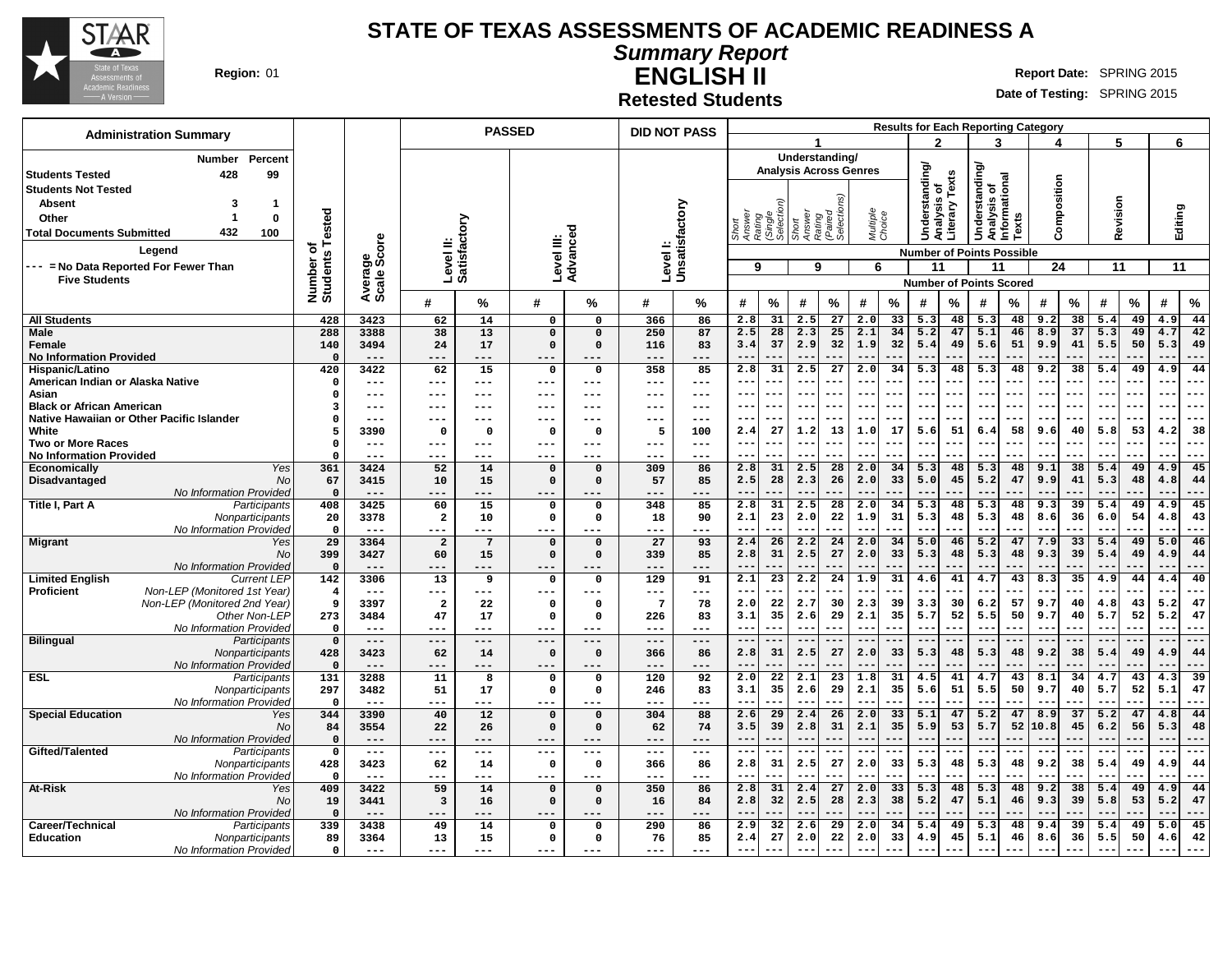

**Constructed Responses Summary Report**

**Retested Students**

**ENGLISH II Region:** 01 **Report** Date: SPRING 2015 **Date of Testing:** SPRING 2015

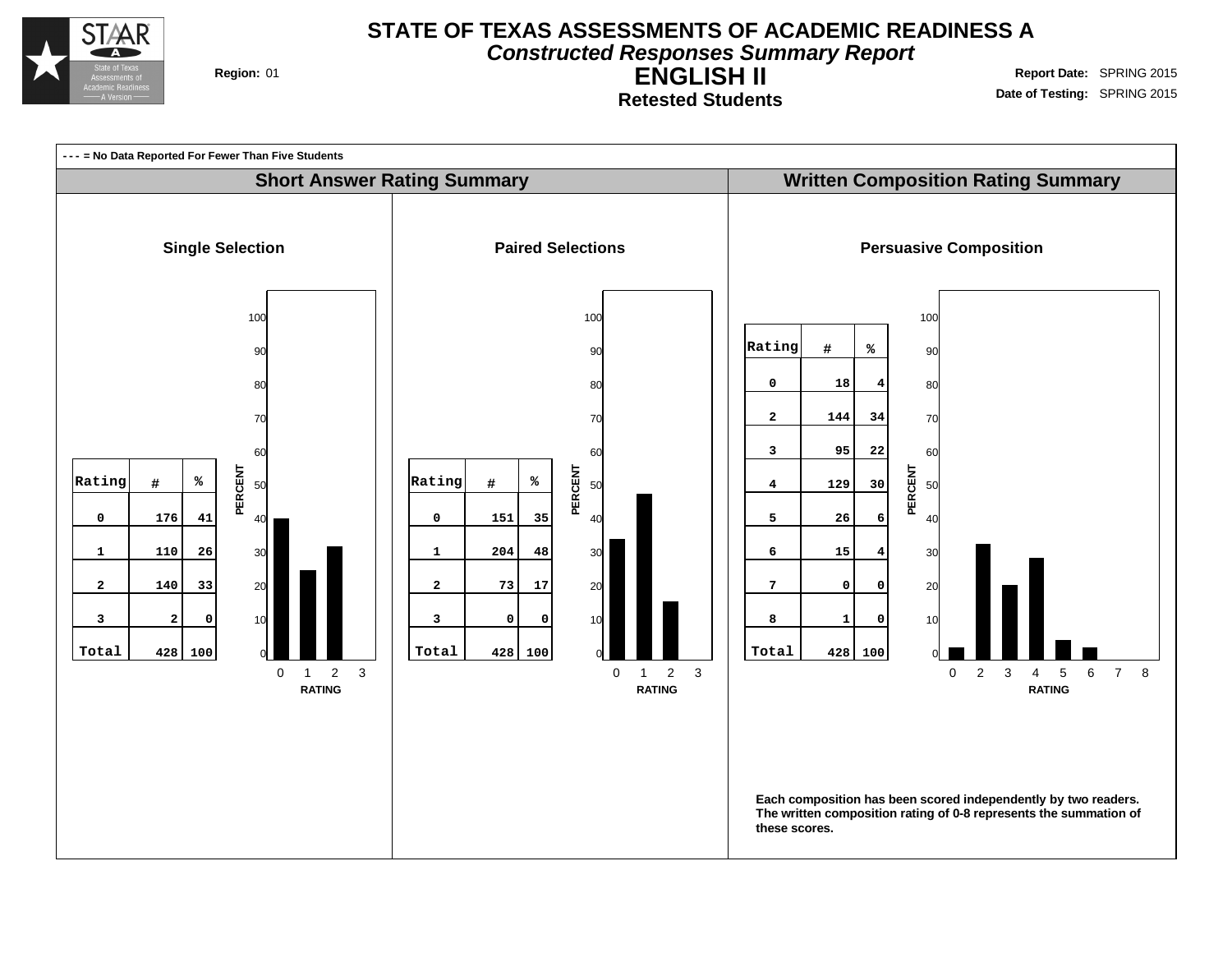

**Summary Report U.S. HISTORY Region:** 01 **Report Date: SPRING 2015 Report** Date: SPRING 2015

**All Students**

**Date of Testing:** SPRING 2015

|                                                                                                                                                                                     | <b>Administration Summary</b>                                                                     |                              |                        |                           |                 | <b>PASSED</b>           |                         | <b>DID NOT PASS</b> |                      |               |                 |                             |                       | Results for Each Reporting Category*                                            |                                  |                                                            |                 |
|-------------------------------------------------------------------------------------------------------------------------------------------------------------------------------------|---------------------------------------------------------------------------------------------------|------------------------------|------------------------|---------------------------|-----------------|-------------------------|-------------------------|---------------------|----------------------|---------------|-----------------|-----------------------------|-----------------------|---------------------------------------------------------------------------------|----------------------------------|------------------------------------------------------------|-----------------|
|                                                                                                                                                                                     |                                                                                                   |                              |                        |                           |                 |                         |                         |                     |                      |               |                 |                             | $\overline{2}$        |                                                                                 | 3                                | 4                                                          |                 |
| <b>Students Tested</b><br><b>Students Not Tested</b><br><b>Absent</b><br>Other<br><b>Total Documents Submitted</b><br>--- = No Data Reported For Fewer Than<br><b>Five Students</b> | Percent<br>Number<br>98<br>856<br>15<br>$\mathbf{2}$<br>$\mathbf 0$<br>-1<br>872<br>100<br>Legend | Number of<br>Students Tested | Average<br>Scale Score | Level II:<br>Satisfactory |                 | Level III:<br>Advanced  |                         | Level I:            | Unsatisfactory       |               | History<br>30   | and<br>Geography<br>Culture | 12                    | overnment<br><b>Number of Items Tested</b><br>10<br>Avg. # of Items / % Correct | Government<br>and<br>Citizenship | Economics,<br>Science,<br>Technology,<br>and Society<br>16 |                 |
|                                                                                                                                                                                     |                                                                                                   |                              |                        | #                         | %               | #                       | %                       | #                   | %                    | #             | %               | #                           | %                     | #                                                                               | %                                | #                                                          | %               |
| <b>All Students</b>                                                                                                                                                                 |                                                                                                   | 856                          | 3383                   | 279                       | 33              | $\overline{\mathbf{2}}$ | $\mathbf 0$             | 577                 | 67                   | 11.0          | $\overline{37}$ | 4.9                         | 41                    | 3.2                                                                             | $\overline{32}$                  | 5.8                                                        | 36              |
| <b>Male</b>                                                                                                                                                                         |                                                                                                   | 543                          | 3403                   | 199                       | 37              | $\overline{2}$          | $\mathbf 0$             | 344                 | 63                   | 11.2          | 37              | 5.2                         | 43                    | 3.2                                                                             | 32                               | 5.9                                                        | 37              |
| Female                                                                                                                                                                              |                                                                                                   | 313                          | 3348                   | 80                        | 26              | $\Omega$                | $\Omega$                | 233                 | 74                   | 10.5          | 35              | 4.5                         | 38                    | 3.2                                                                             | 32                               | 5.6                                                        | 35              |
| <b>No Information Provided</b>                                                                                                                                                      |                                                                                                   | $\Omega$                     | $---$                  | $---$                     | ---             | ---                     | ---                     | ---                 | ---                  | ---           | ---             | ---                         | ---                   | ---                                                                             |                                  | ---                                                        | ---             |
| Hispanic/Latino                                                                                                                                                                     |                                                                                                   | 841                          | 3381                   | 272                       | 32              | $\overline{\mathbf{2}}$ | 0                       | 569                 | 68                   | 11.0          | $\overline{37}$ | 4.9                         | 41                    | 3.2                                                                             | $\overline{32}$                  | 5.8                                                        | $\overline{36}$ |
| American Indian or Alaska Native                                                                                                                                                    |                                                                                                   | $\Omega$                     | $\qquad \qquad - -$    | $\qquad \qquad - -$       | ---             | ---                     | $\qquad \qquad - -$     | ---                 | $\sim$ $\sim$ $\sim$ | $---$         | $---$           | $---$                       | $\qquad \qquad - -$   | ---                                                                             | $---$                            | ---                                                        | $---$           |
| Asian                                                                                                                                                                               |                                                                                                   | $\overline{\mathbf{2}}$      | $---$                  | $---$                     | ---             | ---                     | ---                     | ---                 | $- - -$              | ---           | $---$           | ---                         | $---$                 | ---                                                                             | $--$                             | ---                                                        | $---$           |
| <b>Black or African American</b>                                                                                                                                                    |                                                                                                   | 1                            | $---$                  | $---$                     | ---             | ---                     | $---$                   | ---                 | $---$                | ---           | $--$            | ---                         | $---$                 | ---                                                                             | ---                              | ---                                                        | $---$           |
| Native Hawaiian or Other Pacific Islander                                                                                                                                           |                                                                                                   | $\Omega$                     | $---$                  | $---$                     | ---             | ---                     | $- - -$                 | ---                 | $---$                | ---           | $--$            | ---                         | $---$                 | ---                                                                             | ---                              | ---                                                        | $---$           |
| White                                                                                                                                                                               |                                                                                                   | 11                           | 3607                   | 6                         | 55              | $\mathbf 0$             | $\mathbf 0$             | 5                   | 45                   | 13.6          | 45              | 6.5                         | 55                    | 3.6                                                                             | 36                               | 7.5                                                        | 47              |
| <b>Two or More Races</b>                                                                                                                                                            |                                                                                                   | $\mathbf 0$                  | $---$                  | $---$                     | ---             | ---                     | $---$                   | ---                 | $---$                | ---           | $---$           | ---                         | $---$                 | ---                                                                             | $---$                            | ---                                                        | $---$           |
| <b>No Information Provided</b>                                                                                                                                                      |                                                                                                   | $\mathbf{1}$                 | $---$                  | $---$                     | ---             | ---                     | $- - -$                 | ---                 | $--$                 | ---           | ---             | ---                         | ---                   | ---                                                                             |                                  | ---                                                        | $---$           |
| Economically                                                                                                                                                                        | Yes                                                                                               | 722                          | 3384                   | 234                       | 32              | $\overline{2}$          | $\mathbf 0$             | 488                 | 68                   | 11.0          | $\overline{37}$ | 4.9                         | 41                    | 3.2                                                                             | $\overline{32}$                  | 5.8                                                        | 36              |
| Disadvantaged                                                                                                                                                                       | No                                                                                                | 133                          | 3378                   | 45                        | 34              | $\Omega$                | $\Omega$                | 88                  | 66                   | 10.8          | 36              | 5.1                         | 42                    | 3.1                                                                             | 31                               | 5.8                                                        | 36              |
|                                                                                                                                                                                     | No Information Provided                                                                           | $\mathbf{1}$                 | $---$                  | $---$                     | ---             | ---                     |                         | ---                 | ---                  | $---$         | $---$           | ---                         | $---$                 | ---                                                                             | ---                              | ---                                                        | $---$           |
| Title I, Part A                                                                                                                                                                     | Participants                                                                                      | 822                          | 3385                   | 271                       | 33              | $\overline{a}$          | $\mathbf 0$             | 551                 | 67                   | 11.0          | 37              | 5.0                         | 41                    | 3.2                                                                             | 32                               | 5.8                                                        | 36              |
|                                                                                                                                                                                     | Nonparticipants                                                                                   | 33                           | 3334                   | 8                         | 24              | $\mathbf 0$             | 0                       | 25                  | 76                   | 10.1          | 34              | 4.6                         | 39                    | 3.3                                                                             | 33                               | 5.5                                                        | 34              |
|                                                                                                                                                                                     | No Information Provided                                                                           | $\mathbf{1}$                 | $---$                  | $---$                     | ---             | ---                     | $---$                   | ---                 | ---                  | $---$         | ---             | ---                         | $---$                 | ---                                                                             | ---                              | ---                                                        | $---$           |
| <b>Migrant</b>                                                                                                                                                                      | Yes                                                                                               | 70                           | 3341                   | 17                        | 24              | $\mathbf 0$             | $\Omega$                | 53                  | 76                   | 10.5          | 35              | 4.6                         | 38                    | 3.0                                                                             | 30                               | 5.6                                                        | 35              |
|                                                                                                                                                                                     | No                                                                                                | 785                          | 3387                   | 262                       | 33              | $\overline{a}$          | $\mathbf 0$             | 523                 | 67                   | 11.0          | 37              | 5.0                         | 41                    | 3.2                                                                             | 32                               | 5.8                                                        | 36              |
|                                                                                                                                                                                     | No Information Provided                                                                           | 1                            | $---$                  | $---$                     | ---             | ---                     |                         | ---                 | ---                  | $---$         | $---$           | $---$                       | $---$                 | ---                                                                             | ---                              | ---                                                        | $---$           |
| <b>Limited English</b>                                                                                                                                                              | <b>Current LEP</b>                                                                                | 230                          | 3330                   | 60                        | 26              | $\mathbf 0$             | 0                       | 170                 | 74                   | 10.3          | 34              | 4.6                         | 38                    | 3.1                                                                             | 31                               | 5.4                                                        | 34              |
| <b>Proficient</b>                                                                                                                                                                   | Non-LEP (Monitored 1st Year)                                                                      | 23                           | 3287                   | 5                         | 22              | $\mathbf 0$             | $\mathbf 0$             | 18                  | 78                   | 10.0          | 33              | 4.7                         | 39                    | 2.4                                                                             | 24                               | 5.2                                                        | 32              |
|                                                                                                                                                                                     | Non-LEP (Monitored 2nd Year)                                                                      | 17                           | 3223                   | $\overline{2}$            | 12              | $\mathbf 0$             | $\mathbf 0$             | 15                  | 88                   | 8.9           | 30              | 4.2                         | 35                    | 2.9                                                                             | 29                               | 4.5                                                        | 28              |
|                                                                                                                                                                                     | Other Non-LEP                                                                                     | 585                          | 3412                   | 212                       | 36              | $\overline{2}$          | $\mathbf 0$             | 373                 | 64                   | 11.4          | 38              | 5.1                         | 43                    | 3.3                                                                             | 33                               | 6.0                                                        | 38              |
|                                                                                                                                                                                     | No Information Provided                                                                           | $\mathbf{1}$                 | $---$                  | $---$                     | $---$           | $---$                   | $---$                   | ---                 | $---$                | $---$         | $---$           | $---$                       | $---$                 | $---$                                                                           | $--$                             | $---$                                                      | $---$           |
| <b>Bilingual</b>                                                                                                                                                                    | Participants                                                                                      | $\mathbf 1$                  | $---$                  | $---$                     | $- - -$         | ---                     | $---$                   | $---$               | $\frac{1}{2}$        | $---$         | $---$           | $---$                       | $---$                 | $---$                                                                           | $---$                            | $---$                                                      | $---$           |
|                                                                                                                                                                                     | Nonparticipants                                                                                   | 854                          | 3383                   | 279                       | 33              | $\overline{a}$          | $\mathbf 0$             | 575                 | 67                   | 11.0          | 37              | 4.9                         | 41                    | 3.2                                                                             | 32                               | 5.8                                                        | 36              |
|                                                                                                                                                                                     | No Information Provided                                                                           | $\mathbf{1}$                 | $---$                  | $---$                     | ---             | ---                     | $- - -$                 | $---$               | $---$                | $---$         | $---$           | $---$                       | $---$                 | ---                                                                             | ---                              | ---                                                        | $---$           |
| <b>ESL</b>                                                                                                                                                                          | Participants                                                                                      | 214                          | 3331                   | 57                        | $\overline{27}$ | $\mathsf{o}$            | $\Omega$                | 157                 | 73                   | 10.3          | 34<br>37        | 4.6                         | $\overline{38}$<br>42 | 3.2                                                                             | 32<br>32                         | 5.4                                                        | 34              |
|                                                                                                                                                                                     | Nonparticipants                                                                                   | 641                          | 3401                   | 222                       | 35              | $\overline{\mathbf{2}}$ | 0                       | 419                 | 65                   | 11.2<br>$---$ | $---$           | 5.1<br>---                  | $---$                 | 3.2<br>---                                                                      | $---$                            | 6.0<br>---                                                 | 37<br>$---$     |
|                                                                                                                                                                                     | No Information Provideo                                                                           | $\mathbf{1}$                 | $---$                  | $---$                     | ---             | ---                     | $---$                   | ---                 | $---$                | 10.7          | 36              | 4.8                         | 40                    | 3.1                                                                             | 31                               |                                                            | 35              |
| <b>Special Education</b>                                                                                                                                                            | Yes                                                                                               | 740                          | 3359                   | 217                       | 29              | $\mathbf{1}$            | $\Omega$                | 523                 | 71                   |               | 42              | 5.9                         | 49                    | 3.7                                                                             | 37                               | 5.6                                                        | 45              |
|                                                                                                                                                                                     | No                                                                                                | 115                          | 3539<br>$- - -$        | 62<br>$- - -$             | 54<br>---       | $\mathbf{1}$<br>---     | $\mathbf{1}$<br>$- - -$ | 53<br>---           | 46<br>$- - -$        | 12.7<br>$---$ | $- - -$         | $---$                       | $- - -$               | $---$                                                                           | ---                              | 7.1<br>---                                                 | $---$           |
|                                                                                                                                                                                     | No Information Provided                                                                           | $\mathbf{1}$                 | $---$                  | $---$                     | ---             | ---                     | $---$                   | ---                 | $- - -$              | ---           | $---$           | ---                         | $---$                 | ---                                                                             | $---$                            | ---                                                        | $---$           |
| Gifted/Talented                                                                                                                                                                     | Participants                                                                                      | $\overline{\mathbf{4}}$      | 3382                   | 277                       | 33              | $\overline{2}$          | $\mathbf 0$             |                     | 67                   | 11.0          | 37              | 4.9                         | 41                    | 3.2                                                                             | 32                               | 5.8                                                        | 36              |
|                                                                                                                                                                                     | Nonparticipants<br>No Information Provided                                                        | 851<br>$\mathbf{1}$          | $---$                  | $---$                     | ---             | $---$                   | $- - -$                 | 574<br>---          | $---$                | $---$         | $---$           | $---$                       | $---$                 | ---                                                                             | $--$                             | ---                                                        | $---$           |
| At-Risk                                                                                                                                                                             |                                                                                                   | 783                          | 3371                   | 241                       | 31              | $\mathbf{1}$            | $\mathbf 0$             | 542                 | 69                   | 10.8          | 36              | 4.9                         | 41                    | 3.1                                                                             | 31                               | 5.7                                                        | 36              |
|                                                                                                                                                                                     | Yes<br>No                                                                                         |                              |                        |                           |                 |                         |                         |                     |                      | 12.6          | 42              | 5.8                         | 48                    | 3.8                                                                             | 38                               | 6.6                                                        | 41              |
|                                                                                                                                                                                     | No Information Provided                                                                           | 72<br>$\mathbf{1}$           | 3512<br>$---$          | 38                        | 53<br>---       | $\mathbf{1}$            | $\mathbf 1$<br>---      | 34<br>---           | 47<br>---            | $---$         | $---$           | $---$                       | $---$                 | ---                                                                             | $---$                            | ---                                                        | $---$           |
| Career/Technical                                                                                                                                                                    | Participants                                                                                      | 684                          | 3381                   | ---<br>216                | 32              | $\overline{a}$          | $\mathsf{o}\,$          | 468                 | 68                   | 10.9          | 36              | 4.9                         | 41                    | 3.2                                                                             | 32                               | 5.8                                                        | 36              |
| Education                                                                                                                                                                           |                                                                                                   | 171                          | 3393                   | 63                        | 37              | $\Omega$                | $\mathbf 0$             | 108                 | 63                   | 11.4          | 38              | 4.9                         | 41                    | 3.1                                                                             | 31                               | 5.8                                                        | 36              |
|                                                                                                                                                                                     | Nonparticipants<br>No Information Provided                                                        | $\mathbf{1}$                 | $---$                  | ---                       | ---             |                         | $---$                   | ---                 | $---$                | $---$         | $---$           | $---$                       | $---$                 | $---$                                                                           | $---$                            | $---$                                                      | $---$           |
|                                                                                                                                                                                     |                                                                                                   |                              |                        |                           |                 | ---                     |                         |                     |                      |               |                 |                             |                       |                                                                                 |                                  |                                                            |                 |

\* Students who took the STAAR A test on paper are not included in the reporting category results.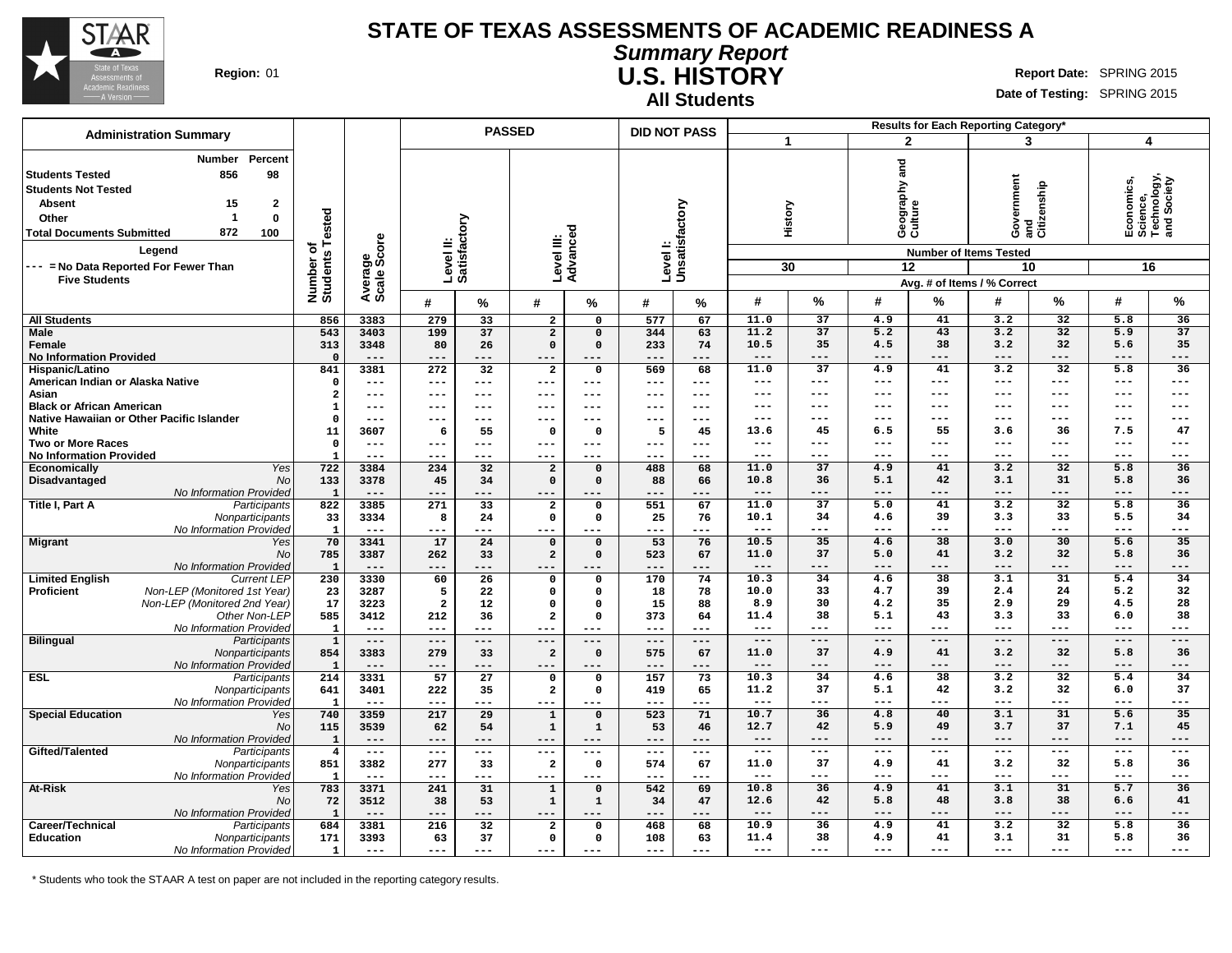

**Summary Report U.S. HISTORY**

**Region:** 01 **Report Date: SPRING 2015 Report** Date: SPRING 2015

#### **First-Time Tested Students**

**Date of Testing:** SPRING 2015

|                                                                                                                                                                                                                                                                                                          |                                      |                        |                           |               | <b>PASSED</b>              |                           | <b>DID NOT PASS</b>       |            |                      |                 |                                |                 | Results for Each Reporting Category'                                             |                         |                                                            |                          |
|----------------------------------------------------------------------------------------------------------------------------------------------------------------------------------------------------------------------------------------------------------------------------------------------------------|--------------------------------------|------------------------|---------------------------|---------------|----------------------------|---------------------------|---------------------------|------------|----------------------|-----------------|--------------------------------|-----------------|----------------------------------------------------------------------------------|-------------------------|------------------------------------------------------------|--------------------------|
| <b>Administration Summary</b>                                                                                                                                                                                                                                                                            |                                      |                        |                           |               |                            |                           |                           |            | $\blacktriangleleft$ |                 | $\overline{2}$                 |                 | 3                                                                                |                         | $\overline{\mathbf{4}}$                                    |                          |
| Percent<br><b>Number</b><br>98<br><b>Students Tested</b><br>746<br><b>Students Not Tested</b><br>$\mathbf{2}$<br><b>Absent</b><br>14<br>$\mathbf 0$<br>$\mathbf 0$<br>Other<br>760<br>100<br><b>Total Documents Submitted</b><br>Legend<br>--- = No Data Reported For Fewer Than<br><b>Five Students</b> | Tested<br>৳<br>Number o'<br>Students | Average<br>Scale Score | Level II:<br>Satisfactory |               | Level III:                 | Advanced                  | Levell:<br>Unsatisfactory |            |                      | History<br>30   | Geography and<br>Culture<br>12 |                 | Government<br><b>Number of Items Tested</b><br>10<br>Avg. # of Items / % Correct | cenship<br>and<br>Citiz | Economics,<br>Science,<br>Technology,<br>and Society<br>16 |                          |
|                                                                                                                                                                                                                                                                                                          |                                      |                        | #                         | %             | #                          | $\%$                      | #                         | $\%$       | #                    | %               | #                              | $\%$            | #                                                                                | %                       | #                                                          | %                        |
| <b>All Students</b>                                                                                                                                                                                                                                                                                      | 746                                  | 3383                   | 246                       | 33            | $\overline{a}$             | 0                         | 500                       | 67         | 11.0                 | 37              | 5.0                            | 41              | 3.2                                                                              | 32                      | 5.8                                                        | 36                       |
| <b>Male</b>                                                                                                                                                                                                                                                                                              | 483                                  | 3405                   | 179                       | 37            | $\overline{2}$             | $\Omega$                  | 304                       | 63         | 11.3                 | 38              | 5.2                            | 43              | 3.2                                                                              | 32                      | 5.9                                                        | 37                       |
| Female                                                                                                                                                                                                                                                                                                   | 263                                  | 3341                   | 67                        | 25            | $\Omega$                   | $\Omega$                  | 196                       | 75         | 10.4                 | 35              | 4.5                            | 38              | 3.3                                                                              | 33                      | 5.5                                                        | 34                       |
| <b>No Information Provided</b>                                                                                                                                                                                                                                                                           | $\mathbf 0$                          | $---$                  | ---                       | ---           | ---                        | $---$                     | $---$                     | $---$      | $---$                | $---$           | $---$                          | $---$           | ---                                                                              | $---$                   | ---                                                        | $---$                    |
| Hispanic/Latino                                                                                                                                                                                                                                                                                          | 732                                  | 3380                   | 239                       | 33            | $\overline{\mathbf{2}}$    | 0                         | 493                       | 67         | 11.0                 | $\overline{37}$ | 4.9                            | 41              | 3.2                                                                              | 32                      | 5.7                                                        | 36                       |
| American Indian or Alaska Native                                                                                                                                                                                                                                                                         | $\mathbf 0$                          | $---$                  | $---$                     | $---$         | $---$                      | $---$                     | $---$                     | $---$      | ---                  | $---$           | ---                            | $---$           | ---                                                                              | $---$                   | ---                                                        | $---$                    |
| Asian                                                                                                                                                                                                                                                                                                    | $\overline{\mathbf{2}}$              | $---$                  | ---                       | $---$         | ---                        | $---$                     | $---$                     | $---$      | $---$                | $--$            | ---                            | $---$           | ---                                                                              | $- - -$                 | ---                                                        | $---$                    |
| <b>Black or African American</b>                                                                                                                                                                                                                                                                         | $\mathbf{1}$                         | $---$                  | ---                       | $--$          | ---                        | ---                       |                           | $--$       | ---                  | $---$           | ---                            | $---$           | ---                                                                              | ---                     | ---                                                        | $---$                    |
| Native Hawaiian or Other Pacific Islander                                                                                                                                                                                                                                                                | $\mathfrak{g}$                       | $---$                  | ---                       |               | ---                        | ---                       | ---                       | $---$      | $---$                | $---$           | ---                            | $---$<br>57     | ---                                                                              | ---                     | ---                                                        | $---$<br>47              |
| White<br><b>Two or More Races</b>                                                                                                                                                                                                                                                                        | 10<br>$\mathbf 0$                    | 3624<br>$---$          | - 6<br>---                | 60            | 0<br>---                   | $\Omega$<br>---           | 4<br>---                  | 40<br>---  | 13.6<br>$---$        | 45<br>$- - -$   | 6.8<br>---                     | $---$           | 4.0<br>---                                                                       | 40<br>$- - -$           | 7.5<br>---                                                 | $---$                    |
| <b>No Information Provided</b>                                                                                                                                                                                                                                                                           | -1                                   | $---$                  | $---$                     | $- - -$       | ---                        | $---$                     | $---$                     | $--$       | $- - -$              | $- - -$         | ---                            | $- - -$         | ---                                                                              | $- - -$                 | ---                                                        | $- - -$                  |
| Yes<br><b>Economically</b>                                                                                                                                                                                                                                                                               | 635                                  | 3385                   | 210                       | 33            | $\overline{a}$             | $\mathbf 0$               | 425                       | 67         | 11.1                 | 37              | 4.9                            | 41              | 3.2                                                                              | 32                      | 5.8                                                        | 36                       |
| Disadvantaged<br><b>No</b>                                                                                                                                                                                                                                                                               | 110                                  | 3370                   | 36                        | 33            | $\Omega$                   | $\Omega$                  | 74                        | 67         | 10.7                 | 36              | 5.0                            | 42              | 3.1                                                                              | 31                      | 5.7                                                        | 36                       |
| <b>No Information Provided</b>                                                                                                                                                                                                                                                                           | $\mathbf{1}$                         | $---$                  | ---                       |               |                            |                           |                           | ---        | $---$                | $--$            | ---                            | $- - -$         | ---                                                                              | $- - -$                 | ---                                                        | $---$                    |
| Title I, Part A<br>Participants                                                                                                                                                                                                                                                                          | 716                                  | 3385                   | 240                       | 34            | $\overline{\mathbf{2}}$    | 0                         | 476                       | 66         | 11.0                 | 37              | 5.0                            | 41              | 3.2                                                                              | 32                      | 5.8                                                        | 36                       |
| Nonparticipants                                                                                                                                                                                                                                                                                          | 29                                   | 3330                   | 6                         | 21            | $\mathbf 0$                | $\Omega$                  | 23                        | 79         | 10.0                 | 33              | 4.6                            | 39              | 3.4                                                                              | 34                      | 5.2                                                        | 33                       |
| No Information Provided                                                                                                                                                                                                                                                                                  | $\mathbf{1}$                         | $\qquad \qquad - -$    | $---$                     | ---           | ---                        | ---                       | $---$                     | ---        | $---$                | $---$           | $---$                          | $---$           | ---                                                                              | $---$                   | $---$                                                      | $---$                    |
| <b>Migrant</b><br>Yes                                                                                                                                                                                                                                                                                    | 63                                   | 3336                   | 16                        | 25            | $\mathbf 0$                | $\mathbf 0$               | 47                        | 75         | 10.4                 | 35              | 4.6                            | 39              | 3.1                                                                              | 31                      | 5.5                                                        | 34                       |
| <b>No</b>                                                                                                                                                                                                                                                                                                | 682                                  | 3387                   | 230                       | 34            | $\overline{a}$             | $\mathbf 0$               | 452                       | 66         | 11.1                 | 37              | 5.0                            | 41              | 3.2                                                                              | 32                      | 5.8                                                        | 36                       |
| No Information Provided                                                                                                                                                                                                                                                                                  | $\mathbf{1}$                         | $---$                  | ---                       | ---           | ---                        | $- -$                     | $- - -$                   | ---        | $---$                | $---$           | $---$                          | $---$           | ---                                                                              | $- - -$                 | ---                                                        | $---$                    |
| <b>Limited English</b><br><b>Current LEP</b>                                                                                                                                                                                                                                                             | 194                                  | 3325                   | 48                        | 25            | 0                          | $\mathsf{o}\,$            | 146                       | 75         | 10.2                 | 34              | 4.5                            | 38              | 3.2                                                                              | 32                      | 5.4                                                        | 34                       |
| Non-LEP (Monitored 1st Year)<br>Proficient                                                                                                                                                                                                                                                               | 22                                   | 3282                   | 5                         | 23            | $\mathbf 0$                | $\mathbf 0$               | 17                        | 77         | 9.8                  | 33              | 4.7                            | 39              | 2.5                                                                              | 25                      | 5.2                                                        | 32                       |
| Non-LEP (Monitored 2nd Year)                                                                                                                                                                                                                                                                             | 13                                   | 3195                   | $\mathbf 1$<br>192        | 8             | $\Omega$<br>$\overline{a}$ | $\Omega$                  | 12<br>324                 | 92<br>63   | 8.5<br>11.4          | 28<br>38        | 4.0<br>5.1                     | 33<br>43        | 2.8<br>3.3                                                                       | 28<br>33                | 4.4<br>6.0                                                 | 27<br>37                 |
| Other Non-LEP<br>No Information Provided                                                                                                                                                                                                                                                                 | 516<br>$\mathbf{1}$                  | 3414<br>$---$          | $- - -$                   | 37<br>$- - -$ | $---$                      | $\Omega$<br>$- - -$       | $- - -$                   | $- - -$    | $---$                | $---$           | $---$                          | $---$           | $---$                                                                            | $---$                   | $---$                                                      | $---$                    |
| <b>Bilingual</b><br>Participants                                                                                                                                                                                                                                                                         | $\mathbf{1}$                         | $---$                  | $---$                     | $---$         | ---                        | $---$                     | $---$                     | $- - -$    | $---$                | $---$           | $---$                          | $---$           | $---$                                                                            | $---$                   | $---$                                                      | $---$                    |
| Nonparticipants                                                                                                                                                                                                                                                                                          | 744                                  | 3383                   | 246                       | 33            | $\overline{a}$             | $\mathbf 0$               | 498                       | 67         | 11.0                 | 37              | 4.9                            | 41              | 3.2                                                                              | 32                      | 5.8                                                        | 36                       |
| No Information Provided                                                                                                                                                                                                                                                                                  | $\mathbf{1}$                         | $---$                  | $---$                     | ---           | ---                        | $- - -$                   | $---$                     | $---$      | $---$                | $---$           | ---                            | $---$           | ---                                                                              | $---$                   | ---                                                        | $---$                    |
| <b>ESL</b><br>Participants                                                                                                                                                                                                                                                                               | 181                                  | 3325                   | 46                        | 25            | $\Omega$                   | $\mathbf 0$               | 135                       | 75         | 10.1                 | 34              | 4.6                            | $\overline{38}$ | 3.2                                                                              | 32                      | 5.4                                                        | 34                       |
| Nonparticipants                                                                                                                                                                                                                                                                                          | 564                                  | 3401                   | 200                       | 35            | $\mathbf{2}$               | 0                         | 364                       | 65         | 11.3                 | 38              | 5.1                            | 42              | 3.2                                                                              | 32                      | 5.9                                                        | 37                       |
| No Information Provided                                                                                                                                                                                                                                                                                  | $\mathbf{1}$                         | $- - -$                | ---                       | $- - -$       | $---$                      | $\frac{1}{2}$             | $- - -$                   | $- - -$    | $---$                | $---$           | ---                            | $---$           | ---                                                                              | $---$                   | ---                                                        | $---$                    |
| <b>Special Education</b><br>Yes                                                                                                                                                                                                                                                                          | 653                                  | 3361                   | 197                       | 30            | $\mathbf 1$                | $\mathbf 0$               | 456                       | 70         | 10.8                 | 36              | 4.8                            | 40              | 3.1                                                                              | 31                      | 5.6                                                        | 35                       |
| No                                                                                                                                                                                                                                                                                                       | 92                                   | 3540                   | 49                        | 53            | $\mathbf 1$                | $\mathbf 1$               | 43                        | 47         | 12.7                 | 42              | 5.9                            | 49              | 3.8                                                                              | 38                      | 7.1                                                        | 45                       |
| No Information Provided                                                                                                                                                                                                                                                                                  | $\mathbf{1}$                         | $---$                  | $---$                     | $- - -$       | ---                        | $- - -$                   | $- - -$                   | $- - -$    | $---$                | $---$           | ---                            | $---$           | $---$                                                                            | $---$                   | $---$                                                      | $---$                    |
| Gifted/Talented<br>Participants                                                                                                                                                                                                                                                                          | $\overline{4}$                       | $---$                  | $---$                     | $---$         | $---$                      | $---$                     | $- - -$                   | $---$      | $---$                | $---$           | ---                            | $---$           | ---                                                                              | $---$                   | ---                                                        | $---$                    |
| Nonparticipants                                                                                                                                                                                                                                                                                          | 741                                  | 3382                   | 244                       | 33            | $\overline{\mathbf{2}}$    | 0                         | 497                       | 67         | 11.0                 | 37<br>$---$     | 4.9                            | 41<br>$---$     | 3.2                                                                              | 32<br>---               | 5.8<br>---                                                 | 36                       |
| No Information Provided                                                                                                                                                                                                                                                                                  | $\mathbf{1}$<br>675                  | $---$<br>3369          | $---$<br>209              | ---<br>31     | ---<br>$\mathbf 1$         | $\frac{1}{2}$<br>$\Omega$ | $---$                     | $--$<br>69 | $---$<br>10.8        | 36              | ---<br>4.9                     | 41              | ---<br>3.2                                                                       | $\overline{32}$         | 5.7                                                        | $---$<br>$\overline{35}$ |
| At-Risk<br>Yes<br><b>No</b>                                                                                                                                                                                                                                                                              | 70                                   | 3513                   | 37                        | 53            | $\mathbf{1}$               | $\mathbf 1$               | 466<br>33                 | 47         | 12.6                 | 42              | 5.8                            | 48              | 3.8                                                                              | 38                      | 6.6                                                        | 42                       |
| No Information Provided                                                                                                                                                                                                                                                                                  | -1                                   | $---$                  |                           |               | ---                        |                           | ---                       | ---        | $---$                | ---             | ---                            | ---             | ---                                                                              | ---                     | ---                                                        | ---                      |
| Career/Technical<br>Participants                                                                                                                                                                                                                                                                         | 588                                  | 3381                   | 191                       | 32            | $\overline{\mathbf{2}}$    | $\mathsf{o}\,$            | 397                       | 68         | 10.9                 | 36              | 5.0                            | 41              | 3.2                                                                              | 32                      | 5.8                                                        | 36                       |
| <b>Education</b><br>Nonparticipants                                                                                                                                                                                                                                                                      | 157                                  | 3389                   | 55                        | 35            | $\Omega$                   | 0                         | 102                       | 65         | 11.4                 | 38              | 4.9                            | 41              | 3.1                                                                              | 31                      | 5.7                                                        | 36                       |
| No Information Provided                                                                                                                                                                                                                                                                                  | $\mathbf{1}$                         | $\qquad \qquad - -$    | $---$                     | $---$         | $---$                      | $\frac{1}{2}$             | $---$                     | $---$      | $---$                | $---$           | ---                            | $---$           | ---                                                                              | ---                     | ---                                                        | $---$                    |

\* Students who took the STAAR A test on paper are not included in the reporting category results.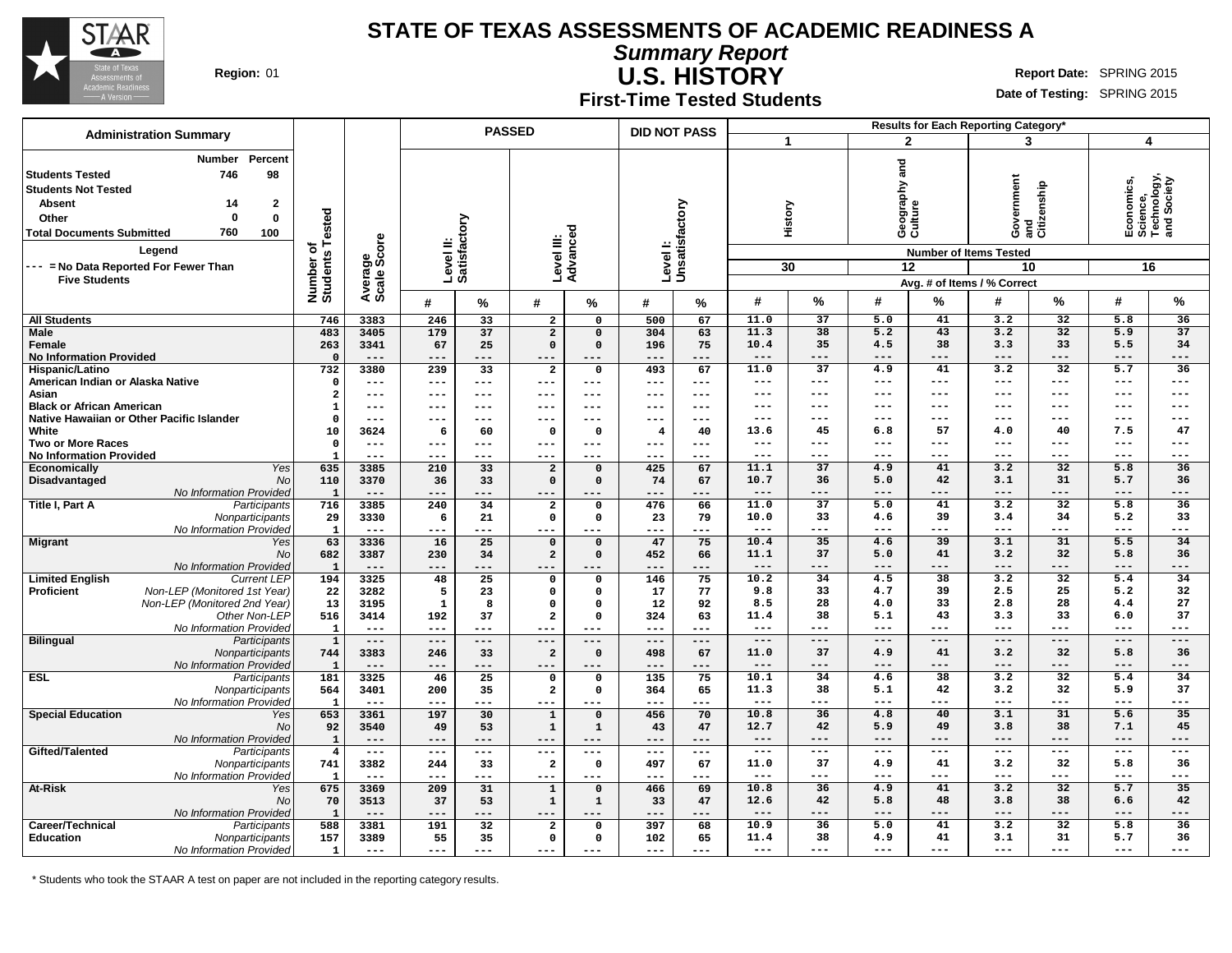

**Summary Report U.S. HISTORY Region:** 01 **Report** Date: SPRING 2015

**Date of Testing:** SPRING 2015

**Retested Students**

|                                                                                                                                                                                                                                                                                        |                                            |                                                           |                           |                 | <b>PASSED</b>           |                                         | <b>DID NOT PASS</b>       |               |                      |                     |                                |                | <b>Results for Each Reporting Category</b>                                       |                        |                                                            |                          |
|----------------------------------------------------------------------------------------------------------------------------------------------------------------------------------------------------------------------------------------------------------------------------------------|--------------------------------------------|-----------------------------------------------------------|---------------------------|-----------------|-------------------------|-----------------------------------------|---------------------------|---------------|----------------------|---------------------|--------------------------------|----------------|----------------------------------------------------------------------------------|------------------------|------------------------------------------------------------|--------------------------|
| <b>Administration Summary</b>                                                                                                                                                                                                                                                          |                                            |                                                           |                           |                 |                         |                                         |                           |               | $\blacktriangleleft$ |                     | $\mathbf{2}$                   |                | 3                                                                                |                        | 4                                                          |                          |
| <b>Number</b><br>Percent<br>98<br><b>Students Tested</b><br>110<br><b>Students Not Tested</b><br><b>Absent</b><br>-1<br>-1<br>$\mathbf{1}$<br>Other<br>-1<br>112<br>100<br><b>Total Documents Submitted</b><br>Legend<br>--- = No Data Reported For Fewer Than<br><b>Five Students</b> | <b>Tested</b><br>৳<br>Number o<br>Students | Average<br>Scale Score                                    | Level II:<br>Satisfactory |                 | Level III:              | Advanced                                | Levell:<br>Unsatisfactory |               |                      | History<br>30       | Geography and<br>Culture<br>12 |                | Government<br><b>Number of Items Tested</b><br>10<br>Avg. # of Items / % Correct | enship<br>and<br>Citiz | Economics,<br>Science,<br>Technology,<br>and Society<br>16 |                          |
|                                                                                                                                                                                                                                                                                        |                                            |                                                           | #                         | %               | #                       | %                                       | #                         | $\%$          | #                    | %                   | #                              | %              | #                                                                                | %                      | #                                                          | $\%$                     |
| <b>All Students</b>                                                                                                                                                                                                                                                                    | 110                                        | 3386                                                      | 33                        | 30              | $\mathbf 0$             | $\mathbf 0$                             | 77                        | 70            | 10.8                 | 36                  | 4.9                            | 41             | 3.1                                                                              | $\overline{31}$        | 6.1                                                        | $\overline{38}$          |
| <b>Male</b>                                                                                                                                                                                                                                                                            | 60                                         | 3386                                                      | $\overline{20}$           | $\overline{33}$ | $\overline{0}$          | $\overline{0}$                          | 40                        | 67            | 10.6                 | 35                  | 5.2                            | 43             | 3.2                                                                              | 32                     | 6.0                                                        | 37                       |
| Female                                                                                                                                                                                                                                                                                 | 50                                         | 3386                                                      | 13                        | 26              | $\Omega$                | $\Omega$                                | 37                        | 74            | 11.2                 | 37                  | 4.6                            | 38             | 2.9                                                                              | 29                     | 6.3                                                        | 39                       |
| <b>No Information Provided</b>                                                                                                                                                                                                                                                         | $\mathbf{0}$                               | $---$                                                     | ---                       | ---             | ---                     | $---$                                   | $---$                     | ---           | $---$                | $---$               | ---                            | $- - -$        | ---                                                                              | $- - -$                | ---                                                        | $---$                    |
| Hispanic/Latino                                                                                                                                                                                                                                                                        | 109<br>$\Omega$                            | 3386                                                      | $\overline{33}$           | 30              | $\mathbf 0$             | 0                                       | 76                        | 70            | 10.8<br>$---$        | 36<br>$---$         | 4.9<br>$---$                   | 41<br>$---$    | 3.1<br>$---$                                                                     | 31<br>$---$            | 6.1<br>$---$                                               | 38<br>$---$              |
| American Indian or Alaska Native<br>Asian                                                                                                                                                                                                                                              |                                            | $--$                                                      | ---                       | $---$           | ---                     | $---$                                   | $---$<br>---              | $--$          | ---                  | $---$               | $---$                          | $---$          | ---                                                                              | ---                    | ---                                                        | $---$                    |
| <b>Black or African American</b>                                                                                                                                                                                                                                                       | 0<br>0                                     | $---$<br>$---$                                            | ---<br>---                | $---$<br>$---$  | ---<br>---              | ---<br>---                              |                           | ---<br>---    | ---                  | $--$                | ---                            | $--$           | ---                                                                              | $- - -$                | ---                                                        | $---$                    |
| Native Hawaiian or Other Pacific Islander                                                                                                                                                                                                                                              | 0                                          | $---$                                                     | ---                       | $---$           | ---                     | ---                                     | ---                       | $---$         | ---                  | $- - -$             | ---                            | $---$          | ---                                                                              | ---                    | ---                                                        | $---$                    |
| White                                                                                                                                                                                                                                                                                  | -1                                         | $\qquad \qquad -$                                         | ---                       | $- - -$         | ---                     | $---$                                   | $- - -$                   | $- - -$       | ---                  | $- - -$             | ---                            | ---            | ---                                                                              | $- - -$                | ---                                                        | $---$                    |
| <b>Two or More Races</b>                                                                                                                                                                                                                                                               | $\mathbf 0$                                | $---$                                                     | ---                       | $- - -$         | ---                     | $\frac{1}{2}$                           | $- - -$                   | $- - -$       | ---                  | $- - -$             | ---                            | $---$          | ---                                                                              | $- - -$                | ---                                                        | $---$                    |
| <b>No Information Provided</b>                                                                                                                                                                                                                                                         | $\Omega$                                   | $---$                                                     | $---$                     | $---$           | ---                     | $---$                                   | $- - -$                   | $- - -$       | ---                  | $--$                | $---$                          | $---$          | ---                                                                              | ---                    | ---                                                        | $---$                    |
| Yes<br>Economically                                                                                                                                                                                                                                                                    | 87                                         | 3378                                                      | $\overline{24}$           | $\overline{28}$ | $\Omega$                | $\Omega$                                | 63                        | 72            | 10.7                 | 36                  | 4.8                            | 40             | 3.1                                                                              | 31                     | 6.1                                                        | 38                       |
| Disadvantaged<br>No                                                                                                                                                                                                                                                                    | 23                                         | 3417                                                      | 9                         | 39              | $\Omega$                | $\Omega$                                | 14                        | 61            | 11.5                 | 38                  | 5.2                            | 43             | 3.0                                                                              | 30                     | 6.1                                                        | 38                       |
| No Information Provided<br>Title I, Part A<br>Participants                                                                                                                                                                                                                             | $\mathbf 0$                                | $---$<br>3387                                             | ---<br>31                 | $---$<br>29     | ---                     | $---$<br>$\mathbf 0$                    | ---<br>75                 | ---<br>71     | $---$<br>10.8        | $--$<br>36          | $---$<br>4.9                   | $---$<br>41    | ---<br>3.1                                                                       | $---$<br>31            | ---<br>6.1                                                 | $---$<br>$\overline{38}$ |
| Nonparticipants                                                                                                                                                                                                                                                                        | 106<br>$\overline{4}$                      | $- -$                                                     | $---$                     | $---$           | $\mathbf 0$<br>---      | $---$                                   | $---$                     | $---$         | ---                  | $---$               | $---$                          | $---$          | ---                                                                              | $---$                  | ---                                                        | $---$                    |
| No Information Provided                                                                                                                                                                                                                                                                | $\mathbf 0$                                | $---$                                                     | $---$                     | $---$           | ---                     | $---$                                   | $- - -$                   | ---           | $---$                | $\qquad \qquad - -$ | $---$                          | $---$          | ---                                                                              | $---$                  | ---                                                        | $---$                    |
| <b>Migrant</b><br>Yes                                                                                                                                                                                                                                                                  | $7\overline{ }$                            | 3382                                                      | $\mathbf{1}$              | 14              | $\mathbf 0$             | $\mathbf 0$                             | 6                         | 86            | 11.4                 | 38                  | 4.0                            | 33             | 2.4                                                                              | 24                     | 6.7                                                        | 42                       |
| <b>No</b>                                                                                                                                                                                                                                                                              | 103                                        | 3386                                                      | 32                        | 31              | $\Omega$                | $\Omega$                                | 71                        | 69            | 10.8                 | 36                  | 5.0                            | 41             | 3.1                                                                              | 31                     | 6.1                                                        | 38                       |
| No Information Provided                                                                                                                                                                                                                                                                | $\overline{\mathbf{0}}$                    | $---$                                                     | ---                       | $---$           | $---$                   | ---                                     | $---$                     | ---           | ---                  | $--$                | ---                            | $---$          | ---                                                                              | ---                    | ---                                                        | $---$                    |
| <b>Limited English</b><br><b>Current LEP</b>                                                                                                                                                                                                                                           | 36                                         | 3359                                                      | $\overline{12}$           | 33              | $\mathbf 0$             | $\mathbf 0$                             | $\overline{24}$           | 67            | 11.1                 | $\overline{37}$     | 4.6                            | 38             | 3.0                                                                              | 30                     | $\overline{5.6}$                                           | 35                       |
| Non-LEP (Monitored 1st Year)<br><b>Proficient</b>                                                                                                                                                                                                                                      | $\mathbf{1}$                               | $\frac{1}{2}$                                             | ---                       | $---$           | ---                     | $- - -$                                 | $---$                     | $\frac{1}{2}$ | $---$<br>$---$       | $---$<br>$---$      | $---$                          | $---$<br>$---$ | ---                                                                              | $--$<br>$--$           | ---<br>---                                                 | $---$<br>$---$           |
| Non-LEP (Monitored 2nd Year)<br>Other Non-LEF                                                                                                                                                                                                                                          | $\overline{4}$<br>69                       | $\qquad \qquad -$                                         | ---                       | $---$           | ---<br>$\Omega$         | ---<br>$\Omega$                         | $---$                     | $---$<br>71   | 10.7                 | 36                  | $---$<br>5.0                   | 42             | ---<br>3.2                                                                       | 32                     | 6.5                                                        | 41                       |
| No Information Provided                                                                                                                                                                                                                                                                | $\mathbf 0$                                | 3405<br>$- -$                                             | 20<br>---                 | 29<br>$---$     | ---                     | $- - -$                                 | 49<br>$---$               | ---           | $---$                | $---$               | $---$                          | $---$          | ---                                                                              | $---$                  | ---                                                        | $---$                    |
| <b>Bilingual</b><br>Participants                                                                                                                                                                                                                                                       | $\mathbf{0}$                               | $---$                                                     | $---$                     | $---$           | ---                     | $---$                                   | $---$                     | $- - -$       | $---$                | $---$               | $---$                          | $---$          | ---                                                                              | $---$                  | $---$                                                      | $---$                    |
| Nonparticipants                                                                                                                                                                                                                                                                        | 110                                        | 3386                                                      | 33                        | 30              | $\Omega$                | $\Omega$                                | 77                        | 70            | 10.8                 | 36                  | 4.9                            | 41             | 3.1                                                                              | 31                     | 6.1                                                        | 38                       |
| No Information Provideo                                                                                                                                                                                                                                                                | $\mathbf 0$                                | $---$                                                     | ---                       | ---             | ---                     | ---                                     | $---$                     | ---           | $---$                | $---$               | ---                            | $---$          | ---                                                                              | $---$                  | ---                                                        | $---$                    |
| <b>ESL</b><br>Participants                                                                                                                                                                                                                                                             | 33                                         | 3362                                                      | 11                        | 33              | $\mathbf 0$             | 0                                       | $\overline{22}$           | 67            | 11.2                 | $\overline{37}$     | 4.6                            | 39             | 3.0                                                                              | 30                     | 5.5                                                        | 34                       |
| Nonparticipants                                                                                                                                                                                                                                                                        | 77                                         | 3396                                                      | 22                        | 29              | $\mathbf{o}$            | $\mathbf 0$                             | 55                        | 71            | 10.7<br>$---$        | 36                  | 5.0<br>$---$                   | 42<br>$---$    | 3.1<br>---                                                                       | 31<br>$- - -$          | 6.4<br>---                                                 | 40                       |
| No Information Provided                                                                                                                                                                                                                                                                | $\Omega$                                   |                                                           | ---                       | ---             | ---                     | ---                                     |                           | ---           | 10.3                 | $- - -$<br>34       |                                | 39             | 3.1                                                                              | 31                     |                                                            | $---$<br>36              |
| <b>Special Education</b><br>Yes<br>No                                                                                                                                                                                                                                                  | 87<br>23                                   | 3348<br>3532                                              | 20<br>13                  | 23<br>57        | $\mathbf 0$<br>$\Omega$ | $\mathbf 0$<br>$\Omega$                 | 67<br>10                  | 77<br>43      | 13.0                 | 43                  | 4.6<br>5.9                     | 49             | 3.2                                                                              | 32                     | 5.8<br>7.2                                                 | 45                       |
| No Information Provided                                                                                                                                                                                                                                                                | $\overline{\mathbf{0}}$                    | $---$                                                     | $---$                     | $---$           | ---                     | ---                                     | $---$                     | ---           | $---$                | $---$               | $---$                          | $---$          | ---                                                                              | $---$                  | $---$                                                      | $---$                    |
| Gifted/Talented<br>Participants                                                                                                                                                                                                                                                        | $\Omega$                                   | $\hspace{0.05cm}$ - $\hspace{0.05cm}$ - $\hspace{0.05cm}$ | ---                       | $---$           | ---                     | $\hspace{0.05cm}$ – $\hspace{0.05cm}$ – | $---$                     | $---$         | $---$                | $---$               | $---$                          | $---$          | $---$                                                                            | $---$                  | $---$                                                      | $---$                    |
| Nonparticipants                                                                                                                                                                                                                                                                        | 110                                        | 3386                                                      | 33                        | 30              | $\mathbf 0$             | $\mathbf 0$                             | 77                        | 70            | 10.8                 | 36                  | 4.9                            | 41             | 3.1                                                                              | 31                     | 6.1                                                        | 38                       |
| No Information Provideo                                                                                                                                                                                                                                                                | $\mathbf 0$                                | $---$                                                     | ---                       | $---$           | ---                     | $---$                                   | $---$                     | $---$         | $---$                | $---$               | $---$                          | $---$          | ---                                                                              | $- - -$                | ---                                                        | $---$                    |
| <b>At-Risk</b><br>Yes                                                                                                                                                                                                                                                                  | 108                                        | 3385                                                      | $\overline{32}$           | 30              | $\mathbf 0$             | $\mathbf 0$                             | 76                        | 70            | 10.8                 | 36                  | 4.9                            | 41             | 3.1                                                                              | $\overline{31}$        | 6.1                                                        | $\overline{38}$          |
| No                                                                                                                                                                                                                                                                                     | $\overline{2}$                             | $- -$                                                     | ---                       | $---$           | ---                     | $---$                                   | $---$                     | $- - -$       | $---$                | $---$               | $---$                          | $---$          | ---                                                                              | $---$                  | ---                                                        | $---$                    |
| No Information Provided                                                                                                                                                                                                                                                                | $\Omega$                                   | $---$                                                     | $---$                     | $---$           | ---                     | $---$                                   | $---$                     | $---$         | $---$                | $---$               | $-- -$                         | ---            | ---                                                                              | ---                    | ---                                                        | $---$                    |
| Career/Technical<br>Participants                                                                                                                                                                                                                                                       | 96                                         | 3378                                                      | 25                        | 26<br>57        | $\mathbf 0$<br>0        | $\Omega$<br>$\Omega$                    | 71                        | 74            | 10.7<br>11.6         | 36<br>39            | 4.8<br>5.6                     | 40<br>47       | 3.1<br>2.6                                                                       | 31<br>26               | 6.0<br>6.7                                                 | 38<br>42                 |
| <b>Education</b><br>Nonparticipants<br>No Information Provided                                                                                                                                                                                                                         | 14<br>$\mathbf 0$                          | 3439<br>$- - -$                                           | 8<br>$---$                | $- - -$         | ---                     | $- - -$                                 | 6<br>$- - -$              | 43<br>---     | $---$                | ---                 | $---$                          | $---$          | ---                                                                              |                        | ---                                                        | ---                      |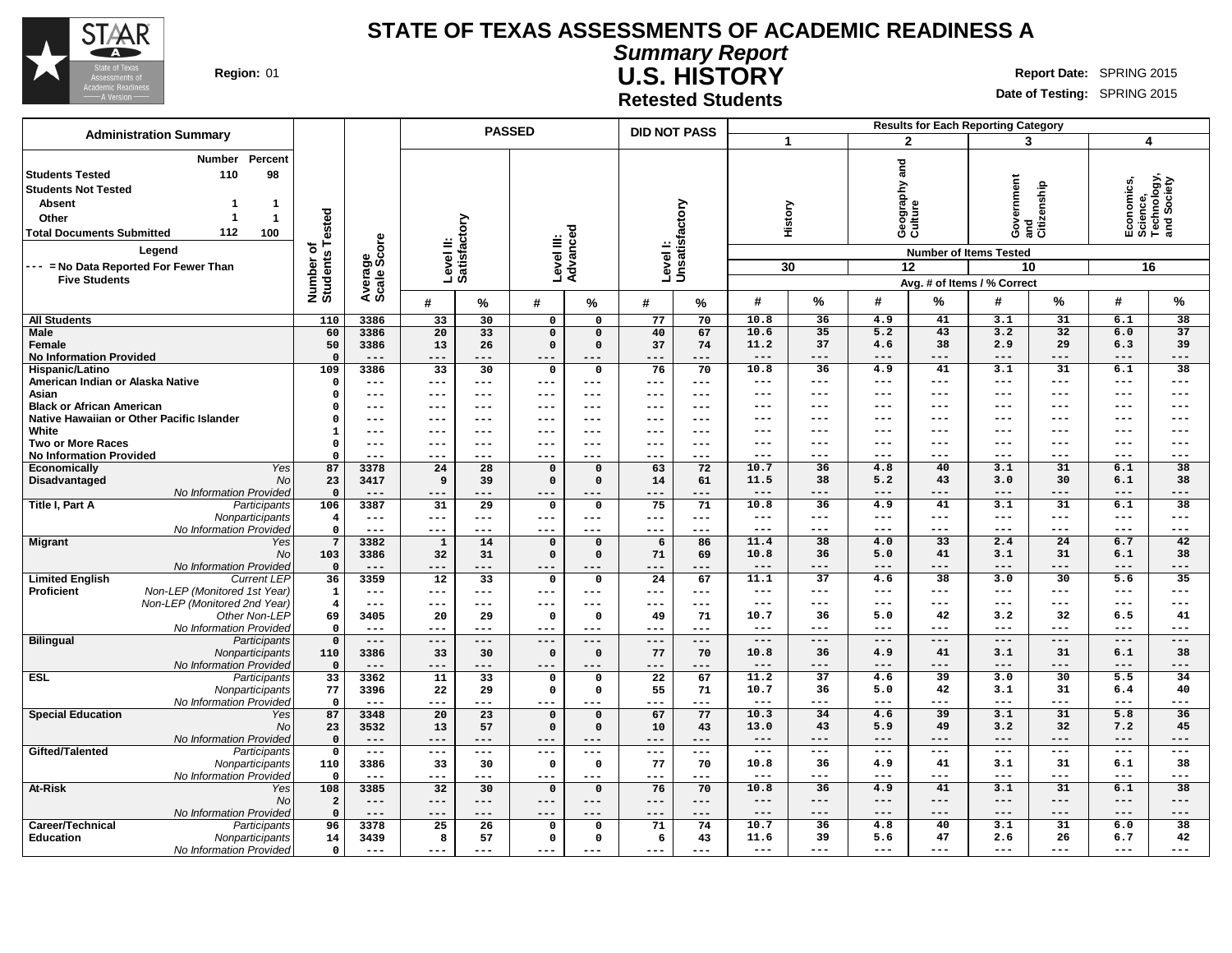

## **STATE OF TEXAS ASSESSMENTS OF ACADEMIC READINESS ALTERNATE 2 Summary Report**

**Region:** 01 **Region:** 01 **Report Date:** SPRING 2015 **Date of Testing:** SPRING 2015

| <b>Administration Summary</b>                                                                                                         |                                |                           |                 | <b>ALGEBRAI</b>                   |                   |                                  |                       |                               |                       |                 | <b>BIOLOGY</b>          |                        |                               |                            |                       |                    |                           | <b>U.S. HISTORY</b>  |                 |                                  |                        |
|---------------------------------------------------------------------------------------------------------------------------------------|--------------------------------|---------------------------|-----------------|-----------------------------------|-------------------|----------------------------------|-----------------------|-------------------------------|-----------------------|-----------------|-------------------------|------------------------|-------------------------------|----------------------------|-----------------------|--------------------|---------------------------|----------------------|-----------------|----------------------------------|------------------------|
| Percent<br>Number<br>Algebra I<br><b>Students Tested</b><br>290<br>92                                                                 |                                |                           | <b>PASSED</b>   |                                   |                   | <b>DID</b><br><b>NOT PASS</b>    |                       |                               |                       | <b>PASSED</b>   |                         |                        | <b>DID</b><br><b>NOT PASS</b> |                            |                       |                    | <b>PASSED</b>             |                      |                 | <b>DID</b><br><b>NOT PASS</b>    |                        |
| 8<br><b>Students Not Tested</b><br>25<br><b>Total Students</b><br>315<br>100                                                          |                                |                           |                 |                                   |                   |                                  |                       |                               |                       |                 |                         |                        |                               |                            |                       |                    |                           |                      |                 |                                  |                        |
| <b>Biology</b><br><b>Students Tested</b><br>272<br>91<br><b>Students Not Tested</b><br>26<br>9<br><b>Total Students</b><br>298<br>100 | ested<br>۴<br>৳                | Level II:<br>Satisfactory |                 | complished<br>≝                   |                   |                                  |                       | ested                         | ξā                    |                 | Accomplished            |                        |                               |                            | Tested<br>৳           | sfactory<br>≝      |                           | Accomplished         |                 |                                  |                        |
| <b>U.S. History</b><br><b>Students Tested</b><br>215<br>95<br>5<br>12<br><b>Students Not Tested</b>                                   | Number of<br>Students          |                           |                 | Level<br>ई                        |                   | Level I:<br>Developing           |                       | ਠ<br>Number o<br>Students     | Levelll:<br>Satisfact |                 | Level III:              |                        | Level I:<br>Developing        |                            | Number of<br>Students | Level<br>Satisfa   |                           | Level III:           |                 | Level I:<br>Developing           |                        |
| <b>Total Students</b><br>227<br>100                                                                                                   |                                | #                         | $\%$            | #                                 | $\%$              | #                                | $\%$                  |                               | $\boldsymbol{\#}$     | $\%$            | $\boldsymbol{\#}$       | $\%$                   | #                             | $\%$                       |                       | #                  | %                         | #                    | $\%$            | #                                | $\%$                   |
| <b>All Students</b>                                                                                                                   | 290                            | 245                       | 84              | 82                                | 28                | 45                               | 16                    | 272                           | 249                   | 92              | 64                      | $\overline{24}$        | 23                            | 8                          | 215                   | 190                | 88                        | 64                   | 30              | 25                               | 12                     |
| Male<br>Female<br><b>No Information Provided</b>                                                                                      | 194<br>96<br>$\Omega$          | 165<br>80<br>$---$        | 85<br>83<br>--- | 53<br>29<br>$- - -$               | 27<br>30<br>$- -$ | 29<br>16<br>$- -$                | 15<br>17<br>---       | 185<br>87<br>$\mathbf 0$      | 170<br>79<br>$- - -$  | 92<br>91<br>--- | 43<br>21<br>$---$       | 23<br>24<br>---        | 15<br>8<br>---                | $\mathbf{a}$<br>9<br>$- -$ | 134<br>81<br>$\Omega$ | 119<br>71<br>$- -$ | 89<br>88<br>---           | 43<br>21<br>---      | 32<br>26<br>--- | 15<br>10<br>$- -$                | 11<br>12<br>---        |
| <b>Hispanic/Latino</b>                                                                                                                | 276                            | 231                       | 84              | 79                                | 29                | 45                               | 16                    | 264                           | 241                   | 91              | 63                      | 24                     | 23                            | 9                          | 207                   | 183                | 88                        | 61                   | 29              | 24                               | 12                     |
| American Indian or Alaska Native                                                                                                      | $\Omega$                       | ---                       | ---             | ---                               | --                | ---                              |                       | 0                             | $---$                 | ---             | ---                     | ---                    | ---                           | $- -$                      | $\Omega$              |                    | ---                       | ---                  | ---             | $---$                            | ---                    |
| Asian<br><b>Black or African American</b>                                                                                             |                                | ---                       | ---<br>---      | ---                               | --<br>--          | $- - -$<br>---                   |                       | 1<br>$\mathbf{1}$             | ---                   | $- -$<br>---    | $- -$                   | ---<br>---             | ---                           | $- -$<br>$- -$             | -2<br>$\Omega$        | --                 | $- - -$<br>---            | $- - -$              | $- - -$<br>---  | $- - -$                          | ---<br>---             |
| Native Hawaiian or Other Pacific Islander                                                                                             | 0                              | ---<br>---                | ---             | ---<br>---                        |                   | ---                              | $--$                  | 0                             | $---$<br>---          | ---             | ---<br>---              | ---                    | ---<br>---                    |                            | $\Omega$              | $- -$              | ---                       | $---$<br>---         | ---             | $---$<br>$---$                   | ---                    |
| White                                                                                                                                 | 10                             | 10                        | 100             | $\overline{a}$                    | 20                | $\Omega$                         | $\Omega$              | 5                             | 5                     | 100             | -1                      | 20                     | $\Omega$                      | $\Omega$                   | 6                     | 5                  | 83                        | $\overline{2}$       | 33              | $\mathbf{1}$                     | 17                     |
| <b>Two or More Races</b>                                                                                                              | $\mathbf{o}$                   | $---$                     | ---             | ---                               | --                | ---                              |                       | 0                             | $--$                  |                 | $---$                   | ---                    | ---                           | $--$                       | $\Omega$              |                    | ---                       | $---$                | ---             | $--$                             | ---                    |
| <b>No Information Provided</b>                                                                                                        | $\overline{2}$                 | ---                       | ---             | ---                               |                   | ---                              |                       | -1                            | $--$                  | ---             | ---                     | ---                    | --                            |                            | $\Omega$              |                    | .                         | ---                  | ---             | ---                              | ---                    |
| Yes<br>Economically<br>Disadvantaged<br><b>No</b>                                                                                     | 241<br>47                      | 203<br>40                 | 84<br>85        | 67<br>15                          | 28<br>32          | 38                               | 16<br>15              | 226<br>44                     | 206<br>41             | 91<br>93        | 51<br>13                | 23<br>30               | 20<br>$\overline{3}$          | 9                          | 176<br>39             | 154<br>36          | 88<br>92                  | 52<br>12             | 30<br>31        | 22<br>$\overline{3}$             | 13<br>$\boldsymbol{8}$ |
| No Information Provided                                                                                                               | $\overline{2}$                 | ---                       | ---             | $---$                             | ---               | $--$                             |                       | $\overline{a}$                | $---$                 | ---             | $---$                   | ---                    | ---                           | $--$                       | $\Omega$              | $- -$              | ---                       | ---                  | ---             | $---$                            | ---                    |
| Title I, Part A<br>Participants<br>Nonparticipants                                                                                    | 266<br>21                      | 223<br>19                 | 84<br>90        | $\overline{78}$<br>$\overline{4}$ | 29<br>19          | 43<br>$\overline{a}$             | 16<br>10              | 248<br>21                     | 226<br>20             | 91<br>95        | 61<br>$\overline{3}$    | $\overline{25}$<br>14  | 22<br>$\mathbf 1$             | 9<br>5                     | 201<br>13             | 176<br>13          | 88<br>100                 | 62<br>$\overline{a}$ | 31<br>15        | $\overline{25}$<br>$\Omega$      | 12<br><b>C</b>         |
| No Information Provided                                                                                                               | $\overline{\mathbf{3}}$        | ---                       | ---             | $--$                              | --                | $- - -$                          |                       | $\overline{\mathbf{3}}$       | ---                   | ---             | ---                     | ---                    | $--$                          | $- -$                      | $\mathbf{1}$          | $- -$              |                           | $---$                | ---             | $- - -$                          |                        |
| <b>Migrant</b><br>Yes                                                                                                                 | 14                             | $\overline{12}$           | 86              | $\overline{4}$<br>78              | 29                | $\overline{2}$                   | 14                    | 15                            | 14                    | 93              | $\overline{\mathbf{3}}$ | $\overline{20}$        | $\mathbf{1}$                  |                            | 9                     | 9                  | 100                       | $\overline{4}$       | 44              | $\mathbf{0}$                     | $\Omega$               |
| <b>No</b><br>No Information Provided                                                                                                  | 274<br>$\overline{a}$          | 231<br>---                | 84<br>---       | ---                               | 28                | 43<br>---                        | 16                    | 255<br>$\overline{a}$         | 233<br>$---$          | 91<br>---       | 61<br>---               | 24<br>---              | 22<br>---                     | 9                          | 206<br>$\Omega$       | 181                | 88<br>---                 | 60<br>---            | 29<br>---       | 25<br>---                        | 12<br>---              |
| <b>Limited English</b><br><b>Current LEP</b>                                                                                          | 38                             | 32                        | 84              | 13                                | 34                | 6                                | 16                    | 38                            | 37                    | 97              | 11                      | 29                     | $\mathbf{1}$                  | $\overline{\mathbf{3}}$    | 28                    | 27                 | 96                        | 9                    | 32              | $\mathbf 1$                      | $\overline{4}$         |
| Non-LEP (Monitored 1st Year)<br>Proficient                                                                                            | 10                             | 8                         | 80              | $\overline{\mathbf{2}}$           | 20                | $\mathbf{2}$                     | 20                    | 9                             | 8                     | 89              | $\overline{\mathbf{2}}$ | 22                     | $\mathbf 1$                   | 11                         | 8                     | $7\phantom{.0}$    | 88                        | $\overline{a}$       | 25              | $\mathbf 1$                      | 13                     |
| Non-LEP (Monitored 2nd Year)                                                                                                          | 15                             | 14                        | 93              | $\overline{\mathbf{2}}$           | 13                | 1                                | $7\phantom{.0}$       | 13                            | 13                    | 100             | 5                       | 38                     | 0                             | $\mathbf 0$                | 10                    | 8                  | 80                        | $\mathbf 1$          | 10              | $\overline{\mathbf{2}}$          | 20                     |
| Other Non-LEP<br>No Information Provided                                                                                              | 225<br>$\overline{\mathbf{2}}$ | 189<br>$---$              | 84<br>---       | 65<br>---                         | 29<br>$--$        | 36<br>$---$                      | 16<br>---             | 210<br>$\mathbf{2}$           | 189<br>$---$          | 90<br>---       | 46<br>$---$             | 22<br>---              | 21<br>---                     | 10<br>$---$                | 169<br>$\Omega$       | 148<br>$---$       | 88<br>$\qquad \qquad - -$ | 52<br>---            | 31<br>---       | 21<br>$---$                      | 12<br>---              |
| Bilingual<br>Participants                                                                                                             | $\mathbf 0$                    | $---$                     | ---             | $-- -$                            | $- -$             | $---$                            |                       | $\mathbf 0$                   | $---$                 | ---             | $---$                   | ---                    | ---                           |                            | $\Omega$              | $--$               | ---                       | $---$                | ---             | $---$                            | ---                    |
| Nonparticipants                                                                                                                       | 287                            | 242                       | 84              | 82                                | 29                | 45                               | 16                    | 269                           | 246                   | 91              | 64                      | 24                     | 23                            | 9                          | 214                   | 189                | 88                        | 64                   | 30              | 25                               | 12                     |
| No Information Provided                                                                                                               | $\overline{\mathbf{3}}$        | ---                       | ---             | ---                               | --                | $--$                             |                       | 3                             | $---$                 | ---             | $---$                   | ---                    | ---                           | ---                        | $\mathbf{1}$          | $- -$              | $- -$                     | ---                  | ---             | $---$                            | ---                    |
| <b>ESL</b><br>Participants                                                                                                            | 36                             | 30                        | 83              | $\overline{12}$                   | 33                | 6                                | 17                    | 36                            | $\overline{35}$       | 97              | 11                      | 31                     | $\mathbf{1}$                  | $\overline{\mathbf{3}}$    | $\overline{29}$       | 26                 | 90                        | 8                    | 28              | $\overline{\mathbf{3}}$          | 10                     |
| Nonparticipants                                                                                                                       | 251<br>$\overline{\mathbf{3}}$ | 212                       | 84              | 70                                | 28                | 39                               | 16                    | 233                           | 211                   | 91              | 53                      | 23                     | 22                            | 9                          | 185<br>$\mathbf{1}$   | 163                | 88                        | 56                   | 30              | 22                               | 12                     |
| No Information Provided<br>Career/Technical                                                                                           | 70                             | $--$<br>67                | ---<br>96       | $---$<br>$\overline{28}$          | ÷<br>40           | $---$<br>$\overline{\mathbf{3}}$ | ---<br>$\overline{4}$ | $\overline{\mathbf{3}}$<br>67 | $---$<br>67           | ---<br>100      | $---$<br>19             | ---<br>$\overline{28}$ | ---<br>0                      | $- -$<br>$\Omega$          | 69                    | $- -$<br>66        | ---<br>96                 | $---$<br>21          | 30              | $---$<br>$\overline{\mathbf{3}}$ | ---<br>$\overline{4}$  |
| Participants<br><b>Education</b><br>Nonparticipants<br>No Information Provided                                                        | 217<br>3                       | 175<br>---                | 81<br>---       | 54<br>---                         | 25                | 42<br>---                        | 19                    | 202<br>3                      | 179<br>$---$          | 89              | 45<br>$---$             | 22<br>---              | 23<br>---                     | 11<br>$---$                | 146<br>$\mathbf 0$    | 124                | 85                        | 43<br>---            | 29<br>---       | 22<br>$---$                      | 15                     |

**--- = No Data Reported For Fewer Than Five Students**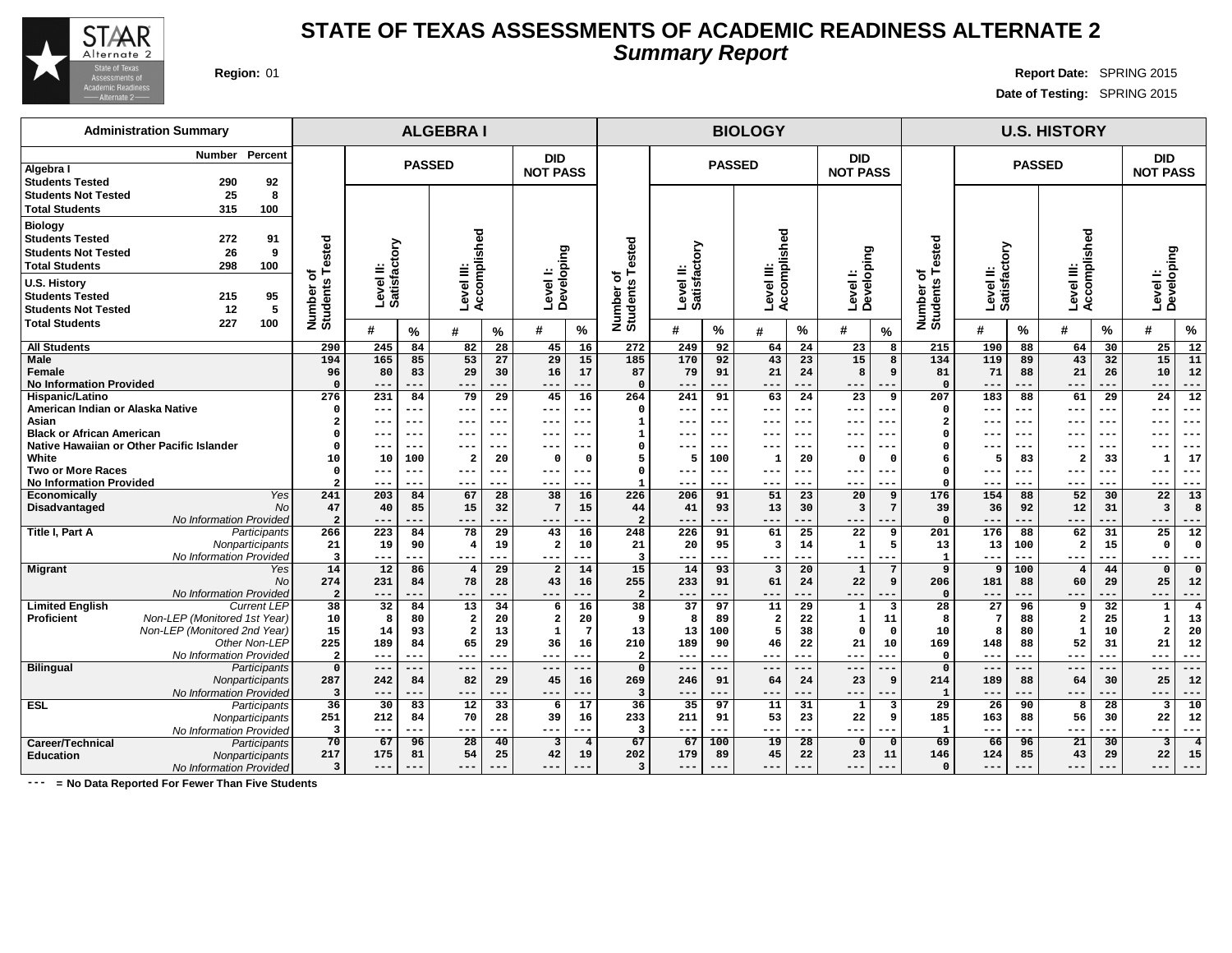

**English I**

**Administration Summary**

**Students Tested 280 92**

### **STATE OF TEXAS ASSESSMENTS OF ACADEMIC READINESS ALTERNATE 2 Summary Report**

**PASSED**

**DID NOT PASS**

**ENGLISH I ENGLISH II**

**DID NOT PASS**

**Region:** 01 **Report Date:** SPRING 2015 **Date of Testing:** SPRING 2015

**Number Percent**

| <b>Students Not Tested</b><br><b>Total Students</b>                                         | 25<br>8<br>305<br>100                           |                                              |                           |             |                            |           |                        |                    |                                   |                           |            |                            |             |                        |                     |
|---------------------------------------------------------------------------------------------|-------------------------------------------------|----------------------------------------------|---------------------------|-------------|----------------------------|-----------|------------------------|--------------------|-----------------------------------|---------------------------|------------|----------------------------|-------------|------------------------|---------------------|
| English II<br><b>Students Tested</b><br><b>Students Not Tested</b><br><b>Total Students</b> | 93<br>264<br>$\overline{7}$<br>21<br>100<br>285 | ested<br>۴<br>٥<br><b>Students</b><br>Number | Level II:<br>Satisfactory |             | Accomplished<br>Level III: |           | Developing<br>Level I: |                    | ested<br>Number of<br>Students Te | Level II:<br>Satisfactory |            | Accomplished<br>Level III: |             | Developing<br>Level I: |                     |
|                                                                                             |                                                 |                                              | #                         | $\%$        | #                          | %         | #                      | $\%$               |                                   | #                         | $\%$       | #                          | $\%$        | #                      | $\frac{0}{0}$       |
| <b>All Students</b>                                                                         |                                                 | 280                                          | 242                       | 86          | $\overline{77}$            | 28        | 38                     | 14                 | 264                               | 227                       | 86         | 75                         | 28          | 37                     | 14                  |
| Male                                                                                        |                                                 | 188                                          | 161                       | 86          | 47                         | 25        | $\overline{27}$        | 14                 | 174                               | $\overline{153}$          | 88         | 54                         | 31          | 21                     | $\overline{12}$     |
| Female                                                                                      |                                                 | 92                                           | 81                        | 88          | 30                         | 33        | 11                     | 12                 | 90                                | 74                        | 82         | 21                         | 23          | 16                     | 18                  |
| <b>No Information Provided</b>                                                              |                                                 | $\mathbf 0$                                  | ---                       |             | ---                        |           | ---                    | ---                | 0                                 | ---                       | ---        | ---                        | ---         | ---                    | ---                 |
| <b>Hispanic/Latino</b>                                                                      |                                                 | 267                                          | 230                       | 86          | 73                         | 27        | 37                     | 14                 | 254                               | 217                       | 85         | 73                         | 29          | 37                     | $\overline{15}$     |
| American Indian or Alaska Native                                                            |                                                 | $\Omega$                                     | $---$                     | $---$       | $---$                      | $---$     | ---                    | ---                | $\mathbf 1$                       | $---$                     | ---        | ---                        |             | ---                    | ---                 |
| Asian                                                                                       |                                                 | 2                                            | ---                       | $---$       | $--$                       | $---$     | ---                    | $--$               | 1                                 | ---                       | ---        | ---                        | ---         | $- - -$                | ---                 |
| <b>Black or African American</b>                                                            | Native Hawaiian or Other Pacific Islander       | $\mathbf 0$<br>$\mathbf 0$                   | ---                       | $--$        | $--$                       | $--$      | ---                    | $--$               | 2                                 | ---                       | ---        | ---                        | ---         | ---                    | ---                 |
| White                                                                                       |                                                 | 9                                            | ---<br>9                  | $--$<br>100 | з                          | 33        | --<br>O                | ---<br>$\mathbf 0$ | 0<br>5                            | ---<br>5                  | ---<br>100 | ---<br>$\mathbf 0$         | $\mathbf 0$ | 0                      | $\mathbf 0$         |
| <b>Two or More Races</b>                                                                    |                                                 | $\Omega$                                     | $- - -$                   | $---$       | $--$                       | ---       | ---                    | $--$               | 0                                 | $--$                      | $---$      | ---                        | $--$        | ---                    | $--$                |
| <b>No Information Provided</b>                                                              |                                                 | $\overline{a}$                               | $- - -$                   | ---         | ---                        |           | ---                    | ---                | $\mathbf{1}$                      | ---                       | ---        | ---                        |             | ---                    |                     |
| Economically                                                                                | <b>Yes</b>                                      | 232                                          | 199                       | 86          | 59                         | 25        | 33                     | 14                 | 221                               | 190                       | 86         | 65                         | 29          | 31                     | 14                  |
| <b>Disadvantaged</b>                                                                        | No                                              | 46                                           | 42                        | 91          | 18                         | 39        | 4                      | 9                  | 41                                | 36                        | 88         | 9                          | 22          | 5                      | 12                  |
|                                                                                             | No Information Provided                         | $\overline{a}$                               | $---$                     | ---         | $---$                      | ---       | ---                    | ---                | $\overline{a}$                    | ---                       | .          | ---                        | ---         | $---$                  |                     |
| <b>Title I, Part A</b>                                                                      | <b>Participants</b>                             | 256                                          | 220                       | 86          | 72                         | 28        | 36                     | 14                 | $\overline{242}$                  | 208                       | 86         | 70                         | 29          | 34                     | 14                  |
|                                                                                             | Nonparticipants                                 | 21                                           | 20                        | 95          | 5                          | 24        | $\mathbf{1}$           | 5                  | 20                                | 18                        | 90         | $\overline{\mathbf{4}}$    | 20          | $\overline{a}$         | 10                  |
|                                                                                             | No Information Provided                         | 3                                            | $---$                     | $- - -$     | $--$                       | ---       | ---                    | ---                | $\overline{a}$                    | ---                       | ---        | ---                        | ---         | ---                    | ---                 |
| <b>Migrant</b>                                                                              | Yes                                             | 14                                           | 14                        | 100         | $\overline{\mathbf{4}}$    | 29        | $\Omega$               | $\Omega$           | 12                                | 12                        | 100        | 5                          | 42          | $\Omega$               | $\Omega$            |
|                                                                                             | No                                              | 264                                          | 227                       | 86          | 73                         | 28        | 37                     | 14                 | 250                               | 214                       | 86         | 69                         | 28          | 36                     | 14                  |
|                                                                                             | No Information Provided                         | $\overline{a}$                               | $---$                     | ---         | $---$                      |           | ---                    | ---                | $\overline{a}$                    | ---                       | ---        | ---                        | ---         | ---                    |                     |
| <b>Limited English</b>                                                                      | <b>Current LEP</b>                              | 39                                           | 36                        | 92          | 15                         | 38        | 3                      | 8                  | 38                                | 34                        | 89         | 11                         | 29          | $\overline{4}$         | 11                  |
| <b>Proficient</b>                                                                           | Non-LEP (Monitored 1st Year)                    | 10                                           | 10                        | 100         | $\overline{\mathbf{2}}$    | 20        | O                      | 0                  | 10                                | 6                         | 60         | 3                          | 30          | $\overline{4}$         | 40                  |
|                                                                                             | Non-LEP (Monitored 2nd Year)                    | 15                                           | 15                        | 100         | 3<br>57                    | 20        | 0                      | $\Omega$           | 10                                | 8                         | 80         | $\overline{\mathbf{4}}$    | 40          | $\overline{a}$<br>26   | 20                  |
|                                                                                             | Other Non-LEP<br>No Information Provided        | 214<br>$\overline{\mathbf{2}}$               | 180<br>$---$              | 84<br>$---$ | $---$                      | 27<br>--- | 34<br>---              | 16<br>$---$        | 204<br>$\overline{a}$             | 178<br>$--$               | 87<br>---  | 56<br>$---$                | 27<br>---   | $---$                  | 13<br>---           |
| <b>Bilingual</b>                                                                            | Participants                                    | $\mathbf 0$                                  | $---$                     | $---$       | $- - -$                    | $- - -$   | $---$                  | $---$              | 0                                 | $---$                     | $- - -$    | $- - -$                    | $- - -$     | $---$                  | $- - -$             |
|                                                                                             | Nonparticipants                                 | 277                                          | 240                       | 87          | 77                         | 28        | 37                     | 13                 | 261                               | 225                       | 86         | 74                         | 28          | 36                     | 14                  |
|                                                                                             | No Information Provided                         | 3                                            | $-- -$                    | ---         | $- - -$                    |           | $- -$                  | ---                | 3                                 | $---$                     | ---        | ---                        |             | ---                    |                     |
| <b>ESL</b>                                                                                  | Participants                                    | 37                                           | 34                        | 92          | 14                         | 38        | 3                      | 8                  | 37                                | 33                        | 89         | 11                         | 30          | $\overline{4}$         | 11                  |
|                                                                                             | Nonparticipants                                 | 240                                          | 206                       | 86          | 63                         | 26        | 34                     | 14                 | 224                               | 192                       | 86         | 63                         | 28          | 32                     | 14                  |
|                                                                                             | No Information Provided                         | 3                                            | $- - -$                   | ---         | $---$                      | $---$     | $---$                  | ---                | 3                                 | $--$                      | ---        | ---                        | ---         | $---$                  | $\qquad \qquad - -$ |
| <b>Career/Technical</b>                                                                     | Participants                                    | 70                                           | 66                        | 94          | $\overline{27}$            | 39        | $\overline{4}$         | $6\overline{6}$    | 67                                | 64                        | 96         | $\overline{27}$            | 40          | $\overline{3}$         | $\overline{4}$      |
| <b>Education</b>                                                                            | Nonparticipants                                 | 207                                          | 174                       | 84          | 50                         | 24        | 33                     | 16                 | 195                               | 162                       | 83         | 47                         | 24          | 33                     | 17                  |
|                                                                                             | No Information Provided                         | 3                                            | $---$                     |             | ---                        |           | $---$                  | ---                | $\overline{a}$                    | ---                       | ---        | ---                        |             | $---$                  |                     |
|                                                                                             |                                                 |                                              |                           |             |                            |           |                        |                    |                                   |                           |            |                            |             |                        |                     |

**PASSED**

**--- = No Data Reported For Fewer Than Five Students**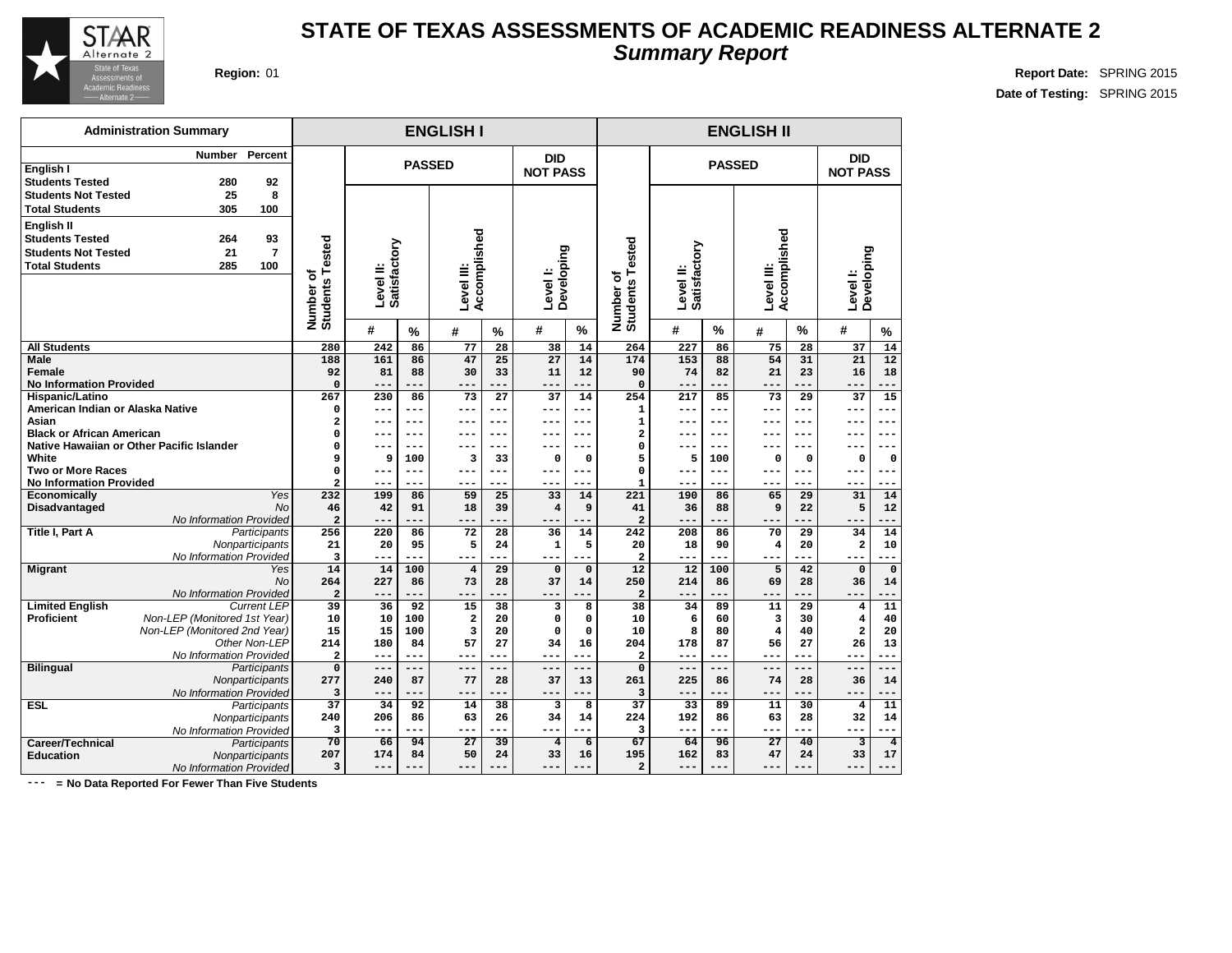

#### **All Students**

**Region:** 01 **Report Date:** SPRING 2015 **Date of Testing:** SPRING 2015

| Legend                                                                  |                         |                         |           | <b>ALGEBRAI</b>          |                        |                         |                               |                                 |                  |                        | <b>BIOLOGY</b> |                        |                          |                       |                              |               |           | <b>U.S. HISTORY</b> |                 |                         |                        |
|-------------------------------------------------------------------------|-------------------------|-------------------------|-----------|--------------------------|------------------------|-------------------------|-------------------------------|---------------------------------|------------------|------------------------|----------------|------------------------|--------------------------|-----------------------|------------------------------|---------------|-----------|---------------------|-----------------|-------------------------|------------------------|
| --- = No Data Reported For Fewer Than                                   |                         |                         |           |                          |                        |                         |                               |                                 |                  |                        |                |                        |                          |                       |                              |               |           |                     |                 |                         |                        |
| <b>Five Students</b>                                                    |                         |                         |           |                          |                        |                         |                               |                                 |                  |                        |                | ठ                      |                          |                       |                              |               |           |                     |                 |                         |                        |
|                                                                         |                         |                         |           |                          |                        |                         |                               |                                 |                  |                        |                |                        |                          |                       |                              |               |           |                     |                 |                         |                        |
|                                                                         |                         | Standard                |           | Standard*                | <b>Standard</b>        |                         |                               |                                 | Standard         |                        | Standard*      | Standar                |                          |                       |                              | Standard      |           | Standard*           | <b>Standard</b> |                         |                        |
|                                                                         |                         |                         |           |                          |                        | ecommended              |                               |                                 |                  |                        |                |                        | nded                     |                       |                              |               |           |                     |                 | ecommended              |                        |
|                                                                         | sted                    | $\overline{ }$          |           | $\sim$                   | S                      |                         |                               | ested                           |                  |                        | $\sim$         | w                      |                          |                       |                              | ٣             |           | $\sim$              | w               |                         |                        |
|                                                                         |                         |                         |           |                          |                        |                         |                               |                                 | $s_{e-1}$        |                        | Ise-In         | ise-In                 | omme                     |                       |                              |               |           |                     |                 |                         |                        |
|                                                                         | ৳<br><b>SC</b>          |                         |           |                          |                        |                         |                               | ৳                               |                  |                        |                |                        |                          |                       |                              |               |           |                     |                 |                         |                        |
|                                                                         |                         | Phase-In                |           | Phase-In                 | Phase-In               | <b>Standard</b><br>œ    |                               |                                 | <b>Big</b>       |                        | Pha            | Pha                    | Recomme<br>Standard      |                       |                              | Phase-In      |           | Phase-In            | Phase-In        | <b>Standard</b><br>œ    |                        |
|                                                                         | Number<br>Students      | #                       | $\%$      | %                        | %                      | #                       | %                             | Number o<br>Students            | #                | ℅                      | %              | %                      | #                        | %                     | Number of<br>Students Tested | #             | %         | %                   | %               | #                       | %                      |
| <b>All Students</b>                                                     | 32262                   | 24662                   | 76        | 65                       | 48                     | 11878                   | 37                            | 28860                           | 24838            | 86                     | 76             | 57                     | 12462                    | 43                    | 24840                        | 21021         | 85        | 75                  | 60              | 12136                   | 49                     |
| <b>Male</b>                                                             | 16434                   | 12081                   | 74        | 62                       | 45                     | 5727                    | 35                            | 14677                           | 12269            | 84                     | 74             | 56                     | 6391                     | 44                    | 12368                        | 10703         | 87        | 78                  | 66              | 6953                    | 56                     |
| Female                                                                  | 15828                   | 12581                   | 79        | 68                       | 51                     | 6151                    | 39                            | 14183                           | 12569            | 89                     | 78             | 57                     | 6071                     | 43                    | 12471                        | 10317         | 83        | 71                  | 54              | 5182                    | 42                     |
| <b>No Information Provided</b>                                          | $\mathfrak{g}$          | $\qquad \qquad -$       | ---       | ---<br>65                | ---                    | $--$                    |                               | $\Omega$                        | $--$<br>24074    | ---                    | ---            | ---                    | $- -$                    | --                    | $\mathbf{1}$                 |               | .         | $---$               | ---             | $- -$                   | ---                    |
| Hispanic/Latino<br>American Indian or Alaska Native                     | 31480<br>13             | 23976<br>12             | 76<br>92  | 85                       | 47<br>54               | 11422<br>7              | 36<br>54                      | 28045<br>10                     | 9                | 86<br>90               | 75<br>80       | 56<br>70               | 11868<br>5               | 42<br>50              | 24136<br>-9                  | 20351<br>5    | 84<br>56  | 74<br>44            | 59<br>44        | 11589<br>$\overline{2}$ | 48<br>22               |
| Asian                                                                   | 147                     | 144                     | 98        | 93                       | 91                     | 126                     | 86                            | 211                             | 209              | 99                     | 99             | 95                     | 190                      | 90                    | 151                          | 148           | 98        | 93                  | 90              | 128                     | 85                     |
| <b>Black or African American</b>                                        | 66                      | 46                      | 70        | 59                       | 42                     | 23                      | 35                            | 70                              | 60               | 86                     | 81             | 70                     | 41                       | 59                    | 44                           | 41            | 93        | 91                  | 84              | 36                      | 82                     |
| Native Hawaiian or Other Pacific Islander                               | 6                       | 6                       | 100       | 83                       | 50                     | $\overline{\mathbf{3}}$ | 50                            | 1                               | $---$            | ---                    | ---            | ---                    | ---                      | ---                   | $\overline{\mathbf{4}}$      | ---           | ---       | ---                 | ---             | $- - -$                 | ---                    |
| White                                                                   | 525<br>23               | 459<br>18               | 87<br>78  | 80<br>74                 | 66<br>65               | 281<br>15               | 54<br>65                      | 498<br>23                       | 462<br>21        | 93<br>91               | 88<br>87       | 79<br>83               | 340                      | 68<br>74              | 468<br>25                    | 445<br>24     | 95        | 92<br>92            | 84<br>88        | 355<br>22               | 76<br>88               |
| <b>Two or More Races</b><br><b>No Information Provided</b>              | $\mathcal{P}$           | ---                     |           | $- - -$                  | ---                    | $- - -$                 |                               | $\overline{2}$                  | $- - -$          |                        | ---            | ---                    | 17<br>---                | $- -$                 | 3                            |               | 96<br>--- | ---                 | ---             | $- - -$                 | ---                    |
| Economically<br>Yes                                                     | 26222                   | 19587                   | 75        | 63                       | 45                     | 8900                    | 34                            | 23283                           | 19676            | 85                     | 73             | 54                     | 9274                     | 40                    | 19838                        | 16462         | 83        | 72                  | 57              | 9029                    | 46                     |
| Disadvantaged<br>No                                                     | 6037                    | 5074                    | 84        | 76                       | 60                     | 2977                    | 49                            | 5575                            | 5160             | 93                     | 85             | 71                     | 3187                     | 57                    | 4999                         | 4557          | 91        | 84                  | 72              | 3106                    | 62                     |
| No Information Provided                                                 | 3                       | $- -$                   | ---       | ---                      | ---                    | $- -$                   |                               | 2                               | $- -$            | ---                    | ---            | ---                    | $- -$                    | $- -$                 | -3                           |               | $- -$     | ---                 | ---             | $- -$                   | ---                    |
| Title I, Part A<br>Participants<br>Nonparticipants                      | 30811<br>1449           | 23790<br>871            | 77<br>60  | 66<br>46                 | 49<br>26               | 11634<br>243            | 38<br>17                      | 27227<br>1631                   | 23478<br>1358    | 86<br>83               | 76<br>71       | 57<br>52               | 11830<br>631             | 43<br>39              | 23541<br>1297                | 19928<br>1091 | 85<br>84  | 75<br>73            | 60<br>58        | 11541<br>594            | 49<br>46               |
| No Information Provided                                                 | $\overline{2}$          | ---                     |           | $---$                    | ---                    | ---                     | ---                           | $\overline{2}$                  | $---$            | ---                    | ---            | ---                    | ---                      | $- -$                 | $\overline{\mathbf{2}}$      |               | ---       | ---                 | ---             | $---$                   | ---                    |
| <b>Migrant</b><br>Yes                                                   | 1692                    | 1057                    | 62        | 50                       | 32                     | 400                     | 24                            | 1503                            | 1163             | 77                     | 63             | 41                     | 406                      | 27                    | 1412                         | 1089          | 77        | 64                  | 47              | 514                     | 36                     |
| <b>No</b>                                                               | 30567                   | 23604                   | 77        | 66                       | 49                     | 11477                   | 38                            | 27355                           | 23673            | 87                     | 76             | 58                     | 12055                    | 44                    | 23426                        | 19930         | 85        | 75                  | 61              | 11621                   | 50                     |
| No Information Provided<br><b>Limited English</b><br><b>Current LEP</b> | 3<br>6149               | 3362                    | 55        | ---<br>39                | ---<br>$\overline{21}$ | $\sim$ $\sim$<br>815    | $\overline{13}$               | $\overline{\mathbf{2}}$<br>5344 | 3446             | 64                     | ---<br>45      | ---<br>$\overline{22}$ | $\qquad \qquad -$<br>689 | $\overline{13}$       | - 2<br>3446                  | 1948          | 57        | ---<br>39           | ---<br>23       | $- -$<br>548            | 16                     |
| Non-LEP (Monitored 1st Year)<br><b>Proficient</b>                       | 765                     | 610                     | 80        | 67                       | 43                     | 235                     | 31                            | 644                             | 566              | 88                     | 78             | 52                     | 221                      | 34                    | 245                          | 208           | 85        | 75                  | 56              | 105                     | 43                     |
| Non-LEP (Monitored 2nd Year)                                            | 638                     | 495                     | 78        | 67                       | 50                     | 254                     | 40                            | 543                             | 489              | 90                     | 79             | 59                     | 235                      | 43                    | 287                          | 233           | 81        | 74                  | 60              | 134                     | 47                     |
| Other Non-LEP                                                           | 24708                   | 20194                   | 82        | 72                       | 55                     | 10573                   | 43                            | 22327                           | 20335            | 91                     | 83             | 65                     | 11316                    | 51                    | 20859                        | 18629         | 89        | 80                  | 66              | 11347                   | 54                     |
| No Information Provided                                                 | $\overline{2}$          | ---                     |           |                          | ---                    | $--$                    |                               | $\overline{2}$                  | $--$             |                        |                | ---                    | $-$                      | --                    | з                            |               |           | ---                 |                 | $---$                   |                        |
| <b>Bilingual</b><br>Participants<br>Nonparticipants                     | 81<br>32172             | 74<br>24584             | 91<br>76  | 90<br>65                 | 69<br>48               | 48<br>11829             | 59<br>37                      | 57<br>28795                     | 57<br>24775      | 100<br>86              | 95<br>76       | 79<br>57               | 38<br>12423              | 67<br>43              | $\overline{20}$<br>24816     | 15<br>21002   | 75<br>85  | 70<br>75            | 45<br>60        | 8<br>12126              | 40<br>49               |
| No Information Provided                                                 | 9                       | $\overline{4}$          | 44        | 44                       | 33                     | $\mathbf{1}$            | 11                            | 8                               | 6                | 75                     | 25             | 13                     | $\mathbf{1}$             | 13                    |                              |               | ---       | ---                 | ---             | $- -$                   |                        |
| <b>ESL</b><br>Participants                                              | 6004                    | 3288                    | 55        | 39                       | 21                     | 796                     | 13                            | 5241                            | 3380             | 64                     | 45             | 23                     | 677                      | 13                    | 3369                         | 1920          | 57        | 40                  | 23              | 534                     | 16                     |
| Nonparticipants                                                         | 26250                   | 21370                   | 81        | 71                       | 54                     | 11081                   | 42                            | 23611                           | 21452            | 91                     | 82             | 64                     | 11784                    | 50                    | 21467                        | 19097         | 89        | 80                  | 66              | 11600                   | 54                     |
| No Information Provideo                                                 | 8                       | $\overline{\mathbf{4}}$ | 50        | 50                       | 38                     | $\mathbf{1}$            | 13                            | 8                               | 6                | 75                     | 25             | 13                     | $\mathbf{1}$             | 13                    |                              | $- -$         | ---       | ---                 | $--$            | $- - -$                 | $--$                   |
| <b>Special Education</b><br>Yes<br><b>No</b>                            | 1516<br>30743           | 599<br>24061            | 40<br>78  | 25<br>67                 | 12<br>50               | 117<br>11760            | $\overline{\mathbf{8}}$<br>38 | 1256<br>27601                   | 728<br>24107     | 58<br>87               | 38<br>77       | 18<br>59               | 142<br>12319             | 11<br>45              | 1080<br>23757                | 556<br>20462  | 51<br>86  | 38<br>76            | 26<br>61        | 197<br>11937            | 18<br>50               |
| No Information Provided                                                 | $\overline{\mathbf{3}}$ | $--$                    | ---       | $---$                    | $---$                  | $- -$                   |                               | 3                               | $- -$            |                        | ---            | ---                    | $- -$                    | ---                   | $\overline{3}$               |               | ---       | $---$               | ---             | $---$                   | ---                    |
| Gifted/Talented<br>Participants                                         | 3433                    | 3374                    | 98        | 96                       | 90                     | 2828                    | 82                            | 2959                            | 2936             | 99                     | 98             | 93                     | 2539                     | 86                    | 2649                         | 2613          | 99        | $\overline{97}$     | 91              | 2217                    | 84                     |
| Nonparticipants                                                         | 28826                   | 21286                   | 74        | 62                       | 43                     | 9049                    | 31                            | 25898                           | 21899            | 85                     | 73             | 53                     | 9922                     | 38                    | 22188                        | 18405         | 83        | 72                  | 56              | 9917                    | 45                     |
| No Information Provided                                                 | 3<br>19790              | ---<br>12875            | ---<br>65 | $---$<br>$\overline{50}$ | ---<br>$\overline{29}$ | $- - -$<br>3616         | ---<br>$\overline{18}$        | 3<br>17458                      | $- - -$<br>13756 | ---<br>$\overline{79}$ | ---<br>63      | ---<br>$\overline{39}$ | $--$<br>4148             | --<br>$\overline{24}$ | -3<br>14728                  | $ -$<br>11216 | ---<br>76 | ---<br>62           | ---<br>44       | $--$<br>4792            | ---<br>$\overline{33}$ |
| At-Risk<br>Yes<br><b>No</b>                                             | 12470                   | 11786                   | 95        | 90                       | 78                     | 8261                    | 66                            | 11399                           | 11079            | 97                     | 94             | 85                     | 8313                     | 73                    | 10110                        | 9803          | 97        | 93                  | 83              | 7343                    | 73                     |
| No Information Provided                                                 | 2                       | ---                     | ---       | ---                      | ---                    | $--$                    | ---                           | 3                               | $---$            | ---                    | ---            | ---                    | $---$                    | $- -$                 | $\overline{2}$               |               | ---       | ---                 | ---             | $---$                   | ---                    |
| Career/Technical<br>Participants                                        | 19185                   | 14559                   | 76        | 64                       | 46                     | 6625                    | 35                            | 19661                           | 17094            | 87                     | 77             | 58                     | 8677                     | 44                    | 20122                        | 17186         | 85        | 75                  | 60              | 9843                    | 49                     |
| <b>Education</b><br>Nonparticipants                                     | 13075                   | 10102                   | 77        | 67                       | 51                     | 5252                    | 40                            | 9196                            | 7741             | 84                     | 73             | 54                     | 3784                     | 41                    | 4717                         | 3834          | 81        | 71                  | 58              | 2293                    | 49                     |
| No Information Provided                                                 | $\mathbf{z}$            | ---                     | ---       | $- - -$                  | ---                    | $- - -$                 |                               | 3                               | $- -$            |                        | ---            | ---                    | $---$                    |                       | $\mathbf{1}$                 | $- -$         |           | ---                 | ---             | $--$                    |                        |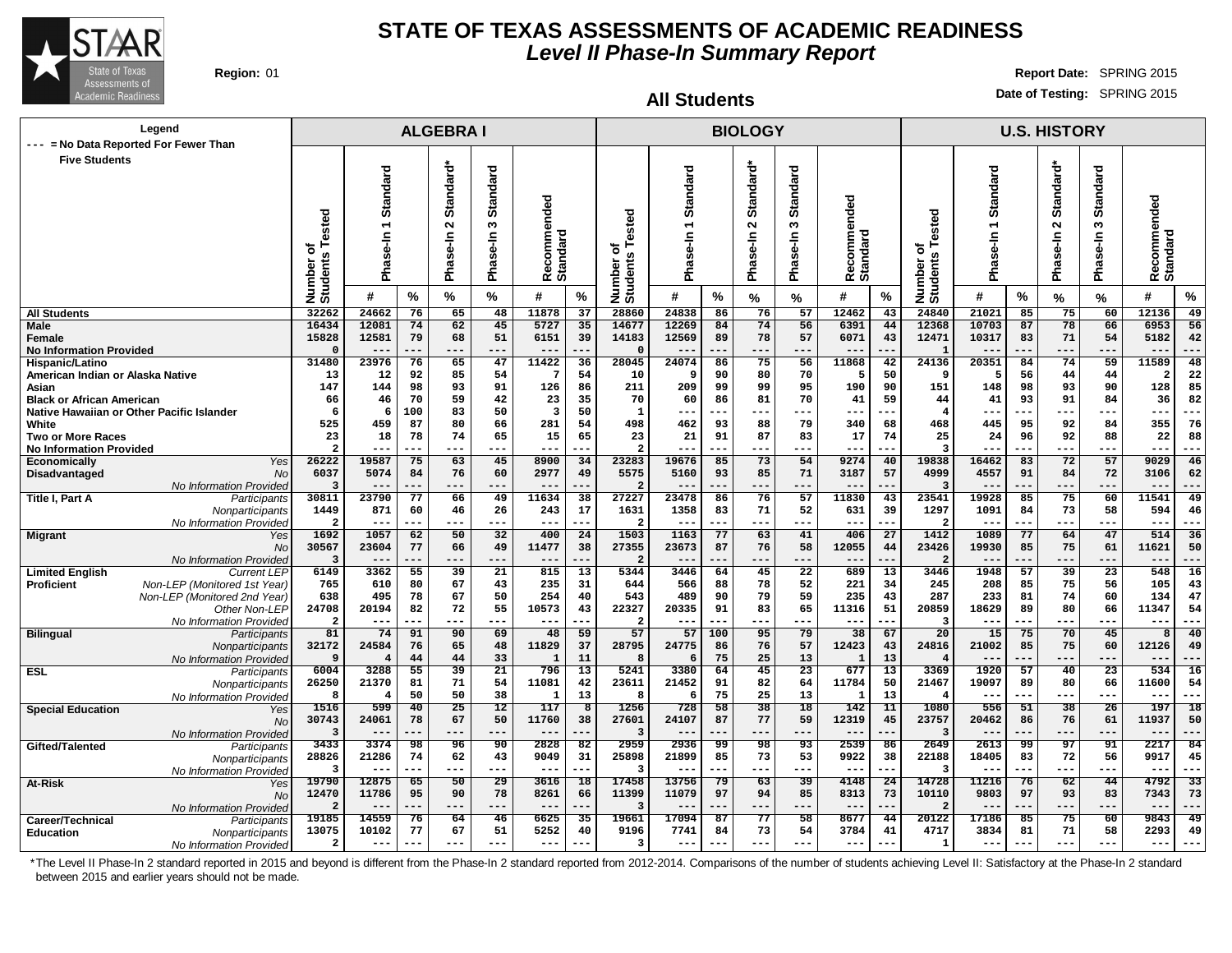

#### **All Students**

**Region:** 01 **Report Date:** SPRING 2015 **Date of Testing:** SPRING 2015

|                                           | Legend                                                       |                              |                     |                 | <b>ENGLISH I</b>  |                 |                                 |                      |                          |                                 |                 | <b>ENGLISH II</b>       |                 |                         |                         |
|-------------------------------------------|--------------------------------------------------------------|------------------------------|---------------------|-----------------|-------------------|-----------------|---------------------------------|----------------------|--------------------------|---------------------------------|-----------------|-------------------------|-----------------|-------------------------|-------------------------|
| --- = No Data Reported For Fewer Than     |                                                              |                              |                     |                 |                   |                 |                                 |                      |                          |                                 |                 |                         |                 |                         |                         |
| <b>Five Students</b>                      |                                                              |                              |                     |                 |                   |                 |                                 |                      |                          |                                 |                 |                         |                 |                         |                         |
|                                           |                                                              |                              | Phase-In 1 Standard |                 | Standard*         | <b>Standard</b> |                                 |                      |                          | Standard                        |                 | Standard*               | <b>Standard</b> |                         |                         |
|                                           |                                                              |                              |                     |                 |                   |                 |                                 |                      |                          |                                 |                 |                         |                 |                         |                         |
|                                           |                                                              |                              |                     |                 | $\mathbf{\Omega}$ | ო               | Recommended<br>Standard         |                      | Tested                   |                                 |                 | $\mathbf{\Omega}$       | ო               | Recommended<br>Standard |                         |
|                                           |                                                              |                              |                     |                 |                   |                 |                                 |                      |                          |                                 |                 |                         |                 |                         |                         |
|                                           |                                                              |                              |                     |                 | se-In             | se-In           |                                 |                      |                          |                                 |                 |                         |                 |                         |                         |
|                                           |                                                              |                              |                     |                 | Pha               | Pha             |                                 |                      |                          | Phase-In1                       |                 | Phase-In                | Phase-In        |                         |                         |
|                                           |                                                              |                              |                     |                 |                   |                 |                                 |                      |                          |                                 |                 |                         |                 |                         |                         |
|                                           |                                                              | Number of<br>Students Tested | #                   | %               | $\frac{0}{0}$     | $\frac{9}{6}$   | #                               | %                    | Number of<br>Students Tr | #                               | %               | $\%$                    | %               | #                       | %                       |
| <b>All Students</b>                       |                                                              | 35664                        | 17869               | 50              | 46                | 37              | 11638                           | 33                   | 31380                    | 16649                           | 53              | 46                      | 39              | 10013                   | 32                      |
| Male                                      |                                                              | 19001                        | 8120                | 43              | 38                | 30              | 4993                            | 26                   | 16354                    | 7821                            | 48              | 41                      | 34              | 4408                    | 27                      |
| Female<br><b>No Information Provided</b>  |                                                              | 16663<br>$\Omega$            | 9749<br>$- -$       | 59<br>$- -$     | 54<br>$- - -$     | 45<br>---       | 6645                            | 40<br>---            | 15023<br>3               | 8826                            | 59              | 52                      | 45              | 5604                    | 37                      |
| Hispanic/Latino                           |                                                              | 34834                        | 17226               | 49              | 45                | 36              | 11105                           | 32                   | 30660                    | 16104                           | 53              | 45                      | 38              | 9594                    | 31                      |
| American Indian or Alaska Native          |                                                              | 10                           | 5                   | 50              | 40                | 40              | з                               | 30                   | 15                       | 7                               | 47              | 40                      | 27              | $\overline{\mathbf{4}}$ | 27                      |
| Asian                                     |                                                              | 187                          | 173                 | 93              | 91                | 88              | 162                             | 87                   | 167                      | 146                             | 87              | 85                      | 81              | 123                     | 74                      |
| <b>Black or African American</b>          |                                                              | 65                           | 47                  | 72              | 71                | 58              | 32                              | 49                   | 52                       | 33                              | 63              | 60                      | 56              | 26                      | 50                      |
| Native Hawaiian or Other Pacific Islander |                                                              | $\mathbf{1}$                 | ---                 | ---             | ---               | ---             | $- - -$                         | ---                  | $\overline{4}$           | ---                             | ---             | $- - -$                 | $- - -$         | ---                     |                         |
| White<br><b>Two or More Races</b>         |                                                              | 534<br>25                    | 393<br>20           | 74<br>80        | 70<br>80          | 62<br>80        | 314<br>20                       | 59<br>80             | 455<br>19                | 337<br>15                       | 74<br>79        | 66<br>74                | 62<br>63        | 251<br>12               | 55<br>63                |
| <b>No Information Provided</b>            |                                                              | 8                            | 4                   | 50              | 38                | 38              | $\overline{a}$                  | 25                   | 8                        | 4                               | 50              | 50                      | 38              | $\mathbf{1}$            | 13                      |
| Economically                              | Yes                                                          | 29333                        | 13614               | 46              | 42                | 33              | 8437                            | $\overline{29}$      | 25685                    | 12790                           | 50              | 43                      | 35              | 7337                    | $\overline{29}$         |
| Disadvantaged                             | <b>No</b>                                                    | 6322                         | 4251                | 67              | 63                | 56              | 3199                            | 51                   | 5687                     | 3855                            | 68              | 62                      | 55              | 2675                    | 47                      |
|                                           | No Information Provided                                      | 9                            | 4                   | 44              | 33                | 33              | $\overline{\mathbf{2}}$         | 22                   | 8                        | 4                               | 50              | 50                      | 38              | $\mathbf{1}$            | 13                      |
| Title I, Part A                           | Participants                                                 | 33890                        | 16979               | 50<br>50        | 46<br>46          | 37<br>38        | 11033                           | 33<br>34             | 29680<br>1692            | 15713<br>932                    | 53<br>55        | 46<br>49                | 39<br>41        | 9453<br>559             | $\overline{32}$<br>33   |
|                                           | Nonparticipants<br>No Information Provided                   | 1766<br>8                    | 886<br>4            | 50              | 38                | 38              | 603<br>$\mathbf{2}$             | 25                   | 8                        | 4                               | 50              | 50                      | 38              | $\mathbf{1}$            | 13                      |
| <b>Migrant</b>                            | Yes                                                          | 2032                         | 666                 | 33              | $\overline{28}$   | $\overline{20}$ | 325                             | 16                   | 1824                     | 700                             | 38              | 30                      | $\overline{22}$ | 310                     | 17                      |
|                                           | No                                                           | 33624                        | 17199               | 51              | 47                | 38              | 11311                           | 34                   | 29548                    | 15945                           | 54              | 47                      | 40              | 9702                    | 33                      |
|                                           | No Information Provided                                      | 8                            | 4                   | 50              | 38                | 38              | $\overline{\mathbf{2}}$         | 25                   | 8                        | 4                               | 50              | 50                      | 38              | $\mathbf{1}$            | 13                      |
| <b>Limited English</b>                    | <b>Current LEP</b>                                           | 9345                         | 1334                | 14              | $\overline{11}$   | 6               | 434                             | 5                    | 7005                     | 1070                            | 15              | 10                      | 7               | 301                     | $\overline{\mathbf{4}}$ |
| <b>Proficient</b>                         | Non-LEP (Monitored 1st Year)<br>Non-LEP (Monitored 2nd Year) | 705<br>626                   | 345<br>336          | 49<br>54        | 42<br>48          | 29<br>37        | 152<br>208                      | 22<br>33             | 372<br>758               | 234<br>352                      | 63<br>46        | 51<br>37                | 38<br>28        | 105<br>146              | 28<br>19                |
|                                           | Other Non-LEP                                                | 24981                        | 15850               | 63              | 59                | 49              | 10842                           | 43                   | 23236                    | 14989                           | 65              | 57                      | 49              | 9460                    | 41                      |
|                                           | No Information Provided                                      | 7                            | 4                   | 57              | 43                | 43              | $\mathbf{2}$                    | 29                   | 9                        | 4                               | 44              | 44                      | 33              | $\mathbf{1}$            | 11                      |
| <b>Bilingual</b>                          | Participants                                                 | 78                           | 51                  | 65              | 62                | 45              | 32                              | 41                   | 44                       | $\overline{23}$                 | 52              | 43                      | 34              | 13                      | 30                      |
|                                           | Nonparticipants                                              | 35572                        | 17813               | 50              | 46                | 37              | 11604                           | 33                   | 31322                    | 16622                           | 53              | 46                      | 39              | 9999                    | 32                      |
| <b>ESL</b>                                | No Information Provided                                      | 14<br>9167                   | 5<br>1313           | 36<br>14        | 29<br>11          | 21<br>6         | $\overline{a}$<br>429           | 14<br>$\overline{5}$ | 14<br>6863               | $\overline{\mathbf{4}}$<br>1056 | 29<br>15        | 29<br>11                | 21<br>7         | ${\bf 1}$<br>299        | 7<br>4                  |
|                                           | Participants<br>Nonparticipants                              | 26483                        | 16551               | 62              | 58                | 48              | 11207                           | 42                   | 24503                    | 15589                           | 64              | 56                      | 48              | 9713                    | 40                      |
|                                           | No Information Provided                                      | 14                           | 5                   | 36              | 29                | 21              | $\mathbf{2}$                    | 14                   | 14                       | 4                               | 29              | 29                      | 21              | $\mathbf{1}$            | 7                       |
| <b>Special Education</b>                  | Yes                                                          | 1843                         | 167                 | 9               | 7                 | 5               | 66                              | $\overline{4}$       | 1486                     | 167                             | 11              | $\overline{\mathbf{8}}$ | $\overline{6}$  | 47                      | 3                       |
|                                           | <b>No</b>                                                    | 33811                        | 17698               | 52              | 48                | 39              | 11570                           | 34                   | 29886                    | 16478                           | 55              | 48                      | 41              | 9965                    | 33                      |
|                                           | No Information Provided                                      | 10                           |                     | 40              | 30                | 30              | $\overline{a}$                  | 20                   | 8                        | 4                               | 50              | 50                      | 38              | $\mathbf{1}$            | 13                      |
| Gifted/Talented                           | Participants                                                 | 3026<br>32628                | 2894<br>14971       | 96<br>46        | 94<br>41          | 90<br>32        | 2609<br>9027                    | 86<br>28             | 2862<br>28510            | 2738<br>13907                   | 96<br>49        | 93<br>41                | 89<br>34        | 2380<br>7632            | $\overline{83}$<br>27   |
|                                           | Nonparticipants<br>No Information Provided                   | 10                           | 4                   | 40              | 30                | 30              | $\overline{\mathbf{2}}$         | 20                   | 8                        | 4                               | 50              | 50                      | 38              | 1                       | 13                      |
| At-Risk                                   | Yes                                                          | 23853                        | 7742                | $\overline{32}$ | $\overline{27}$   | $\overline{18}$ | 3470                            | $\overline{15}$      | 19814                    | 6599                            | $\overline{33}$ | $\overline{26}$         | $\overline{19}$ | 2553                    | $\overline{13}$         |
|                                           | <b>No</b>                                                    | 11803                        | 10123               | 86              | 83                | 75              | 8166                            | 69                   | 11558                    | 10046                           | 87              | 81                      | 74              | 7459                    | 65                      |
|                                           | No Information Provided                                      | 8                            | 4                   | 50              | 38                | 38              | $\overline{a}$                  | 25                   | 8                        | 4                               | 50              | 50                      | 38              | $\mathbf{1}$            | 13                      |
| Career/Technical                          | Participants                                                 | 24182                        | 12582               | 52              | 48                | 39              | 8325                            | 34                   | 24085                    | 13211                           | 55<br>47        | 48                      | 40              | 7878                    | 33<br>29                |
| <b>Education</b>                          | Nonparticipants                                              | 11474<br>8                   | 5283<br>4           | 46<br>50        | 42<br>38          | 33<br>38        | 3311<br>$\overline{\mathbf{2}}$ | 29<br>25             | 7290<br>5                | 3436<br>$\mathbf{2}$            | 40              | 41<br>40                | 35<br>20        | 2135<br>$\Omega$        | 0                       |
|                                           | No Information Provided                                      |                              |                     |                 |                   |                 |                                 |                      |                          |                                 |                 |                         |                 |                         |                         |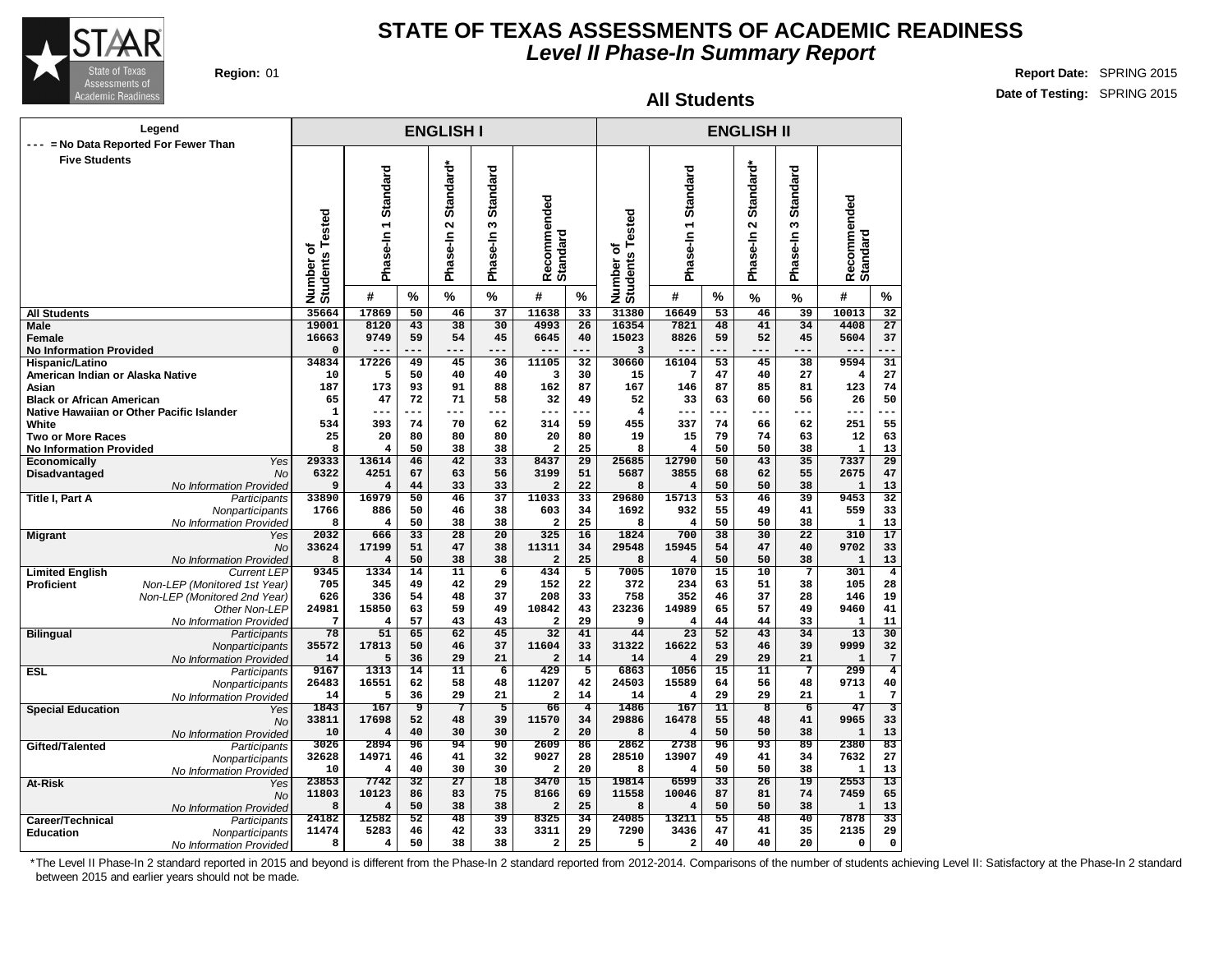

#### **First-Time Tested Students**

**Region:** 01 **Report Date:** SPRING 2015 **Date of Testing:** SPRING 2015

| Legend<br>--- = No Data Reported For Fewer Than                               |                                     |                                        |           | <b>ALGEBRAI</b>                 |                                  |                               |                 |                                    |                                      |                 | <b>BIOLOGY</b>                            |                                    |                                 |                 |                               |                                        |           | <b>U.S. HISTORY</b>             |                                  |                         |                 |
|-------------------------------------------------------------------------------|-------------------------------------|----------------------------------------|-----------|---------------------------------|----------------------------------|-------------------------------|-----------------|------------------------------------|--------------------------------------|-----------------|-------------------------------------------|------------------------------------|---------------------------------|-----------------|-------------------------------|----------------------------------------|-----------|---------------------------------|----------------------------------|-------------------------|-----------------|
| <b>Five Students</b>                                                          |                                     |                                        |           |                                 |                                  |                               |                 |                                    |                                      |                 |                                           |                                    |                                 |                 |                               |                                        |           |                                 |                                  |                         |                 |
|                                                                               | ested<br>৳<br>Number of<br>Students | Standard<br>$\overline{ }$<br>Phase-In |           | Standard*<br>$\sim$<br>Phase-In | <b>Standard</b><br>S<br>Phase-In | Recommended<br>Standard       |                 | ested<br>৳<br>Number o<br>Students | andard<br>あ<br>$\overline{5}$<br>Pha |                 | ᡠ<br><b>Standar</b><br>$\sim$<br>Phase-In | Standard<br>S<br>se-In<br>.<br>Pha | ommended<br>Recomme<br>Standard |                 | Number of<br>Students Tested  | Standard<br>$\overline{ }$<br>Phase-In |           | Standard*<br>$\sim$<br>Phase-In | <b>Standard</b><br>w<br>Phase-In | Recommended<br>Standard |                 |
|                                                                               |                                     | #                                      | %         | $\frac{0}{0}$                   | %                                | #                             | $\%$            |                                    | #                                    | ℅               | %                                         | %                                  | #                               | $\%$            |                               | #                                      | ℅         | $\%$                            | %                                | #                       | %               |
| <b>All Students</b>                                                           | 27729                               | 23135                                  | 83        | 73                              | 55                               | 11817                         | 43              | 26266                              | 23586                                | 90              | 81                                        | 62                                 | 12408                           | 47              | 23124                         | 20170                                  | 87        | 78                              | 64                               | 12051                   | 52              |
| <b>Male</b><br>Female                                                         | 13859<br>13870                      | 11244<br>11891                         | 81<br>86  | 71<br>76                        | 53<br>57                         | 5693<br>6124                  | 41<br>44        | 13155<br>13111                     | 11609<br>11977                       | 88<br>91        | 80<br>82                                  | 62<br>61                           | 6364<br>6044                    | 48<br>46        | 11632<br>11491                | 10329<br>9840                          | 89<br>86  | 81<br>75                        | 69<br>58                         | 6904<br>5146            | 59<br>45        |
| <b>No Information Provided</b>                                                | $\Omega$                            | $- -$                                  |           | $- - -$                         | ---                              |                               |                 | $\Omega$                           |                                      |                 | .                                         | ---                                | $- -$                           |                 |                               |                                        |           | ---                             | ---                              |                         | ---             |
| Hispanic/Latino                                                               | 26991                               | 22464                                  | 83        | 73                              | 55                               | 11362                         | 42              | 25473                              | 22830                                | 90              | 80                                        | 61                                 | 11815                           | 46              | 22435                         | 19507                                  | 87        | 78                              | 63                               | 11504                   | 51              |
| American Indian or Alaska Native                                              | 11                                  | 11                                     | 100       | 91                              | 64                               | -7                            | 64              | 9                                  | 9                                    | 100             | 89                                        | 78                                 | 5                               | 56              | -9                            | 5                                      | 56        | 44                              | 44                               | 2                       | 22              |
| Asian                                                                         | 146                                 | 144                                    | 99        | 94                              | 92                               | 126                           | 86              | 210                                | 209                                  | 100             | 99                                        | 95                                 | 190                             | 90              | 148                           | 147                                    | 99        | 95                              | 92                               | 128                     | 86              |
| <b>Black or African American</b><br>Native Hawaiian or Other Pacific Islander | 59<br>6                             | 46<br>6                                | 78<br>100 | 66<br>83                        | 47<br>50                         | 23<br>$\overline{\mathbf{3}}$ | 39<br>50        | 67<br>$\mathbf{1}$                 | 60<br>---                            | 90<br>---       | 85<br>---                                 | 73<br>---                          | 41<br>---                       | 61<br>--        | 44<br>$\overline{\mathbf{4}}$ | 41<br>--                               | 93<br>--- | 91<br>---                       | 84<br>---                        | 36<br>$--$              | 82<br>---       |
| White                                                                         | 493                                 | 445                                    | 90        | 84                              | 70                               | 280                           | 57              | 481                                | 454                                  | 94              | 90                                        | 82                                 | 339                             | 70              | 457                           | 440                                    | 96        | 93                              | 86                               | 355                     | 78              |
| <b>Two or More Races</b>                                                      | 21                                  | 18                                     | 86        | 81                              | 71                               | 15                            | 71              | 23                                 | 21                                   | 91              | 87                                        | 83                                 | 17                              | 74              | 25                            | 24                                     | 96        | 92                              | 88                               | 22                      | 88              |
| <b>No Information Provided</b>                                                | $\overline{2}$                      |                                        |           | $--$                            | ---                              | $--$                          |                 | $\overline{\mathbf{2}}$            |                                      |                 | ÷÷                                        | ---                                | $--$                            | --              | 2                             |                                        | ---       | ---                             | ---                              | $--$                    | ---             |
| Economically<br>Yes                                                           | 22203                               | 18229                                  | 82        | 71                              | $\overline{53}$                  | 8847                          | 40              | 20960                              | 18570                                | 89              | 79                                        | 59                                 | 9224                            | 44              | 18286                         | 15698                                  | 86        | 76                              | 61                               | 8953                    | 49              |
| Disadvantaged<br>No                                                           | 5523<br>3                           | 4905                                   | 89        | 81                              | 65                               | 2969                          | 54              | 5304                               | 5014                                 | 95<br>---       | 88<br>---                                 | 74                                 | 3183                            | 60              | 4836<br>$\overline{2}$        | 4471                                   | 92        | 86                              | 74<br>---                        | 3097<br>$- -$           | 64              |
| No Information Provideo<br>Title I, Part A<br>Participants                    | 26615                               | $---$<br>22347                         | ---<br>84 | ---<br>74                       | 56                               | $- -$<br>11574                | ---<br>43       | $\overline{2}$<br>24782            | $- -$<br>22280                       | 90              | 81                                        | ---<br>62                          | $---$<br>11776                  | 48              | 21890                         | 19105                                  | .<br>87   | ---<br>78                       | 64                               | 11457                   | ---<br>52       |
| Nonparticipants                                                               | 1112                                | 787                                    | 71        | 57                              | 34                               | 242                           | 22              | 1482                               | 1304                                 | 88              | 77                                        | 57                                 | 631                             | 43              | 1233                          | 1064                                   | 86        | 76                              | 61                               | 593                     | 48              |
| No Information Provideo                                                       | $\overline{\mathbf{2}}$             | ---                                    | ---       | $- - -$                         | ---                              | $---$                         | ---             | $\overline{\mathbf{2}}$            | $---$                                |                 | ---                                       | ---                                | $---$                           | --              |                               |                                        | ---       | ---                             | ---                              | $---$                   | ---             |
| <b>Migrant</b><br>Yes                                                         | 1307                                | 935                                    | 72        | 60                              | 41                               | 397                           | 30              | 1286                               | 1063                                 | 83              | 69                                        | 47                                 | 403                             | 31              | 1279                          | 1015                                   | 79        | 67                              | 51                               | 507                     | 40              |
| No                                                                            | 26419                               | 22199                                  | 84        | 74                              | 56                               | 11419                         | 43              | 24978                              | 22521                                | 90              | 81                                        | 63                                 | 12004                           | 48              | 21844                         | 19154                                  | 88        | 79                              | 64                               | 11543                   | 53              |
| No Information Provided<br><b>Limited English</b><br><b>Current LEP</b>       | -3<br>4434                          | 2887                                   | 65        | ---<br>49                       | 28                               | $---$<br>800                  | 18              | $\overline{2}$<br>4025             | 2872                                 | 71              | 52                                        | ---<br>28                          | $- -$<br>670                    | 17              | 2820                          | 1700                                   | 60        | ---<br>44                       | <br>$\overline{27}$              | $--$<br>526             | 19              |
| Non-LEP (Monitored 1st Year)<br><b>Proficient</b>                             | 720                                 | 594                                    | 83        | 69                              | 46                               | 232                           | 32              | 605                                | 541                                  | 89              | 80                                        | 54                                 | 220                             | 36              | 229                           | 201                                    | 88        | 77                              | 59                               | 103                     | 45              |
| Non-LEP (Monitored 2nd Year)                                                  | 533                                 | 455                                    | 85        | 77                              | 59                               | 252                           | 47              | 498                                | 462                                  | 93              | 83                                        | 63                                 | 235                             | 47              | 257                           | 221                                    | 86        | 80                              | 66                               | 134                     | 52              |
| Other Non-LEP                                                                 | 22040                               | 19198                                  | 87        | 78                              | 61                               | 10532                         | 48              | 21136                              | 19709                                | 93              | 86                                        | 68                                 | 11282                           | 53              | 19816                         | 18046                                  | 91        | 83                              | 69                               | 11286                   | 57              |
| No Information Provided                                                       | $\overline{a}$                      | $---$                                  |           | ---                             | ---                              | $---$                         | ---             | $\overline{\mathbf{2}}$            | $---$                                | ---             | ---                                       | ---                                | $--$                            | ---             |                               | ---                                    | ---       | ---                             | ---                              | $---$                   | ---             |
| <b>Bilingual</b><br>Participants                                              | 79<br>27642                         | 74                                     | 94        | 92                              | 71                               | 48                            | 61              | 56                                 | 56                                   | 100             | 95                                        | 80                                 | 38                              | 68              | 15                            | 13                                     | 87        | 87                              | 60                               | 8                       | 53              |
| Nonparticipants<br>No Information Provided                                    | 8                                   | 23057<br>$\overline{4}$                | 83<br>50  | 73<br>50                        | 55<br>38                         | 11768<br>$\mathbf{1}$         | 43<br>13        | 26203<br>$7\phantom{.0}$           | 23524<br>6                           | 90<br>86        | 81<br>29                                  | 62<br>14                           | 12369<br>1                      | 47<br>14        | 23106<br>$\overline{3}$       | 20154                                  | 87<br>--- | 78<br>---                       | 64<br>---                        | 12041<br>$--$           | 52<br>---       |
| <b>ESL</b><br>Participants                                                    | 4326                                | 2818                                   | 65        | 49                              | 28                               | 780                           | 18              | 3947                               | 2812                                 | 71              | 53                                        | 28                                 | 658                             | 17              | 2758                          | 1673                                   | 61        | 44                              | 27                               | 512                     | $\overline{19}$ |
| Nonparticipants                                                               | 23396                               | 20313                                  | 87        | 78                              | 60                               | 11036                         | 47              | 22312                              | 20768                                | 93              | 86                                        | 68                                 | 11749                           | 53              | 20363                         | 18494                                  | 91        | 83                              | 68                               | 11537                   | 57              |
| No Information Provided                                                       | -7                                  | $\overline{4}$                         | 57        | 57                              | 43                               | $\mathbf{1}$                  | 14              | $7\phantom{.0}$                    | 6                                    | 86              | 29                                        | 14                                 | $\mathbf{1}$                    | 14              | $\overline{3}$                | $- - -$                                | ---       | ---                             | $---$                            | $- - -$                 | $--$            |
| <b>Special Education</b><br>Yes                                               | 1087                                | 493<br>22640                           | 45        | 31                              | 16                               | 117                           | 11              | 1038                               | 636                                  | 61<br>91        | 42                                        | 21                                 | 140                             | $\overline{13}$ | 976                           | 515                                    | 53        | 40                              | 27                               | 191                     | $\overline{20}$ |
| No                                                                            | 26639<br>3                          | $- -$                                  | 85        | 75<br>---                       | 57<br>---                        | 11699<br>$---$                | 44              | 25225<br>$\overline{3}$            | 22947                                |                 | 82<br>---                                 | 64<br>---                          | 12267<br>$- -$                  | 49              | 22146<br>$\overline{2}$       | 19653                                  | 89        | 80<br>---                       | 65<br>---                        | 11858<br>$---$          | 54<br>---       |
| No Information Provideo<br>Gifted/Talented<br>Participants                    | 3414                                | 3363                                   | 99        | 97                              | 91                               | 2828                          | 83              | 2949                               | 2929                                 | -99             | 98                                        | 94                                 | 2539                            | 86              | 2640                          | 2609                                   | 99        | 97                              | 91                               | 2216                    | 84              |
| Nonparticipants                                                               | 24312                               | 19770                                  | 81        | 70                              | 50                               | 8988                          | 37              | 23314                              | 20654                                | 89              | 78                                        | 58                                 | 9868                            | 42              | 20482                         | 17559                                  | 86        | 76                              | 60                               | 9833                    | 48              |
| No Information Provided                                                       | $\overline{\mathbf{3}}$             | $---$                                  | ---       | $---$                           | ---                              | $---$                         | ---             | $\overline{\mathbf{3}}$            | $- - -$                              | $---$           | ---                                       | $---$                              | $---$                           | ---             | 2                             | $ -$                                   | ---       | ---                             | $---$                            | $---$                   | $- - -$         |
| At-Risk<br>Yes                                                                | 15513                               | 11462                                  | 74        | $\overline{59}$                 | $\overline{36}$                  | 3561                          | $\overline{23}$ | 15004                              | 12581                                | $\overline{84}$ | 70                                        | 44                                 | 4098                            | $\overline{27}$ | 13133                         | 10439                                  | 79        | 66                              | $\overline{48}$                  | 4717                    | $\overline{36}$ |
| No                                                                            | 12214                               | 11672                                  | 96        | 91                              | 79                               | 8255                          | 68              | 11259                              | 11002                                | 98              | 95                                        | 86                                 | 8309                            | 74              | 9990                          | 9730                                   | 97        | 94                              | 84                               | 7333                    | 73              |
| No Information Provideo                                                       | $\overline{a}$<br>16234             | $--$<br>13571                          | 84        | ---<br>73                       | ---<br>54                        | $- - -$<br>6586               | 41              | 3<br>17924                         | $--$<br>16244                        | 91              | ---<br>82                                 | ---<br>63                          | $---$<br>8643                   | 48              | 18803                         | 16513                                  | 88        | ---<br>79                       | ---<br>64                        | $- -$<br>9774           | 52              |
| Career/Technical<br>Participants<br><b>Education</b><br>Nonparticipants       | 11493                               | 9563                                   | 83        | 74                              | 57                               | 5230                          | 46              | 8339                               | 7339                                 | 88              | 78                                        | 59                                 | 3764                            | 45              | 4321                          | 3657                                   | 85        | 75                              | 62                               | 2277                    | 53              |
| No Information Provided                                                       | $\overline{a}$                      | $--$                                   | ---       | $---$                           | $---$                            | $---$                         | ---             | 3                                  | $--$                                 | ---             | $---$                                     | $---$                              | $- - -$                         | ---             | $\mathbf 0$                   | --                                     | ---       | ---                             | $---$                            | $---$                   | ---             |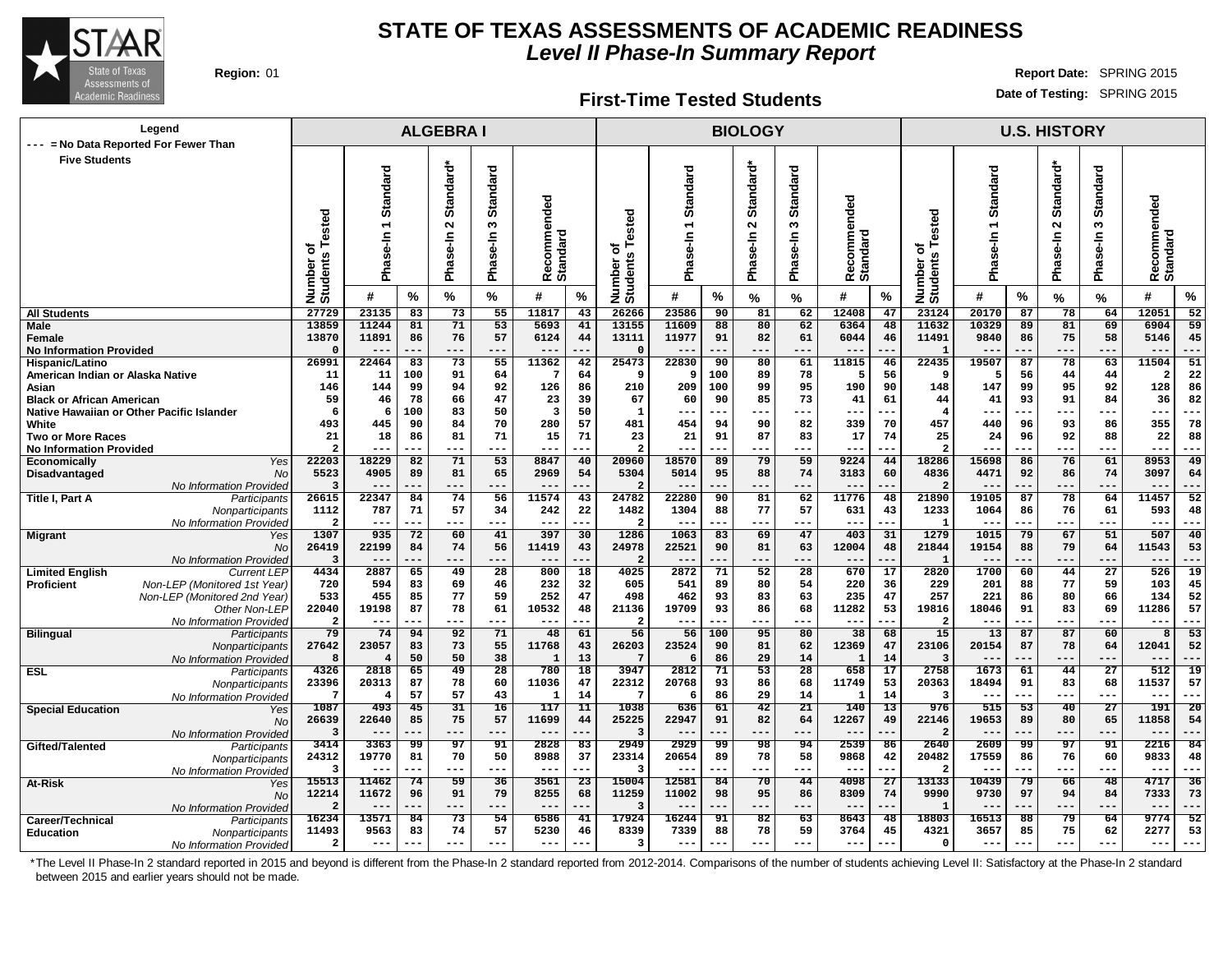

#### **First-Time Tested Students**

**Region:** 01 **Report Date:** SPRING 2015 **Date of Testing:** SPRING 2015

|                                                     | Legend<br>= No Data Reported For Fewer Than |                              |                         |                       | <b>ENGLISH I</b>                           |                                      |                         |                 |                                          |                        |                 | <b>ENGLISH II</b>                             |                           |                                 |                 |
|-----------------------------------------------------|---------------------------------------------|------------------------------|-------------------------|-----------------------|--------------------------------------------|--------------------------------------|-------------------------|-----------------|------------------------------------------|------------------------|-----------------|-----------------------------------------------|---------------------------|---------------------------------|-----------------|
| <b>Five Students</b>                                |                                             | Number of<br>Students Tested | Phase-In 1 Standard     |                       | Standard*<br>$\mathbf{\Omega}$<br>Phase-In | Standard<br>w<br>$Se-In$<br>.<br>Pha | Recommended<br>Standard |                 | ested<br>۴<br>ō<br>Number of<br>Students | Standard<br>Phase-In 1 |                 | Standard*<br>$\mathbf{\tilde{z}}$<br>Phase-In | Standard<br>S<br>Phase-In | Recommended<br>Standard         |                 |
|                                                     |                                             |                              | #                       | %                     | %                                          | $\frac{0}{0}$                        | #                       | %               |                                          | #                      | %               | %                                             | %                         | #                               | %               |
| <b>All Students</b>                                 |                                             | 27716                        | 17069                   | $\overline{62}$       | $\overline{57}$                            | 47                                   | 11491                   | 41              | 25338                                    | 15995                  | 63              | $\overline{56}$                               | $\overline{48}$           | 9942                            | 39              |
| Male                                                |                                             | 13950                        | 7675                    | 55                    | 50                                         | 40                                   | 4904                    | 35              | 12769                                    | 7451                   | 58              | 51                                            | 42                        | 4368                            | 34              |
| Female                                              |                                             | 13766                        | 9394                    | 68                    | 64                                         | 53                                   | 6587                    | 48              | 12566                                    | 8542                   | 68              | 61                                            | 53                        | 5573                            | 44              |
| <b>No Information Provided</b>                      |                                             | $\Omega$                     | $---$                   | ---                   | ---                                        | ---                                  | ---                     | ---             | 3                                        |                        |                 | $- - -$                                       | $- - -$                   | $---$                           |                 |
| Hispanic/Latino<br>American Indian or Alaska Native |                                             | 26964<br>9                   | 16440<br>5              | 61<br>56              | 56<br>44                                   | 46<br>44                             | 10963<br>3              | 41<br>33        | 24678<br>11                              | 15457<br>7             | 63<br>64        | 55<br>55                                      | 47<br>36                  | 9524<br>$\overline{\mathbf{4}}$ | 39<br>36        |
| Asian                                               |                                             | 183                          | 172                     | 94                    | 93                                         | 90                                   | 162                     | 89              | 162                                      | 146                    | 90              | 88                                            | 83                        | 123                             | 76              |
| <b>Black or African American</b>                    |                                             | 58                           | 47                      | 81                    | 79                                         | 66                                   | 32                      | 55              | 44                                       | 32                     | 73              | 70                                            | 66                        | 26                              | 59              |
|                                                     | Native Hawaiian or Other Pacific Islander   | $\mathbf{1}$                 | ---                     | ---                   | ---                                        | ---                                  | ---                     | ---             | 3                                        | ---                    | ---             | $---$                                         | ---                       | ---                             |                 |
| White                                               |                                             | 472                          | 382                     | 81                    | 78                                         | 68                                   | 309                     | 65              | 415                                      | 332                    | 80              | 73                                            | 67                        | 250                             | 60              |
| <b>Two or More Races</b>                            |                                             | 24                           | 20                      | 83                    | 83                                         | 83                                   | 20                      | 83              | 18                                       | 15                     | 83              | 78                                            | 67                        | 12                              | 67              |
| <b>No Information Provided</b>                      |                                             | 5                            | $\overline{\mathbf{2}}$ | 40                    | 40                                         | 40                                   | $\mathbf{2}$            | 40              | 7                                        | 3                      | 43              | 43                                            | 43                        | $\mathbf{1}$                    | 14              |
| Economically                                        | Yes                                         | 22194                        | 12912                   | 58                    | 53                                         | 43                                   | 8305                    | 37              | 20318                                    | 12221                  | 60              | 52                                            | 44                        | 7282                            | $\overline{36}$ |
| Disadvantaged                                       | <b>No</b>                                   | 5517                         | 4155                    | 75                    | 71                                         | 63                                   | 3184                    | 58              | 5013                                     | 3771                   | 75              | 69                                            | 62                        | 2659                            | 53              |
|                                                     | No Information Provided                     | 5                            | $\overline{a}$          | 40                    | 40                                         | 40                                   | $\overline{a}$          | 40              | 7                                        | 3                      | 43              | 43                                            | 43                        | $\mathbf{1}$                    | 14              |
| Title I, Part A                                     | Participants                                | 26349                        | 16217                   | 62                    | 57                                         | 47                                   | 10892                   | 41              | 23920                                    | 15083                  | 63              | 55                                            | 47                        | 9388                            | 39              |
|                                                     | Nonparticipants                             | 1362<br>5                    | 850<br>$\mathbf{2}$     | 62<br>40              | 57<br>40                                   | 48<br>40                             | 597<br>2                | 44<br>40        | 1411<br>7                                | 909<br>3               | 64<br>43        | 58<br>43                                      | 49<br>43                  | 553<br>$\mathbf 1$              | 39<br>14        |
| <b>Migrant</b>                                      | No Information Provided<br>Yes              | 1321                         | 590                     | 45                    | 40                                         | 29                                   | 306                     | 23              | 1272                                     | 646                    | 51              | 40                                            | 31                        | 302                             | 24              |
|                                                     | <b>No</b>                                   | 26390                        | 16477                   | 62                    | 58                                         | 48                                   | 11183                   | 42              | 24059                                    | 15346                  | 64              | 56                                            | 48                        | 9639                            | 40              |
|                                                     | No Information Provided                     | 5                            | $\overline{\mathbf{2}}$ | 40                    | 40                                         | 40                                   | $\mathbf{2}$            | 40              | 7                                        | 3                      | 43              | 43                                            | 43                        | $\mathbf{1}$                    | 14              |
| <b>Limited English</b>                              | Current LEP                                 | 5379                         | 1093                    | $\overline{20}$       | 16                                         | $\overline{10}$                      | 407                     | 8               | 4116                                     | 873                    | $\overline{21}$ | 16                                            | 10                        | 283                             | 7               |
| <b>Proficient</b>                                   | Non-LEP (Monitored 1st Year)                | 619                          | 331                     | 53                    | 46                                         | 32                                   | 149                     | 24              | 343                                      | 230                    | 67              | 55                                            | 42                        | 105                             | 31              |
|                                                     | Non-LEP (Monitored 2nd Year)                | 476                          | 316                     | 66                    | 61                                         | 47                                   | 202                     | 42              | 686                                      | 344                    | 50              | 40                                            | 30                        | 145                             | 21              |
|                                                     | Other Non-LEP                               | 21238                        | 15327                   | 72                    | 67                                         | 57                                   | 10731                   | 51              | 20186                                    | 14545                  | 72              | 64                                            | 56                        | 9408                            | 47              |
|                                                     | No Information Provided                     | 4                            |                         | ---                   | ---                                        | ---                                  | ---                     |                 | 7                                        | 3                      | 43              | 43                                            | 43                        | $\mathbf 1$                     | 14              |
| <b>Bilingual</b>                                    | Participants                                | 66                           | 48                      | 73                    | 68                                         | 53                                   | 32                      | 48              | 36                                       | $\overline{22}$        | 61              | 53                                            | $\overline{42}$           | 13                              | 36              |
|                                                     | Nonparticipants                             | 27642                        | 17018                   | 62                    | 57                                         | 47                                   | 11457                   | 41              | 25292                                    | 15970                  | 63              | 56                                            | 48                        | 9928                            | 39              |
|                                                     | No Information Provided                     | 8                            | 3                       | 38                    | 38                                         | 25                                   | $\overline{\mathbf{2}}$ | 25              | 10                                       | 3                      | 30              | 30                                            | 30                        | $\mathbf{1}$                    | 10              |
| <b>ESL</b>                                          | Participants                                | 5266<br>22442                | 1075<br>15991           | $\overline{20}$<br>71 | $\overline{16}$<br>66                      | 10<br>56                             | 400<br>11089            | 8<br>49         | 4032<br>21296                            | 862<br>15130           | 21<br>71        | 16<br>63                                      | 11<br>55                  | 281<br>9660                     | 7<br>45         |
|                                                     | Nonparticipants                             | 8                            | з                       | 38                    | 38                                         | 25                                   | 2                       | 25              | 10                                       | 3                      | 30              | 30                                            | 30                        | $\mathbf{1}$                    | 10              |
| <b>Special Education</b>                            | No Information Provided<br>Yes              | 1074                         | 147                     | 14                    | 11                                         | 8                                    | 63                      | $\overline{6}$  | 1030                                     | 139                    | 13              | 10                                            | 7                         | 43                              | $\overline{4}$  |
|                                                     | <b>No</b>                                   | 26635                        | 16920                   | 64                    | 59                                         | 48                                   | 11426                   | 43              | 24301                                    | 15853                  | 65              | 58                                            | 49                        | 9898                            | 41              |
|                                                     | No Information Provided                     | 7                            | $\overline{2}$          | 29                    | 29                                         | 29                                   | 2                       | 29              | 7                                        | 3                      | 43              | 43                                            | 43                        | $\mathbf{1}$                    | 14              |
| Gifted/Talented                                     | Participants                                | 3001                         | 2888                    | 96                    | 95                                         | 90                                   | 2608                    | $\overline{87}$ | 2839                                     | 2732                   | 96              | 94                                            | 90                        | 2378                            | 84              |
|                                                     | Nonparticipants                             | 24708                        | 14179                   | 57                    | 52                                         | 42                                   | 8881                    | 36              | 22492                                    | 13260                  | 59              | 51                                            | 42                        | 7563                            | 34              |
|                                                     | No Information Provided                     | 7                            | $\mathbf{2}$            | 29                    | 29                                         | 29                                   | 2                       | 29              | 7                                        | 3                      | 43              | 43                                            | 43                        | 1                               | 14              |
| At-Risk                                             | Yes                                         | 16284                        | 7010                    | $\overline{43}$       | $\overline{37}$                            | $\overline{26}$                      | 3338                    | $\overline{20}$ | 14053                                    | 5996                   | $\overline{43}$ | 34                                            | $\overline{25}$           | 2492                            | $\overline{18}$ |
|                                                     | <b>No</b>                                   | 11427                        | 10057                   | 88                    | 85                                         | 77                                   | 8151                    | 71              | 11278                                    | 9996                   | 89              | 83                                            | 75                        | 7449                            | 66              |
|                                                     | No Information Provided                     | 5                            | $\mathbf{2}$            | 40                    | 40                                         | 40                                   | $\overline{a}$          | 40              | 7                                        | 3                      | 43              | 43                                            | 43                        | $\mathbf{1}$                    | 14              |
| Career/Technical                                    | Participants                                | 18691                        | 12039                   | 64                    | 60                                         | 50                                   | 8240                    | 44              | 19541                                    | 12684                  | 65              | 57                                            | 49                        | 7820                            | 40              |
| <b>Education</b>                                    | Nonparticipants                             | 9020                         | 5028                    | 56                    | 51                                         | 41                                   | 3249                    | 36              | 5793                                     | 3310                   | 57              | 50                                            | 44                        | 2122                            | 37              |
|                                                     | No Information Provided                     | 5                            | 2                       | 40                    | 40                                         | 40                                   | $\mathbf{2}$            | 40              | $\overline{\mathbf{4}}$                  | $---$                  | ---             | $---$                                         | $---$                     | $---$                           | ---             |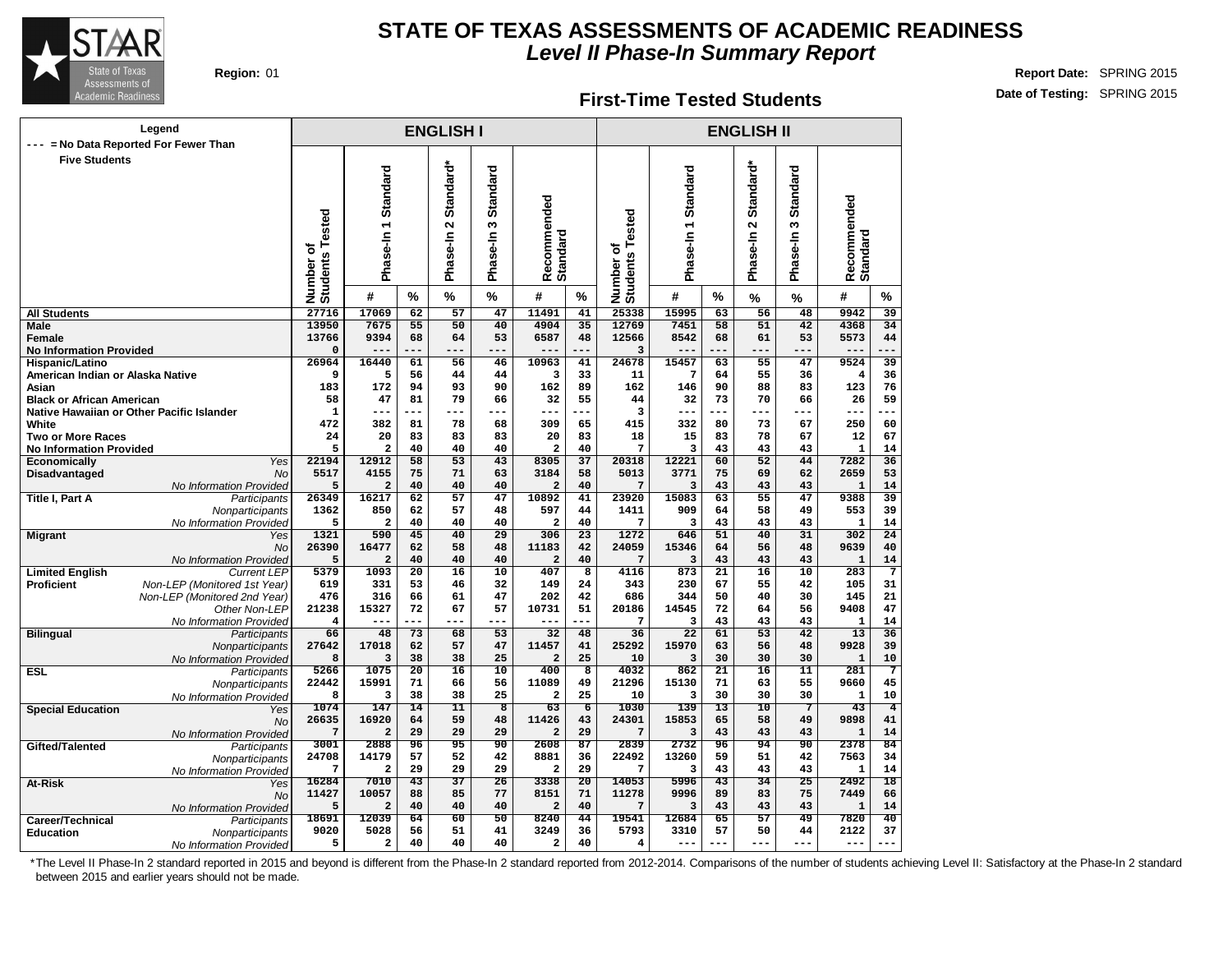

#### **Retested Students**

**Region:** 01 **Report Date:** SPRING 2015 **Date of Testing:** SPRING 2015

| Legend<br>--- = No Data Reported For Fewer Than                               |                                  |                                        |                    | <b>ALGEBRAI</b>                            |                                                    |                                |                                    |                                    |                     |            | <b>BIOLOGY</b>                             |                                                      |                                     |                                                            |                                        |                 | <b>U.S. HISTORY</b>                        |                                  |                                       |
|-------------------------------------------------------------------------------|----------------------------------|----------------------------------------|--------------------|--------------------------------------------|----------------------------------------------------|--------------------------------|------------------------------------|------------------------------------|---------------------|------------|--------------------------------------------|------------------------------------------------------|-------------------------------------|------------------------------------------------------------|----------------------------------------|-----------------|--------------------------------------------|----------------------------------|---------------------------------------|
| <b>Five Students</b>                                                          | ested<br>৳<br>Number<br>Students | Standard<br>$\overline{ }$<br>Phase-In |                    | Standard*<br>$\mathbf{\Omega}$<br>Phase-In | <b>Standard</b><br>S<br>Phase-In                   | Recommended<br><b>Standard</b> |                                    | ested<br>৳<br>Number o<br>Students | Standard<br>Pha     |            | Standard*<br>$\mathbf{\Omega}$<br>Phase-In | <b>Standard</b><br>$\boldsymbol{\omega}$<br>Phase-In | nded<br>omme<br>Recomme<br>Standard | Number of<br>Students Tested                               | Standard<br>$\overline{ }$<br>Phase-In |                 | Standard*<br>$\mathbf{\Omega}$<br>Phase-In | <b>Standard</b><br>S<br>Phase-In | Recommended<br><b>Standard</b>        |
|                                                                               |                                  | #                                      | $\%$               | $\%$                                       | %                                                  | #                              | %                                  |                                    | #                   | %          | %                                          | %                                                    | #<br>%                              |                                                            | #                                      | %               | $\%$                                       | $\%$                             | $\%$<br>#                             |
| <b>All Students</b>                                                           | 4533                             | 1527                                   | 34                 | 16                                         | $\overline{4}$                                     | 61                             | $\overline{1}$                     | 2594                               | 1252                | 48         | 25                                         | $6\overline{}$                                       | 54                                  | 1716<br>$\overline{2}$                                     | 851                                    | 50              | $\overline{27}$                            | 11                               | 85                                    |
| Male<br>Female<br><b>No Information Provided</b>                              | 2575<br>1958<br>$\Omega$         | 837<br>690<br>---                      | 33<br>35           | 16<br>16<br>---                            | $\overline{\mathbf{4}}$<br>$\overline{\mathbf{4}}$ | 34<br>27<br>$-$                | $\overline{1}$<br>$\mathbf{1}$     | 1522<br>1072<br>$\mathbf{o}$       | 660<br>592<br>$- -$ | 43<br>55   | 23<br>28<br>---                            | 5<br>7<br>---                                        | 27<br>27                            | 736<br>$\overline{a}$<br>980<br>$\overline{3}$<br>$\Omega$ | 374<br>477                             | 51<br>49        | 31<br>25<br>---                            | 13<br>9                          | 49<br>36<br>---                       |
| Hispanic/Latino                                                               | 4489                             | 1512                                   | 34                 | 16                                         | $\overline{4}$                                     | 60                             | $\mathbf{1}$                       | 2572                               | 1244                | 48         | 25                                         | 6                                                    | 53                                  | 1701<br>$\overline{a}$                                     | 844                                    | 50              | 27                                         | 11                               | 85<br>-5                              |
| American Indian or Alaska Native                                              | $\overline{\mathbf{2}}$          | ---                                    | ---                | ---                                        | $--$                                               | $---$                          |                                    | 1                                  | ---                 |            | ---                                        | ---                                                  | ---<br>--                           | $\Omega$                                                   |                                        | ---             | ---                                        | ---                              | $--$                                  |
| Asian                                                                         | $\mathbf{1}$<br>7                | ---                                    | ---                | ---                                        | $---$                                              | ---<br>$\Omega$                | --                                 | 1                                  | $---$               | $- -$      | ---                                        | ---                                                  | --<br>---<br>--                     | -3<br>$\Omega$                                             | ---                                    | ---             | ---                                        | $--$                             | $- - -$<br>---                        |
| <b>Black or African American</b><br>Native Hawaiian or Other Pacific Islander | $\Omega$                         | $\mathbf 0$<br>---                     | $\mathbf 0$<br>--- | $\Omega$<br>---                            | $\Omega$<br>$---$                                  | $- - -$                        | 0<br>---                           | 3<br>$^{\circ}$                    | ---<br>$---$        | ---<br>--- | ---<br>---                                 | ---<br>---                                           | ---<br>$--$<br>---                  | $\Omega$                                                   | ---                                    | ---<br>---      | ---<br>$--$                                | ---<br>$--$                      | $- - \cdot$<br>---<br>$--$<br>$- - -$ |
| White                                                                         | 32                               | 14                                     | 44                 | 25                                         | -6                                                 | 1                              | 3                                  | 17                                 | 8                   | 47         | 29                                         | -6                                                   | $\mathbf{1}$<br>-6                  | 11                                                         | 5                                      | 45              | 27                                         | 9                                | - 0<br>$\Omega$                       |
| <b>Two or More Races</b>                                                      | $\overline{a}$                   | ---                                    | ---                | ---                                        | $- - -$                                            | $---$                          | $--$                               | $\Omega$                           | $---$               | $- - -$    | $--$                                       | $--$                                                 | $- -$<br>---                        | $\Omega$                                                   | $- - -$                                | ---             | ---                                        | $---$                            | $- - -$<br>$- - -$                    |
| <b>No Information Provided</b>                                                | $\Omega$                         | ---                                    | ---                | ---                                        | $- - -$                                            | $--$                           |                                    | $\Omega$                           | ---                 | ---        | ---                                        | ---                                                  | ---                                 | -1                                                         | ---                                    | ---             | ---                                        | $--$                             | $- - -$<br>---                        |
| Economically<br>Yes                                                           | 4019                             | 1358                                   | 34                 | 16                                         | $\overline{\mathbf{4}}$                            | $\overline{53}$                | $\mathbf 1$                        | 2323                               | 1106                | 48         | 24                                         | 6                                                    | 50                                  | 1552<br>$\overline{a}$                                     | 764                                    | 49              | $\overline{27}$                            | 10                               | 76<br>5                               |
| Disadvantaged<br>No<br>No Information Provided                                | 514<br>$\mathbf 0$               | 169<br>$---$                           | 33<br>---          | 17<br>---                                  | $\overline{\mathbf{4}}$<br>---                     | 8<br>---                       | $\overline{\mathbf{2}}$<br>---     | 271<br>$\Omega$                    | 146<br>$---$        | 54<br>---  | 30<br>---                                  | $7\phantom{.0}$<br>---                               | $\overline{4}$<br>---<br>---        | $\mathbf{1}$<br>163<br>$\mathbf{1}$                        | 86<br>---                              | 53<br>---       | 34<br>---                                  | 15<br>$---$                      | 9<br>6<br>$---$<br>---                |
| Title I, Part A<br>Participants                                               | 4196                             | 1443                                   | 34                 | 16                                         | $\overline{\mathbf{4}}$                            | 60                             | $\mathbf{1}$                       | 2445                               | 1198                | 49         | 26                                         | $\overline{7}$                                       | 54                                  | 1651<br>$\overline{\mathbf{2}}$                            | 823                                    | 50              | 28                                         | 11                               | 84<br>5                               |
| Nonparticipants                                                               | 337                              | 84                                     | 25                 | 11                                         | 1                                                  | $\mathbf 1$                    | $\mathbf 0$                        | 149                                | 54                  | 36         | 12                                         | 1                                                    | $\mathsf{o}\,$                      | $\mathbf 0$<br>64                                          | 27                                     | 42              | 17                                         | $\overline{\mathbf{3}}$          | ${\bf 1}$<br>$\overline{a}$           |
| No Information Provided                                                       | $\mathbf 0$                      | ---                                    | ---                | ---                                        | ---                                                | ---                            |                                    | $\mathbf 0$                        | $--$                |            | ---                                        | ---                                                  | ---                                 | $\mathbf{1}$                                               | ---                                    | ---             | ---                                        | ---                              | $--$                                  |
| <b>Migrant</b><br>Yes                                                         | 385                              | 122                                    | 32                 | 17                                         | $\overline{\mathbf{4}}$                            | 3                              | $\mathbf 1$                        | 217                                | 100                 | 46         | 24                                         | 6                                                    | $\overline{3}$                      | $\overline{133}$<br>1                                      | 74                                     | 56              | 32                                         | 14                               | $7\phantom{.0}$<br>5                  |
| <b>No</b><br>No Information Provided                                          | 4148<br>$\mathbf 0$              | 1405<br>$---$                          | 34<br>---          | 16<br>---                                  | $\overline{4}$<br>---                              | 58<br>---                      | $\mathbf 1$                        | 2377<br>$\mathbf 0$                | 1152<br>$- -$       | 48         | 25<br>---                                  | 6<br>---                                             | 51<br>$- -$                         | $\overline{\mathbf{2}}$<br>1582<br>$\mathbf{1}$            | 776                                    | 49<br>.         | 27<br>---                                  | 10<br>---                        | 78<br>5<br>---                        |
| <b>Limited English</b><br><b>Current LEP</b>                                  | 1715                             | 475                                    | $\overline{28}$    | $\overline{12}$                            | $\overline{\mathbf{2}}$                            | 15                             | $\mathbf{1}$                       | 1319                               | 574                 | 44         | $\overline{22}$                            | 5                                                    | 19                                  | 626                                                        | 248                                    | 40              | 19                                         | 8                                | $\overline{22}$<br>$\overline{4}$     |
| Non-LEP (Monitored 1st Year)<br>Proficient                                    | 45                               | 16                                     | 36                 | 24                                         | 9                                                  | 3                              | $7\overline{ }$                    | 39                                 | 25                  | 64         | 51                                         | 15                                                   | 1                                   | 3<br>16                                                    | 7                                      | 44              | 38                                         | 13                               | $\overline{a}$<br>13                  |
| Non-LEP (Monitored 2nd Year)                                                  | 105                              | 40                                     | 38                 | 17                                         | 4                                                  | $\overline{2}$                 | $\overline{a}$                     | 45                                 | 27                  | 60         | 31                                         | $\overline{7}$                                       | $\Omega$                            | 30<br>$\Omega$                                             | 12                                     | 40              | 23                                         | 13                               | $\Omega$<br>$\Omega$                  |
| Other Non-LEP                                                                 | 2668<br>$\mathbf 0$              | 996<br>$---$                           | 37<br>---          | 18<br>---                                  | 4<br>$--$                                          | 41<br>---                      | $\overline{\mathbf{2}}$<br>$- - -$ | 1191<br>$\Omega$                   | 626<br>$---$        | 53<br>---  | 27<br>$- -$                                | $\overline{7}$<br>$---$                              | 34<br>$- -$<br>---                  | 1043<br>3                                                  | 583<br>$- -$                           | 56<br>---       | 32<br>---                                  | 12<br>$---$                      | 61<br>6<br>$--$                       |
| No Information Provided<br><b>Bilingual</b><br>Participants                   | $\overline{a}$                   | $---$                                  | ---                | $---$                                      | $--$                                               | $---$                          |                                    | $\mathbf{1}$                       | $---$               | ---        | $--$                                       | $---$                                                | $- -$<br>$- -$                      | 5                                                          | $\overline{2}$                         | 40              | 20                                         | $\mathbf 0$                      | $\mathbf 0$<br>$\Omega$               |
| Nonparticipants                                                               | 4530                             | 1527                                   | 34                 | 16                                         | $\overline{\mathbf{4}}$                            | 61                             | $\mathbf{1}$                       | 2592                               | 1251                | 48         | 25                                         | 6                                                    | 54                                  | 1710<br>$\overline{a}$                                     | 848                                    | 50              | 27                                         | 11                               | 85<br>5                               |
| No Information Provideo                                                       | 1                                | $---$                                  | ---                | ---                                        | $---$                                              | ---                            | ---                                | $\mathbf{1}$                       | ---                 | ---        | ---                                        | ---                                                  | $- -$<br>$- -$                      | $\mathbf{1}$                                               |                                        | ---             | ---                                        | ---                              | $---$<br>---                          |
| <b>ESL</b><br>Participants                                                    | 1678                             | 470                                    | 28                 | 12                                         | $\overline{a}$                                     | 16                             | $\mathbf{1}$                       | 1294                               | 568                 | 44         | $\overline{22}$                            | 5                                                    | 19                                  | 611<br>$\mathbf{1}$                                        | 247                                    | 40              | 20                                         | $\overline{\mathbf{8}}$          | $\overline{22}$<br>4                  |
| Nonparticipants                                                               | 2854<br>1                        | 1057<br>$---$                          | 37<br>---          | 18<br>---                                  | $\overline{\mathbf{4}}$<br>$---$                   | 45<br>$---$                    | $\mathbf{2}$<br>---                | 1299<br>$\mathbf{1}$               | 684<br>$---$        | 53<br>---  | 27<br>$\frac{1}{2}$                        | 8<br>---                                             | 35<br>---<br>---                    | $\overline{\mathbf{3}}$<br>1104<br>$\mathbf{1}$            | 603<br>---                             | 55<br>---       | 31<br>---                                  | 12<br>$---$                      | 63<br>6<br>$- - -$<br>---             |
| No Information Provided<br><b>Special Education</b><br>Yes                    | 429                              | 106                                    | 25                 | 10                                         | 1                                                  | $\overline{0}$                 | $\overline{\mathfrak{o}}$          | 218                                | 92                  | 42         | 15                                         | 3                                                    | $\overline{2}$                      | 104<br>$\mathbf 1$                                         | 41                                     | 39              | 21                                         | 13                               | $\overline{6}$<br>$\overline{6}$      |
| <b>No</b>                                                                     | 4104                             | 1421                                   | 35                 | 17                                         | $\overline{4}$                                     | 61                             | $\mathbf 1$                        | 2376                               | 1160                | 49         | 26                                         | 6                                                    | 52                                  | $\overline{a}$<br>1611                                     | 809                                    | 50              | 28                                         | 11                               | 79<br>5                               |
| No Information Provided                                                       | $\mathbf 0$                      | $---$                                  | ---                | ---                                        | $---$                                              | ---                            |                                    | $\mathbf 0$                        | $---$               |            | ---                                        | ---                                                  | $- -$                               | $\mathbf{1}$                                               | --                                     | ---             | ---                                        | ---                              | $---$                                 |
| Gifted/Talented<br>Participants                                               | 19                               | $\overline{11}$                        | 58                 | 21                                         | 11                                                 | $\mathbf{o}$                   | $\overline{\mathbf{0}}$            | 10                                 | 7                   | 70         | 40                                         | $\mathbf{o}$                                         | $\mathbf 0$                         | ஏ<br>$\Omega$                                              | $\overline{4}$                         | 44              | 33                                         | $\overline{11}$                  | 11<br>1                               |
| Nonparticipants                                                               | 4514<br>$\mathbf 0$              | 1516<br>$---$                          | 34<br>---          | 16<br>---                                  | $\overline{4}$<br>$---$                            | 61<br>---                      | $\mathbf{1}$<br>---                | 2584<br>$\mathbf{o}$               | 1245<br>$- - -$     | 48<br>---  | 25<br>---                                  | 6<br>---                                             | 54<br>---<br>---                    | 1706<br>$\overline{\mathbf{2}}$<br>-1                      | 846<br>$- -$                           | 50<br>---       | 27<br>---                                  | 11<br>$---$                      | 84<br>5<br>$---$<br>---               |
| No Information Provideo<br>At-Risk<br>Yes                                     | 4277                             | 1413                                   | $\overline{33}$    | $\overline{15}$                            | $\overline{4}$                                     | 55                             | $\overline{1}$                     | 2454                               | 1175                | 48         | $\overline{25}$                            | 6                                                    | $\overline{50}$                     | 1595<br>$\overline{2}$                                     | 777                                    | $\overline{49}$ | $\overline{27}$                            | 10                               | 75<br>5                               |
| <b>No</b>                                                                     | 256                              | 114                                    | 45                 | 26                                         | $7\phantom{.0}$                                    | 6                              | $\overline{a}$                     | 140                                | 77                  | 55         | 26                                         | 6                                                    | $\overline{4}$                      | $\overline{\mathbf{3}}$<br>120                             | 73                                     | 61              | 38                                         | 16                               | 10<br>8                               |
| No Information Provided                                                       | $\Omega$                         | $---$                                  | ---                | ---                                        | $---$                                              | ---                            |                                    | $\Omega$                           | ---                 | ---        | ---                                        | ---                                                  | $---$<br>---                        | $\mathbf{1}$                                               | ---                                    | ---             | ---                                        | ---                              | $---$                                 |
| Career/Technical<br>Participants                                              | 2951                             | 988                                    | 33                 | 16                                         | 4                                                  | 39                             | 1                                  | 1737                               | 850                 | 49         | 25                                         | 6                                                    | 34                                  | 1319<br>2                                                  | 673                                    | 51              | 29                                         | 11                               | 69<br>5                               |
| <b>Education</b><br>Nonparticipants<br>No Information Provided                | 1582<br>$\mathbf{o}$             | 539<br>---                             | 34<br>---          | 16<br>---                                  | 3<br>$- - -$                                       | 22<br>---                      | $\mathbf{1}$                       | 857<br>$\Omega$                    | 402<br>$---$        | 47         | 24<br>---                                  | $7\phantom{.0}$<br>---                               | 20<br>---                           | $\overline{a}$<br>396<br>1                                 | 177<br>$- -$                           | 45<br>---       | 23<br>---                                  | 9<br>---                         | 16<br>$---$                           |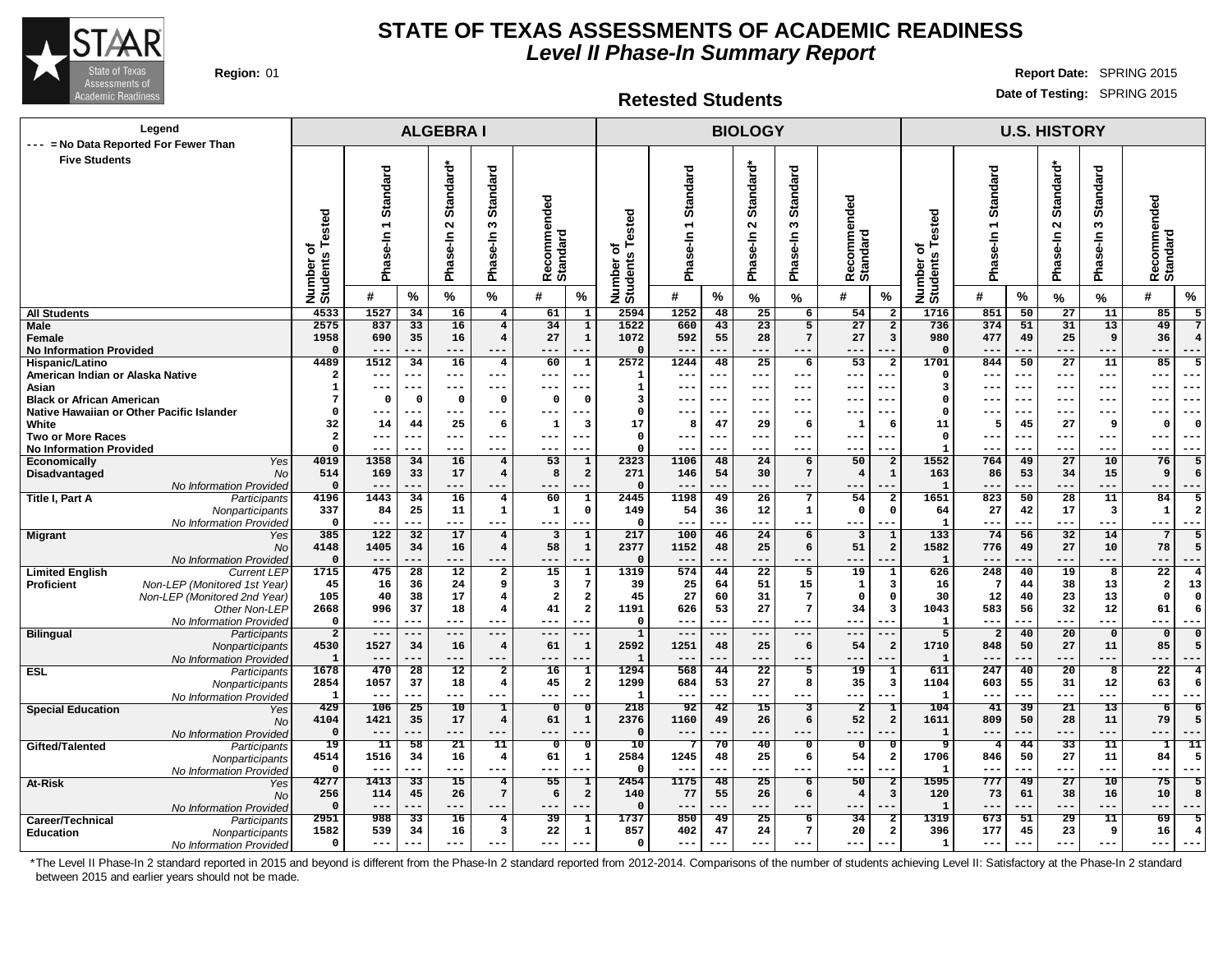

#### **Retested Students**

**Region:** 01 **Report Date:** SPRING 2015 **Date of Testing:** SPRING 2015

|                                                   | Legend                                        |                                      |                                |                         | <b>ENGLISH I</b>                |                                    |                                |                              |                                        |                         |                    | <b>ENGLISH II</b>                          |                           |                                             |  |
|---------------------------------------------------|-----------------------------------------------|--------------------------------------|--------------------------------|-------------------------|---------------------------------|------------------------------------|--------------------------------|------------------------------|----------------------------------------|-------------------------|--------------------|--------------------------------------------|---------------------------|---------------------------------------------|--|
| ---                                               | = No Data Reported For Fewer Than             |                                      |                                |                         |                                 |                                    |                                |                              |                                        |                         |                    |                                            |                           |                                             |  |
| <b>Five Students</b>                              |                                               | Tested<br>ō<br>Number of<br>Students | Phase-In 1 Standard            |                         | Standard*<br>$\sim$<br>Phase-In | Standard<br>w<br>Phase-In          | Recommended<br>Standard        |                              | ested<br>۴<br>Number of<br>Students To | Standard<br>Phase-In1   |                    | Standard*<br>$\mathbf{\Omega}$<br>Phase-In | Standard<br>w<br>Phase-In | Recommended<br>Standard                     |  |
|                                                   |                                               |                                      | #                              | $\%$                    | $\%$                            | $\%$                               | #                              | %                            |                                        | #                       | %                  | $\%$                                       | %                         | #<br>%                                      |  |
| <b>All Students</b>                               |                                               | 7948                                 | 800                            | 10                      | $\overline{7}$                  | $\overline{\mathbf{3}}$            | 147                            | $\overline{2}$               | 6042                                   | 654                     | 11                 | $\overline{6}$                             | 3                         | $\overline{71}$<br>$\overline{\mathbf{1}}$  |  |
| Male                                              |                                               | 5051                                 | 445                            | $\overline{9}$          | $\overline{6}$                  | $\overline{\mathbf{3}}$            | 89                             | $\overline{2}$               | 3585                                   | 370                     | 10                 | $\overline{\mathbf{6}}$                    | $\overline{\mathbf{3}}$   | $\overline{1}$<br>40                        |  |
| Female                                            |                                               | 2897                                 | 355<br>$---$                   | 12<br>---               | 8<br>$---$                      | 3                                  | 58                             | $\mathbf{2}$                 | 2457                                   | 284<br>---              | 12                 | 6                                          | 3                         | 31<br>$\mathbf{1}$                          |  |
| <b>No Information Provided</b><br>Hispanic/Latino |                                               | 0<br>7870                            | 786                            | 10                      | 7                               | $\overline{\mathbf{3}}$            | 142                            | $\mathbf{2}$                 | $\mathbf 0$<br>5982                    | 647                     | 11                 | 6                                          | 3                         | 70<br>$\overline{\mathbf{1}}$               |  |
| American Indian or Alaska Native                  |                                               | 1                                    | $---$                          | $---$                   | $---$                           | $---$                              | ---                            | ---                          | 4                                      | ---                     | $---$              |                                            | $---$                     | ---<br>.                                    |  |
| Asian                                             |                                               | 4                                    | $---$                          | $---$                   | $---$                           | ---                                | ---                            | ---                          | 5                                      | 0                       | $\mathbf 0$        | 0                                          | 0                         | $\mathsf{o}\xspace$<br>0                    |  |
| <b>Black or African American</b>                  |                                               | 7                                    | $\mathbf 0$                    | $\mathsf{o}\,$          | 0                               | $\mathsf{o}\xspace$                | 0                              | $\mathsf{o}\xspace$          | 8                                      | $\mathbf 1$             | 13                 | 0                                          | $\pmb{0}$                 | 0<br>$\mathbf 0$                            |  |
|                                                   | Native Hawaiian or Other Pacific Islander     | 0                                    | ---                            | ---                     | $---$                           | ---                                |                                | ---                          | $\mathbf{1}$                           | ---                     |                    | $--$                                       | $---$                     |                                             |  |
| White                                             |                                               | 62                                   | 11                             | 18                      | 15                              | 13                                 | 5                              | 8                            | 40                                     | 5                       | 13                 | 3                                          | 3                         | 3<br>1                                      |  |
| <b>Two or More Races</b>                          |                                               | $\mathbf{1}$<br>3                    | $---$<br>---                   | $---$<br>$- - -$        | $---$<br>$---$                  | $---$<br>$---$                     | ---<br>---                     | $---$<br>$---$               | $\mathbf{1}$                           | ---<br>---              | $- - -$<br>$- - -$ | $---$<br>$---$                             | $---$<br>$---$            | ---<br>÷<br>$-$<br>---                      |  |
| <b>No Information Provided</b><br>Economically    | Yes                                           | 7139                                 | 702                            | 10                      | $\overline{7}$                  | 3                                  | 132                            | $\mathbf{2}$                 | $\mathbf{1}$<br>5367                   | 569                     | 11                 | 6                                          | 3                         | $\overline{55}$<br>$\overline{\mathbf{1}}$  |  |
| Disadvantaged                                     | <b>No</b>                                     | 805                                  | 96                             | 12                      | 8                               | 3                                  | 15                             | $\overline{a}$               | 674                                    | 84                      | 12                 | 8                                          | $\overline{\bf 4}$        | $\overline{\mathbf{2}}$<br>16               |  |
|                                                   | No Information Provided                       | $\overline{\mathbf{4}}$              | $---$                          | ---                     | $---$                           | $- - -$                            | ---                            |                              | 1                                      | ---                     | ---                | $---$                                      |                           | ---<br>$\overline{\phantom{a}}$             |  |
| <b>Title I, Part A</b>                            | Participants                                  | 7541                                 | 762                            | 10                      | 7                               | $\overline{\mathbf{3}}$            | 141                            | $\overline{2}$               | 5760                                   | 630                     | 11                 | 6                                          | 3                         | 65<br>$\overline{\mathbf{1}}$               |  |
|                                                   | Nonparticipants                               | 404                                  | 36                             | 9                       | 6                               | $\mathbf{2}$                       | 6                              | $\mathbf 1$                  | 281                                    | 23                      | 8                  | 5                                          | $\overline{\mathbf{2}}$   | $\overline{\mathbf{2}}$<br>6                |  |
|                                                   | No Information Provided                       | 3                                    | $---$                          | ---                     | $---$                           | $---$                              | ---                            |                              | $\mathbf{1}$                           | ---                     | $---$              | $---$                                      | $---$                     | ò.<br>---                                   |  |
| <b>Migrant</b>                                    | Yes                                           | 711                                  | 76                             | 11                      | $\overline{\mathbf{8}}$         | $\overline{\mathbf{3}}$            | 19                             | $\overline{3}$               | 552                                    | 54                      | 10                 | $\overline{6}$                             | $\overline{\mathbf{3}}$   | $\overline{1}$<br>$\overline{8}$            |  |
|                                                   | <b>No</b>                                     | 7234                                 | 722                            | 10                      | $\overline{7}$                  | 3                                  | 128                            | $\overline{a}$               | 5489                                   | 599                     | 11                 | 6                                          | 3                         | $\mathbf{1}$<br>63                          |  |
| <b>Limited English</b>                            | No Information Provided<br><b>Current LEP</b> | 3<br>3966                            | $---$<br>241                   | ---<br>$\overline{6}$   | $---$<br>$\overline{4}$         | $\overline{1}$                     | $\overline{27}$                | $\overline{1}$               | $\mathbf{1}$<br>2889                   | ---<br>197              | $\overline{7}$     | 3                                          | $\overline{\mathbf{1}}$   | ---<br>ī<br>$\overline{18}$                 |  |
| <b>Proficient</b>                                 | Non-LEP (Monitored 1st Year)                  | 86                                   | 14                             | 16                      | 10                              | 5                                  | 3                              | 3                            | 29                                     | $\overline{\mathbf{4}}$ | 14                 | $7\phantom{.0}$                            | 0                         | 0<br>$\mathbf 0$                            |  |
|                                                   | Non-LEP (Monitored 2nd Year)                  | 150                                  | 20                             | 13                      | 8                               | 5                                  | 6                              | $\overline{\bf 4}$           | 72                                     | 8                       | 11                 | 10                                         | 6                         | $\mathbf{1}$<br>$\mathbf 1$                 |  |
|                                                   | Other Non-LEP                                 | 3743                                 | 523                            | 14                      | 10                              | $\overline{\mathbf{4}}$            | 111                            | 3                            | 3050                                   | 444                     | 15                 | 8                                          | $\overline{\bf 4}$        | $\mathbf{2}$<br>52                          |  |
|                                                   | No Information Provided                       | 3                                    | ---                            | $- - -$                 | ---                             |                                    |                                |                              | $\overline{a}$                         | ---                     |                    |                                            |                           | ---                                         |  |
| <b>Bilingual</b>                                  | Participants                                  | $\overline{12}$                      | 3                              | $\overline{25}$         | $\overline{25}$                 | $\overline{0}$                     | $\mathbf 0$                    | $\overline{0}$               | $\overline{8}$                         | $\mathbf{1}$            | 13                 | $\overline{0}$                             | $\overline{0}$            | $\overline{\mathfrak{o}}$<br>$\overline{0}$ |  |
|                                                   | Nonparticipants                               | 7930                                 | 795                            | 10                      | $\sqrt{7}$                      | 3                                  | 147                            | $\mathbf{2}$                 | 6030                                   | 652                     | 11                 | 6                                          | 3                         | 71<br>$\mathbf 1$                           |  |
|                                                   | No Information Provided                       | 6<br>3901                            | $\overline{\mathbf{2}}$<br>238 | 33<br>$\overline{6}$    | 17<br>$\overline{4}$            | 17<br>$\overline{\mathbf{1}}$      | $\mathbf 0$<br>$\overline{29}$ | 0<br>$\overline{\mathbf{1}}$ | $\overline{4}$<br>2831                 | ---<br>194              | $\overline{7}$     | з                                          | 1                         | ---<br>ī<br>18                              |  |
| <b>ESL</b>                                        | Participants<br>Nonparticipants               | 4041                                 | 560                            | 14                      | 9                               | $\bf{4}$                           | 118                            | 3                            | 3207                                   | 459                     | 14                 | 8                                          | $\overline{\bf 4}$        | 2<br>53                                     |  |
|                                                   | No Information Provided                       | 6                                    | $\overline{\mathbf{2}}$        | 33                      | 17                              | 17                                 | $\mathbf 0$                    | 0                            | $\overline{4}$                         | ---                     | ---                | $---$                                      | $---$                     | ---                                         |  |
| <b>Special Education</b>                          | Yes                                           | 769                                  | 20                             | $\overline{\mathbf{3}}$ | I                               | T                                  | 3                              | $\overline{\mathfrak{o}}$    | 456                                    | 28                      | $\overline{6}$     | $\overline{4}$                             | 3                         | ī<br>$\overline{4}$                         |  |
|                                                   | <b>No</b>                                     | 7176                                 | 778                            | 11                      | $\overline{7}$                  | $\mathbf{3}$                       | 144                            | $\mathbf{z}$                 | 5585                                   | 625                     | 11                 | 6                                          | 3                         | $\mathbf 1$<br>67                           |  |
|                                                   | No Information Provided                       | 3                                    | ---                            | --                      | ---                             |                                    |                                |                              | $\mathbf{1}$                           | ---                     |                    |                                            |                           | --                                          |  |
| Gifted/Talented                                   | Participants                                  | 25                                   | 6                              | 24                      | 24                              | $\overline{4}$                     | T                              | 4                            | $\overline{23}$                        | 6                       | 26                 | 22                                         | 22                        | $\overline{2}$<br>ब्र                       |  |
|                                                   | Nonparticipants                               | 7920                                 | 792                            | 10                      | 7                               | 3                                  | 146                            | $\mathbf{2}$                 | 6018                                   | 647                     | 11<br>$- - -$      | 6                                          | 3                         | 69<br>$\mathbf 1$                           |  |
|                                                   | No Information Provided                       | 3<br>7569                            | $---$<br>732                   | ---<br>10               | $---$<br>$\overline{6}$         | $- - -$<br>$\overline{\mathbf{3}}$ | ---<br>$\overline{132}$        | $\overline{2}$               | 1<br>5761                              | ---<br>603              | $\overline{10}$    | $---$<br>$\overline{6}$                    | $- - -$<br>3              | ---<br>61<br>T                              |  |
| At-Risk                                           | Yes                                           | 376                                  | 66                             | 18                      | 13                              | 6                                  | 15                             | $\overline{\mathbf{4}}$      | 280                                    | 50                      | 18                 | 11                                         | 7                         | $\overline{\mathbf{4}}$<br>10               |  |
|                                                   | <b>No</b><br>No Information Provided          | 3                                    | $---$                          | ---                     | ---                             |                                    | ---                            |                              | 1                                      | ---                     | ---                |                                            |                           | ---                                         |  |
| Career/Technical                                  | Participants                                  | 5491                                 | 543                            | 10                      | $\overline{6}$                  | 3                                  | 85                             | $\overline{2}$               | 4544                                   | 527                     | 12                 | $\overline{6}$                             | 3                         | 58<br>T                                     |  |
| <b>Education</b>                                  | Nonparticipants                               | 2454                                 | 255                            | 10                      | 7                               | 3                                  | 62                             | 3                            | 1497                                   | 126                     | 8                  | 5                                          | $\overline{\mathbf{2}}$   | $\mathbf 1$<br>13                           |  |
|                                                   | No Information Provided                       | 3                                    | $---$                          | ---                     | $---$                           | $- - -$                            | ---                            | ---                          | 1                                      | ---                     | ---                | $- - -$                                    | $- - -$                   | ---<br>$- - -$                              |  |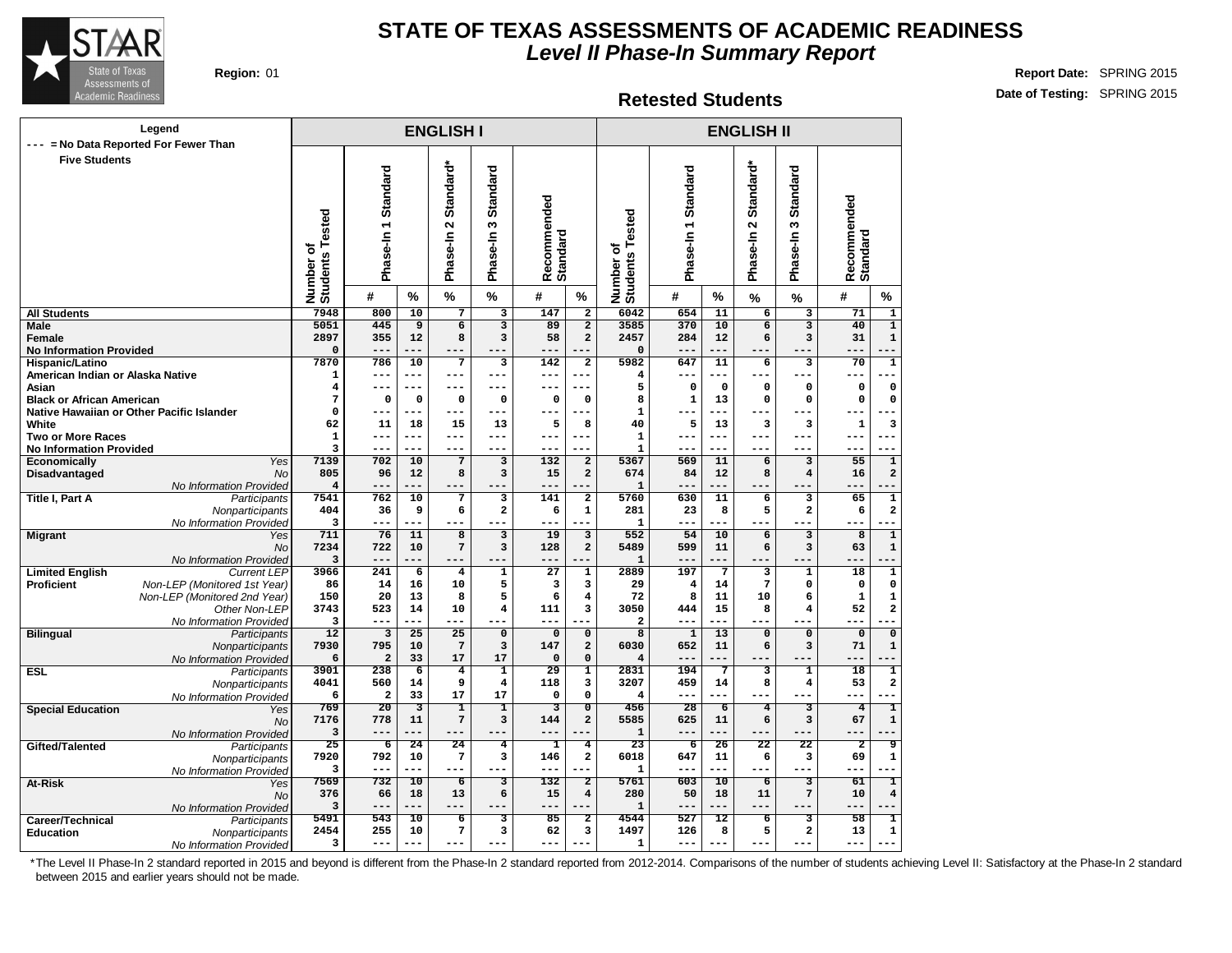

**Region:** 01 **Report Date:** SPRING 2015 **Date of Testing:** SPRING 2015

**All Students**

| Legend                                                     |                                 |                               |                       | <b>ALGEBRAI</b>             |                                 |                                   |                                 |                         |                |                        | <b>BIOLOGY</b>           |                          |                         |                   |                              |                |                 | <b>U.S. HISTORY</b>    |                            |                                       |  |
|------------------------------------------------------------|---------------------------------|-------------------------------|-----------------------|-----------------------------|---------------------------------|-----------------------------------|---------------------------------|-------------------------|----------------|------------------------|--------------------------|--------------------------|-------------------------|-------------------|------------------------------|----------------|-----------------|------------------------|----------------------------|---------------------------------------|--|
| --- = No Data Reported For Fewer Than                      |                                 |                               |                       |                             |                                 |                                   |                                 |                         |                |                        |                          |                          |                         |                   |                              |                |                 |                        |                            |                                       |  |
| <b>Five Students</b>                                       |                                 |                               |                       |                             |                                 |                                   |                                 |                         |                |                        |                          |                          |                         |                   |                              |                |                 |                        |                            |                                       |  |
|                                                            |                                 | Standard                      |                       | Standard*                   | <b>Standard</b>                 |                                   |                                 |                         | ठ              |                        | Standard*                | ਰ                        |                         |                   |                              | Standard       |                 | Standard*              | ರ                          |                                       |  |
|                                                            |                                 |                               |                       |                             |                                 |                                   |                                 |                         | <b>Standar</b> |                        |                          | <b>Standar</b>           |                         |                   |                              |                |                 |                        | <b>Standar</b>             |                                       |  |
|                                                            |                                 |                               |                       |                             |                                 |                                   |                                 |                         |                |                        |                          |                          |                         |                   |                              |                |                 |                        |                            |                                       |  |
|                                                            |                                 | $\overline{\phantom{0}}$      |                       | $\mathbf{\Omega}$           | $\boldsymbol{\omega}$           |                                   |                                 |                         |                |                        | $\mathbf{\Omega}$        | $\boldsymbol{\omega}$    |                         |                   |                              | $\overline{ }$ |                 | $\sim$                 | S                          |                                       |  |
|                                                            | ested                           |                               |                       |                             |                                 |                                   |                                 | ested                   |                |                        |                          |                          |                         |                   |                              |                |                 |                        |                            |                                       |  |
|                                                            | ৳                               |                               |                       |                             |                                 |                                   |                                 | ৳                       | se-In          |                        |                          |                          |                         |                   |                              |                |                 |                        | ise-In                     |                                       |  |
|                                                            |                                 | Phase-In                      |                       | Phase-In                    | Phase-In                        | ecommended<br>Recomme<br>Standard |                                 |                         |                |                        | Phase-In                 | Phase-In                 | ecommended              |                   |                              | Phase-In       |                 | Phase-In               |                            | ecommended<br><b>Standard</b>         |  |
|                                                            |                                 |                               |                       |                             |                                 |                                   |                                 |                         | Pha            |                        |                          |                          | Recomme<br>Standard     |                   |                              |                |                 |                        | Pha                        | ě                                     |  |
|                                                            | Number o<br>Students            | #                             | $\%$                  | %                           | $\%$                            | #                                 | $\%$                            | Number o<br>Students    | #              | %                      | $\frac{9}{6}$            | %                        | #                       | $\%$              | Number of<br>Students Tested | #              | %               | %                      | $\frac{9}{6}$              | $\%$<br>#                             |  |
| <b>All Students</b>                                        | 1294                            | 757                           | 59                    | 46                          | 29                              | 263                               | 20                              | 1292                    | 637            | 49                     | 30                       | 15                       | 108                     | 8                 | 471                          | 254            | 54              | 34                     | 21                         | 57<br>12                              |  |
| Male                                                       | 731                             | 408                           | 56                    | 42                          | $\overline{27}$                 | 130                               | 18                              | 703                     | 332            | 47                     | 28                       | 15                       | 65                      | $\overline{9}$    | 257                          | 140            | 54              | 38                     | $\overline{25}$            | 39<br>15                              |  |
| Female                                                     | 563                             | 349                           | 62                    | 50                          | 32                              | 133                               | 24                              | 589                     | 305            | 52                     | 31                       | 15                       | 43                      | $7\overline{ }$   | 214                          | 114            | 53              | 30                     | 15                         | 18<br>8                               |  |
| <b>No Information Provided</b>                             | $\mathbf 0$                     | $---$                         | ---                   | $---$                       | ---                             | $---$                             | ---                             | $\Omega$                | ---            | ---                    | $---$                    | $-- -$                   | $---$                   | ---               | $\Omega$                     | $--$           | ---             | ---                    | $---$                      | $---$<br>---                          |  |
| Hispanic/Latino<br>American Indian or Alaska Native        | 1259<br>$\overline{\mathbf{2}}$ | 737<br>$---$                  | 59<br>$---$           | 46<br>$---$                 | 30<br>---                       | 256<br>$---$                      | 20<br>---                       | 1273<br>$\mathbf{1}$    | 632<br>---     | 50<br>---              | 30<br>$---$              | 15<br>$---$              | 108<br>$- - -$          | 8<br>$- -$        | 465<br>$\Omega$              | 251<br>$- - -$ | 54<br>$---$     | 34<br>---              | 21<br>$- - -$              | 56<br>12<br>$- - -$<br>$- -$          |  |
| Asian                                                      | 7                               | $7\phantom{.0}$               | 100                   | 86                          | 71                              | 5                                 | 71                              | 3                       | ---            | ---                    | $--$                     | $- - -$                  | ---                     | ---               | $\overline{2}$               | $- -$          | $- - -$         | ---                    | $- - -$                    | $- - -$<br>---                        |  |
| <b>Black or African American</b>                           | $\Omega$                        | $---$                         | ---                   | $---$                       | $---$                           | ---                               | ---                             | $\Omega$                | ---            | $--$                   | $--$                     | $- - -$                  | $- -$                   | ---               | $\Omega$                     | $- -$          | $- - -$         | ---                    | $- - -$                    | $- - -$<br>$- - -$                    |  |
| Native Hawaiian or Other Pacific Islander                  | 1                               | ---                           | ---                   | $--$                        | ---                             | ---                               |                                 | 1                       | ---            | ---                    | $- - -$                  | $--$                     | ---                     | $- -$             | $\Omega$                     | $- -$          | $- - -$         | ---                    | $- - -$                    | $--$<br>---                           |  |
| White                                                      | 18                              | 9                             | 50                    | 22                          | 11                              | $\mathbf{2}$                      | 11                              | 13                      | 4              | 31                     | 8                        | 8                        | $\Omega$                | $\Omega$          | $\overline{4}$               | $- -$          | $- - -$         | ---                    | $- - -$                    | $--$<br>$- -$                         |  |
| <b>Two or More Races</b>                                   | $\mathbf 1$                     | $---$<br>$\mathbf{1}$         | ---<br>17             | $---$<br>$\Omega$           | $---$                           | $---$<br>0                        | ---<br>$\Omega$                 | $\mathbf 0$<br>1        | ---<br>---     | $---$<br>---           | $---$                    | $---$<br>---             | ---<br>--               | ---<br>--         | $\Omega$<br>$\Omega$         | $--$           | ---<br>---      | ---<br>---             | $---$<br>$- - -$           | $---$<br>---<br>$---$<br>---          |  |
| <b>No Information Provided</b><br>Yes<br>Economically      | 6<br>1072                       | 627                           | 58                    | 46                          | $\mathbf 0$<br>30               | 225                               | 21                              | 1081                    | 523            | 48                     | 28                       | 14                       | 83                      | 8                 | 392                          | 212            | 54              | 35                     | 21                         | 47<br>$\overline{12}$                 |  |
| <b>No</b><br>Disadvantaged                                 | 213                             | 128                           | 60                    | 46                          | 26                              | 38                                | 18                              | 208                     | 113            | 54                     | 39                       | 22                       | 25                      | 12                | 79                           | 42             | 53              | 33                     | 19                         | 10<br>13                              |  |
| No Information Provided                                    | 9                               | $\overline{\mathbf{2}}$       | 22                    | $\Omega$                    | $\Omega$                        | $\Omega$                          | $\Omega$                        | 3                       | ---            |                        | ---                      | ---                      | --                      |                   | $\Omega$                     | ---            | ---             | ---                    | ---                        | ---<br>---                            |  |
| Title I, Part A<br>Participants                            | 1255                            | 746                           | 59                    | 47                          | 30                              | 263                               | 21                              | 1248                    | 624            | 50                     | 30                       | $\overline{15}$          | 106                     | 8                 | 462                          | 251            | 54              | 34                     | 21                         | $\overline{56}$<br>12                 |  |
| Nonparticipants                                            | 30                              | 9                             | 30                    | 10                          | $\mathbf 0$                     | 0                                 | $\mathbf 0$                     | 41<br>$\overline{3}$    | 12             | 29                     | 15                       | 10                       | $\overline{\mathbf{2}}$ | 5                 | 9                            | 3              | 33              | 33                     | 22                         | 11<br>$\mathbf{1}$                    |  |
| No Information Provided<br><b>Migrant</b><br>Yes           | 9<br>37                         | $\overline{\mathbf{2}}$<br>11 | 22<br>30              | $\Omega$<br>$\overline{22}$ | $\mathbf 0$<br>14               | $\mathbf 0$<br>3                  | $\mathbf 0$<br>8                | 42                      | $- - -$<br>12  | .<br>29                | $--$<br>19               | ---<br>$7\phantom{.0}$   | ---<br>$\overline{a}$   | 5                 | $\Omega$<br>18               | 9              | .<br>50         | ---<br>11              | $---$<br>11                | $---$<br>$\mathbf 1$<br>6             |  |
| <b>No</b>                                                  | 1247                            | 743                           | 60                    | 47                          | 30                              | 260                               | 21                              | 1247                    | 624            | 50                     | 30                       | 16                       | 106                     | 9                 | 453                          | 245            | 54              | 35                     | 21                         | 56<br>12                              |  |
| No Information Provided                                    | 10                              | 3                             | 30                    | $\Omega$                    | $\Omega$                        | $\Omega$                          | $\mathbf 0$                     | $\overline{3}$          | $---$          | ---                    | $---$                    | ---                      | $- -$                   | ---               | $\Omega$                     | $- -$          | $---$           | $---$                  | $- - -$                    | $---$<br>$- - -$                      |  |
| <b>Limited English</b><br><b>Current LEP</b>               | 1294                            | 757                           | 59                    | 46                          | 29                              | 263                               | 20                              | 1292                    | 637            | 49                     | 30                       | 15                       | 108                     | R                 | 471                          | 254            | 54              | 34                     | 21                         | 57<br>12                              |  |
| Non-LEP (Monitored 1st Year)<br><b>Proficient</b>          | 0                               | $---$                         | ---                   | $---$                       | ---                             | ---                               |                                 | $\Omega$                | ---            | ---                    | $---$                    | $---$                    | $- -$                   | ---               | $\Omega$                     | $- -$          | $- - -$         | ---                    | $- - -$                    | $- - -$<br>---                        |  |
| Non-LEP (Monitored 2nd Year)                               | $\Omega$<br>$\Omega$            | ---                           | $- - -$<br>---        | $---$<br>$---$              | ---                             | ---                               | ---                             | $\Omega$<br>$\Omega$    | ---<br>---     | ---<br>$- - -$         | $---$<br>$- - -$         | $-- -$                   | $- -$                   | $- -$<br>$- -$    | $\Omega$<br>$\mathbf 0$      | $- -$<br>$- -$ | $- - -$         | ---                    | $- - -$<br>$- - -$         | $- -$<br>---<br>$- -$                 |  |
| Other Non-LEP<br>No Information Provided                   | $\Omega$                        | $--$<br>$---$                 | ---                   | $- - -$                     | ---<br>---                      | $--$<br>---                       | --                              | $\Omega$                | ---            | ---                    | $- - -$                  | $--$<br>$- - -$          | $- -$<br>$- -$          | ---               | $\Omega$                     | $- -$          | $--$<br>$- - -$ | ---<br>---             | $- - -$                    | $---$<br>$- - -$<br>---               |  |
| <b>Bilingual</b><br>Participants                           | $\overline{2}$                  | $---$                         | $- - -$               | $---$                       | $---$                           | $---$                             | $- - -$                         | $\overline{\mathbf{3}}$ | $---$          | ---                    | $- - -$                  | $---$                    | $- - -$                 | $- - -$           | $\mathbf 0$                  | $---$          | $---$           | $---$                  | $---$                      | $---$<br>$- - -$                      |  |
| Nonparticipants                                            | 1283                            | 755                           | 59                    | 46                          | 30                              | 263                               | 20                              | 1285                    | 634            | 49                     | 30                       | 15                       | 108                     | 8                 | 471                          | 254            | 54              | 34                     | 21                         | 57<br>12                              |  |
| No Information Provided                                    | 9                               | $\overline{a}$                | 22                    | $\Omega$                    | $\mathbf 0$                     | $\Omega$                          | $\Omega$                        | $\overline{\mathbf{4}}$ |                |                        |                          | ---                      | $ -$                    | ---               | $\Omega$                     |                |                 | --                     | ---                        | $--$<br>---                           |  |
| <b>ESL</b><br>Participants                                 | 1256                            | 741                           | 59                    | 46                          | 30                              | 261                               | 21                              | 1263                    | 624            | 49                     | 30                       | 15                       | 108                     | 9                 | 463                          | 252            | 54              | 35                     | 21                         | 55<br>12                              |  |
| Nonparticipants                                            | 30<br>8                         | 14<br>$\overline{\mathbf{2}}$ | 47<br>25              | 30<br>$\Omega$              | 10<br>$\Omega$                  | $\mathbf{2}$<br>$\mathbf 0$       | $7\phantom{.0}$<br>$\Omega$     | 26<br>$\overline{3}$    | 13<br>$- - -$  | 50<br>---              | 35<br>$--$               | 12<br>$---$              | $\mathbf{o}$<br>$--$    | $^{\circ}$<br>$-$ | 8<br>$\Omega$                | -2<br>$- -$    | 25<br>--        | 25<br>---              | 25<br>$- - -$              | $\overline{a}$<br>25<br>$--$<br>---   |  |
| No Information Provided<br><b>Special Education</b><br>Yes | T                               | $---$                         |                       | $--$                        | ---                             | ---                               |                                 | $\overline{2}$          |                |                        |                          | ---                      |                         |                   | ı                            | $ -$           | $--$            | --                     | ---                        | $--$<br>==                            |  |
| <b>No</b>                                                  | 1284                            | 755                           | 59                    | 46                          | 30                              | 263                               | 20                              | 1287                    | 636            | 49                     | 30                       | 15                       | 108                     | 8                 | 470                          | 254            | 54              | 34                     | 21                         | 57<br>12                              |  |
| No Information Provided                                    | 9                               | $\overline{a}$                | 22                    | $\Omega$                    | $\Omega$                        | $\Omega$                          | $\mathbf 0$                     | 3                       | $- -$          |                        | $--$                     | ---                      | --                      |                   | $\Omega$                     | $ -$           | --              | ---                    | $---$                      | $---$<br>---                          |  |
| Gifted/Talented<br>Participants                            | $\mathbf{1}$                    | $---$                         | ---                   | $---$                       | ---                             | $---$                             | ---                             | 1                       | ---            | ---                    | $- - -$                  | ---                      | $- - -$                 | $- - -$           | $\mathbf{o}$                 | $- - -$        | $---$           | ---                    | ---                        | $- - -$<br>---                        |  |
| Nonparticipants                                            | 1284                            | 754                           | 59                    | 46                          | 29                              | 262                               | 20                              | 1288                    | 635            | 49                     | 30                       | 15                       | 108                     | 8                 | 471                          | 254            | 54              | 34                     | 21                         | 57<br>12                              |  |
| No Information Provided                                    | 9<br>1226                       | $\overline{a}$<br>724         | 22<br>$\overline{59}$ | $\Omega$<br>$\overline{46}$ | $\mathbf{o}$<br>$\overline{30}$ | 0<br>253                          | $\mathbf{o}$<br>$\overline{21}$ | 3<br>1241               | ---<br>617     | ---<br>$\overline{50}$ | $---$<br>$\overline{30}$ | $---$<br>$\overline{15}$ | $- -$<br>106            | ---<br>9          | $\Omega$<br>454              | $- - -$<br>244 | ---<br>54       | ---<br>$\overline{35}$ | $- - -$<br>$\overline{21}$ | $---$<br>---<br>55<br>$\overline{12}$ |  |
| At-Risk<br>Yes<br><b>No</b>                                | 59                              | 31                            | 53                    | 39                          | 19                              | 10                                | 17                              | 48                      | 19             | 40                     | 25                       | 15                       | $\overline{2}$          | $\overline{4}$    | 17                           | 10             | 59              | 29                     | 24                         | $\overline{a}$<br>12                  |  |
| No Information Provided                                    | 9                               | $\overline{\mathbf{2}}$       | 22                    | $\Omega$                    | $\mathbf 0$                     | $\mathbf 0$                       | $\mathbf 0$                     | $\overline{3}$          | ---            | ---                    | $- - -$                  | ---                      | ---                     | ---               | $\Omega$                     | $--$           | $---$           | ---                    | ---                        | ---                                   |  |
| Career/Technical<br>Participants                           | 630                             | 376                           | 60                    | 45                          | 28                              | 123                               | 20                              | 714                     | 355            | 50                     | 32                       | 15                       | 61                      | ٩                 | 311                          | 180            | 58              | $\overline{38}$        | 24                         | 42<br>14                              |  |
| <b>Education</b><br>Nonparticipants                        | 655                             | 379                           | 58                    | 47                          | 31                              | 140                               | 21                              | 575                     | 281            | 49                     | 28                       | 15                       | 47                      | 8                 | 160                          | 74             | 46              | 28                     | 15                         | 15<br>9                               |  |
| No Information Provided                                    | 9                               | $\overline{a}$                | 22                    | $\Omega$                    | $\Omega$                        | 0                                 | $\mathbf 0$                     | $\overline{\mathbf{3}}$ | ---            |                        | $---$                    | ---                      | $- -$                   |                   | $\Omega$                     | ---            |                 | ---                    | $---$                      | $---$                                 |  |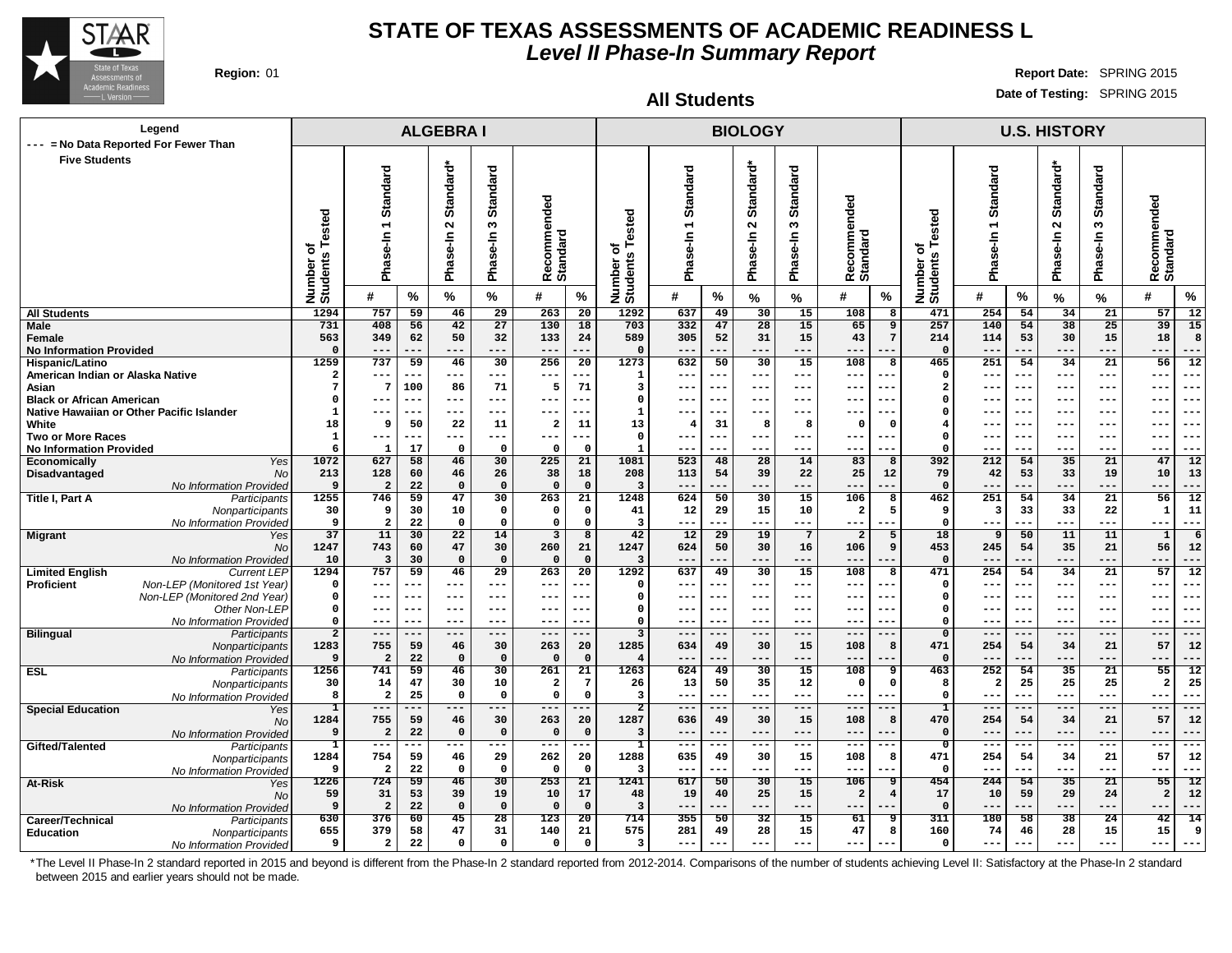

#### **First-Time Tested Students**

**Region:** 01 **Report Date:** SPRING 2015 **Date of Testing:** SPRING 2015

| Legend<br>--- = No Data Reported For Fewer Than                             |                                         |                                        |           | <b>ALGEBRAI</b>                            |                                  |                                        |                   |                                    |                           |           | <b>BIOLOGY</b>                  |                                  |                                 |                        |                              |                                                  |                     | <b>U.S. HISTORY</b>     |                                                      |                                                        |
|-----------------------------------------------------------------------------|-----------------------------------------|----------------------------------------|-----------|--------------------------------------------|----------------------------------|----------------------------------------|-------------------|------------------------------------|---------------------------|-----------|---------------------------------|----------------------------------|---------------------------------|------------------------|------------------------------|--------------------------------------------------|---------------------|-------------------------|------------------------------------------------------|--------------------------------------------------------|
| <b>Five Students</b>                                                        | sted<br>Φ<br>৳<br>Number of<br>Students | Standard<br>$\overline{ }$<br>Phase-In |           | Standard*<br>$\mathbf{\Omega}$<br>Phase-In | <b>Standard</b><br>S<br>Phase-In | ommended<br><b>Standard</b><br>မွ<br>œ |                   | ested<br>৳<br>Number o<br>Students | Standard<br>n<br>ھيو<br>م |           | Standard*<br>$\sim$<br>Phase-In | <b>Standard</b><br>S<br>Phase-In | ommended<br>Recomme<br>Standard |                        | Number of<br>Students Tested | Standard<br>$\overline{\phantom{0}}$<br>Phase-In |                     | Standard*<br>Phase-In 2 | <b>Standard</b><br>$\boldsymbol{\omega}$<br>Phase-In | Recommended<br>Standard                                |
|                                                                             |                                         | #                                      | %         | %                                          | %                                | #                                      | %                 |                                    | #                         | %         | %                               | %                                | #                               | $\%$                   |                              | #                                                | %                   | %                       | $\%$                                                 | #<br>%                                                 |
| <b>All Students</b>                                                         | 1043                                    | 672                                    | 64        | 52                                         | 35                               | 259                                    | 25                | 994                                | 550                       | 55        | 36                              | 19                               | 107                             | 11                     | 426                          | 234                                              | 55                  | 36                      | 22                                                   | $\overline{13}$<br>57                                  |
| Male                                                                        | 581                                     | 362                                    | 62        | 49                                         | 33                               | 128                                    | 22                | 520                                | 282                       | 54        | 35                              | 20                               | 65                              | 13                     | 235                          | 130                                              | 55                  | 40                      | 26                                                   | 39<br>17                                               |
| Female                                                                      | 462<br>$\Omega$                         | 310                                    | 67        | 56                                         | 39                               | 131                                    | 28                | 474<br>$\Omega$                    | 268                       | 57        | 37                              | 18                               | 42                              | 9                      | 191<br>$\Omega$              | 104                                              | 54                  | 32                      | 17                                                   | 18<br>9                                                |
| <b>No Information Provided</b><br>Hispanic/Latino                           | 1018                                    | ---<br>658                             | ---<br>65 | $---$<br>53                                | $---$<br>$\overline{36}$         | $---$<br>$\overline{253}$              | 25                | 981                                | $---$<br>547              | 56        | $---$<br>$\overline{37}$        | ---<br>19                        | ---<br>107                      | ---<br>11              | $\overline{420}$             | 231                                              | 55                  | $---$<br>36             | ---<br>$\overline{22}$                               | $---$<br>---<br>56<br>13                               |
| American Indian or Alaska Native                                            | $\mathbf{2}$                            | ---                                    | ---       | $--$                                       | ---                              | $---$                                  | .                 | 1                                  | $---$                     |           | $---$                           | ---                              | ---                             | ---                    | $\Omega$                     | $- -$                                            | $\qquad \qquad - -$ | ---                     | $--$                                                 | $--$<br>$--$                                           |
| Asian                                                                       | 5                                       | 5                                      | 100       | 100                                        | 80                               | $\overline{4}$                         | 80                | $\Omega$                           | $---$                     |           | ---                             | ---                              | $- -$                           |                        | $\overline{\mathbf{2}}$      |                                                  | $- -$               | ---                     | $- -$                                                | $- -$<br>--                                            |
| <b>Black or African American</b>                                            | O                                       | ---                                    | ---       | $- - -$                                    | $--$                             | $---$                                  |                   | $\mathbf 0$                        | $---$                     | $---$     | $--$                            | ---                              | ---                             | $-$                    | 0                            |                                                  | $---$               | $--$                    | ---                                                  | $--$<br>$--$                                           |
| Native Hawaiian or Other Pacific Islander                                   | $\mathbf{1}$                            | ---                                    | $-$       |                                            |                                  | ---                                    |                   | $\mathbf{1}$                       |                           |           |                                 | ---                              |                                 |                        | - 0                          |                                                  |                     |                         |                                                      |                                                        |
| White                                                                       | 12                                      | 6                                      | 50        | 25                                         | 17                               | $\overline{2}$                         | 17                | 10                                 | $\overline{\mathbf{3}}$   | 30        | 10                              | 10                               | 0                               | $\Omega$               |                              |                                                  | $- -$               | ---                     | ---                                                  | $--$                                                   |
| <b>Two or More Races</b>                                                    | $^{\circ}$                              | ---                                    | ---       | $- - -$                                    | $---$                            | $---$                                  | ---               | $\mathbf{o}$                       | $---$                     |           | $---$                           | ---                              | $- -$                           | $- -$                  | $\Omega$                     |                                                  | $- -$               | ---                     | ---                                                  | $- -$<br>---                                           |
| <b>No Information Provided</b>                                              | 5                                       | $\mathbf{1}$                           | 20        | $\Omega$<br>53                             | $\Omega$                         | $\Omega$                               | $\Omega$          | $\mathbf{1}$<br>830                | $---$                     |           |                                 | ---                              | --                              | --                     | $\Omega$<br>355              | --                                               | ---                 | ---                     | $---$                                                | ---<br>$- - -$                                         |
| <b>Economically</b><br>Yes<br>Disadvantaged<br><b>No</b>                    | 867<br>168                              | 562<br>108                             | 65<br>64  | 52                                         | 36<br>31                         | 222<br>37                              | 26<br>22          | 161                                | 448<br>101                | 54<br>63  | 34<br>47                        | 18<br>25                         | 83<br>24                        | 10<br>15               | 71                           | 194<br>40                                        | 55<br>56            | 36<br>37                | 23<br>21                                             | 13<br>47<br>10<br>14                                   |
| No Information Provided                                                     | 8                                       | $\overline{\mathbf{2}}$                | 25        | $\mathbf 0$                                | $\mathbf 0$                      | $\mathbf 0$                            | $\mathbf 0$       | 3                                  | $---$                     |           | ---                             | ---                              | $- -$                           |                        | $\mathbf 0$                  |                                                  | ---                 | ---                     | ---                                                  | ---<br>---                                             |
| Title I, Part A<br>Participants                                             | 1014                                    | 662                                    | 65        | 54                                         | 36                               | 259                                    | 26                | 960                                | 537                       | 56        | 37                              | 19                               | 105                             | 11                     | 417                          | 231                                              | 55                  | 36                      | 22                                                   | 13<br>56                                               |
| Nonparticipants                                                             | 21                                      | -8                                     | 38        | 14                                         | $\mathbf 0$                      | $\mathbf 0$                            | $\mathbf 0$       | 31                                 | 12                        | 39        | 19                              | 13                               | $\overline{\mathbf{2}}$         | 6                      | 9                            | 3                                                | 33                  | 33                      | 22                                                   | 1<br>11                                                |
| No Information Provided                                                     | 8                                       | 2                                      | 25        | $\mathbf 0$                                | $\mathbf 0$                      | $\mathbf{o}$                           | $\mathbf 0$       | 3                                  | $\qquad \qquad - -$       | ---       | ---                             | ---                              | ---                             | ---                    | $\mathbf 0$                  | ---                                              | ---                 | $---$                   | $---$                                                | $---$<br>---                                           |
| <b>Migrant</b><br>Yes                                                       | 28                                      | 9                                      | 32        | 21                                         | 14                               | $\mathbf{3}$                           | 11                | 31                                 | 9                         | 29        | 23                              | 10                               | $\overline{a}$                  | 6                      | 16                           | 9                                                | 56                  | 13                      | 13                                                   | $\mathbf{1}$<br>6                                      |
| <b>No</b>                                                                   | 1006                                    | 660                                    | 66        | 54                                         | 36                               | 256                                    | 25                | 960                                | 540                       | 56        | 37                              | 19                               | 105                             | 11                     | 410                          | 225                                              | 55                  | 37                      | 23                                                   | 56<br>14                                               |
| No Information Provided<br><b>Current LEP</b>                               | 9<br>1043                               | $\overline{\mathbf{3}}$<br>672         | 33<br>64  | $\mathbf 0$<br>52                          | $\mathbf 0$                      | $\Omega$                               | $\mathbf 0$       | $\overline{\mathbf{3}}$<br>994     | $---$<br>550              | 55        | ---<br>36                       | $---$<br>19                      | $- -$<br>107                    | $- -$<br>11            | $\Omega$<br>426              | --<br>234                                        | ---<br>55           | $---$<br>36             | ---<br>22                                            | $---$<br>---                                           |
| <b>Limited English</b><br>Non-LEP (Monitored 1st Year)<br><b>Proficient</b> | $\Omega$                                | ---                                    | ---       | $---$                                      | 35<br>$---$                      | 259<br>$\frac{1}{2}$                   | 25<br>---         | $\mathbf 0$                        | $---$                     | ---       | $---$                           | ---                              | ---                             | ---                    | 0                            | --                                               | ---                 | $---$                   | $--$                                                 | 57<br>13<br>$--$<br>---                                |
| Non-LEP (Monitored 2nd Year)                                                | 0                                       | $- - -$                                | ---       | $---$                                      | $---$                            | $---$                                  | ---               | $\mathbf 0$                        | $---$                     | $--$      | $---$                           | ---                              | ---                             | $-$                    | $\mathbf 0$                  | ---                                              | $---$               | $---$                   | $--$                                                 | $--$<br>$--$                                           |
| Other Non-LEP                                                               | 0                                       | ---                                    | ---       | $--$                                       | $--$                             | $---$                                  |                   | $\mathbf 0$                        | $---$                     | ---       | $- - -$                         | ---                              | ---                             | $- -$                  | $\Omega$                     | --                                               | $--$                | $--$                    | $--$                                                 | $- -$<br>--                                            |
| No Information Provided                                                     | 0                                       | $- - -$                                | ---       | $---$                                      | $---$                            | $\frac{1}{2}$                          | ---               | $\Omega$                           | $---$                     | $- - -$   | $---$                           | ---                              | ---                             | $- -$                  | $\Omega$                     | ---                                              | $---$               | $---$                   | $--$                                                 | $- -$<br>$- - -$                                       |
| <b>Bilingual</b><br>Participants                                            | $\overline{2}$                          | $---$                                  | ---       | $---$                                      | $---$                            | $---$                                  | ---               | $\overline{1}$                     | $---$                     | ---       | $---$                           | ---                              | $\qquad \qquad -$               | $- -$                  | $\overline{0}$               | ---                                              | ---                 | $---$                   | $---$                                                | $---$<br>$--$                                          |
| Nonparticipants                                                             | 1033                                    | 670                                    | 65        | 53                                         | 36                               | 259                                    | 25                | 989                                | 548                       | 55        | 36                              | 19                               | 107                             | 11                     | 426                          | 234                                              | 55                  | 36                      | 22                                                   | 57<br>13                                               |
| No Information Provided<br><b>ESL</b>                                       | 8<br>1010                               | $\overline{\mathbf{2}}$<br>658         | 25<br>65  | $\mathbf 0$<br>53                          | $\Omega$<br>36                   | $\Omega$<br>257                        | $\mathbf 0$<br>25 | $\overline{\mathbf{4}}$<br>969     | $---$<br>540              | 56        | ---<br>36                       | $---$<br>19                      | $- -$<br>107                    | ---<br>11              | $\mathbf{0}$<br>420          | 232                                              | ---<br>55           | $---$<br>36             | $---$<br>$\overline{22}$                             | $- -$<br>---<br>55<br>13                               |
| Participants<br>Nonparticipants                                             | 26                                      | 12                                     | 46        | 31                                         | 12                               | $\overline{\mathbf{2}}$                | 8                 | 22                                 | 10                        | 45        | 32                              | 9                                | $\mathbf 0$                     | $\mathbf 0$            | 6                            | $\overline{a}$                                   | 33                  | 33                      | 33                                                   | $\overline{\mathbf{2}}$<br>33                          |
| No Information Provided                                                     | $\overline{7}$                          | $\overline{\mathbf{2}}$                | 29        | $\mathbf{o}$                               | $\mathbf 0$                      | $\mathbf 0$                            | $\mathbf 0$       | $\overline{\mathbf{3}}$            | $---$                     | ---       | $---$                           | ---                              | $--$                            | $- -$                  | $\mathbf 0$                  | --                                               | ---                 | ---                     | $--$                                                 | $---$<br>---                                           |
| <b>Special Education</b><br>Yes                                             | ı                                       | $---$                                  | ---       | $---$                                      | $---$                            | $---$                                  | . <b>. .</b>      | T                                  | $---$                     | ---       | $---$                           | ---                              | $---$                           | $---$                  | 1                            | $---$                                            | ---                 | $- - -$                 | $---$                                                | $---$<br>$---$                                         |
| <b>No</b>                                                                   | 1034                                    | 670                                    | 65        | 53                                         | 36                               | 259                                    | 25                | 990                                | 549                       | 55        | 36                              | 19                               | 107                             | 11                     | 425                          | 234                                              | 55                  | 36                      | 22                                                   | 57<br>13                                               |
| No Information Provided                                                     | 8                                       | $\overline{2}$                         | 25        | $\mathbf 0$                                | $\Omega$                         | $\Omega$                               | $\mathbf 0$       | $\overline{\mathbf{3}}$            | $---$                     | ---       | $- -$                           | $---$                            | $- -$                           | $- -$                  | $\mathbf 0$                  | $- -$                                            | ---                 | $---$                   | $---$                                                | $---$<br>$- - -$                                       |
| Gifted/Talented<br>Participants                                             | 1                                       | $---$                                  | ---       | $---$                                      | ---                              | $---$                                  | .                 | T                                  | $- - -$                   | ---       | ---                             | ---                              | $- -$                           | $- -$                  | ত                            | ---                                              | $---$               | $--$                    | $- - -$                                              | $- - -$<br>$- - -$                                     |
| Nonparticipants                                                             | 1034                                    | 669<br>$\overline{2}$                  | 65        | 53                                         | 35                               | 258<br>$\Omega$                        | 25<br>$\mathbf 0$ | 990                                | 548                       | 55<br>--- | 36                              | 19                               | 107                             | 11                     | 426                          | 234                                              | 55                  | 36                      | 22                                                   | 57<br>13                                               |
| No Information Provideo                                                     | 8<br>984                                | 641                                    | 25<br>65  | $\mathbf{o}$<br>53                         | $\mathbf{o}$<br>36               | 249                                    | $\overline{25}$   | $\overline{\mathbf{3}}$<br>956     | $---$<br>534              | 56        | ---<br>$\overline{37}$          | ---<br>$\overline{19}$           | ---<br>105                      | ---<br>$\overline{11}$ | $\mathbf 0$<br>413           | ---<br>225                                       | ---<br>54           | $---$<br>36             | ---<br>$\overline{22}$                               | $---$<br>$- - -$<br>$\overline{55}$<br>$\overline{13}$ |
| At-Risk<br>Yes<br><b>No</b>                                                 | 51                                      | 29                                     | 57        | 43                                         | 22                               | 10                                     | 20                | 35                                 | 15                        | 43        | 31                              | 17                               | $\overline{a}$                  | 6                      | 13                           | 9                                                | 69                  | 38                      | 31                                                   | 15<br>$\overline{a}$                                   |
| No Information Provided                                                     | 8                                       | $\overline{2}$                         | 25        | $\mathbf 0$                                | $\Omega$                         | $\Omega$                               | $\mathbf 0$       | $\overline{\mathbf{3}}$            | $---$                     | ---       | ---                             | ---                              | ---                             | ---                    | $\mathbf{0}$                 | ---                                              | ---                 | ---                     | ---                                                  | ---                                                    |
| Career/Technical<br>Participants                                            | 476                                     | 325                                    | 68        | 54                                         | $\overline{36}$                  | 121                                    | $\overline{25}$   | 529                                | 308                       | 58        | 40                              | 19                               | 61                              | 12                     | 282                          | 164                                              | 58                  | 40                      | $\overline{25}$                                      | 42<br>15                                               |
| <b>Education</b><br>Nonparticipants                                         | 559                                     | 345                                    | 62        | 51                                         | 35                               | 138                                    | 25                | 462                                | 241                       | 52        | 32                              | 19                               | 46                              | 10                     | 144                          | 70                                               | 49                  | 29                      | 17                                                   | 15<br>10                                               |
| No Information Provided                                                     | 8                                       | $\overline{2}$                         | 25        | $\Omega$                                   | $\mathbf 0$                      | $\Omega$                               | $\mathbf 0$       | 3                                  | $---$                     |           | ---                             | ---                              | $- -$                           |                        | $\Omega$                     | ---                                              | ---                 | ---                     | ---                                                  | $---$                                                  |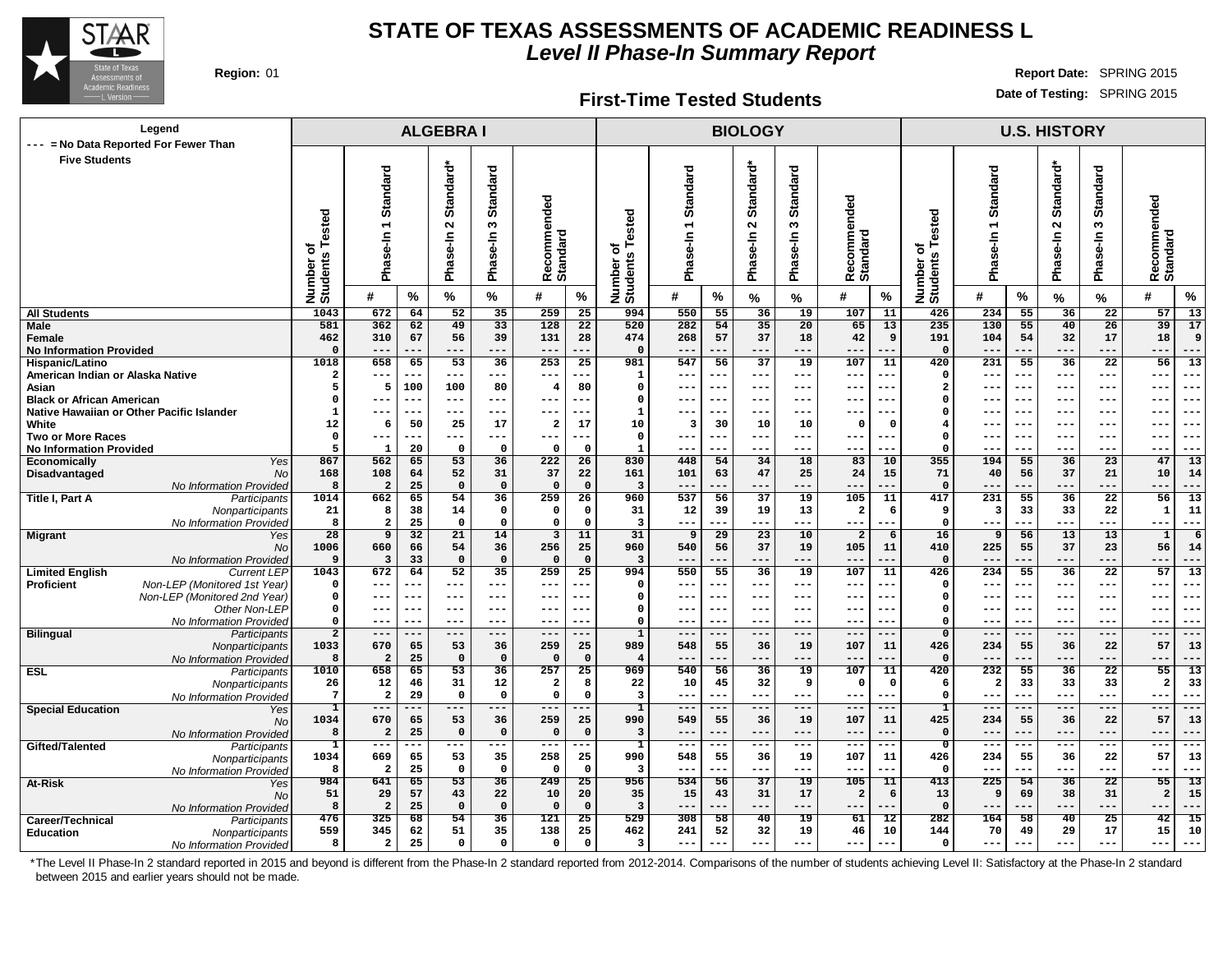

**Retested Students**

**Region:** 01 **Report Date:** SPRING 2015 **Date of Testing:** SPRING 2015

| Legend                                                                     |                                  |                                |                       | <b>ALGEBRAI</b>       |                                  |                               |                                        |                                  |                            |                 | <b>BIOLOGY</b>           |                                        |                                                |                                         |                          |                           | <b>U.S. HISTORY</b> |                          |                                           |
|----------------------------------------------------------------------------|----------------------------------|--------------------------------|-----------------------|-----------------------|----------------------------------|-------------------------------|----------------------------------------|----------------------------------|----------------------------|-----------------|--------------------------|----------------------------------------|------------------------------------------------|-----------------------------------------|--------------------------|---------------------------|---------------------|--------------------------|-------------------------------------------|
| --- = No Data Reported For Fewer Than<br><b>Five Students</b>              |                                  |                                |                       |                       |                                  |                               |                                        |                                  |                            |                 |                          |                                        |                                                |                                         |                          |                           |                     |                          |                                           |
|                                                                            |                                  |                                |                       |                       |                                  |                               |                                        |                                  |                            |                 |                          |                                        |                                                |                                         |                          |                           |                     |                          |                                           |
|                                                                            |                                  | Standard                       |                       | Standard*             | Standard                         |                               |                                        |                                  | Standard                   |                 | Standard*                | <b>Standard</b>                        |                                                |                                         | Standard                 |                           | Standard*           | Standard                 |                                           |
|                                                                            |                                  |                                |                       |                       |                                  |                               |                                        |                                  |                            |                 |                          |                                        | ommended                                       |                                         |                          |                           |                     |                          |                                           |
|                                                                            | ested                            | $\overline{\phantom{0}}$       |                       | $\mathbf{\Omega}$     | S                                |                               |                                        | ested                            |                            |                 | $\boldsymbol{\sim}$      | S                                      |                                                |                                         | $\overline{\phantom{0}}$ |                           | $\sim$              | S                        |                                           |
|                                                                            |                                  |                                |                       |                       |                                  |                               |                                        |                                  | se-In                      |                 |                          |                                        |                                                |                                         |                          |                           |                     |                          |                                           |
|                                                                            | ৳<br>w                           | Phase-In                       |                       | Phase-In              | Phase-In                         | Recommended<br>Standard       |                                        | ৳                                |                            |                 | Phase-In                 | Phase-In                               |                                                |                                         | Phase-In                 |                           | Phase-In            | Phase-In                 |                                           |
|                                                                            |                                  |                                |                       |                       |                                  |                               |                                        |                                  | Pha                        |                 |                          |                                        | Recomme<br>Standard                            |                                         |                          |                           |                     |                          | Recommended<br>Standard                   |
|                                                                            | Number<br>Students               | #                              | %                     | $\%$                  | $\%$                             | #                             | %                                      | Number o'<br>Students            | #                          | %               | %                        | %                                      | #<br>$\%$                                      | Number of<br>Students Tested            | #                        | %                         | %                   | $\%$                     | $\frac{9}{6}$<br>#                        |
| <b>All Students</b>                                                        | 251                              | 85                             | 34                    | 18                    | $4\overline{ }$                  | 4                             | $\overline{2}$                         | 298                              | 87                         | $\overline{29}$ | 8                        | $\overline{\mathbf{3}}$                | $\mathbf{1}$<br>$\Omega$                       | 45                                      | 20                       | 44                        | 18                  | $7\phantom{.0}$          | 0<br>$\Omega$                             |
| Male                                                                       | 150                              | 46                             | 31                    | 15                    | 5                                | $\overline{2}$                | $\overline{1}$                         | 183                              | 50                         | 27              | $\overline{9}$           | $\overline{\mathbf{3}}$                | $\overline{0}$<br>$\mathbf 0$                  | $\overline{22}$                         | 10                       | 45                        | 18                  | 14                       | $\overline{0}$<br>$\mathbf{o}$            |
| Female<br><b>No Information Provided</b>                                   | 101<br>$\Omega$                  | 39<br>---                      | 39<br>---             | 21<br>---             | 3<br>---                         | $\overline{a}$                | $\overline{\mathbf{2}}$                | 115<br>$\mathbf 0$               | 37<br>---                  | 32              | $\overline{7}$           | $\overline{2}$<br>---                  | $\mathbf 1$                                    | 23<br>$\mathbf{0}$                      | 10                       | 43                        | 17<br>---           | $\mathbf 0$<br>$---$     | $\Omega$<br>$---$                         |
| Hispanic/Latino                                                            | 241                              | 79                             | 33                    | 17                    | $\overline{4}$                   | 3                             | $\overline{1}$                         | 292                              | 85                         | 29              | 9                        | $\overline{\mathbf{3}}$                | $\overline{1}$<br>$\overline{0}$               | 45                                      | $\overline{20}$          | 44                        | $\overline{18}$     | $\overline{7}$           | $\mathbf{o}$<br>$\Omega$                  |
| American Indian or Alaska Native                                           | $\Omega$                         | ---                            | ---                   | $--$                  | $---$                            | $---$                         |                                        | $\Omega$                         | ---                        | ---             | $---$                    | ---                                    | $-$<br>---                                     | $\mathbf 0$                             | ---                      | ---                       | $--$                | ---                      | $--$<br>---                               |
| Asian<br><b>Black or African American</b>                                  | $\overline{a}$<br>0              | ---<br>---                     | ---                   | $---$<br>---          | $- - -$<br>$--$                  | $---$<br>$--$                 |                                        | 3<br>$\Omega$                    | $\qquad \qquad - -$<br>--- | $--$            | $---$<br>$--$            | $---$<br>---                           | $-$<br>---                                     | $\Omega$<br>$\Omega$                    | $--$                     | $--$<br>$\qquad \qquad -$ | $---$<br>---        | $- - -$<br>$--$          | ---<br>---<br>---<br>$-$                  |
| Native Hawaiian or Other Pacific Islander                                  | 0                                | ---                            | ---                   | ---                   | $---$                            | $---$                         | ---                                    | $\Omega$                         | $--$                       | $--$            | $--$                     | ---                                    | $\overline{\phantom{a}}$<br>---                | $\Omega$                                | $--$                     | $--$                      | $--$                | $- - -$                  | ---<br>$--$                               |
| White                                                                      | 6                                | 3                              | 50                    | 17                    | $\mathbf 0$                      | $\mathbf 0$                   | $\Omega$                               | 3                                | ---                        |                 | $\overline{\phantom{m}}$ | ---                                    |                                                | $\Omega$                                |                          | --                        | --                  | ---                      | --<br>$- -$                               |
| <b>Two or More Races</b><br><b>No Information Provided</b>                 | 1<br>$\mathbf{1}$                | ---<br>---                     | ---<br>---            | $---$<br>---          | $---$<br>$- - -$                 | $---$<br>$- - -$              | $---$                                  | $\Omega$<br>$\Omega$             | $--$<br>$- - -$            | ---<br>---      | $---$<br>$- - -$         | $---$<br>---                           | $\overline{\phantom{m}}$<br>$-- -$<br>---      | $\Omega$<br>$\Omega$                    | $- -$<br>$- -$           | $--$<br>---               | $---$<br>---        | $- - -$<br>$- - -$       | $---$<br>---<br>$- - -$<br>---            |
| Yes<br>Economically                                                        | 205                              | 65                             | 32                    | 16                    | $\overline{4}$                   | 3                             | $\mathbf{1}$                           | 251                              | 75                         | 30              | 8                        | $\overline{a}$                         | $\Omega$<br>$\mathbf 0$                        | 37                                      | 18                       | 49                        | 22                  | 8                        | $\Omega$<br>$\mathbf 0$                   |
| Disadvantaged<br><b>No</b>                                                 | 45                               | 20                             | 44                    | 24                    | $7\phantom{.0}$                  | $\mathbf 1$                   | $\overline{a}$                         | 47                               | 12                         | 26              | 11                       | 9                                      | $\mathbf{1}$<br>$\overline{2}$                 | 8                                       | $\overline{a}$           | 25                        | $\mathbf 0$         | $\mathbf 0$              | $\Omega$<br>$\Omega$                      |
| No Information Provided<br>Title I, Part A<br>Participants                 | $\mathbf{1}$<br>241              | ---<br>84                      | ---<br>35             | ---<br>18             | $---$<br>5                       | $---$<br>$\overline{4}$       | $\overline{a}$                         | $\Omega$<br>288                  | $---$<br>87                | ---<br>30       | ---<br>9                 | ---<br>3                               | ---<br>$\mathbf{1}$<br>$\Omega$                | $\Omega$<br>45                          | 20                       | ---<br>44                 | ---<br>18           | $---$<br>7               | $- - -$<br>---<br>$\Omega$<br>$\Omega$    |
| Nonparticipants                                                            | 9                                | 1                              | 11                    | $\mathbf{o}$          | $\mathbf 0$                      | $\mathbf 0$                   | 0                                      | 10                               | $\mathbf 0$                | $\mathbf 0$     | $\mathsf{o}\,$           | $\mathbf{o}$                           | $\mathbf 0$<br>$\Omega$                        | $\mathbf 0$                             | $--$                     | $- - -$                   | $--$                | ---                      | $- - -$<br>---                            |
| No Information Provided                                                    | $\mathbf{1}$                     | ---                            | ---                   | ---                   | $---$                            | $---$                         |                                        | $\mathbf 0$                      | ---                        |                 | $---$                    | ---                                    | ---                                            | $\mathbf 0$                             | $- -$                    | $- - -$                   | $- - -$             | $- - -$                  | $- - -$<br>--                             |
| <b>Migrant</b><br>Yes<br><b>No</b>                                         | $\overline{9}$<br>241            | $\overline{a}$<br>83           | $\overline{22}$<br>34 | $\overline{22}$<br>17 | 11<br>$\overline{4}$             | $\mathbf 0$<br>$\overline{4}$ | $\mathbf 0$<br>$\overline{\mathbf{2}}$ | 11<br>287                        | 3<br>84                    | 27<br>29        | 9<br>8                   | $\mathbf 0$<br>$\overline{\mathbf{3}}$ | $\mathbf 0$<br>$\mathbf 0$<br>$\mathbf 1$<br>0 | $\overline{\mathbf{2}}$<br>43           | ---<br>20                | $---$<br>47               | $---$<br>19         | $---$<br>$7\phantom{.0}$ | $---$<br>$---$<br>$\Omega$<br>$\Omega$    |
| No Information Provided                                                    | $\mathbf{1}$                     | ---                            | ---                   | ---                   | $---$                            | $---$                         |                                        | $\mathbf 0$                      | ---                        | ---             | $---$                    | ---                                    | ---<br>$- -$                                   | $\mathbf{0}$                            | ---                      | ---                       | ---                 | $---$                    | $---$<br>---                              |
| <b>Limited English</b><br><b>Current LEP</b>                               | 251                              | 85                             | 34                    | 18                    | $\overline{\mathbf{4}}$          | $\overline{4}$                | $\overline{2}$                         | 298                              | 87                         | $\overline{29}$ | 8                        | 3                                      | $\mathbf 1$<br>$\Omega$                        | 45                                      | $\overline{20}$          | 44                        | 18                  | $\overline{7}$           | $\mathbf 0$<br>$\Omega$                   |
| Non-LEP (Monitored 1st Year)<br>Proficient<br>Non-LEP (Monitored 2nd Year) | 0<br>0                           | ---<br>---                     | ---<br>$---$          | $---$<br>$---$        | $---$<br>$---$                   | $---$<br>$\qquad \qquad - -$  |                                        | $\Omega$<br>$\Omega$             | $---$<br>$---$             | ---<br>---      | $---$<br>$---$           | $---$<br>$---$                         | ---<br>$- -$<br>$- -$<br>---                   | $\Omega$<br>$\Omega$                    | $--$                     | ---<br>$---$              | ---<br>$---$        | $---$<br>$- - -$         | ---<br>---<br>$---$<br>$--$               |
| Other Non-LEP                                                              | 0                                | $---$                          | $---$                 | $- -$                 | $---$                            | $---$                         |                                        | $\Omega$                         | $- - -$                    | ---             | $- - -$                  | $---$                                  | $- -$<br>---                                   | $\mathbf 0$                             | $-$                      | $- - -$                   | $- - -$             | $---$                    | $- - -$<br>$- -$                          |
| No Information Provided                                                    | 0                                | ---                            | $- - -$               | $- - -$               | $---$                            | $---$                         |                                        | $\Omega$                         | $---$                      | $---$           | $---$                    | $---$                                  | $- -$<br>$- -$                                 | $\Omega$                                | $- -$                    | $---$                     | $---$               | $- - -$                  | $- - -$<br>--                             |
| <b>Bilingual</b><br>Participants                                           | $\overline{\mathbf{0}}$<br>250   | $---$<br>85                    | $---$<br>34           | $---$<br>18           | $---$<br>$\overline{4}$          | $---$<br>$\overline{4}$       | $\overline{a}$                         | $\overline{2}$<br>296            | $---$<br>86                | $---$<br>29     | $--$<br>8                | $---$<br>$\overline{\mathbf{3}}$       | $---$<br>$- -$<br>-1<br>$\Omega$               | $\mathbf{0}$<br>45                      | $- -$<br>20              | $---$<br>44               | $--$<br>18          | $---$<br>$7\phantom{.0}$ | $---$<br>$- - -$<br>$\Omega$<br>$\Omega$  |
| Nonparticipants<br>No Information Provided                                 | $\mathbf{1}$                     | ---                            | ---                   | ---                   | $---$                            | $---$                         |                                        | $\Omega$                         | $---$                      |                 | $---$                    | ---                                    | $- -$<br>$- -$                                 | $\Omega$                                |                          | $- -$                     | ---                 | $---$                    | $---$<br>---                              |
| <b>ESL</b><br>Participants                                                 | 246                              | 83                             | 34                    | 17                    | $\overline{4}$                   | 4                             | $\overline{a}$                         | 294                              | 84                         | 29              | 8                        | $\overline{a}$                         | 1<br>$\Omega$                                  | 43                                      | 20                       | 47                        | 19                  | $7\phantom{.0}$          | $^{\circ}$<br>$\Omega$                    |
| Nonparticipants                                                            | $\overline{4}$<br>$\mathbf{1}$   | ---<br>$\qquad \qquad - -$     | ---<br>---            | $---$<br>$--$         | $--$<br>$---$                    | $---$<br>$---$                | --                                     | 4<br>$^{\circ}$                  | ---<br>$---$               | ---<br>---      | $---$<br>$---$           | $---$<br>$---$                         | ---<br>$ -$<br>$-\,-$<br>---                   | $\overline{\mathbf{2}}$<br>$\mathbf 0$  | ---<br>$--$              | ---<br>$---$              | $--$<br>$---$       | ---<br>$-- -$            | $--$<br>--<br>---<br>$--$                 |
| No Information Provided<br><b>Special Education</b><br>Yes                 | $\overline{\mathfrak{o}}$        | $\overline{---}$               | $- - -$               | $---$                 | $---$                            | $\overline{---}$              | ---                                    | ı                                | $---$                      | ---             | $---$                    | $\overline{---}$                       | $---$<br>$- -$                                 | $\overline{0}$                          | ---                      | ---                       | $---$               | $\overline{---}$         | $---$<br>$---$                            |
| No.                                                                        | 250                              | 85                             | 34                    | 18                    | $\overline{4}$                   | $\overline{4}$                | $\overline{\mathbf{2}}$                | 297                              | 87                         | 29              | 8                        | $\overline{\mathbf{3}}$                | $\mathbf{1}$<br>$\Omega$                       | 45                                      | 20                       | 44                        | 18                  | $7\phantom{.0}$          | $\Omega$<br>$\Omega$                      |
| No Information Provided                                                    | $\mathbf 1$                      | ---                            | ---                   | $---$                 | $---$                            | $---$                         |                                        | $\Omega$                         | ---                        | --              | $---$                    | $---$                                  | $--$<br>--                                     | $\Omega$                                | $- -$                    | ---                       | ---                 | $--$                     | $---$<br>---                              |
| Gifted/Talented<br>Participants<br>Nonparticipants                         | $\overline{\mathfrak{o}}$<br>250 | $---$<br>85                    | ---<br>34             | $---$<br>18           | $---$<br>$\overline{\mathbf{4}}$ | $---$<br>$\overline{4}$       | $--$<br>$\mathbf{2}$                   | $\overline{\mathfrak{o}}$<br>298 | $--$<br>87                 | ---<br>29       | $---$<br>8               | $---$<br>$\overline{\mathbf{3}}$       | $---$<br>$- -$<br>$\mathbf{1}$<br>$\Omega$     | ᠊ᢆ<br>45                                | $--$<br>20               | $---$<br>44               | $---$<br>18         | $---$<br>$\overline{7}$  | $---$<br>---<br>$\mathbf 0$<br>$\Omega$   |
| No Information Provided                                                    | 1                                | ---                            | ---                   | ---                   | $---$                            | $---$                         | ---                                    | $\mathbf 0$                      | $--$                       | ---             | $---$                    | $---$                                  | $---$<br>--                                    | $\mathbf 0$                             | ---                      | ---                       | ---                 | $---$                    | $---$<br>$--$                             |
| At-Risk<br>Yes                                                             | 242                              | 83                             | $\overline{34}$       | $\overline{18}$       | $\overline{5}$                   | $\overline{4}$                | $\overline{2}$                         | 285                              | $\overline{83}$            | $\overline{29}$ | 8                        | $\overline{2}$                         | 1<br>0                                         | 41                                      | $\overline{19}$          | 46                        | $\overline{20}$     | $\overline{7}$           | $\overline{\mathbf{0}}$<br>$\overline{0}$ |
| <b>No</b><br>No Information Provided                                       | 8<br>$\mathbf{1}$                | $\overline{\mathbf{2}}$<br>--- | 25<br>---             | 13<br>---             | $\mathbf 0$<br>$---$             | $\mathbf 0$<br>$---$          | $\mathsf{o}\,$                         | 13<br>$\mathbf 0$                | $\overline{4}$<br>$---$    | 31<br>---       | 8<br>$---$               | 8<br>---                               | $\Omega$<br>$\Omega$<br>---                    | $\overline{\mathbf{4}}$<br>$\mathbf{0}$ | $- -$<br>---             | ---<br>---                | ---<br>---          | $---$<br>$---$           | $---$<br>---<br>$---$<br>---              |
| Career/Technical<br>Participants                                           | 154                              | 51                             | 33                    | 16                    | 4                                | 2                             | 1                                      | 185                              | 47                         | 25              |                          | 3                                      | 0                                              | 29                                      | 16                       | 55                        | 21                  | 10                       | $\mathbf{o}$<br>$\Omega$                  |
| <b>Education</b><br>Nonparticipants                                        | 96                               | 34                             | 35                    | 20                    | 5                                | $\overline{a}$                | $\overline{\mathbf{2}}$                | 113                              | 40                         | 35              | 11                       | 3                                      | 1<br>1                                         | 16                                      | $\overline{4}$           | 25                        | 13                  | $\mathbf 0$              | 0<br>$\Omega$                             |
| No Information Provided                                                    | $\mathbf{1}$                     | ---                            | ---                   | ---                   | $---$                            | $\qquad \qquad - -$           |                                        | $\Omega$                         | $---$                      |                 | ---                      | $---$                                  | $- -$<br>---                                   | $\Omega$                                | $- -$                    | ---                       | ---                 | $---$                    | $--$                                      |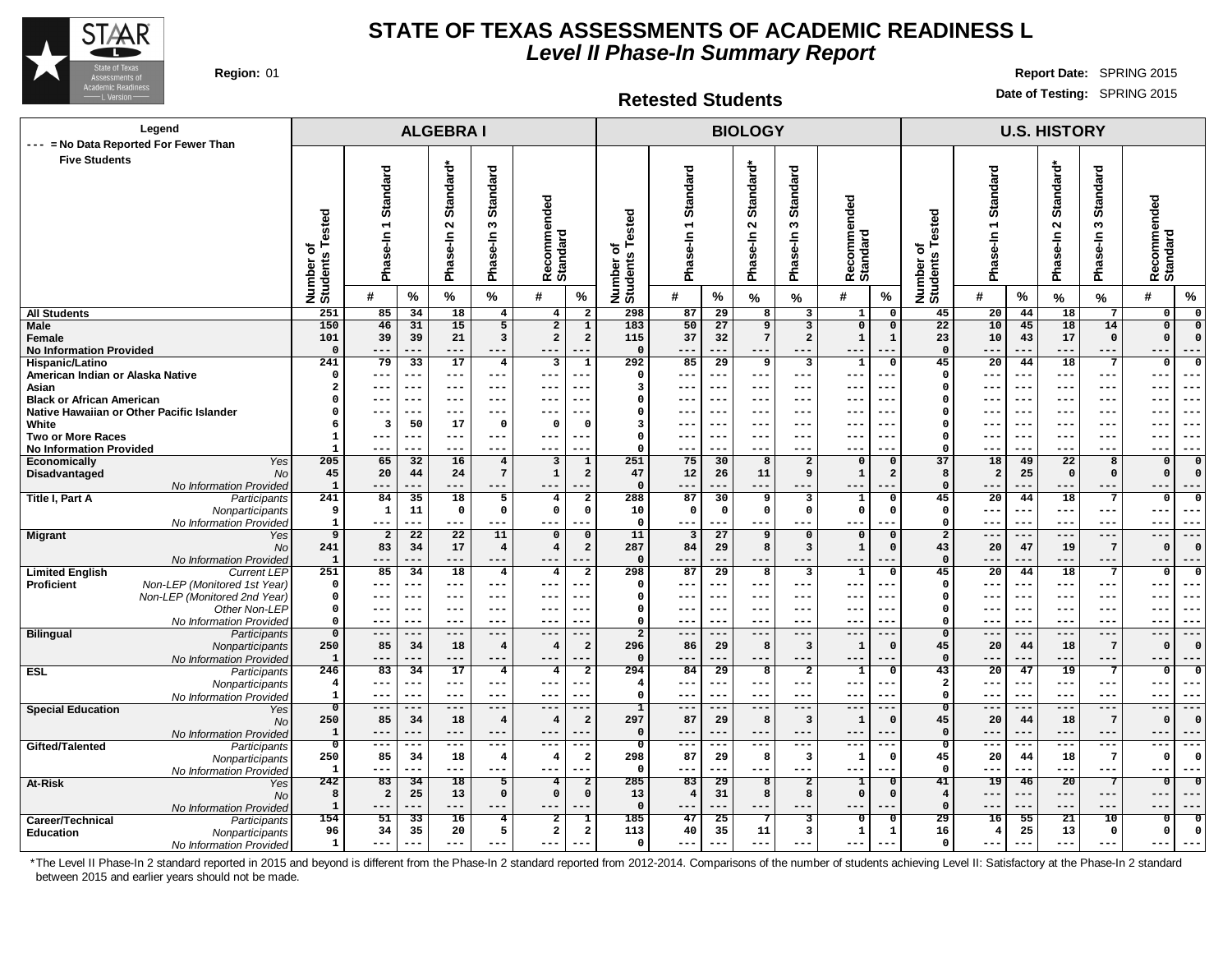

**Five Students**

**At-Risk** 

**Legend**

**--- = No Data Reported For Fewer Than**

### **STATE OF TEXAS ASSESSMENTS OF ACADEMIC READINESS A Level II Phase-In Summary Report**

Nonparticipants No Information Provided

#### **Region:** 01 **Report Date:** SPRING 2015 **Date of Testing:** SPRING 2015

**U.S. HISTORY**

 **277 33 17 6 23 3 --- --- --- --- --- --- 241 31 15 5 15 2**

**All Students**

**BIOLOGY**

 **388 36 15 4 19 2 --- --- --- --- --- --- 322 33 13 4 12 1**

| <b>Five Students</b>                                | sted<br>ω<br>ō<br><b>SD</b><br>Number<br>Students | Standard<br>$\overline{\phantom{0}}$<br>se-In<br>Pha |                 | ᠋ᡠ<br><b>Standar</b><br>$\sim$<br>se-In<br>Pha | <b>Standard</b><br>ω<br>se-In<br>Pha | ecommended<br>Recomme<br>Standard |                                | ested<br>৳<br>Number o<br>Students | Standard<br>$\overline{\phantom{0}}$<br>$s$ e-In<br>Pha |            | Standard*<br>$\sim$<br>Phase-In | <b>Standard</b><br>ຕ<br>se-In<br>Pha | Recommended<br>Standard |                         | ested<br>⊢<br>৳<br>Number of<br>Students | Standard<br>$\overline{\phantom{0}}$<br>se-In<br>Pha |                 | Standard*<br>$\sim$<br>se-In<br>ma<br>Ta | ъ<br><b>Standar</b><br>S<br>se-In<br>Pha | ecommended<br>Recomme<br>Standard |
|-----------------------------------------------------|---------------------------------------------------|------------------------------------------------------|-----------------|------------------------------------------------|--------------------------------------|-----------------------------------|--------------------------------|------------------------------------|---------------------------------------------------------|------------|---------------------------------|--------------------------------------|-------------------------|-------------------------|------------------------------------------|------------------------------------------------------|-----------------|------------------------------------------|------------------------------------------|-----------------------------------|
|                                                     |                                                   | #                                                    | $\%$            | %                                              | %                                    | #                                 | %                              |                                    | #                                                       | %          | %                               | %                                    | #                       | %                       |                                          | #                                                    | %               | $\%$                                     | %                                        | $\%$<br>#                         |
| <b>All Students</b>                                 | 1360                                              | 399                                                  | 29              | 16                                             | 6                                    | 49                                | $\overline{\mathbf{4}}$        | 1091                               | 389                                                     | 36         | 15                              | $4\overline{ }$                      | 19                      | $\overline{\mathbf{2}}$ | 856                                      | 279                                                  | 33              | 17                                       | 6                                        | 24                                |
| Male                                                | 884                                               | $\overline{241}$                                     | $\overline{27}$ | 15                                             | 7                                    | 33                                | $\overline{4}$                 | 710                                | 257                                                     | 36         | 15                              | $\overline{5}$                       | 12                      | $\overline{2}$          | 543                                      | 199                                                  | 37              | 18                                       | 6                                        | 16<br>3                           |
| Female                                              | 476                                               | 158                                                  | 33              | 18                                             | 6                                    | 16                                | $\mathbf{3}$                   | 381                                | 132                                                     | 35         | 14                              | $\mathbf{3}$                         | 7                       | $\overline{a}$          | 313                                      | 80                                                   | 26              | 14                                       | 5                                        | 8                                 |
| <b>No Information Provided</b>                      |                                                   | $---$                                                |                 | ---                                            | $---$                                | ---                               |                                | $\Omega$                           | ---                                                     | ---        | ---                             | ---                                  | ---                     |                         | $\Omega$                                 | $---$                                                | ---             | ---                                      | ---                                      | ---<br>$- -$                      |
| Hispanic/Latino<br>American Indian or Alaska Native | 1339                                              | 393<br>$---$                                         | 29<br>---       | 16<br>$---$                                    | 6<br>$--$                            | 49<br>---                         | $\overline{\mathbf{4}}$<br>--- | 1077<br>-1                         | 383<br>---                                              | 36<br>---  | 15<br>$- - -$                   | $\overline{4}$<br>$---$              | 19<br>---               | $\overline{a}$<br>---   | 841<br>$\Omega$                          | 272<br>$- - -$                                       | 32<br>$---$     | 17<br>---                                | 6<br>$- - -$                             | 22<br>---<br>$- - -$              |
| Asian                                               |                                                   |                                                      |                 | ---                                            | $--$                                 |                                   |                                |                                    |                                                         |            | ---                             | ---                                  |                         | --                      | $\overline{2}$                           |                                                      | ---             |                                          | $---$                                    | $--$                              |
| <b>Black or African American</b>                    | O                                                 | ---<br>---                                           | ---             | ---                                            | $--$                                 | ---<br>---                        | ---<br>.                       |                                    | ---                                                     | ---<br>--- | $---$                           | ---                                  | ---<br>---              | ---                     | 1                                        | ---<br>---                                           | ---             | ---<br>---                               | $--$                                     | --<br>---<br>$--$                 |
| Native Hawaiian or Other Pacific Islander           | <sup>0</sup>                                      | $---$                                                | ---             | ---                                            | $- - -$                              | ---                               | .                              |                                    | ---                                                     | ---        | ---                             | ---                                  | ---                     |                         | $\Omega$                                 | $--$                                                 | ---             | ---                                      | ---                                      | $--$<br>---                       |
| White                                               | 15                                                | 5                                                    | 33              | 7                                              | $\Omega$                             | 0                                 | - 0                            |                                    | 5                                                       | 63         | 13                              | 13                                   | $\Omega$                | $\Omega$                | 11                                       | 6                                                    | 55              | 36                                       | 27                                       | 18<br>2                           |
| <b>Two or More Races</b>                            | $\overline{2}$                                    | ---                                                  |                 | ---                                            | $--$                                 | ---                               | ---                            |                                    |                                                         | ---        | ---                             | ---                                  | ---                     |                         | $\Omega$                                 | ---                                                  | ---             | ---                                      | ---                                      | $---$<br>---                      |
| <b>No Information Provided</b>                      | $\overline{a}$                                    | $--$                                                 |                 | ---                                            | ---                                  | ---                               |                                |                                    | ---                                                     | ---        | ---                             | ---                                  | ---                     | --                      | $\mathbf{1}$                             | $---$                                                | ---             | ---                                      | ---                                      | ---<br>---                        |
| Economically<br>Yes                                 | $\overline{1162}$                                 | 334                                                  | 29              | 15                                             | 6                                    | 39                                | $\mathbf{3}$                   | 927                                | 324                                                     | 35         | 15                              | $\overline{4}$                       | 14                      | $\overline{a}$          | 722                                      | 234                                                  | 32              | 17                                       | 6                                        | 21<br>3                           |
| Disadvantaged<br>No                                 | 196                                               | 64                                                   | 33              | 21                                             | 9                                    | 10                                | 5                              | 163                                | 65                                                      | 40         | 15                              | 6                                    | 5                       | 3                       | 133                                      | 45                                                   | 34              | 16                                       | 4                                        | $\overline{\mathbf{3}}$           |
| No Information Provided                             |                                                   | $--$                                                 | ---             | $---$                                          | $---$                                | ---                               | ---                            | -1                                 | ---                                                     | ---        | ---                             | ---                                  | ---                     |                         | $\mathbf{1}$                             | $---$                                                | ---             | $---$                                    | $- - -$                                  | ---<br>$- - -$                    |
| <b>Title I, Part A</b><br>Participants              | 1298                                              | 391                                                  | 30              | 16                                             | 7                                    | 49                                | 4                              | 1049                               | 377                                                     | 36         | 15                              | $\overline{4}$                       | 18                      | $\mathbf{2}$            | 822                                      | 271                                                  | 33              | 17                                       | 6                                        | 24                                |
| Nonparticipants                                     | 60                                                | 7                                                    | 12              | 10                                             | 3                                    | $\mathbf 0$                       | $\mathbf 0$                    | 41                                 | 12                                                      | 29         | 7                               | $\overline{\mathbf{2}}$              | 1                       | $\overline{\mathbf{2}}$ | 33                                       | 8                                                    | 24              | 6                                        | з                                        | $\mathbf 0$                       |
| No Information Provided                             |                                                   | $---$                                                | ---             | ---                                            | $---$                                | ---                               | ---                            | $\mathbf{1}$                       | ---                                                     | ---        | ---                             | ---                                  | $---$                   |                         | $\mathbf{1}$                             | $---$                                                | ---             | ---                                      | ---                                      | ---<br>$---$                      |
| <b>Migrant</b><br>Yes                               | 95                                                | 26                                                   | 27              | 15                                             | 6                                    | $\overline{4}$                    | $\overline{4}$                 | 80                                 | 23                                                      | 29         | 16                              | $\overline{\mathbf{3}}$              | $\mathsf{o}$            | $\Omega$                | 70                                       | 17                                                   | 24              | ${\bf 11}$                               | 6                                        | $\mathbf{1}$                      |
| No                                                  | 1263                                              | 372                                                  | 29              | 16                                             | 6                                    | 45                                | $\overline{4}$                 | 1010                               | 366                                                     | 36         | 15                              | $\overline{4}$                       | 19                      | $\overline{a}$          | 785                                      | 262                                                  | 33              | 17                                       | 6                                        | 23                                |
| No Information Provided                             |                                                   | $---$                                                |                 | ---                                            | $---$                                | ---                               | ---                            | $\mathbf{I}$                       | ---                                                     | ---        | ---                             | ---                                  | ---                     | ---                     | 1                                        | $---$                                                | ---             | ---                                      | ---                                      | ---<br>---                        |
| <b>Current LEP</b><br><b>Limited English</b>        | 440                                               | 125                                                  | 28              | 13                                             | 4                                    | 12                                | 3                              | 354                                | 103                                                     | 29         | 10                              | $\mathbf{1}$                         | ${\bf 1}$               | 0                       | 230                                      | 60                                                   | $\overline{26}$ | 10                                       | 3                                        | $\Omega$<br>1                     |
| Non-LEP (Monitored 1st Year)<br><b>Proficient</b>   | 43                                                | 12                                                   | 28              | 12                                             | 5                                    | $\mathbf{1}$                      | $\overline{a}$                 | 34                                 | 12                                                      | 35         | 15                              | 6                                    | $\mathbf 0$             | $\Omega$                | 23                                       | 5                                                    | 22              | 13                                       | 4                                        | 0                                 |
| Non-LEP (Monitored 2nd Year)                        | 76                                                | 17                                                   | 22              | 14                                             | 5                                    | $\overline{2}$                    | $\overline{\mathbf{3}}$        | 66                                 | 20                                                      | 30         | 17                              | 6                                    | $\mathbf{1}$            | $\overline{\mathbf{2}}$ | 17                                       |                                                      | 12              | $\Omega$                                 | $\Omega$                                 | $\Omega$                          |
| Other Non-LEP                                       | 799                                               | 244                                                  | 31              | 18                                             | 8                                    | 34                                | $\overline{4}$                 | 636                                | 254                                                     | 40         | 17                              | 6                                    | 17                      | 3                       | 585                                      | 212                                                  | 36              | 20                                       | 8                                        | 23                                |
| No Information Provided                             | $\overline{\mathbf{2}}$                           | ---                                                  | ---             | $---$                                          | $---$                                | ---                               | ---                            | $\mathbf{1}$                       | ---                                                     | ---        | ---                             | ---                                  | $---$                   |                         | $\mathbf{1}$                             | $---$                                                | ---             | ---                                      | $- - -$                                  | ---<br>$--$                       |
| Participants<br><b>Bilingual</b>                    | $\Omega$                                          | $---$                                                | ---             | $---$                                          | $---$                                | ---                               | ---                            | $\Omega$                           | ---                                                     | ---        | $---$                           | $---$                                | $---$                   | ---                     | $\mathbf{1}$                             | $---$                                                | ---             | ---                                      | $---$                                    | ---<br>---                        |
| Nonparticipants                                     | 1358                                              | 398                                                  | 29              | 16                                             | 6                                    | 49                                | $\overline{4}$                 | 1090                               | 389                                                     | 36         | 15                              | $\overline{4}$                       | 19                      | $\overline{a}$          | 854                                      | 279                                                  | 33              | 17                                       | -6                                       | 24                                |
| No Information Provided                             | $\overline{a}$                                    | $---$                                                | ---             | $---$                                          | $---$                                | ---                               | ---                            | -1                                 | ---                                                     | ---        | ---                             | ---                                  | ---                     | ---                     | $\mathbf{1}$                             | $---$                                                | ---             | ---                                      | $---$                                    | ---<br>$---$                      |
| <b>ESL</b><br>Participants                          | 413                                               | 117                                                  | 28              | 13                                             | 4                                    | 11                                | $\mathbf{3}$                   | 339                                | 97                                                      | 29         | 11                              | 1                                    | $\Omega$                | 0                       | 214                                      | 57                                                   | 27              | 11                                       | 3                                        | 1                                 |
| Nonparticipants                                     | 945                                               | 281                                                  | 30              | 18                                             | 8                                    | 38                                | $\overline{4}$                 | 751                                | 292                                                     | 39         | 17                              | 6                                    | 19                      | 3                       | 641                                      | 222                                                  | 35              | 19                                       | 7                                        | 23                                |
| No Information Provided                             | $\overline{2}$                                    | ---                                                  |                 | ---                                            | $- - -$                              | ---                               | ---                            | $\mathbf{1}$                       | ---                                                     | ---        | ---                             | ---                                  | ---                     |                         | $\mathbf{1}$                             | $---$                                                | ---             | ---                                      | ---                                      | ---<br>$- -$                      |
| <b>Special Education</b><br>Yes                     | 1141                                              | 283                                                  | 25              | 13                                             | $\overline{4}$                       | 27                                |                                | 917                                | 295                                                     | 32         | 11                              | $\overline{\mathbf{3}}$              | ७                       |                         | 740                                      | 217                                                  | 29              | 14                                       | 4                                        | 11                                |
| <b>No</b>                                           | 217                                               | 115                                                  | 53              | 34                                             | 18                                   | 22                                | 10                             | 173                                | 94                                                      | 54         | 32                              | 13                                   | 10                      | 6                       | 115                                      | 62                                                   | 54              | 36                                       | 20                                       | 13<br>11                          |
| No Information Provided                             |                                                   | ---                                                  | ---             | $---$                                          | ---                                  | ---                               | ---                            | 1                                  | ---                                                     | ---        | ---                             | ---                                  | ---                     |                         | 1                                        | ---                                                  | ---             | ---                                      | ---                                      | ---<br>---                        |
| Gifted/Talented<br>Participants                     | 4                                                 | $\qquad \qquad -$                                    | ---             | $---$                                          | $---$                                | ---                               | ---                            | $\overline{\mathbf{2}}$            | ---                                                     | $---$      | $- - -$                         | $---$                                | $- - -$                 | ---                     | $\overline{4}$                           | $---$                                                | ---             | ---                                      | $---$                                    | $---$<br>$--$                     |

**ALGEBRA I**

 **395 29 16 6 48 4 --- --- --- --- --- --- 343 29 15 6 40 3**

 **67 53 28 10 7 6 --- --- --- --- --- --- 209 35 13 4 13 2 180 37 17 5 6 1 --- --- --- --- --- --- 38 53 39 18 9 13 --- --- --- --- --- --- 216 32 17 6 20 3 63 37 16 6 4 2 --- --- --- --- --- ---** No No Information Provided **Career/Technical** Participants<br> **Education** Monparticipants **Education** Nonparticipants No Information Provided **55 34 23 12 9 6 --- --- --- --- --- --- 211 29 15 6 23 3 187 30 18 7 26 4 --- --- --- --- --- ---**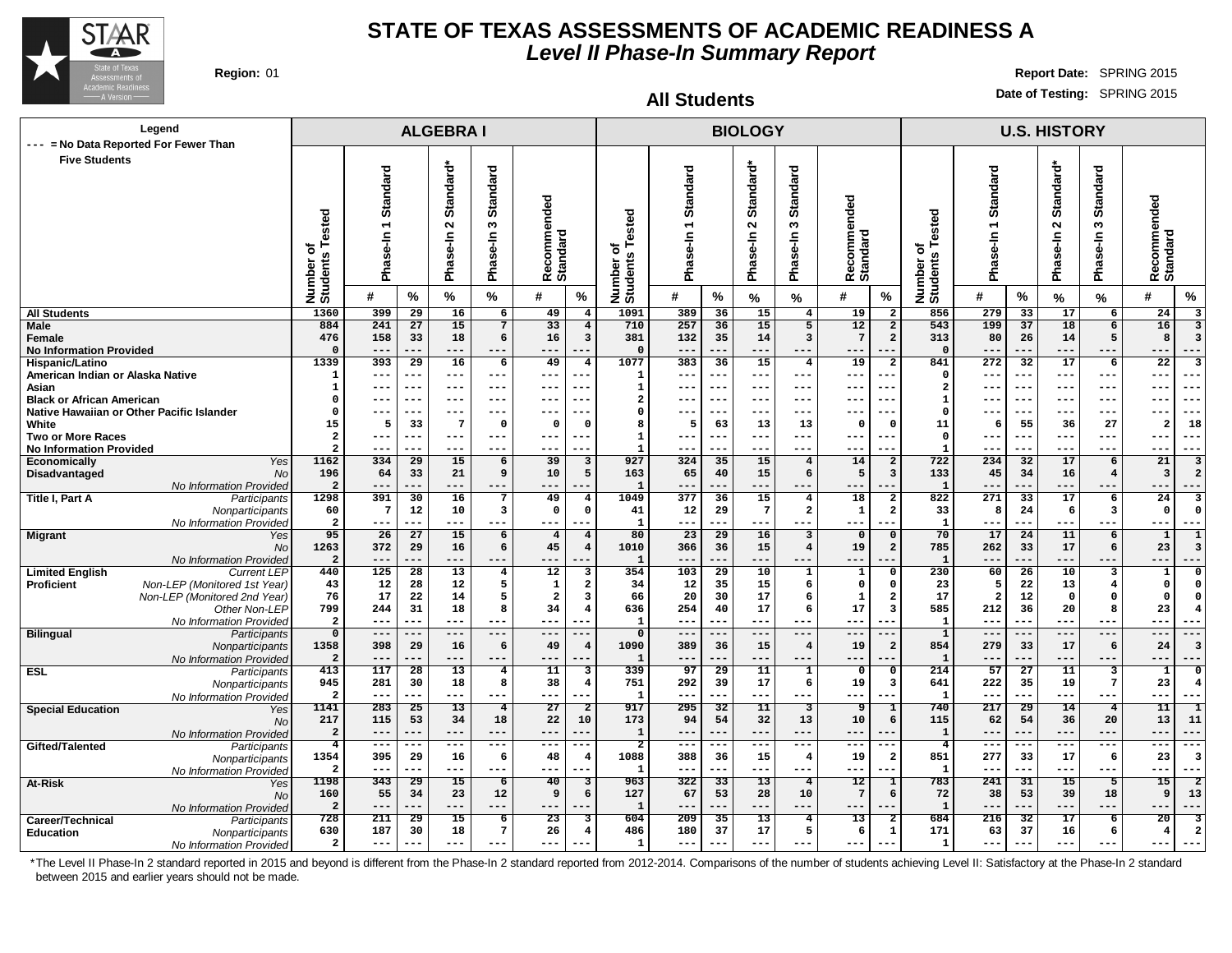

**Region:** 01 **Report Date:** SPRING 2015 **Date of Testing:** SPRING 2015

#### **All Students**

|                                                            | Legend                                     |                              |                     |                         | <b>ENGLISH I</b>           |                           |                         |                         |                              |                       |                         | <b>ENGLISH II</b>                                  |                                        |                                                    |
|------------------------------------------------------------|--------------------------------------------|------------------------------|---------------------|-------------------------|----------------------------|---------------------------|-------------------------|-------------------------|------------------------------|-----------------------|-------------------------|----------------------------------------------------|----------------------------------------|----------------------------------------------------|
| ---                                                        | = No Data Reported For Fewer Than          |                              |                     |                         |                            |                           |                         |                         |                              |                       |                         |                                                    |                                        |                                                    |
| <b>Five Students</b>                                       |                                            | Number of<br>Students Tested | Phase-In 1 Standard |                         | Standard*<br>2<br>Phase-In | Standard<br>∾<br>Phase-In | Recommended<br>Standard |                         | Number of<br>Students Tested | Standard<br>Phase-In1 |                         | Standard*<br>$\boldsymbol{\mathsf{N}}$<br>Phase-In | <b>Standard</b><br>S<br>Phase-In       | Recommended<br>Standard                            |
|                                                            |                                            |                              | #                   | %                       | $\%$                       | $\%$                      | #                       | $\%$                    |                              | #                     | %                       | $\%$                                               | $\frac{9}{6}$                          | #<br>%                                             |
| <b>All Students</b>                                        |                                            | 1629                         | 171                 | $\overline{10}$         | $\overline{8}$             | 5                         | $\overline{50}$         | $\overline{\mathbf{3}}$ | 1294                         | 146                   | $\overline{11}$         | $\overline{8}$                                     | $\overline{\mathbf{4}}$                | $\overline{36}$<br>3                               |
| <b>Male</b>                                                |                                            | 1085                         | 98                  | $\overline{9}$          | $\overline{7}$             | $\overline{4}$            | $\overline{21}$         | $\overline{2}$          | 869                          | 89                    | 10                      | $\overline{7}$                                     | $\overline{4}$                         | $\overline{2}$<br>21                               |
| <b>Female</b><br><b>No Information Provided</b>            |                                            | 544<br>$\mathbf 0$           | 73<br>$-$           | 13<br>---               | 11<br>---                  | 7<br>---                  | 29<br>$- -$             | 5                       | 425<br>$\mathbf 0$           | 57<br>$- -$           | 13                      | 11                                                 | 5                                      | $\overline{\mathbf{4}}$<br>15<br>---               |
| Hispanic/Latino                                            |                                            | 1604                         | 166                 | 10                      | $\overline{8}$             | $\overline{5}$            | 49                      | 3                       | 1270                         | 145                   | $\overline{11}$         | 8                                                  | 4                                      | 36<br>3                                            |
| American Indian or Alaska Native                           |                                            | 2                            | ---                 | ---                     | ---                        | ---                       | ---                     | ---                     | $\mathbf 0$                  | $--$                  | ---                     | $--$                                               | $---$                                  | ---<br>---                                         |
| Asian                                                      |                                            | $\mathbf{1}$                 | ---                 | $---$                   | ---                        | ---                       | ---                     | $---$                   | $\mathbf{1}$                 | $---$                 | $---$                   | $---$                                              | $---$                                  | $---$<br>---                                       |
| <b>Black or African American</b>                           |                                            | $\mathbf 0$                  | --                  | $--$                    | ---                        | ---                       | ---                     | $--$                    | 5                            | 0                     | $\mathbf 0$             | $\mathbf 0$                                        | $\mathbf 0$                            | 0<br>$\mathsf{o}\,$                                |
|                                                            | Native Hawaiian or Other Pacific Islander  | 0                            | ---                 | ---                     | ---                        | ---                       | ---                     | $---$                   | $\Omega$                     | ---                   | $---$                   | $--$                                               | ---                                    | ---                                                |
| White                                                      |                                            | 18                           | 3<br>$- -$          | 17<br>$---$             | 11<br>---                  | 6<br>$---$                | 0<br>---                | $\mathbf 0$<br>$---$    | 16<br>$\mathbf 0$            | 1<br>---              | 6<br>$- - -$            | 6<br>$- - -$                                       | $\mathbf 0$<br>$---$                   | 0<br>$\mathbf 0$<br>$---$<br>--                    |
| <b>Two or More Races</b><br><b>No Information Provided</b> |                                            | 2<br>$\overline{\mathbf{2}}$ | $- -$               | ---                     | ---                        | ---                       | ---                     |                         | 2                            | ---                   |                         | $- - -$                                            |                                        | ---                                                |
| Economically                                               | Yes                                        | 1392                         | 131                 | 9                       | $7\phantom{.0}$            | $\overline{\mathbf{4}}$   | 35                      | 3                       | 1112                         | 123                   | 11                      | 8                                                  | $\bf{4}$                               | 32<br>3                                            |
| Disadvantaged                                              | <b>No</b>                                  | 234                          | 40                  | 17                      | 14                         | 8                         | 15                      | 6                       | 179                          | 23                    | 13                      | 12                                                 | 3                                      | 2<br>$\overline{4}$                                |
|                                                            | No Information Provided                    | 3                            | ---                 | ---                     | ---                        | ---                       | ---                     |                         | 3                            | $---$                 | ---                     | $---$                                              | ---                                    | ---                                                |
| <b>Title I, Part A</b>                                     | Participants                               | 1554                         | 167                 | 11                      | $\overline{\mathbf{8}}$    | $\overline{5}$            | 50                      | 3                       | 1224                         | 142                   | $\overline{12}$         | 8                                                  | $\overline{\mathbf{4}}$                | $\overline{\mathbf{3}}$<br>35                      |
|                                                            | Nonparticipants                            | 72                           | 4                   | 6                       | 3                          | $\mathbf 0$               | $\mathbf 0$             | 0                       | 67                           | 4                     | 6                       | 6                                                  | $\mathbf 1$                            | $\mathbf 1$<br>1                                   |
|                                                            | No Information Provided                    | 3                            | ---                 | ---                     | ---                        | ---                       |                         |                         | 3                            | $- -$                 |                         |                                                    |                                        | ---                                                |
| <b>Migrant</b>                                             | Yes<br><b>No</b>                           | 126<br>1500                  | 14<br>157           | 11<br>10                | $\overline{7}$<br>8        | 6<br>5                    | 3<br>47                 | $\mathbf{2}$<br>3       | 98<br>1193                   | 6<br>140              | 6<br>12                 | $\bf{4}$<br>9                                      | $\mathbf 1$<br>$\overline{\mathbf{4}}$ | $\overline{\mathbf{1}}$<br>$\mathbf{1}$<br>3<br>35 |
|                                                            | No Information Provided                    | 3                            | $- - -$             | ---                     | ---                        | ---                       | ---                     |                         | 3                            | ---                   | ---                     |                                                    | $- - -$                                | $---$                                              |
| <b>Limited English</b>                                     | <b>Current LEP</b>                         | 543                          | $\overline{22}$     | $\bf{4}$                | 3                          | $\overline{\mathbf{2}}$   | 5                       | $\mathbf 1$             | 381                          | $\overline{23}$       | 6                       | $\overline{\bf 4}$                                 | $\mathbf 1$                            | $\overline{\mathbf{1}}$<br>3                       |
| Proficient                                                 | Non-LEP (Monitored 1st Year)               | 40                           | $\mathbf 1$         | 3                       | 3                          | 3                         | 1                       | з                       | 41                           | $\mathbf 1$           | $\mathbf{2}$            | 2                                                  | $\overline{\mathbf{2}}$                | $\mathbf 1$<br>2                                   |
|                                                            | Non-LEP (Monitored 2nd Year)               | 83                           | 5                   | 6                       | $\overline{\mathbf{4}}$    | $\mathbf{1}$              | 1                       | 1                       | 55                           | 7                     | 13                      | 7                                                  | $\bf{4}$                               | 2<br>$\mathbf 1$                                   |
|                                                            | Other Non-LEP                              | 961                          | 143                 | 15                      | 12                         | 7                         | 43                      | $\overline{\mathbf{4}}$ | 815                          | 115                   | 14                      | 11                                                 | 6                                      | 31<br>4                                            |
|                                                            | No Information Provided                    | 2                            | ---                 | $---$                   | ---                        | ---                       | $---$                   | $---$                   | $\mathbf{2}$                 | $---$                 | ---                     | $---$                                              | $---$                                  | ---                                                |
| <b>Bilingual</b>                                           | Participants<br>Nonparticipants            | $\overline{0}$<br>1626       | ---<br>171          | ---<br>11               | ---<br>8                   | ---<br>5                  | ---<br>50               | $---$<br>3              | $\overline{1}$<br>1290       | $-- -$<br>146         | ---<br>11               | $---$<br>8                                         | $---$<br>$\overline{\mathbf{4}}$       | ---<br>3<br>36                                     |
|                                                            | No Information Provided                    | 3                            | ---                 | ---                     | ---                        | ---                       | ---                     |                         | 3                            | $---$                 | ---                     | $- - -$                                            | $---$                                  | $---$                                              |
| <b>ESL</b>                                                 | Participants                               | 513                          | $\overline{22}$     | $\overline{\mathbf{4}}$ | 3                          | $\overline{2}$            | 5                       | $\mathbf 1$             | 350                          | 19                    | 5                       | 3                                                  | $\mathbf 1$                            | $\overline{\mathbf{2}}$<br>1                       |
|                                                            | Nonparticipants                            | 1113                         | 149                 | 13                      | 11                         | 6                         | 45                      | 4                       | 941                          | 127                   | 13                      | 10                                                 | 5                                      | 4<br>34                                            |
|                                                            | No Information Provided                    | 3                            |                     | ---                     | ---                        |                           | $-1$                    |                         | 3                            | $---$                 |                         | $- - -$                                            |                                        | ---                                                |
| <b>Special Education</b>                                   | Yes                                        | 1342                         | 82                  | $\overline{6}$          | $\overline{4}$             | $\overline{2}$            | 17                      | ı                       | 1086                         | 82                    | $\overline{\mathbf{8}}$ | 5                                                  | $\overline{2}$                         | 12<br>ı                                            |
|                                                            | <b>No</b>                                  | 284                          | 89                  | 31                      | 27                         | 18                        | 33                      | 12<br>$---$             | 205                          | 64                    | 31                      | 25                                                 | 17                                     | 12<br>24<br>$- - -$                                |
|                                                            | No Information Provided                    | 3<br>3                       | $-- -$<br>---       | ---<br>---              | ---<br>---                 | $---$<br>---              | ---<br>---              | ---                     | 3<br>$\overline{\mathbf{2}}$ | $---$<br>---          | ---<br>---              | $---$<br>$---$                                     | $---$<br>$---$                         | ---<br>---<br>$- - -$                              |
| Gifted/Talented                                            | Participants                               | 1623                         | 171                 | 11                      | 8                          | 5                         | 50                      | 3                       | 1289                         | 146                   | 11                      | 8                                                  | $\overline{\mathbf{4}}$                | 36<br>3                                            |
|                                                            | Nonparticipants<br>No Information Provided | 3                            | ---                 | ---                     | ---                        | ---                       | ---                     |                         | 3                            | ---                   | ---                     | $- - -$                                            | $- - -$                                | ---                                                |
| At-Risk                                                    | Yes                                        | 1452                         | 137                 | ॿ                       | $\overline{8}$             | $\overline{4}$            | $\overline{40}$         | 3                       | 1170                         | 124                   | $\overline{11}$         | $\overline{\mathbf{8}}$                            | 3                                      | $\overline{23}$<br>$\overline{\mathbf{2}}$         |
|                                                            | <b>No</b>                                  | 175                          | 34                  | 19                      | 13                         | 9                         | 10                      | 6                       | 122                          | 22                    | 18                      | 15                                                 | 12                                     | 13<br>11                                           |
|                                                            | No Information Provided                    | 2                            | --                  | ---                     | ---                        | ---                       |                         |                         | $\mathbf{2}$                 | $- - -$               | ---                     | $- - -$                                            |                                        | ---                                                |
| Career/Technical                                           | Participants                               | 938                          | 115                 | 12                      | 9                          | 5                         | 35                      | 4                       | 952                          | 101                   | 11                      | 8                                                  | 4                                      | 20<br>$\overline{2}$                               |
| <b>Education</b>                                           | Nonparticipants                            | 688                          | 56                  | 8                       | 7                          | $\overline{\mathbf{4}}$   | 15                      | $\mathbf{2}$            | 339                          | 45                    | 13                      | 11                                                 | 6                                      | 5<br>16                                            |
|                                                            | No Information Provided                    | 3                            | ---                 | ---                     | ---                        | ---                       | ---                     |                         | з                            | $---$                 | ---                     | $---$                                              | ---                                    | ---                                                |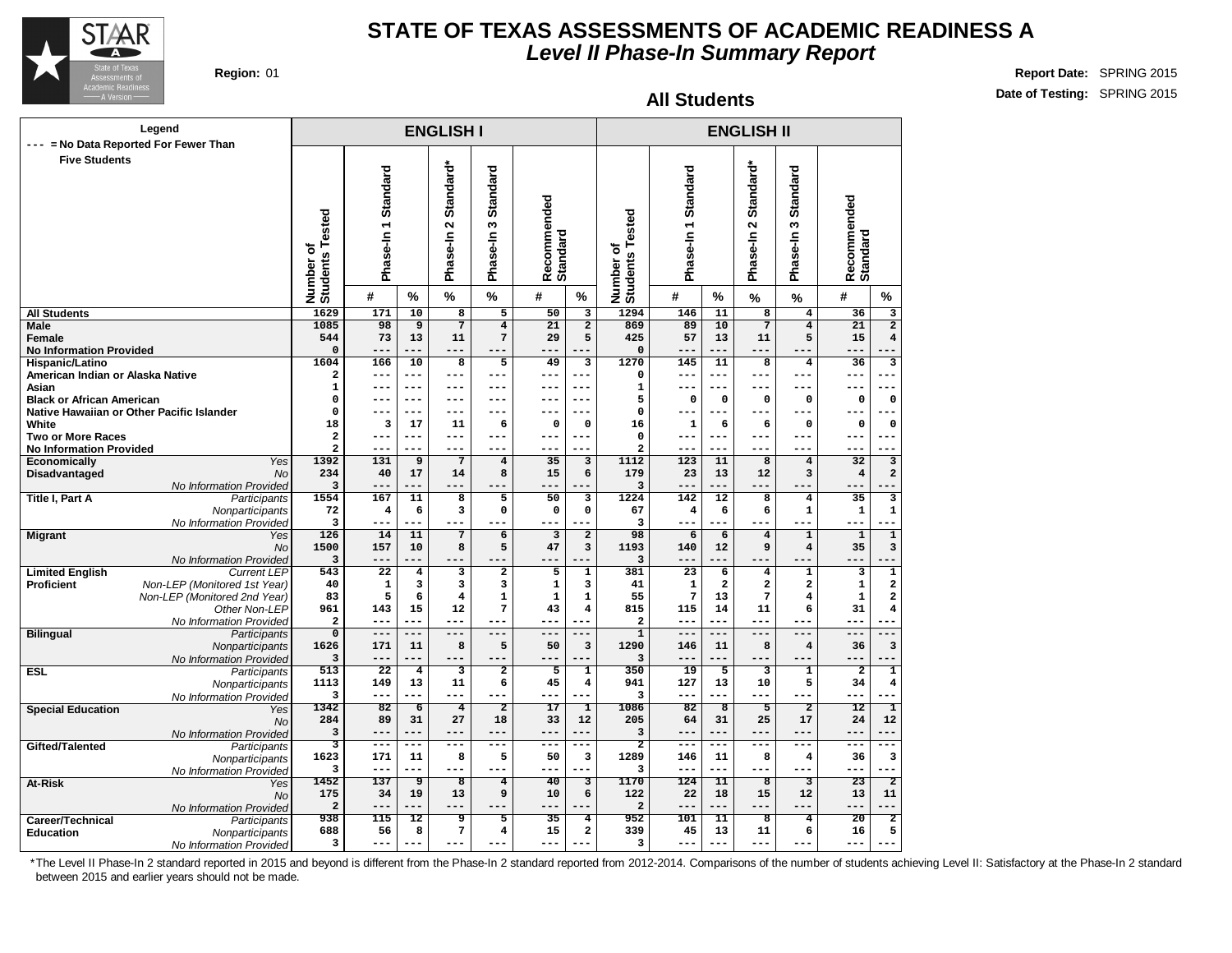

#### **First-Time Tested Students**

**Region:** 01 **Report Date:** SPRING 2015 **Date of Testing:** SPRING 2015

| Legend<br>--- = No Data Reported For Fewer Than   |                                         |                                        |                        | <b>ALGEBRAI</b>                            |                                  |                                        |                         |                                    |                     |           | <b>BIOLOGY</b>                  |                                  |                                 |                                |                              |                                                  |                 | <b>U.S. HISTORY</b>     |                                                      |                                                            |
|---------------------------------------------------|-----------------------------------------|----------------------------------------|------------------------|--------------------------------------------|----------------------------------|----------------------------------------|-------------------------|------------------------------------|---------------------|-----------|---------------------------------|----------------------------------|---------------------------------|--------------------------------|------------------------------|--------------------------------------------------|-----------------|-------------------------|------------------------------------------------------|------------------------------------------------------------|
| <b>Five Students</b>                              |                                         |                                        |                        |                                            |                                  |                                        |                         |                                    |                     |           |                                 |                                  |                                 |                                |                              |                                                  |                 |                         |                                                      |                                                            |
|                                                   | sted<br>Φ<br>৳<br>Number of<br>Students | Standard<br>$\overline{ }$<br>Phase-In |                        | Standard*<br>$\mathbf{\Omega}$<br>Phase-In | <b>Standard</b><br>S<br>Phase-In | ommended<br><b>Standard</b><br>မွ<br>œ |                         | ested<br>৳<br>Number o<br>Students | Standard<br>n<br>霞  |           | Standard*<br>$\sim$<br>Phase-In | <b>Standard</b><br>S<br>Phase-In | ommended<br>Recomme<br>Standard |                                | Number of<br>Students Tested | Standard<br>$\overline{\phantom{0}}$<br>Phase-In |                 | Standard*<br>Phase-In 2 | <b>Standard</b><br>$\boldsymbol{\omega}$<br>Phase-In | Recommended<br>Standard                                    |
|                                                   |                                         | #                                      | %                      | %                                          | %                                | #                                      | %                       |                                    | #                   | %         | %                               | %                                | #                               | $\%$                           |                              | #                                                | %               | %                       | $\%$                                                 | #<br>%                                                     |
| <b>All Students</b>                               | 997                                     | 315                                    | 32                     | 19                                         | 8                                | 47                                     | 5                       | 907                                | 349                 | 38        | 17                              | 5                                | 18                              | $\overline{\mathbf{2}}$        | 746                          | 246                                              | 33              | 17                      | 6                                                    | 22<br>3                                                    |
| Male                                              | 643                                     | 194                                    | 30                     | 18                                         | 9                                | 32                                     | 5                       | 590                                | 234                 | 40        | 18                              | 6                                | 12                              | $\overline{a}$                 | 483                          | 179                                              | 37              | 19                      | $\overline{7}$                                       | 15<br>$\overline{3}$                                       |
| Female                                            | 354                                     | 121                                    | 34                     | 19                                         | $7\overline{ }$                  | 15                                     | $\overline{\mathbf{4}}$ | 317<br>$\Omega$                    | 115                 | 36        | 16                              | 3                                | 6                               | $\overline{a}$                 | 263<br>$\Omega$              | 67                                               | 25              | 14                      | 5                                                    | $7\overline{ }$<br>$\overline{3}$                          |
| <b>No Information Provided</b><br>Hispanic/Latino | $\Omega$<br>979                         | ---<br>309                             | ---<br>$\overline{32}$ | $---$<br>19                                | $---$<br>8                       | $---$<br>47                            | 5                       | 893                                | $---$<br>343        | 38        | $---$<br>17                     | ---<br>5                         | $- -$<br>18                     | $\overline{a}$                 | 732                          | --<br>239                                        | ---<br>33       | $---$<br>17             | ---<br>6                                             | $---$<br>---<br>$\overline{20}$<br>$\overline{\mathbf{3}}$ |
| American Indian or Alaska Native                  | 1                                       | ---                                    | ---                    | $---$                                      | ---                              | $---$                                  | $- -$                   | 1                                  | $\qquad \qquad - -$ | $- - -$   | $---$                           | ---                              | ---                             | $- -$                          | $\Omega$                     | ---                                              | $---$           | ---                     | $--$                                                 | $---$<br>$--$                                              |
| Asian                                             | $\mathbf{1}$                            | ---                                    | ---                    | $- - -$                                    | $---$                            | $---$                                  |                         | $\mathbf{1}$                       | $---$               |           | ---                             | ---                              | $ -$                            |                                | $\overline{\mathbf{2}}$      | $=$ $-$                                          | $- -$           | $---$                   | $- -$                                                | $- -$<br>--                                                |
| <b>Black or African American</b>                  | O                                       | ---                                    | ---                    | $--$                                       | $--$                             | $---$                                  |                         | $\overline{a}$                     | $---$               | $---$     | $--$                            | ---                              | $-$<br>---                      |                                | -1                           |                                                  | $---$           | $--$                    | $---$                                                | $--$<br>$--$                                               |
| Native Hawaiian or Other Pacific Islander         | $\Omega$                                | $- -$                                  | $-$                    |                                            |                                  |                                        |                         | $\Omega$                           |                     |           |                                 | ---                              |                                 |                                | $\mathbf 0$                  |                                                  |                 |                         |                                                      |                                                            |
| White                                             | 13                                      | 5                                      | 38                     | 8                                          | $\Omega$                         | $\Omega$                               | $\Omega$                | 8                                  | 5                   | 63        | 13                              | 13                               | 0                               | $\Omega$                       | 10                           | 6                                                | 60              | 40                      | 30                                                   | 20<br>$\overline{2}$                                       |
| <b>Two or More Races</b>                          | 1                                       | ---                                    | ---                    | $- - -$                                    | $- - -$                          | $---$                                  |                         | $\mathbf{1}$                       | $---$               |           | $---$                           | ---                              | $- -$                           | $- -$                          | $\Omega$                     | --                                               | $- -$           | ---                     | $---$                                                | $- -$<br>---                                               |
| <b>No Information Provided</b>                    | $\overline{a}$                          | ---                                    | ---                    | ---                                        | ---                              | $---$                                  |                         | $\mathbf{1}$                       | $---$               |           |                                 | ---                              | --                              | --                             | $\mathbf{1}$                 | --                                               | ---             | $---$                   | $---$                                                | ---<br>$- - -$                                             |
| <b>Economically</b><br>Yes                        | 849                                     | 260                                    | 31                     | 17                                         | 8                                | 37                                     | $\overline{4}$          | 766                                | 287                 | 37        | 17                              | 5                                | 13                              | $\overline{\mathbf{2}}$        | 635                          | 210                                              | 33              | 17                      | 6                                                    | 19<br>3                                                    |
| Disadvantaged<br><b>No</b>                        | 146                                     | 54                                     | 37                     | 26                                         | 12                               | 10                                     | $\overline{7}$          | 140                                | 62                  | 44        | 17                              | $7\phantom{.0}$                  | 5                               | $\overline{\mathbf{4}}$        | 110                          | 36                                               | 33              | 15                      | $\overline{4}$                                       | $\overline{\mathbf{3}}$<br>з                               |
| No Information Provided                           | $\overline{a}$                          | ---                                    |                        | $---$                                      | ---                              | --                                     |                         | 1                                  | $---$               |           | ---                             | ---                              |                                 |                                | $\mathbf{1}$                 |                                                  |                 | ---                     | ---                                                  | $---$                                                      |
| <b>Title I, Part A</b><br>Participants            | 970                                     | 310                                    | 32                     | 19                                         | 8                                | 47                                     | 5                       | 881                                | 339                 | 38        | $\overline{17}$                 | 5                                | 17                              | $\overline{a}$                 | 716                          | 240                                              | 34              | 17                      | 6                                                    | $\overline{22}$<br>3                                       |
| Nonparticipants                                   | 25                                      | $\overline{\mathbf{4}}$                | 16                     | 16                                         | 4                                | $\mathbf 0$                            | $\mathbf 0$             | 25                                 | 10                  | 40        | 12                              | $\overline{4}$                   | $\mathbf{1}$                    | $\overline{4}$                 | 29                           | 6                                                | 21              | $7\phantom{.0}$         | $\mathbf{3}$                                         | $\mathbf 0$<br>$\Omega$                                    |
| No Information Provided                           | $\overline{\mathbf{2}}$<br>71           | ---<br>21                              | ---                    | $---$                                      | ---                              | $---$                                  | .                       | 1                                  | $---$<br>19         | ---       | ---                             | ---                              | ---                             | ---                            | $\mathbf{1}$                 | ---                                              | ---             | $---$<br>13             | $---$                                                | ---<br>$---$<br>$\overline{2}$                             |
| <b>Migrant</b><br>Yes<br><b>No</b>                | 924                                     | 293                                    | 30<br>32               | 15<br>19                                   | 8<br>8                           | $\overline{4}$<br>43                   | 6<br>5                  | 64<br>842                          | 330                 | 30<br>39  | 19<br>17                        | $\overline{a}$<br>5              | $\mathbf 0$<br>18               | $\mathbf 0$<br>$\overline{a}$  | 63<br>682                    | 16<br>230                                        | 25<br>34        | 17                      | 6<br>6                                               | $\mathbf{1}$<br>21<br>3                                    |
| No Information Provided                           | $\overline{a}$                          | ---                                    | ---                    | ---                                        | ---                              | ---                                    |                         | $\mathbf{1}$                       | $---$               |           | ---                             | ---                              | $- -$                           |                                | $\mathbf{1}$                 | --                                               | ---             | $---$                   | ---                                                  | $---$<br>---                                               |
| <b>Limited English</b><br><b>Current LEP</b>      | 318                                     | 95                                     | 30                     | 14                                         | 5                                | 11                                     | 3                       | 284                                | 90                  | 32        | $\overline{12}$                 | $\mathbf{1}$                     | $\mathbf{1}$                    | $\mathbf 0$                    | 194                          | 48                                               | 25              | 10                      | 3                                                    | $\mathbf{1}$<br>$\mathbf{1}$                               |
| Non-LEP (Monitored 1st Year)<br><b>Proficient</b> | 34                                      | 9                                      | 26                     | 9                                          | 3                                | $\mathbf 1$                            | 3                       | 30                                 | 11                  | 37        | 17                              | $\overline{7}$                   | 0                               | $\mathbf 0$                    | 22                           | 5                                                | 23              | 14                      | 5                                                    | $\mathbf{o}$<br>$\Omega$                                   |
| Non-LEP (Monitored 2nd Year)                      | 62                                      | 15                                     | 24                     | 16                                         | 6                                | $\overline{\mathbf{2}}$                | 3                       | 54                                 | 20                  | 37        | 20                              | $\overline{7}$                   | $\mathbf 1$                     | $\overline{a}$                 | 13                           | $\mathbf{1}$                                     | 8               | $\mathbf 0$             | $\mathbf 0$                                          | $\Omega$<br>$\Omega$                                       |
| Other Non-LEP                                     | 581                                     | 195                                    | 34                     | 22                                         | 10                               | 33                                     | 6                       | 538                                | 228                 | 42        | 19                              | $\overline{7}$                   | 16                              | $\overline{\mathbf{3}}$        | 516                          | 192                                              | 37              | 20                      | 8                                                    | 21<br>4                                                    |
| No Information Provided                           | $\overline{\mathbf{2}}$                 | $---$                                  | $- - -$                | $---$                                      | $---$                            | $---$                                  | ---                     | $\mathbf{1}$                       | $\qquad \qquad - -$ | ---       | $---$                           | $---$                            | $-$                             | ---                            | $\mathbf{1}$                 | $--$                                             | ---             | ---                     | $---$                                                | $---$<br>---                                               |
| <b>Bilingual</b><br>Participants                  | $\overline{0}$                          | $---$                                  | ---                    | $---$                                      | $---$                            | $---$                                  | ---                     | $\overline{0}$                     | $---$               | ---       | $---$                           | ---                              | $- -$                           | $- -$                          | $\overline{1}$               | $---$                                            | ---             | $---$                   | $---$                                                | $---$<br>---                                               |
| Nonparticipants                                   | 995                                     | 314                                    | 32                     | 18                                         | 8                                | 47                                     | 5                       | 906                                | 349                 | 39        | 17                              | 5                                | 18                              | $\overline{\mathbf{2}}$        | 744                          | 246                                              | 33              | 17                      | 6                                                    | 22<br>$\overline{3}$                                       |
| No Information Provided                           | $\overline{a}$                          | ---                                    | ---                    | $---$                                      | $---$                            | ---                                    |                         | $\mathbf 1$                        | $---$               |           | $---$                           | $---$                            | $- -$                           |                                | $\mathbf{1}$                 |                                                  | ---             | $---$                   | $---$                                                | $---$<br>---                                               |
| <b>ESL</b><br>Participants                        | 305                                     | $\overline{90}$                        | 30                     | 14                                         | 5                                | 10                                     | 3                       | 277                                | 87                  | 31        | 12                              | $\overline{1}$                   | $\mathbf 0$                     | $\mathbf 0$                    | 181                          | 46                                               | 25              | 11                      | 3                                                    | 1<br>1                                                     |
| Nonparticipants                                   | 690<br>$\overline{a}$                   | 224<br>---                             | 32<br>---              | 20<br>$---$                                | 10<br>$---$                      | 37<br>$---$                            | 5<br>---                | 629<br>$\mathbf{1}$                | 262<br>$---$        | 42<br>--- | 19<br>$---$                     | $\overline{7}$<br>---            | 18<br>$- -$                     | $\overline{\mathbf{3}}$<br>--- | 564<br>$\mathbf{1}$          | 200<br>--                                        | 35<br>---       | 19<br>---               | $7\phantom{.0}$<br>$--$                              | 21<br>4<br>$- - -$<br>$- -$                                |
| No Information Provided                           | 838                                     | 219                                    | 26                     | 14                                         | 5                                | 26                                     | $\overline{\mathbf{3}}$ | 763                                | 265                 | 35        | 13                              | $\overline{\mathbf{3}}$          | 8                               | I                              | 653                          | 197                                              | 30              | 14                      | $\overline{4}$                                       | 11<br>$\overline{2}$                                       |
| <b>Special Education</b><br>Yes<br><b>No</b>      | 157                                     | 95                                     | 61                     | 42                                         | 24                               | 21                                     | 13                      | 143                                | 84                  | 59        | 37                              | 15                               | 10                              | $7\phantom{.0}$                | 92                           | 49                                               | 53              | 36                      | 20                                                   | ${\bf 11}$<br>12                                           |
| No Information Provided                           | $\overline{a}$                          | ---                                    | ---                    | $---$                                      | $---$                            | $---$                                  |                         | $\mathbf 1$                        | $---$               | ---       | $---$                           | ---                              | $- -$<br>--                     |                                | $\mathbf{1}$                 | --                                               | ---             | $---$                   | $- - -$                                              | $---$<br>$- -$                                             |
| Gifted/Talented<br>Participants                   | 3                                       | $- - -$                                | ---                    | ---                                        | $---$                            | $\qquad \qquad - -$                    | ---                     | $\overline{2}$                     | $- - -$             | ---       | ---                             | ---                              | ---                             | $--$                           | $\overline{\mathbf{4}}$      | ---                                              | $---$           | $---$                   | $- - -$                                              | $- - -$<br>$- - -$                                         |
| Nonparticipants                                   | 992                                     | 312                                    | 31                     | 18                                         | 8                                | 46                                     | 5                       | 904                                | 348                 | 38        | 17                              | 5                                | 18                              | $\overline{a}$                 | 741                          | 244                                              | 33              | 17                      | 6                                                    | 21<br>3                                                    |
| No Information Provided                           | $\overline{a}$                          | ---                                    | ---                    | $---$                                      | $- -$                            | $---$                                  | $-$                     | $\mathbf{1}$                       | $---$               | ---       | ---                             | ---                              | ---                             | ---                            | $\mathbf{1}$                 | --                                               | ---             | $---$                   | $- - -$                                              | $---$<br>$- - -$                                           |
| At-Risk<br>Yes                                    | 860                                     | 260                                    | $\overline{30}$        | $\overline{17}$                            |                                  | $\overline{38}$                        | $\overline{4}$          | 785                                | 282                 | 36        | $\overline{15}$                 | $\overline{4}$                   | $\overline{11}$                 | 1                              | 675                          | 209                                              | $\overline{31}$ | $\overline{15}$         | 5                                                    | $\overline{13}$<br>$\overline{2}$                          |
| <b>No</b>                                         | 135                                     | 54                                     | 40                     | 26                                         | 13                               | 9                                      | $7\phantom{.0}$         | 121                                | 67                  | 55        | 30                              | 11                               | $\overline{7}$                  | 6                              | 70                           | 37                                               | 53              | 40                      | 19                                                   | 9<br>13                                                    |
| No Information Provided                           | $\overline{a}$                          | ---                                    | ---                    | $---$                                      | ---                              | ---                                    | $-$                     | $\mathbf 1$                        | $---$               | ---       | ---                             | ---                              | ---                             |                                | $\mathbf{1}$                 | ---                                              | ---             | ---                     | ---                                                  | ---<br>$--$                                                |
| Career/Technical<br>Participants                  | 481                                     | 157                                    | 33                     | $\overline{18}$                            | 8                                | $\overline{22}$                        | 5                       | 482                                | 182                 | 38        | 16                              | -5                               | 12                              |                                | 588                          | 191                                              | $\overline{32}$ | $\overline{17}$         | 6                                                    | $\overline{19}$                                            |
| <b>Education</b><br>Nonparticipants               | 514                                     | 157                                    | 31                     | 19                                         | 8                                | 25                                     | 5                       | 424                                | 167                 | 39        | 18                              | 5                                | 6                               | 1                              | 157                          | 55                                               | 35              | 17                      | 5                                                    | 3<br>$\overline{\mathbf{2}}$                               |
| No Information Provided                           | $\overline{a}$                          | ---                                    | ---                    | $---$                                      |                                  | ---                                    |                         | $\mathbf{1}$                       | $---$               |           | ---                             | ---                              | ---                             |                                | $\mathbf{1}$                 | ---                                              | ---             | ---                     | ---                                                  | $--$                                                       |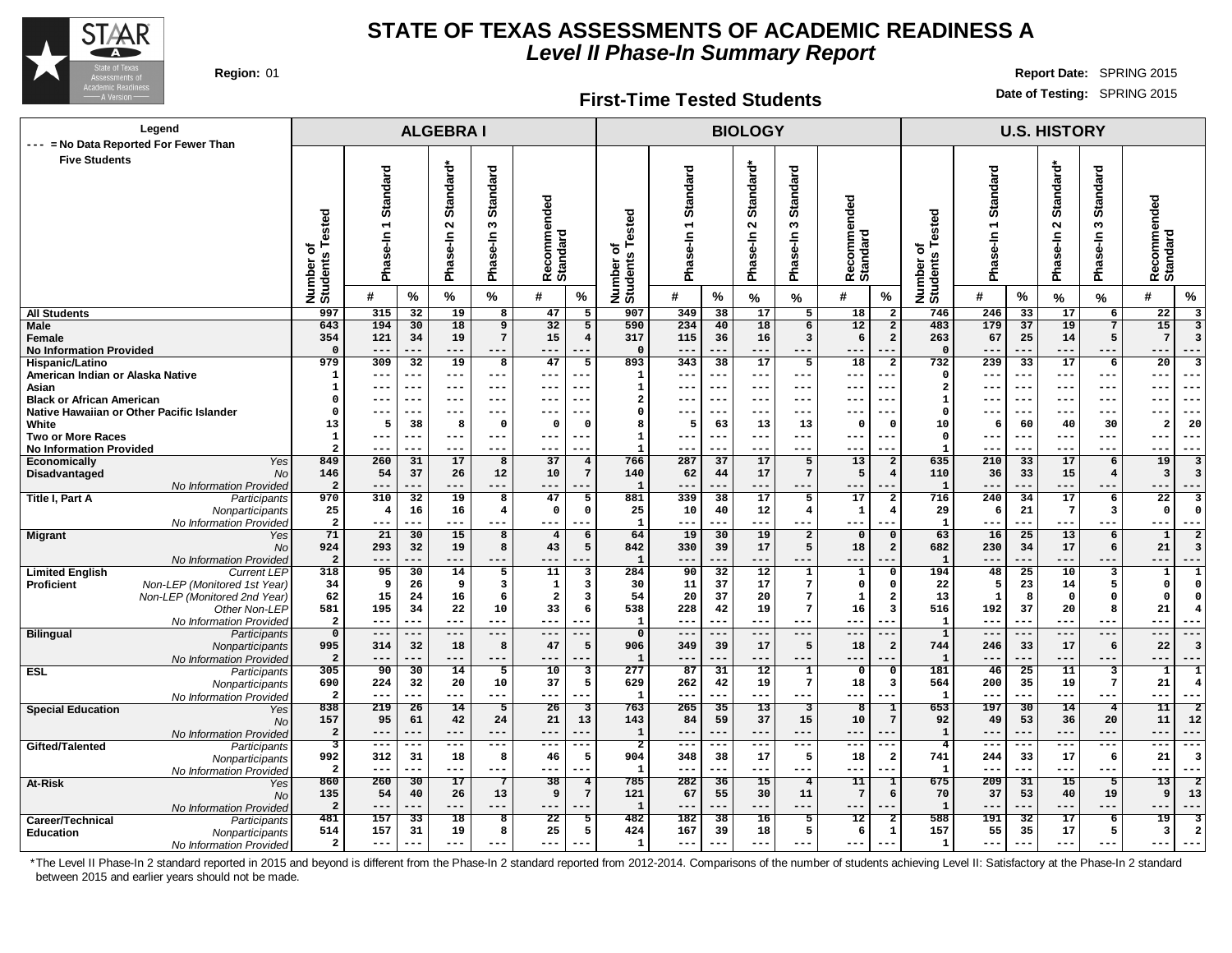

#### **First-Time Tested Students**

**Region:** 01 **Report Date:** SPRING 2015 **Date of Testing:** SPRING 2015

|                                           | Legend<br>--- = No Data Reported For Fewer Than |                                |                        |                         | <b>ENGLISH I</b>                              |                               |                         |                                  |                              |                               |                         | <b>ENGLISH II</b>                             |                                  |                         |                           |
|-------------------------------------------|-------------------------------------------------|--------------------------------|------------------------|-------------------------|-----------------------------------------------|-------------------------------|-------------------------|----------------------------------|------------------------------|-------------------------------|-------------------------|-----------------------------------------------|----------------------------------|-------------------------|---------------------------|
| <b>Five Students</b>                      |                                                 | Number of<br>Students Tested   | Phase-In 1 Standard    |                         | Standard*<br>$\mathbf{\tilde{z}}$<br>Phase-In | Standard<br>S<br>Phase-In     | Recommended<br>Standard |                                  | Number of<br>Students Tested | Phase-In 1 Standard           |                         | Standard*<br>$\mathbf{\tilde{z}}$<br>Phase-In | <b>Standard</b><br>S<br>Phase-In | Recommended<br>Standard |                           |
|                                           |                                                 |                                | #                      | %                       | $\%$                                          | $\frac{9}{6}$                 | #                       | $\%$                             |                              | #                             | %                       | $\%$                                          | $\frac{1}{2}$                    | #                       | %                         |
| <b>All Students</b>                       |                                                 | 985                            | 106                    | 11                      | 9                                             | $\overline{6}$                | 40                      | $\overline{4}$                   | 866                          | 84                            | 10                      | $\overline{7}$                                | $\overline{\mathbf{4}}$          | $\overline{28}$         | $\overline{\mathbf{3}}$   |
| <b>Male</b>                               |                                                 | 638                            | $\overline{56}$        | $\overline{9}$          | $\overline{6}$                                | $\overline{\mathbf{3}}$       | $\overline{15}$         | $\overline{2}$                   | 581                          | $\overline{51}$               | $\overline{9}$          | $\overline{6}$                                | $\overline{4}$                   | 16                      |                           |
| <b>Female</b>                             |                                                 | 347                            | 50                     | 14                      | 13                                            | 10                            | 25                      | 7                                | 285                          | 33                            | 12                      | 9                                             | 5                                | 12                      | $\overline{\mathbf{4}}$   |
| <b>No Information Provided</b>            |                                                 | $\mathbf 0$                    | $--$                   | ---                     | ---                                           | $---$                         | ---                     |                                  | $\mathbf 0$                  | $- -$                         |                         |                                               |                                  | ---                     |                           |
| Hispanic/Latino                           |                                                 | 967                            | 103                    | 11                      | 9                                             | 6                             | 39                      | 4                                | 850                          | 83                            | 10                      | $\overline{7}$                                | $\overline{\mathbf{4}}$          | $\overline{28}$         | 3                         |
| American Indian or Alaska Native<br>Asian |                                                 | $\mathbf{2}$<br>$\mathbf 1$    | ---<br>---             | $---$<br>$---$          | ---<br>---                                    | ---<br>---                    | ---<br>---              | ---<br>$---$                     | 0<br>$\mathbf{1}$            | ---<br>$--$                   | $---$<br>$---$          | $---$                                         | ---<br>$---$                     | ---<br>---              | ---                       |
| <b>Black or African American</b>          |                                                 | 0                              | ---                    | $---$                   | ---                                           | ---                           | ---                     | $---$                            | $\overline{a}$               | $- -$                         | $---$                   | $---$                                         | $---$                            | ---                     | ---                       |
|                                           | Native Hawaiian or Other Pacific Islander       | $\mathbf 0$                    |                        | $---$                   | ---                                           | ---                           | ---                     | $---$                            | 0                            | $ -$                          | $---$                   | $- - -$                                       | $---$                            | $---$                   | ---                       |
| White                                     |                                                 | 11                             | 1                      | 9                       | $\mathbf 0$                                   | $\mathbf 0$                   | 0                       | $\mathbf 0$                      | 11                           | $\mathbf 1$                   | 9                       | 9                                             | $\mathbf 0$                      | $\mathbf 0$             | 0                         |
| <b>Two or More Races</b>                  |                                                 | $\overline{a}$                 |                        | $---$                   | ---                                           | ---                           | ---                     | $---$                            | $\mathbf 0$                  |                               | $---$                   |                                               | ---                              | ---                     | ---                       |
| <b>No Information Provided</b>            |                                                 | $\overline{a}$                 |                        | ---                     | ---                                           | ---                           |                         | ---                              | $\overline{a}$               |                               |                         |                                               |                                  |                         |                           |
| Economically                              | Yes                                             | 839                            | 77                     | 9                       | 8                                             | 5                             | 28                      | 3                                | 751                          | 71                            | 9                       | $7\phantom{.0}$                               | $\bf{4}$                         | 24                      | $\overline{\mathbf{3}}$   |
| Disadvantaged                             | <b>No</b>                                       | 144                            | 29                     | 20                      | 16                                            | 11                            | 12                      | 8                                | 112                          | 13                            | 12                      | 11                                            | $\overline{\mathbf{4}}$          | $\overline{\mathbf{4}}$ | $\overline{\bf 4}$        |
|                                           | No Information Provided                         | $\mathbf 2$                    |                        |                         | ---                                           | ---                           | ---<br>40               |                                  | 3                            |                               |                         |                                               |                                  |                         |                           |
| <b>Title I, Part A</b>                    | Participants                                    | 961<br>22                      | 105<br>1               | 11<br>5                 | 9<br>$\mathbf 0$                              | $\overline{6}$<br>$\mathbf 0$ | $\mathbf 0$             | $\overline{\mathbf{4}}$<br>0     | 816<br>47                    | 82<br>$\overline{\mathbf{2}}$ | 10<br>$\overline{4}$    | $\overline{7}$<br>$\overline{4}$              | $\overline{\mathbf{4}}$<br>0     | 28<br>$\mathbf 0$       | 3<br>0                    |
|                                           | Nonparticipants<br>No Information Provided      | $\overline{\mathbf{2}}$        | ---                    | ---                     | $---$                                         | $---$                         | ---                     |                                  | 3                            | $---$                         | $---$                   | $- - -$                                       | $---$                            | ---                     |                           |
| <b>Migrant</b>                            | Yes                                             | $\overline{74}$                | $\overline{9}$         | $\overline{12}$         | $\overline{9}$                                | $\overline{7}$                | $\overline{2}$          | $\overline{\mathbf{3}}$          | 69                           | $\overline{4}$                | $\overline{6}$          | $\overline{4}$                                | $\overline{0}$                   | $\mathbf 0$             | $\overline{\mathfrak{o}}$ |
|                                           | <b>No</b>                                       | 909                            | 97                     | 11                      | 9                                             | 6                             | 38                      | $\overline{4}$                   | 794                          | 80                            | 10                      | $7\phantom{.0}$                               | 5                                | 28                      | $\overline{\bf 4}$        |
|                                           | No Information Provided                         | $\mathbf 2$                    |                        |                         |                                               |                               |                         |                                  | 3                            |                               |                         |                                               |                                  |                         |                           |
| <b>Limited English</b>                    | <b>Current LEP</b>                              | 318                            | 13                     | 4                       | 3                                             | $\overline{2}$                | 3                       | $\mathbf{1}$                     | 239                          | 10                            | $\overline{4}$          | 3                                             | $\mathbf 1$                      | $\mathbf 2$             | $\overline{1}$            |
| <b>Proficient</b>                         | Non-LEP (Monitored 1st Year)                    | 32                             | $\mathbf 1$            | 3                       | 3                                             | 3                             | 1                       | з                                | 37                           | $\mathbf 1$                   | 3                       | 3                                             | 3                                | $\mathbf 1$             | 3                         |
|                                           | Non-LEP (Monitored 2nd Year)                    | 56                             | $\mathbf{2}$           | $\overline{\mathbf{4}}$ | $\overline{\mathbf{4}}$                       | $\overline{\mathbf{2}}$       | $\mathbf{1}$            | $\overline{\mathbf{2}}$          | 46                           | 5                             | 11                      | $\overline{\bf 4}$                            | $\overline{\mathbf{4}}$          | $\mathbf{1}$            | $\overline{\mathbf{2}}$   |
|                                           | Other Non-LEP                                   | 577                            | 90                     | 16                      | 13                                            | 9                             | 35                      | 6                                | 542                          | 68                            | 13                      | 9                                             | 6                                | 24                      | $\overline{\bf 4}$        |
|                                           | No Information Provided                         | $\mathbf{2}$                   | ---                    | ---                     | $---$                                         | $---$                         | ---                     | ---                              | $\mathbf{2}$                 | $---$                         | $---$                   | $---$                                         | $---$                            | $---$                   |                           |
| <b>Bilingual</b>                          | Participants                                    | $\overline{0}$                 | $---$                  | $---$                   | $- - -$                                       | $---$                         | $---$                   | $---$                            | $\overline{1}$               | $---$                         | $-$                     | $---$                                         | $---$                            | $---$                   | $---$                     |
|                                           | Nonparticipants                                 | 983<br>$\overline{\mathbf{2}}$ | 106                    | 11<br>---               | 9                                             | 6                             | 40                      | $\overline{\mathbf{4}}$          | 862<br>3                     | 84                            | 10                      | $7\phantom{.0}$                               | $\overline{\mathbf{4}}$          | 28                      | 3                         |
| <b>ESL</b>                                | No Information Provided<br>Participants         | 304                            | 13                     | $\overline{4}$          | 3                                             | $\overline{2}$                | з                       | $\mathbf{1}$                     | 219                          | 8                             | $\overline{4}$          | 3                                             | $\mathbf{1}$                     | $\mathbf{1}$            | $\overline{\mathfrak{o}}$ |
|                                           | Nonparticipants                                 | 679                            | 93                     | 14                      | 11                                            | 8                             | 37                      | 5                                | 644                          | 76                            | 12                      | 9                                             | 5                                | 27                      | 4                         |
|                                           | No Information Provided                         | $\overline{\mathbf{2}}$        | ---                    | ---                     | ---                                           | $---$                         | ---                     |                                  | 3                            | $---$                         | $- - -$                 | $- - -$                                       | $---$                            | $---$                   | $-1$                      |
| <b>Special Education</b>                  | Yes                                             | 827                            | 41                     | 5                       | $\overline{4}$                                | $\overline{2}$                | 13                      | $\overline{2}$                   | 742                          | 42                            | $\overline{6}$          | $\overline{4}$                                | ı                                | 7                       | ī                         |
|                                           | <b>No</b>                                       | 156                            | 65                     | 42                      | 37                                            | 27                            | 27                      | 17                               | 121                          | 42                            | 35                      | 29                                            | 21                               | 21                      | 17                        |
|                                           | No Information Provided                         | $\overline{\mathbf{2}}$        | $- -$                  | ---                     | ---                                           | $---$                         | $- -$                   | ---                              | $\overline{3}$               | $---$                         | $- - -$                 | $- - -$                                       | ---                              | ---                     | $- - -$                   |
| Gifted/Talented                           | Participants                                    | T                              | ---                    | $--$                    | ---                                           | $---$                         | ---                     | ---                              | $\overline{2}$               | $- -$                         | $---$                   | $---$                                         | ---                              | ---                     |                           |
|                                           | Nonparticipants                                 | 982                            | 106                    | 11                      | 9                                             | 6                             | 40                      | $\overline{\mathbf{4}}$          | 861                          | 84                            | 10                      | $\overline{7}$                                | $\overline{\mathbf{4}}$          | 28                      | 3                         |
|                                           | No Information Provided                         | $\overline{\mathbf{2}}$<br>848 | ---<br>$\overline{75}$ | ---                     | ---<br>ड                                      | $---$<br>丂                    | $ -$<br>$\overline{30}$ |                                  | 3<br>761                     | $- -$                         | $- - -$<br>ॿ            | $- - -$                                       |                                  | ---<br>$\overline{16}$  | $\overline{2}$            |
| At-Risk                                   | Yes                                             | 135                            | 31                     | 9<br>23                 | 16                                            | 11                            | 10                      | $\overline{4}$<br>$\overline{7}$ | 103                          | 65<br>19                      | 18                      | $\overline{6}$<br>16                          | 3<br>13                          | 12                      | 12                        |
|                                           | No                                              | $\mathbf 2$                    | ---                    | ---                     | ---                                           | ---                           | ---                     |                                  | $\mathbf{2}$                 |                               | ---                     |                                               | ---                              | ---                     | $---$                     |
| Career/Technical                          | No Information Provided<br>Participants         | 482                            | 63                     | 13                      | $\overline{10}$                               | 7                             | $\overline{26}$         | 5                                | 613                          | 52                            | $\overline{\mathbf{g}}$ | $\overline{6}$                                | 3                                | 13                      | $\overline{2}$            |
| <b>Education</b>                          | Nonparticipants                                 | 501                            | 43                     | 9                       | $\overline{7}$                                | 5                             | 14                      | 3                                | 250                          | 32                            | 13                      | 10                                            | 6                                | 15                      | 6                         |
|                                           | No Information Provided                         | $\overline{\mathbf{c}}$        |                        | $ -$                    | ---                                           | ---                           |                         |                                  | 3                            |                               |                         |                                               |                                  | ---                     |                           |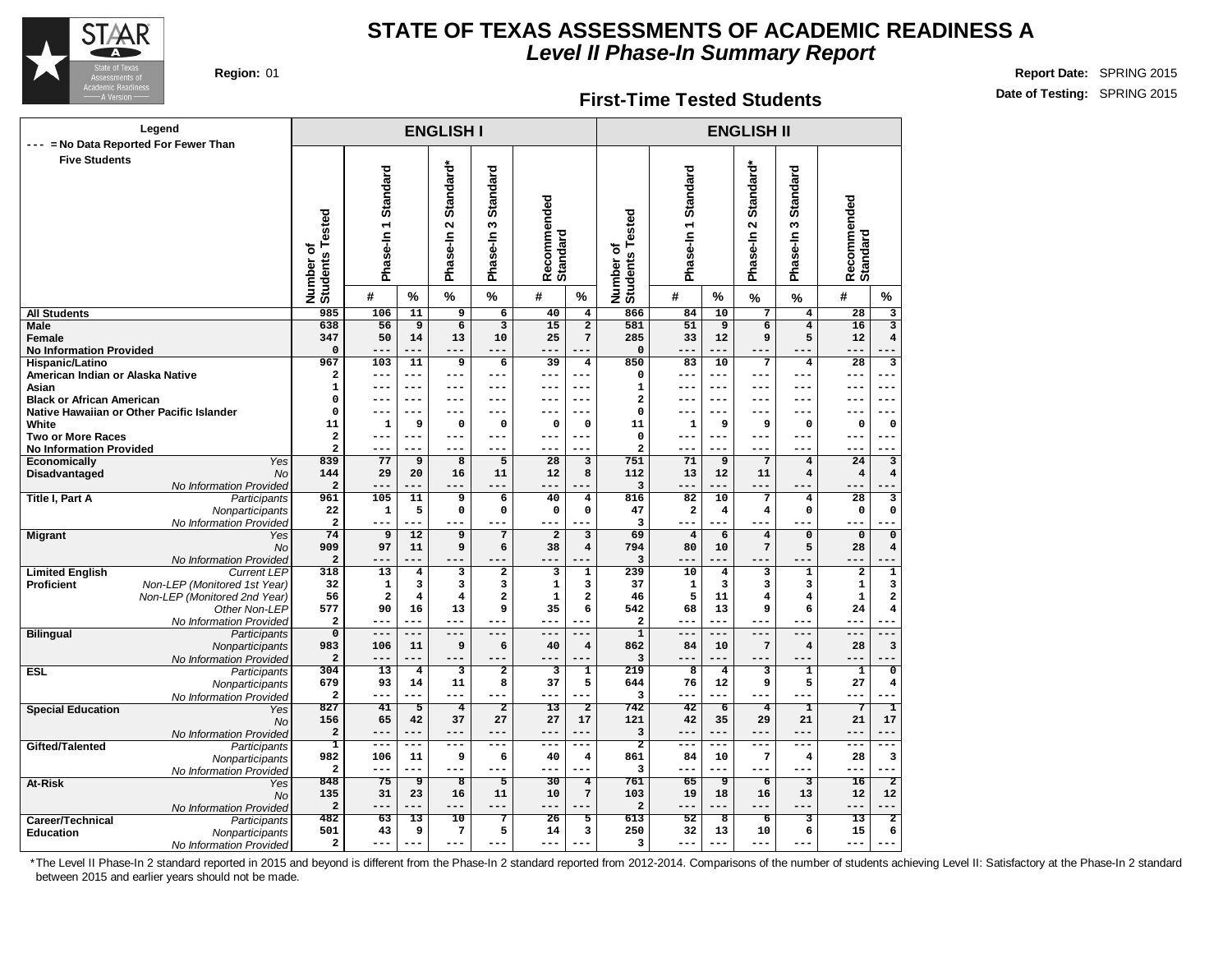

**Retested Students**

**Region:** 01 **Report Date:** SPRING 2015 **Date of Testing:** SPRING 2015

| Legend<br>--- = No Data Reported For Fewer Than                            |                      | <b>ALGEBRAI</b>                                    |                                   |                       |                                |                                        |                             | <b>BIOLOGY</b>          |                               |                                |                                        |                                |                               |                                           | <b>U.S. HISTORY</b>   |                          |                        |                              |                                                                  |  |  |
|----------------------------------------------------------------------------|----------------------|----------------------------------------------------|-----------------------------------|-----------------------|--------------------------------|----------------------------------------|-----------------------------|-------------------------|-------------------------------|--------------------------------|----------------------------------------|--------------------------------|-------------------------------|-------------------------------------------|-----------------------|--------------------------|------------------------|------------------------------|------------------------------------------------------------------|--|--|
| <b>Five Students</b>                                                       |                      |                                                    |                                   |                       |                                |                                        |                             |                         |                               |                                |                                        |                                |                               |                                           |                       |                          |                        |                              |                                                                  |  |  |
|                                                                            |                      |                                                    |                                   | Standard*             |                                |                                        |                             |                         |                               |                                | Standard*                              |                                |                               |                                           |                       |                          | Standard*              |                              |                                                                  |  |  |
|                                                                            |                      |                                                    |                                   |                       |                                |                                        |                             |                         |                               |                                |                                        |                                |                               |                                           |                       |                          |                        |                              |                                                                  |  |  |
|                                                                            |                      | <b>Standard</b>                                    |                                   |                       | Standard                       |                                        |                             |                         | Standard                      |                                |                                        | Standard                       | nded                          |                                           | Standard              |                          |                        | <b>Standard</b>              |                                                                  |  |  |
|                                                                            |                      | $\overline{ }$                                     |                                   | $\sim$                | w                              |                                        |                             | ested                   |                               |                                | $\sim$                                 | ω                              |                               |                                           |                       |                          | $\sim$                 | w                            |                                                                  |  |  |
|                                                                            | ested                |                                                    |                                   |                       |                                |                                        |                             |                         |                               |                                |                                        |                                | ecomme                        |                                           |                       |                          |                        |                              |                                                                  |  |  |
|                                                                            | ō                    |                                                    |                                   |                       |                                |                                        |                             | ৳                       | Ise-In                        |                                | ise-In                                 | Ise-In                         |                               |                                           |                       |                          |                        |                              |                                                                  |  |  |
|                                                                            |                      | Phase-In                                           |                                   | Phase-In              | Phase-In                       | Recommended<br><b>Standard</b>         |                             |                         | Pha                           |                                | Pha                                    | Pha                            | Recomme<br>Standard           |                                           | Phase-In 1            |                          | Phase-In               | Phase-In                     | Recommended<br>Standard                                          |  |  |
|                                                                            | Number o<br>Students |                                                    |                                   |                       |                                |                                        |                             | Number o<br>Students    |                               |                                |                                        |                                |                               | Number of<br>Students Tested              |                       |                          |                        |                              |                                                                  |  |  |
|                                                                            |                      | #                                                  | $\%$                              | %                     | $\%$                           | #                                      | %                           |                         | #                             | %                              | %                                      | %                              | #<br>$\%$                     |                                           | #                     | %                        | %                      | %                            | #<br>$\%$                                                        |  |  |
| <b>All Students</b>                                                        | 363                  | 84                                                 | $\overline{23}$                   | 9                     | $\overline{2}$                 | $\overline{2}$                         | $\mathbf{1}$                | 184                     | 40                            | $\overline{22}$                | 3                                      | 1                              | $\mathbf{1}$                  | 110                                       | 33                    | 30                       | 15                     | 5                            | $\overline{2}$<br>$\overline{\mathbf{2}}$                        |  |  |
| Male<br>Female                                                             | 241<br>122           | 47<br>37                                           | 20<br>30                          | $7\overline{ }$<br>14 | $\mathbf{1}$<br>$\overline{a}$ | $\overline{1}$<br>$\mathbf{1}$         | $\mathbf 0$<br>$\mathbf 1$  | 120<br>64               | 23<br>17                      | 19<br>27                       | $\overline{2}$<br>6                    | $\mathbf 0$<br>3               | $\overline{0}$<br>$\mathbf 1$ | 60<br>$\mathbf 0$<br>$\overline{a}$<br>50 | $\overline{20}$<br>13 | 33<br>26                 | 15<br>14               | $\overline{\mathbf{3}}$<br>8 | $\overline{2}$<br>$\mathbf{1}$<br>$\mathbf{1}$<br>$\overline{2}$ |  |  |
| <b>No Information Provided</b>                                             | $\Omega$             | $---$                                              |                                   | $---$                 |                                | ---                                    |                             | $\mathbf{0}$            | $---$                         |                                |                                        | ---                            |                               | $\mathbf 0$                               | ---                   |                          | $---$                  | ---                          | $---$<br>---                                                     |  |  |
| Hispanic/Latino                                                            | 360                  | 84                                                 | $\overline{23}$                   | 9                     | $\overline{a}$                 | $\overline{\mathbf{2}}$                | ${\bf 1}$                   | 184                     | 40                            | 22                             | $\overline{\mathbf{3}}$                | $\mathbf{1}$                   | $\mathbf{1}$                  | 109<br>$\mathbf{1}$                       | $\overline{33}$       | 30                       | 15                     | 6                            | $\overline{a}$<br>$\mathbf{2}$                                   |  |  |
| American Indian or Alaska Native                                           | $\Omega$             | $---$                                              | ---                               | $--$                  | $--$                           | $---$                                  |                             | $\mathbf 0$             | ---                           | ---                            | ---                                    | ---                            | ---                           | $\Omega$                                  | ---                   | $---$                    | ---                    | ---                          | $---$<br>---                                                     |  |  |
| Asian<br><b>Black or African American</b>                                  | 0<br>0               | $---$<br>---                                       | $---$<br>$---$                    | $--$<br>$--$          | $--$<br>$--$                   | $---$<br>$---$                         | .                           | $\Omega$<br>$\Omega$    | $---$<br>$---$                | $--$<br>$--$                   | $---$<br>---                           | $---$<br>---                   | ---<br>$- -$<br>$ -$<br>$- -$ | $\Omega$<br>$\Omega$                      | ---<br>---            | $--$<br>$-- -$           | ---<br>---             | $--$<br>$--$                 | $--$<br>$- - -$<br>$--$<br>$- - -$                               |  |  |
| Native Hawaiian or Other Pacific Islander                                  | 0                    | $---$                                              | $---$                             | $--$                  | $--$                           | $---$                                  | ---                         | $\Omega$                | $---$                         | $--$                           | $---$                                  | ---                            | $- -$<br>---                  | $\Omega$                                  | ---                   | $--$                     | ---                    | $--$                         | $- - -$<br>$- - -$                                               |  |  |
| White                                                                      | $\mathbf{2}$         | $---$                                              | $---$                             | $- - -$               | $- - -$                        | $---$                                  | ---                         | $\Omega$                | $---$                         | $- - -$                        | $- - -$                                | $--$                           | $- - -$<br>$- -$              | 1                                         | ---                   | $- - -$                  | ---                    | $---$                        | $- - -$<br>$- - -$                                               |  |  |
| <b>Two or More Races</b>                                                   | $\mathbf 1$          | ---                                                | ---                               | $- - -$               | $- - -$                        | ---                                    |                             | $\Omega$                | $---$                         | $- - -$                        | ---                                    | $---$                          | $- -$                         | $\mathbf 0$                               |                       | $- -$                    | ---                    | $- - -$                      | ---<br>$--$                                                      |  |  |
| <b>No Information Provided</b>                                             | $\Omega$             | $--$                                               | ---                               | $- -$                 | ---                            | ---                                    |                             | $\Omega$                | $- - -$                       |                                | ---                                    | ---                            | ---                           | $\Omega$                                  | ---                   | ---                      | ---                    | ---                          | $- -$<br>---<br>$\overline{2}$                                   |  |  |
| Economically<br>Yes<br>Disadvantaged<br>No                                 | 313<br>50            | 74<br>10                                           | 24<br>20                          | 10<br>8               | $\overline{a}$<br>$\mathbf 0$  | $\overline{\mathbf{2}}$<br>$\mathbf 0$ | $\mathbf 1$<br>$\mathbf 0$  | 161<br>23               | 37<br>$\overline{\mathbf{3}}$ | 23<br>13                       | $\overline{4}$<br>$\Omega$             | $\mathbf{1}$<br>$\Omega$       | $\mathbf 1$<br>$\mathbf 0$    | 87<br>1<br>23<br>$\Omega$                 | 24<br>9               | 28<br>39                 | 13<br>22               | 6<br>$\overline{4}$          | $\overline{a}$<br>$\Omega$<br>$\Omega$                           |  |  |
| No Information Provideo                                                    | $\mathbf 0$          | $---$                                              | ---                               | $- - -$               | $---$                          | $---$                                  | $ -$                        | $\Omega$                | $---$                         | ---                            | ---                                    | $---$                          | $- -$                         | $\mathbf 0$                               | ---                   | ---                      | ---                    | $---$                        | $- -$<br>$---$                                                   |  |  |
| Title I, Part A<br>Participants                                            | 328                  | 81                                                 | 25                                | 10                    | $\overline{a}$                 | $\overline{a}$                         | $\mathbf{1}$                | 168                     | 38                            | 23                             | $\overline{4}$                         | $\mathbf{1}$                   | 1                             | 106<br>1                                  | 31                    | 29                       | 15                     | 6                            | $\overline{2}$<br>2                                              |  |  |
| Nonparticipants                                                            | 35                   | $\overline{\mathbf{3}}$                            | 9                                 | 6                     | $\overline{\mathbf{3}}$        | $\mathbf 0$                            | $\mathbf 0$                 | 16                      | $\overline{a}$                | 13                             | $\mathbf 0$                            | $\mathbf{o}$                   | $\mathbf 0$                   | $\mathbf 0$<br>$\overline{\mathbf{4}}$    | ---                   | $---$                    | ---                    | $- - -$                      | $---$<br>---                                                     |  |  |
| No Information Provideo<br><b>Migrant</b><br>Yes                           | $\mathbf 0$<br>24    | $---$<br>$\overline{5}$                            | ---<br>21                         | $---$<br>13           | ---<br>$\mathbf 0$             | $---$<br>$\mathbf 0$                   | $-$<br>$\mathbf 0$          | $\mathbf 0$<br>16       | $---$<br>$\overline{4}$       | ---<br>25                      | $---$<br>6                             | $---$<br>6                     | $---$<br>$\Omega$             | $\mathbf 0$<br>$\mathbf 0$<br>7           | ---<br>$\mathbf{1}$   | $---$<br>14              | ---<br>$\mathbf 0$     | $- - -$<br>$\mathbf 0$       | $--$<br>---<br>$\Omega$<br>$\Omega$                              |  |  |
| No                                                                         | 339                  | 79                                                 | 23                                | 9                     | $\overline{a}$                 | $\overline{a}$                         | $\mathbf 1$                 | 168                     | 36                            | 21                             | $\overline{\mathbf{3}}$                | $\mathbf{1}$                   | $\mathbf{1}$                  | 103<br>$\mathbf{1}$                       | 32                    | 31                       | 16                     | 6                            | $\overline{2}$<br>2                                              |  |  |
| No Information Provideo                                                    | $\mathbf 0$          | $---$                                              | ---                               | $---$                 |                                | ---                                    |                             | $\Omega$                | $---$                         | ---                            | $---$                                  | ---                            | $- -$                         | $\mathbf 0$                               | --                    | ---                      | ---                    | $---$                        | $--$                                                             |  |  |
| <b>Limited English</b><br><b>Current LEP</b>                               | 122                  | 30                                                 | $\overline{25}$                   | $\overline{7}$        | $\overline{1}$                 | 1                                      | $\overline{\mathbf{1}}$     | 70                      | 13                            | $\overline{19}$                | $\overline{\mathbf{3}}$                | $\overline{\mathbf{1}}$        | $\overline{0}$                | 36<br>$\Omega$                            | 12                    | 33                       | 11                     | $\overline{\mathbf{3}}$      | 0<br>$\Omega$                                                    |  |  |
| Non-LEP (Monitored 1st Year)<br>Proficient<br>Non-LEP (Monitored 2nd Year) | 9<br>14              | $\overline{\mathbf{3}}$<br>$\overline{\mathbf{2}}$ | 33<br>14                          | 22<br>$7\phantom{.0}$ | 11<br>$\mathbf 0$              | $\mathbf 0$<br>$\mathbf 0$             | $\mathbf 0$<br>$\mathbf 0$  | $\overline{4}$<br>12    | $---$<br>$\mathbf 0$          | $\Omega$                       | $\Omega$                               | ---<br>$\mathbf 0$             | $\Omega$                      | 1<br>$\overline{\mathbf{4}}$<br>-0        | ---                   | ---<br>$---$             | ---<br>---             | $--$<br>$--$                 | $--$<br>$---$<br>---                                             |  |  |
| Other Non-LEP                                                              | 218                  | 49                                                 | 22                                | 10                    | $\overline{\mathbf{2}}$        | $\mathbf{1}$                           | $\mathsf{o}$                | 98                      | 26                            | 27                             | $\overline{4}$                         | 1                              | $\mathbf 1$                   | 69<br>$\mathbf{1}$                        | 20                    | 29                       | 17                     | $7\phantom{.0}$              | $\overline{2}$<br>$\overline{\mathbf{3}}$                        |  |  |
| No Information Provided                                                    | $\mathbf 0$          | $---$                                              |                                   | $---$                 | ---                            | ---                                    | ---                         | $\mathbf 0$             | $--$                          |                                |                                        | $---$                          | $---$<br>--                   | $\Omega$                                  | ---                   | $---$                    | $--$                   | $- - -$                      | ---<br>$---$                                                     |  |  |
| <b>Bilingual</b><br>Participants                                           | $\overline{0}$       | $---$                                              | ---                               | $---$                 | ---                            | $---$                                  |                             | $\overline{0}$          | $---$                         | ---                            | $---$                                  | $---$                          | $- -$                         | $\mathbf 0$                               | ---                   | ---                      | $---$                  | $---$                        | $---$<br>---                                                     |  |  |
| Nonparticipants                                                            | 363<br>$\Omega$      | 84<br>$---$                                        | 23<br>---                         | 9<br>$- - -$          | $\overline{a}$                 | $\overline{\mathbf{2}}$<br>---         | $\mathbf 1$                 | 184<br>$\mathbf 0$      | 40<br>$-- -$                  | 22<br>                         | $\mathbf{3}$<br>---                    | $\mathbf{1}$<br>$---$          | $\mathbf{1}$<br>$- -$         | 110<br>1<br>$\mathbf 0$                   | 33                    | 30<br>---                | 15<br>---              | 5<br>---                     | $\overline{2}$<br>$\overline{2}$<br>$- -$<br>---                 |  |  |
| No Information Provided<br><b>ESL</b><br>Participants                      | 108                  | 27                                                 | 25                                | $\overline{7}$        | $\mathbf{1}$                   | $\mathbf{1}$                           | $\mathbf{1}$                | 62                      | 10                            | 16                             | 3                                      | $\overline{\mathbf{2}}$        | $\mathbf{o}$                  | 33<br>$\mathbf 0$                         | 11                    | 33                       | 12                     | 3                            | $\mathbf 0$<br>$\Omega$                                          |  |  |
| Nonparticipants                                                            | 255                  | 57                                                 | 22                                | 10                    | $\overline{\mathbf{2}}$        | $\mathbf 1$                            | $\mathsf{o}$                | 122                     | 30                            | 25                             | 3                                      | 1                              | ${\bf 1}$                     | 77<br>1                                   | 22                    | 29                       | 16                     | 6                            | $\mathbf{2}$<br>3                                                |  |  |
| No Information Provided                                                    | $\mathbf 0$          | $---$                                              | ---                               | $---$                 | $---$                          | $---$                                  | ---                         | $\Omega$                | $---$                         | $---$                          | $---$                                  | ---                            | $---$<br>$--$                 | $\mathbf 0$                               | ---                   | ---                      | ---                    | $---$                        | $---$<br>$- - -$                                                 |  |  |
| <b>Special Education</b><br>Yes                                            | 303                  | 64                                                 | 21                                | ு<br>13               | I<br>5                         | I<br>$\mathbf{1}$                      | $\overline{\mathbf{0}}$     | 154<br>30               | 30                            | 19                             | $\overline{2}$                         | $\mathbf{1}$<br>3              | I<br>$\mathbf 0$              | 87<br>1<br>$\mathsf{o}\,$                 | 20                    | 23<br>57                 | -9<br>35               | $\mathbf{1}$                 | $\overline{\mathbf{o}}$<br>$\overline{0}$<br>$\overline{2}$<br>9 |  |  |
| No<br>No Information Provided                                              | 60<br>$\mathbf 0$    | 20<br>$---$                                        | 33                                | $- - -$               | $- - -$                        | $---$                                  | $\mathbf{2}$                | $\mathbf 0$             | 10<br>$---$                   | 33<br>---                      | 10<br>---                              | $--$                           | $- -$                         | 23<br>$\mathbf 0$                         | 13<br>---             | ---                      | $---$                  | 22<br>$---$                  | $- -$<br>--                                                      |  |  |
| Gifted/Talented<br>Participants                                            | T                    | $---$                                              | ---                               | $---$                 | $---$                          | $---$                                  | ---                         | $\overline{\mathbf{0}}$ | $---$                         | ---                            | $---$                                  | $---$                          | $---$<br>$- -$                | ত                                         | ---                   | $---$                    | ---                    | $---$                        | $---$<br>$- - -$                                                 |  |  |
| Nonparticipants                                                            | 362                  | 83                                                 | 23                                | 9                     | $\overline{\mathbf{2}}$        | $\overline{\mathbf{2}}$                | ${\bf 1}$                   | 184                     | 40                            | 22                             | 3                                      | $\mathbf{1}$                   | $\mathbf{1}$                  | 110<br>$\mathbf{1}$                       | 33                    | 30                       | 15                     | 5                            | $\overline{2}$<br>2                                              |  |  |
| No Information Provided                                                    | $\mathbf 0$          | $---$                                              | ---                               | $---$                 | $---$                          | $---$                                  | ---                         | $\Omega$                | $---$                         | ---                            | $---$                                  | $---$                          | $---$<br>---                  | $\mathbf 0$                               | ---                   | ---                      | ---                    | $---$                        | $---$<br>$- - -$                                                 |  |  |
| At-Risk<br>Yes                                                             | 338<br>25            | 83<br>1                                            | $\overline{25}$<br>$\overline{4}$ | 10<br>$\overline{4}$  | $\mathbf{1}$<br>$\overline{4}$ | $\overline{2}$<br>$\mathbf 0$          | $\mathbf{1}$<br>$\mathbf 0$ | 178<br>6                | 40<br>$\Omega$                | $\overline{22}$<br>$\mathbf 0$ | $\overline{\mathbf{3}}$<br>$\mathbf 0$ | $\overline{1}$<br>$\mathbf{o}$ | 1<br>$\mathbf 0$              | 108<br>1<br>$\mathbf 0$<br>$\overline{2}$ | 32<br>---             | $\overline{30}$<br>$---$ | $\overline{15}$<br>--- | $\overline{6}$<br>$---$      | $\overline{2}$<br>$\overline{2}$<br>$---$<br>---                 |  |  |
| No<br>No Information Provided                                              | $\mathbf{o}$         | $---$                                              | ---                               | $---$                 | ---                            | $---$                                  | $ -$                        | $\mathbf 0$             | ---                           | ---                            | ---                                    | $---$                          | $---$                         | $\mathbf 0$                               | ---                   | ---                      | ---                    | $--$                         | $--$<br>---                                                      |  |  |
| Career/Technical<br>Participants                                           | 247                  | 54                                                 | 22                                | 9                     | 1                              | 1                                      | $\Omega$                    | 122                     | 27                            | 22                             | $\overline{2}$                         | 1                              | 1                             | 96                                        | 25                    | 26                       | $\overline{15}$        | $\overline{4}$               | 1                                                                |  |  |
| <b>Education</b><br>Nonparticipants                                        | 116                  | 30                                                 | 26                                | 11                    | 3                              | $\mathbf{1}$                           | $\mathbf{1}$                | 62                      | 13                            | 21                             | 5                                      | $\overline{a}$                 | $\mathbf 0$                   | $\mathbf 0$<br>14                         | 8                     | 57                       | 14                     | 14                           | 7<br>1                                                           |  |  |
| No Information Provided                                                    | $\Omega$             | $---$                                              | ---                               | $---$                 |                                | ---                                    |                             | $\Omega$                | $---$                         |                                | ---                                    | $- - -$                        | $---$                         | $\Omega$                                  | ---                   | ---                      | $---$                  | ---                          | $--$                                                             |  |  |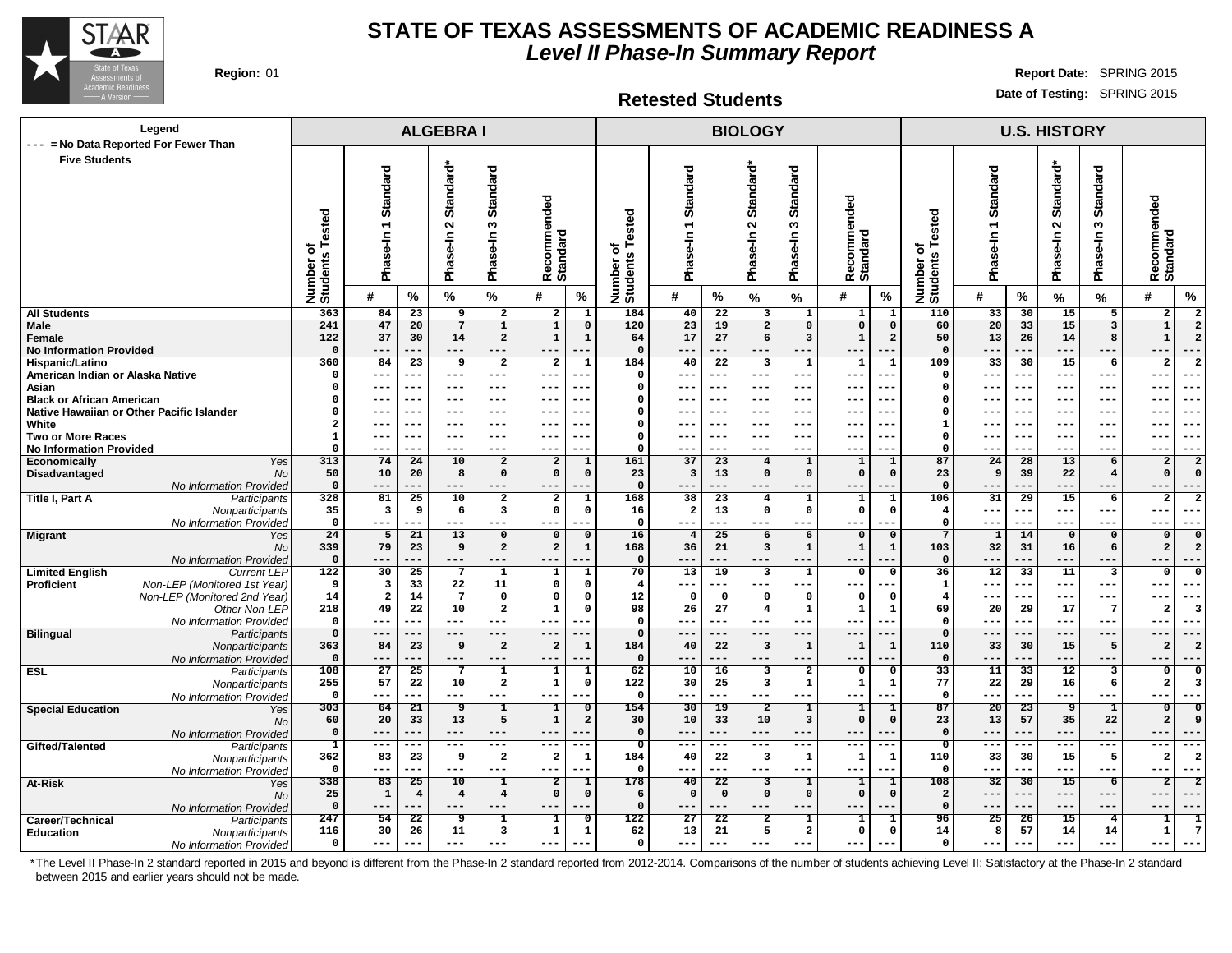

**Region:** 01 **Report Date:** SPRING 2015 **Date of Testing:** SPRING 2015

#### **Retested Students**

| Legend                                                                                     |                                       |                     |                         | <b>ENGLISH I</b>                           |                                    |                                        |                                | <b>ENGLISH II</b>                            |                         |                         |                                               |                                  |                         |                               |  |
|--------------------------------------------------------------------------------------------|---------------------------------------|---------------------|-------------------------|--------------------------------------------|------------------------------------|----------------------------------------|--------------------------------|----------------------------------------------|-------------------------|-------------------------|-----------------------------------------------|----------------------------------|-------------------------|-------------------------------|--|
| --- = No Data Reported For Fewer Than<br><b>Five Students</b>                              |                                       |                     |                         |                                            |                                    |                                        |                                |                                              |                         |                         |                                               |                                  |                         |                               |  |
|                                                                                            | <b>Students Tested</b><br>৳<br>Number | Phase-In 1 Standard |                         | Standard*<br>$\mathbf{\Omega}$<br>Phase-In | <b>Standard</b><br>ო<br>Phase-In   | Recommended<br>Standard                |                                | ested<br>۴<br>ō<br><b>Students</b><br>Number | Phase-In 1 Standard     |                         | Standard*<br>$\mathbf{\tilde{z}}$<br>Phase-In | <b>Standard</b><br>ო<br>Phase-In | Recommended<br>Standard |                               |  |
|                                                                                            |                                       | #                   | %                       | $\%$                                       | %                                  | #                                      | %                              |                                              | #                       | %                       | %                                             | %                                | #                       | %                             |  |
| <b>All Students</b>                                                                        | 644                                   | 65                  | $\overline{10}$         | $\overline{7}$                             | $\overline{\mathbf{3}}$            | $\overline{10}$                        | $\overline{2}$                 | 428                                          | 62                      | 14                      | $\overline{11}$                               | $\overline{4}$                   | $\overline{\mathbf{8}}$ | $\overline{\mathbf{2}}$       |  |
| Male                                                                                       | 447                                   | 42                  | 9                       | 8                                          | $\overline{\mathbf{4}}$            | 6                                      | $\mathbf{1}$                   | 288                                          | $\overline{38}$         | 13                      | 10                                            | $\overline{\mathbf{3}}$          | $\overline{5}$          | $\overline{2}$                |  |
| Female<br><b>No Information Provided</b>                                                   | 197<br>$\Omega$                       | 23                  | 12                      | 7                                          | $\mathbf{2}$                       | $\overline{4}$                         | $\mathbf{2}$                   | 140<br>$\Omega$                              | 24<br>---               | 17<br>$- - -$           | 14                                            | 5<br>$---$                       | 3<br>$- -$              | $\mathbf{2}$                  |  |
| Hispanic/Latino                                                                            | 637                                   | 63                  | 10                      | $7\phantom{.0}$                            | 3                                  | 10                                     | $\overline{a}$                 | 420                                          | 62                      | 15                      | 11                                            | 4                                | 8                       | $\overline{2}$                |  |
| American Indian or Alaska Native                                                           | $\Omega$                              | $---$               | $---$                   | $---$                                      | $---$                              | $---$                                  | ---                            | $\Omega$                                     | $---$                   | $- - -$                 | $- - -$                                       | $---$                            | $---$                   | ---                           |  |
| Asian                                                                                      | 0                                     | ---                 | $- - -$                 | $---$                                      | $---$                              | $---$                                  | ---                            | 0                                            | ---                     | $- - -$                 | $- - -$                                       | $- - -$                          | ---                     | --                            |  |
| <b>Black or African American</b>                                                           | $\mathbf 0$                           | ---                 | $---$                   | ---                                        | ---                                | $- - -$                                | ---                            | 3                                            | ---                     | $---$                   | ---                                           | $- - -$                          | ---                     | ---                           |  |
| Native Hawaiian or Other Pacific Islander                                                  | $\mathsf{o}\,$                        | ---                 | $--$                    | $---$                                      | ---                                | ---                                    | ---                            | 0                                            | ---                     | $---$                   | ---                                           | $- - -$                          | --                      | ---                           |  |
| White                                                                                      | 7                                     | $\overline{a}$      | 29                      | 29                                         | 14                                 | $\mathbf{o}$                           | $\mathbf 0$                    | 5                                            | 0                       | $\mathbf 0$             | $\mathbf 0$                                   | $\mathbf 0$                      | $\mathbf 0$             | 0                             |  |
| <b>Two or More Races</b>                                                                   | $\mathsf{o}\,$                        | $---$               | $---$                   | $---$                                      | $---$                              | $---$                                  | ---                            | $\mathbf 0$                                  | $---$                   | $---$                   | $---$                                         | $---$                            | ---                     | $---$                         |  |
| <b>No Information Provided</b><br>Yes<br>Economically                                      | $\Omega$<br>553                       | $---$<br>54         | $---$<br>10             | $---$<br>$\overline{7}$                    | $---$<br>3                         | $---$<br>$\overline{7}$                | ---<br>$\mathbf 1$             | $\mathbf 0$<br>361                           | ---<br>52               | $---$<br>14             | $---$<br>11                                   | $---$<br>$\overline{\bf 4}$      | $---$<br>8              | ---<br>$\overline{2}$         |  |
| Disadvantaged<br><b>No</b>                                                                 | 90                                    | 11                  | 12                      | 11                                         | 3                                  | $\overline{\mathbf{3}}$                | 3                              | 67                                           | 10                      | 15                      | 13                                            | $\mathbf{1}$                     | $\mathbf 0$             | $\mathbf 0$                   |  |
| No Information Provided                                                                    | $\mathbf{1}$                          | ---                 |                         | $---$                                      |                                    |                                        |                                | $\mathbf 0$                                  | ---                     |                         | ---                                           |                                  | --                      |                               |  |
| <b>Title I, Part A</b><br>Participants                                                     | 593                                   | 62                  | 10                      | $\overline{\mathbf{8}}$                    | 4                                  | 10                                     | 2                              | 408                                          | 60                      | 15                      | 11                                            | 4                                | 7                       | 2                             |  |
| Nonparticipants                                                                            | 50                                    | 3                   | 6                       | 4                                          | $\mathbf 0$                        | $\mathbf{o}$                           | 0                              | 20                                           | $\overline{\mathbf{2}}$ | 10                      | 10                                            | 5                                | $\mathbf 1$             | 5                             |  |
| No Information Provided                                                                    | $\mathbf{1}$                          | ---                 |                         | $- - -$                                    | ---                                | $---$                                  |                                | $\Omega$                                     | ---                     | $---$                   | $---$                                         | $---$                            | ---                     |                               |  |
| <b>Migrant</b><br>Yes                                                                      | 52                                    | 5                   | 10                      | $\bf{4}$                                   | $\overline{\mathbf{4}}$            | $\mathbf{1}$                           | $\overline{a}$                 | 29                                           | $\overline{a}$          | $\overline{7}$          | $\overline{\mathbf{3}}$                       | 3                                | $\mathbf{1}$            | $\overline{\mathbf{3}}$       |  |
| No                                                                                         | 591                                   | 60                  | 10                      | 8                                          | 3                                  | 9                                      | $\mathbf{2}$                   | 399                                          | 60                      | 15                      | 12                                            | $\bf{4}$                         | $\overline{7}$          | $\mathbf{2}$                  |  |
| No Information Provided                                                                    | $\mathbf 1$                           |                     |                         | ---                                        |                                    |                                        |                                | $\mathbf 0$                                  |                         |                         | ---                                           | $- - -$                          | $-$                     |                               |  |
| <b>Limited English</b><br><b>Current LEP</b><br>Proficient<br>Non-LEP (Monitored 1st Year) | 225<br>8                              | 9<br>$\mathbf 0$    | 4<br>$\mathsf{o}\,$     | 3<br>$\mathbf 0$                           | $\mathbf 1$<br>$\mathbf 0$         | $\overline{\mathbf{2}}$<br>$\mathbf 0$ | $\mathbf{1}$<br>$\mathsf{o}\,$ | 142<br>4                                     | 13<br>---               | 9<br>$---$              | 6<br>$---$                                    | $\mathbf 1$<br>$---$             | $\mathbf 1$<br>---      | $\overline{\mathbf{1}}$       |  |
| Non-LEP (Monitored 2nd Year)                                                               | 27                                    | 3                   | 11                      | 4                                          | $\mathbf 0$                        | $\mathbf 0$                            | $\mathbf 0$                    | 9                                            | $\overline{\mathbf{2}}$ | 22                      | 22                                            | 0                                | $\mathbf 0$             | 0                             |  |
| Other Non-LEP                                                                              | 384                                   | 53                  | 14                      | 11                                         | 5                                  | 8                                      | $\mathbf{2}$                   | 273                                          | 47                      | 17                      | 14                                            | 6                                | $\overline{7}$          | 3                             |  |
| No Information Provided                                                                    | $\mathbf 0$                           | ---                 | $---$                   | $---$                                      | ---                                | $- - -$                                | ---                            | $\mathbf 0$                                  | $---$                   | ---                     | $---$                                         | $---$                            | $---$                   |                               |  |
| <b>Bilingual</b><br><b>Participants</b>                                                    | $\overline{0}$                        | $---$               | $---$                   | $---$                                      | $---$                              | $---$                                  | ---                            | $\overline{0}$                               | $---$                   | $---$                   | $---$                                         | $---$                            | $---$                   |                               |  |
| Nonparticipants                                                                            | 643                                   | 65                  | 10                      | $\overline{7}$                             | 3                                  | 10                                     | $\mathbf{2}$                   | 428                                          | 62                      | 14                      | 11                                            | $\overline{\mathbf{4}}$          | 8                       | $\overline{\mathbf{2}}$       |  |
| No Information Provided                                                                    | $\mathbf 1$                           | ---                 | ---                     | $- - -$                                    | ---                                | $---$                                  | ---                            | $\mathbf 0$                                  | ---                     |                         | $- - -$                                       | $- - -$                          | $- -$                   |                               |  |
| <b>ESL</b><br><b>Participants</b>                                                          | 209                                   | 9                   | $\overline{4}$          | $\overline{\mathbf{3}}$                    | $\overline{\mathbf{1}}$            | $\overline{2}$                         | ī                              | 131                                          | $\overline{11}$         | $\overline{\mathbf{8}}$ | $\overline{5}$                                | 1                                | $\overline{\mathbf{1}}$ | $\overline{\mathbf{1}}$       |  |
| Nonparticipants                                                                            | 434<br>$\mathbf{1}$                   | 56<br>---           | 13<br>---               | 10<br>$- - -$                              | $\overline{\mathbf{4}}$<br>$- - -$ | 8<br>$- - -$                           | $\overline{\mathbf{2}}$        | 297<br>$\mathbf 0$                           | 51<br>---               | 17<br>---               | 14<br>$- - -$                                 | 5<br>$---$                       | $\bf 7$<br>$- - -$      | 2<br>÷                        |  |
| No Information Provided<br><b>Special Education</b><br>Yes                                 | 515                                   | 41                  | $\overline{\mathbf{8}}$ | 5                                          | 3                                  | 4                                      | T                              | 344                                          | 40                      | 12                      | ७                                             | 3                                | 5                       | T                             |  |
| <b>No</b>                                                                                  | 128                                   | 24                  | 19                      | 16                                         | 6                                  | 6                                      | 5                              | 84                                           | 22                      | 26                      | 20                                            | 10                               | 3                       | $\pmb{4}$                     |  |
| No Information Provided                                                                    | $\mathbf 1$                           | ---                 | --                      | $- - -$                                    | ---                                | $- -$                                  |                                | $\mathbf 0$                                  | ---                     | $- - -$                 | $- - -$                                       | $- - -$                          | ---                     |                               |  |
| Gifted/Talented<br>Participants                                                            | $\overline{2}$                        | $---$               | ---                     | $---$                                      | $---$                              | $- - -$                                | ---                            | $\overline{\mathfrak{o}}$                    | ---                     | $- - -$                 | $---$                                         | $---$                            | $- - -$                 |                               |  |
| Nonparticipants                                                                            | 641                                   | 65                  | 10                      | $\overline{7}$                             | 3                                  | 10                                     | $\mathbf 2$                    | 428                                          | 62                      | 14                      | 11                                            | $\overline{\mathbf{4}}$          | 8                       | 2                             |  |
| No Information Provided                                                                    | $\mathbf{1}$                          | ---                 | ---                     | $---$                                      | ---                                | $---$                                  |                                | $\mathbf 0$                                  | $---$                   | $---$                   | $---$                                         | $---$                            | ---                     | ÷                             |  |
| At-Risk<br>Yes                                                                             | 604                                   | 62                  | $\overline{10}$         | $\overline{\mathbf{8}}$                    | 3                                  | $\overline{10}$                        | $\overline{\mathbf{2}}$        | 409                                          | 59                      | $\overline{14}$         | $\overline{11}$                               | $\overline{4}$                   | 7                       | $\overline{2}$                |  |
| <b>No</b>                                                                                  | 40<br>$\mathbf 0$                     | 3                   | 8                       | 5                                          | $\mathbf 0$                        | $\mathbf 0$                            | $\mathbf 0$                    | 19                                           | 3                       | 16                      | 11                                            | 11                               | ${\bf 1}$               | 5                             |  |
| No Information Provided                                                                    |                                       | ---                 | ---                     | ---                                        |                                    |                                        |                                | $\mathbf 0$                                  |                         | $-- -$                  | ---                                           | $---$                            |                         | $\overline{\phantom{a}}$      |  |
|                                                                                            |                                       |                     |                         |                                            |                                    |                                        |                                |                                              |                         |                         |                                               |                                  |                         |                               |  |
| Career/Technical<br>Participants<br><b>Education</b><br>Nonparticipants                    | 456<br>187                            | 52<br>13            | 11<br>$7\phantom{.0}$   | $\overline{\mathbf{8}}$<br>5               | 4<br>$\mathbf{2}$                  | 9<br>$\mathbf 1$                       | 2<br>1                         | 339<br>89                                    | 49<br>13                | 14<br>15                | 11<br>11                                      | 4<br>3                           | $\mathbf 1$             | $\overline{2}$<br>$\mathbf 1$ |  |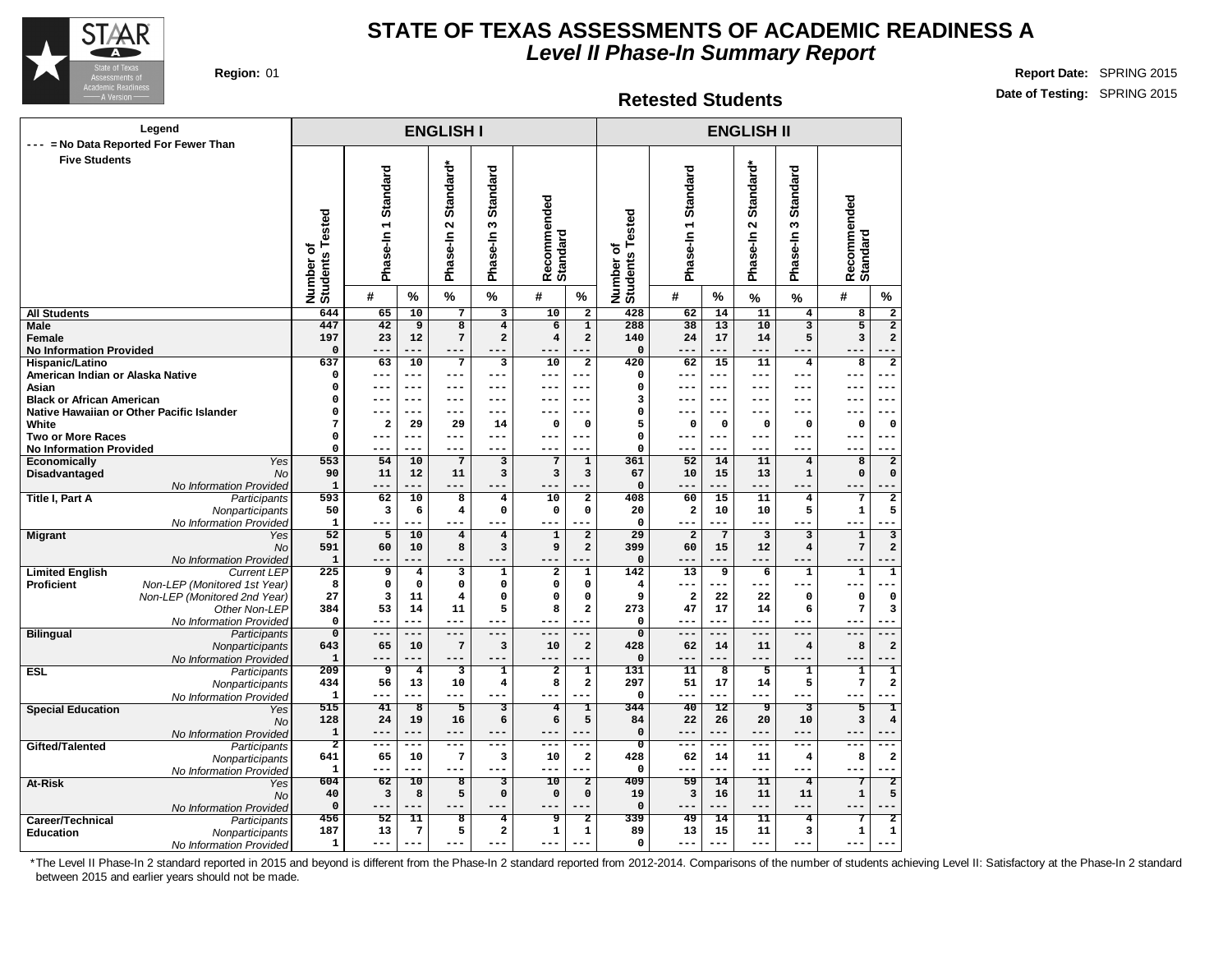

#### **Combined Summary Report**

**Region:** 01 **Report Date:** SPRING 2015 **Date of Testing:** SPRING 2015

| <b>ALGEBRAI</b>     |  |
|---------------------|--|
| <b>All Students</b> |  |

| Legend                                                     |                                                              |                              | <b>STAAR</b>              |           | <b>STAARL</b>                    |                                |           | <b>STAAR A</b>               |              | <b>Total</b>    |                              |                           |                 |
|------------------------------------------------------------|--------------------------------------------------------------|------------------------------|---------------------------|-----------|----------------------------------|--------------------------------|-----------|------------------------------|--------------|-----------------|------------------------------|---------------------------|-----------------|
|                                                            | --- = No Data Reported For Fewer Than                        |                              |                           |           |                                  |                                |           |                              |              |                 |                              |                           |                 |
| <b>Five Students</b>                                       |                                                              |                              |                           |           |                                  |                                |           |                              |              |                 |                              |                           |                 |
|                                                            |                                                              |                              |                           |           |                                  |                                |           |                              |              |                 |                              |                           |                 |
|                                                            |                                                              |                              |                           |           |                                  |                                |           |                              |              |                 |                              |                           |                 |
|                                                            |                                                              |                              |                           |           |                                  |                                |           |                              |              |                 |                              |                           |                 |
|                                                            |                                                              |                              |                           |           |                                  |                                |           |                              |              |                 |                              |                           |                 |
|                                                            |                                                              |                              | Level II:<br>Satisfactory |           |                                  | Satisfactory                   |           |                              | Satisfactory |                 |                              | Level II:<br>Satisfactory |                 |
|                                                            |                                                              |                              |                           |           |                                  |                                |           |                              |              |                 |                              |                           |                 |
|                                                            |                                                              |                              |                           |           | ৳                                |                                |           |                              |              |                 |                              |                           |                 |
|                                                            |                                                              |                              |                           |           |                                  | Level II:                      |           |                              | Level II:    |                 |                              |                           |                 |
|                                                            |                                                              |                              |                           |           |                                  |                                |           |                              |              |                 |                              |                           |                 |
|                                                            |                                                              | Number of<br>Students Tested | #                         | %         | <b>Students Tested</b><br>Number | #                              | %         | Number of<br>Students Tested | #            | %               | Number of<br>Students Tested | #                         | %               |
| <b>All Students</b>                                        |                                                              | 32262                        | 24662                     | 76        | 1294                             | 757                            | 59        | 1360                         | 399          | 29              | 34916                        | 25818                     | 74              |
| Male                                                       |                                                              | 16434                        | 12081                     | 74        | 731                              | 408                            | 56        | 884                          | 241          | $\overline{27}$ | 18049                        | 12730                     | 71              |
| <b>Female</b>                                              |                                                              | 15828                        | 12581                     | 79        | 563                              | 349                            | 62        | 476                          | 158          | 33              | 16867                        | 13088                     | 78              |
| <b>No Information Provided</b>                             |                                                              | $\mathbf 0$                  |                           |           | $\Omega$                         |                                |           | $\mathbf 0$                  |              |                 | $\mathbf 0$                  |                           |                 |
| Hispanic/Latino                                            |                                                              | 31480                        | 23976                     | 76        | 1259                             | 737                            | 59        | 1339                         | 393          | 29              | 34078                        | 25106                     | 74              |
| American Indian or Alaska Native                           |                                                              | 13                           | 12                        | 92        | 2                                | ---                            |           | 1                            | ---          | $---$           | 16                           | 13                        | 81              |
| Asian                                                      |                                                              | 147                          | 144                       | 98        | 7                                | 7                              | 100       | $\mathbf{1}$                 | $- -$        | ---             | 155                          | 151                       | 97              |
| <b>Black or African American</b>                           |                                                              | 66                           | 46                        | 70        | 0                                | ---                            | $- - -$   | 0                            | $---$        | $---$           | 66                           | 46                        | 70              |
|                                                            | Native Hawaiian or Other Pacific Islander                    | 6                            | 6                         | 100       | 1<br>18                          | 9                              | 50        | 0<br>15                      | 5            | $---$           | 7<br>558                     | 7<br>473                  | 100             |
| White                                                      |                                                              | 525<br>23                    | 459                       | 87<br>78  |                                  | ---                            | ---       |                              | $---$        | 33<br>$---$     |                              |                           | 85              |
| <b>Two or More Races</b><br><b>No Information Provided</b> |                                                              | $\overline{a}$               | 18<br>---                 | ---       | 1<br>6                           | $\mathbf{1}$                   | 17        | 2<br>2                       | $--$         | ---             | 26<br>10                     | 19<br>3                   | 73<br>30        |
| Economically                                               | Yes                                                          | 26222                        | 19587                     | 75        | 1072                             | 627                            | 58        | 1162                         | 334          | $\overline{29}$ | 28456                        | 20548                     | $\overline{72}$ |
| Disadvantaged                                              | <b>No</b>                                                    | 6037                         | 5074                      | 84        | 213                              | 128                            | 60        | 196                          | 64           | 33              | 6446                         | 5266                      | 82              |
|                                                            | No Information Provided                                      | 3                            | --                        |           | 9                                | $\overline{\mathbf{2}}$        | 22        | 2                            | ---          | ---             | 14                           | $\overline{4}$            | 29              |
| <b>Title I, Part A</b>                                     | Participants                                                 | 30811                        | 23790                     | 77        | 1255                             | 746                            | 59        | 1298                         | 391          | 30              | 33364                        | 24927                     | 75              |
|                                                            | Nonparticipants                                              | 1449                         | 871                       | 60        | 30                               | 9                              | 30        | 60                           | 7            | 12              | 1539                         | 887                       | 58              |
|                                                            | No Information Provided                                      | 2                            | ---                       | ---       | 9                                | 2                              | 22        | $\overline{\mathbf{2}}$      | $---$        | ---             | 13                           | 4                         | 31              |
| <b>Migrant</b>                                             | Yes                                                          | 1692                         | 1057                      | 62        | $\overline{37}$                  | 11                             | 30        | 95                           | 26           | $\overline{27}$ | 1824                         | 1094                      | 60              |
|                                                            | No                                                           | 30567                        | 23604                     | 77        | 1247                             | 743                            | 60        | 1263                         | 372          | 29              | 33077                        | 24719                     | 75              |
|                                                            | No Information Provided                                      | 3                            |                           |           | 10                               | 3                              | 30        | $\overline{\mathbf{2}}$      | ---          |                 | 15                           | 5                         | 33              |
| <b>Limited English</b><br>Proficient                       | <b>Current LEP</b>                                           | 6149<br>765                  | 3362<br>610               | 55<br>80  | 1294<br>0                        | 757<br>---                     | 59<br>--- | 440<br>43                    | 125<br>12    | 28<br>28        | 7883<br>808                  | 4244<br>622               | 54<br>77        |
|                                                            | Non-LEP (Monitored 1st Year)<br>Non-LEP (Monitored 2nd Year) | 638                          | 495                       | 78        | 0                                | $---$                          | $---$     | 76                           | 17           | 22              | 714                          | 512                       | 72              |
|                                                            | Other Non-LEP                                                | 24708                        | 20194                     | 82        | 0                                | ---                            | $- - -$   | 799                          | 244          | 31              | 25507                        | 20438                     | 80              |
|                                                            | No Information Provided                                      | $\overline{\mathbf{2}}$      | ---                       | ---       | 0                                | $---$                          | ---       | 2                            | $---$        | ---             | 4                            | ---                       |                 |
| <b>Bilingual</b>                                           | Participants                                                 | 81                           | 74                        | 91        | $\overline{2}$                   | $---$                          | ---       | $\overline{\mathbf{0}}$      | $---$        | ---             | 83                           | 74                        | 89              |
|                                                            | Nonparticipants                                              | 32172                        | 24584                     | 76        | 1283                             | 755                            | 59        | 1358                         | 398          | 29              | 34813                        | 25737                     | 74              |
|                                                            | No Information Provided                                      | 9                            | $\overline{4}$            | 44        | 9                                | $\overline{\mathbf{c}}$        | 22        | $\overline{\mathbf{2}}$      | $---$        |                 | 20                           | 7                         | 35              |
| <b>ESL</b>                                                 | Participants                                                 | 6004                         | 3288                      | 55        | 1256                             | 741                            | 59        | 413                          | 117          | 28              | 7673                         | 4146                      | 54              |
|                                                            | Nonparticipants                                              | 26250                        | 21370                     | 81        | 30                               | 14                             | 47        | 945                          | 281          | 30              | 27225                        | 21665                     | 80              |
|                                                            | No Information Provided                                      | 8                            | 4                         | 50        | 8                                | $\overline{\mathbf{2}}$        | 25        | $\overline{a}$               | ---          | ---             | 18                           | 7                         | 39              |
| <b>Special Education</b>                                   | Yes                                                          | 1516                         | 599                       | 40        | ı                                | ---                            | ---       | 1141                         | 283          | 25              | 2658                         | 882                       | 33              |
|                                                            | <b>No</b>                                                    | 30743<br>3                   | 24061<br>---              | 78<br>--- | 1284<br>9                        | 755<br>$\overline{\mathbf{c}}$ | 59<br>22  | 217<br>$\mathbf{2}$          | 115<br>$---$ | 53<br>---       | 32244<br>14                  | 24931<br>5                | 77<br>36        |
| Gifted/Talented                                            | No Information Provided                                      | 3433                         | 3374                      | 98        | 1                                | $---$                          | ---       | $\overline{\mathbf{4}}$      | $--$         | ---             | 3438                         | 3378                      | 98              |
|                                                            | Participants                                                 | 28826                        | 21286                     | 74        | 1284                             | 754                            | 59        | 1354                         | 395          | 29              | 31464                        | 22435                     | 71              |
|                                                            | Nonparticipants<br>No Information Provided                   | 3                            | --                        | ---       | 9                                | $\overline{a}$                 | 22        | $\overline{a}$               | ---          |                 | 14                           | 5                         | 36              |
| At-Risk                                                    | Yes                                                          | 19790                        | 12875                     | 65        | 1226                             | 724                            | 59        | 1198                         | 343          | $\overline{29}$ | 22214                        | 13942                     | 63              |
|                                                            | <b>No</b>                                                    | 12470                        | 11786                     | 95        | 59                               | 31                             | 53        | 160                          | 55           | 34              | 12689                        | 11872                     | 94              |
|                                                            | No Information Provided                                      | $\overline{a}$               | ---                       | ---       | 9                                | $\overline{a}$                 | 22        | $\overline{a}$               | ---          | ---             | 13                           | 4                         | 31              |
| Career/Technical                                           | Participants                                                 | 19185                        | 14559                     | 76        | 630                              | 376                            | 60        | 728                          | 211          | 29              | 20543                        | 15146                     | 74              |
| <b>Education</b>                                           | Nonparticipants                                              | 13075                        | 10102                     | 77        | 655                              | 379                            | 58        | 630                          | 187          | 30              | 14360                        | 10668                     | 74              |
|                                                            | No Information Provided                                      | $\mathbf{2}$                 | ---                       | ---       | 9                                | 2                              | 22        | 2                            | $---$        | ---             | 13                           | 4                         | 31              |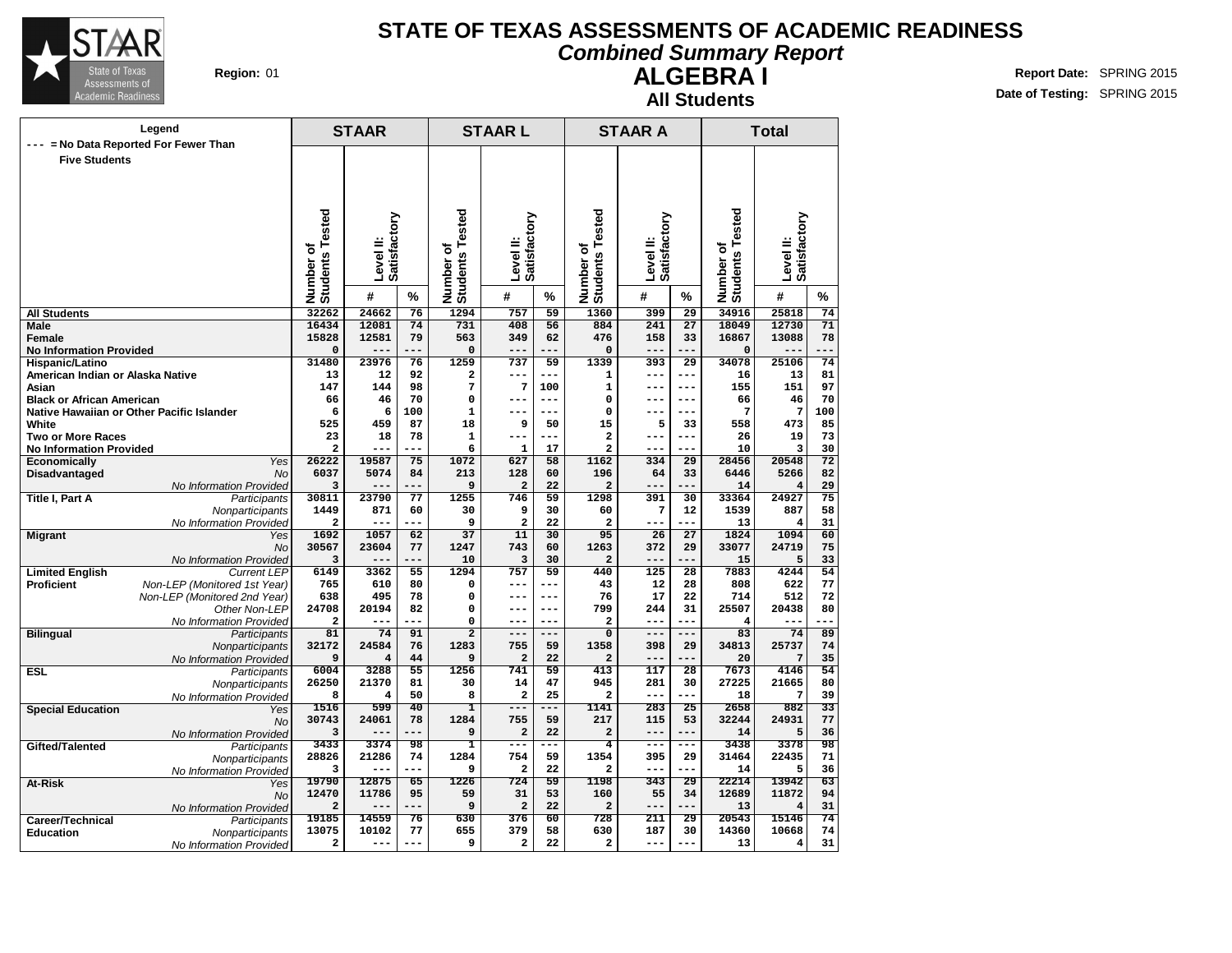

**Combined Summary Report**

#### **ALGEBRA I First-Time Tested Students**

**Region:** 01 **Report Date:** SPRING 2015 **Date of Testing:** SPRING 2015

| Legend                                                     |                                               |                              | <b>STAAR</b>              |                 |                              | <b>STAARL</b>                   |                          |                                         | <b>STAAR A</b>                |                 | <b>Total</b>                 |                           |                 |  |
|------------------------------------------------------------|-----------------------------------------------|------------------------------|---------------------------|-----------------|------------------------------|---------------------------------|--------------------------|-----------------------------------------|-------------------------------|-----------------|------------------------------|---------------------------|-----------------|--|
| $---$                                                      | = No Data Reported For Fewer Than             |                              |                           |                 |                              |                                 |                          |                                         |                               |                 |                              |                           |                 |  |
| <b>Five Students</b>                                       |                                               |                              |                           |                 |                              |                                 |                          |                                         |                               |                 |                              |                           |                 |  |
|                                                            |                                               |                              |                           |                 |                              |                                 |                          |                                         |                               |                 |                              |                           |                 |  |
|                                                            |                                               |                              |                           |                 |                              |                                 |                          |                                         |                               |                 |                              |                           |                 |  |
|                                                            |                                               |                              |                           |                 |                              |                                 |                          |                                         |                               |                 |                              |                           |                 |  |
|                                                            |                                               |                              |                           |                 |                              |                                 |                          |                                         |                               |                 |                              |                           |                 |  |
|                                                            |                                               |                              |                           |                 |                              |                                 |                          |                                         |                               |                 |                              |                           |                 |  |
|                                                            |                                               |                              |                           |                 |                              |                                 |                          |                                         |                               |                 |                              |                           |                 |  |
|                                                            |                                               | Number of<br>Students Tested | Satisfactory<br>Level II: |                 | Number of<br>Students Tested | Satisfactory<br><b>Level II</b> |                          | Number of<br>Students Tested            | Satisfactory<br><b>Levell</b> |                 | Number of<br>Students Tested | Satisfactory<br>Level II: |                 |  |
|                                                            |                                               |                              |                           |                 |                              |                                 |                          |                                         |                               |                 |                              |                           |                 |  |
|                                                            |                                               |                              | #                         | %               |                              | #                               | %                        |                                         | #                             | %               |                              | #                         | %               |  |
| <b>All Students</b>                                        |                                               | 27729                        | 23135                     | 83              | 1043                         | 672                             | 64                       | 997                                     | 315                           | $\overline{32}$ | 29769                        | 24122                     | 81              |  |
| <b>Male</b>                                                |                                               | 13859                        | 11244                     | 81              | 581                          | 362                             | 62                       | 643                                     | 194                           | 30              | 15083                        | 11800                     | 78              |  |
| Female                                                     |                                               | 13870                        | 11891                     | 86<br>$- - -$   | 462                          | 310<br>$- - -$                  | 67                       | 354                                     | 121<br>---                    | 34              | 14686                        | 12322                     | 84<br>$- - -$   |  |
| <b>No Information Provided</b><br>Hispanic/Latino          |                                               | $\pmb{0}$<br>26991           | 22464                     | 83              | 0<br>1018                    | 658                             | 65                       | $\pmb{0}$<br>979                        | 309                           | 32              | 0<br>28988                   | 23431                     | 81              |  |
| American Indian or Alaska Native                           |                                               | 11                           | 11                        | 100             | 2                            | $---$                           | ---                      | $\mathbf{1}$                            | ---                           | ---             | 14                           | 12                        | 86              |  |
| Asian                                                      |                                               | 146                          | 144                       | 99              | 5                            | 5                               | 100                      | $\mathbf{1}$                            | $---$                         | ---             | 152                          | 149                       | 98              |  |
| <b>Black or African American</b>                           |                                               | 59                           | 46                        | 78              | 0                            | $---$                           | $---$                    | 0                                       | ---                           | ---             | 59                           | 46                        | 78              |  |
|                                                            | Native Hawaiian or Other Pacific Islander     | 6                            | 6                         | 100             | $\mathbf 1$                  | $---$                           | ---                      | $\mathbf 0$                             | ---                           | ---             | 7                            | 7                         | 100             |  |
| White                                                      |                                               | 493                          | 445                       | 90              | 12                           | 6                               | 50<br>---                | 13                                      | 5                             | 38              | 518                          | 456                       | 88<br>82        |  |
| <b>Two or More Races</b><br><b>No Information Provided</b> |                                               | 21<br>$\overline{a}$         | 18<br>---                 | 86              | $\mathbf 0$<br>5             | $---$<br>$\mathbf 1$            | 20                       | $\mathbf{1}$<br>$\overline{\mathbf{2}}$ | ---<br>---                    | ---<br>---      | 22<br>9                      | 18<br>3                   | 33              |  |
| Economically                                               | Yes                                           | 22203                        | 18229                     | 82              | 867                          | 562                             | 65                       | 849                                     | 260                           | 31              | 23919                        | 19051                     | 80              |  |
| Disadvantaged                                              | No                                            | 5523                         | 4905                      | 89              | 168                          | 108                             | 64                       | 146                                     | 54                            | 37              | 5837                         | 5067                      | 87              |  |
|                                                            | No Information Provided                       | 3                            | ---                       | $-$             | 8                            | $\overline{\mathbf{2}}$         | 25                       | $\mathbf 2$                             | ---                           | ---             | 13                           | $\overline{4}$            | 31              |  |
| <b>Title I, Part A</b>                                     | Participants                                  | 26615                        | 22347                     | 84              | 1014                         | 662                             | 65                       | 970                                     | 310                           | $\overline{32}$ | 28599                        | 23319                     | $\overline{82}$ |  |
|                                                            | Nonparticipants                               | 1112<br>$\overline{a}$       | 787<br>---                | 71<br>---       | 21<br>8                      | 8<br>$\overline{\mathbf{2}}$    | 38<br>25                 | 25<br>$\mathbf 2$                       | 4<br>---                      | 16<br>---       | 1158<br>12                   | 799<br>$\overline{4}$     | 69<br>33        |  |
| <b>Migrant</b>                                             | No Information Provided<br>Yes                | 1307                         | 935                       | $\overline{72}$ | $\overline{28}$              | $\overline{9}$                  | $\overline{32}$          | $\overline{71}$                         | $\overline{21}$               | 30              | 1406                         | 965                       | 69              |  |
|                                                            | No.                                           | 26419                        | 22199                     | 84              | 1006                         | 660                             | 66                       | 924                                     | 293                           | 32              | 28349                        | 23152                     | 82              |  |
|                                                            | No Information Provided                       | 3                            | $--$                      |                 | 9                            | 3                               | 33                       | $\overline{a}$                          | ---                           |                 | 14                           | 5                         | 36              |  |
| <b>Limited English</b>                                     | <b>Current LEP</b>                            | 4434                         | 2887                      | 65              | 1043                         | 672                             | 64                       | 318                                     | 95                            | 30              | 5795                         | 3654                      | 63              |  |
| <b>Proficient</b>                                          | Non-LEP (Monitored 1st Year)                  | 720<br>533                   | 594                       | 83              | 0<br>0                       | ---                             | ---<br>$---$             | 34                                      | 9                             | 26              | 754<br>595                   | 603<br>470                | 80<br>79        |  |
|                                                            | Non-LEP (Monitored 2nd Year)<br>Other Non-LEP | 22040                        | 455<br>19198              | 85<br>87        | 0                            | $---$<br>$--$                   | $---$                    | 62<br>581                               | 15<br>195                     | 24<br>34        | 22621                        | 19393                     | 86              |  |
|                                                            | No Information Provided                       | $\overline{a}$               |                           |                 | 0                            | ---                             | $---$                    | $\overline{\mathbf{2}}$                 | ---                           | ---             | 4                            |                           |                 |  |
| <b>Bilingual</b>                                           | Participants                                  | 79                           | 74                        | 94              | $\overline{2}$               | $---$                           | $---$                    | $\overline{0}$                          | $---$                         | ---             | 81                           | 74                        | 91              |  |
|                                                            | Nonparticipants                               | 27642                        | 23057                     | 83              | 1033                         | 670                             | 65                       | 995                                     | 314                           | 32              | 29670                        | 24041                     | 81              |  |
|                                                            | No Information Provided                       | 8                            | 4                         | 50              | 8                            | $\overline{\mathbf{2}}$         | 25                       | $\overline{\mathbf{2}}$                 | <u>.</u>                      |                 | 18                           | 7                         | 39              |  |
| <b>ESL</b>                                                 | Participants                                  | 4326<br>23396                | 2818<br>20313             | 65<br>87        | 1010<br>26                   | 658<br>12                       | 65<br>46                 | 305<br>690                              | 90<br>224                     | 30<br>32        | 5641<br>24112                | 3566<br>20549             | 63<br>85        |  |
|                                                            | Nonparticipants<br>No Information Provided    | 7                            | 4                         | 57              | 7                            | $\overline{\mathbf{2}}$         | 29                       | $\overline{\mathbf{2}}$                 | ---                           | ---             | 16                           | 7                         | 44              |  |
| <b>Special Education</b>                                   | Yes                                           | 1087                         | 493                       | 45              | ı                            | $---$                           |                          | 838                                     | 219                           | 26              | 1926                         | 712                       | 37              |  |
|                                                            | <b>No</b>                                     | 26639                        | 22640                     | 85              | 1034                         | 670                             | 65                       | 157                                     | 95                            | 61              | 27830                        | 23405                     | 84              |  |
|                                                            | No Information Provided                       | 3                            |                           |                 | 8                            | $\overline{\mathbf{2}}$         | 25                       | $\overline{\mathbf{2}}$                 | $- -$                         |                 | 13                           | 5                         | 38              |  |
| Gifted/Talented                                            | Participants                                  | 3414                         | 3363                      | 99              | ī                            | ---                             | $\overline{\phantom{a}}$ | 3                                       | ===                           | ---             | 3418                         | 3366                      | 98              |  |
|                                                            | Nonparticipants                               | 24312<br>3                   | 19770<br>---              | 81<br>---       | 1034<br>8                    | 669<br>$\overline{\mathbf{2}}$  | 65<br>25                 | 992<br>$\mathbf{2}$                     | 312<br>---                    | 31<br>---       | 26338<br>13                  | 20751<br>5                | 79<br>38        |  |
| At-Risk                                                    | No Information Provided<br>Yes                | 15513                        | 11462                     | $\overline{74}$ | 984                          | 641                             | $\overline{65}$          | 860                                     | 260                           | $\overline{30}$ | 17357                        | 12363                     | 71              |  |
|                                                            | <b>No</b>                                     | 12214                        | 11672                     | 96              | 51                           | 29                              | 57                       | 135                                     | 54                            | 40              | 12400                        | 11755                     | 95              |  |
|                                                            | No Information Provided                       | $\overline{\mathbf{2}}$      | ---                       | ---             | 8                            | $\overline{\mathbf{2}}$         | 25                       | $\overline{\mathbf{2}}$                 | ---                           | ---             | 12                           | $\overline{4}$            | 33              |  |
| Career/Technical                                           | Participants                                  | 16234                        | 13571                     | 84              | 476                          | 325                             | 68                       | 481                                     | 157                           | 33              | 17191                        | 14053                     | 82              |  |
| <b>Education</b>                                           | Nonparticipants                               | 11493                        | 9563                      | 83              | 559                          | 345                             | 62                       | 514                                     | 157                           | 31              | 12566                        | 10065                     | 80              |  |
|                                                            | No Information Provided                       | $\overline{\mathbf{2}}$      | $---$                     | $---$           | 8                            | $\overline{\mathbf{2}}$         | 25                       | $\mathbf{2}$                            | $---$                         | ---             | 12                           | $\overline{4}$            | 33              |  |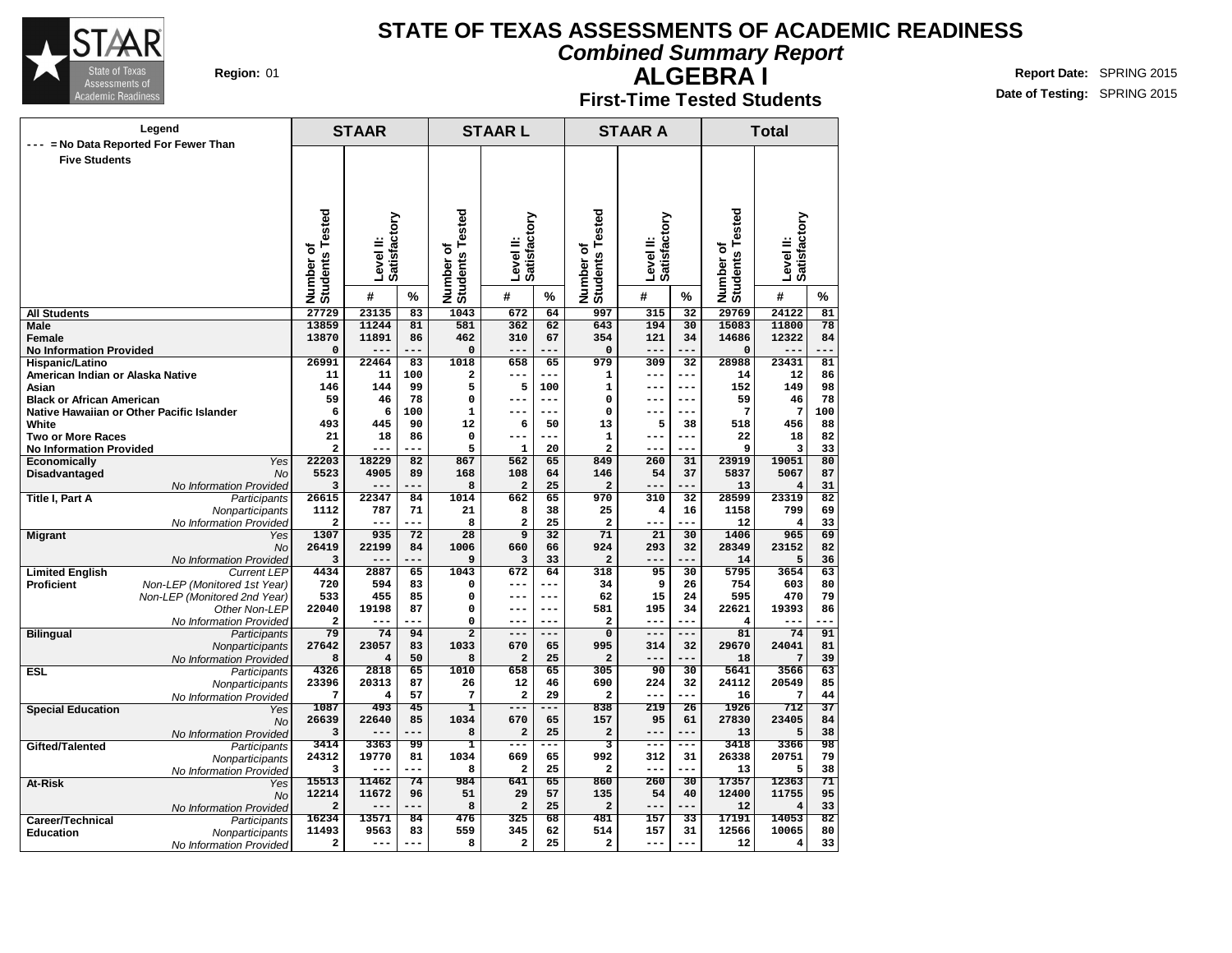

#### **Combined Summary Report**

**Region:** 01 **Report Date:** SPRING 2015 **Date of Testing:** SPRING 2015

#### **ALGEBRA I Retested Students**

| Legend                                             |                                            |                                  | <b>STAAR</b>     |                                    | <b>STAARL</b>                    |                         |                       | <b>STAAR A</b>                   |                 | <b>Total</b>                       |                              |                           |                       |  |
|----------------------------------------------------|--------------------------------------------|----------------------------------|------------------|------------------------------------|----------------------------------|-------------------------|-----------------------|----------------------------------|-----------------|------------------------------------|------------------------------|---------------------------|-----------------------|--|
| --- = No Data Reported For Fewer Than              |                                            |                                  |                  |                                    |                                  |                         |                       |                                  |                 |                                    |                              |                           |                       |  |
| <b>Five Students</b>                               |                                            |                                  |                  |                                    |                                  |                         |                       |                                  |                 |                                    |                              |                           |                       |  |
|                                                    |                                            |                                  |                  |                                    |                                  |                         |                       |                                  |                 |                                    |                              |                           |                       |  |
|                                                    |                                            |                                  |                  |                                    |                                  |                         |                       |                                  |                 |                                    |                              |                           |                       |  |
|                                                    |                                            |                                  |                  |                                    |                                  |                         |                       |                                  |                 |                                    |                              |                           |                       |  |
|                                                    |                                            |                                  |                  |                                    |                                  |                         |                       |                                  |                 |                                    |                              | Level II:<br>Satisfactory |                       |  |
|                                                    |                                            |                                  | Satisfactory     |                                    |                                  | Satisfactory            |                       |                                  | Satisfactory    |                                    |                              |                           |                       |  |
|                                                    |                                            | ৳                                |                  |                                    | ৳                                |                         |                       | ৳                                |                 |                                    |                              |                           |                       |  |
|                                                    |                                            |                                  |                  |                                    |                                  |                         |                       |                                  |                 |                                    |                              |                           |                       |  |
|                                                    |                                            |                                  | Level II:        |                                    |                                  | Level II:               |                       |                                  | Level II:       |                                    |                              |                           |                       |  |
|                                                    |                                            | <b>Students Tested</b><br>Number | #                | %                                  | <b>Students Tested</b><br>Number | #                       | %                     | <b>Students Tested</b><br>Number | #               | %                                  | Number of<br>Students Tested | #                         | %                     |  |
|                                                    |                                            |                                  |                  |                                    |                                  |                         |                       |                                  |                 |                                    |                              |                           |                       |  |
| <b>All Students</b><br>Male                        |                                            | 4533<br>2575                     | 1527<br>837      | $\overline{34}$<br>$\overline{33}$ | 251<br>150                       | 85<br>46                | $\overline{34}$<br>31 | 363<br>241                       | 84<br>47        | $\overline{23}$<br>$\overline{20}$ | 5147<br>2966                 | 1696<br>930               | $\overline{33}$<br>31 |  |
| <b>Female</b>                                      |                                            | 1958                             | 690              | 35                                 | 101                              | 39                      | 39                    | 122                              | 37              | 30                                 | 2181                         | 766                       | 35                    |  |
| <b>No Information Provided</b>                     |                                            | $\Omega$                         | $---$            | ---                                | 0                                | ---                     | ---                   | $\mathbf 0$                      |                 | ---                                | 0                            | $- -$                     |                       |  |
| Hispanic/Latino                                    |                                            | 4489                             | 1512             | 34                                 | 241                              | 79                      | 33                    | 360                              | 84              | 23                                 | 5090                         | 1675                      | 33                    |  |
| American Indian or Alaska Native                   |                                            | $\mathbf{2}$                     | ---              | $ -$                               | $\mathbf 0$                      | ---                     | ---                   | $\mathbf 0$                      | ---             | ---                                | $\mathbf{2}$                 | ---                       |                       |  |
| Asian                                              |                                            | $\mathbf{1}$                     | ---              | ۳                                  | 2                                | ---                     | $---$                 | $\mathbf 0$                      | ---             | ---                                | 3                            | --                        |                       |  |
| <b>Black or African American</b>                   |                                            | 7                                | $\mathbf 0$      | 0                                  | 0                                | ---                     | $---$                 | 0                                | ---             | ---                                | 7                            | O                         | $\mathbf 0$           |  |
| Native Hawaiian or Other Pacific Islander<br>White |                                            | $\Omega$<br>32                   | ---<br>14        | ۳<br>44                            | 0<br>6                           | 3                       | 50                    | $\Omega$<br>$\overline{a}$       | ---             | $---$<br>$---$                     | 0<br>40                      | --<br>17                  | 43                    |  |
| <b>Two or More Races</b>                           |                                            | 2                                | ---              | ---                                | $\mathbf 1$                      | ---                     | ---                   | $\mathbf 1$                      | ---             | ---                                | 4                            | ---                       | $--$                  |  |
| <b>No Information Provided</b>                     |                                            | 0                                | $---$            |                                    | $\mathbf{1}$                     | ---                     |                       | $\mathbf 0$                      | ---             | ---                                | $\mathbf 1$                  | ---                       | ---                   |  |
| <b>Economically</b>                                | Yes                                        | 4019                             | 1358             | 34                                 | 205                              | 65                      | 32                    | 313                              | 74              | 24                                 | 4537                         | 1497                      | 33                    |  |
| Disadvantaged                                      | <b>No</b>                                  | 514                              | 169              | 33                                 | 45                               | 20                      | 44                    | 50                               | 10              | 20                                 | 609                          | 199                       | 33                    |  |
|                                                    | No Information Provided                    | $\mathbf 0$                      | $---$            |                                    | ${\bf 1}$                        |                         |                       | 0                                | $- -$           |                                    | ${\bf 1}$                    | $- -$                     |                       |  |
| <b>Title I, Part A</b>                             | Participants                               | 4196                             | 1443             | 34                                 | 241                              | 84                      | 35                    | 328                              | 81              | 25                                 | 4765                         | 1608                      | 34                    |  |
|                                                    | Nonparticipants                            | 337<br>0                         | 84<br>$---$      | 25<br>$-$                          | 9<br>$\mathbf{1}$                | 1<br>---                | 11<br>---             | 35<br>$\mathbf 0$                | 3<br>---        | 9<br>---                           | 381<br>$\mathbf{1}$          | 88<br>---                 | 23<br>---             |  |
| <b>Migrant</b>                                     | No Information Provided<br>Yes             | 385                              | $\overline{122}$ | 32                                 | $\overline{9}$                   | $\overline{\mathbf{2}}$ | 22                    | 24                               | 5               | 21                                 | 418                          | 129                       | 31                    |  |
|                                                    | <b>No</b>                                  | 4148                             | 1405             | 34                                 | 241                              | 83                      | 34                    | 339                              | 79              | 23                                 | 4728                         | 1567                      | 33                    |  |
|                                                    | No Information Provided                    | $\mathbf 0$                      | $---$            |                                    | $\mathbf 1$                      | ---                     |                       | $\mathbf 0$                      | $- -$           | .                                  | ${\bf 1}$                    | $-$                       |                       |  |
| <b>Limited English</b>                             | <b>Current LEP</b>                         | 1715                             | 475              | 28                                 | 251                              | 85                      | 34                    | 122                              | 30              | $\overline{25}$                    | 2088                         | 590                       | 28                    |  |
| Proficient                                         | Non-LEP (Monitored 1st Year)               | 45                               | 16               | 36                                 | 0                                | ---                     | $---$                 | 9                                | 3               | 33                                 | 54                           | 19                        | 35                    |  |
|                                                    | Non-LEP (Monitored 2nd Year)               | 105                              | 40               | 38                                 | $\mathbf 0$                      | ---                     | $---$                 | 14                               | $\mathbf{2}$    | 14                                 | 119                          | 42                        | 35                    |  |
|                                                    | Other Non-LEP<br>No Information Provided   | 2668<br>$\Omega$                 | 996<br>$- - -$   | 37<br>---                          | 0<br>0                           | ---<br>---              | $---$<br>---          | 218<br>$\Omega$                  | 49<br>---       | 22<br>---                          | 2886<br>$\mathbf 0$          | 1045<br>---               | 36<br>---             |  |
| <b>Bilingual</b>                                   | Participants                               | $\overline{2}$                   | $---$            | ---                                | $\overline{\mathbf{0}}$          | $---$                   | ---                   | $\overline{0}$                   | ---             | ---                                | $\overline{2}$               | $-$                       | ---                   |  |
|                                                    | Nonparticipants                            | 4530                             | 1527             | 34                                 | 250                              | 85                      | 34                    | 363                              | 84              | 23                                 | 5143                         | 1696                      | 33                    |  |
|                                                    | No Information Provided                    | 1                                | $- - -$          |                                    | $\mathbf 1$                      |                         |                       | $\mathbf 0$                      | --              |                                    | 2                            | --                        |                       |  |
| <b>ESL</b>                                         | Participants                               | 1678                             | 470              | $\overline{28}$                    | 246                              | 83                      | 34                    | 108                              | $\overline{27}$ | $\overline{25}$                    | 2032                         | 580                       | 29                    |  |
|                                                    | Nonparticipants                            | 2854                             | 1057             | 37                                 | 4                                | ---                     | $---$                 | 255                              | 57              | 22                                 | 3113                         | 1116                      | 36                    |  |
|                                                    | No Information Provided                    | 1                                | $---$            | ---                                | $\mathbf{1}$                     | ---<br>---              | $---$<br>---          | $\mathbf 0$                      | ---             | ---                                | $\overline{\mathbf{2}}$      | ---                       | ---                   |  |
| <b>Special Education</b>                           | Yes                                        | 429<br>4104                      | 106<br>1421      | 25<br>35                           | $\overline{\mathfrak{o}}$<br>250 | 85                      | 34                    | 303<br>60                        | 64<br>20        | 21<br>33                           | 732<br>4414                  | 170<br>1526               | $\overline{23}$<br>35 |  |
|                                                    | <b>No</b><br>No Information Provided       | 0                                | ---              | ---                                | $\mathbf 1$                      | ---                     |                       | $\mathbf 0$                      | --              | ---                                | ${\bf 1}$                    |                           |                       |  |
| Gifted/Talented                                    | Participants                               | $\overline{19}$                  | 11               | 58                                 | $\overline{0}$                   | $---$                   | $---$                 | ı                                | ---             | ---                                | $\overline{20}$              | 12                        | 60                    |  |
|                                                    | Nonparticipants                            | 4514                             | 1516             | 34                                 | 250                              | 85                      | 34                    | 362                              | 83              | 23                                 | 5126                         | 1684                      | 33                    |  |
|                                                    | No Information Provided                    | $\Omega$                         | $- - -$          | ---                                | 1                                | ---                     | ---                   | $\mathbf 0$                      | ---             | ---                                | 1                            | ---                       | ---                   |  |
| At-Risk                                            | Yes                                        | 4277                             | 1413             | $\overline{33}$                    | 242                              | $\overline{83}$         | $\overline{34}$       | 338                              | $\overline{83}$ | $\overline{25}$                    | 4857                         | 1579                      | $\overline{33}$       |  |
|                                                    | <b>No</b>                                  | 256                              | 114              | 45                                 | 8                                | $\mathbf 2$             | 25                    | 25                               | $\mathbf 1$     | $\overline{4}$                     | 289                          | 117                       | 40                    |  |
|                                                    | No Information Provided                    | 0<br>2951                        | $---$<br>988     | $ -$<br>33                         | $\mathbf 1$<br>154               | ---<br>51               | ---<br>33             | $\mathbf 0$<br>247               | ---<br>54       | ---<br>22                          | $\mathbf 1$<br>3352          | $- -$<br>1093             | --<br>33              |  |
| Career/Technical<br><b>Education</b>               | Participants                               | 1582                             | 539              | 34                                 | 96                               | 34                      | 35                    | 116                              | 30              | 26                                 | 1794                         | 603                       | 34                    |  |
|                                                    | Nonparticipants<br>No Information Provided | 0                                | ---              | ---                                | $\mathbf{1}$                     | ---                     | ---                   | 0                                | ---             | ---                                | 1                            | ---                       | ---                   |  |
|                                                    |                                            |                                  |                  |                                    |                                  |                         |                       |                                  |                 |                                    |                              |                           |                       |  |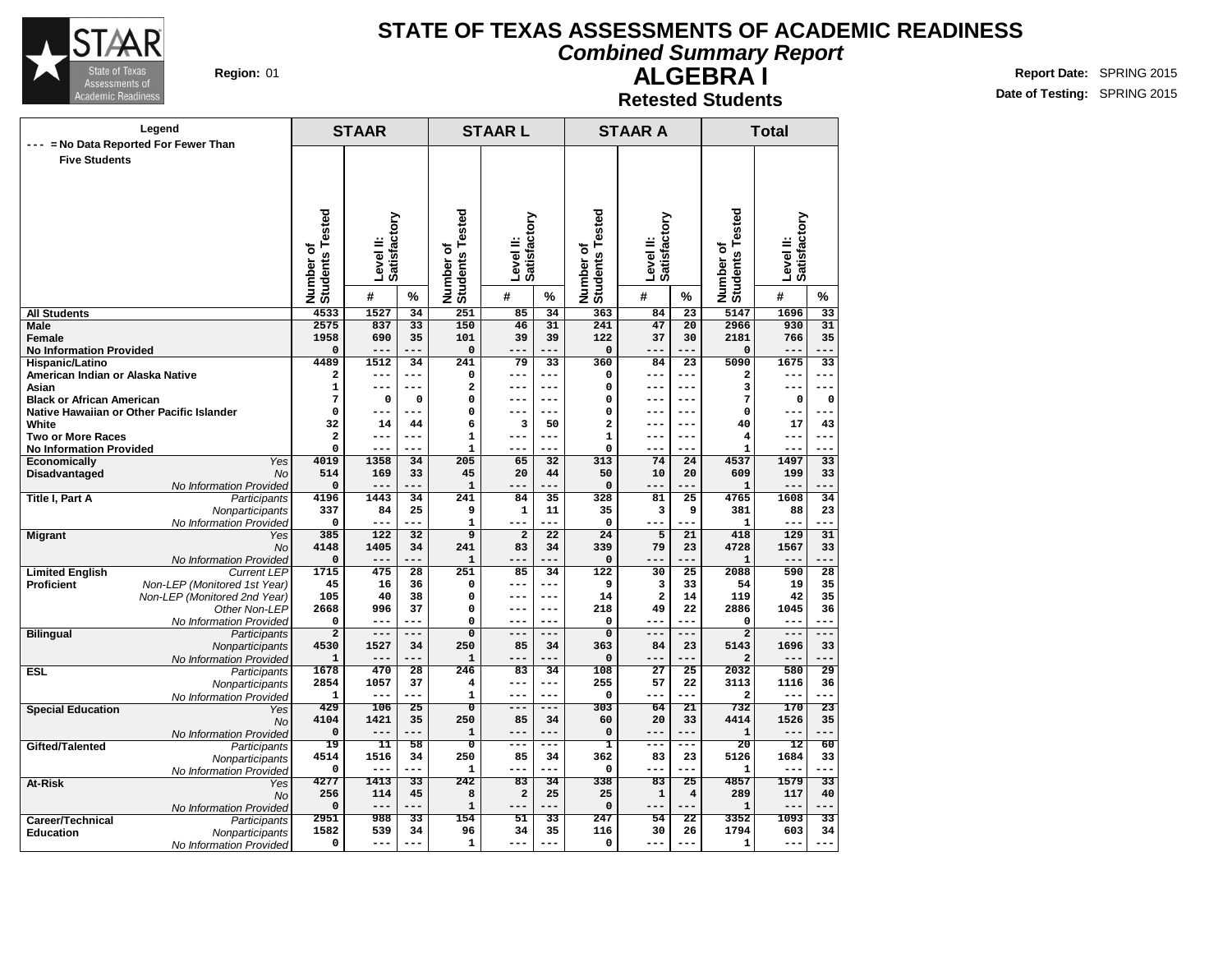

#### **Combined Summary Report**

**BIOLOGY All Students**

**Region:** 01 **RIGHT REPORT IN REPORT IN REPORT OF A REPORT OF REPORT OF REPORT OF REPORT OF REPORT OF REPORT OF REPORT OF REPORT OF REPORT OF REPORT OF REPORT OF REPORT OF REPORT OF REPORT OF REPORT OF REPORT OF REPORT OF Date of Testing:** SPRING 2015

| Legend                           |                                           |                                 | <b>STAAR</b>   |             | <b>STAARL</b>                |                         |                    | <b>STAAR A</b>                      |              | <b>Total</b>    |                              |                         |          |
|----------------------------------|-------------------------------------------|---------------------------------|----------------|-------------|------------------------------|-------------------------|--------------------|-------------------------------------|--------------|-----------------|------------------------------|-------------------------|----------|
| $\qquad \qquad - -$              | = No Data Reported For Fewer Than         |                                 |                |             |                              |                         |                    |                                     |              |                 |                              |                         |          |
| <b>Five Students</b>             |                                           |                                 |                |             |                              |                         |                    |                                     |              |                 |                              |                         |          |
|                                  |                                           |                                 |                |             |                              |                         |                    |                                     |              |                 |                              |                         |          |
|                                  |                                           |                                 |                |             |                              |                         |                    |                                     |              |                 |                              |                         |          |
|                                  |                                           |                                 |                |             |                              |                         |                    |                                     |              |                 |                              |                         |          |
|                                  |                                           |                                 |                |             |                              |                         |                    |                                     |              |                 |                              |                         |          |
|                                  |                                           |                                 | Satisfactory   |             |                              | Satisfactory            |                    | Tested                              | Satisfactory |                 |                              | Satisfactory            |          |
|                                  |                                           |                                 |                |             |                              |                         |                    |                                     |              |                 |                              |                         |          |
|                                  |                                           |                                 | Level II:      |             |                              | Level II:               |                    |                                     | Level II:    |                 |                              | Level II:               |          |
|                                  |                                           |                                 |                |             |                              |                         |                    |                                     |              |                 |                              |                         |          |
|                                  |                                           | Number of<br>Students Tested    | #              | %           | Number of<br>Students Tested | #                       | %                  | Number of<br>Students T             | #            | %               | Number of<br>Students Tested | #                       | %        |
| <b>All Students</b>              |                                           | 28860                           | 24838          | 86          | 1292                         | 637                     | 49                 | 1091                                | 389          | $\overline{36}$ | 31243                        | 25864                   | 83       |
| <b>Male</b>                      |                                           | 14677                           | 12269          | 84          | 703                          | 332                     | 47                 | 710                                 | 257          | $\overline{36}$ | 16090                        | 12858                   | 80       |
| Female                           |                                           | 14183                           | 12569          | 89          | 589                          | 305                     | 52                 | 381                                 | 132          | 35              | 15153                        | 13006                   | 86       |
| <b>No Information Provided</b>   |                                           | $\mathbf 0$                     |                |             | 0                            | $---$                   | ---                | $\mathbf 0$                         | ---          | ---             | $\mathbf 0$                  |                         |          |
| Hispanic/Latino                  |                                           | 28045                           | 24074          | 86          | 1273                         | 632                     | 50                 | 1077                                | 383          | 36              | 30395                        | 25089                   | 83       |
| American Indian or Alaska Native |                                           | 10                              | 9              | 90          | 1                            | $---$                   | $---$              | $\mathbf{1}$                        | ---          | ---             | 12                           | 9                       | 75       |
| Asian                            |                                           | 211                             | 209            | 99          | 3                            | $---$                   | $---$              | $\mathbf 1$                         | $---$        | $---$           | 215                          | 210                     | 98       |
| <b>Black or African American</b> |                                           | 70                              | 60<br>---      | 86          | $\mathbf 0$                  | $---$<br>$---$          | $---$<br>---       | $\overline{\mathbf{2}}$<br>$\Omega$ | ---<br>---   | $--$<br>---     | 72                           | 60<br>---               | 83       |
| White                            | Native Hawaiian or Other Pacific Islander | $\mathbf{1}$<br>498             | 462            | 93          | $\mathbf 1$<br>13            | $\overline{\mathbf{4}}$ | 31                 | 8                                   | 5            | 63              | $\mathbf{2}$<br>519          | 471                     | 91       |
| <b>Two or More Races</b>         |                                           | 23                              | 21             | 91          | 0                            | $---$                   | $---$              | $\mathbf{1}$                        | ---          | ---             | 24                           | 22                      | 92       |
| <b>No Information Provided</b>   |                                           | $\overline{a}$                  | ---            | ---         | $\mathbf 1$                  | $---$                   | ---                | $\mathbf{1}$                        | ---          | ---             | 4                            | ---                     | ---      |
| Economically                     | Yes                                       | 23283                           | 19676          | 85          | 1081                         | 523                     | 48                 | 927                                 | 324          | 35              | 25291                        | 20523                   | 81       |
| Disadvantaged                    | <b>No</b>                                 | 5575                            | 5160           | 93          | 208                          | 113                     | 54                 | 163                                 | 65           | 40              | 5946                         | 5338                    | 90       |
|                                  | No Information Provided                   | $\overline{\mathbf{2}}$         | $---$          | $ -$        | 3                            | $---$                   | ---                | $\mathbf{1}$                        | ---          | ---             | 6                            | 3                       | 50       |
| Title I, Part A                  | Participants                              | 27227                           | 23478          | 86          | 1248                         | 624                     | 50                 | 1049                                | 377          | 36              | 29524                        | 24479                   | 83       |
|                                  | Nonparticipants                           | 1631<br>$\overline{\mathbf{2}}$ | 1358<br>---    | 83<br>---   | 41<br>3                      | 12<br>---               | 29<br>--           | 41<br>$\mathbf{1}$                  | 12<br>---    | 29<br>$- -$     | 1713<br>6                    | 1382<br>з               | 81<br>50 |
| <b>Migrant</b>                   | No Information Provided<br>Yes            | 1503                            | 1163           | 77          | 42                           | 12                      | 29                 | 80                                  | 23           | 29              | 1625                         | 1198                    | 74       |
|                                  | <b>No</b>                                 | 27355                           | 23673          | 87          | 1247                         | 624                     | 50                 | 1010                                | 366          | 36              | 29612                        | 24663                   | 83       |
|                                  | No Information Provided                   | $\overline{a}$                  | $---$          | $ -$        | 3                            | $---$                   | ---                | $\mathbf{1}$                        | ---          | $- -$           | 6                            | 3                       | 50       |
| <b>Limited English</b>           | <b>Current LEP</b>                        | 5344                            | 3446           | 64          | 1292                         | 637                     | 49                 | 354                                 | 103          | 29              | 6990                         | 4186                    | 60       |
| <b>Proficient</b>                | Non-LEP (Monitored 1st Year)              | 644                             | 566            | 88          | 0                            | $---$                   | $---$              | 34                                  | 12           | 35              | 678                          | 578                     | 85       |
|                                  | Non-LEP (Monitored 2nd Year)              | 543                             | 489            | 90          | 0                            | $---$                   | $---$              | 66                                  | 20           | 30              | 609                          | 509                     | 84       |
|                                  | Other Non-LEP                             | 22327<br>$\overline{a}$         | 20335<br>---   | 91          | 0<br>0                       | $---$                   | $- - -$<br>$- - -$ | 636                                 | 254<br>---   | 40<br>---       | 22963                        | 20589                   | 90       |
| <b>Bilingual</b>                 | No Information Provided<br>Participants   | 57                              | 57             | 100         | $\overline{\mathbf{3}}$      | $---$                   | $---$              | $\mathbf{1}$<br>$\overline{0}$      | $---$        | $---$           | 3<br>60                      | 59                      | 98       |
|                                  | Nonparticipants                           | 28795                           | 24775          | 86          | 1285                         | 634                     | 49                 | 1090                                | 389          | 36              | 31170                        | 25798                   | 83       |
|                                  | No Information Provided                   | 8                               | 6              | 75          | $\overline{\mathbf{4}}$      |                         |                    | $\mathbf{1}$                        | --           |                 | 13                           | 7                       | 54       |
| <b>ESL</b>                       | Participants                              | 5241                            | 3380           | 64          | 1263                         | 624                     | 49                 | 339                                 | 97           | 29              | 6843                         | 4101                    | 60       |
|                                  | Nonparticipants                           | 23611                           | 21452          | 91          | 26                           | 13                      | 50                 | 751                                 | 292          | 39              | 24388                        | 21757                   | 89       |
|                                  | No Information Provided                   | 8                               | 6              | 75          | 3                            | ---                     |                    | $\mathbf{1}$                        | ---          |                 | 12                           | 6                       | 50       |
| <b>Special Education</b>         | Yes                                       | 1256<br>27601                   | 728            | 58          | 2                            | $---$                   | ---                | 917                                 | 295          | $\overline{32}$ | 2175                         | 1023                    | 47       |
|                                  | No                                        | 3                               | 24107<br>$- -$ | 87          | 1287<br>3                    | 636<br>$---$            | 49                 | 173<br>$\mathbf{1}$                 | 94<br>$- -$  | 54              | 29061<br>7                   | 24837<br>$\overline{4}$ | 85<br>57 |
| Gifted/Talented                  | No Information Provided<br>Participants   | 2959                            | 2936           | 99          | ī                            | ---                     | .<br>.<br>.        | $\overline{2}$                      | ---          | ---             | 2962                         | 2938                    | 99       |
|                                  | Nonparticipants                           | 25898                           | 21899          | 85          | 1288                         | 635                     | 49                 | 1088                                | 388          | 36              | 28274                        | 22922                   | 81       |
|                                  | No Information Provided                   | 3                               | $---$          | ---         | 3                            | $---$                   | $---$              | $\mathbf{1}$                        | ---          | ---             | 7                            | 4                       | 57       |
| At-Risk                          | Yes                                       | 17458                           | 13756          | 79          | 1241                         | 617                     | $\overline{50}$    | 963                                 | 322          | 33              | 19662                        | 14695                   | 75       |
|                                  | <b>No</b>                                 | 11399                           | 11079          | 97          | 48                           | 19                      | 40                 | 127                                 | 67           | 53              | 11574                        | 11165                   | 96       |
|                                  | No Information Provided                   | 3                               | ---            | ---         | 3                            | ---                     | ---                | $\mathbf{1}$                        | ---          | ---             | 7                            | $\overline{4}$          | 57       |
| Career/Technical                 | Participants                              | 19661                           | 17094          | 87          | 714                          | 355                     | 50                 | 604                                 | 209          | 35              | 20979                        | 17658                   | 84       |
| Education                        | Nonparticipants                           | 9196<br>3                       | 7741<br>$---$  | 84<br>$---$ | 575<br>3                     | 281<br>$---$            | 49<br>$---$        | 486<br>$\mathbf 1$                  | 180<br>---   | 37<br>---       | 10257<br>7                   | 8202<br>$\overline{4}$  | 80<br>57 |
|                                  | No Information Provided                   |                                 |                |             |                              |                         |                    |                                     |              |                 |                              |                         |          |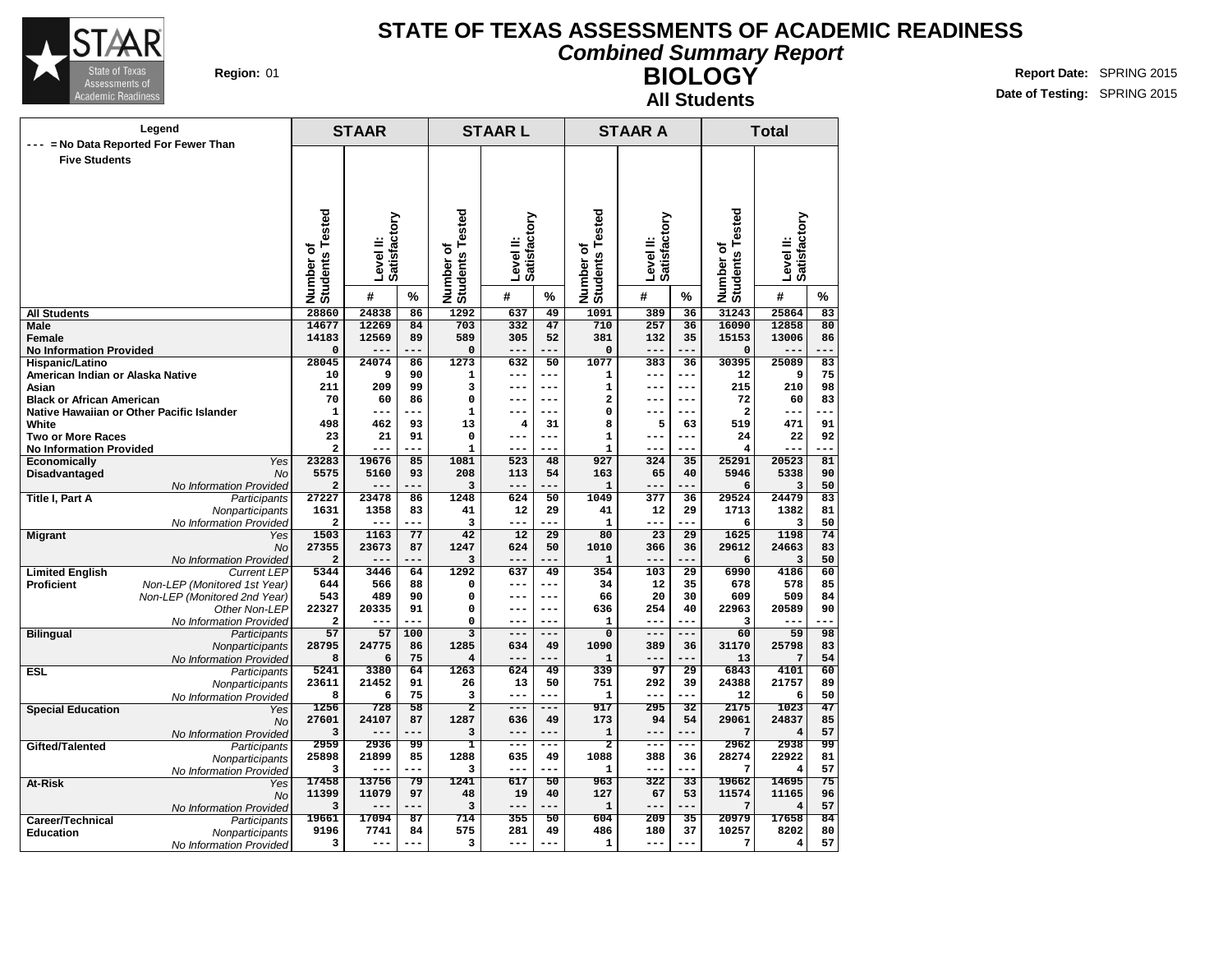

**BIOLOGY**

**Combined Summary Report**

**Region:** 01 **RIGHT REPORT IN REPORT IN REPORT OF A REPORT OF REPORT OF REPORT OF REPORT OF REPORT OF REPORT OF REPORT OF REPORT OF REPORT OF REPORT OF REPORT OF REPORT OF REPORT OF REPORT OF REPORT OF REPORT OF REPORT OF Date of Testing:** SPRING 2015

#### **First-Time Tested Students**

|                                           | Legend                                        |                              | <b>STAAR</b>              |                 |                              | <b>STAARL</b>             |                 |                              | <b>STAAR A</b>            |                 |                              | <b>Total</b>              |                       |
|-------------------------------------------|-----------------------------------------------|------------------------------|---------------------------|-----------------|------------------------------|---------------------------|-----------------|------------------------------|---------------------------|-----------------|------------------------------|---------------------------|-----------------------|
| --- = No Data Reported For Fewer Than     |                                               |                              |                           |                 |                              |                           |                 |                              |                           |                 |                              |                           |                       |
| <b>Five Students</b>                      |                                               |                              |                           |                 |                              |                           |                 |                              |                           |                 |                              |                           |                       |
|                                           |                                               |                              |                           |                 |                              |                           |                 |                              |                           |                 |                              |                           |                       |
|                                           |                                               |                              |                           |                 |                              |                           |                 |                              |                           |                 |                              |                           |                       |
|                                           |                                               |                              |                           |                 |                              |                           |                 |                              |                           |                 |                              |                           |                       |
|                                           |                                               | Number of<br>Students Tested | Level II:<br>Satisfactory |                 | Number of<br>Students Tested | Level II:<br>Satisfactory |                 | Number of<br>Students Tested | Level II:<br>Satisfactory |                 | Number of<br>Students Tested | Level II:<br>Satisfactory |                       |
|                                           |                                               |                              |                           |                 |                              |                           |                 |                              |                           |                 |                              |                           |                       |
|                                           |                                               |                              |                           |                 |                              |                           |                 |                              |                           |                 |                              |                           |                       |
|                                           |                                               |                              |                           |                 |                              |                           |                 |                              |                           |                 |                              |                           |                       |
|                                           |                                               |                              |                           |                 |                              |                           |                 |                              |                           |                 |                              |                           |                       |
|                                           |                                               |                              |                           |                 |                              |                           |                 |                              |                           |                 |                              |                           |                       |
|                                           |                                               |                              | #                         | %               |                              | #                         | %               |                              | #                         | %               |                              | #                         | %                     |
| <b>All Students</b>                       |                                               | 26266                        | 23586                     | 90              | 994                          | 550                       | 55              | 907                          | 349                       | 38              | 28167                        | 24485                     | 87                    |
| Male                                      |                                               | 13155                        | 11609                     | 88              | 520                          | 282                       | 54              | 590                          | 234                       | 40              | 14265                        | 12125                     | 85                    |
| <b>Female</b>                             |                                               | 13111                        | 11977                     | 91              | 474                          | 268                       | 57              | 317                          | 115                       | 36              | 13902                        | 12360                     | 89                    |
| <b>No Information Provided</b>            |                                               | 0                            |                           |                 | $\mathbf 0$                  |                           |                 | 0                            | ---                       | ---             | 0                            |                           |                       |
| Hispanic/Latino                           |                                               | 25473                        | 22830                     | 90              | 981                          | 547                       | 56              | 893                          | 343                       | 38              | 27347                        | 23720                     | 87                    |
| American Indian or Alaska Native          |                                               | 9                            | 9                         | 100             | 1                            | ---                       | $- - -$         | 1                            | ---                       | $- - -$         | 11                           | 9                         | 82                    |
| Asian                                     |                                               | 210                          | 209                       | 100             | 0                            | ---                       | $- - -$         | $\mathbf{1}$                 | ---                       | $---$           | 211                          | 209                       | 99                    |
| <b>Black or African American</b>          |                                               | 67                           | 60                        | 90              | 0                            | $---$                     | $---$           | $\mathbf{2}$                 | $---$                     | $---$           | 69                           | 60                        | 87                    |
| Native Hawaiian or Other Pacific Islander |                                               | 1                            | ---                       | ---             | $\mathbf{1}$                 | $---$                     | $- - -$         | $\mathbf 0$                  | ---                       | $- - -$         | $\overline{\mathbf{2}}$      | ---                       | ---                   |
| White                                     |                                               | 481                          | 454                       | 94              | 10                           | 3                         | 30              | 8                            | 5                         | 63              | 499                          | 462                       | 93                    |
| <b>Two or More Races</b>                  |                                               | 23                           | 21                        | 91              | 0                            | $---$                     | $---$           | 1                            | $---$                     | $---$           | 24                           | 22                        | 92                    |
| <b>No Information Provided</b>            |                                               | $\overline{a}$               | ---                       | ---             | 1                            | ---                       |                 | $\mathbf{1}$                 | ---                       | ---             | 4                            | ---                       | ---                   |
| Economically                              | Yes                                           | 20960                        | 18570                     | 89              | 830                          | 448                       | 54              | 766                          | 287                       | 37              | 22556                        | 19305                     | 86                    |
| Disadvantaged                             | <b>No</b>                                     | 5304                         | 5014                      | 95              | 161                          | 101                       | 63              | 140                          | 62                        | 44              | 5605                         | 5177                      | 92                    |
|                                           | No Information Provided                       | $\overline{\mathbf{2}}$      |                           |                 | 3                            |                           |                 | $\mathbf 1$                  |                           |                 | 6                            | 3                         | 50                    |
| Title I, Part A                           | Participants                                  | 24782                        | 22280                     | 90              | 960                          | 537                       | 56              | 881                          | 339                       | 38              | 26623                        | 23156                     | 87                    |
|                                           | Nonparticipants                               | 1482                         | 1304<br>$---$             | 88              | 31                           | 12<br>$---$               | 39              | 25                           | 10<br>$---$               | 40              | 1538                         | 1326                      | 86                    |
|                                           | No Information Provided                       | $\mathbf{2}$                 |                           | ---             | 3                            |                           | ---             | $\mathbf{1}$                 |                           | $- - -$         | 6                            | 3                         | 50                    |
| <b>Migrant</b>                            | Yes                                           | 1286                         | 1063                      | 83              | 31                           | $\overline{9}$            | 29              | 64                           | 19                        | 30              | 1381                         | 1091                      | 79                    |
|                                           | No                                            | 24978<br>$\overline{a}$      | 22521                     | 90              | 960<br>3                     | 540                       | 56              | 842<br>$\mathbf{1}$          | 330<br>---                | 39<br>---       | 26780                        | 23391<br>3                | 87<br>50              |
| <b>Limited English</b>                    | No Information Provided<br><b>Current LEP</b> | 4025                         | 2872                      | 71              | 994                          | 550                       | 55              | 284                          | 90                        | 32              | 6<br>5303                    | 3512                      | 66                    |
| <b>Proficient</b>                         | Non-LEP (Monitored 1st Year)                  | 605                          | 541                       | 89              | $\mathbf 0$                  | ---                       | ---             | 30                           | 11                        | 37              | 635                          | 552                       | 87                    |
|                                           | Non-LEP (Monitored 2nd Year)                  | 498                          | 462                       | 93              | $\mathbf 0$                  | ---                       | $---$           | 54                           | 20                        | 37              | 552                          | 482                       | 87                    |
|                                           | Other Non-LEP                                 | 21136                        | 19709                     | 93              | $\Omega$                     | ---                       | $---$           | 538                          | 228                       | 42              | 21674                        | 19937                     | 92                    |
|                                           | No Information Provided                       | 2                            |                           |                 | 0                            | --                        | ---             | 1                            | ---                       | ---             | 3                            |                           |                       |
| <b>Bilingual</b>                          | Participants                                  | 56                           | 56                        | 100             | $\overline{1}$               | $---$                     | ---             | $\overline{\mathbf{0}}$      | $- - -$                   | $- - -$         | 57                           | 57                        | 100                   |
|                                           | Nonparticipants                               | 26203                        | 23524                     | 90              | 989                          | 548                       | 55              | 906                          | 349                       | 39              | 28098                        | 24421                     | 87                    |
|                                           | No Information Provided                       | 7                            | 6                         | 86              | 4                            | $- - -$                   | ---             | 1                            | $---$                     | ---             | 12                           | 7                         | 58                    |
| ESL                                       | Participants                                  | 3947                         | 2812                      | 71              | 969                          | 540                       | 56              | $\overline{277}$             | 87                        | 31              | 5193                         | 3439                      | 66                    |
|                                           | Nonparticipants                               | 22312                        | 20768                     | 93              | 22                           | 10                        | 45              | 629                          | 262                       | 42              | 22963                        | 21040                     | 92                    |
|                                           | No Information Provided                       | 7                            | 6                         | 86              | 3                            | $---$                     | ---             | 1                            | ---                       | $---$           | 11                           | 6                         | 55                    |
| <b>Special Education</b>                  | Yes                                           | 1038                         | 636                       | 61              | ı                            | $---$                     | ---             | 763                          | 265                       | 35              | 1802                         | 901                       | 50                    |
|                                           | No                                            | 25225                        | 22947                     | 91              | 990                          | 549                       | 55              | 143                          | 84                        | 59              | 26358                        | 23580                     | 89                    |
|                                           | No Information Provided                       | 3                            | ---                       |                 | 3                            | ---                       |                 | 1                            | ---                       | ---             | 7                            | 4                         | 57                    |
| Gifted/Talented                           | Participants                                  | 2949                         | 2929                      | 99              | 1                            | ---                       | ---             | 2                            | ---                       | ---             | 2952                         | 2931                      | 99                    |
|                                           | Nonparticipants                               | 23314                        | 20654                     | 89              | 990                          | 548                       | 55              | 904                          | 348                       | 38              | 25208                        | 21550                     | 85                    |
|                                           | No Information Provided                       | 3                            | ---                       | ---             | 3                            | $---$                     | ---             | $\mathbf{1}$                 | $---$                     | ---             | 7                            | 4                         | 57                    |
| At-Risk                                   | Yes                                           | 15004                        | 12581                     | $\overline{84}$ | 956                          | 534                       | $\overline{56}$ | 785                          | 282                       | $\overline{36}$ | 16745                        | 13397                     | $\overline{80}$       |
|                                           | <b>No</b>                                     | 11259                        | 11002                     | 98              | 35                           | 15<br>---                 | 43<br>---       | 121                          | 67<br>---                 | 55<br>---       | 11415<br>7                   | 11084                     | 97                    |
|                                           | No Information Provided                       | 3<br>17924                   | ---<br>16244              | ---<br>91       | 3                            | 308                       | 58              | $\mathbf 1$<br>482           | 182                       | 38              | 18935                        | 4<br>16734                | 57<br>$\overline{88}$ |
| Career/Technical                          | Participants                                  | 8339                         | 7339                      | 88              | 529<br>462                   | 241                       | 52              | 424                          | 167                       | 39              | 9225                         | 7747                      | 84                    |
| <b>Education</b>                          | Nonparticipants                               | 3                            | ---                       |                 | 3                            | ---                       |                 | 1                            | ---                       | ---             | 7                            | 4                         | 57                    |
|                                           | No Information Provided                       |                              |                           |                 |                              |                           |                 |                              |                           |                 |                              |                           |                       |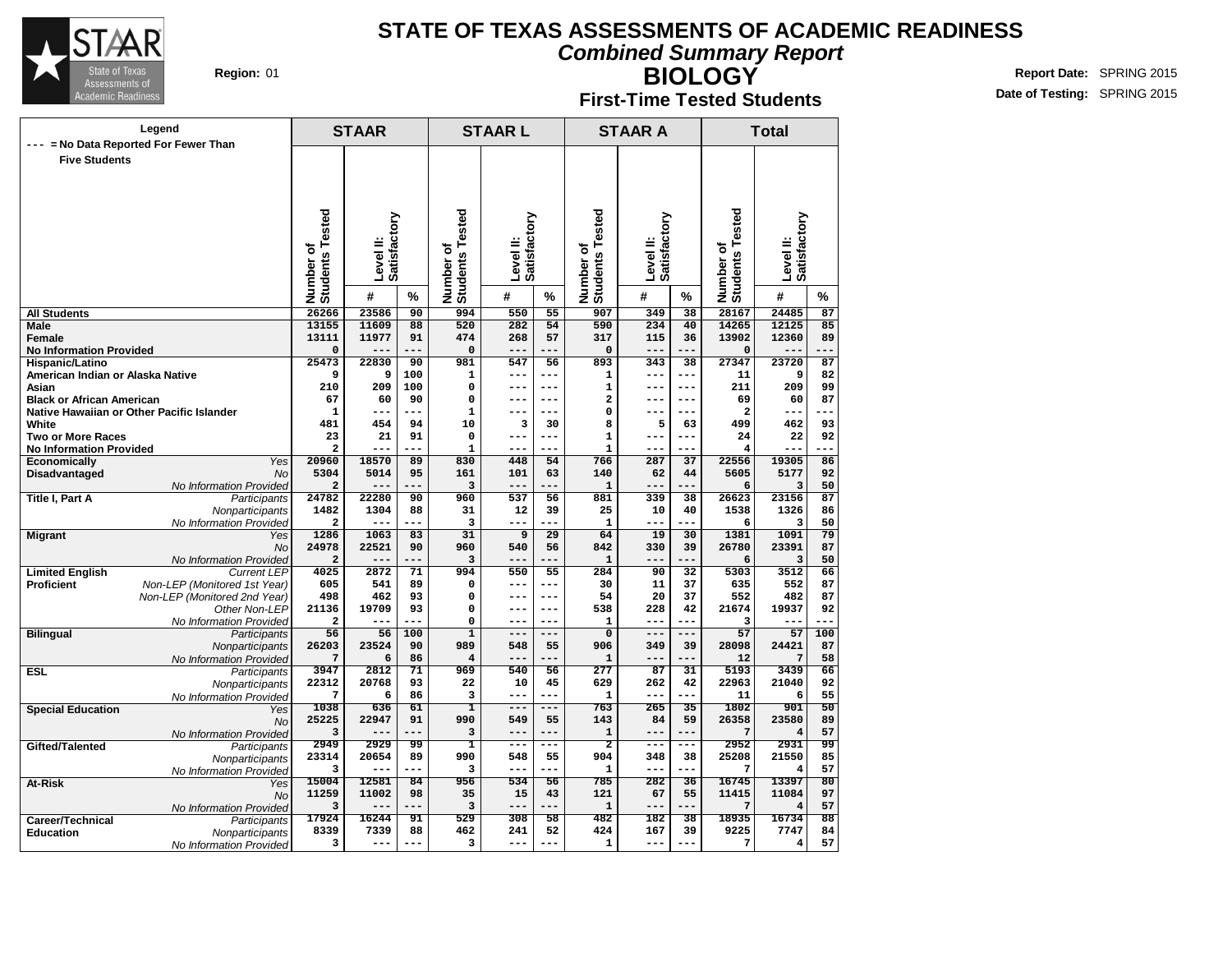

#### **Combined Summary Report**

**Region:** 01 **RIGHT REPORT IN REPORT IN REPORT OF A REPORT OF REPORT OF REPORT OF REPORT OF REPORT OF REPORT OF REPORT OF REPORT OF REPORT OF REPORT OF REPORT OF REPORT OF REPORT OF REPORT OF REPORT OF REPORT OF REPORT OF Date of Testing:** SPRING 2015

#### **Retested Students**

**BIOLOGY**

|                                                   | Legend                                        | <b>STAAR</b>                     |               |                        |                                  | <b>STAARL</b>          |              |                                  | <b>STAAR A</b>          |                        |                                 | <b>Total</b>              |                          |
|---------------------------------------------------|-----------------------------------------------|----------------------------------|---------------|------------------------|----------------------------------|------------------------|--------------|----------------------------------|-------------------------|------------------------|---------------------------------|---------------------------|--------------------------|
|                                                   | --- = No Data Reported For Fewer Than         |                                  |               |                        |                                  |                        |              |                                  |                         |                        |                                 |                           |                          |
| <b>Five Students</b>                              |                                               |                                  |               |                        |                                  |                        |              |                                  |                         |                        |                                 |                           |                          |
|                                                   |                                               |                                  |               |                        |                                  |                        |              |                                  |                         |                        |                                 |                           |                          |
|                                                   |                                               |                                  |               |                        |                                  |                        |              |                                  |                         |                        |                                 |                           |                          |
|                                                   |                                               |                                  |               |                        |                                  |                        |              |                                  |                         |                        |                                 |                           |                          |
|                                                   |                                               |                                  | Satisfactory  |                        |                                  | Satisfactory           |              |                                  | Satisfactory            |                        |                                 | Level II:<br>Satisfactory |                          |
|                                                   |                                               | ō                                | Level II:     |                        | ৳                                | Level II:              |              | ৳                                | Level II:               |                        |                                 |                           |                          |
|                                                   |                                               |                                  |               |                        |                                  |                        |              |                                  |                         |                        |                                 |                           |                          |
|                                                   |                                               |                                  |               |                        |                                  |                        |              |                                  |                         |                        |                                 |                           |                          |
|                                                   |                                               | <b>Students Tested</b><br>Number | #             | %                      | <b>Students Tested</b><br>Number | #                      | %            | <b>Students Tested</b><br>Number | #                       | %                      | Number of<br>Students Tested    | #                         | %                        |
| <b>All Students</b>                               |                                               | 2594                             | 1252          | 48                     | 298                              | 87                     | 29           | 184                              | 40                      | 22                     | 3076                            | 1379                      | 45                       |
| <b>Male</b>                                       |                                               | 1522                             | 660           | 43                     | 183                              | 50                     | 27           | 120                              | 23                      | 19                     | 1825                            | 733                       | 40                       |
| <b>Female</b>                                     |                                               | 1072                             | 592           | 55                     | 115                              | 37                     | 32           | 64                               | 17                      | 27                     | 1251                            | 646                       | 52                       |
| <b>No Information Provided</b><br>Hispanic/Latino |                                               | 0<br>2572                        | ---<br>1244   | ---<br>48              | $\pmb{0}$<br>292                 | ---<br>85              | 29           | $\mathbf 0$<br>184               | ---<br>40               | ---<br>$\overline{22}$ | 0<br>3048                       | ---<br>1369               | 45                       |
| American Indian or Alaska Native                  |                                               | 1                                | ---           | $---$                  | $\mathbf 0$                      | ---                    | ---          | 0                                | ---                     | ---                    | 1                               | ---                       | $---$                    |
| Asian                                             |                                               | $\mathbf{1}$                     | ---           | ---                    | 3                                | ---                    | ---          | $\mathbf 0$                      | $---$                   | $---$                  | 4                               | $---$                     | ---                      |
| <b>Black or African American</b>                  |                                               | 3                                | ---           | $- - -$                | 0                                | ---                    | ---          | $\mathbf 0$                      | $---$                   | $---$                  | 3                               | ---                       | ---                      |
|                                                   | Native Hawaiian or Other Pacific Islander     | 0                                | ---           | $- - -$                | $\mathbf 0$                      | ---                    | ---<br>---   | $\mathbf 0$                      | $- - -$<br>$- - -$      | ---                    | 0                               | ---                       | $- - -$                  |
| White<br><b>Two or More Races</b>                 |                                               | 17<br>0                          | 8<br>---      | 47<br>$- - -$          | 3<br>0                           | ---<br>---             | ---          | $\mathbf 0$<br>$\mathbf 0$       | ---                     | $---$<br>---           | 20<br>0                         | 9<br>---                  | 45<br>$- -$              |
| <b>No Information Provided</b>                    |                                               | 0                                | ---           | $- - -$                | 0                                | ---                    | ---          | 0                                | ---                     | ---                    | $\mathsf{o}\,$                  | ---                       | ---                      |
| Economically                                      | Yes                                           | 2323                             | 1106          | 48                     | 251                              | 75                     | 30           | 161                              | 37                      | 23                     | 2735                            | 1218                      | 45                       |
| Disadvantaged                                     | <b>No</b>                                     | 271                              | 146           | 54                     | 47                               | 12                     | 26           | 23                               | 3                       | 13                     | 341                             | 161                       | 47                       |
| <b>Title I, Part A</b>                            | No Information Provided<br>Participants       | $\mathbf 0$<br>2445              | $---$<br>1198 | ---<br>49              | $\mathbf 0$<br>288               | ---<br>87              | ---<br>30    | $\mathbf 0$<br>168               | ---<br>38               | ---<br>$\overline{23}$ | 0<br>2901                       | ---<br>1323               | ---<br>46                |
|                                                   | Nonparticipants                               | 149                              | 54            | 36                     | 10                               | 0                      | 0            | 16                               | 2                       | 13                     | 175                             | 56                        | 32                       |
|                                                   | No Information Provided                       | 0                                | $- - -$       | ---                    | $\mathbf 0$                      | ---                    | ---          | $\mathbf 0$                      | $- - -$                 | ---                    | $\mathbf 0$                     | ---                       | $- - -$                  |
| <b>Migrant</b>                                    | Yes                                           | 217                              | 100           | 46                     | 11                               | 3                      | 27           | 16                               | $\overline{\mathbf{4}}$ | 25                     | 244                             | 107                       | 44                       |
|                                                   | <b>No</b>                                     | 2377                             | 1152          | 48                     | 287                              | 84                     | 29           | 168                              | 36                      | 21                     | 2832                            | 1272                      | 45                       |
| <b>Limited English</b>                            | No Information Provided<br><b>Current LEP</b> | $\mathsf{o}\,$<br>1319           | $---$<br>574  | ---<br>44              | 0<br>298                         | ---<br>87              | ---<br>29    | $\mathbf 0$<br>70                | ---<br>13               | ---<br>19              | 0<br>1687                       | ---<br>674                | ---<br>40                |
| <b>Proficient</b>                                 | Non-LEP (Monitored 1st Year)                  | 39                               | 25            | 64                     | $\mathbf 0$                      | ---                    | ---          | $\overline{4}$                   | ---                     | ---                    | 43                              | 26                        | 60                       |
|                                                   | Non-LEP (Monitored 2nd Year)                  | 45                               | 27            | 60                     | $\mathbf 0$                      | ---                    | ---          | 12                               | 0                       | $\mathbf 0$            | 57                              | 27                        | 47                       |
|                                                   | Other Non-LEP                                 | 1191                             | 626           | 53                     | 0                                | ---                    | ---          | 98                               | 26                      | 27                     | 1289                            | 652                       | 51                       |
|                                                   | No Information Provided                       | 0                                | ---           | ---                    | 0                                | ---                    | ---          | $\mathbf 0$                      | ---                     |                        | $\mathbf 0$                     | ---                       | $- -$                    |
| <b>Bilingual</b>                                  | Participants<br>Nonparticipants               | $\overline{1}$<br>2592           | $---$<br>1251 | $- - -$<br>48          | $\overline{2}$<br>296            | $---$<br>86            | ---<br>29    | $\overline{0}$<br>184            | $---$<br>40             | ---<br>22              | $\overline{\mathbf{3}}$<br>3072 | $---$<br>1377             | $- - -$<br>45            |
|                                                   | No Information Provided                       | 1                                | $---$         |                        | 0                                | ---                    | ---          | 0                                | ---                     | ---                    | 1                               | --                        | --                       |
| <b>ESL</b>                                        | Participants                                  | 1294                             | 568           | 44                     | 294                              | 84                     | 29           | 62                               | 10                      | 16                     | 1650                            | 662                       | 40                       |
|                                                   | Nonparticipants                               | 1299                             | 684           | 53                     | 4                                | ---                    | ---          | 122                              | 30                      | 25                     | 1425                            | 717                       | 50                       |
|                                                   | No Information Provided                       | $\mathbf{1}$<br>218              | $---$<br>92   | $---$<br>42            | 0<br>I                           | ---<br>---             | $---$<br>--- | $\mathbf 0$<br>154               | ---<br>30               | ---<br>19              | 1<br>373                        | $---$<br>122              | $---$<br>$\overline{33}$ |
| <b>Special Education</b>                          | Yes<br><b>No</b>                              | 2376                             | 1160          | 49                     | 297                              | 87                     | 29           | 30                               | 10                      | 33                     | 2703                            | 1257                      | 47                       |
|                                                   | No Information Provided                       | $\mathbf 0$                      | $---$         | ---                    | $\mathbf 0$                      | ---                    | ---          | $\mathbf 0$                      | $---$                   | ---                    | $\mathbf 0$                     | ---                       | ---                      |
| Gifted/Talented                                   | Participants                                  | 10                               | 7             | 70                     | $\overline{\mathbf{0}}$          | ---                    | ---          | $\overline{\mathbf{0}}$          | ---                     | ---                    | 10                              | 7                         | 70                       |
|                                                   | Nonparticipants                               | 2584                             | 1245          | 48                     | 298                              | 87                     | 29           | 184                              | 40                      | 22                     | 3066                            | 1372                      | 45                       |
|                                                   | No Information Provided                       | $\mathbf 0$<br>2454              | ---<br>1175   | ---<br>$\overline{48}$ | $\mathbf 0$<br>285               | ---<br>$\overline{83}$ | 29           | $\mathbf 0$<br>178               | ---<br>40               | ---<br>$\overline{22}$ | $\mathbf 0$<br>2917             | 1298                      | 44                       |
| At-Risk                                           | Yes<br><b>No</b>                              | 140                              | 77            | 55                     | 13                               | 4                      | 31           | 6                                | 0                       | 0                      | 159                             | 81                        | 51                       |
|                                                   | No Information Provided                       | $\mathbf 0$                      | $---$         | ---                    | $\mathbf 0$                      | ---                    | ---          | $\mathbf 0$                      | $-- -$                  | ---                    | 0                               | ---                       | $- -$                    |
| Career/Technical                                  | Participants                                  | 1737                             | 850           | 49                     | 185                              | 47                     | 25           | 122                              | $\overline{27}$         | 22                     | 2044                            | 924                       | 45                       |
| <b>Education</b>                                  | Nonparticipants                               | 857                              | 402           | 47                     | 113                              | 40                     | 35           | 62                               | 13                      | 21                     | 1032                            | 455                       | 44                       |
|                                                   | No Information Provided                       | 0                                | ---           | $---$                  | 0                                |                        | ---          | $\mathbf 0$                      |                         |                        | 0                               | ---                       | ---                      |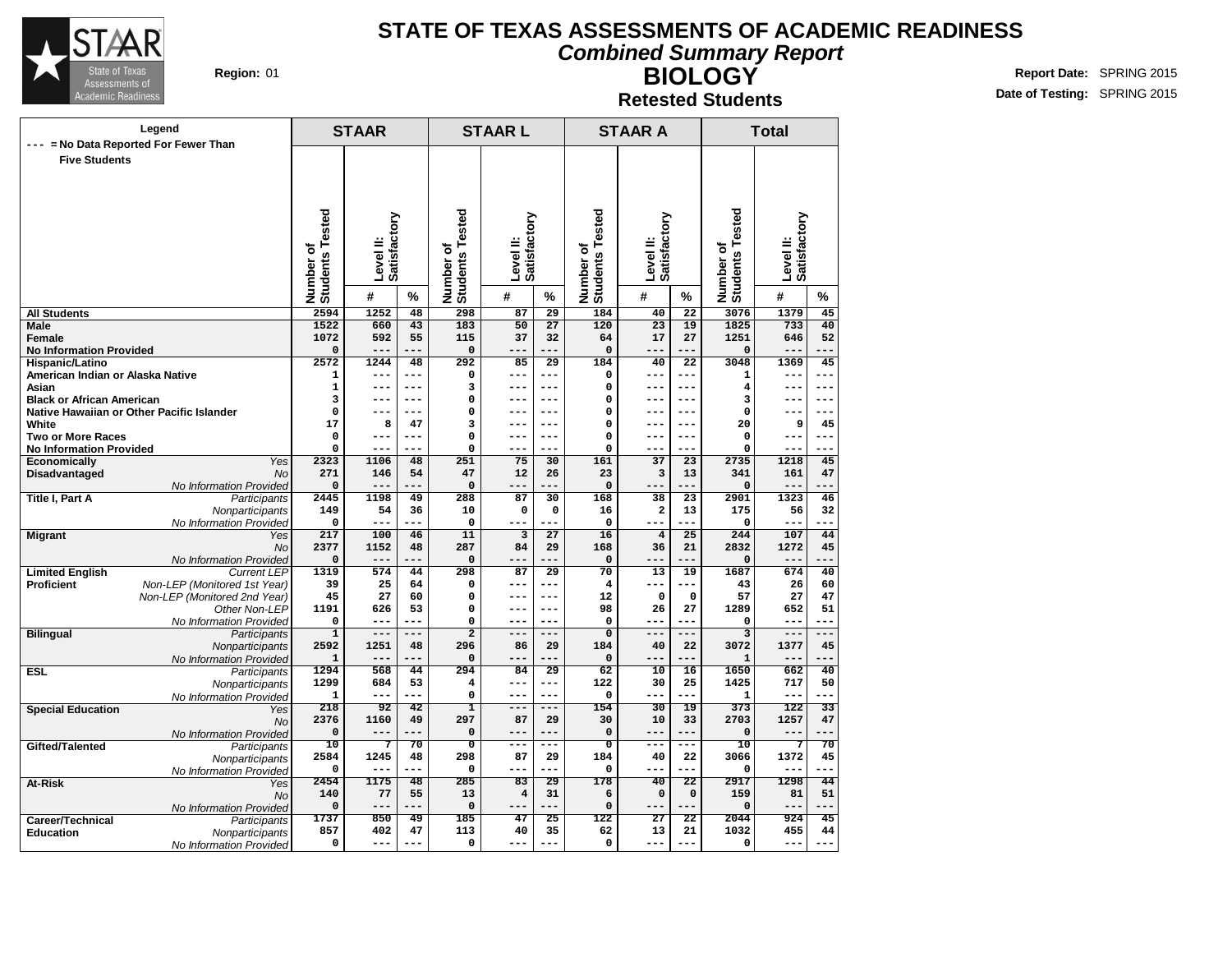

### **STATE OF TEXAS ASSESSMENTS OF ACADEMIC READINESS Combined Summary Report**

**ENGLISH I**

**All Students**

|                                                 | Legend                                        | <b>STAAR</b>                 |                             |                 |                              | <b>STAAR A</b> |                |                              | <b>Total</b>                   |            |
|-------------------------------------------------|-----------------------------------------------|------------------------------|-----------------------------|-----------------|------------------------------|----------------|----------------|------------------------------|--------------------------------|------------|
| $---$                                           | = No Data Reported For Fewer Than             |                              |                             |                 |                              |                |                |                              |                                |            |
| <b>Five Students</b>                            |                                               |                              |                             |                 |                              |                |                |                              |                                |            |
|                                                 |                                               |                              |                             |                 |                              |                |                |                              |                                |            |
|                                                 |                                               |                              |                             |                 |                              |                |                |                              |                                |            |
|                                                 |                                               |                              |                             |                 |                              |                |                |                              |                                |            |
|                                                 |                                               | Number of<br>Students Tested | Satisfactory                |                 | Number of<br>Students Tested | Satisfactory   |                | Number of<br>Students Tested | Satisfactory                   |            |
|                                                 |                                               |                              |                             |                 |                              |                |                |                              |                                |            |
|                                                 |                                               |                              |                             |                 |                              |                |                |                              |                                |            |
|                                                 |                                               |                              | Level II:                   |                 |                              | Level II:      |                |                              | Level II:                      |            |
|                                                 |                                               |                              |                             |                 |                              |                |                |                              |                                |            |
|                                                 |                                               |                              | #                           | %               |                              | #              | %              |                              | #                              | %          |
| <b>All Students</b>                             |                                               | 35664                        | 17869                       | $\overline{50}$ | 1629                         | 171            | 10             | 37293                        | 18040                          | 48         |
| Male                                            |                                               | 19001                        | 8120                        | 43              | 1085                         | 98             | $\overline{9}$ | 20086                        | 8218                           | 41         |
| <b>Female</b><br><b>No Information Provided</b> |                                               | 16663<br>0                   | 9749                        | 59<br>---       | 544<br>0                     | 73<br>---      | 13<br>---      | 17207<br>$\mathbf 0$         | 9822                           | 57<br>$ -$ |
| Hispanic/Latino                                 |                                               | 34834                        | 17226                       | 49              | 1604                         | 166            | 10             | 36438                        | 17392                          | 48         |
| American Indian or Alaska Native                |                                               | 10                           | 5                           | 50              | $\overline{a}$               | ---            | $---$          | 12                           | 6                              | 50         |
| Asian                                           |                                               | 187                          | 173                         | 93              | $\mathbf{1}$                 | ---            | $---$          | 188                          | 173                            | 92         |
| <b>Black or African American</b>                |                                               | 65                           | 47                          | 72              | $\Omega$                     | ---            | $---$          | 65                           | 47                             | 72         |
| Native Hawaiian or Other Pacific Islander       |                                               | 1                            | ---                         | ---             | 0                            | ---            | $---$          | 1                            | ---                            | $- -$      |
| White<br>Two or More Races                      |                                               | 534<br>25                    | 393<br>20                   | 74<br>80        | 18<br>$\mathbf{z}$           | 3<br>---       | 17<br>$---$    | 552<br>27                    | 396<br>21                      | 72<br>78   |
| <b>No Information Provided</b>                  |                                               | 8                            | 4                           | 50              | $\overline{a}$               | ---            | $---$          | 10                           | $\overline{\mathbf{4}}$        | 40         |
| Economically                                    | Yes                                           | 29333                        | 13614                       | 46              | 1392                         | 131            | 9              | 30725                        | 13745                          | 45         |
| Disadvantaged                                   | No                                            | 6322                         | 4251                        | 67              | 234                          | 40             | 17             | 6556                         | 4291                           | 65         |
|                                                 | No Information Provided                       | 9                            | $\overline{\mathbf{4}}$     | 44              | 3                            | ---            | ---            | 12                           | $\overline{\mathbf{4}}$        | 33         |
| <b>Title I, Part A</b>                          | Participants                                  | 33890                        | 16979                       | 50              | 1554                         | 167            | 11             | 35444                        | 17146                          | 48         |
|                                                 | Nonparticipants<br>No Information Provided    | 1766<br>8                    | 886<br>4                    | 50<br>50        | 72<br>3                      | 4<br>---       | 6<br>---       | 1838<br>11                   | 890<br>$\overline{\mathbf{4}}$ | 48<br>36   |
| <b>Migrant</b>                                  | Yes                                           | 2032                         | 666                         | $\overline{33}$ | 126                          | 14             | 11             | 2158                         | 680                            | 32         |
|                                                 | <b>No</b>                                     | 33624                        | 17199                       | 51              | 1500                         | 157            | 10             | 35124                        | 17356                          | 49         |
|                                                 | No Information Provided                       | 8                            | 4                           | 50              | 3                            | ---            |                | 11                           | 4                              | 36         |
| <b>Limited English</b>                          | <b>Current LEP</b>                            | 9345                         | 1334                        | 14              | 543                          | 22             | 4              | 9888                         | 1356                           | 14         |
| <b>Proficient</b>                               | Non-LEP (Monitored 1st Year)                  | 705                          | 345                         | 49              | 40                           | 1              | 3              | 745                          | 346                            | 46         |
|                                                 | Non-LEP (Monitored 2nd Year)<br>Other Non-LEP | 626<br>24981                 | 336<br>15850                | 54<br>63        | 83<br>961                    | 5<br>143       | 6<br>15        | 709<br>25942                 | 341<br>15993                   | 48<br>62   |
|                                                 | No Information Provided                       | 7                            | 4                           | 57              | $\overline{a}$               | ---            | ---            | 9                            | $\overline{\mathbf{4}}$        | 44         |
| <b>Bilingual</b>                                | Participants                                  | 78                           | $\overline{51}$             | 65              | $\overline{0}$               | ---            | $---$          | 78                           | 51                             | 65         |
|                                                 | Nonparticipants                               | 35572                        | 17813                       | 50              | 1626                         | 171            | 11             | 37198                        | 17984                          | 48         |
|                                                 | No Information Provided                       | 14                           | 5                           | 36              | 3                            | ---            | $---$          | 17                           | 5                              | 29         |
| <b>ESL</b>                                      | Participants                                  | 9167<br>26483                | 1313<br>16551               | 14<br>62        | 513<br>1113                  | 22<br>149      | 4<br>13        | 9680<br>27596                | 1335<br>16700                  | 14<br>61   |
|                                                 | Nonparticipants<br>No Information Provided    | 14                           | 5                           | 36              | 3                            | ---            | $---$          | 17                           | 5                              | 29         |
| <b>Special Education</b>                        | Yes                                           | 1843                         | 167                         | 9               | 1342                         | 82             | $\overline{6}$ | 3185                         | 249                            | 8          |
|                                                 | No                                            | 33811                        | 17698                       | 52              | 284                          | 89             | 31             | 34095                        | 17787                          | 52         |
|                                                 | No Information Provided                       | 10                           | $\overline{\mathbf{4}}$     | 40              | 3                            | ---            | ---            | 13                           | 4                              | 31         |
| Gifted/Talented                                 | Participants                                  | 3026                         | 2894                        | 96              | 3                            | ---            | ---            | 3029                         | 2894                           | 96         |
|                                                 | Nonparticipants                               | 32628<br>10                  | 14971<br>$\overline{\bf 4}$ | 46<br>40        | 1623<br>3                    | 171<br>---     | 11<br>$---$    | 34251<br>13                  | 15142<br>4                     | 44<br>31   |
| At-Risk                                         | No Information Provided<br>Yes                | 23853                        | 7742                        | 32              | 1452                         | 137            | $\overline{9}$ | 25305                        | 7879                           | 31         |
|                                                 | No                                            | 11803                        | 10123                       | 86              | 175                          | 34             | 19             | 11978                        | 10157                          | 85         |
|                                                 | No Information Provided                       | 8                            | 4                           | 50              | $\overline{a}$               | ---            | ---            | 10                           | 4                              | 40         |
| Career/Technical                                | Participants                                  | 24182                        | 12582                       | 52              | 938                          | 115            | 12             | 25120                        | 12697                          | 51         |
| <b>Education</b>                                | Nonparticipants                               | 11474                        | 5283                        | 46              | 688                          | 56             | 8              | 12162                        | 5339                           | 44         |
|                                                 | No Information Provided                       | 8                            | 4                           | 50              | 3                            | ---            | $---$          | 11                           | 4                              | 36         |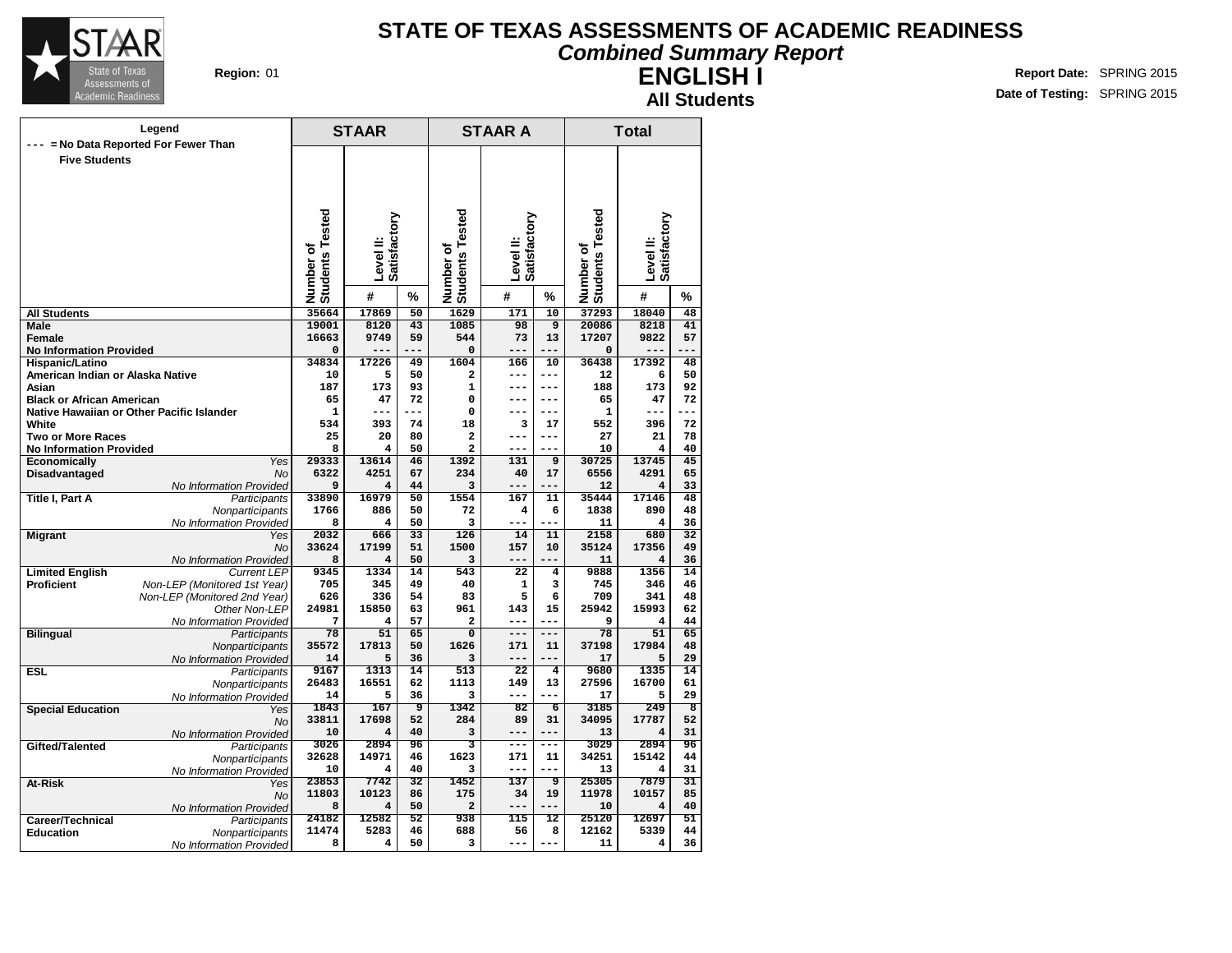

**Combined Summary Report**

**ENGLISH I**

| <b>First-Time Tested Students</b> |
|-----------------------------------|
|-----------------------------------|

|                                                    | Legend                                  |                              | <b>STAAR</b>            |                 |                                     | <b>STAAR A</b>            |                       |                              | <b>Total</b>              |                       |
|----------------------------------------------------|-----------------------------------------|------------------------------|-------------------------|-----------------|-------------------------------------|---------------------------|-----------------------|------------------------------|---------------------------|-----------------------|
| $- - -$                                            | = No Data Reported For Fewer Than       |                              |                         |                 |                                     |                           |                       |                              |                           |                       |
| <b>Five Students</b>                               |                                         |                              |                         |                 |                                     |                           |                       |                              |                           |                       |
|                                                    |                                         |                              |                         |                 |                                     |                           |                       |                              |                           |                       |
|                                                    |                                         |                              |                         |                 |                                     |                           |                       |                              |                           |                       |
|                                                    |                                         |                              |                         |                 |                                     |                           |                       |                              |                           |                       |
|                                                    |                                         |                              |                         |                 |                                     |                           |                       |                              |                           |                       |
|                                                    |                                         |                              | Satisfactory            |                 |                                     | Level II:<br>Satisfactory |                       |                              | Level II:<br>Satisfactory |                       |
|                                                    |                                         |                              | Level II:               |                 |                                     |                           |                       |                              |                           |                       |
|                                                    |                                         |                              |                         |                 |                                     |                           |                       |                              |                           |                       |
|                                                    |                                         |                              |                         |                 |                                     |                           |                       |                              |                           |                       |
|                                                    |                                         | Number of<br>Students Tested | #                       | %               | <b>Students Tested</b><br>Number of | #                         | %                     | Number of<br>Students Tested | #                         | %                     |
| <b>All Students</b>                                |                                         | 27716                        | 17069                   | $\overline{62}$ | 985                                 | 106                       | 11                    | 28701                        | 17175                     | 60                    |
| Male                                               |                                         | 13950                        | 7675                    | 55              | 638                                 | 56                        | $\overline{9}$        | 14588                        | 7731                      | 53                    |
| <b>Female</b>                                      |                                         | 13766                        | 9394                    | 68              | 347                                 | 50                        | 14                    | 14113                        | 9444                      | 67                    |
| <b>No Information Provided</b>                     |                                         | O                            | ---                     | ---             | $\mathbf 0$                         | ---                       | $---$                 | $\mathbf 0$                  | ---                       | ---                   |
| Hispanic/Latino                                    |                                         | 26964                        | 16440                   | 61              | 967                                 | 103                       | 11                    | 27931                        | 16543                     | 59                    |
| American Indian or Alaska Native                   |                                         | 9                            | 5                       | 56              | $\overline{\mathbf{2}}$             | ---                       | $- - -$               | 11                           | 6                         | 55                    |
| Asian                                              |                                         | 183                          | 172                     | 94              | $\mathbf{1}$                        | ---                       | $- - -$               | 184                          | 172                       | 93                    |
| <b>Black or African American</b>                   |                                         | 58                           | 47<br>---               | 81<br>---       | $\Omega$                            | ---<br>---                | ---<br>---            | 58                           | 47<br>---                 | 81<br>---             |
| Native Hawaiian or Other Pacific Islander<br>White |                                         | 1<br>472                     | 382                     | 81              | $\mathbf 0$<br>11                   | 1                         | 9                     | 1<br>483                     | 383                       | 79                    |
| <b>Two or More Races</b>                           |                                         | 24                           | 20                      | 83              | $\overline{a}$                      | ---                       | $---$                 | 26                           | 21                        | 81                    |
| <b>No Information Provided</b>                     |                                         | 5                            | 2                       | 40              | $\overline{a}$                      | ---                       | ---                   | 7                            | 2                         | 29                    |
| Economically                                       | Yes                                     | 22194                        | 12912                   | 58              | 839                                 | 77                        | 9                     | 23033                        | 12989                     | 56                    |
| Disadvantaged                                      | <b>No</b>                               | 5517                         | 4155                    | 75              | 144                                 | 29                        | 20                    | 5661                         | 4184                      | 74                    |
|                                                    | No Information Provided                 | 5                            | 2                       | 40              | $\overline{a}$                      |                           | ---                   | 7                            | $\overline{\mathbf{2}}$   | 29                    |
| <b>Title I, Part A</b>                             | Participants                            | 26349                        | 16217                   | 62              | 961                                 | 105                       | 11                    | 27310                        | 16322                     | 60                    |
|                                                    | Nonparticipants                         | 1362                         | 850                     | 62              | 22                                  | 1                         | 5                     | 1384                         | 851                       | 61                    |
|                                                    | No Information Provided                 | 5                            | 2                       | 40              | $\overline{a}$                      | ---                       | ---                   | 7                            | 2                         | 29                    |
| <b>Migrant</b>                                     | Yes<br><b>No</b>                        | 1321<br>26390                | 590<br>16477            | 45<br>62        | 74<br>909                           | 9<br>97                   | $\overline{12}$<br>11 | 1395<br>27299                | 599<br>16574              | $\overline{43}$<br>61 |
|                                                    | No Information Provided                 | 5                            | $\overline{a}$          | 40              | $\overline{a}$                      |                           |                       | 7                            | $\overline{a}$            | 29                    |
| <b>Limited English</b>                             | <b>Current LEP</b>                      | 5379                         | 1093                    | $\overline{20}$ | 318                                 | 13                        | 4                     | 5697                         | 1106                      | $\overline{19}$       |
| <b>Proficient</b>                                  | Non-LEP (Monitored 1st Year)            | 619                          | 331                     | 53              | 32                                  | $\mathbf{1}$              | 3                     | 651                          | 332                       | 51                    |
|                                                    | Non-LEP (Monitored 2nd Year)            | 476                          | 316                     | 66              | 56                                  | $\overline{a}$            | 4                     | 532                          | 318                       | 60                    |
|                                                    | Other Non-LEP                           | 21238                        | 15327                   | 72              | 577                                 | 90                        | 16                    | 21815                        | 15417                     | 71                    |
|                                                    | No Information Provided                 | 4                            | ---                     | ---             | $\mathbf{2}$                        | ---                       | ---                   | 6                            | $\mathbf{2}$              | 33                    |
| <b>Bilingual</b>                                   | Participants                            | 66                           | 48                      | $\overline{73}$ | $\mathbf 0$                         | ---                       | $---$                 | 66                           | 48                        | $\overline{73}$       |
|                                                    | Nonparticipants                         | 27642<br>8                   | 17018<br>3              | 62<br>38        | 983<br>$\overline{a}$               | 106<br>---                | 11<br>$---$           | 28625<br>10                  | 17124<br>3                | 60<br>30              |
| <b>ESL</b>                                         | No Information Provided<br>Participants | 5266                         | 1075                    | 20              | 304                                 | 13                        | 4                     | 5570                         | 1088                      | 20                    |
|                                                    | Nonparticipants                         | 22442                        | 15991                   | 71              | 679                                 | 93                        | 14                    | 23121                        | 16084                     | 70                    |
|                                                    | No Information Provided                 | 8                            | 3                       | 38              | $\overline{a}$                      | ---                       | $---$                 | 10                           | 3                         | 30                    |
| <b>Special Education</b>                           | Yes                                     | 1074                         | 147                     | 14              | 827                                 | 41                        | $\overline{5}$        | 1901                         | 188                       | 10                    |
|                                                    | No                                      | 26635                        | 16920                   | 64              | 156                                 | 65                        | 42                    | 26791                        | 16985                     | 63                    |
|                                                    | No Information Provided                 | 7                            | $\mathbf{z}$            | 29              | $\overline{a}$                      | ---                       | $---$                 | 9                            | $\mathbf{2}$              | 22                    |
| Gifted/Talented                                    | Participants                            | 3001                         | 2888                    | 96              | ı                                   | ---                       | ---                   | 3002                         | 2888                      | 96                    |
|                                                    | Nonparticipants                         | 24708<br>7                   | 14179<br>2              | 57<br>29        | 982<br>$\overline{\mathbf{2}}$      | 106<br>---                | 11<br>$- - -$         | 25690<br>9                   | 14285<br>2                | 56<br>22              |
| At-Risk                                            | No Information Provided<br>Yes          | 16284                        | 7010                    | $\overline{43}$ | 848                                 | $\overline{75}$           | ब्र                   | 17132                        | 7085                      | $\overline{41}$       |
|                                                    | No                                      | 11427                        | 10057                   | 88              | 135                                 | 31                        | 23                    | 11562                        | 10088                     | 87                    |
|                                                    | No Information Provided                 | 5                            | $\overline{\mathbf{2}}$ | 40              | $\overline{a}$                      | ---                       | ---                   | 7                            | $\overline{a}$            | 29                    |
| Career/Technical                                   | Participants                            | 18691                        | 12039                   | 64              | 482                                 | 63                        | 13                    | 19173                        | 12102                     | 63                    |
| <b>Education</b>                                   | Nonparticipants                         | 9020                         | 5028                    | 56              | 501                                 | 43                        | 9                     | 9521                         | 5071                      | 53                    |
|                                                    | No Information Provided                 | 5                            | 2                       | 40              | $\mathbf{2}$                        | ---                       | ---                   | 7                            | 2                         | 29                    |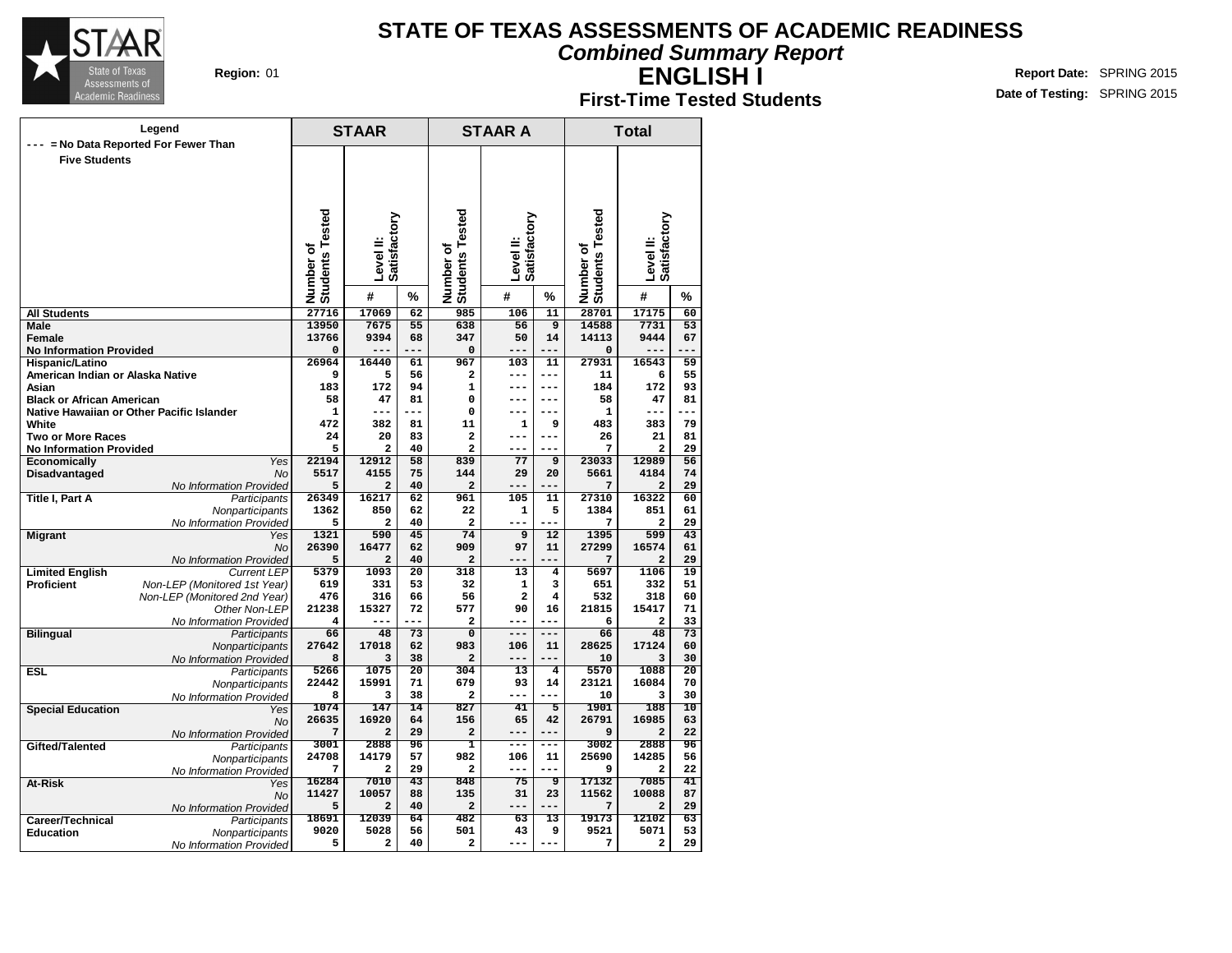

#### **Combined Summary Report**

**ENGLISH I Retested Students**

|                                                     | Legend                                        |                              | <b>STAAR</b>            |                 |                                         | <b>STAAR A</b>            |                         |                               | <b>Total</b>              |                 |
|-----------------------------------------------------|-----------------------------------------------|------------------------------|-------------------------|-----------------|-----------------------------------------|---------------------------|-------------------------|-------------------------------|---------------------------|-----------------|
|                                                     | --- = No Data Reported For Fewer Than         |                              |                         |                 |                                         |                           |                         |                               |                           |                 |
| <b>Five Students</b>                                |                                               |                              |                         |                 |                                         |                           |                         |                               |                           |                 |
|                                                     |                                               |                              |                         |                 |                                         |                           |                         |                               |                           |                 |
|                                                     |                                               |                              |                         |                 |                                         |                           |                         |                               |                           |                 |
|                                                     |                                               |                              |                         |                 |                                         |                           |                         |                               |                           |                 |
|                                                     |                                               |                              | Satisfactory            |                 |                                         | Level II:<br>Satisfactory |                         |                               | Level II:<br>Satisfactory |                 |
|                                                     |                                               |                              |                         |                 |                                         |                           |                         |                               |                           |                 |
|                                                     |                                               |                              |                         |                 |                                         |                           |                         |                               |                           |                 |
|                                                     |                                               |                              | Level II:               |                 |                                         |                           |                         |                               |                           |                 |
|                                                     |                                               |                              |                         |                 |                                         |                           |                         |                               |                           |                 |
|                                                     |                                               | Number of<br>Students Tested | #                       | %               | Number of<br>Students Tested            | #                         | %                       | Number of<br>Students Tested  | #                         | %               |
| <b>All Students</b>                                 |                                               | 7948                         | 800                     | 10              | 644                                     | 65                        | 10                      | 8592                          | 865                       | 10              |
| <b>Male</b>                                         |                                               | 5051                         | 445                     | 9               | 447                                     | 42                        | $\overline{9}$          | 5498                          | 487                       | 9               |
| <b>Female</b>                                       |                                               | 2897                         | 355                     | 12              | 197                                     | 23                        | 12                      | 3094                          | 378                       | 12              |
| <b>No Information Provided</b>                      |                                               | 0                            | $- - -$                 | ---             | 0                                       | $---$                     | ---                     | 0                             | ---                       |                 |
| Hispanic/Latino<br>American Indian or Alaska Native |                                               | 7870<br>1                    | 786<br>$---$            | 10<br>$---$     | 637<br>0                                | 63<br>---                 | 10<br>$---$             | 8507<br>1                     | 849<br>---                | 10<br>$---$     |
| Asian                                               |                                               | 4                            | $---$                   | $---$           | $\Omega$                                | $---$                     | $---$                   | 4                             | ---                       | $---$           |
| <b>Black or African American</b>                    |                                               | 7                            | 0                       | 0               | $\Omega$                                | ---                       | $---$                   | 7                             | $\mathbf 0$               | $\mathbf 0$     |
|                                                     | Native Hawaiian or Other Pacific Islander     | $\mathbf 0$                  | ---                     |                 | $\Omega$                                | ---                       | ---                     | 0                             | ---                       |                 |
| White                                               |                                               | 62                           | ${\bf 11}$              | 18              | 7                                       | $\mathbf{2}$              | 29                      | 69                            | 13                        | 19              |
| <b>Two or More Races</b>                            |                                               | $\mathbf 1$                  | ---                     | $- - -$         | 0                                       | $---$                     | $- - -$                 | 1                             | ---                       | $- - -$         |
| <b>No Information Provided</b>                      |                                               | 3                            | $- - -$                 | ---             | 0                                       | ---                       | ---                     | 3                             | ---                       | ---             |
| Economically                                        | Yes<br><b>No</b>                              | 7139<br>805                  | 702<br>96               | 10<br>12        | 553<br>90                               | 54<br>11                  | 10<br>12                | 7692<br>895                   | 756<br>107                | 10<br>12        |
| Disadvantaged                                       | No Information Provided                       | $\overline{\mathbf{4}}$      | $---$                   | ---             | $\mathbf{1}$                            | ---                       | ---                     | 5                             | $\mathbf{2}$              | 40              |
| <b>Title I, Part A</b>                              | Participants                                  | 7541                         | 762                     | 10              | 593                                     | 62                        | 10                      | 8134                          | 824                       | 10              |
|                                                     | Nonparticipants                               | 404                          | 36                      | 9               | 50                                      | 3                         | 6                       | 454                           | 39                        | 9               |
|                                                     | No Information Provided                       | 3                            | ---                     |                 | $\mathbf{1}$                            | ---                       | ---                     | 4                             | ---                       |                 |
| <b>Migrant</b>                                      | Yes                                           | 711                          | 76                      | 11              | 52                                      | 5                         | 10                      | 763                           | 81                        | 11              |
|                                                     | <b>No</b>                                     | 7234<br>3                    | 722<br>$---$            | 10<br>---       | 591<br>$\mathbf 1$                      | 60<br>$---$               | 10<br>---               | 7825<br>4                     | 782<br>$- - -$            | 10<br>---       |
| <b>Limited English</b>                              | No Information Provided<br><b>Current LEP</b> | 3966                         | 241                     | 6               | 225                                     | 9                         | $\bf{4}$                | 4191                          | 250                       | 6               |
| <b>Proficient</b>                                   | Non-LEP (Monitored 1st Year)                  | 86                           | 14                      | 16              | 8                                       | 0                         | $\mathbf 0$             | 94                            | 14                        | 15              |
|                                                     | Non-LEP (Monitored 2nd Year)                  | 150                          | 20                      | 13              | 27                                      | 3                         | 11                      | 177                           | 23                        | 13              |
|                                                     | Other Non-LEP                                 | 3743                         | 523                     | 14              | 384                                     | 53                        | 14                      | 4127                          | 576                       | 14              |
|                                                     | No Information Provided                       | 3                            | $- - -$                 | ---             | 0                                       | $- - -$                   | $---$                   | 3                             | ---                       |                 |
| <b>Bilingual</b>                                    | Participants                                  | 12                           | $\overline{\mathbf{3}}$ | $\overline{25}$ | $\overline{0}$                          | $---$                     | ---                     | 12                            | $\overline{\mathbf{3}}$   | $\overline{25}$ |
|                                                     | Nonparticipants                               | 7930<br>6                    | 795<br>$\overline{a}$   | 10<br>33        | 643<br>1                                | 65<br>$---$               | 10<br>$---$             | 8573<br>7                     | 860<br>$\overline{a}$     | 10<br>29        |
| <b>ESL</b>                                          | No Information Provided<br>Participants       | 3901                         | 238                     | 6               | $\frac{209}{ }$                         | 9                         | $\overline{\mathbf{4}}$ | 4110                          | $\overline{247}$          | 6               |
|                                                     | Nonparticipants                               | 4041                         | 560                     | 14              | 434                                     | 56                        | 13                      | 4475                          | 616                       | 14              |
|                                                     | No Information Provided                       | 6                            | 2                       | 33              | 1                                       | ---                       | ---                     | 7                             | 2                         | 29              |
| <b>Special Education</b>                            | Yes                                           | 769                          | 20                      | 3               | 515                                     | 41                        | $\overline{\mathbf{8}}$ | 1284                          | 61                        | $\overline{5}$  |
|                                                     | No                                            | 7176                         | 778                     | 11<br>---       | 128                                     | 24                        | 19                      | 7304                          | 802                       | 11              |
|                                                     | No Information Provided                       | 3<br>$\overline{25}$         | $---$<br>$\overline{6}$ | 24              | $\mathbf{1}$<br>$\overline{\mathbf{2}}$ | $---$<br>---              | $---$<br>---            | $\overline{\mathbf{4}}$<br>27 | $---$<br>$\overline{6}$   | $---$<br>22     |
| Gifted/Talented                                     | Participants<br>Nonparticipants               | 7920                         | 792                     | 10              | 641                                     | 65                        | 10                      | 8561                          | 857                       | 10              |
|                                                     | No Information Provided                       | 3                            | $---$                   | ---             | $\mathbf{1}$                            | $- - -$                   | $- - -$                 | 4                             | ---                       | $- - -$         |
| At-Risk                                             | Yes                                           | 7569                         | 732                     | 10              | 604                                     | $\overline{62}$           | $\overline{10}$         | 8173                          | 794                       | $\overline{10}$ |
|                                                     | No                                            | 376                          | 66                      | 18              | 40                                      | 3                         | 8                       | 416                           | 69                        | 17              |
|                                                     | No Information Provided                       | 3                            | $---$                   | ---             | $\mathbf 0$                             | $- - -$                   | $---$                   | 3                             | $-- -$                    | ---             |
| Career/Technical                                    | Participants                                  | 5491                         | 543                     | 10              | 456                                     | 52                        | 11                      | 5947                          | 595                       | 10              |
| <b>Education</b>                                    | Nonparticipants                               | 2454                         | 255<br>---              | 10<br>$---$     | 187                                     | 13<br>---                 | 7<br>$---$              | 2641                          | 268<br>---                | 10<br>$---$     |
|                                                     | No Information Provided                       | 3                            |                         |                 | $\mathbf{1}$                            |                           |                         | 4                             |                           |                 |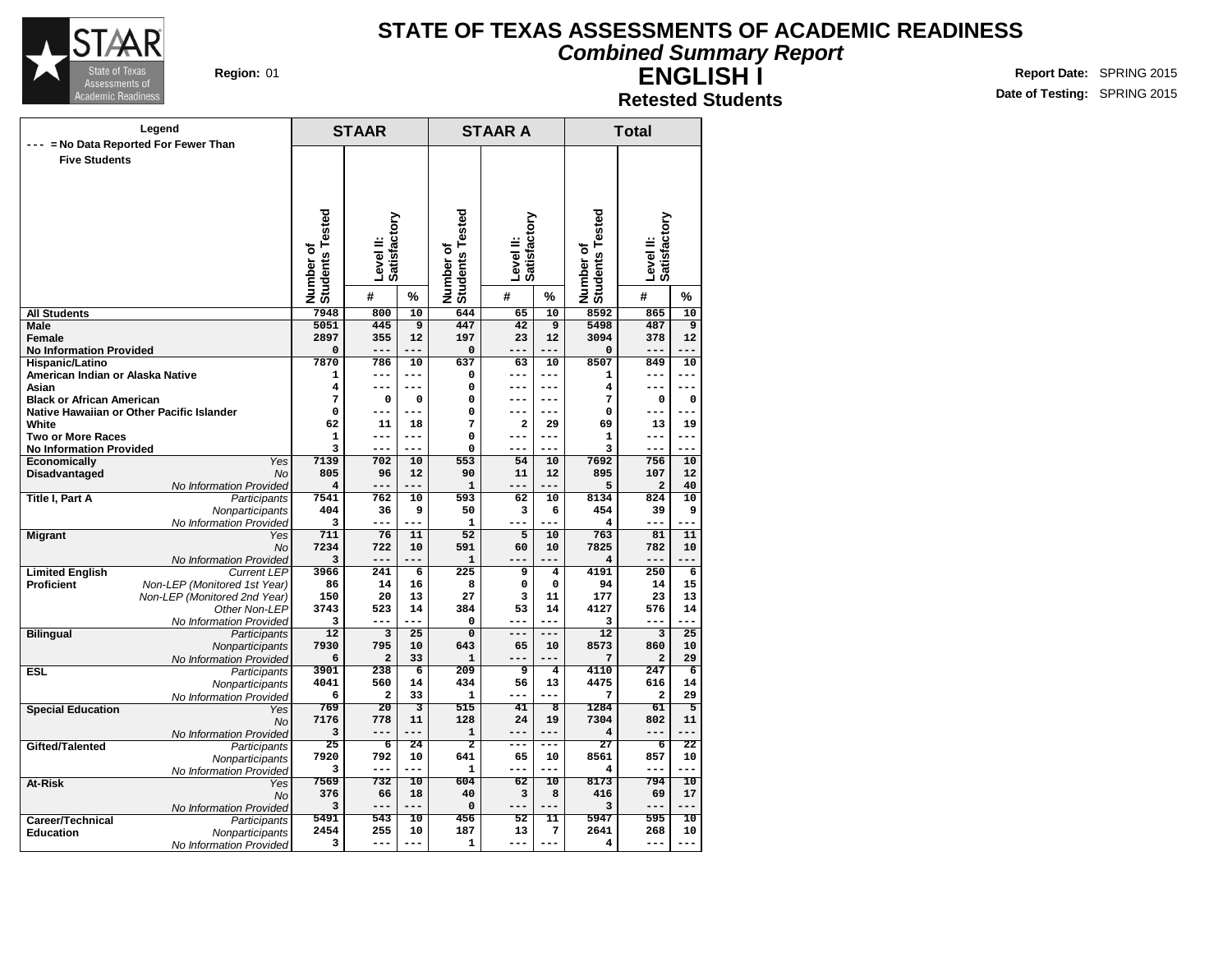

### **STATE OF TEXAS ASSESSMENTS OF ACADEMIC READINESS Combined Summary Report**

**ENGLISH II All Students**

| Legend                                                            |                              | <b>STAAR</b>    |                 |                              | <b>STAAR A</b> |                              |                              | <b>Total</b>                    |                       |
|-------------------------------------------------------------------|------------------------------|-----------------|-----------------|------------------------------|----------------|------------------------------|------------------------------|---------------------------------|-----------------------|
| --- = No Data Reported For Fewer Than                             |                              |                 |                 |                              |                |                              |                              |                                 |                       |
| <b>Five Students</b>                                              |                              |                 |                 |                              |                |                              |                              |                                 |                       |
|                                                                   |                              |                 |                 |                              |                |                              |                              |                                 |                       |
|                                                                   |                              |                 |                 |                              |                |                              |                              |                                 |                       |
|                                                                   |                              |                 |                 |                              |                |                              |                              |                                 |                       |
|                                                                   |                              |                 |                 |                              |                |                              |                              |                                 |                       |
|                                                                   |                              | Satisfactory    |                 |                              | Satisfactory   |                              |                              | Satisfactory                    |                       |
|                                                                   |                              | Level II:       |                 |                              | Level II:      |                              |                              | Level II:                       |                       |
|                                                                   |                              |                 |                 |                              |                |                              |                              |                                 |                       |
|                                                                   |                              |                 |                 |                              |                |                              |                              |                                 |                       |
|                                                                   | Number of<br>Students Tested | #               | %               | Number of<br>Students Tested | #              | %                            | Number of<br>Students Tested | #                               | %                     |
| <b>All Students</b>                                               | 31380                        | 16649           | $\overline{53}$ | 1294                         | 146            | $\overline{11}$              | 32674                        | 16795                           | $\overline{51}$       |
| Male                                                              | 16354                        | 7821            | 48              | 869                          | 89             | $\overline{10}$              | 17223                        | 7910                            | $\overline{46}$       |
| Female                                                            | 15023                        | 8826            | 59              | 425                          | 57             | 13                           | 15448                        | 8883                            | 58                    |
| <b>No Information Provided</b>                                    | 3                            |                 | ---             | $\Omega$                     | ---            | ---                          | 3                            | ---                             | $ -$                  |
| Hispanic/Latino                                                   | 30660                        | 16104           | 53              | 1270                         | 145            | 11                           | 31930                        | 16249                           | 51                    |
| American Indian or Alaska Native<br>Asian                         | 15<br>167                    | 7<br>146        | 47<br>87        | $\mathbf 0$<br>$\mathbf{1}$  | $---$<br>$---$ | $---$<br>$---$               | 15<br>168                    | 7<br>146                        | 47<br>87              |
| <b>Black or African American</b>                                  | 52                           | 33              | 63              | 5                            | 0              | $\mathbf 0$                  | 57                           | 33                              | 58                    |
| Native Hawaiian or Other Pacific Islander                         | $\overline{4}$               |                 |                 | 0                            | ---            |                              | 4                            | ---                             |                       |
| White                                                             | 455                          | 337             | 74              | 16                           | $\mathbf{1}$   | 6                            | 471                          | 338                             | 72                    |
| <b>Two or More Races</b>                                          | 19                           | 15              | 79              | 0                            | ---            | $---$                        | 19                           | 15                              | 79                    |
| <b>No Information Provided</b>                                    | 8                            | 4               | 50              | $\overline{a}$               | $---$          | ---                          | 10                           | 4                               | 40                    |
| Economically                                                      | 25685<br><b>Yes</b>          | 12790           | 50              | 1112                         | 123            | 11                           | 26797                        | 12913                           | 48                    |
| Disadvantaged                                                     | <b>No</b><br>5687<br>8       | 3855            | 68              | 179                          | 23<br>---      | 13<br>---                    | 5866                         | 3878                            | 66                    |
| No Information Provided<br>Title I, Part A<br>Participants        | 29680                        | 4<br>15713      | 50<br>53        | 3<br>1224                    | 142            | 12                           | 11<br>30904                  | 4<br>15855                      | 36<br>51              |
| Nonparticipants                                                   | 1692                         | 932             | 55              | 67                           | 4              | 6                            | 1759                         | 936                             | 53                    |
| No Information Provided                                           | 8                            | 4               | 50              | 3                            | ---            | $-$                          | 11                           | $\overline{\mathbf{4}}$         | 36                    |
| <b>Migrant</b>                                                    | 1824<br>Yes                  | 700             | 38              | 98                           | 6              | $\overline{6}$               | 1922                         | 706                             | $\overline{37}$       |
|                                                                   | 29548<br><b>No</b>           | 15945           | 54              | 1193                         | 140            | 12                           | 30741                        | 16085                           | 52                    |
| No Information Provided                                           | 8                            | 4               | 50              | 3                            | $---$          |                              | 11                           | $\overline{\mathbf{4}}$         | 36                    |
| <b>Limited English</b><br><b>Current LEP</b><br><b>Proficient</b> | 7005<br>372                  | 1070<br>234     | 15<br>63        | 381<br>41                    | 23             | 6<br>$\overline{\mathbf{2}}$ | 7386<br>413                  | 1093<br>235                     | 15<br>57              |
| Non-LEP (Monitored 1st Year)<br>Non-LEP (Monitored 2nd Year)      | 758                          | 352             | 46              | 55                           | 1<br>7         | 13                           | 813                          | 359                             | 44                    |
| Other Non-LEP                                                     | 23236                        | 14989           | 65              | 815                          | 115            | 14                           | 24051                        | 15104                           | 63                    |
| No Information Provided                                           | 9                            | 4               | 44              | $\mathbf{z}$                 | $---$          | ---                          | 11                           | 4                               | 36                    |
| <b>Bilingual</b><br>Participants                                  | 44                           | $\overline{23}$ | 52              | $\mathbf{1}$                 | $---$          | ---                          | 45                           | $\overline{23}$                 | 51                    |
| Nonparticipants                                                   | 31322                        | 16622           | 53              | 1290                         | 146            | 11                           | 32612                        | 16768                           | 51                    |
| No Information Provided                                           | 14                           | 4               | 29              | 3                            | $---$          | ---                          | 17                           | 4                               | 24                    |
| <b>ESL</b><br>Participants                                        | 6863<br>24503                | 1056<br>15589   | 15<br>64        | 350<br>941                   | 19<br>127      | 5<br>13                      | 7213<br>25444                | 1075<br>15716                   | 15<br>62              |
| Nonparticipants<br>No Information Provided                        | 14                           | 4               | 29              | 3                            | $---$          |                              | 17                           | 4                               | 24                    |
| <b>Special Education</b>                                          | 1486<br>Yes                  | 167             | 11              | 1086                         | 82             | $\overline{\mathbf{8}}$      | 2572                         | 249                             | 10                    |
|                                                                   | 29886<br>No                  | 16478           | 55              | 205                          | 64             | 31                           | 30091                        | 16542                           | 55                    |
| No Information Provided                                           | 8                            | 4               | 50              | 3                            | $---$          | $---$                        | 11                           | $\overline{\mathbf{4}}$         | 36                    |
| Gifted/Talented<br>Participants                                   | 2862                         | 2738            | 96              | $\overline{\mathbf{2}}$      | $---$          | $---$                        | 2864                         | 2738                            | 96                    |
| Nonparticipants                                                   | 28510                        | 13907           | 49              | 1289                         | 146            | 11                           | 29799                        | 14053                           | 47                    |
| No Information Provided                                           | 8<br>19814                   | 4<br>6599       | 50<br>33        | 3<br>1170                    | $---$<br>124   | $- - -$<br>$\overline{11}$   | 11<br>20984                  | $\overline{\mathbf{4}}$<br>6723 | 36<br>$\overline{32}$ |
| At-Risk                                                           | Yes<br>11558                 | 10046           | 87              | 122                          | 22             | 18                           | 11680                        | 10068                           | 86                    |
| No Information Provided                                           | No<br>8                      | 4               | 50              | $\overline{a}$               | $---$          | ---                          | 10                           | 4                               | 40                    |
| Career/Technical<br>Participants                                  | 24085                        | 13211           | 55              | 952                          | 101            | 11                           | 25037                        | 13312                           | 53                    |
| <b>Education</b><br>Nonparticipants                               | 7290                         | 3436            | 47              | 339                          | 45             | 13                           | 7629                         | 3481                            | 46                    |
| No Information Provided                                           | 5                            | 2               | 40              | з                            | ---            | $---$                        | 8                            | 2                               | 25                    |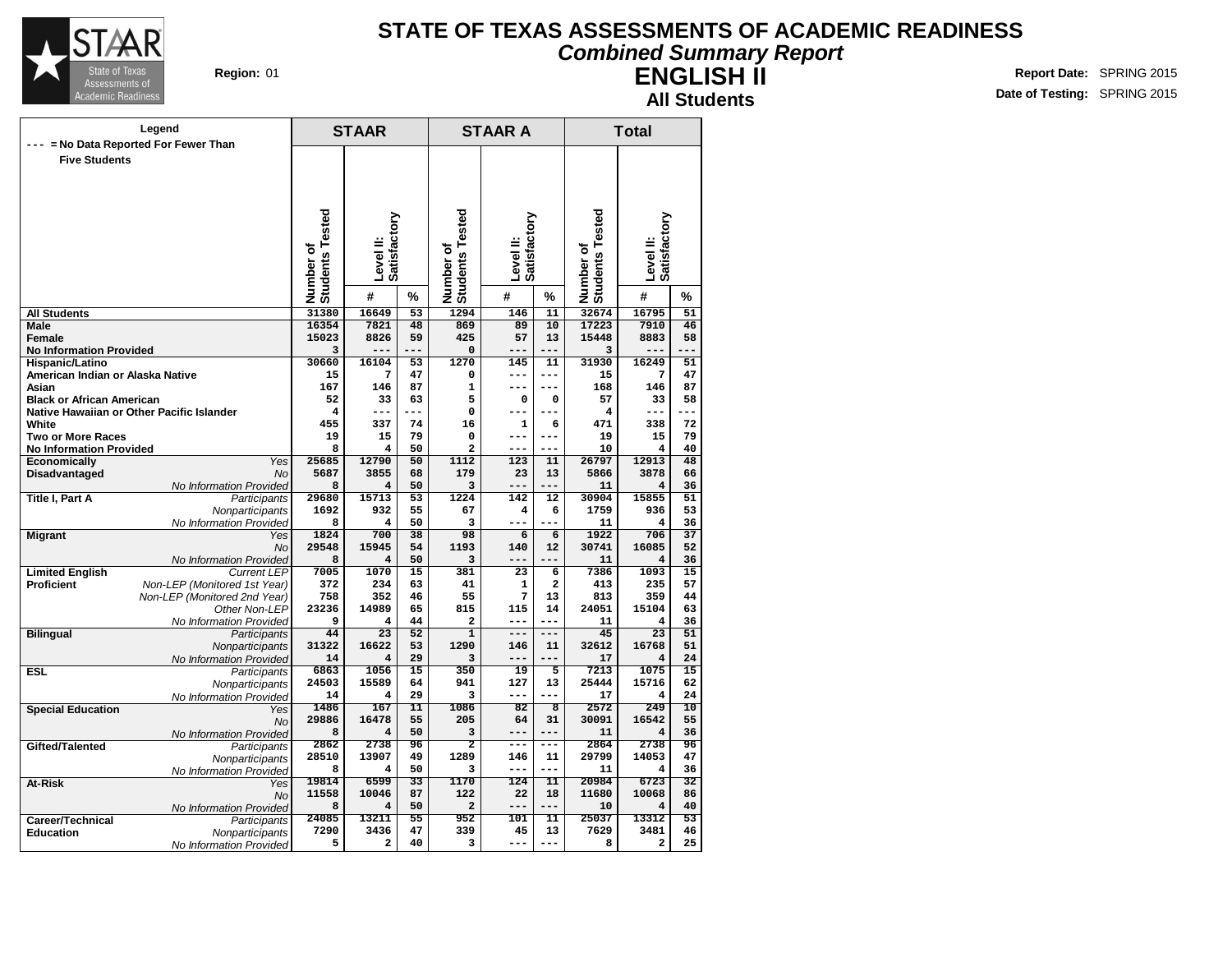

#### **Combined Summary Report**

**ENGLISH II**

**First-Time Tested Students**

|                                                            | Legend                                        |                              | <b>STAAR</b>    |                 |                              | <b>STAAR A</b>          |                         |                              | <b>Total</b>    |                 |
|------------------------------------------------------------|-----------------------------------------------|------------------------------|-----------------|-----------------|------------------------------|-------------------------|-------------------------|------------------------------|-----------------|-----------------|
|                                                            | --- = No Data Reported For Fewer Than         |                              |                 |                 |                              |                         |                         |                              |                 |                 |
| <b>Five Students</b>                                       |                                               |                              |                 |                 |                              |                         |                         |                              |                 |                 |
|                                                            |                                               |                              |                 |                 |                              |                         |                         |                              |                 |                 |
|                                                            |                                               |                              |                 |                 |                              |                         |                         |                              |                 |                 |
|                                                            |                                               |                              |                 |                 |                              |                         |                         |                              |                 |                 |
|                                                            |                                               |                              |                 |                 |                              |                         |                         |                              |                 |                 |
|                                                            |                                               |                              | Satisfactory    |                 |                              | Satisfactory            |                         |                              | Satisfactory    |                 |
|                                                            |                                               |                              |                 |                 |                              |                         |                         |                              |                 |                 |
|                                                            |                                               |                              | Level II:       |                 |                              | Level II:               |                         |                              | Level II:       |                 |
|                                                            |                                               |                              |                 |                 |                              |                         |                         |                              |                 |                 |
|                                                            |                                               | Number of<br>Students Tested | #               | %               | Number of<br>Students Tested | #                       | %                       | Number of<br>Students Tested | #               | %               |
| <b>All Students</b>                                        |                                               | 25338                        | 15995           | 63              | 866                          | 84                      | 10                      | 26204                        | 16079           | 61              |
| <b>Male</b>                                                |                                               | 12769                        | 7451            | 58              | 581                          | 51                      | $\overline{9}$          | 13350                        | 7502            | 56              |
| <b>Female</b>                                              |                                               | 12566<br>3                   | 8542            | 68<br>---       | 285<br>$\mathbf 0$           | 33<br>---               | 12                      | 12851                        | 8575<br>---     | 67<br>$- -$     |
| <b>No Information Provided</b><br>Hispanic/Latino          |                                               | 24678                        | 15457           | 63              | 850                          | 83                      | 10                      | 3<br>25528                   | 15540           | 61              |
| American Indian or Alaska Native                           |                                               | 11                           | 7               | 64              | $\mathbf 0$                  | ---                     | $---$                   | 11                           | 7               | 64              |
| Asian                                                      |                                               | 162                          | 146             | 90              | $\mathbf{1}$                 | $---$                   | $---$                   | 163                          | 146             | 90              |
| <b>Black or African American</b>                           |                                               | 44                           | 32              | 73              | $\overline{a}$               | ---                     | $---$                   | 46                           | 32              | 70              |
|                                                            | Native Hawaiian or Other Pacific Islander     | 3                            | ---             | ---             | $\Omega$                     | ---                     | $---$                   | з                            | ---             | ---             |
| White                                                      |                                               | 415<br>18                    | 332<br>15       | 80<br>83        | 11<br>0                      | 1<br>$---$              | 9<br>$---$              | 426<br>18                    | 333<br>15       | 78<br>83        |
| <b>Two or More Races</b><br><b>No Information Provided</b> |                                               | 7                            | 3               | 43              | $\overline{a}$               | ---                     | $---$                   | 9                            | 3               | 33              |
| Economically                                               | <b>Yes</b>                                    | 20318                        | 12221           | 60              | 751                          | 71                      | 9                       | 21069                        | 12292           | 58              |
| Disadvantaged                                              | <b>No</b>                                     | 5013                         | 3771            | 75              | 112                          | 13                      | 12                      | 5125                         | 3784            | 74              |
|                                                            | No Information Provided                       | 7                            | 3               | 43              | 3                            |                         | ---                     | 10                           | 3               | 30              |
| <b>Title I, Part A</b>                                     | Participants                                  | 23920                        | 15083           | 63              | 816                          | 82                      | 10                      | 24736                        | 15165           | 61              |
|                                                            | Nonparticipants<br>No Information Provided    | 1411<br>7                    | 909<br>3        | 64<br>43        | 47<br>3                      | 2<br>$---$              | 4<br>$-$                | 1458<br>10                   | 911<br>3        | 62<br>30        |
| <b>Migrant</b>                                             | Yes                                           | 1272                         | 646             | 51              | 69                           | $\overline{\mathbf{4}}$ | 6                       | 1341                         | 650             | 48              |
|                                                            | <b>No</b>                                     | 24059                        | 15346           | 64              | 794                          | 80                      | 10                      | 24853                        | 15426           | 62              |
|                                                            | No Information Provided                       | 7                            | 3               | 43              | 3                            |                         |                         | 10                           | 3               | 30              |
| <b>Limited English</b>                                     | <b>Current LEP</b>                            | 4116                         | 873             | 21              | 239                          | 10                      | 4                       | 4355                         | 883             | 20              |
| <b>Proficient</b>                                          | Non-LEP (Monitored 1st Year)                  | 343<br>686                   | 230<br>344      | 67<br>50        | 37<br>46                     | 1<br>5                  | 3<br>11                 | 380<br>732                   | 231<br>349      | 61<br>48        |
|                                                            | Non-LEP (Monitored 2nd Year)<br>Other Non-LEP | 20186                        | 14545           | 72              | 542                          | 68                      | 13                      | 20728                        | 14613           | 70              |
|                                                            | No Information Provided                       | 7                            | 3               | 43              | $\overline{a}$               | ---                     | ---                     | 9                            | 3               | 33              |
| <b>Bilingual</b>                                           | Participants                                  | 36                           | $\overline{22}$ | 61              | $\overline{1}$               | $---$                   | $---$                   | 37                           | $\overline{22}$ | $\overline{59}$ |
|                                                            | Nonparticipants                               | 25292                        | 15970           | 63              | 862                          | 84                      | 10                      | 26154                        | 16054           | 61              |
|                                                            | No Information Provided                       | 10                           | 3               | 30              | 3                            | ---                     | $---$                   | 13                           | 3               | 23              |
| <b>ESL</b>                                                 | Participants                                  | 4032<br>21296                | 862<br>15130    | 21<br>71        | 219<br>644                   | 8<br>76                 | 4<br>12                 | 4251<br>21940                | 870<br>15206    | 20<br>69        |
|                                                            | Nonparticipants<br>No Information Provided    | 10                           | 3               | 30              | 3                            | ---                     | ---                     | 13                           | 3               | 23              |
| <b>Special Education</b>                                   | Yes                                           | 1030                         | 139             | $\overline{13}$ | 742                          | 42                      | $\overline{6}$          | 1772                         | 181             | 10              |
|                                                            | No                                            | 24301                        | 15853           | 65              | 121                          | 42                      | 35                      | 24422                        | 15895           | 65              |
|                                                            | No Information Provided                       | 7                            | 3               | 43              | 3                            | $---$                   | $-- -$                  | 10                           | 3               | 30              |
| Gifted/Talented                                            | Participants                                  | 2839                         | 2732<br>13260   | 96<br>59        | $\overline{2}$<br>861        | ---                     | ---                     | 2841<br>23353                | 2732<br>13344   | 96<br>57        |
|                                                            | Nonparticipants<br>No Information Provided    | 22492<br>7                   | з               | 43              | 3                            | 84<br>---               | 10<br>$---$             | 10                           | 3               | 30              |
| At-Risk                                                    | Yes                                           | 14053                        | 5996            | $\overline{43}$ | 761                          | $\overline{65}$         | ॿ                       | 14814                        | 6061            | $\overline{41}$ |
|                                                            | No                                            | 11278                        | 9996            | 89              | 103                          | 19                      | 18                      | 11381                        | 10015           | 88              |
|                                                            | No Information Provided                       | 7                            | 3               | 43              | $\overline{a}$               | ---                     | ---                     | 9                            | 3               | 33              |
| Career/Technical                                           | Participants                                  | 19541                        | 12684           | 65              | 613                          | 52                      | $\overline{\mathbf{8}}$ | 20154                        | 12736           | 63              |
| <b>Education</b>                                           | Nonparticipants                               | 5793                         | 3310<br>---     | 57<br>$---$     | 250                          | 32<br>---               | 13<br>$---$             | 6043                         | 3342            | 55              |
|                                                            | No Information Provided                       | 4                            |                 |                 | з                            |                         |                         | 7                            | 1               | 14              |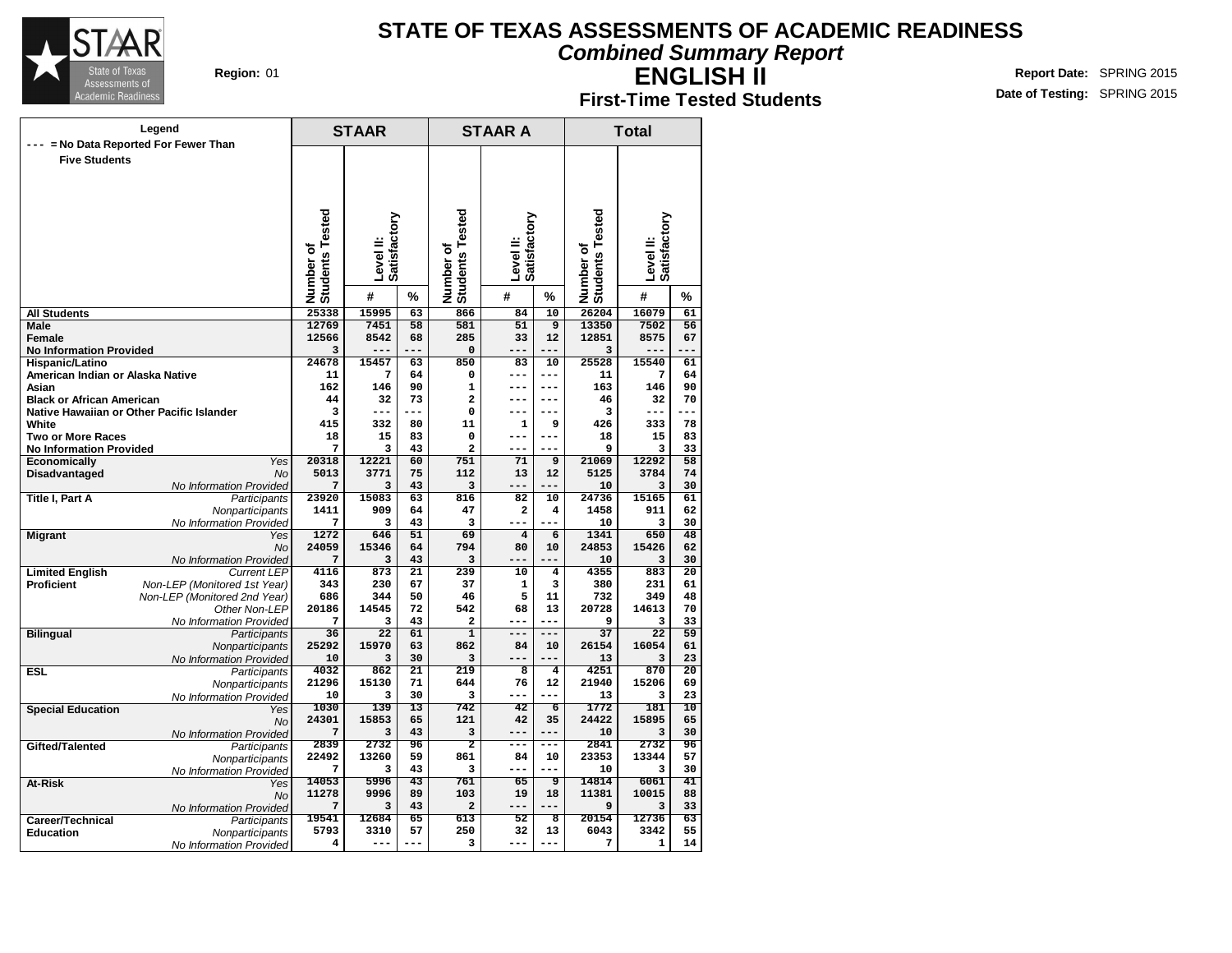

#### **Combined Summary Report**

**ENGLISH II Retested Students**

|                                          | Legend                                        |                              | <b>STAAR</b>   |                 |                              | <b>STAAR A</b>            |                      | <b>Total</b>                 |                           |                 |  |
|------------------------------------------|-----------------------------------------------|------------------------------|----------------|-----------------|------------------------------|---------------------------|----------------------|------------------------------|---------------------------|-----------------|--|
|                                          | --- = No Data Reported For Fewer Than         |                              |                |                 |                              |                           |                      |                              |                           |                 |  |
| <b>Five Students</b>                     |                                               |                              |                |                 |                              |                           |                      |                              |                           |                 |  |
|                                          |                                               |                              |                |                 |                              |                           |                      |                              |                           |                 |  |
|                                          |                                               |                              |                |                 |                              |                           |                      |                              |                           |                 |  |
|                                          |                                               |                              |                |                 |                              |                           |                      |                              |                           |                 |  |
|                                          |                                               |                              |                |                 |                              |                           |                      |                              |                           |                 |  |
|                                          |                                               | Number of<br>Students Tested | Satisfactory   |                 | Number of<br>Students Tested | Level II:<br>Satisfactory |                      | Number of<br>Students Tested | Level II:<br>Satisfactory |                 |  |
|                                          |                                               |                              | Level II:      |                 |                              |                           |                      |                              |                           |                 |  |
|                                          |                                               |                              |                |                 |                              |                           |                      |                              |                           |                 |  |
|                                          |                                               |                              |                |                 |                              |                           |                      |                              |                           |                 |  |
|                                          |                                               |                              | #              | %               |                              | #                         | %                    |                              | #                         | %               |  |
| <b>All Students</b>                      |                                               | 6042                         | 654            | $\overline{11}$ | 428                          | 62                        | 14                   | 6470                         | 716                       | 11              |  |
| <b>Male</b>                              |                                               | 3585                         | 370            | 10              | 288                          | 38                        | 13                   | 3873                         | 408                       | 11              |  |
| Female<br><b>No Information Provided</b> |                                               | 2457<br>0                    | 284            | 12              | 140<br>0                     | 24<br>---                 | 17                   | 2597<br>$\mathbf 0$          | 308<br>---                | 12              |  |
| Hispanic/Latino                          |                                               | 5982                         | 647            | 11              | 420                          | 62                        | 15                   | 6402                         | 709                       | 11              |  |
| American Indian or Alaska Native         |                                               | 4                            | ---            | ---             | 0                            | ---                       | $---$                | 4                            | ---                       | ---             |  |
| Asian                                    |                                               | 5                            | 0              | $\Omega$        | 0                            | $---$                     | $---$                | 5                            | $\mathbf 0$               | $\Omega$        |  |
| <b>Black or African American</b>         |                                               | 8                            | $\mathbf{1}$   | 13              | 3                            | ---                       | $---$                | 11                           | $\mathbf{1}$              | 9               |  |
|                                          | Native Hawaiian or Other Pacific Islander     | 1                            | ---            |                 | 0                            | ---                       | $- - -$              | 1                            | ---                       |                 |  |
| White<br><b>Two or More Races</b>        |                                               | 40<br>$\mathbf 1$            | 5<br>---       | 13<br>$---$     | 5<br>0                       | 0<br>---                  | $\mathbf 0$<br>$---$ | 45<br>1                      | 5<br>---                  | 11<br>$---$     |  |
| <b>No Information Provided</b>           |                                               | 1                            | ---            | ---             | 0                            | ---                       | ---                  | 1                            | ---                       | ---             |  |
| <b>Economically</b>                      | Yes                                           | 5367                         | 569            | 11              | 361                          | 52                        | 14                   | 5728                         | 621                       | 11              |  |
| Disadvantaged                            | <b>No</b>                                     | 674                          | 84             | 12              | 67                           | 10                        | 15                   | 741                          | 94                        | 13              |  |
|                                          | No Information Provided                       | $\mathbf{1}$                 | ---            | ---             | 0                            | ---                       | ---                  | 1                            | ---                       | ---             |  |
| <b>Title I, Part A</b>                   | Participants                                  | 5760                         | 630            | 11              | 408                          | 60                        | 15                   | 6168                         | 690                       | 11              |  |
|                                          | Nonparticipants<br>No Information Provided    | 281<br>$\mathbf{1}$          | 23<br>$---$    | 8<br>$- - -$    | 20<br>0                      | 2<br>$---$                | 10<br>$---$          | 301<br>1                     | 25<br>---                 | 8               |  |
| <b>Migrant</b>                           | Yes                                           | 552                          | 54             | 10              | 29                           | $\overline{2}$            | $\overline{7}$       | 581                          | 56                        | 10              |  |
|                                          | <b>No</b>                                     | 5489                         | 599            | 11              | 399                          | 60                        | 15                   | 5888                         | 659                       | 11              |  |
|                                          | No Information Provided                       | 1                            | ---            | ---             | 0                            | ---                       | $---$                | 1                            | ---                       | ---             |  |
| <b>Limited English</b>                   | <b>Current LEP</b>                            | 2889                         | 197            | $\overline{7}$  | 142                          | 13                        | 9                    | 3031                         | 210                       | 7               |  |
| <b>Proficient</b>                        | Non-LEP (Monitored 1st Year)                  | 29                           | 4              | 14              | 4                            | $- - -$                   | $- - -$              | 33                           | 4                         | 12              |  |
|                                          | Non-LEP (Monitored 2nd Year)<br>Other Non-LEP | 72<br>3050                   | 8<br>444       | 11<br>15        | 9<br>273                     | 2<br>47                   | 22<br>17             | 81<br>3323                   | 10<br>491                 | 12<br>15        |  |
|                                          | No Information Provided                       | 2                            |                | ---             | 0                            | ---                       | $- - -$              | 2                            | ---                       | ---             |  |
| <b>Bilingual</b>                         | Participants                                  | $\overline{\mathbf{8}}$      | $\overline{1}$ | 13              | $\overline{0}$               | ---                       | $---$                | $\overline{\mathbf{8}}$      | $\overline{1}$            | 13              |  |
|                                          | Nonparticipants                               | 6030                         | 652            | 11              | 428                          | 62                        | 14                   | 6458                         | 714                       | 11              |  |
|                                          | No Information Provided                       | $\overline{\mathbf{4}}$      | ---            | ---             | 0                            | ---                       | $---$                | 4                            | $---$                     | ---             |  |
| <b>ESL</b>                               | Participants                                  | 2831                         | 194            | 7               | 131<br>297                   | 11                        | 8                    | 2962                         | $\overline{205}$          | 7               |  |
|                                          | Nonparticipants                               | 3207<br>4                    | 459<br>---     | 14<br>---       | 0                            | 51<br>---                 | 17<br>$- - -$        | 3504<br>4                    | 510<br>---                | 15<br>---       |  |
| <b>Special Education</b>                 | No Information Provided<br>Yes                | 456                          | 28             | $\overline{6}$  | 344                          | 40                        | 12                   | 800                          | 68                        | ९               |  |
|                                          | <b>No</b>                                     | 5585                         | 625            | 11              | 84                           | 22                        | 26                   | 5669                         | 647                       | 11              |  |
|                                          | No Information Provided                       | $\mathbf{1}$                 | ---            | ---             | 0                            | $---$                     | $- - -$              | 1                            | ---                       | $---$           |  |
| Gifted/Talented                          | Participants                                  | $\overline{23}$              | 6              | 26              | $\Omega$                     | ---                       |                      | 23                           | 6                         | 26              |  |
|                                          | Nonparticipants                               | 6018                         | 647<br>---     | 11<br>$---$     | 428                          | 62<br>---                 | 14<br>$---$          | 6446                         | 709<br>---                | 11<br>$---$     |  |
| At-Risk                                  | No Information Provided                       | 1<br>5761                    | 603            | $\overline{10}$ | 0<br>409                     | 59                        | 14                   | 1<br>6170                    | 662                       | $\overline{11}$ |  |
|                                          | Yes<br><b>No</b>                              | 280                          | 50             | 18              | 19                           | з                         | 16                   | 299                          | 53                        | 18              |  |
|                                          | No Information Provided                       | $\mathbf{1}$                 | ---            | ---             | 0                            | ---                       | ---                  | $\mathbf{1}$                 | ---                       | ---             |  |
| Career/Technical                         | Participants                                  | 4544                         | 527            | 12              | 339                          | 49                        | 14                   | 4883                         | 576                       | 12              |  |
| <b>Education</b>                         | Nonparticipants                               | 1497                         | 126            | 8               | 89                           | 13                        | 15                   | 1586                         | 139                       | 9               |  |
|                                          | No Information Provided                       | 1                            | ---            | $---$           | 0                            | ---                       | $---$                | 1                            | ---                       |                 |  |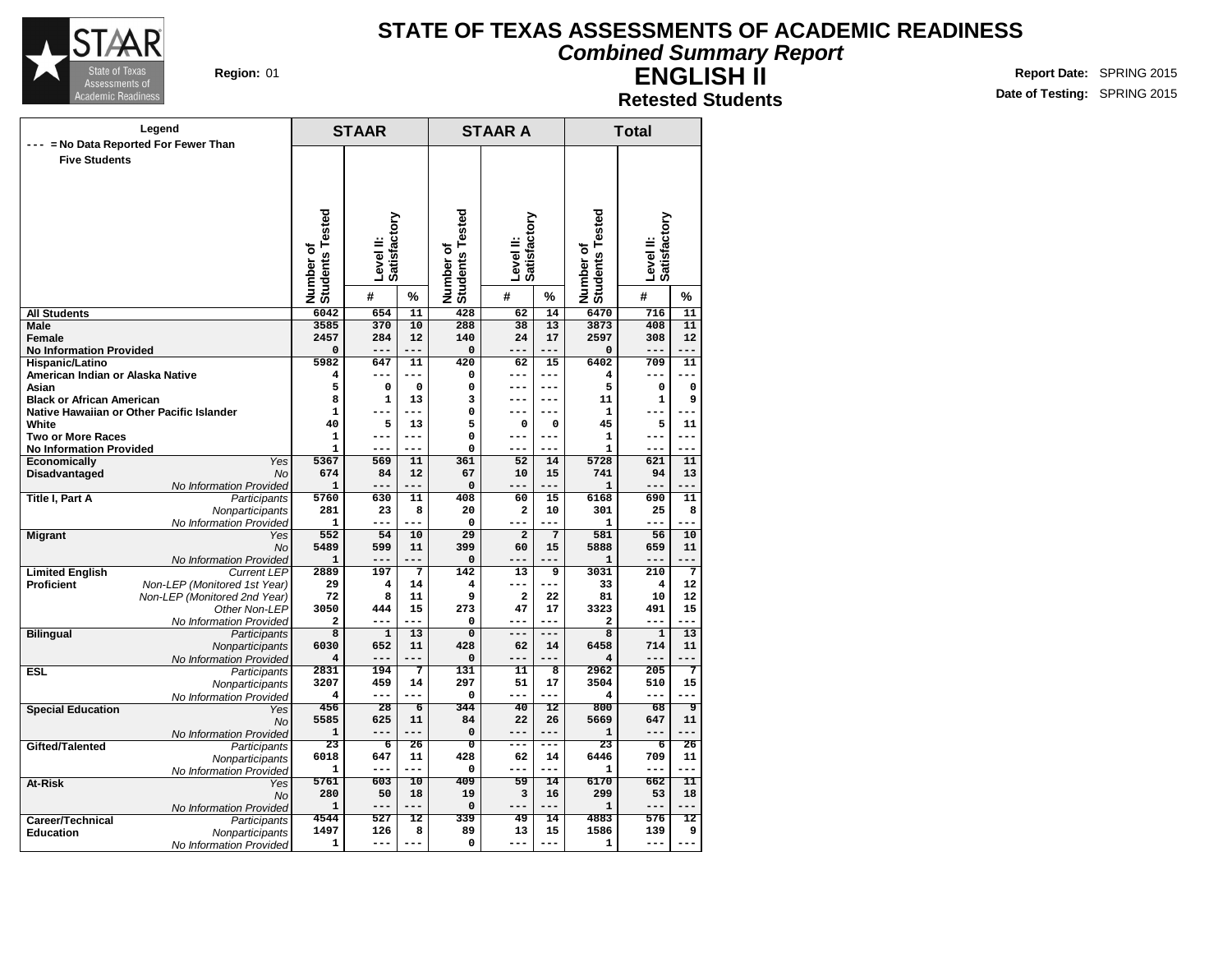

### **STATE OF TEXAS ASSESSMENTS OF ACADEMIC READINESS Combined Summary Report**

**U.S. HISTORY All Students**

|                                                     | Legend                                    | <b>STAAR</b>                        |                           |           |                                  | <b>STAARL</b>                   |                 |                              | <b>STAAR A</b>            |                 |                                  | <b>Total</b>              |                 |  |
|-----------------------------------------------------|-------------------------------------------|-------------------------------------|---------------------------|-----------|----------------------------------|---------------------------------|-----------------|------------------------------|---------------------------|-----------------|----------------------------------|---------------------------|-----------------|--|
|                                                     | --- = No Data Reported For Fewer Than     |                                     |                           |           |                                  |                                 |                 |                              |                           |                 |                                  |                           |                 |  |
| <b>Five Students</b>                                |                                           |                                     |                           |           |                                  |                                 |                 |                              |                           |                 |                                  |                           |                 |  |
|                                                     |                                           |                                     |                           |           |                                  |                                 |                 |                              |                           |                 |                                  |                           |                 |  |
|                                                     |                                           |                                     |                           |           |                                  |                                 |                 |                              |                           |                 |                                  |                           |                 |  |
|                                                     |                                           |                                     |                           |           |                                  |                                 |                 |                              |                           |                 |                                  |                           |                 |  |
|                                                     |                                           |                                     |                           |           |                                  |                                 |                 |                              |                           |                 |                                  |                           |                 |  |
|                                                     |                                           |                                     |                           |           |                                  |                                 |                 |                              |                           |                 |                                  |                           |                 |  |
|                                                     |                                           |                                     |                           |           | ৳                                |                                 |                 |                              |                           |                 |                                  |                           |                 |  |
|                                                     |                                           |                                     | Satisfactory<br>Level II. |           |                                  | Satisfactory<br><b>Level</b> II |                 |                              | Satisfactory<br>Level II: |                 |                                  | Satisfactory<br>Level II: |                 |  |
|                                                     |                                           |                                     |                           |           |                                  |                                 |                 |                              |                           |                 |                                  |                           |                 |  |
|                                                     |                                           | <b>Students Tested</b><br>Number of | #                         | %         | <b>Students Tested</b><br>Number | #                               | %               | Number of<br>Students Tested | #                         | %               | Number of<br>Students Tested     | #                         | ℅               |  |
| <b>All Students</b>                                 |                                           | 24840                               | 21021                     | 85        | 471                              | 254                             | 54              | 856                          | 279                       | 33              | 26167                            | 21554                     | 82              |  |
| <b>Male</b>                                         |                                           | 12368                               | 10703                     | 87        | 257                              | 140                             | 54              | 543                          | 199                       | 37              | 13168                            | 11042                     | 84              |  |
| Female                                              |                                           | 12471                               | 10317                     | 83        | 214                              | 114                             | 53              | 313                          | 80                        | 26              | 12998                            | 10511                     | 81              |  |
| <b>No Information Provided</b>                      |                                           | $\mathbf{1}$                        |                           |           | 0                                | ---                             | $- - -$         | $\mathbf 0$                  | ---                       |                 | ${\bf 1}$                        |                           |                 |  |
| Hispanic/Latino<br>American Indian or Alaska Native |                                           | 24136<br>9                          | 20351<br>5                | 84<br>56  | 465<br>0                         | 251<br>---                      | 54<br>---       | 841<br>0                     | 272<br>---                | 32<br>---       | 25442<br>9                       | 20874<br>5                | 82<br>56        |  |
| Asian                                               |                                           | 151                                 | 148                       | 98        | $\mathbf{2}$                     | ---                             | ---             | $\overline{\mathbf{2}}$      | ---                       | $---$           | 155                              | 149                       | 96              |  |
| <b>Black or African American</b>                    |                                           | 44                                  | 41                        | 93        | 0                                | ---                             | ---             | $\mathbf{1}$                 | ---                       | $---$           | 45                               | 42                        | 93              |  |
|                                                     | Native Hawaiian or Other Pacific Islander | 4                                   | ---                       |           | $\Omega$                         | ---                             | ---             | $\mathbf 0$                  | ---                       | ---             | 4                                | ---                       |                 |  |
| White                                               |                                           | 468                                 | 445                       | 95        | 4                                | ---                             | ---             | 11                           | 6                         | 55              | 483                              | 453                       | 94              |  |
| <b>Two or More Races</b>                            |                                           | 25                                  | 24                        | 96        | 0                                | ---                             | ---             | $\mathbf 0$                  | ---                       | $---$           | 25                               | 24                        | 96              |  |
| <b>No Information Provided</b>                      | Yes                                       | $\overline{3}$<br>19838             | 16462                     | 83        | 0<br>392                         |                                 | 54              | $\mathbf{1}$<br>722          |                           | ---             | $\overline{\mathbf{4}}$<br>20952 | 16908                     | 81              |  |
| Economically<br>Disadvantaged                       | No                                        | 4999                                | 4557                      | 91        | 79                               | 212<br>42                       | 53              | 133                          | 234<br>45                 | 32<br>34        | 5211                             | 4644                      | 89              |  |
|                                                     | No Information Provided                   | 3                                   | $---$                     |           | $\Omega$                         | ---                             | .               | $\mathbf{1}$                 | ---                       | ---             | 4                                |                           |                 |  |
| Title I, Part A                                     | Participants                              | 23541                               | 19928                     | 85        | 462                              | 251                             | 54              | 822                          | 271                       | 33              | 24825                            | 20450                     | $\overline{82}$ |  |
|                                                     | Nonparticipants                           | 1297                                | 1091                      | 84        | 9                                | з                               | 33              | 33                           | 8                         | 24              | 1339                             | 1102                      | 82              |  |
|                                                     | No Information Provided                   | 2                                   | $---$                     | ---       | $\mathbf 0$                      |                                 |                 | $\mathbf{1}$                 |                           |                 | 3                                | ---                       |                 |  |
| <b>Migrant</b>                                      | Yes<br><b>No</b>                          | 1412<br>23426                       | 1089<br>19930             | 77<br>85  | 18<br>453                        | 9<br>245                        | 50<br>54        | 70<br>785                    | 17<br>262                 | 24<br>33        | 1500<br>24664                    | 1115<br>20437             | 74<br>83        |  |
|                                                     | No Information Provided                   | $\overline{\mathbf{2}}$             | $---$                     |           | $\mathbf 0$                      | ---                             |                 | $\mathbf{1}$                 | $- -$                     | $ -$            | 3                                |                           |                 |  |
| <b>Limited English</b>                              | <b>Current LEP</b>                        | 3446                                | 1948                      | 57        | 471                              | 254                             | 54              | 230                          | 60                        | $\overline{26}$ | 4147                             | 2262                      | $\overline{55}$ |  |
| <b>Proficient</b>                                   | Non-LEP (Monitored 1st Year)              | 245                                 | 208                       | 85        | $\mathbf 0$                      | ---                             | ---             | 23                           | 5                         | 22              | 268                              | 213                       | 79              |  |
|                                                     | Non-LEP (Monitored 2nd Year)              | 287                                 | 233                       | 81        | $\Omega$                         | ---                             | ---             | 17                           | $\overline{\mathbf{2}}$   | 12              | 304                              | 235                       | 77              |  |
|                                                     | Other Non-LEP                             | 20859                               | 18629<br>---              | 89<br>$-$ | 0                                | ---                             | ---             | 585                          | 212<br>---                | 36<br>---       | 21444                            | 18841<br>---              | 88<br>---       |  |
| <b>Bilingual</b>                                    | No Information Provided<br>Participants   | 3<br>20                             | 15                        | 75        | 0<br>$\overline{0}$              | ---<br>---                      | ---<br>$---$    | $\mathbf{1}$<br>$\mathbf{1}$ | ---                       | ---             | 4<br>21                          | 15                        | 71              |  |
|                                                     | Nonparticipants                           | 24816                               | 21002                     | 85        | 471                              | 254                             | 54              | 854                          | 279                       | 33              | 26141                            | 21535                     | 82              |  |
|                                                     | No Information Provided                   | $\overline{\mathbf{4}}$             | $- - -$                   |           | $\mathbf 0$                      | ---                             |                 | $\mathbf 1$                  | ---                       |                 | 5                                | $\overline{4}$            | 80              |  |
| <b>ESL</b>                                          | Participants                              | 3369                                | 1920                      | 57        | 463                              | 252                             | 54              | 214                          | 57                        | $\overline{27}$ | 4046                             | 2229                      | 55              |  |
|                                                     | Nonparticipants                           | 21467                               | 19097                     | 89        | 8                                | $\mathbf{2}$                    | 25              | 641                          | 222                       | 35              | 22116                            | 19321                     | 87              |  |
|                                                     | No Information Provided                   | 4<br>1080                           | $---$                     | 51        | $\Omega$                         | $---$<br>---                    | ---             | $\mathbf{1}$<br>740          | ---<br>217                | 29              | 5<br>1821                        | 4<br>773                  | 80<br>42        |  |
| <b>Special Education</b>                            | Yes<br>No.                                | 23757                               | 556<br>20462              | 86        | ı<br>470                         | 254                             | 54              | 115                          | 62                        | 54              | 24342                            | 20778                     | 85              |  |
|                                                     | No Information Provided                   | 3                                   | $---$                     |           | 0                                | $- -$                           |                 | $\mathbf 1$                  | ---                       |                 | $\overline{\mathbf{4}}$          |                           |                 |  |
| Gifted/Talented                                     | Participants                              | 2649                                | 2613                      | 99        | ᠊ᢐ                               | $- - -$                         | ---             | 4                            | $---$                     | ---             | 2653                             | 2615                      | 99              |  |
|                                                     | Nonparticipants                           | 22188                               | 18405                     | 83        | 471                              | 254                             | 54              | 851                          | 277                       | 33              | 23510                            | 18936                     | 81              |  |
|                                                     | No Information Provided                   | 3                                   | $---$                     | ---       | $\mathbf 0$                      | ---                             | ---             | $\mathbf{1}$                 | ---                       | ---             | 4                                | ---                       | ---             |  |
| At-Risk                                             | Yes                                       | 14728                               | 11216                     | 76        | 454                              | 244                             | $\overline{54}$ | 783                          | 241                       | 31              | 15965                            | 11701                     | $\overline{73}$ |  |
|                                                     | <b>No</b>                                 | 10110<br>$\overline{2}$             | 9803<br>$---$             | 97<br>--- | 17<br>$\mathbf 0$                | 10<br>---                       | 59<br>---       | 72<br>$\mathbf{1}$           | 38<br>---                 | 53<br>---       | 10199<br>3                       | 9851<br>---               | 97<br>$---$     |  |
| Career/Technical                                    | No Information Provided<br>Participants   | 20122                               | 17186                     | 85        | 311                              | 180                             | 58              | 684                          | 216                       | 32              | 21117                            | 17582                     | 83              |  |
| <b>Education</b>                                    | <b>Nonparticipants</b>                    | 4717                                | 3834                      | 81        | 160                              | 74                              | 46              | 171                          | 63                        | 37              | 5048                             | 3971                      | 79              |  |
|                                                     | No Information Provided                   | 1                                   | $---$                     |           | $\Omega$                         | --                              |                 | 1                            | ---                       |                 | $\overline{\mathbf{2}}$          | ---                       |                 |  |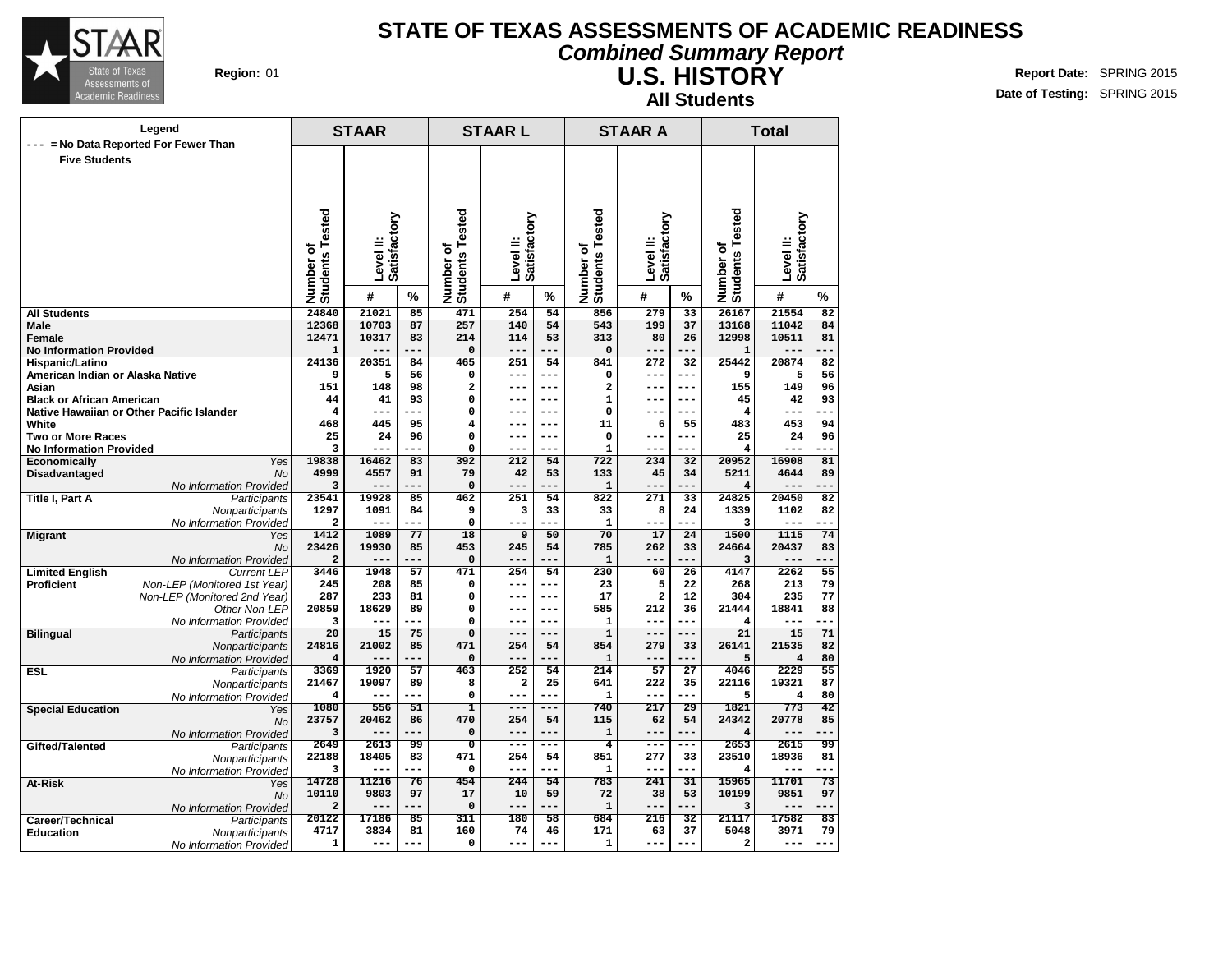

**U.S. HISTORY**

### **Combined Summary Report**

**First-Time Tested Students**

|                                          | Legend                                        |                              | <b>STAAR</b>                 |           |                                     | <b>STAARL</b>            |                       |                          | <b>STAAR A</b>               |                       |                              | <b>Total</b>              |                 |
|------------------------------------------|-----------------------------------------------|------------------------------|------------------------------|-----------|-------------------------------------|--------------------------|-----------------------|--------------------------|------------------------------|-----------------------|------------------------------|---------------------------|-----------------|
| <b>Five Students</b>                     | = No Data Reported For Fewer Than             |                              |                              |           |                                     |                          |                       |                          |                              |                       |                              |                           |                 |
|                                          |                                               |                              |                              |           |                                     |                          |                       |                          |                              |                       |                              |                           |                 |
|                                          |                                               |                              |                              |           |                                     |                          |                       |                          |                              |                       |                              |                           |                 |
|                                          |                                               |                              |                              |           |                                     |                          |                       |                          |                              |                       |                              |                           |                 |
|                                          |                                               |                              |                              |           |                                     |                          |                       | Tested                   |                              |                       |                              |                           |                 |
|                                          |                                               |                              |                              |           |                                     |                          |                       |                          |                              |                       |                              |                           |                 |
|                                          |                                               |                              | Satisfactory<br><b>Level</b> |           |                                     | Satisfactory<br>level ll |                       |                          | Satisfactory<br><b>Level</b> |                       |                              | Satisfactory<br>Level II: |                 |
|                                          |                                               | Number of<br>Students Tested | #                            | %         | <b>Students Tested</b><br>Number of | #                        | %                     | Number of<br>Students To | #                            | %                     | Number of<br>Students Tested | #                         | %               |
| <b>All Students</b>                      |                                               | 23124                        | 20170                        | 87        | 426                                 | 234                      | 55                    | 746                      | 246                          | $\overline{33}$       | 24296                        | 20650                     | 85              |
| <b>Male</b>                              |                                               | 11632                        | 10329                        | 89        | 235                                 | 130                      | 55                    | 483                      | 179                          | 37                    | 12350                        | 10638                     | 86              |
| Female<br><b>No Information Provided</b> |                                               | 11491<br>${\bf 1}$           | 9840                         | 86        | 191<br>$\mathbf 0$                  | 104<br>$- - -$           | 54<br>$- - -$         | 263<br>0                 | 67<br>$- - -$                | 25<br>---             | 11945<br>$\mathbf{1}$        | 10011                     | 84<br>$- - -$   |
| Hispanic/Latino                          |                                               | 22435                        | 19507                        | 87        | 420                                 | 231                      | 55                    | 732                      | 239                          | 33                    | 23587                        | 19977                     | 85              |
| American Indian or Alaska Native         |                                               | 9                            | 5                            | 56        | 0                                   | $---$                    | ---                   | 0                        | ---                          | $---$                 | 9                            | 5                         | 56              |
| Asian                                    |                                               | 148                          | 147                          | 99        | 2                                   | $- - -$                  | $- - -$               | 2                        | ---                          | $- - -$               | 152                          | 148                       | 97              |
| <b>Black or African American</b>         |                                               | 44                           | 41                           | 93        | 0                                   | $---$                    | $---$                 | $\mathbf 1$              | ---                          | $---$                 | 45                           | 42                        | 93              |
|                                          | Native Hawaiian or Other Pacific Islander     | 4<br>457                     | ---                          | ---<br>96 | 0<br>$\overline{4}$                 | $---$<br>$---$           | $---$<br>---          | 0<br>10                  | ---                          | $- - -$               | 4<br>471                     | ---<br>448                | 95              |
| White<br><b>Two or More Races</b>        |                                               | 25                           | 440<br>24                    | 96        | $\Omega$                            | $---$                    | $---$                 | 0                        | 6<br>---                     | 60<br>$---$           | 25                           | 24                        | 96              |
| <b>No Information Provided</b>           |                                               | $\overline{\mathbf{c}}$      |                              | ---       | $\mathbf 0$                         | $---$                    | $- - -$               | $\mathbf{1}$             | ---                          | $---$                 | 3                            | ---                       | ---             |
| <b>Economically</b>                      | Yes                                           | 18286                        | 15698                        | 86        | 355                                 | 194                      | 55                    | 635                      | 210                          | 33                    | 19276                        | 16102                     | 84              |
| Disadvantaged                            | <b>No</b>                                     | 4836                         | 4471                         | 92        | 71                                  | 40                       | 56                    | 110                      | 36                           | 33                    | 5017                         | 4547                      | 91              |
| <b>Title I, Part A</b>                   | No Information Provided<br>Participants       | 2<br>21890                   | $---$<br>19105               | ---<br>87 | $\mathbf 0$<br>417                  | $---$<br>231             | ---<br>55             | $\mathbf{1}$<br>716      | ---<br>240                   | ---<br>34             | 3<br>23023                   | $- -$<br>19576            | ---<br>85       |
|                                          | Nonparticipants                               | 1233                         | 1064                         | 86        | 9                                   | 3                        | 33                    | 29                       | 6                            | 21                    | 1271                         | 1073                      | 84              |
|                                          | No Information Provided                       | $\mathbf 1$                  | ---                          | ---       | 0                                   | $---$                    | ---                   | ${\bf 1}$                | ---                          | ---                   | $\overline{a}$               | ---                       | ---             |
| <b>Migrant</b>                           | Yes                                           | 1279                         | 1015                         | 79        | $\overline{16}$                     | 9                        | 56                    | 63                       | 16                           | $\overline{25}$       | 1358                         | 1040                      | $\overline{77}$ |
|                                          | <b>No</b>                                     | 21844                        | 19154                        | 88        | 410                                 | 225                      | 55                    | 682                      | 230                          | 34                    | 22936                        | 19609                     | 85              |
| <b>Limited English</b>                   | No Information Provided<br><b>Current LEP</b> | $\mathbf{1}$<br>2820         | ---<br>1700                  | 60        | $\mathbf 0$<br>426                  | $---$<br>234             | ---<br>55             | $\mathbf{1}$<br>194      | ---<br>48                    | .<br>$\overline{25}$  | $\mathbf{2}$<br>3440         | --<br>1982                | 58              |
| <b>Proficient</b>                        | Non-LEP (Monitored 1st Year)                  | 229                          | 201                          | 88        | 0                                   | ---                      | $---$                 | 22                       | 5                            | 23                    | 251                          | 206                       | 82              |
|                                          | Non-LEP (Monitored 2nd Year)                  | 257                          | 221                          | 86        | 0                                   | ---                      | $---$                 | 13                       | $\mathbf{1}$                 | 8                     | 270                          | 222                       | 82              |
|                                          | Other Non-LEP                                 | 19816                        | 18046                        | 91        | $\mathbf 0$                         | $--$                     | $---$                 | 516                      | 192                          | 37                    | 20332                        | 18238                     | 90              |
|                                          | No Information Provided                       | 2                            |                              | ---       | 0                                   | $- - -$                  | $- - -$               | 1                        | ---                          | ---                   | 3                            |                           |                 |
| <b>Bilingual</b>                         | Participants                                  | 15<br>23106                  | 13<br>20154                  | 87<br>87  | $\overline{0}$<br>426               | $---$<br>234             | $---$<br>55           | $\overline{1}$<br>744    | ---<br>246                   | $---$<br>33           | 16<br>24276                  | 13<br>20634               | 81<br>85        |
|                                          | Nonparticipants<br>No Information Provided    | 3                            |                              |           | $\Omega$                            |                          |                       | 1                        | --                           |                       | 4                            |                           |                 |
| <b>ESL</b>                               | Participants                                  | 2758                         | 1673                         | 61        | 420                                 | 232                      | 55                    | 181                      | 46                           | $\overline{25}$       | 3359                         | 1951                      | 58              |
|                                          | Nonparticipants                               | 20363                        | 18494                        | 91        | 6                                   | $\mathbf{2}$             | 33                    | 564                      | 200                          | 35                    | 20933                        | 18696                     | 89              |
|                                          | No Information Provided                       | 3                            | ---                          | ---       | 0                                   | $---$                    | ---                   | $\mathbf{1}$             | ---                          |                       | 4                            | ---                       | ---             |
| <b>Special Education</b>                 | Yes                                           | 976<br>22146                 | 515<br>19653                 | 53<br>89  | ı<br>425                            | $--$<br>234              | ---<br>55             | 653<br>92                | 197<br>49                    | 30<br>53              | 1630<br>22663                | 712<br>19936              | 44<br>88        |
|                                          | <b>No</b><br>No Information Provided          | $\overline{a}$               |                              |           | $\Omega$                            | $---$                    | ---                   | ${\bf 1}$                | ---                          | ---                   | 3                            | $- -$                     |                 |
| Gifted/Talented                          | Participants                                  | 2640                         | 2609                         | 99        | 0                                   | ---                      | .<br>.<br>.           | 4                        | ---                          | ---                   | 2644                         | 2611                      | 99              |
|                                          | Nonparticipants                               | 20482                        | 17559                        | 86        | 426                                 | 234                      | 55                    | 741                      | 244                          | 33                    | 21649                        | 18037                     | 83              |
|                                          | No Information Provided                       | $\mathbf{2}$                 | $---$                        | ---       | 0                                   | $\qquad \qquad - -$      | ---                   | $\mathbf{1}$             | $---$                        | $---$                 | 3                            | ---                       | $---$           |
| At-Risk                                  | Yes                                           | 13133<br>9990                | 10439<br>9730                | 79<br>97  | 413<br>13                           | 225<br>9                 | $\overline{54}$<br>69 | 675<br>70                | 209<br>37                    | $\overline{31}$<br>53 | 14221<br>10073               | 10873<br>9776             | 76<br>97        |
|                                          | <b>No</b><br>No Information Provided          | $\mathbf{1}$                 | ---                          | ---       | $\mathbf 0$                         | $---$                    | ---                   | $\mathbf{1}$             | ---                          | ---                   | $\overline{a}$               | $- -$                     |                 |
| Career/Technical                         | Participants                                  | 18803                        | 16513                        | 88        | 282                                 | 164                      | 58                    | 588                      | 191                          | $\overline{32}$       | 19673                        | 16868                     | 86              |
| <b>Education</b>                         | Nonparticipants                               | 4321                         | 3657                         | 85        | 144                                 | 70                       | 49                    | 157                      | 55                           | 35                    | 4622                         | 3782                      | 82              |
|                                          | No Information Provided                       | 0                            | ---                          | $---$     | $\Omega$                            | $---$                    | ---                   | $\mathbf 1$              | ---                          | $---$                 | $\mathbf{1}$                 | ---                       | $---$           |